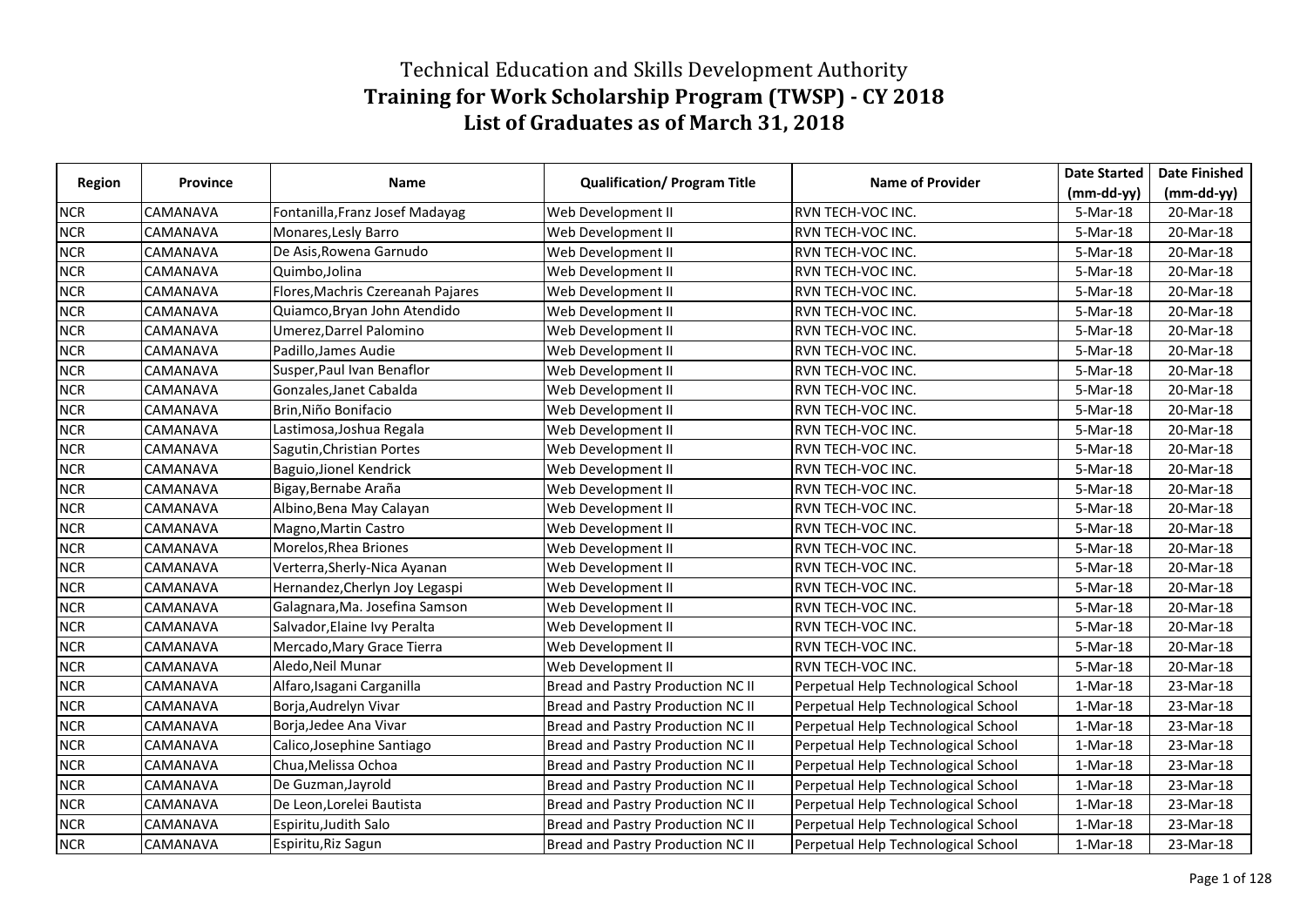|               |                 |                                 |                                     |                                                                   | <b>Date Started</b> | <b>Date Finished</b> |
|---------------|-----------------|---------------------------------|-------------------------------------|-------------------------------------------------------------------|---------------------|----------------------|
| <b>Region</b> | <b>Province</b> | <b>Name</b>                     | <b>Qualification/ Program Title</b> | <b>Name of Provider</b>                                           | $(mm-dd-yy)$        | $(mm-dd-yy)$         |
| <b>NCR</b>    | CAMANAVA        | Fortes, Dennis Tepace           | Bread and Pastry Production NC II   | Perpetual Help Technological School                               | 1-Mar-18            | 23-Mar-18            |
| <b>NCR</b>    | CAMANAVA        | Garcia, Dolores Salcedo         | Bread and Pastry Production NC II   | Perpetual Help Technological School                               | $1-Mar-18$          | 23-Mar-18            |
| <b>NCR</b>    | CAMANAVA        | Lopez, Emmanuel De Guzman       | Bread and Pastry Production NC II   | Perpetual Help Technological School                               | $1-Mar-18$          | 23-Mar-18            |
| <b>NCR</b>    | CAMANAVA        | Madrona, Jessa Mae Tero         | Bread and Pastry Production NC II   | Perpetual Help Technological School                               | $1-Mar-18$          | 23-Mar-18            |
| <b>NCR</b>    | CAMANAVA        | Nantes, Josephine Tabios        | Bread and Pastry Production NC II   | Perpetual Help Technological School                               | $1-Mar-18$          | 23-Mar-18            |
| <b>NCR</b>    | CAMANAVA        | Pascual, Jeanell Borja          | Bread and Pastry Production NC II   | Perpetual Help Technological School                               | $1-Mar-18$          | 23-Mar-18            |
| <b>NCR</b>    | CAMANAVA        | Patiluna, Merlie Sumagang       | Bread and Pastry Production NC II   | Perpetual Help Technological School                               | 1-Mar-18            | 23-Mar-18            |
| <b>NCR</b>    | CAMANAVA        | Rosal, Rezza Jacutina           | Bread and Pastry Production NC II   | Perpetual Help Technological School                               | $1-Mar-18$          | 23-Mar-18            |
| <b>NCR</b>    | CAMANAVA        | Rubia, Hazel Dianne Robines     | Bread and Pastry Production NC II   | Perpetual Help Technological School                               | $1-Mar-18$          | 23-Mar-18            |
| <b>NCR</b>    | CAMANAVA        | Sapao, Leonisa Magundayao       | Bread and Pastry Production NC II   | Perpetual Help Technological School                               | $1-Mar-18$          | 23-Mar-18            |
| <b>NCR</b>    | CAMANAVA        | Serafica, Angela Canibas        | Bread and Pastry Production NC II   | Perpetual Help Technological School                               | 1-Mar-18            | 23-Mar-18            |
| <b>NCR</b>    | CAMANAVA        | <b>Toledo, Ronald Tapang</b>    | Bread and Pastry Production NC II   | Perpetual Help Technological School                               | $1-Mar-18$          | 23-Mar-18            |
| <b>NCR</b>    | CAMANAVA        | Tuazon - Capiendo, Pilar Delina | Bread and Pastry Production NC II   | Perpetual Help Technological School                               | $1-Mar-18$          | 23-Mar-18            |
| <b>NCR</b>    | CAMANAVA        | Vallejo, Cora Carla Cantones    | Bread and Pastry Production NC II   | Perpetual Help Technological School                               | $1-Mar-18$          | 23-Mar-18            |
| <b>NCR</b>    | CAMANAVA        | Veri, Angela Canson             | Bread and Pastry Production NC II   | Perpetual Help Technological School                               | $1-Mar-18$          | 23-Mar-18            |
| <b>NCR</b>    | CAMANAVA        | Cruz, Veronica Cayetano         | Bread and Pastry Production NC II   | Perpetual Help Technological School                               | $1-Mar-18$          | 23-Mar-18            |
| <b>NCR</b>    | CAMANAVA        | Abungan, Maria Alba Romano      | Web Development Level II            | <b>EXPERTS TECHNOLOGY ASSESSMENT AND</b><br>TRAINING CENTER, INC. | 13-Mar-18           | 28-Mar-18            |
| <b>NCR</b>    | CAMANAVA        | Arceo, Christian Alapad         | Web Development Level II            | EXPERTS TECHNOLOGY ASSESSMENT AND<br>TRAINING CENTER, INC.        | 13-Mar-18           | 28-Mar-18            |
| <b>NCR</b>    | CAMANAVA        | Cabalfin, Eugenio Esteban       | Web Development Level II            | EXPERTS TECHNOLOGY ASSESSMENT AND<br>TRAINING CENTER, INC.        | 13-Mar-18           | 28-Mar-18            |
| <b>NCR</b>    | CAMANAVA        | Caduyac, Regie Zamora           | Web Development Level II            | <b>EXPERTS TECHNOLOGY ASSESSMENT AND</b><br>TRAINING CENTER, INC. | 13-Mar-18           | 28-Mar-18            |
| <b>NCR</b>    | CAMANAVA        | Clemente, Justine               | Web Development Level II            | <b>EXPERTS TECHNOLOGY ASSESSMENT AND</b><br>TRAINING CENTER, INC. | 13-Mar-18           | 28-Mar-18            |
| <b>NCR</b>    | CAMANAVA        | Dela Cruz, Anthony Sulit        | Web Development Level II            | <b>EXPERTS TECHNOLOGY ASSESSMENT AND</b><br>TRAINING CENTER, INC. | 13-Mar-18           | 28-Mar-18            |
| <b>NCR</b>    | CAMANAVA        | Dela Cruz, Shaira Ann Regalado  | Web Development Level II            | EXPERTS TECHNOLOGY ASSESSMENT AND<br>TRAINING CENTER, INC.        | 13-Mar-18           | 28-Mar-18            |
| <b>NCR</b>    | CAMANAVA        | Derraco, Jerryson De Guzman     | Web Development Level II            | EXPERTS TECHNOLOGY ASSESSMENT AND<br>TRAINING CENTER, INC.        | 13-Mar-18           | 28-Mar-18            |
| <b>NCR</b>    | CAMANAVA        | Eduardo, Ramon Tejada           | Web Development Level II            | <b>EXPERTS TECHNOLOGY ASSESSMENT AND</b><br>TRAINING CENTER, INC. | 13-Mar-18           | 28-Mar-18            |
| <b>NCR</b>    | CAMANAVA        | Gammad, Jessica                 | Web Development Level II            | <b>EXPERTS TECHNOLOGY ASSESSMENT AND</b><br>TRAINING CENTER, INC. | 13-Mar-18           | 28-Mar-18            |
| <b>NCR</b>    | CAMANAVA        | Lapus,Merliza Tubio             | Web Development Level II            | EXPERTS TECHNOLOGY ASSESSMENT AND<br>TRAINING CENTER, INC.        | 13-Mar-18           | 28-Mar-18            |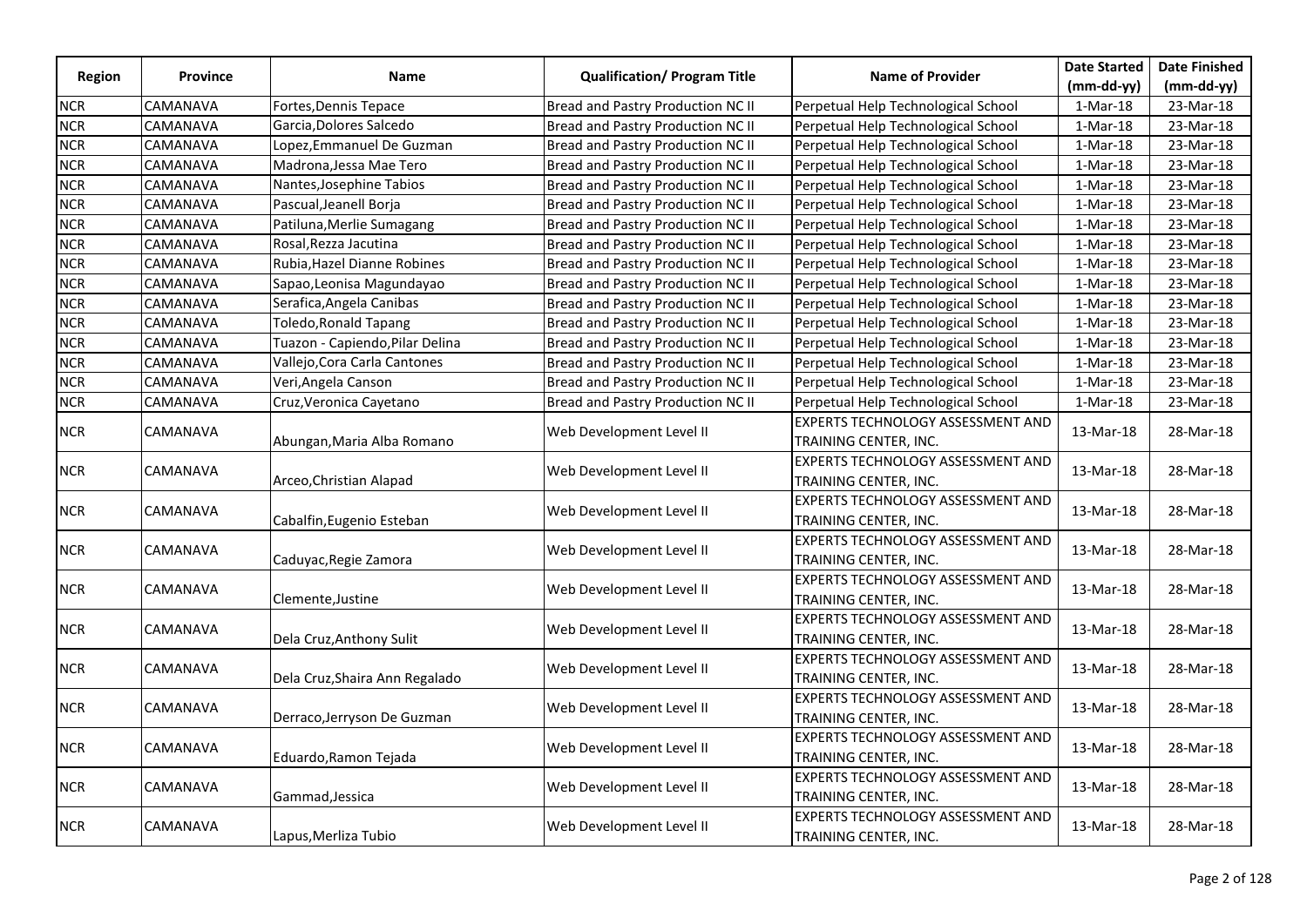|            |          |                                    | <b>Qualification/ Program Title</b> |                                                                   | <b>Date Started</b> | <b>Date Finished</b> |
|------------|----------|------------------------------------|-------------------------------------|-------------------------------------------------------------------|---------------------|----------------------|
| Region     | Province | <b>Name</b>                        |                                     | <b>Name of Provider</b>                                           | $(mm-dd-yy)$        | $(mm-dd-yy)$         |
| <b>NCR</b> | CAMANAVA | Luna, Jefferson De Jesus           | Web Development Level II            | <b>EXPERTS TECHNOLOGY ASSESSMENT AND</b><br>TRAINING CENTER, INC. | 13-Mar-18           | 28-Mar-18            |
| <b>NCR</b> | CAMANAVA | Luna, John Joseph De Jesus         | Web Development Level II            | <b>EXPERTS TECHNOLOGY ASSESSMENT AND</b><br>TRAINING CENTER, INC. | 13-Mar-18           | 28-Mar-18            |
| <b>NCR</b> | CAMANAVA | Maglinte, Gerardo Mateo lii Cortez | Web Development Level II            | <b>EXPERTS TECHNOLOGY ASSESSMENT AND</b><br>TRAINING CENTER, INC. | 13-Mar-18           | 28-Mar-18            |
| <b>NCR</b> | CAMANAVA | Magno, Angela Betita               | Web Development Level II            | <b>EXPERTS TECHNOLOGY ASSESSMENT AND</b><br>TRAINING CENTER, INC. | 13-Mar-18           | 28-Mar-18            |
| <b>NCR</b> | CAMANAVA | Mariano, Darryl Lloyd Rodelas      | Web Development Level II            | EXPERTS TECHNOLOGY ASSESSMENT AND<br>TRAINING CENTER, INC.        | 13-Mar-18           | 28-Mar-18            |
| <b>NCR</b> | CAMANAVA | Marino, Christian Rodelas          | Web Development Level II            | <b>EXPERTS TECHNOLOGY ASSESSMENT AND</b><br>TRAINING CENTER, INC. | 13-Mar-18           | 28-Mar-18            |
| <b>NCR</b> | CAMANAVA | Morata, Angel Joy Mendoza          | Web Development Level II            | <b>EXPERTS TECHNOLOGY ASSESSMENT AND</b><br>TRAINING CENTER, INC. | 13-Mar-18           | 28-Mar-18            |
| <b>NCR</b> | CAMANAVA | Olaguera, Jayson Naron             | Web Development Level II            | <b>EXPERTS TECHNOLOGY ASSESSMENT AND</b><br>TRAINING CENTER, INC. | 13-Mar-18           | 28-Mar-18            |
| <b>NCR</b> | CAMANAVA | Ponce, Leonard Bracino             | Web Development Level II            | EXPERTS TECHNOLOGY ASSESSMENT AND<br>TRAINING CENTER, INC.        | 13-Mar-18           | 28-Mar-18            |
| <b>NCR</b> | CAMANAVA | Quintia,Angelo Tizon               | Web Development Level II            | <b>EXPERTS TECHNOLOGY ASSESSMENT AND</b><br>TRAINING CENTER, INC. | 13-Mar-18           | 28-Mar-18            |
| <b>NCR</b> | CAMANAVA | Radam, Daniel Palen                | Web Development Level II            | EXPERTS TECHNOLOGY ASSESSMENT AND<br>TRAINING CENTER, INC.        | 13-Mar-18           | 28-Mar-18            |
| <b>NCR</b> | CAMANAVA | Socito, Daniel Alferez             | Web Development Level II            | <b>EXPERTS TECHNOLOGY ASSESSMENT AND</b><br>TRAINING CENTER, INC. | 13-Mar-18           | 28-Mar-18            |
| <b>NCR</b> | CAMANAVA | Tabal, Rhodora Acuesta             | Web Development Level II            | <b>EXPERTS TECHNOLOGY ASSESSMENT AND</b><br>TRAINING CENTER, INC. | 13-Mar-18           | 28-Mar-18            |
| <b>NCR</b> | CAMANAVA | Tano, Jellybee Legaspi             | Web Development Level II            | EXPERTS TECHNOLOGY ASSESSMENT AND<br>TRAINING CENTER, INC.        | 13-Mar-18           | 28-Mar-18            |
| <b>NCR</b> | CAMANAVA | Alejandrino, Ma Cecilia Rivera     | Bread and Pastry Production NC II   | OUR LADY OF LOURDES COLLEGE INC                                   | 5-Mar-18            | 28-Mar-18            |
| <b>NCR</b> | CAMANAVA | Amagan, Jo Donna Carera            | Bread and Pastry Production NC II   | OUR LADY OF LOURDES COLLEGE INC                                   | 5-Mar-18            | 28-Mar-18            |
| <b>NCR</b> | CAMANAVA | Amistoso, Apple Iris Joy Mahigne   | Bread and Pastry Production NC II   | OUR LADY OF LOURDES COLLEGE INC                                   | 5-Mar-18            | 28-Mar-18            |
| <b>NCR</b> | CAMANAVA | Baril, Rona Tagalan                | Bread and Pastry Production NC II   | OUR LADY OF LOURDES COLLEGE INC                                   | 5-Mar-18            | 28-Mar-18            |
| <b>NCR</b> | CAMANAVA | Baysa, Jonabelle Tinaya            | Bread and Pastry Production NC II   | OUR LADY OF LOURDES COLLEGE INC                                   | $5-Mar-18$          | 28-Mar-18            |
| <b>NCR</b> | CAMANAVA | Bolon, Shelemiah Rose Fernandez    | Bread and Pastry Production NC II   | OUR LADY OF LOURDES COLLEGE INC                                   | 5-Mar-18            | 28-Mar-18            |
| <b>NCR</b> | CAMANAVA | Dalman, Khandee May Serrano        | Bread and Pastry Production NC II   | OUR LADY OF LOURDES COLLEGE INC                                   | 5-Mar-18            | 28-Mar-18            |
| <b>NCR</b> | CAMANAVA | Donaire, Imelda Jean Mangalindan   | Bread and Pastry Production NC II   | OUR LADY OF LOURDES COLLEGE INC                                   | 5-Mar-18            | 28-Mar-18            |
| <b>NCR</b> | CAMANAVA | Lao, Christine Mora                | Bread and Pastry Production NC II   | OUR LADY OF LOURDES COLLEGE INC                                   | $5-Mar-18$          | 28-Mar-18            |
| <b>NCR</b> | CAMANAVA | Magallanes, Jasmin Magada          | Bread and Pastry Production NC II   | OUR LADY OF LOURDES COLLEGE INC                                   | 5-Mar-18            | 28-Mar-18            |
| <b>NCR</b> | CAMANAVA | Morcada, Cherry Anne Estobañ Ez    | Bread and Pastry Production NC II   | OUR LADY OF LOURDES COLLEGE INC                                   | 5-Mar-18            | 28-Mar-18            |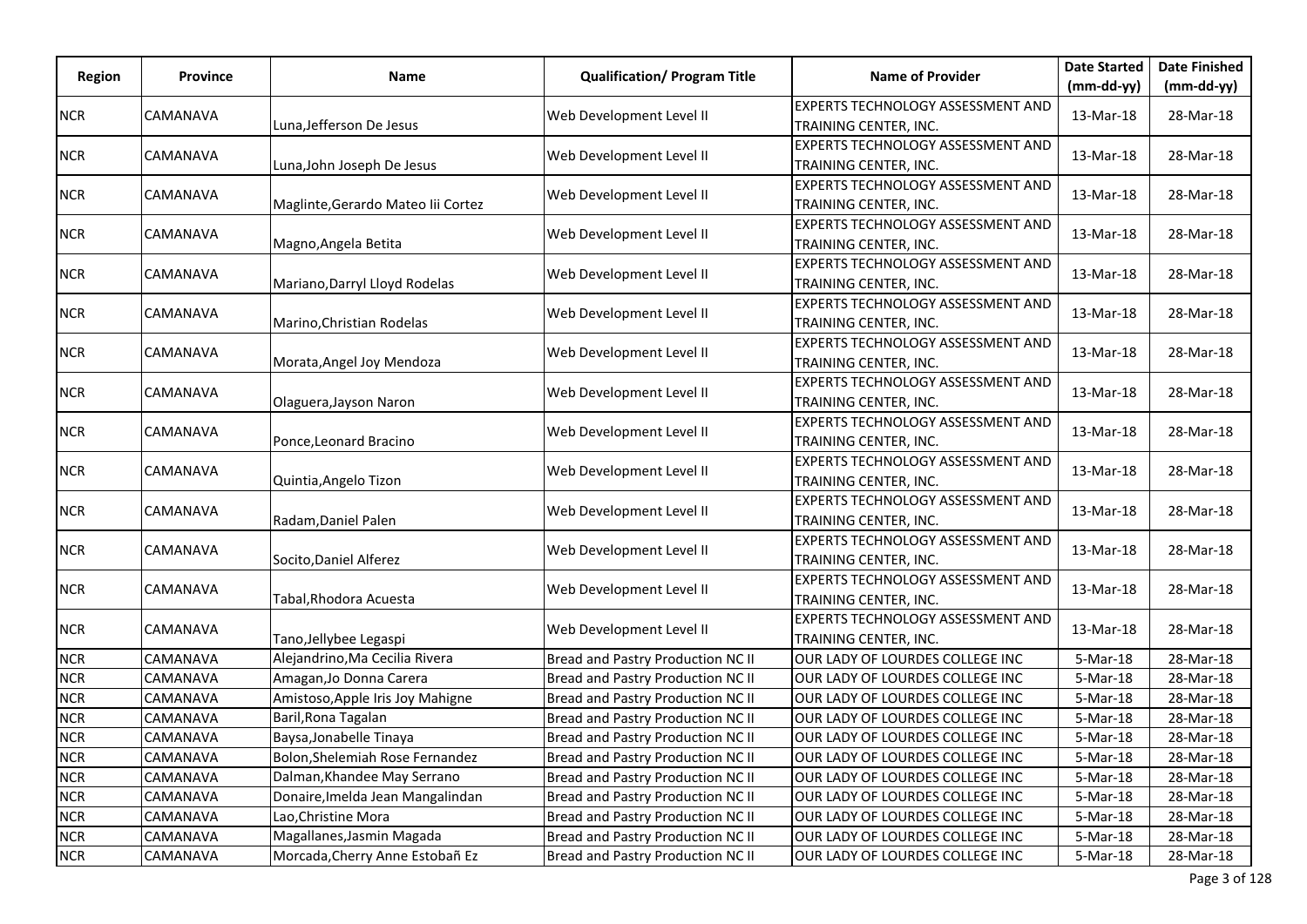|               |                 |                              |                                     |                                          | <b>Date Started</b> | <b>Date Finished</b> |
|---------------|-----------------|------------------------------|-------------------------------------|------------------------------------------|---------------------|----------------------|
| <b>Region</b> | Province        | <b>Name</b>                  | <b>Qualification/ Program Title</b> | <b>Name of Provider</b>                  | $(mm-dd-yy)$        | $(mm-dd-yy)$         |
| <b>NCR</b>    | CAMANAVA        | Onayan, Judielyn Calingasan  | Bread and Pastry Production NC II   | OUR LADY OF LOURDES COLLEGE INC          | 5-Mar-18            | 28-Mar-18            |
| <b>NCR</b>    | CAMANAVA        | Pariñas, Mary Joy Del Carmen | Bread and Pastry Production NC II   | OUR LADY OF LOURDES COLLEGE INC          | 5-Mar-18            | 28-Mar-18            |
| <b>NCR</b>    | CAMANAVA        | Payod, Maria Lourdes Salgado | Bread and Pastry Production NC II   | OUR LADY OF LOURDES COLLEGE INC          | 5-Mar-18            | 28-Mar-18            |
| <b>NCR</b>    | CAMANAVA        | Peralta, Steven Dela Torre   | Bread and Pastry Production NC II   | OUR LADY OF LOURDES COLLEGE INC          | 5-Mar-18            | 28-Mar-18            |
| <b>NCR</b>    | CAMANAVA        | Quimora, Charize Mainot      | Bread and Pastry Production NC II   | OUR LADY OF LOURDES COLLEGE INC          | 5-Mar-18            | 28-Mar-18            |
| <b>NCR</b>    | CAMANAVA        | Ramos, Arlene Ramirez        | Bread and Pastry Production NC II   | OUR LADY OF LOURDES COLLEGE INC          | $5-Mar-18$          | 28-Mar-18            |
| <b>NCR</b>    | CAMANAVA        | Rapsing, Liezyl Agaid        | Bread and Pastry Production NC II   | OUR LADY OF LOURDES COLLEGE INC          | 5-Mar-18            | 28-Mar-18            |
| <b>NCR</b>    | CAMANAVA        | Razo, Marites Henson         | Bread and Pastry Production NC II   | OUR LADY OF LOURDES COLLEGE INC          | 5-Mar-18            | 28-Mar-18            |
| <b>NCR</b>    | CAMANAVA        | Rivera, Jesselyn Guevarra    | Bread and Pastry Production NC II   | OUR LADY OF LOURDES COLLEGE INC          | 5-Mar-18            | 28-Mar-18            |
| <b>NCR</b>    | CAMANAVA        | Santiago, Diana Dañas        | Bread and Pastry Production NC II   | OUR LADY OF LOURDES COLLEGE INC          | 5-Mar-18            | 28-Mar-18            |
| <b>NCR</b>    | CAMANAVA        | Santos, Juvy Mangalindan     | Bread and Pastry Production NC II   | OUR LADY OF LOURDES COLLEGE INC          | 5-Mar-18            | 28-Mar-18            |
| <b>NCR</b>    | CAMANAVA        | Surim, Jesse Kui             | Bread and Pastry Production NC II   | OUR LADY OF LOURDES COLLEGE INC          | 5-Mar-18            | 28-Mar-18            |
| <b>NCR</b>    | CAMANAVA        | Toquero, Melanie Sigua       | Bread and Pastry Production NC II   | OUR LADY OF LOURDES COLLEGE INC          | 5-Mar-18            | 28-Mar-18            |
| <b>NCR</b>    | CAMANAVA        | Urbano, Charo Santos         | Bread and Pastry Production NC II   | OUR LADY OF LOURDES COLLEGE INC          | 5-Mar-18            | 28-Mar-18            |
| <b>NCR</b>    | CAMANAVA        | San Jose, Daisy Mangilit     | Hilot (Wellness Massage) II         | CALOOCAN ST. BERNADETTE ACADEMY,<br>INC. | 5-Mar-18            | 21-Mar-18            |
| <b>NCR</b>    | CAMANAVA        | Sierra, Perlita San Jose     | Hilot (Wellness Massage) II         | CALOOCAN ST. BERNADETTE ACADEMY,<br>INC. | 5-Mar-18            | 21-Mar-18            |
| <b>NCR</b>    | CAMANAVA        | Dizon, Rhea Yanson           | Hilot (Wellness Massage) II         | CALOOCAN ST. BERNADETTE ACADEMY,<br>INC. | 5-Mar-18            | 21-Mar-18            |
| <b>NCR</b>    | CAMANAVA        | Villanueva, Ely Mires        | Hilot (Wellness Massage) II         | CALOOCAN ST. BERNADETTE ACADEMY,<br>INC. | 5-Mar-18            | 21-Mar-18            |
| <b>NCR</b>    | CAMANAVA        | Ocampo, Rowena Calalang      | Hilot (Wellness Massage) II         | CALOOCAN ST. BERNADETTE ACADEMY,<br>INC. | 5-Mar-18            | 21-Mar-18            |
| <b>NCR</b>    | <b>CAMANAVA</b> | Morales, Mary Rose Lucas     | Hilot (Wellness Massage) II         | CALOOCAN ST. BERNADETTE ACADEMY,<br>INC. | 5-Mar-18            | 21-Mar-18            |
| <b>NCR</b>    | CAMANAVA        | Oliveros, Sherrizah Clet     | Hilot (Wellness Massage) II         | CALOOCAN ST. BERNADETTE ACADEMY,<br>INC. | 5-Mar-18            | 21-Mar-18            |
| <b>NCR</b>    | CAMANAVA        | Oxima, Rosemarie Bancal      | Hilot (Wellness Massage) II         | CALOOCAN ST. BERNADETTE ACADEMY,<br>INC. | 5-Mar-18            | 21-Mar-18            |
| <b>NCR</b>    | CAMANAVA        | Reyes, Marife Manguardia     | Hilot (Wellness Massage) II         | CALOOCAN ST. BERNADETTE ACADEMY,<br>INC. | $5-Mar-18$          | 21-Mar-18            |
| <b>NCR</b>    | CAMANAVA        | Reyes, Evangeline Manguardia | Hilot (Wellness Massage) II         | CALOOCAN ST. BERNADETTE ACADEMY,<br>INC. | 5-Mar-18            | 21-Mar-18            |
| <b>NCR</b>    | CAMANAVA        | Panganiban, Marjorie Sepillo | Hilot (Wellness Massage) II         | CALOOCAN ST. BERNADETTE ACADEMY,<br>INC. | 5-Mar-18            | 21-Mar-18            |
| <b>NCR</b>    | CAMANAVA        | Palconit, Lito Solano        | Hilot (Wellness Massage) II         | CALOOCAN ST. BERNADETTE ACADEMY,<br>INC. | 5-Mar-18            | 21-Mar-18            |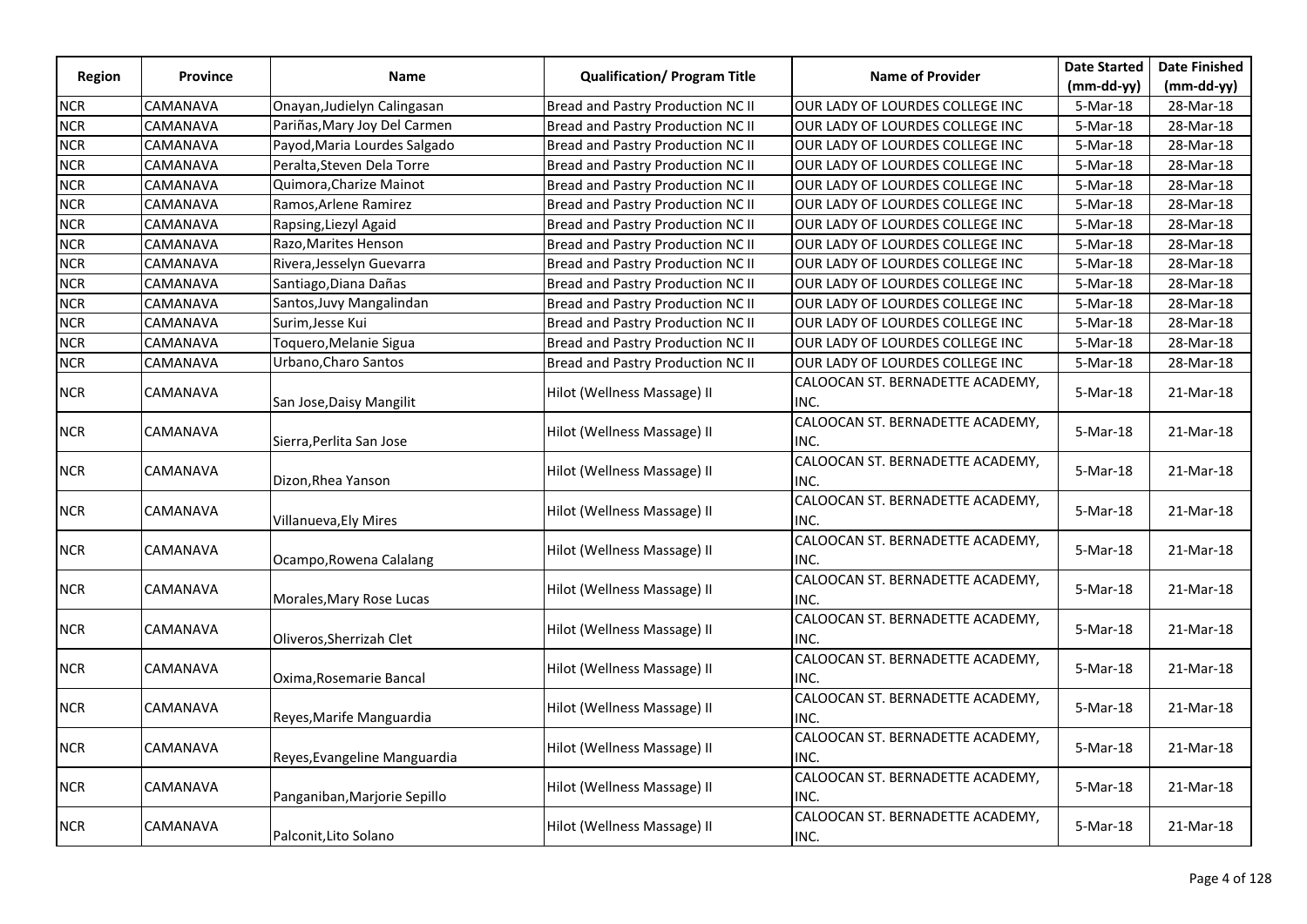| Region     | <b>Province</b> | Name                               | <b>Qualification/ Program Title</b>     | <b>Name of Provider</b>                   | <b>Date Started</b> | <b>Date Finished</b> |
|------------|-----------------|------------------------------------|-----------------------------------------|-------------------------------------------|---------------------|----------------------|
|            |                 |                                    |                                         | CALOOCAN ST. BERNADETTE ACADEMY,          | (mm-dd-yy)          | $(mm-dd-yy)$         |
| <b>NCR</b> | CAMANAVA        | Pedrasa, Jorge Reyes               | Hilot (Wellness Massage) II             | INC.                                      | $5-Mar-18$          | 21-Mar-18            |
| <b>NCR</b> | CAMANAVA        | Mamoyong, Rowena Geneta            | Hilot (Wellness Massage) II             | CALOOCAN ST. BERNADETTE ACADEMY,<br>INC.  | 5-Mar-18            | 21-Mar-18            |
| <b>NCR</b> | CAMANAVA        | Moton, Sharmaine Mendoza           | Hilot (Wellness Massage) II             | CALOOCAN ST. BERNADETTE ACADEMY,<br>INC.  | 5-Mar-18            | 21-Mar-18            |
| <b>NCR</b> | CAMANAVA        | Baysa, Jennie Sevilla              | Hilot (Wellness Massage) II             | CALOOCAN ST. BERNADETTE ACADEMY,<br>INC.  | 5-Mar-18            | 21-Mar-18            |
| <b>NCR</b> | CAMANAVA        | Solomon, Ma. Elena Barawid         | Hilot (Wellness Massage) II             | CALOOCAN ST. BERNADETTE ACADEMY,<br>INC.  | 5-Mar-18            | 21-Mar-18            |
| <b>NCR</b> | CAMANAVA        | Pascual, Ricardo Adajar            | Hilot (Wellness Massage) II             | CALOOCAN ST. BERNADETTE ACADEMY,<br>INC.  | 5-Mar-18            | 21-Mar-18            |
| <b>NCR</b> | CAMANAVA        | Dela Roma, Emelita Gonzales        | Hilot (Wellness Massage) II             | CALOOCAN ST. BERNADETTE ACADEMY,<br>INC.  | 5-Mar-18            | 21-Mar-18            |
| <b>NCR</b> | CAMANAVA        | Pascua, Tevenin John Estacio       | Hilot (Wellness Massage) II             | CALOOCAN ST. BERNADETTE ACADEMY,<br>INC.  | 5-Mar-18            | 21-Mar-18            |
| <b>NCR</b> | CAMANAVA        | Estacio, Michael Marlo Alde        | Hilot (Wellness Massage) II             | CALOOCAN ST. BERNADETTE ACADEMY,<br>INC.  | 5-Mar-18            | 21-Mar-18            |
| <b>NCR</b> | CAMANAVA        | Reyes, Merlita Manguardia          | Hilot (Wellness Massage) II             | CALOOCAN ST. BERNADETTE ACADEMY,<br>INC.  | 5-Mar-18            | 21-Mar-18            |
| <b>NCR</b> | CAMANAVA        | Jamandre, Heide Bendiro            | Hilot (Wellness Massage) II             | CALOOCAN ST. BERNADETTE ACADEMY,<br>INC.  | 5-Mar-18            | 21-Mar-18            |
| <b>NCR</b> | CAMANAVA        | Peñaranda, Rosalinda Prades        | Hilot (Wellness Massage) II             | CALOOCAN ST. BERNADETTE ACADEMY,<br>INC.  | 5-Mar-18            | 21-Mar-18            |
| <b>NCR</b> | CAMANAVA        | Faceronda, Rosalia Escosio         | Hilot (Wellness Massage) II             | CALOOCAN ST. BERNADETTE ACADEMY,<br>INC.  | 5-Mar-18            | 21-Mar-18            |
| <b>NCR</b> | PaMaMariSan     | Abuel, Sherwin Limon               | Tourism Promotion Services NC II        | Araya Skills Development Institute, Corp. | 5-Mar-18            | 16-Mar-18            |
| <b>NCR</b> | PaMaMariSan     | Alibin, Myra Melody Mata           | Tourism Promotion Services NC II        | Araya Skills Development Institute, Corp. | 5-Mar-18            | 16-Mar-18            |
| <b>NCR</b> | PaMaMariSan     | Anzano, Ruby Buot                  | Tourism Promotion Services NC II        | Araya Skills Development Institute, Corp. | $5-Mar-18$          | 16-Mar-18            |
| NCR        | PaMaMariSan     | Arboleda, Krystel Alene Acantilado | <b>Tourism Promotion Services NC II</b> | Araya Skills Development Institute, Corp. | 5-Mar-18            | 16-Mar-18            |
| <b>NCR</b> | PaMaMariSan     | Bandiola, Rachel Ballaran          | Tourism Promotion Services NC II        | Araya Skills Development Institute, Corp. | 5-Mar-18            | 16-Mar-18            |
| <b>NCR</b> | PaMaMariSan     | Bercasio, Rosa Dulay               | <b>Tourism Promotion Services NC II</b> | Araya Skills Development Institute, Corp. | 5-Mar-18            | 16-Mar-18            |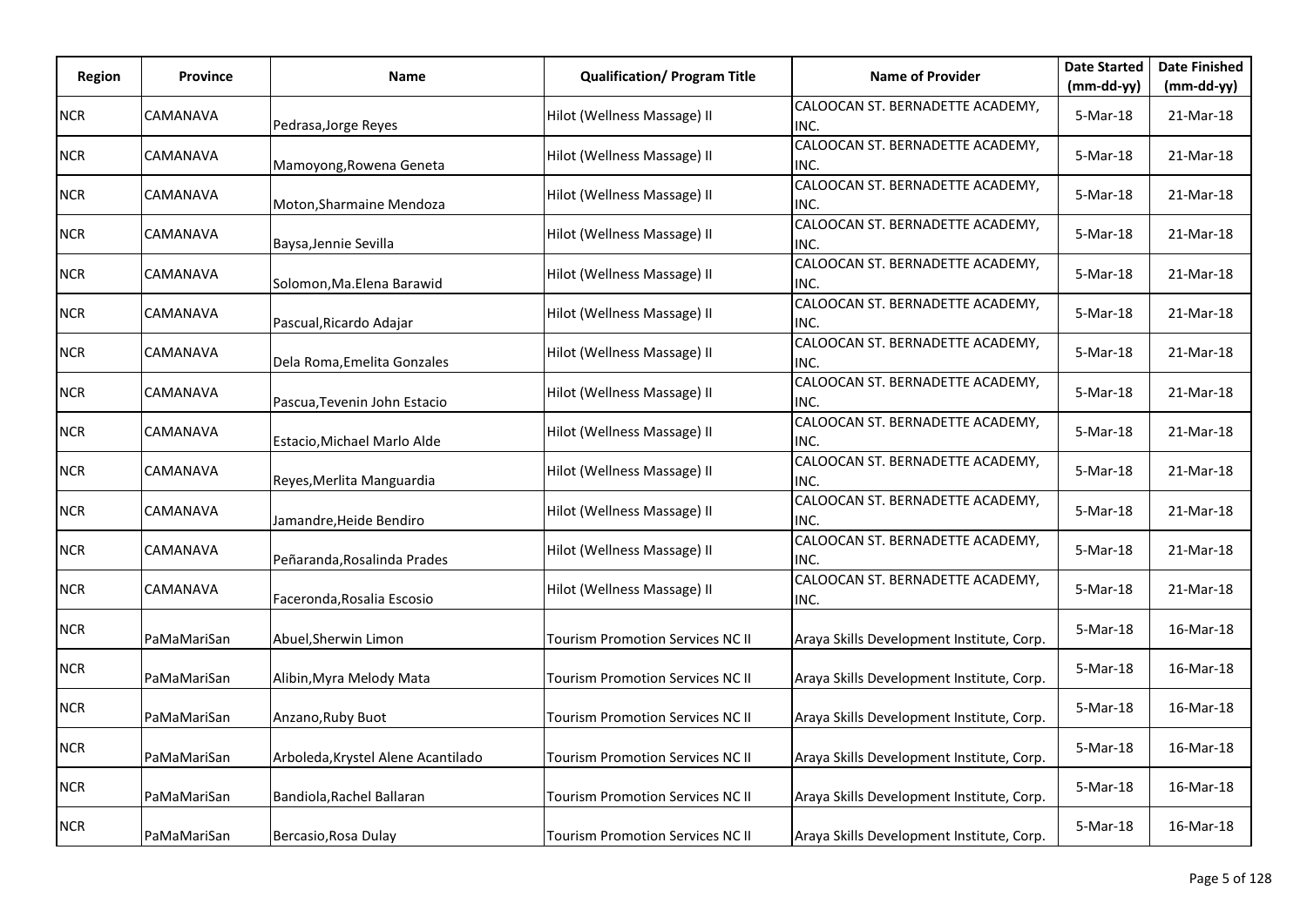| Region     | Province         | Name                         | <b>Qualification/ Program Title</b>   | <b>Name of Provider</b>                   | <b>Date Started</b><br>$(mm-dd-yy)$ | <b>Date Finished</b><br>$(mm-dd-yy)$ |
|------------|------------------|------------------------------|---------------------------------------|-------------------------------------------|-------------------------------------|--------------------------------------|
| <b>NCR</b> | PaMaMariSan      | Bongon, Florabele Bo         | Tourism Promotion Services NC II      | Araya Skills Development Institute, Corp. | 5-Mar-18                            | 16-Mar-18                            |
| <b>NCR</b> | PaMaMariSan      | Bote, Rhea Salazar           | Tourism Promotion Services NC II      | Araya Skills Development Institute, Corp. | 5-Mar-18                            | 16-Mar-18                            |
| $NCR$      | PaMaMariSan      | Dela Cruz, Mylene Ruiz       | Tourism Promotion Services NC II      | Araya Skills Development Institute, Corp. | 5-Mar-18                            | 16-Mar-18                            |
| <b>NCR</b> | PaMaMariSan      | Domingo, Mary Rose Beltran   | Tourism Promotion Services NC II      | Araya Skills Development Institute, Corp. | 5-Mar-18                            | 16-Mar-18                            |
| <b>NCR</b> | PaMaMariSan      | Fernandez, Niven Aguilar     | Tourism Promotion Services NC II      | Araya Skills Development Institute, Corp. | 5-Mar-18                            | 16-Mar-18                            |
| <b>NCR</b> | PaMaMariSan      | Gamboa, Jonahlyn Lasin       | Tourism Promotion Services NC II      | Araya Skills Development Institute, Corp. | 5-Mar-18                            | 16-Mar-18                            |
| NCR        | PaMaMariSan      | Gamboa, Julie Lasin          | Tourism Promotion Services NC II      | Araya Skills Development Institute, Corp. | 5-Mar-18                            | 16-Mar-18                            |
| <b>NCR</b> | PaMaMariSan      | Irinco, Franz Dave Alberto   | Tourism Promotion Services NC II      | Araya Skills Development Institute, Corp. | 5-Mar-18                            | 16-Mar-18                            |
| <b>NCR</b> | PaMaMariSan      | Macatuggal, Guilito Bacani   | Tourism Promotion Services NC II      | Araya Skills Development Institute, Corp. | 5-Mar-18                            | 16-Mar-18                            |
| NCR        | PaMaMariSan      | Mendoza, Fabiana Rovera      | Tourism Promotion Services NC II      | Araya Skills Development Institute, Corp. | 5-Mar-18                            | 16-Mar-18                            |
| <b>NCR</b> | PaMaMariSan      | Mendoza, Lea Rovera          | Tourism Promotion Services NC II      | Araya Skills Development Institute, Corp. | 5-Mar-18                            | 16-Mar-18                            |
| <b>NCR</b> | PaMaMariSan      | Ogaya Jr., Narciso Abulencia | Tourism Promotion Services NC II      | Araya Skills Development Institute, Corp. | 5-Mar-18                            | 16-Mar-18                            |
| <b>NCR</b> | PaMaMariSan      | Salas, Lilibeth Dizon        | Tourism Promotion Services NC II      | Araya Skills Development Institute, Corp. | 5-Mar-18                            | 16-Mar-18                            |
| NCR        | PaMaMariSan      | Soriano, Sheila Barrun       | Tourism Promotion Services NC II      | Araya Skills Development Institute, Corp. | 5-Mar-18                            | 16-Mar-18                            |
| <b>NCR</b> | PaMaMariSan      | Tobongbanua, Aljon Florendo  | Tourism Promotion Services NC II      | Araya Skills Development Institute, Corp. | 5-Mar-18                            | 16-Mar-18                            |
| <b>NCR</b> | PaMaMariSan      | Urgelles, Dominic Tion       | Tourism Promotion Services NC II      | Araya Skills Development Institute, Corp. | 5-Mar-18                            | 16-Mar-18                            |
| NCR        | PaMaMariSan      | Villanueva, Briget Orpilla   | Tourism Promotion Services NC II      | Araya Skills Development Institute, Corp. | 5-Mar-18                            | 16-Mar-18                            |
| <b>NCR</b> | PaMaMariSan      | Villanueva, Marycris Pat     | Tourism Promotion Services NC II      | Araya Skills Development Institute, Corp. | 5-Mar-18                            | 16-Mar-18                            |
| NCR        | PaMaMariSan      | Villanueva, Relinda Dacaya   | Tourism Promotion Services NC II      | Araya Skills Development Institute, Corp. | 5-Mar-18                            | 16-Mar-18                            |
| <b>NCR</b> | MuntiParLasTaPat | Abiera, Adrian Dela Serna    | <b>Bread and Pastry Production II</b> | Integrated Movement Academy, Inc.         | 8-Mar-18                            | 25-Mar-18                            |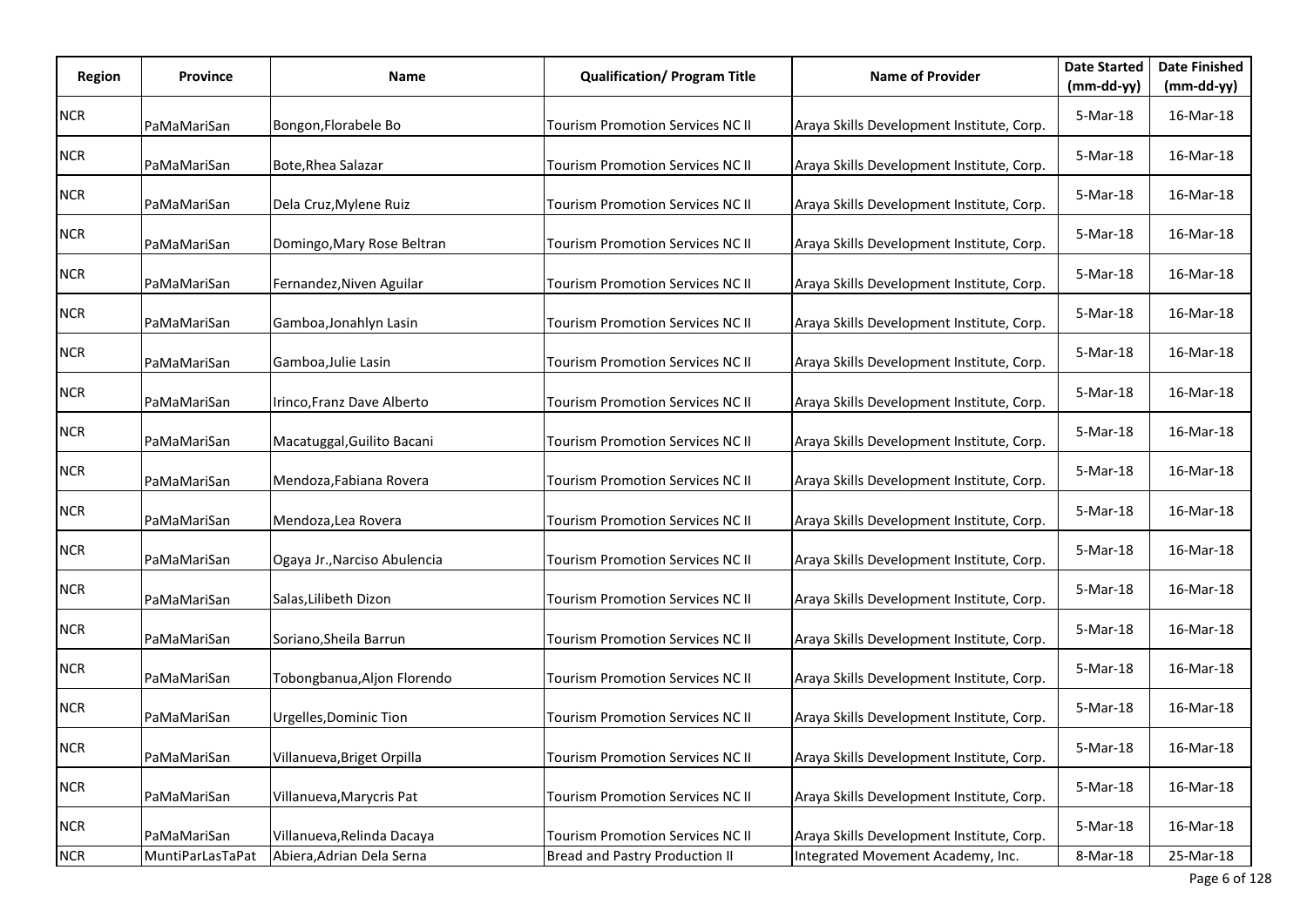|               |                         |                                                                         |                                               |                                                               | <b>Date Started</b> | <b>Date Finished</b> |
|---------------|-------------------------|-------------------------------------------------------------------------|-----------------------------------------------|---------------------------------------------------------------|---------------------|----------------------|
| <b>Region</b> | Province                | <b>Name</b>                                                             | <b>Qualification/ Program Title</b>           | <b>Name of Provider</b>                                       | $(mm-dd-yy)$        | (mm-dd-yy)           |
| <b>NCR</b>    | MuntiParLasTaPat        | Agbo, Flordeliza Cruz                                                   | Bread and Pastry Production II                | Integrated Movement Academy, Inc.                             | 8-Mar-18            | 25-Mar-18            |
| <b>NCR</b>    | MuntiParLasTaPat        | Alonzo, Arlene Bantigue                                                 | Bread and Pastry Production II                | Integrated Movement Academy, Inc.                             | 8-Mar-18            | 25-Mar-18            |
| <b>NCR</b>    | MuntiParLasTaPat        | Alvarez, Expedito Supendio                                              | Bread and Pastry Production II                | Integrated Movement Academy, Inc.                             | 8-Mar-18            | 25-Mar-18            |
| <b>NCR</b>    | MuntiParLasTaPat        | Alvarez, Merlita C                                                      | <b>Bread and Pastry Production II</b>         | Integrated Movement Academy, Inc.                             | 8-Mar-18            | 25-Mar-18            |
| <b>NCR</b>    | MuntiParLasTaPat        | Antonio, Rhea Joy.                                                      | <b>Bread and Pastry Production II</b>         | Integrated Movement Academy, Inc.                             | 8-Mar-18            | 25-Mar-18            |
| <b>NCR</b>    | MuntiParLasTaPat        | Arellano, Janell Joice Magallanes                                       | <b>Bread and Pastry Production II</b>         | Integrated Movement Academy, Inc.                             | 8-Mar-18            | 25-Mar-18            |
| <b>NCR</b>    | MuntiParLasTaPat        | Barbosa, Gloria Ines Velez                                              | <b>Bread and Pastry Production II</b>         | Integrated Movement Academy, Inc.                             | 8-Mar-18            | 25-Mar-18            |
| <b>NCR</b>    | MuntiParLasTaPat        | Bernardino, Bernie Villareal                                            | Bread and Pastry Production II                | Integrated Movement Academy, Inc.                             | 8-Mar-18            | 25-Mar-18            |
| <b>NCR</b>    | MuntiParLasTaPat        | Blom Gelera, Berthel Jabel Galang                                       | Bread and Pastry Production II                | Integrated Movement Academy, Inc.                             | 8-Mar-18            | 25-Mar-18            |
| <b>NCR</b>    | MuntiParLasTaPat        | Culaway, Marjorie Decipulo                                              | Bread and Pastry Production II                | Integrated Movement Academy, Inc.                             | 8-Mar-18            | 25-Mar-18            |
| <b>NCR</b>    | <b>MuntiParLasTaPat</b> | De Toro, Mariah Jasmine Perez                                           | <b>Bread and Pastry Production II</b>         | Integrated Movement Academy, Inc.                             | 8-Mar-18            | 25-Mar-18            |
| <b>NCR</b>    | MuntiParLasTaPat        | <b>Encarnacion, Emy Ponsaran</b>                                        | <b>Bread and Pastry Production II</b>         | Integrated Movement Academy, Inc.                             | 8-Mar-18            | 25-Mar-18            |
| <b>NCR</b>    | MuntiParLasTaPat        | Evangelista, John Clinton Yapit                                         | <b>Bread and Pastry Production II</b>         | Integrated Movement Academy, Inc.                             | 8-Mar-18            | 25-Mar-18            |
| <b>NCR</b>    | MuntiParLasTaPat        | Ibasco, Jerson Jalbuena                                                 | <b>Bread and Pastry Production II</b>         | Integrated Movement Academy, Inc.                             | 8-Mar-18            | 25-Mar-18            |
|               |                         | Israel, Pacifica Juanita Christina                                      |                                               |                                                               |                     |                      |
| <b>NCR</b>    | MuntiParLasTaPat        | Wongsaichan                                                             | Bread and Pastry Production II                | Integrated Movement Academy, Inc.                             | 8-Mar-18            | 25-Mar-18            |
| <b>NCR</b>    | MuntiParLasTaPat        | Junio, Jerlyn Espanola                                                  | <b>Bread and Pastry Production II</b>         | Integrated Movement Academy, Inc.                             | 8-Mar-18            | 25-Mar-18            |
| <b>NCR</b>    | MuntiParLasTaPat        | Leyritana, Marie Angelica H                                             | Bread and Pastry Production II                | Integrated Movement Academy, Inc.                             | 8-Mar-18            | 25-Mar-18            |
| <b>NCR</b>    | MuntiParLasTaPat        | Lozada, Mark Harlo                                                      | <b>Bread and Pastry Production II</b>         | Integrated Movement Academy, Inc.                             | 8-Mar-18            | 25-Mar-18            |
| <b>NCR</b>    | MuntiParLasTaPat        | Macapanton, Racma-Lane Angkay                                           | <b>Bread and Pastry Production II</b>         | Integrated Movement Academy, Inc.                             | 8-Mar-18            | 25-Mar-18            |
| <b>NCR</b>    | MuntiParLasTaPat        | Palma, Wendel Namoc                                                     | <b>Bread and Pastry Production II</b>         | Integrated Movement Academy, Inc.                             | 8-Mar-18            | 25-Mar-18            |
| <b>NCR</b>    | MuntiParLasTaPat        | Po, Pinky Tabuzo                                                        | Bread and Pastry Production II                | Integrated Movement Academy, Inc.                             | 8-Mar-18            | 25-Mar-18            |
| <b>NCR</b>    | MuntiParLasTaPat        | Rademia, Ginalen Gardiola                                               | <b>Bread and Pastry Production II</b>         | Integrated Movement Academy, Inc.                             | 8-Mar-18            | 25-Mar-18            |
| <b>NCR</b>    | MuntiParLasTaPat        | Sayson, Donna Liza Boncodin                                             | <b>Bread and Pastry Production II</b>         | Integrated Movement Academy, Inc.                             | 8-Mar-18            | 25-Mar-18            |
| <b>NCR</b>    | MuntiParLasTaPat        | Tiongson, Dohnne Dhianne Mae Belarmino   Bread and Pastry Production II |                                               | Integrated Movement Academy, Inc.                             | 8-Mar-18            | 25-Mar-18            |
| <b>NCR</b>    | MuntiParLasTaPat        | Alpuerto, Marvin Serantes                                               | Driving (Passenger Bus/Straight Truck)<br>Ш   | Top Choice Training Institute and<br><b>Assessment Center</b> | 8-Mar-18            | 26-Mar-18            |
| <b>NCR</b>    | MuntiParLasTaPat        | Barquilla, Ma. Kathleen Lorilla                                         | Driving (Passenger Bus/Straight Truck)<br>Ш   | Top Choice Training Institute and<br><b>Assessment Center</b> | 8-Mar-18            | 26-Mar-18            |
| <b>NCR</b>    | MuntiParLasTaPat        | Cabides, Dustine Cabe                                                   | Driving (Passenger Bus/Straight Truck)<br>Ш   | Top Choice Training Institute and<br><b>Assessment Center</b> | 8-Mar-18            | 26-Mar-18            |
| <b>NCR</b>    | MuntiParLasTaPat        | Degamo, Nicodemus Siton                                                 | Driving (Passenger Bus/Straight Truck)<br>Ш   | Top Choice Training Institute and<br><b>Assessment Center</b> | 8-Mar-18            | 26-Mar-18            |
| NCR           | MuntiParLasTaPat        | Guitto, Arnaldo Fraginal                                                | Driving (Passenger Bus/Straight Truck)<br>III | Top Choice Training Institute and<br><b>Assessment Center</b> | 8-Mar-18            | 26-Mar-18            |
| <b>NCR</b>    |                         | MuntiParLasTaPat Honrado, Hernando Dorado                               | Driving (Passenger Bus/Straight Truck)<br>Ш   | Top Choice Training Institute and<br>Assessment Center        | 8-Mar-18            | 26-Mar-18            |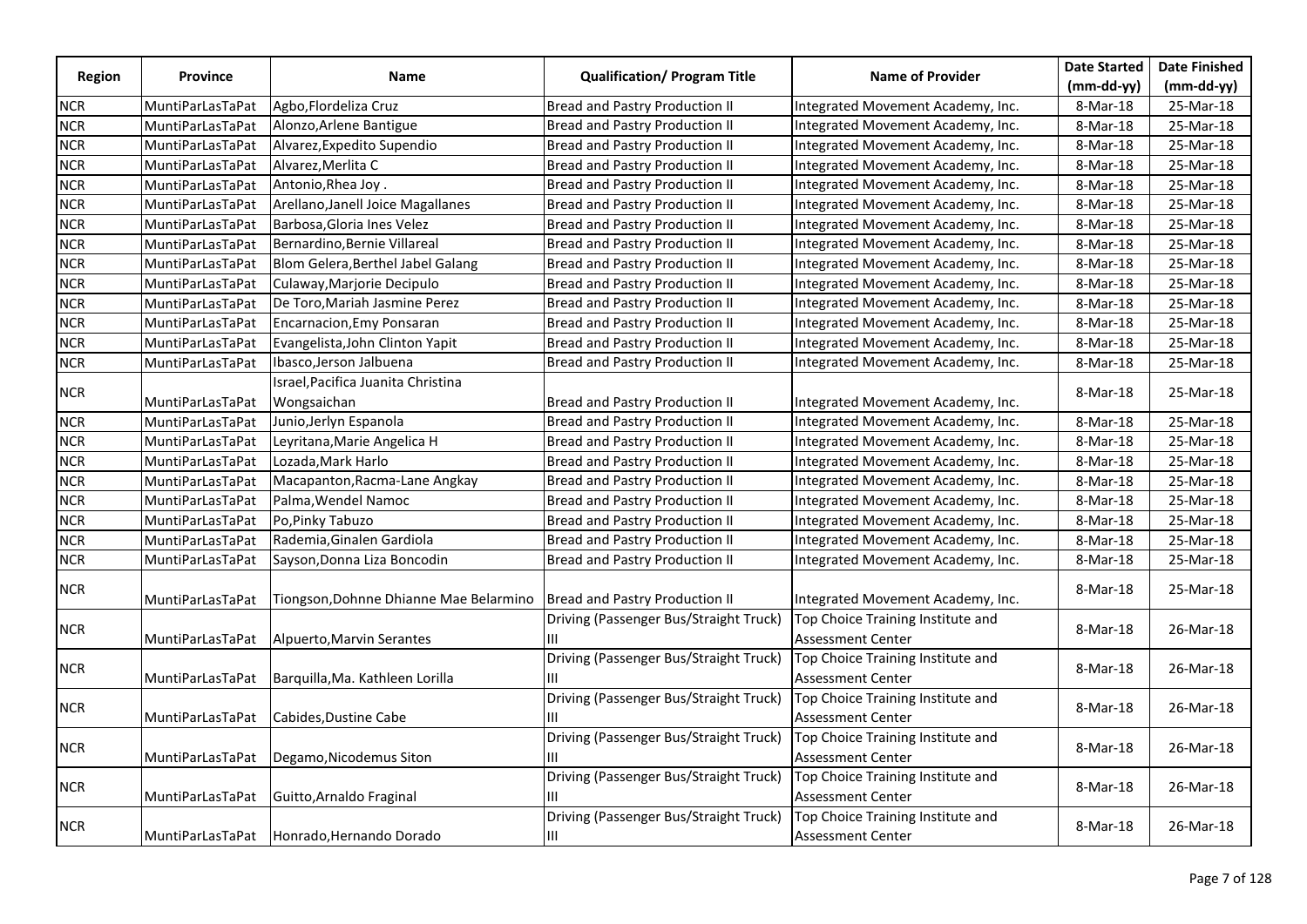| Region     | <b>Province</b>  | Name                             | <b>Qualification/ Program Title</b>         | <b>Name of Provider</b>                                       | <b>Date Started</b><br>(mm-dd-yy) | <b>Date Finished</b><br>$(mm-dd-yy)$ |
|------------|------------------|----------------------------------|---------------------------------------------|---------------------------------------------------------------|-----------------------------------|--------------------------------------|
| <b>NCR</b> | MuntiParLasTaPat | Macol, Alex Condesa              | Driving (Passenger Bus/Straight Truck)<br>Ш | Top Choice Training Institute and<br><b>Assessment Center</b> | 8-Mar-18                          | 26-Mar-18                            |
| <b>NCR</b> | MuntiParLasTaPat | Muyrong, Emmanuel Jimenez        | Driving (Passenger Bus/Straight Truck)<br>Ш | Top Choice Training Institute and<br><b>Assessment Center</b> | 8-Mar-18                          | 26-Mar-18                            |
| <b>NCR</b> | MuntiParLasTaPat | Narvaez, Michael Rosaroso        | Driving (Passenger Bus/Straight Truck)<br>Ш | Top Choice Training Institute and<br>Assessment Center        | 8-Mar-18                          | 26-Mar-18                            |
| NCR        | MuntiParLasTaPat | Reyes, Robert Liongson           | Driving (Passenger Bus/Straight Truck)<br>Ш | Top Choice Training Institute and<br><b>Assessment Center</b> | 8-Mar-18                          | 26-Mar-18                            |
| <b>NCR</b> | MuntiParLasTaPat | Roces, Julyman Rojas             | Driving (Passenger Bus/Straight Truck)      | Top Choice Training Institute and<br>Assessment Center        | 8-Mar-18                          | 26-Mar-18                            |
| <b>NCR</b> | MuntiParLasTaPat | Santiago, April.                 | Driving (Passenger Bus/Straight Truck)      | Top Choice Training Institute and<br><b>Assessment Center</b> | 8-Mar-18                          | 26-Mar-18                            |
| <b>NCR</b> | MuntiParLasTaPat | Simbulan, Chelsie Liz Veneracion | Driving (Passenger Bus/Straight Truck)      | Top Choice Training Institute and<br><b>Assessment Center</b> | 8-Mar-18                          | 26-Mar-18                            |
| <b>NCR</b> | MuntiParLasTaPat | Verano, Domingo Etrata           | Driving (Passenger Bus/Straight Truck)      | Top Choice Training Institute and<br><b>Assessment Center</b> | 8-Mar-18                          | 26-Mar-18                            |
| <b>NCR</b> | MuntiParLasTaPat | Rafael, Amelita Brillantes       | Driving (Passenger Bus/Straight Truck)<br>Ш | Top Choice Training Institute and<br><b>Assessment Center</b> | 8-Mar-18                          | 26-Mar-18                            |
| <b>NCR</b> | MuntiParLasTaPat | Abad, David James Rebato         | Driving NC II                               | TOP CHOICE TRAINING INSTITUTE AND<br>ASSESSMENT CENTER        | 8-Mar-18                          | 24-Mar-18                            |
| NCR        | MuntiParLasTaPat | Abiva, June Marie Aramo          | Bread and Pastry Production NC II           | TRESTON INTERNATIONAL COLLEGE, INC.                           | 5-Mar-18                          | 24-Mar-18                            |
| <b>NCR</b> | MuntiParLasTaPat | Almeda, Antonio Guico            | Bread and Pastry Production NC II           | TRESTON INTERNATIONAL COLLEGE, INC.                           | $5-Mar-18$                        | 24-Mar-18                            |
| <b>NCR</b> | MuntiParLasTaPat | Almeda, Teresita Guico           | Bread and Pastry Production NC II           | TRESTON INTERNATIONAL COLLEGE, INC.                           | 5-Mar-18                          | 24-Mar-18                            |
| <b>NCR</b> | MuntiParLasTaPat | Bajandi, Marichan Jumamoy        | Bread and Pastry Production NC II           | TRESTON INTERNATIONAL COLLEGE, INC.                           | 5-Mar-18                          | 24-Mar-18                            |
| <b>NCR</b> | MuntiParLasTaPat | Barrameda, Angelica Jill Gomez   | Bread and Pastry Production NC II           | TRESTON INTERNATIONAL COLLEGE, INC.                           | 5-Mar-18                          | 24-Mar-18                            |
| <b>NCR</b> | MuntiParLasTaPat | Bautista, Celvert Abener         | Driving NC II                               | TOP CHOICE TRAINING INSTITUTE AND<br><b>ASSESSMENT CENTER</b> | 8-Mar-18                          | 24-Mar-18                            |
| <b>NCR</b> | MuntiParLasTaPat | Bello, Mary Joyce N/A            | Bread and Pastry Production NC II           | TRESTON INTERNATIONAL COLLEGE, INC.                           | 5-Mar-18                          | 24-Mar-18                            |
| <b>NCR</b> | MuntiParLasTaPat | Billate, Elyn Rapiza             | Bread and Pastry Production NC II           | TRESTON INTERNATIONAL COLLEGE, INC.                           | 5-Mar-18                          | 24-Mar-18                            |
| <b>NCR</b> | MuntiParLasTaPat | Bongalbal, Edezel Purisima       | Bread and Pastry Production NC II           | TRESTON INTERNATIONAL COLLEGE, INC.                           | 5-Mar-18                          | 24-Mar-18                            |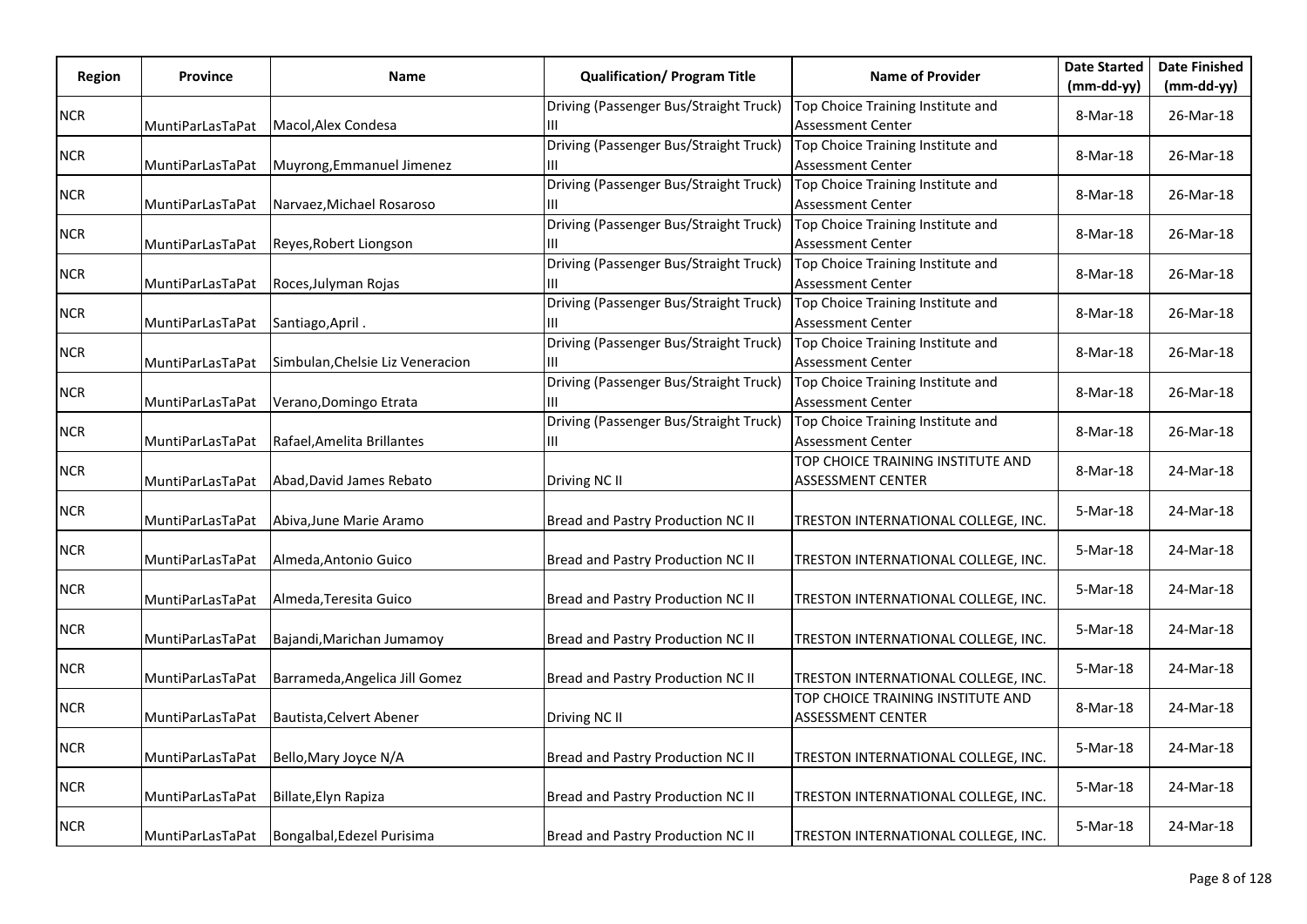| Region     | <b>Province</b>  | Name                               | <b>Qualification/ Program Title</b> | <b>Name of Provider</b>                                       | <b>Date Started</b><br>$(mm-dd-yy)$ | <b>Date Finished</b><br>$(mm-dd-yy)$ |
|------------|------------------|------------------------------------|-------------------------------------|---------------------------------------------------------------|-------------------------------------|--------------------------------------|
| <b>NCR</b> | MuntiParLasTaPat | Briagas, Ester Ericka Manalo       | Bread and Pastry Production NC II   | TRESTON INTERNATIONAL COLLEGE, INC.                           | 5-Mar-18                            | 24-Mar-18                            |
| <b>NCR</b> | MuntiParLasTaPat | Cadag, Michael Angelo Rempillo     | Driving NC II                       | TOP CHOICE TRAINING INSTITUTE AND<br><b>ASSESSMENT CENTER</b> | 8-Mar-18                            | 24-Mar-18                            |
| <b>NCR</b> | MuntiParLasTaPat | Carlos, Hannah Soriano             | Bread and Pastry Production NC II   | TRESTON INTERNATIONAL COLLEGE, INC.                           | 5-Mar-18                            | 24-Mar-18                            |
| <b>NCR</b> | MuntiParLasTaPat | Consuegra, Nenita Mendoza          | Driving NC II                       | TOP CHOICE TRAINING INSTITUTE AND<br><b>ASSESSMENT CENTER</b> | 8-Mar-18                            | 24-Mar-18                            |
| <b>NCR</b> | MuntiParLasTaPat | Corobong, Mohammad Warith Rebollos | Bread and Pastry Production NC II   | TRESTON INTERNATIONAL COLLEGE, INC.                           | 5-Mar-18                            | 24-Mar-18                            |
| <b>NCR</b> | MuntiParLasTaPat | Cruz, Juliet Maicon                | Bread and Pastry Production NC II   | TRESTON INTERNATIONAL COLLEGE, INC.                           | 5-Mar-18                            | 24-Mar-18                            |
| <b>NCR</b> | MuntiParLasTaPat | De Leon, Maria Concepcion Erum     | Bread and Pastry Production NC II   | TRESTON INTERNATIONAL COLLEGE, INC.                           | 5-Mar-18                            | 24-Mar-18                            |
| <b>NCR</b> | MuntiParLasTaPat | Depedro, Princess Hope Seva        | Bread and Pastry Production NC II   | TRESTON INTERNATIONAL COLLEGE, INC.                           | 5-Mar-18                            | 24-Mar-18                            |
| <b>NCR</b> | MuntiParLasTaPat | Domingo, Anthony Ureta             | Driving NC II                       | TOP CHOICE TRAINING INSTITUTE AND<br><b>ASSESSMENT CENTER</b> | 8-Mar-18                            | 24-Mar-18                            |
| <b>NCR</b> | MuntiParLasTaPat | Donado, Ma. Geraldine Flavier      | Bread and Pastry Production NC II   | TRESTON INTERNATIONAL COLLEGE, INC.                           | 5-Mar-18                            | 24-Mar-18                            |
| <b>NCR</b> | MuntiParLasTaPat | Garcia, Joshua Aloc                | Driving NC II                       | TOP CHOICE TRAINING INSTITUTE AND<br><b>ASSESSMENT CENTER</b> | 8-Mar-18                            | 24-Mar-18                            |
| <b>NCR</b> | MuntiParLasTaPat | Gonzales, Wenefreda Gocoyo         | Bread and Pastry Production NC II   | TRESTON INTERNATIONAL COLLEGE, INC.                           | 5-Mar-18                            | 24-Mar-18                            |
| <b>NCR</b> | MuntiParLasTaPat | Guico, Irma Disonglo               | Bread and Pastry Production NC II   | TRESTON INTERNATIONAL COLLEGE, INC.                           | 5-Mar-18                            | 24-Mar-18                            |
| <b>NCR</b> | MuntiParLasTaPat | Guico, Khanaster Ann Diaz          | Bread and Pastry Production NC II   | TRESTON INTERNATIONAL COLLEGE, INC.                           | 5-Mar-18                            | 24-Mar-18                            |
| <b>NCR</b> | MuntiParLasTaPat | Guitto, Maria Linda Marzo          | Driving NC II                       | TOP CHOICE TRAINING INSTITUTE AND<br><b>ASSESSMENT CENTER</b> | 8-Mar-18                            | 24-Mar-18                            |
| <b>NCR</b> | MuntiParLasTaPat | Javier, Anjo Arcenas               | Driving NC II                       | TOP CHOICE TRAINING INSTITUTE AND<br><b>ASSESSMENT CENTER</b> | 8-Mar-18                            | 24-Mar-18                            |
| <b>NCR</b> | MuntiParLasTaPat | Legaspi, Ara Twyla Pines           | Bread and Pastry Production NC II   | TRESTON INTERNATIONAL COLLEGE, INC.                           | 5-Mar-18                            | 24-Mar-18                            |
| <b>NCR</b> | MuntiParLasTaPat | Lim, Lorde Milson Garcia           | Driving NC II                       | TOP CHOICE TRAINING INSTITUTE AND<br><b>ASSESSMENT CENTER</b> | 8-Mar-18                            | 24-Mar-18                            |
| <b>NCR</b> | MuntiParLasTaPat | Lombos, Joel Redondo               | Driving NC II                       | TOP CHOICE TRAINING INSTITUTE AND<br>ASSESSMENT CENTER        | 8-Mar-18                            | 24-Mar-18                            |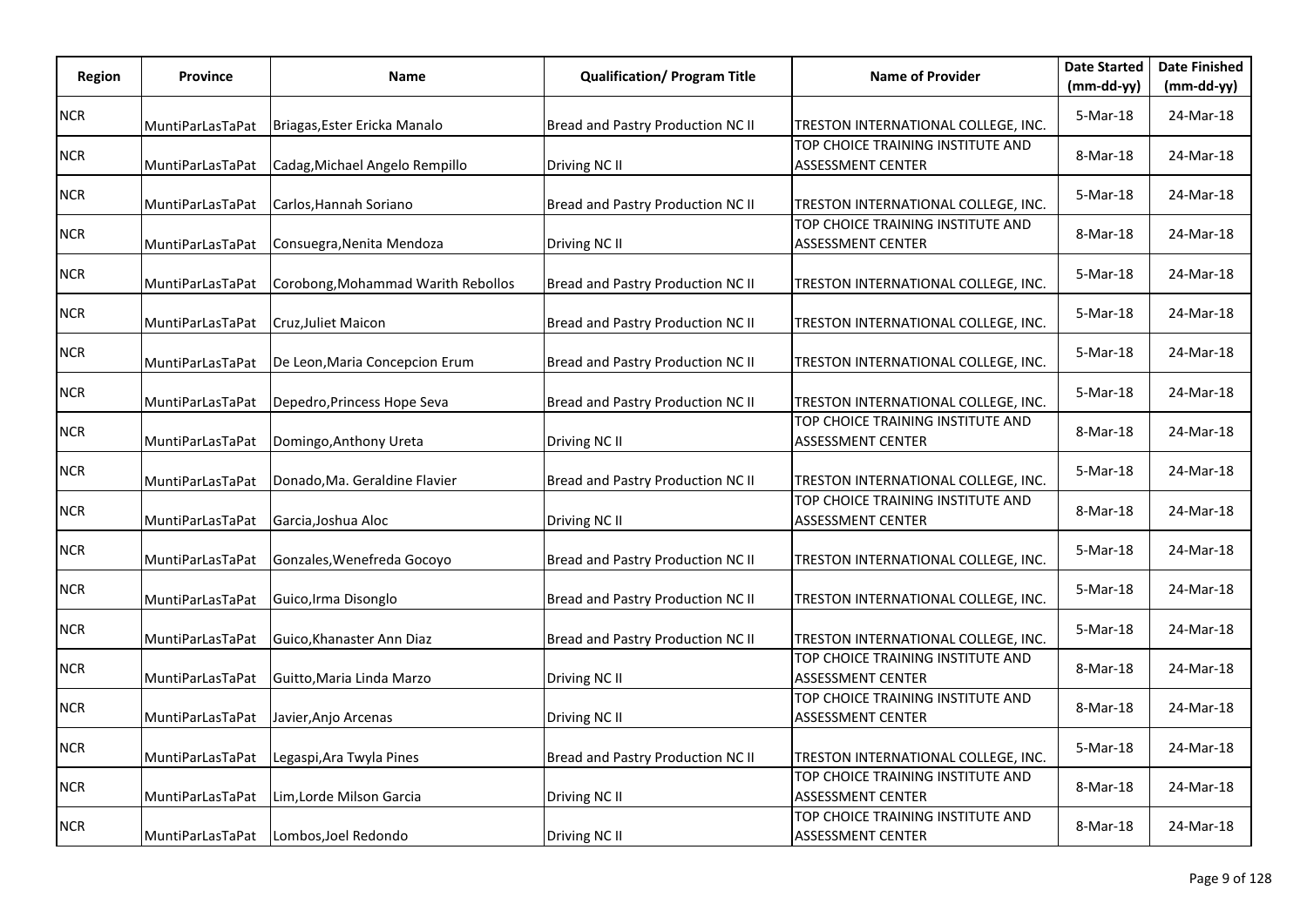|            |                  |                                   | <b>Qualification/ Program Title</b> | <b>Name of Provider</b>                                       | <b>Date Started</b> | <b>Date Finished</b> |
|------------|------------------|-----------------------------------|-------------------------------------|---------------------------------------------------------------|---------------------|----------------------|
| Region     | <b>Province</b>  | Name                              |                                     |                                                               | $(mm-dd-yy)$        | $(mm-dd-yy)$         |
| <b>NCR</b> | MuntiParLasTaPat | Madrid Jr, Florendo Milo          | Driving NC II                       | TOP CHOICE TRAINING INSTITUTE AND<br><b>ASSESSMENT CENTER</b> | 8-Mar-18            | 24-Mar-18            |
| <b>NCR</b> | MuntiParLasTaPat | Magpili, Clodualdo Sarmiento      | Driving NC II                       | TOP CHOICE TRAINING INSTITUTE AND<br><b>ASSESSMENT CENTER</b> | 8-Mar-18            | 24-Mar-18            |
| <b>NCR</b> | MuntiParLasTaPat | Millagracia, Daniel Lontabo       | Driving NC II                       | TOP CHOICE TRAINING INSTITUTE AND<br><b>ASSESSMENT CENTER</b> | 8-Mar-18            | 24-Mar-18            |
| NCR        | MuntiParLasTaPat | Oliverio, Maverick Baroma         | Bread and Pastry Production NC II   | TRESTON INTERNATIONAL COLLEGE, INC.                           | 5-Mar-18            | 24-Mar-18            |
| <b>NCR</b> | MuntiParLasTaPat | Paclibar, Shiela Ledesma          | Bread and Pastry Production NC II   | TRESTON INTERNATIONAL COLLEGE, INC.                           | 5-Mar-18            | 24-Mar-18            |
| <b>NCR</b> | MuntiParLasTaPat | Paz, Noel Anthony Echaves         | Driving NC II                       | TOP CHOICE TRAINING INSTITUTE AND<br><b>ASSESSMENT CENTER</b> | 8-Mar-18            | 24-Mar-18            |
| <b>NCR</b> | MuntiParLasTaPat | Ragotero, Rafton Crizaldo         | Driving NC II                       | TOP CHOICE TRAINING INSTITUTE AND<br>ASSESSMENT CENTER        | 8-Mar-18            | 24-Mar-18            |
| <b>NCR</b> | MuntiParLasTaPat | Ramos, Wilfredo Raymundo          | Driving NC II                       | TOP CHOICE TRAINING INSTITUTE AND<br><b>ASSESSMENT CENTER</b> | 8-Mar-18            | 24-Mar-18            |
| <b>NCR</b> | MuntiParLasTaPat | Relao, Alexander Barrientos       | Driving NC II                       | TOP CHOICE TRAINING INSTITUTE AND<br><b>ASSESSMENT CENTER</b> | 8-Mar-18            | 24-Mar-18            |
| <b>NCR</b> | MuntiParLasTaPat | Rosales, Blanquita Trisinio       | Bread and Pastry Production NC II   | TRESTON INTERNATIONAL COLLEGE, INC.                           | 5-Mar-18            | 24-Mar-18            |
| <b>NCR</b> | MuntiParLasTaPat | Sacramento, Ma. Rebecca Marabilla | Driving NC II                       | TOP CHOICE TRAINING INSTITUTE AND<br><b>ASSESSMENT CENTER</b> | 8-Mar-18            | 24-Mar-18            |
| <b>NCR</b> | MuntiParLasTaPat | Saril, Nicole Joy Balcoba         | Bread and Pastry Production NC II   | TRESTON INTERNATIONAL COLLEGE, INC.                           | 5-Mar-18            | 24-Mar-18            |
| <b>NCR</b> | MuntiParLasTaPat | Sorongon, Paul John Manzanillo    | Driving NC II                       | TOP CHOICE TRAINING INSTITUTE AND<br><b>ASSESSMENT CENTER</b> | 8-Mar-18            | 24-Mar-18            |
| <b>NCR</b> | MuntiParLasTaPat | Tayabas, Janisa Gatchalian        | Bread and Pastry Production NC II   | TRESTON INTERNATIONAL COLLEGE, INC.                           | 5-Mar-18            | 24-Mar-18            |
| <b>NCR</b> | MuntiParLasTaPat | Tayabas, Jeffrey Gatchalian       | Bread and Pastry Production NC II   | TRESTON INTERNATIONAL COLLEGE, INC.                           | 5-Mar-18            | 24-Mar-18            |
| <b>NCR</b> | MuntiParLasTaPat | Torres, Mark Cleford Opora        | Driving NC II                       | TOP CHOICE TRAINING INSTITUTE AND<br><b>ASSESSMENT CENTER</b> | 8-Mar-18            | 24-Mar-18            |
| <b>NCR</b> | MuntiParLasTaPat | Umali Jr, Rogelio Sto. Tomas      | Driving NC II                       | TOP CHOICE TRAINING INSTITUTE AND<br><b>ASSESSMENT CENTER</b> | 8-Mar-18            | 24-Mar-18            |
| <b>NCR</b> | MuntiParLasTaPat | Villabeto, Luna Sumampong         | Driving NC II                       | TOP CHOICE TRAINING INSTITUTE AND<br><b>ASSESSMENT CENTER</b> | 8-Mar-18            | 24-Mar-18            |
| <b>NCR</b> | MuntiParLasTaPat | Villamaria, Marlorey Dantes       | Driving NC II                       | TOP CHOICE TRAINING INSTITUTE AND<br><b>ASSESSMENT CENTER</b> | 8-Mar-18            | 24-Mar-18            |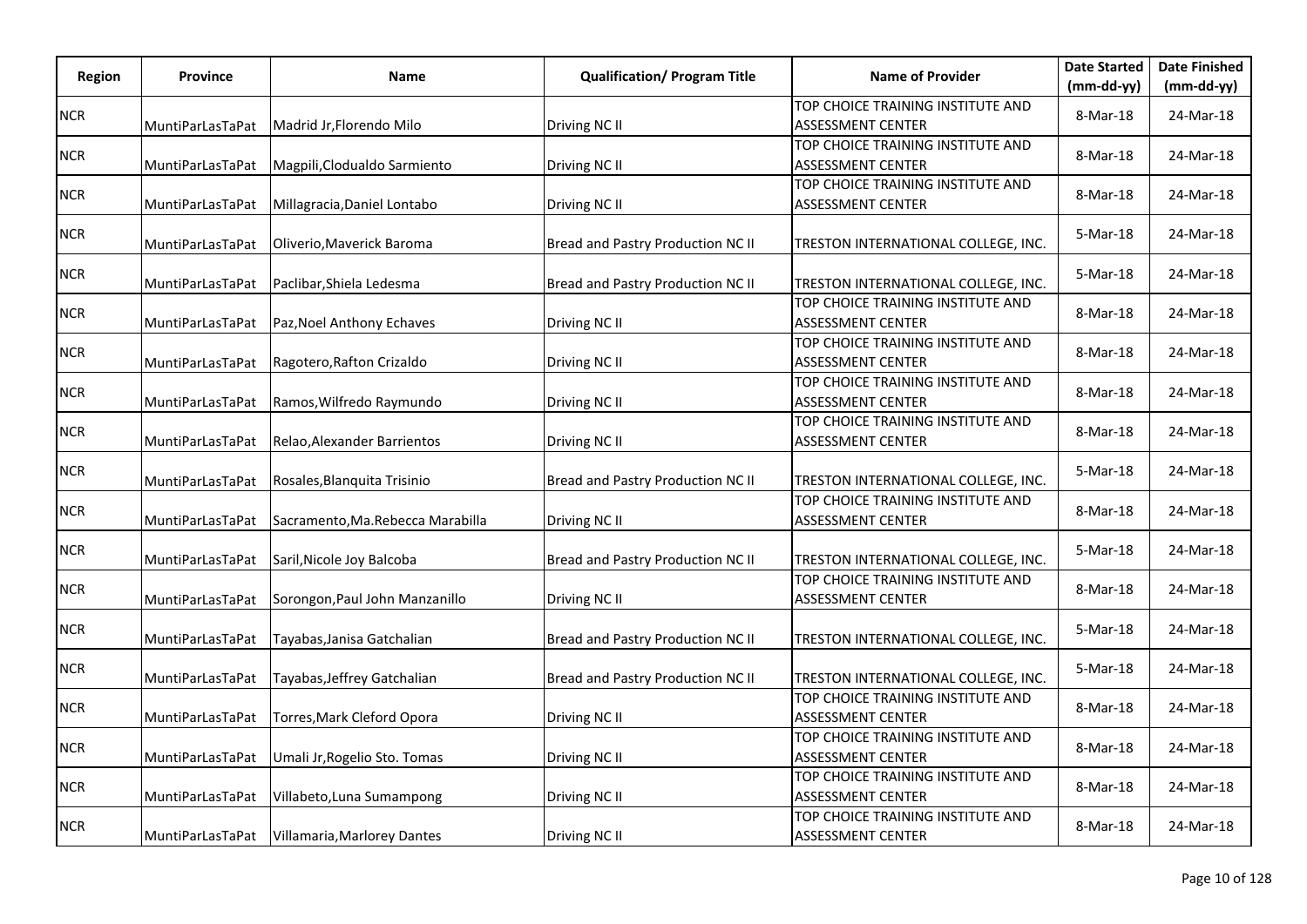|            |                  |                                               | <b>Qualification/ Program Title</b> | <b>Name of Provider</b>                                       | <b>Date Started</b> | <b>Date Finished</b> |
|------------|------------------|-----------------------------------------------|-------------------------------------|---------------------------------------------------------------|---------------------|----------------------|
| Region     | <b>Province</b>  | Name                                          |                                     |                                                               | $(mm-dd-yy)$        | $(mm-dd-yy)$         |
| <b>NCR</b> | MuntiParLasTaPat | Villones, Ronel Gonzales                      | Driving NC II                       | TOP CHOICE TRAINING INSTITUTE AND<br><b>ASSESSMENT CENTER</b> | 8-Mar-18            | 24-Mar-18            |
| <b>NCR</b> |                  |                                               |                                     | TOP CHOICE TRAINING INSTITUTE AND                             | 8-Mar-18            | 24-Mar-18            |
|            | MuntiParLasTaPat | Wermeses, Gilbert Copiado                     | Driving NC II                       | <b>ASSESSMENT CENTER</b><br>Top Choice Training Institute and |                     |                      |
| <b>NCR</b> | MuntiParLasTaPat | Abdon, Aldwin Aguillon                        | Driving II                          | <b>Assessment Center</b>                                      | 8-Mar-18            | 24-Mar-18            |
| <b>NCR</b> | MuntiParLasTaPat | Alipio, Jeffrey Julian                        | Driving II                          | Top Choice Training Institute and<br><b>Assessment Center</b> | 8-Mar-18            | 24-Mar-18            |
|            |                  |                                               |                                     | Top Choice Training Institute and                             |                     |                      |
| <b>NCR</b> | MuntiParLasTaPat | Arevalo, Gilbert Arroyo                       | Driving II                          | <b>Assessment Center</b>                                      | 8-Mar-18            | 24-Mar-18            |
| <b>NCR</b> | MuntiParLasTaPat | Arevalo, Jonathan Lusabio                     | Driving II                          | Top Choice Training Institute and<br><b>Assessment Center</b> | 8-Mar-18            | 24-Mar-18            |
| <b>NCR</b> | MuntiParLasTaPat | Balud, Jullius Rey Limcaco                    | Driving II                          | Top Choice Training Institute and<br><b>Assessment Center</b> | 8-Mar-18            | 24-Mar-18            |
| <b>NCR</b> | MuntiParLasTaPat | Bigtasin, Elden Ree Milliones                 | Driving II                          | Top Choice Training Institute and<br><b>Assessment Center</b> | 8-Mar-18            | 24-Mar-18            |
| <b>NCR</b> | MuntiParLasTaPat | Dangan, Jolly Dionson                         | Driving II                          | Top Choice Training Institute and<br><b>Assessment Center</b> | 8-Mar-18            | 24-Mar-18            |
| <b>NCR</b> |                  |                                               |                                     | Top Choice Training Institute and                             | 8-Mar-18            | 24-Mar-18            |
|            | MuntiParLasTaPat | Deloria, Jonathan Barquin                     | Driving II                          | <b>Assessment Center</b><br>Top Choice Training Institute and |                     |                      |
| <b>NCR</b> | MuntiParLasTaPat | Delumen, Rannie Lorilla                       | Driving II                          | <b>Assessment Center</b>                                      | 8-Mar-18            | 24-Mar-18            |
| <b>NCR</b> | MuntiParLasTaPat | Diaz, Regie Acosta                            | Driving II                          | Top Choice Training Institute and<br><b>Assessment Center</b> | 8-Mar-18            | 24-Mar-18            |
|            |                  |                                               |                                     | Top Choice Training Institute and                             |                     |                      |
| <b>NCR</b> | MuntiParLasTaPat | Diaz, Rodrigo Sausa                           | Driving II                          | <b>Assessment Center</b>                                      | 8-Mar-18            | 24-Mar-18            |
| <b>NCR</b> | MuntiParLasTaPat | Estrada, Arturo Dizon                         | Driving II                          | Top Choice Training Institute and<br><b>Assessment Center</b> | 8-Mar-18            | 24-Mar-18            |
| <b>NCR</b> | MuntiParLasTaPat | Felipe, Edgar Abrena                          | Driving II                          | Top Choice Training Institute and<br>Assessment Center        | 8-Mar-18            | 24-Mar-18            |
| <b>NCR</b> |                  |                                               |                                     | Top Choice Training Institute and                             | 8-Mar-18            | 24-Mar-18            |
|            | MuntiParLasTaPat | Hufana, Luzminda Salang                       | <b>Driving II</b>                   | <b>Assessment Center</b>                                      |                     |                      |
| <b>NCR</b> | MuntiParLasTaPat | Ilagan, Jonathan Sauquillo                    | Driving II                          | Top Choice Training Institute and<br><b>Assessment Center</b> | 8-Mar-18            | 24-Mar-18            |
| <b>NCR</b> | MuntiParLasTaPat | Legaspi, Princess Esperanza Besana            | Driving II                          | Top Choice Training Institute and<br><b>Assessment Center</b> | 8-Mar-18            | 24-Mar-18            |
| <b>NCR</b> |                  | MuntiParLasTaPat Madlangbayan, Armando Arjona | Driving II                          | Top Choice Training Institute and<br><b>Assessment Center</b> | 8-Mar-18            | 24-Mar-18            |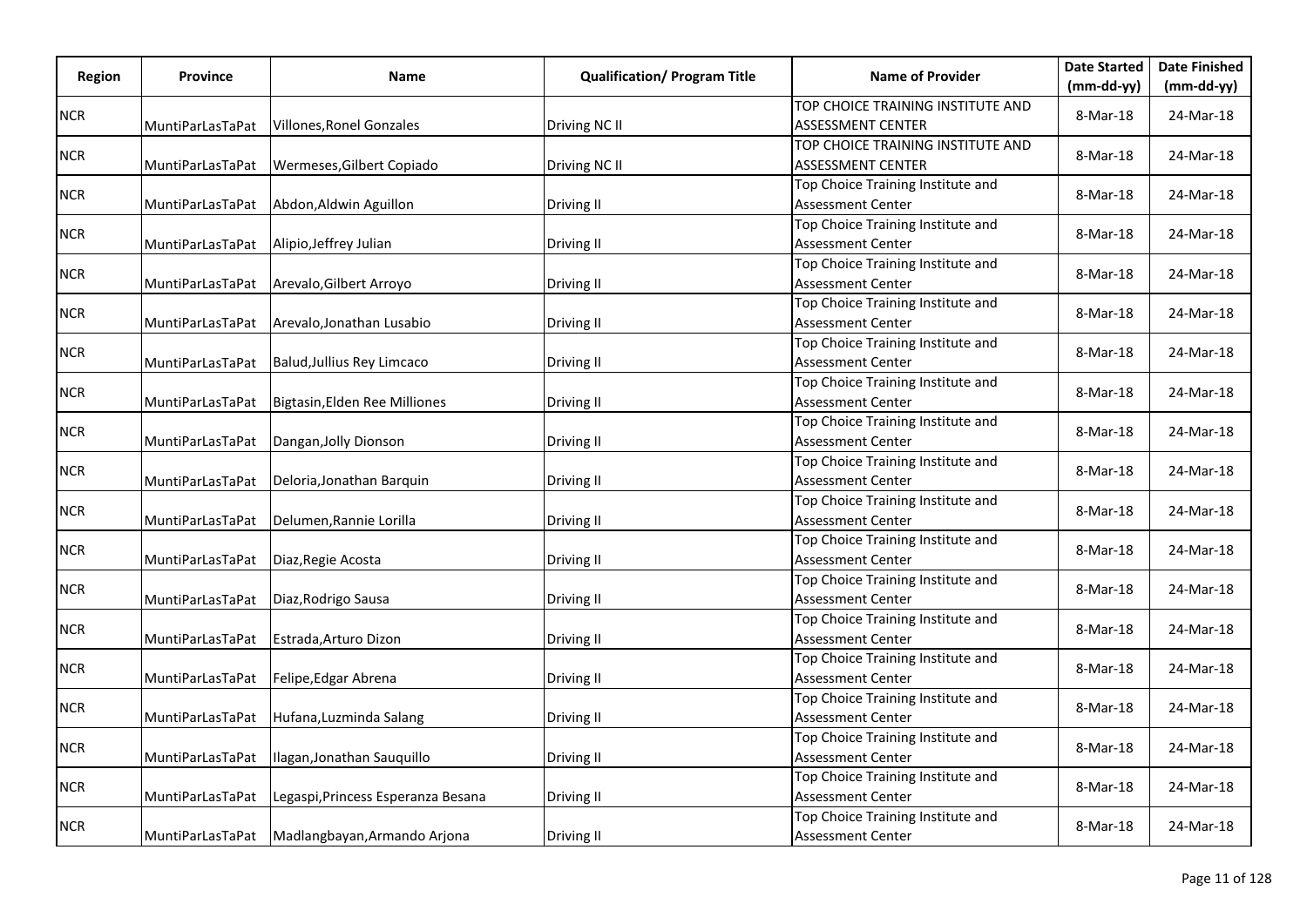| Region     | Province         | Name                       | <b>Qualification/ Program Title</b>       | <b>Name of Provider</b>                                       | <b>Date Started</b> | <b>Date Finished</b> |
|------------|------------------|----------------------------|-------------------------------------------|---------------------------------------------------------------|---------------------|----------------------|
|            |                  |                            |                                           |                                                               | $(mm-dd-yy)$        | $(mm-dd-yy)$         |
| <b>NCR</b> | MuntiParLasTaPat | Majait, Rodel Marquez      | Driving II                                | Top Choice Training Institute and<br>Assessment Center        | 8-Mar-18            | 24-Mar-18            |
| <b>NCR</b> | MuntiParLasTaPat | Orpilla, Richard Buenbiaje | Driving II                                | Top Choice Training Institute and<br><b>Assessment Center</b> | 8-Mar-18            | 24-Mar-18            |
| <b>NCR</b> | MuntiParLasTaPat | Rebadajo, Regie Bercasio   | Driving II                                | Top Choice Training Institute and<br>Assessment Center        | 8-Mar-18            | 24-Mar-18            |
| <b>NCR</b> | MuntiParLasTaPat | Rojas, Sarah Mae Salonga   | Driving II                                | Top Choice Training Institute and<br>Assessment Center        | 8-Mar-18            | 24-Mar-18            |
| <b>NCR</b> | MuntiParLasTaPat | Santos, Brendo Deguzman    | Driving II                                | Top Choice Training Institute and<br><b>Assessment Center</b> | 8-Mar-18            | 24-Mar-18            |
| NCR        | MuntiParLasTaPat | Silos, Roydan Alferez      | Driving II                                | Top Choice Training Institute and<br><b>Assessment Center</b> | 8-Mar-18            | 24-Mar-18            |
| <b>NCR</b> | MuntiParLasTaPat | Tapar, Isagani Celestino   | Driving II                                | Top Choice Training Institute and<br>Assessment Center        | 8-Mar-18            | 24-Mar-18            |
| <b>NCR</b> | MuntiParLasTaPat | Yepes, Paul Justin Gumapac | Driving II                                | Top Choice Training Institute and<br><b>Assessment Center</b> | 8-Mar-18            | 24-Mar-18            |
| CAR        | Ifugao           | Adawe, Mary Lebbet         | Produce Organic concoction and<br>extract | Camat's Integrated Organic Agriculture<br>Farm                | 12-Mar-18           | 21-Mar-18            |
| CAR        | Ifugao           | Adawe, Peter Lebbet        | Produce Organic concoction and<br>extract | Camat's Integrated Organic Agriculture<br>Farm                | 12-Mar-18           | 21-Mar-18            |
| CAR        | Ifugao           | Aggasna, Gemma Dum-Ang     | Produce Organic concoction and<br>extract | Camat's Integrated Organic Agriculture<br>Farm                | 12-Mar-18           | 21-Mar-18            |
| CAR        | Ifugao           | Andres, Davi May Reselme   | Produce Organic concoction and<br>extract | Camat's Integrated Organic Agriculture<br>Farm                | 12-Mar-18           | 21-Mar-18            |
| CAR        | Ifugao           | Attaban, Christian Cut-Ing | Produce Organic concoction and<br>extract | Camat's Integrated Organic Agriculture<br>Farm                | 12-Mar-18           | 21-Mar-18            |
| CAR        | Ifugao           | Attaban, Mark John Cut-Ing | Produce Organic concoction and<br>extract | Camat's Integrated Organic Agriculture<br>Farm                | 12-Mar-18           | 21-Mar-18            |
| CAR        | Ifugao           | Balajo, Kevin Mark Tayaban | Produce Organic concoction and<br>extract | Camat's Integrated Organic Agriculture<br>Farm                | 12-Mar-18           | 21-Mar-18            |
| CAR        | Ifugao           | Balajo, Samuel Dagadag     | Produce Organic concoction and<br>extract | Camat's Integrated Organic Agriculture<br>Farm                | 12-Mar-18           | 21-Mar-18            |
| CAR        | Ifugao           | Balajo, Smith A            | Produce Organic concoction and<br>extract | Camat's Integrated Organic Agriculture<br>Farm                | 12-Mar-18           | 21-Mar-18            |
| CAR        | Ifugao           | Bandao, Dina Damuyan       | Produce Organic concoction and<br>extract | Camat's Integrated Organic Agriculture<br>Farm                | 12-Mar-18           | 21-Mar-18            |
| CAR        | Ifugao           | Bay-Ong, Alma Liwang       | Produce Organic concoction and<br>extract | Camat's Integrated Organic Agriculture<br>Farm                | 12-Mar-18           | 21-Mar-18            |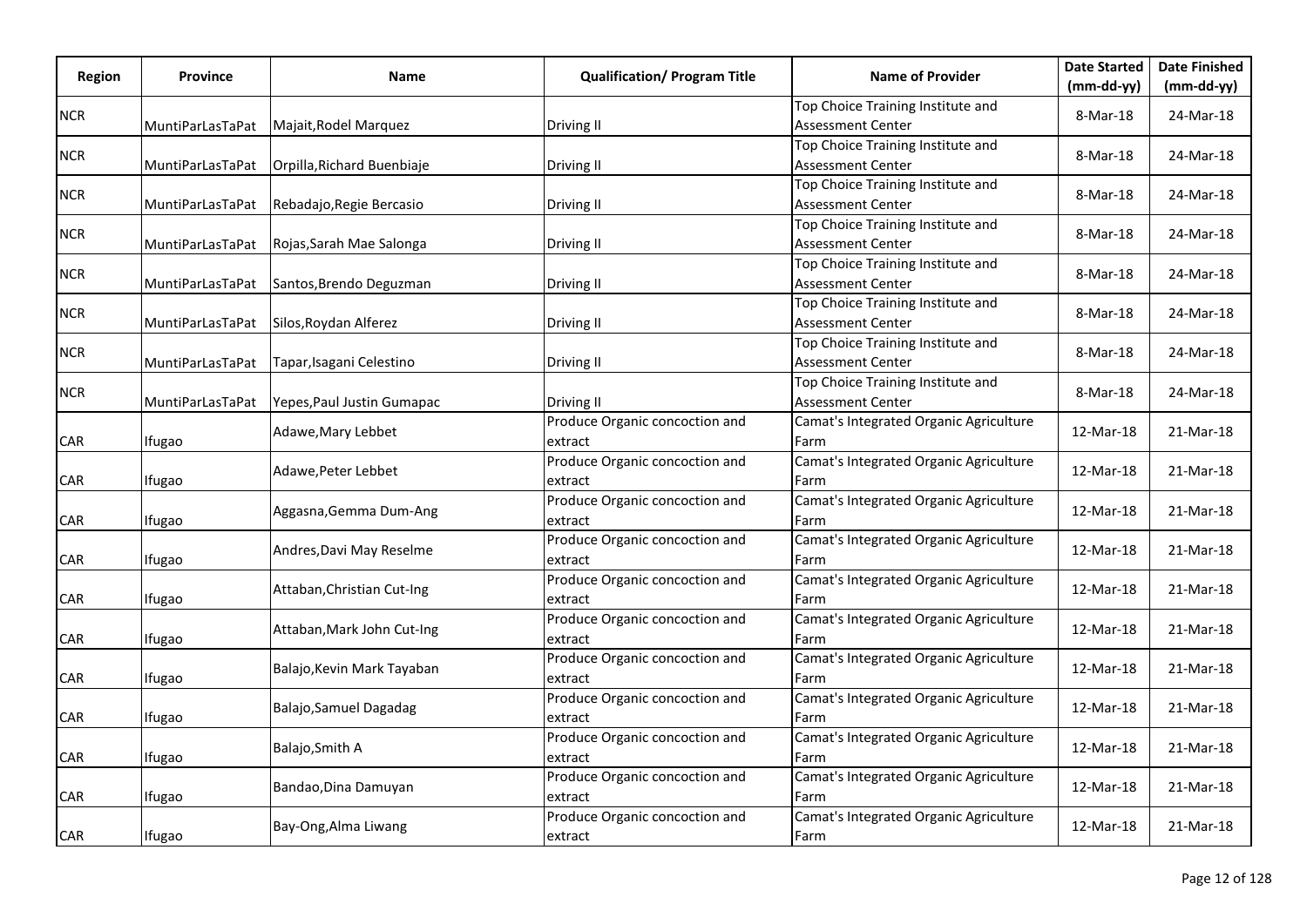|            | Province      |                               | <b>Qualification/ Program Title</b>                                    | <b>Name of Provider</b>                        | <b>Date Started</b> | <b>Date Finished</b> |
|------------|---------------|-------------------------------|------------------------------------------------------------------------|------------------------------------------------|---------------------|----------------------|
| Region     |               | Name                          |                                                                        |                                                | $(mm-dd-yy)$        | $(mm-dd-yy)$         |
| <b>CAR</b> | Ifugao        | Bennang, Remy Dulnuan         | Produce Organic concoction and<br>extract                              | Camat's Integrated Organic Agriculture<br>Farm | 12-Mar-18           | 21-Mar-18            |
| CAR        | Ifugao        | Dilagan, Wilma Onchong        | Produce Organic concoction and<br>extract                              | Camat's Integrated Organic Agriculture<br>Farm | 12-Mar-18           | 21-Mar-18            |
| CAR        | Ifugao        | Dinamling, Judith Ngoy-Ngoy   | Produce Organic concoction and<br>extract                              | Camat's Integrated Organic Agriculture<br>Farm | 12-Mar-18           | 21-Mar-18            |
| <b>CAR</b> | Ifugao        | Dum-Ang, Shamile Dugyon       | Produce Organic concoction and<br>extract                              | Camat's Integrated Organic Agriculture<br>Farm | 12-Mar-18           | 21-Mar-18            |
| CAR        | Ifugao        | Gamino, Micheal Pascual       | Produce Organic concoction and<br>extract                              | Camat's Integrated Organic Agriculture<br>Farm | 12-Mar-18           | 21-Mar-18            |
| CAR        | Ifugao        | Garma, Sunshine Dumawin       | Produce Organic concoction and<br>extract                              | Camat's Integrated Organic Agriculture<br>Farm | 12-Mar-18           | 21-Mar-18            |
| CAR        | Ifugao        | Guimbatan, Nancy Kindipan     | Produce Organic concoction and<br>extract                              | Camat's Integrated Organic Agriculture<br>Farm | 12-Mar-18           | 21-Mar-18            |
| CAR        | <b>Ifugao</b> | Ladiero, Adriana Bacolod      | Produce Organic concoction and<br>extract                              | Camat's Integrated Organic Agriculture<br>Farm | 12-Mar-18           | 21-Mar-18            |
| CAR        | Ifugao        | Lipio, Cesar Anaper           | Produce Organic concoction and<br>extract                              | Camat's Integrated Organic Agriculture<br>Farm | 12-Mar-18           | 21-Mar-18            |
| <b>CAR</b> | <b>Ifugao</b> | Manghi, Rosita Habbiling      | Produce Organic concoction and<br>extract                              | Camat's Integrated Organic Agriculture<br>Farm | 12-Mar-18           | 21-Mar-18            |
| CAR        | Ifugao        | Ragus, Mary Limmingdia        | Produce Organic concoction and<br>extract                              | Camat's Integrated Organic Agriculture<br>Farm | 12-Mar-18           | 21-Mar-18            |
| <b>CAR</b> | <b>Ifugao</b> | Ruiz, Vanessa Palos           | Produce Organic concoction and<br>extract                              | Camat's Integrated Organic Agriculture<br>Farm | 12-Mar-18           | 21-Mar-18            |
| CAR        | Ifugao        | Tugguin, Dona Joy Di-At       | Produce Organic concoction and<br>extract                              | Camat's Integrated Organic Agriculture<br>Farm | 12-Mar-18           | 21-Mar-18            |
| CAR        | Ifugao        | Wangdali, Diana Lindao        | Produce Organic concoction and<br>extract                              | Camat's Integrated Organic Agriculture<br>Farm | 12-Mar-18           | 21-Mar-18            |
| CAR        | Ifugao        | Bagyan, Zyrheen Khim Bentiyan | Produce Organic Concoctions and<br><b>Extract Leading to OAP NC II</b> | Aquilina Saguilot's Farm                       | 16-Mar-18           | 27-Mar-18            |
| CAR        | Ifugao        | Belingon, Val Nabok-Yag       | Produce Organic Concoctions and<br><b>Extract Leading to OAP NC II</b> | Aquilina Saguilot's Farm                       | 16-Mar-18           | 27-Mar-18            |
| CAR        | Ifugao        | Biscarra, Denys Tuzon         | Produce Organic Concoctions and<br><b>Extract Leading to OAP NC II</b> | Aquilina Saguilot's Farm                       | 16-Mar-18           | 27-Mar-18            |
| CAR        | Ifugao        | Dulawan, Fitz Josel Nakigo    | Produce Organic Concoctions and<br><b>Extract Leading to OAP NC II</b> | Aquilina Saguilot's Farm                       | 16-Mar-18           | 27-Mar-18            |
| <b>CAR</b> | Ifugao        | Dulnuan, Divina G             | Produce Organic Concoctions and<br><b>Extract Leading to OAP NC II</b> | Aquilina Saguilot's Farm                       | 16-Mar-18           | 27-Mar-18            |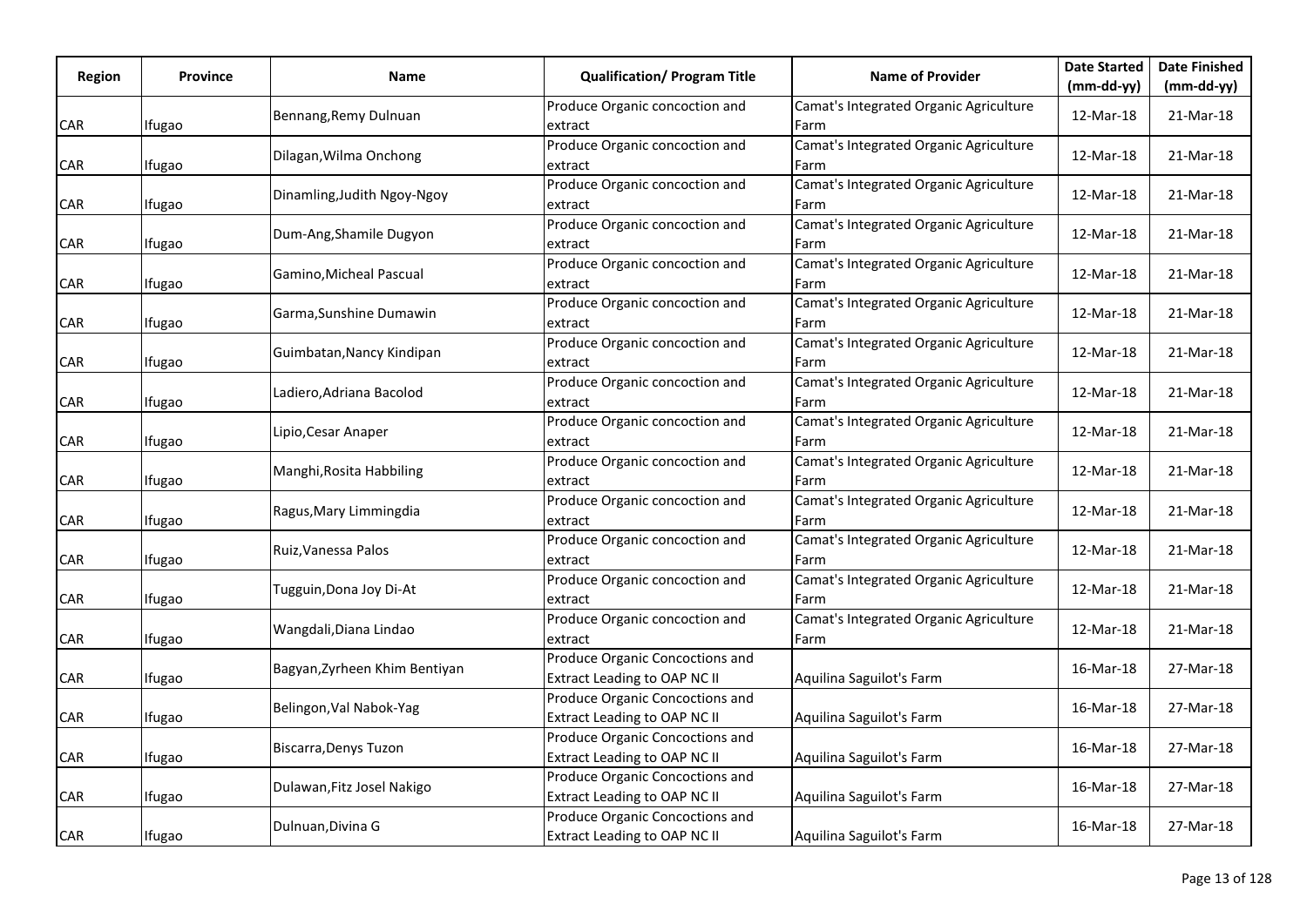|               |                         |                                     |                                     | <b>Name of Provider</b>  | <b>Date Started</b> | <b>Date Finished</b> |
|---------------|-------------------------|-------------------------------------|-------------------------------------|--------------------------|---------------------|----------------------|
| <b>Region</b> | Province                | Name                                | <b>Qualification/ Program Title</b> |                          | $(mm-dd-yy)$        | $(mm-dd-yy)$         |
|               |                         | Dulnuan, Dominic R                  | Produce Organic Concoctions and     |                          | 16-Mar-18           | 27-Mar-18            |
| CAR           | Ifugao                  |                                     | <b>Extract Leading to OAP NC II</b> | Aquilina Saguilot's Farm |                     |                      |
|               |                         | Dumangeng, Christopher Bango        | Produce Organic Concoctions and     |                          | 16-Mar-18           | 27-Mar-18            |
| <b>CAR</b>    | Ifugao                  |                                     | <b>Extract Leading to OAP NC II</b> | Aquilina Saguilot's Farm |                     |                      |
|               |                         | Eheng, Abegail Cortez               | Produce Organic Concoctions and     |                          | 16-Mar-18           | 27-Mar-18            |
| <b>CAR</b>    | Ifugao                  |                                     | <b>Extract Leading to OAP NC II</b> | Aquilina Saguilot's Farm |                     |                      |
|               |                         | Guihom, Alonzo James Palayon        | Produce Organic Concoctions and     |                          | 16-Mar-18           | 27-Mar-18            |
| <b>CAR</b>    | Ifugao                  |                                     | <b>Extract Leading to OAP NC II</b> | Aquilina Saguilot's Farm |                     |                      |
|               |                         | Inyat, Jefferson D                  | Produce Organic Concoctions and     |                          | 16-Mar-18           | 27-Mar-18            |
| <b>CAR</b>    | Ifugao                  |                                     | <b>Extract Leading to OAP NC II</b> | Aquilina Saguilot's Farm |                     |                      |
|               |                         | Lunag, Jeramil Daulayan             | Produce Organic Concoctions and     |                          | 16-Mar-18           | 27-Mar-18            |
| <b>CAR</b>    | Ifugao                  |                                     | <b>Extract Leading to OAP NC II</b> | Aquilina Saguilot's Farm |                     |                      |
|               |                         | Lunag, Manuel Jr. Calindas          | Produce Organic Concoctions and     |                          | 16-Mar-18           | 27-Mar-18            |
| CAR           | Ifugao                  |                                     | <b>Extract Leading to OAP NC II</b> | Aquilina Saguilot's Farm |                     |                      |
|               |                         | Ngitit, Pummok Jr. Indao            | Produce Organic Concoctions and     |                          | 16-Mar-18           | 27-Mar-18            |
| CAR           | Ifugao                  |                                     | <b>Extract Leading to OAP NC II</b> | Aquilina Saguilot's Farm |                     |                      |
|               |                         | Reyes, Jefferson Gamboa             | Produce Organic Concoctions and     |                          |                     | 27-Mar-18            |
| <b>CAR</b>    | Ifugao                  |                                     | Extract Leading to OAP NC II        | Aquilina Saguilot's Farm | 16-Mar-18           |                      |
|               |                         |                                     | Produce Organic Concoctions and     |                          |                     | 27-Mar-18            |
| <b>CAR</b>    | Ifugao                  | Tanangonan, Kevin Clyde Lumauig     | <b>Extract Leading to OAP NC II</b> | Aquilina Saguilot's Farm | 16-Mar-18           |                      |
|               |                         |                                     | Produce Organic Concoctions and     |                          |                     |                      |
| <b>CAR</b>    | Ifugao                  | Tibay, Jayson Manghi                | <b>Extract Leading to OAP NC II</b> | Aquilina Saguilot's Farm | 16-Mar-18           | 27-Mar-18            |
|               |                         |                                     | Produce Organic Concoctions and     |                          |                     |                      |
| <b>CAR</b>    | Ifugao                  | Tumanan, Ronnie Filex               | <b>Extract Leading to OAP NC II</b> | Aquilina Saguilot's Farm | 16-Mar-18           | 27-Mar-18            |
|               |                         |                                     | Produce Organic Concoctions and     |                          |                     |                      |
| <b>CAR</b>    | Ifugao                  | Valerio, Dustin Endrix Bachine      | <b>Extract Leading to OAP NC II</b> | Aquilina Saguilot's Farm | 16-Mar-18           | 27-Mar-18            |
|               |                         |                                     | Produce Organic Concoctions and     |                          |                     |                      |
| <b>CAR</b>    | Ifugao                  | Villegas, Jessie Dadli-I            | <b>Extract Leading to OAP NC II</b> | Aquilina Saguilot's Farm | 16-Mar-18           | 27-Mar-18            |
|               |                         |                                     | Produce Organic Concoctions and     |                          |                     |                      |
| CAR           | Ifugao                  | Wagel, Ariel Breguela               | <b>Extract Leading to OAP NC II</b> | Aquilina Saguilot's Farm | 16-Mar-18           | 27-Mar-18            |
| <b>CAR</b>    | <b>Mountain Provice</b> | Ablayan, Julia Tabunnac             | Bread & Pastry Production NC II     | Khai Training Center     | 12-Mar-18           | 29-Mar-18            |
| CAR           | <b>Mountain Provice</b> | Afoli, Blis Magda Matarem           | Bread & Pastry Production NC II     | Khai Training Center     | 12-Mar-18           | 29-Mar-18            |
| <b>CAR</b>    | <b>Mountain Provice</b> | Agpad, Mercie Chil-Ang              | Bread & Pastry Production NC II     | Khai Training Center     | 12-Mar-18           | 29-Mar-18            |
| <b>CAR</b>    | <b>Mountain Provice</b> | Amoggao, Assuncion Fiarocki         | Bread & Pastry Production NC II     | Khai Training Center     | 12-Mar-18           | 29-Mar-18            |
| <b>CAR</b>    | <b>Mountain Provice</b> | Balantin, Edna Vidal                | Bread & Pastry Production NC II     | Khai Training Center     | 12-Mar-18           | 29-Mar-18            |
| CAR           | <b>Mountain Provice</b> | Balas, Marino Bagsayao              | Bread & Pastry Production NC II     | Khai Training Center     | 12-Mar-18           | 29-Mar-18            |
| CAR           | <b>Mountain Provice</b> | Balawig, Evangelyn Payyay           | Bread & Pastry Production NC II     | Khai Training Center     | 12-Mar-18           | 29-Mar-18            |
| <b>CAR</b>    | <b>Mountain Provice</b> | Ballawig, Mary Jane Salida          | Bread & Pastry Production NC II     | Khai Training Center     | 12-Mar-18           | 29-Mar-18            |
| <b>CAR</b>    | <b>Mountain Provice</b> | Bangcawayan, Arminda Annabelle Biag | Bread & Pastry Production NC II     | Khai Training Center     | 12-Mar-18           | 29-Mar-18            |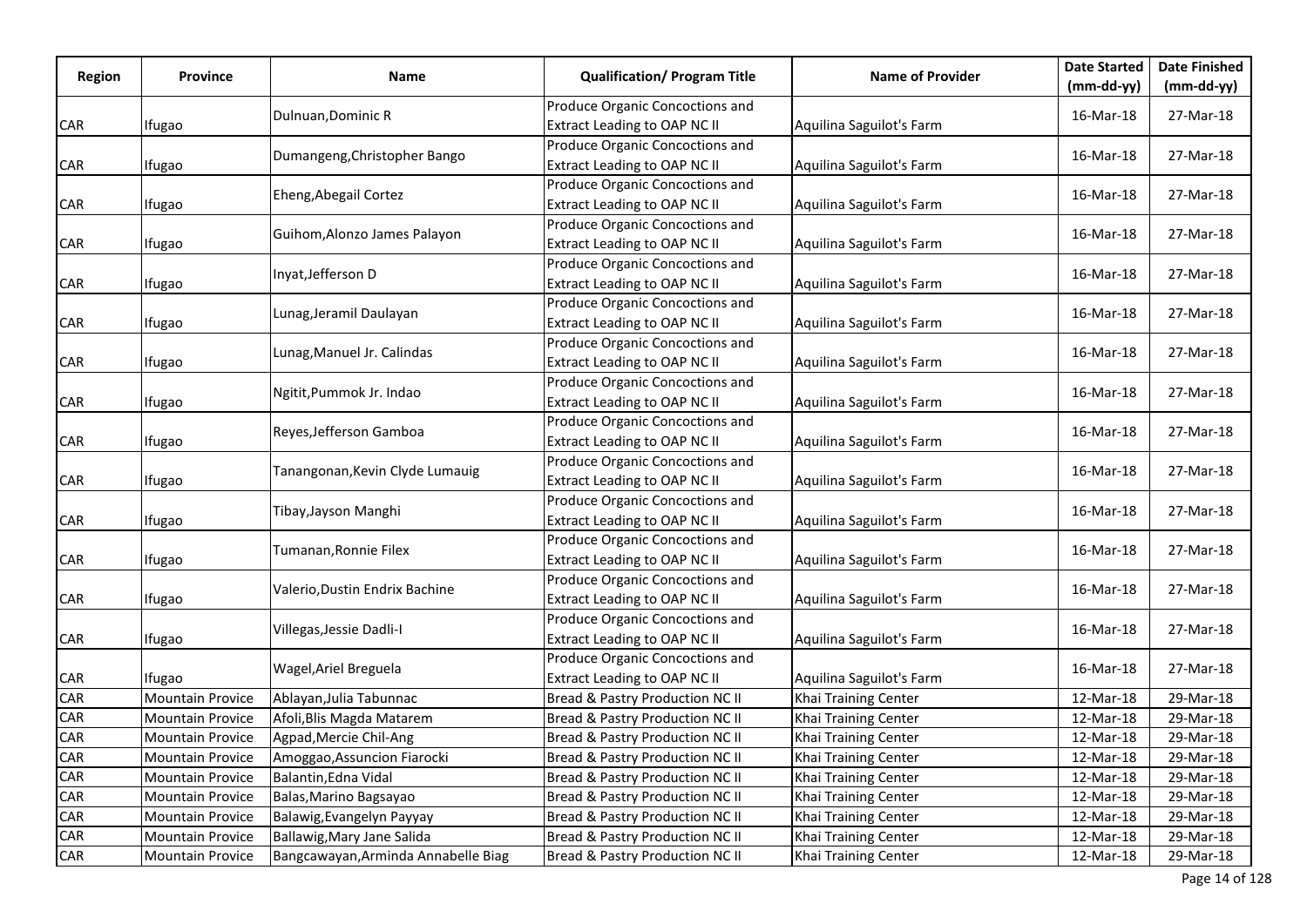|            |                         |                                   |                                     |                         | <b>Date Started</b> | <b>Date Finished</b> |
|------------|-------------------------|-----------------------------------|-------------------------------------|-------------------------|---------------------|----------------------|
| Region     | <b>Province</b>         | Name                              | <b>Qualification/ Program Title</b> | <b>Name of Provider</b> | $(mm-dd-yy)$        | $(mm-dd-yy)$         |
| <b>CAR</b> | <b>Mountain Provice</b> | Bomatay, Carolyn Besay            | Bread & Pastry Production NC II     | Khai Training Center    | 12-Mar-18           | 29-Mar-18            |
| <b>CAR</b> | <b>Mountain Provice</b> | Cawilan, Nelson Ticad             | Bread & Pastry Production NC II     | Khai Training Center    | 12-Mar-18           | 29-Mar-18            |
| CAR        | <b>Mountain Provice</b> | Cayabo,Jenny Liwali               | Bread & Pastry Production NC II     | Khai Training Center    | 12-Mar-18           | 29-Mar-18            |
| CAR        | <b>Mountain Provice</b> | Etong, Jaree Pan-Oy               | Bread & Pastry Production NC II     | Khai Training Center    | 12-Mar-18           | 29-Mar-18            |
| <b>CAR</b> | <b>Mountain Provice</b> | Fadchal, Charles Gaqui            | Bread & Pastry Production NC II     | Khai Training Center    | 12-Mar-18           | 29-Mar-18            |
| <b>CAR</b> | <b>Mountain Provice</b> | Fiayaona, Remylyn Paluan          | Bread & Pastry Production NC II     | Khai Training Center    | 12-Mar-18           | 29-Mar-18            |
| <b>CAR</b> | <b>Mountain Provice</b> | Gannisi, Joseph Bulaay            | Bread & Pastry Production NC II     | Khai Training Center    | 12-Mar-18           | 29-Mar-18            |
| CAR        | <b>Mountain Provice</b> | Guimpatan, Ciriaco Marrero        | Bread & Pastry Production NC II     | Khai Training Center    | 12-Mar-18           | 29-Mar-18            |
| <b>CAR</b> | <b>Mountain Provice</b> | Gumatay, Julita Amoggao           | Bread & Pastry Production NC II     | Khai Training Center    | 12-Mar-18           | 29-Mar-18            |
| CAR        | <b>Mountain Provice</b> | Ibayan, Joseph Gawidan            | Bread & Pastry Production NC II     | Khai Training Center    | 12-Mar-18           | 29-Mar-18            |
| <b>CAR</b> | <b>Mountain Provice</b> | Liked, Marion Annayo              | Bread & Pastry Production NC II     | Khai Training Center    | 12-Mar-18           | 29-Mar-18            |
| <b>CAR</b> | <b>Mountain Provice</b> | Ngolab, Josephine Domacyon        | Bread & Pastry Production NC II     | Khai Training Center    | 12-Mar-18           | 29-Mar-18            |
| <b>CAR</b> | <b>Mountain Provice</b> | Ognod, Elsa Bagtona               | Bread & Pastry Production NC II     | Khai Training Center    | 12-Mar-18           | 29-Mar-18            |
| <b>CAR</b> | <b>Mountain Provice</b> | Oporto, Marilyn Jongaya           | Bread & Pastry Production NC II     | Khai Training Center    | 12-Mar-18           | 29-Mar-18            |
| CAR        | <b>Mountain Provice</b> | Pagaddut, Jeanette Mae Gawidan    | Bread & Pastry Production NC II     | Khai Training Center    | 12-Mar-18           | 29-Mar-18            |
| <b>CAR</b> | <b>Mountain Provice</b> | Yucaddi, Jomar Jonathan Habbiling | Bread & Pastry Production NC II     | Khai Training Center    | 12-Mar-18           | 29-Mar-18            |
| CAR        | <b>Mountain Provice</b> | Balusdan, Nora Lyn Pagdawan       | Bread & Pastry Production NC II     | Khai Training Center    | 12-Mar-18           | 29-Mar-18            |
| <b>CAR</b> | <b>Mountain Provice</b> | Balusdan, Rose Bas-Ilen           | Bread & Pastry Production NC II     | Khai Training Center    | 12-Mar-18           | 29-Mar-18            |
| CAR        | <b>Mountain Provice</b> | Ban-Ang, Shirley Palandito        | Bread & Pastry Production NC II     | Khai Training Center    | 12-Mar-18           | 29-Mar-18            |
| <b>CAR</b> | <b>Mountain Provice</b> | Bandas, Crisagano Taguibos        | Bread & Pastry Production NC II     | Khai Training Center    | 12-Mar-18           | 29-Mar-18            |
| CAR        | <b>Mountain Provice</b> | Bas-Ilen, Isabel Lacwasan         | Bread & Pastry Production NC II     | Khai Training Center    | 12-Mar-18           | 29-Mar-18            |
| <b>CAR</b> | <b>Mountain Provice</b> | <b>Bugtong, Marjorie Cadoy</b>    | Bread & Pastry Production NC II     | Khai Training Center    | 12-Mar-18           | 29-Mar-18            |
| <b>CAR</b> | <b>Mountain Provice</b> | Cadoy, Nicker Palsi               | Bread & Pastry Production NC II     | Khai Training Center    | 12-Mar-18           | 29-Mar-18            |
| <b>CAR</b> | <b>Mountain Provice</b> | Cadoy, Hilda Palsi                | Bread & Pastry Production NC II     | Khai Training Center    | 12-Mar-18           | 29-Mar-18            |
| <b>CAR</b> | <b>Mountain Provice</b> | Dalang, Victoria Ollibac          | Bread & Pastry Production NC II     | Khai Training Center    | 12-Mar-18           | 29-Mar-18            |
| CAR        | <b>Mountain Provice</b> | Doga, Rosita Bandas               | Bread & Pastry Production NC II     | Khai Training Center    | 12-Mar-18           | 29-Mar-18            |
| <b>CAR</b> | <b>Mountain Provice</b> | Dulay, Lyrma Octaviano            | Bread & Pastry Production NC II     | Khai Training Center    | 12-Mar-18           | 29-Mar-18            |
| CAR        | <b>Mountain Provice</b> | Eloy, Julien Ampan                | Bread & Pastry Production NC II     | Khai Training Center    | 12-Mar-18           | 29-Mar-18            |
| CAR        | <b>Mountain Provice</b> | Esteban, Josephine Niglac         | Bread & Pastry Production NC II     | Khai Training Center    | 12-Mar-18           | 29-Mar-18            |
| CAR        | <b>Mountain Provice</b> | Fiayongan, Olive Moises           | Bread & Pastry Production NC II     | Khai Training Center    | 12-Mar-18           | 29-Mar-18            |
| <b>CAR</b> | <b>Mountain Provice</b> | Kitongan, Sharon Panta            | Bread & Pastry Production NC II     | Khai Training Center    | 12-Mar-18           | 29-Mar-18            |
| CAR        | <b>Mountain Provice</b> | Kiwas, Eileen Padil               | Bread & Pastry Production NC II     | Khai Training Center    | 12-Mar-18           | 29-Mar-18            |
| CAR        | <b>Mountain Provice</b> | Leano, Maria Bella Pagdawan       | Bread & Pastry Production NC II     | Khai Training Center    | 12-Mar-18           | 29-Mar-18            |
| CAR        | <b>Mountain Provice</b> | Longboan, Josephine Cobsilen      | Bread & Pastry Production NC II     | Khai Training Center    | 12-Mar-18           | 29-Mar-18            |
| <b>CAR</b> | <b>Mountain Provice</b> | Luzada, Emmie Loraine Calabyas    | Bread & Pastry Production NC II     | Khai Training Center    | 12-Mar-18           | 29-Mar-18            |
| <b>CAR</b> | <b>Mountain Provice</b> | Maestre, Jane Ventura             | Bread & Pastry Production NC II     | Khai Training Center    | 12-Mar-18           | 29-Mar-18            |
| CAR        | <b>Mountain Provice</b> | Napay, Nova Gao-Ay                | Bread & Pastry Production NC II     | Khai Training Center    | 12-Mar-18           | 29-Mar-18            |
| <b>CAR</b> | <b>Mountain Provice</b> | Palandito, Loida Balag            | Bread & Pastry Production NC II     | Khai Training Center    | 12-Mar-18           | 29-Mar-18            |
| <b>CAR</b> | <b>Mountain Provice</b> | Salupen, Rizza Soliba             | Bread & Pastry Production NC II     | Khai Training Center    | 12-Mar-18           | 29-Mar-18            |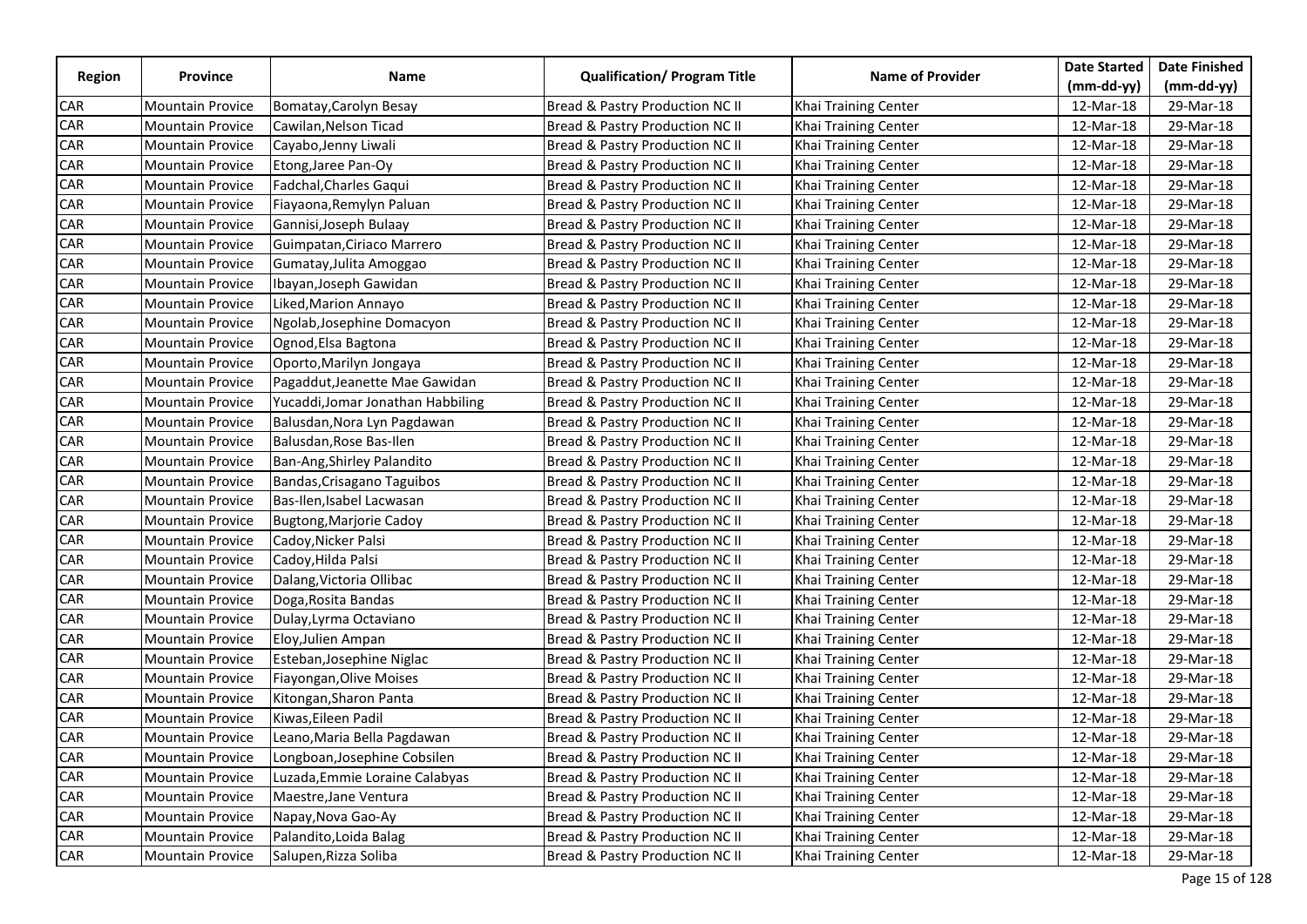|                  |                         |                                  |                                     |                                   | <b>Date Started</b> | <b>Date Finished</b> |
|------------------|-------------------------|----------------------------------|-------------------------------------|-----------------------------------|---------------------|----------------------|
| <b>Region</b>    | <b>Province</b>         | Name                             | <b>Qualification/ Program Title</b> | <b>Name of Provider</b>           | $(mm-dd-yy)$        | $(mm-dd-yy)$         |
| <b>CAR</b>       | <b>Mountain Provice</b> | Songaben, Sharie Anne Palome     | Bread & Pastry Production NC II     | Khai Training Center              | 12-Mar-18           | 29-Mar-18            |
| <b>CAR</b>       | <b>Mountain Provice</b> | Taganas,Marilyn Payangdo         | Bread & Pastry Production NC II     | Khai Training Center              | 12-Mar-18           | 29-Mar-18            |
| <b>Region II</b> | Cagayan                 | Abucay, Angeline Bernardino      | Driving NC II                       | MAILA ROSARIO COLLEGE             | $3-Mar-18$          | 23-Mar-18            |
| <b>Region II</b> | Cagayan                 | Baligod, Alladin James Dela Cruz | Driving NC II                       | MAILA ROSARIO COLLEGE             | $3-Mar-18$          | 23-Mar-18            |
| <b>Region II</b> | Cagayan                 | Barizo, Ronel Baggayan           | Driving NC II                       | MAILA ROSARIO COLLEGE             | $3-Mar-18$          | 23-Mar-18            |
| <b>Region II</b> | Cagayan                 | Binua, Angelica Tabbu            | Driving NC II                       | MAILA ROSARIO COLLEGE             | $3-Mar-18$          | 23-Mar-18            |
| Region II        | Cagayan                 | Blancad, Kristinmae Cabuci       | Driving NC II                       | MAILA ROSARIO COLLEGE             | $3-Mar-18$          | 23-Mar-18            |
| <b>Region II</b> | Cagayan                 | Cabling, Peter Collado           | Driving NC II                       | MAILA ROSARIO COLLEGE             | $3-Mar-18$          | 23-Mar-18            |
| <b>Region II</b> | Cagayan                 | Calimag, Sheril Olandes          | Driving NC II                       | MAILA ROSARIO COLLEGE             | $3-Mar-18$          | 23-Mar-18            |
| <b>Region II</b> | Cagayan                 | Cauilan, Rema Peralta            | Driving NC II                       | MAILA ROSARIO COLLEGE             | $3-Mar-18$          | 23-Mar-18            |
| <b>Region II</b> | Cagayan                 | Cuaresma, Sharyl Mendi           | Driving NC II                       | MAILA ROSARIO COLLEGE             | $3-Mar-18$          | 23-Mar-18            |
| Region II        | Cagayan                 | Dantes, Jefferzon Nicolas        | Driving NC II                       | MAILA ROSARIO COLLEGE             | $3-Mar-18$          | 23-Mar-18            |
| <b>Region II</b> | Cagayan                 | Deza, Florencio Laab             | Driving NC II                       | MAILA ROSARIO COLLEGE             | $3-Mar-18$          | 23-Mar-18            |
| <b>Region II</b> | Cagayan                 | Dumlao, Mark Anthony Mendoza     | Driving NC II                       | MAILA ROSARIO COLLEGE             | $3-Mar-18$          | 23-Mar-18            |
| <b>Region II</b> | Cagayan                 | Gallamoy, Sonny Bumusao          | Driving NC II                       | MAILA ROSARIO COLLEGE             | $3-Mar-18$          | 23-Mar-18            |
| Region II        | Cagayan                 | Layugan, Glensner Linsangan      | Driving NC II                       | MAILA ROSARIO COLLEGE             | $3-Mar-18$          | 23-Mar-18            |
| <b>Region II</b> | Cagayan                 | Macapagal, Nico Agpalasin        | Driving NC II                       | MAILA ROSARIO COLLEGE             | $3-Mar-18$          | 23-Mar-18            |
| <b>Region II</b> | Cagayan                 | Maggay, Renny Bucayu             | Driving NC II                       | <b>MAILA ROSARIO COLLEGE</b>      | $3-Mar-18$          | 23-Mar-18            |
| <b>Region II</b> | Cagayan                 | Moran, Claire Durian             | Driving NC II                       | MAILA ROSARIO COLLEGE             | $3-Mar-18$          | 23-Mar-18            |
| <b>Region II</b> | Cagayan                 | Natividad, Archilles Dupaya      | Driving NC II                       | MAILA ROSARIO COLLEGE             | $3-Mar-18$          | 23-Mar-18            |
| <b>Region II</b> | Cagayan                 | Natividad, Dexter John Lasam     | Driving NC II                       | MAILA ROSARIO COLLEGE             | $3-Mar-18$          | 23-Mar-18            |
| <b>Region II</b> | Cagayan                 | Padios, Mark Anthony Ubiña       | Driving NC II                       | MAILA ROSARIO COLLEGE             | 3-Mar-18            | 23-Mar-18            |
| <b>Region II</b> | Cagayan                 | Pattaguan, Sheryl Aina Pulido    | Driving NC II                       | MAILA ROSARIO COLLEGE             | $3-Mar-18$          | 23-Mar-18            |
| <b>Region II</b> | Cagayan                 | Sario, Lucito Adduru             | Driving NC II                       | MAILA ROSARIO COLLEGE             | $3-Mar-18$          | 23-Mar-18            |
| <b>Region II</b> | Cagayan                 | Tango, Rochelle Respondo         | Driving NC II                       | MAILA ROSARIO COLLEGE             | $3-Mar-18$          | 23-Mar-18            |
| <b>Region II</b> | Cagayan                 | Tapia, John Ryan Lozada          | Driving NC II                       | MAILA ROSARIO COLLEGE             | $3-Mar-18$          | 23-Mar-18            |
| <b>Region II</b> | Cagayan                 | Villena, Mark Ben Soriano        | Driving NC II                       | MAILA ROSARIO COLLEGE             | $3-Mar-18$          | 23-Mar-18            |
|                  |                         |                                  |                                     | SOUTHERN CAGAYAN VALLEY SCHOOL OF |                     |                      |
| <b>Region II</b> | Nueva Viscaya           | Aquino, Danz Andrew Obana        | Driving NC II                       | <b>TECHNOLOGY</b>                 | 19-Feb-18           | 9-Mar-18             |
|                  |                         |                                  |                                     | SOUTHERN CAGAYAN VALLEY SCHOOL OF |                     |                      |
| <b>Region II</b> | Nueva Viscaya           | Ara, Gil Nera                    | Driving NC II                       | <b>TECHNOLOGY</b>                 | 19-Feb-18           | 9-Mar-18             |
|                  |                         |                                  |                                     | SOUTHERN CAGAYAN VALLEY SCHOOL OF |                     |                      |
| <b>Region II</b> | Nueva Viscaya           | Astrero, Jaeril Manzano          | Driving NC II                       | <b>TECHNOLOGY</b>                 | 19-Feb-18           | 9-Mar-18             |
|                  |                         |                                  | Driving NC II                       | SOUTHERN CAGAYAN VALLEY SCHOOL OF | 19-Feb-18           |                      |
| Region II        | Nueva Viscaya           | Blanco, Rannie Rey Baduyen       |                                     | <b>TECHNOLOGY</b>                 |                     | 9-Mar-18             |
| <b>Region II</b> |                         |                                  |                                     | SOUTHERN CAGAYAN VALLEY SCHOOL OF |                     | 9-Mar-18             |
|                  | Nueva Viscaya           | Calica, Jeriel Jake Tamayo       | Driving NC II                       | <b>TECHNOLOGY</b>                 | 19-Feb-18           |                      |
| <b>Region II</b> |                         |                                  | Driving NC II                       | SOUTHERN CAGAYAN VALLEY SCHOOL OF | 19-Feb-18           | 9-Mar-18             |
|                  | Nueva Viscaya           | Calip, Jomar Valdez              |                                     | <b>TECHNOLOGY</b>                 |                     |                      |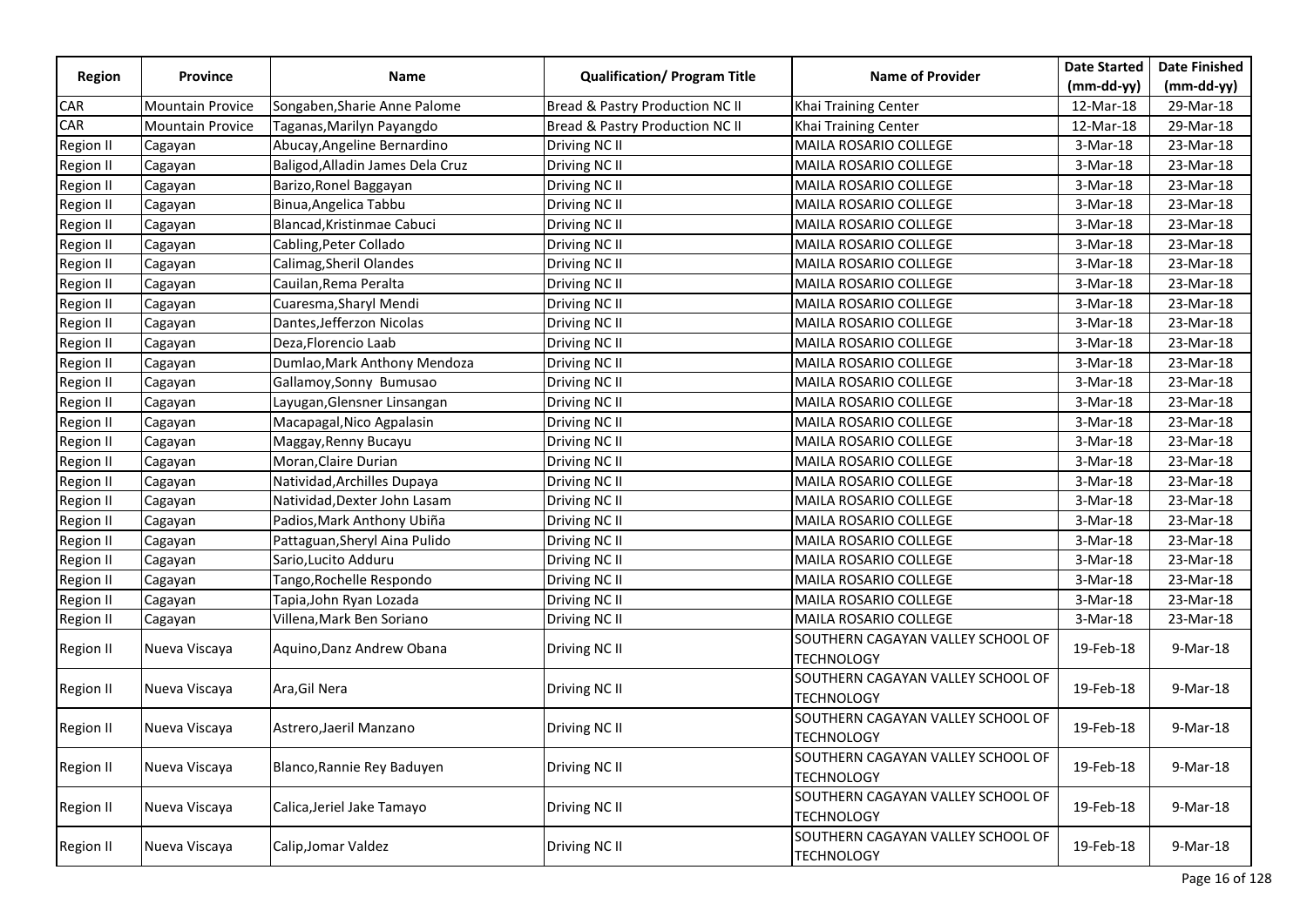| <b>Region</b>    | Province      | Name                            | <b>Qualification/ Program Title</b> | <b>Name of Provider</b>                                | <b>Date Started</b> | <b>Date Finished</b> |
|------------------|---------------|---------------------------------|-------------------------------------|--------------------------------------------------------|---------------------|----------------------|
|                  |               |                                 |                                     |                                                        | $(mm-dd-yy)$        | $(mm-dd-yy)$         |
| <b>Region II</b> | Nueva Viscaya | Capistrano, Rylan Belmonte      | Driving NC II                       | SOUTHERN CAGAYAN VALLEY SCHOOL OF<br><b>TECHNOLOGY</b> | 19-Feb-18           | 9-Mar-18             |
| <b>Region II</b> | Nueva Viscaya | Ceril, Jerone Tablang           | Driving NC II                       | SOUTHERN CAGAYAN VALLEY SCHOOL OF<br><b>TECHNOLOGY</b> | 19-Feb-18           | 9-Mar-18             |
| <b>Region II</b> | Nueva Viscaya | De Ocampo, Rodel Saribay        | Driving NC II                       | SOUTHERN CAGAYAN VALLEY SCHOOL OF<br><b>TECHNOLOGY</b> | 19-Feb-18           | 9-Mar-18             |
| Region II        | Nueva Viscaya | Dongnga, Rosendo Gaspar         | Driving NC II                       | SOUTHERN CAGAYAN VALLEY SCHOOL OF<br><b>TECHNOLOGY</b> | 19-Feb-18           | 9-Mar-18             |
| Region II        | Nueva Viscaya | Ferrer, Angelica Urbano         | Driving NC II                       | SOUTHERN CAGAYAN VALLEY SCHOOL OF<br><b>TECHNOLOGY</b> | 19-Feb-18           | 9-Mar-18             |
| Region II        | Nueva Viscaya | Gines, Dianne Lopez             | Driving NC II                       | SOUTHERN CAGAYAN VALLEY SCHOOL OF<br><b>TECHNOLOGY</b> | 19-Feb-18           | 9-Mar-18             |
| Region II        | Nueva Viscaya | Gonzales, Johnny Pascua         | Driving NC II                       | SOUTHERN CAGAYAN VALLEY SCHOOL OF<br><b>TECHNOLOGY</b> | 19-Feb-18           | 9-Mar-18             |
| Region II        | Nueva Viscaya | Laplano, Cyrus Carl Natiidad    | Driving NC II                       | SOUTHERN CAGAYAN VALLEY SCHOOL OF<br><b>TECHNOLOGY</b> | 19-Feb-18           | 9-Mar-18             |
| Region II        | Nueva Viscaya | Lopez, Mark Garcia              | Driving NC II                       | SOUTHERN CAGAYAN VALLEY SCHOOL OF<br><b>TECHNOLOGY</b> | 19-Feb-18           | 9-Mar-18             |
| Region II        | Nueva Viscaya | Manaois, Erick John Nibre       | Driving NC II                       | SOUTHERN CAGAYAN VALLEY SCHOOL OF<br><b>TECHNOLOGY</b> | 19-Feb-18           | 9-Mar-18             |
| Region II        | Nueva Viscaya | Manzon, Abcel Vicente           | Driving NC II                       | SOUTHERN CAGAYAN VALLEY SCHOOL OF<br><b>TECHNOLOGY</b> | 19-Feb-18           | 9-Mar-18             |
| Region II        | Nueva Viscaya | Moran, Christian Tumang         | Driving NC II                       | SOUTHERN CAGAYAN VALLEY SCHOOL OF<br><b>TECHNOLOGY</b> | 19-Feb-18           | 9-Mar-18             |
| Region II        | Nueva Viscaya | Pescasio, Rex Nipal             | Driving NC II                       | SOUTHERN CAGAYAN VALLEY SCHOOL OF<br><b>TECHNOLOGY</b> | 19-Feb-18           | 9-Mar-18             |
| <b>Region II</b> | Nueva Viscaya | Quianio, Paul Daniel De Guzman  | Driving NC II                       | SOUTHERN CAGAYAN VALLEY SCHOOL OF<br><b>TECHNOLOGY</b> | 19-Feb-18           | 9-Mar-18             |
| Region II        | Nueva Viscaya | Rudio, Mark Lloyd Quesada       | Driving NC II                       | SOUTHERN CAGAYAN VALLEY SCHOOL OF<br><b>TECHNOLOGY</b> | 19-Feb-18           | 9-Mar-18             |
| Region II        | Nueva Viscaya | Soriano, Jefferson Felix        | Driving NC II                       | SOUTHERN CAGAYAN VALLEY SCHOOL OF<br><b>TECHNOLOGY</b> | 19-Feb-18           | 9-Mar-18             |
| Region II        | Nueva Viscaya | Teodosio, Mark Joseph Casupang  | Driving NC II                       | SOUTHERN CAGAYAN VALLEY SCHOOL OF<br><b>TECHNOLOGY</b> | 19-Feb-18           | 9-Mar-18             |
| <b>Region II</b> | Nueva Viscaya | Vicente, Sarah Jilyn Tinio      | Driving NC II                       | SOUTHERN CAGAYAN VALLEY SCHOOL OF<br><b>TECHNOLOGY</b> | 19-Feb-18           | 9-Mar-18             |
| <b>Region II</b> | Nueva Viscaya | Vicente, Zanderson Jones Vargas | Driving NC II                       | SOUTHERN CAGAYAN VALLEY SCHOOL OF<br><b>TECHNOLOGY</b> | 19-Feb-18           | 9-Mar-18             |
| <b>Region II</b> | Nueva Viscaya | Agorillo, Felix Arjay Sibayan   | HEO-Hydraulic Excavator NC II       | FUZEKO POLYTECHNIC COLLEGE, INC.                       | 26-Feb-18           | 23-Mar-18            |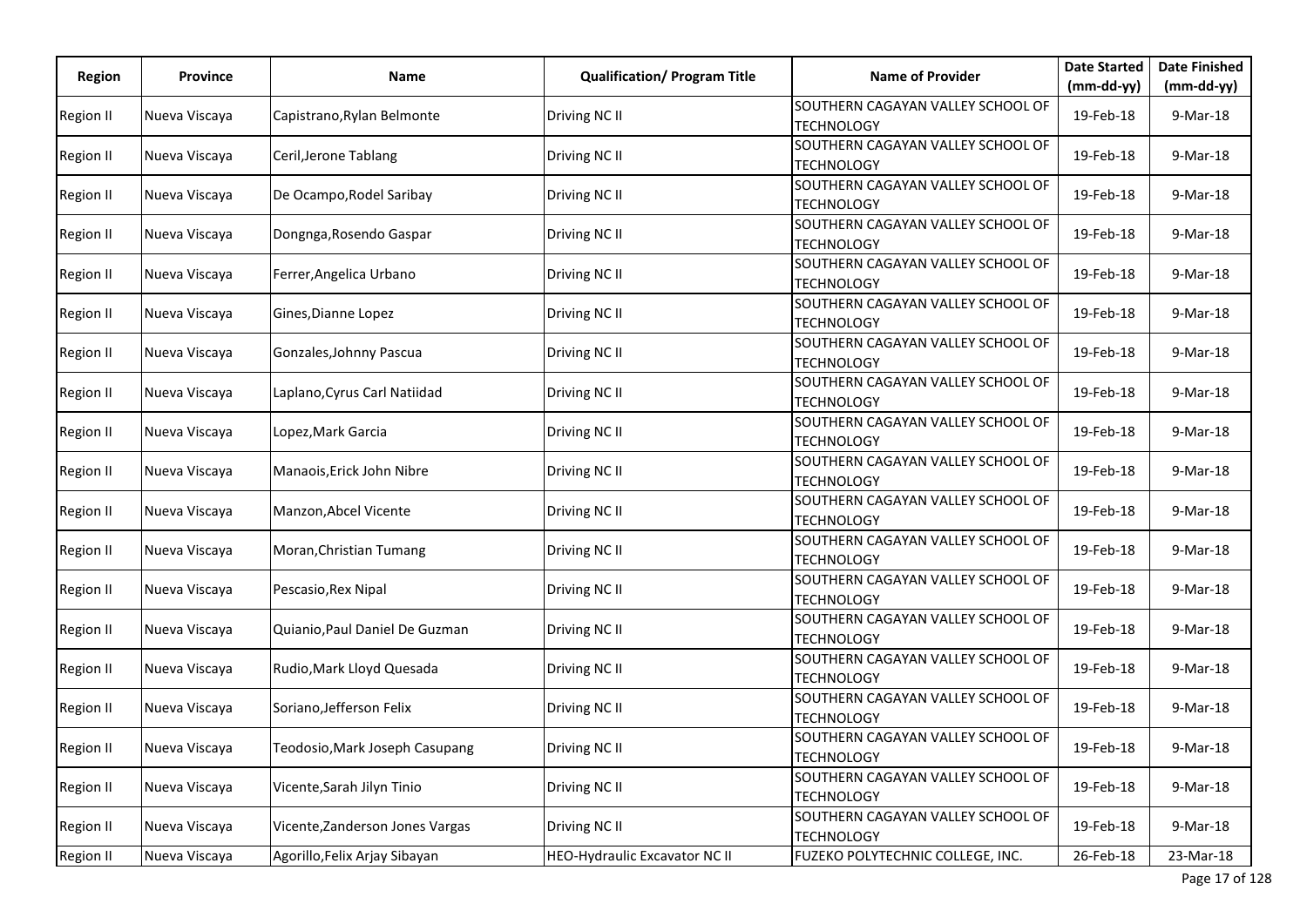|                  |               |                                |                                      |                                         | <b>Date Started</b> | <b>Date Finished</b> |
|------------------|---------------|--------------------------------|--------------------------------------|-----------------------------------------|---------------------|----------------------|
| Region           | Province      | Name                           | <b>Qualification/ Program Title</b>  | <b>Name of Provider</b>                 | $(mm-dd-yy)$        | $(mm-dd-yy)$         |
| Region II        | Nueva Viscaya | Apasao, Ray Jaivet Menis       | HEO-Hydraulic Excavator NC II        | FUZEKO POLYTECHNIC COLLEGE, INC.        | 26-Feb-18           | 23-Mar-18            |
| Region II        | Nueva Viscaya | Apiana, Ryan Udipe             | <b>HEO-Hydraulic Excavator NC II</b> | FUZEKO POLYTECHNIC COLLEGE, INC.        | 26-Feb-18           | 23-Mar-18            |
| Region II        | Nueva Viscaya | Backiawan, Calixto Jr. Wasit   | <b>HEO-Hydraulic Excavator NC II</b> | FUZEKO POLYTECHNIC COLLEGE, INC.        | 26-Feb-18           | 23-Mar-18            |
| <b>Region II</b> | Nueva Viscaya | Bacsa, Ronnel Carabbacan       | HEO-Hydraulic Excavator NC II        | FUZEKO POLYTECHNIC COLLEGE, INC.        | 26-Feb-18           | 23-Mar-18            |
| <b>Region II</b> | Nueva Viscaya | Barbosa, Ricky Quipo           | <b>HEO-Hydraulic Excavator NC II</b> | FUZEKO POLYTECHNIC COLLEGE, INC.        | 26-Feb-18           | 23-Mar-18            |
| Region II        | Nueva Viscaya | Bucad, Roberto Jurilla         | <b>HEO-Hydraulic Excavator NC II</b> | FUZEKO POLYTECHNIC COLLEGE, INC.        | 26-Feb-18           | 23-Mar-18            |
| Region II        | Nueva Viscaya | Bumocyas, Marco Maddawat       | <b>HEO-Hydraulic Excavator NC II</b> | FUZEKO POLYTECHNIC COLLEGE, INC.        | 26-Feb-18           | 23-Mar-18            |
| <b>Region II</b> | Nueva Viscaya | Calatero, John Laurence Tuazon | <b>HEO-Hydraulic Excavator NC II</b> | <b>FUZEKO POLYTECHNIC COLLEGE, INC.</b> | 26-Feb-18           | 23-Mar-18            |
| <b>Region II</b> | Nueva Viscaya | Caoili, Ricky Esican           | HEO-Hydraulic Excavator NC II        | FUZEKO POLYTECHNIC COLLEGE, INC.        | 26-Feb-18           | 23-Mar-18            |
| <b>Region II</b> | Nueva Viscaya | Culliplip, Jeffrey Magastino   | <b>HEO-Hydraulic Excavator NC II</b> | FUZEKO POLYTECHNIC COLLEGE, INC.        | 26-Feb-18           | 23-Mar-18            |
| Region II        | Nueva Viscaya | Delos Reyes, Samuel Jacinto    | <b>HEO-Hydraulic Excavator NC II</b> | FUZEKO POLYTECHNIC COLLEGE, INC.        | 26-Feb-18           | 23-Mar-18            |
| <b>Region II</b> | Nueva Viscaya | Dumangeng, De Rizal Kidungon   | HEO-Hydraulic Excavator NC II        | FUZEKO POLYTECHNIC COLLEGE, INC.        | 26-Feb-18           | 23-Mar-18            |
| <b>Region II</b> | Nueva Viscaya | Estepa , Dexter Espera         | <b>HEO-Hydraulic Excavator NC II</b> | FUZEKO POLYTECHNIC COLLEGE, INC.        | 26-Feb-18           | 23-Mar-18            |
| Region II        | Nueva Viscaya | Gin-Om, Diego Bangadon         | <b>HEO-Hydraulic Excavator NC II</b> | FUZEKO POLYTECHNIC COLLEGE, INC.        | 26-Feb-18           | 23-Mar-18            |
| <b>Region II</b> | Nueva Viscaya | Guiner, Haijee Sultian         | HEO-Hydraulic Excavator NC II        | FUZEKO POLYTECHNIC COLLEGE, INC.        | 26-Feb-18           | 23-Mar-18            |
| <b>Region II</b> | Nueva Viscaya | Guntalilib, Dennis Silapan     | <b>HEO-Hydraulic Excavator NC II</b> | FUZEKO POLYTECHNIC COLLEGE, INC.        | 26-Feb-18           | 23-Mar-18            |
| Region II        | Nueva Viscaya | Lencio,Rey Lumedio             | <b>HEO-Hydraulic Excavator NC II</b> | FUZEKO POLYTECHNIC COLLEGE, INC.        | 26-Feb-18           | 23-Mar-18            |
| <b>Region II</b> | Nueva Viscaya | Libag, Marcial Ligmayo         | <b>HEO-Hydraulic Excavator NC II</b> | FUZEKO POLYTECHNIC COLLEGE, INC.        | 26-Feb-18           | 23-Mar-18            |
| <b>Region II</b> | Nueva Viscaya | Naslangan, Martes Lebgan       | <b>HEO-Hydraulic Excavator NC II</b> | FUZEKO POLYTECHNIC COLLEGE, INC.        | 26-Feb-18           | 23-Mar-18            |
| Region II        | Nueva Viscaya | Pangwao, Ray Bekesan           | HEO-Hydraulic Excavator NC II        | FUZEKO POLYTECHNIC COLLEGE, INC.        | 26-Feb-18           | 23-Mar-18            |
| <b>Region II</b> | Nueva Viscaya | Puguan, Dantes Bugtong         | HEO-Hydraulic Excavator NC II        | FUZEKO POLYTECHNIC COLLEGE, INC.        | 26-Feb-18           | 23-Mar-18            |
| Region II        | Nueva Viscaya | Tobyod, Joel Ananayo           | HEO-Hydraulic Excavator NC II        | FUZEKO POLYTECHNIC COLLEGE, INC.        | 26-Feb-18           | 23-Mar-18            |
| Region II        | Nueva Viscaya | Tugawen ,Vimar Quidit          | <b>HEO-Hydraulic Excavator NC II</b> | FUZEKO POLYTECHNIC COLLEGE, INC.        | 26-Feb-18           | 23-Mar-18            |
| <b>Region II</b> | Nueva Viscaya | Valdez, Christopher Dacuycuy   | <b>HEO-Hydraulic Excavator NC II</b> | FUZEKO POLYTECHNIC COLLEGE, INC.        | 26-Feb-18           | 23-Mar-18            |
| Region II        | Nueva Viscaya | Aguilar, Arnel Manuel          | <b>HEO-Wheel Loader NC II</b>        | FUZEKO POLYTECHNIC COLLEGE, INC.        | 2-Mar-18            | 29-Mar-18            |
| <b>Region II</b> | Nueva Viscaya | Allaga, Dominic Timmu-Al       | <b>HEO-Wheel Loader NC II</b>        | FUZEKO POLYTECHNIC COLLEGE, INC.        | $2-Mar-18$          | 29-Mar-18            |
| <b>Region II</b> | Nueva Viscaya | Baldomero, John Alonzo         | <b>HEO-Wheel Loader NC II</b>        | FUZEKO POLYTECHNIC COLLEGE, INC.        | $2-Mar-18$          | 29-Mar-18            |
| Region II        | Nueva Viscaya | Benito, Satur Allawas          | HEO-Wheel Loader NC II               | FUZEKO POLYTECHNIC COLLEGE, INC.        | $2-Mar-18$          | 29-Mar-18            |
| Region II        | Nueva Viscaya | Bottad, Ariel Pablo            | HEO-Wheel Loader NC II               | FUZEKO POLYTECHNIC COLLEGE, INC.        | $2-Mar-18$          | 29-Mar-18            |
| Region II        | Nueva Viscaya | Buanan, Frederick Guimbungan   | <b>HEO-Wheel Loader NC II</b>        | FUZEKO POLYTECHNIC COLLEGE, INC.        | 2-Mar-18            | 29-Mar-18            |
| Region II        | Nueva Viscaya | Danglipen, Ruel Maballo        | HEO-Wheel Loader NC II               | <b>FUZEKO POLYTECHNIC COLLEGE, INC.</b> | 2-Mar-18            | 29-Mar-18            |
| Region II        | Nueva Viscaya | Dung-Ao, Wilson Guimbungan     | <b>HEO-Wheel Loader NC II</b>        | FUZEKO POLYTECHNIC COLLEGE, INC.        | $2-Mar-18$          | 29-Mar-18            |
| <b>Region II</b> | Nueva Viscaya | Flores, Donaldrick Olano       | HEO-Wheel Loader NC II               | FUZEKO POLYTECHNIC COLLEGE, INC.        | $2-Mar-18$          | 29-Mar-18            |
| Region II        | Nueva Viscaya | Guntalilib, Bryan Cariño       | HEO-Wheel Loader NC II               | FUZEKO POLYTECHNIC COLLEGE, INC.        | $2-Mar-18$          | 29-Mar-18            |
| Region II        | Nueva Viscaya | Guntalilib, Bien Jr. Cariño    | <b>HEO-Wheel Loader NC II</b>        | FUZEKO POLYTECHNIC COLLEGE, INC.        | $2-Mar-18$          | 29-Mar-18            |
| <b>Region II</b> | Nueva Viscaya | Haggod, Freddie Boy-Ang        | HEO-Wheel Loader NC II               | FUZEKO POLYTECHNIC COLLEGE, INC.        | $2-Mar-18$          | 29-Mar-18            |
| <b>Region II</b> | Nueva Viscaya | Lamhi,Sherwin Pihet            | <b>HEO-Wheel Loader NC II</b>        | FUZEKO POLYTECHNIC COLLEGE, INC.        | $2-Mar-18$          | 29-Mar-18            |
| Region II        | Nueva Viscaya | Lastimoso, Ben Mark Bertanico  | <b>HEO-Wheel Loader NC II</b>        | FUZEKO POLYTECHNIC COLLEGE, INC.        | 2-Mar-18            | 29-Mar-18            |
| <b>Region II</b> | Nueva Viscaya | Leo, Reynaldo Bay-An           | <b>HEO-Wheel Loader NC II</b>        | FUZEKO POLYTECHNIC COLLEGE, INC.        | $2-Mar-18$          | 29-Mar-18            |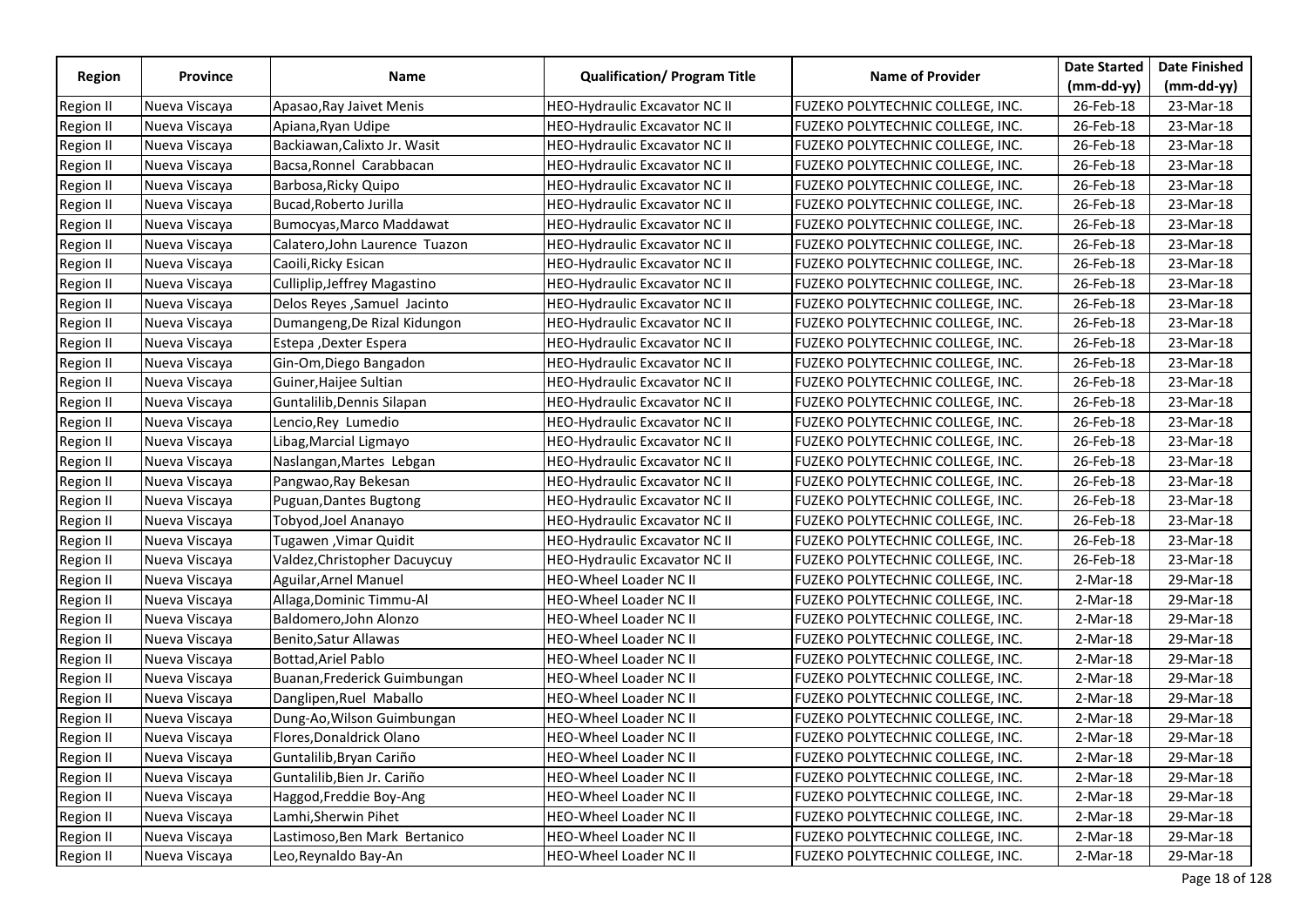|                   |                 |                                |                                     |                                                      | <b>Date Started</b> | <b>Date Finished</b> |
|-------------------|-----------------|--------------------------------|-------------------------------------|------------------------------------------------------|---------------------|----------------------|
| Region            | <b>Province</b> | <b>Name</b>                    | <b>Qualification/ Program Title</b> | <b>Name of Provider</b>                              | $(mm-dd-yy)$        | $(mm-dd-yy)$         |
| <b>Region II</b>  | Nueva Viscaya   | Liban, Luis Jr. Saballa        | HEO-Wheel Loader NC II              | FUZEKO POLYTECHNIC COLLEGE, INC.                     | $2-Mar-18$          | 29-Mar-18            |
| Region II         | Nueva Viscaya   | Masa, Lester John Martinez     | HEO-Wheel Loader NC II              | FUZEKO POLYTECHNIC COLLEGE, INC.                     | $2-Mar-18$          | 29-Mar-18            |
| Region II         | Nueva Viscaya   | Nahog, Joemel Mondigue         | <b>HEO-Wheel Loader NC II</b>       | <b>FUZEKO POLYTECHNIC COLLEGE, INC.</b>              | $2-Mar-18$          | 29-Mar-18            |
| Region II         | Nueva Viscaya   | Puccao, Michael Angelo Manudom | <b>HEO-Wheel Loader NC II</b>       | FUZEKO POLYTECHNIC COLLEGE, INC.                     | 2-Mar-18            | 29-Mar-18            |
| Region II         | Nueva Viscaya   | Rollan , Denzel Roi Pablo      | HEO-Wheel Loader NC II              | FUZEKO POLYTECHNIC COLLEGE, INC.                     | $2-Mar-18$          | 29-Mar-18            |
| Region II         | Nueva Viscaya   | Simon, Bernardo Costales       | HEO-Wheel Loader NC II              | FUZEKO POLYTECHNIC COLLEGE, INC.                     | $2-Mar-18$          | 29-Mar-18            |
| <b>Region II</b>  | Nueva Viscaya   | Tobias, Alexander Bagiw        | <b>HEO-Wheel Loader NC II</b>       | FUZEKO POLYTECHNIC COLLEGE, INC.                     | $2-Mar-18$          | 29-Mar-18            |
| <b>Region II</b>  | Nueva Viscaya   | Ulba, Eduardo Jr. Aquino       | <b>HEO-Wheel Loader NC II</b>       | FUZEKO POLYTECHNIC COLLEGE, INC.                     | $2-Mar-18$          | 29-Mar-18            |
| <b>Region II</b>  | Nueva Viscaya   | Uyammi, Joeffer Puddog         | <b>HEO-Wheel Loader NC II</b>       | FUZEKO POLYTECHNIC COLLEGE, INC.                     | $2-Mar-18$          | 29-Mar-18            |
| <b>Region II</b>  | Nueva Viscaya   | Vicente, Mark James Iglesia    | HEO-Wheel Loader NC II              | FUZEKO POLYTECHNIC COLLEGE, INC.                     | $2-Mar-18$          | 29-Mar-18            |
| <b>Region III</b> | Nueva Ecija     | Adio, Marben Carundoy          | HILOT (WELLNES MASSAGE) NC II       | AIDA ROQUE ACADEMY OF HAIR AND<br><b>BEAUTY INC.</b> | $6$ -Mar-18         | 26-Mar-18            |
| <b>Region III</b> | Nueva Ecija     | Alejo, John Paul Pajar         | HILOT (WELLNES MASSAGE) NC II       | AIDA ROQUE ACADEMY OF HAIR AND<br><b>BEAUTY INC.</b> | $6$ -Mar-18         | 26-Mar-18            |
| <b>Region III</b> | Nueva Ecija     | Arellano, Marc Joshua Ellorin  | HILOT (WELLNES MASSAGE) NC II       | AIDA ROQUE ACADEMY OF HAIR AND<br><b>BEAUTY INC.</b> | $6$ -Mar-18         | 26-Mar-18            |
| <b>Region III</b> | Nueva Ecija     | Balneg, Rowena Mariñas         | HILOT (WELLNES MASSAGE) NC II       | AIDA ROQUE ACADEMY OF HAIR AND<br><b>BEAUTY INC.</b> | $6$ -Mar-18         | 26-Mar-18            |
| Region III        | Nueva Ecija     | Bertis, Jeffrey Dimalanta      | HILOT (WELLNES MASSAGE) NC II       | AIDA ROQUE ACADEMY OF HAIR AND<br><b>BEAUTY INC.</b> | $6$ -Mar-18         | 26-Mar-18            |
| <b>Region III</b> | Nueva Ecija     | Comendo, Roma Glaiza           | HILOT (WELLNES MASSAGE) NC II       | AIDA ROQUE ACADEMY OF HAIR AND<br><b>BEAUTY INC.</b> | $6$ -Mar-18         | 26-Mar-18            |
| <b>Region III</b> | Nueva Ecija     | Corpuz, Alliah Jane Rigor      | HILOT (WELLNES MASSAGE) NC II       | AIDA ROQUE ACADEMY OF HAIR AND<br><b>BEAUTY INC.</b> | $6$ -Mar-18         | 26-Mar-18            |
| Region III        | Nueva Ecija     | De Guzman, Maricel Contantino  | HILOT (WELLNES MASSAGE) NC II       | AIDA ROQUE ACADEMY OF HAIR AND<br><b>BEAUTY INC.</b> | $6$ -Mar-18         | 26-Mar-18            |
| <b>Region III</b> | Nueva Ecija     | Dela Cruz, Mark Francis John   | HILOT (WELLNES MASSAGE) NC II       | AIDA ROQUE ACADEMY OF HAIR AND<br><b>BEAUTY INC.</b> | $6$ -Mar-18         | 26-Mar-18            |
| <b>Region III</b> | Nueva Ecija     | Esteban, Odesy Cabahel         | HILOT (WELLNES MASSAGE) NC II       | AIDA ROQUE ACADEMY OF HAIR AND<br><b>BEAUTY INC.</b> | $6$ -Mar-18         | 26-Mar-18            |
| <b>Region III</b> | Nueva Ecija     | Magalong, Diane Reyes          | HILOT (WELLNES MASSAGE) NC II       | AIDA ROQUE ACADEMY OF HAIR AND<br><b>BEAUTY INC.</b> | $6$ -Mar-18         | 26-Mar-18            |
| Region III        | Nueva Ecija     | Magalong, Mary Joy Juliano     | HILOT (WELLNES MASSAGE) NC II       | AIDA ROQUE ACADEMY OF HAIR AND<br><b>BEAUTY INC.</b> | $6$ -Mar-18         | 26-Mar-18            |
| <b>Region III</b> | Nueva Ecija     | Marcelo, Rica May Gabato       | HILOT (WELLNES MASSAGE) NC II       | AIDA ROQUE ACADEMY OF HAIR AND<br><b>BEAUTY INC.</b> | $6$ -Mar-18         | 26-Mar-18            |
| Region III        | Nueva Ecija     | Martin, Karen Gayle Visita     | HILOT (WELLNES MASSAGE) NC II       | AIDA ROQUE ACADEMY OF HAIR AND<br><b>BEAUTY INC.</b> | $6$ -Mar-18         | 26-Mar-18            |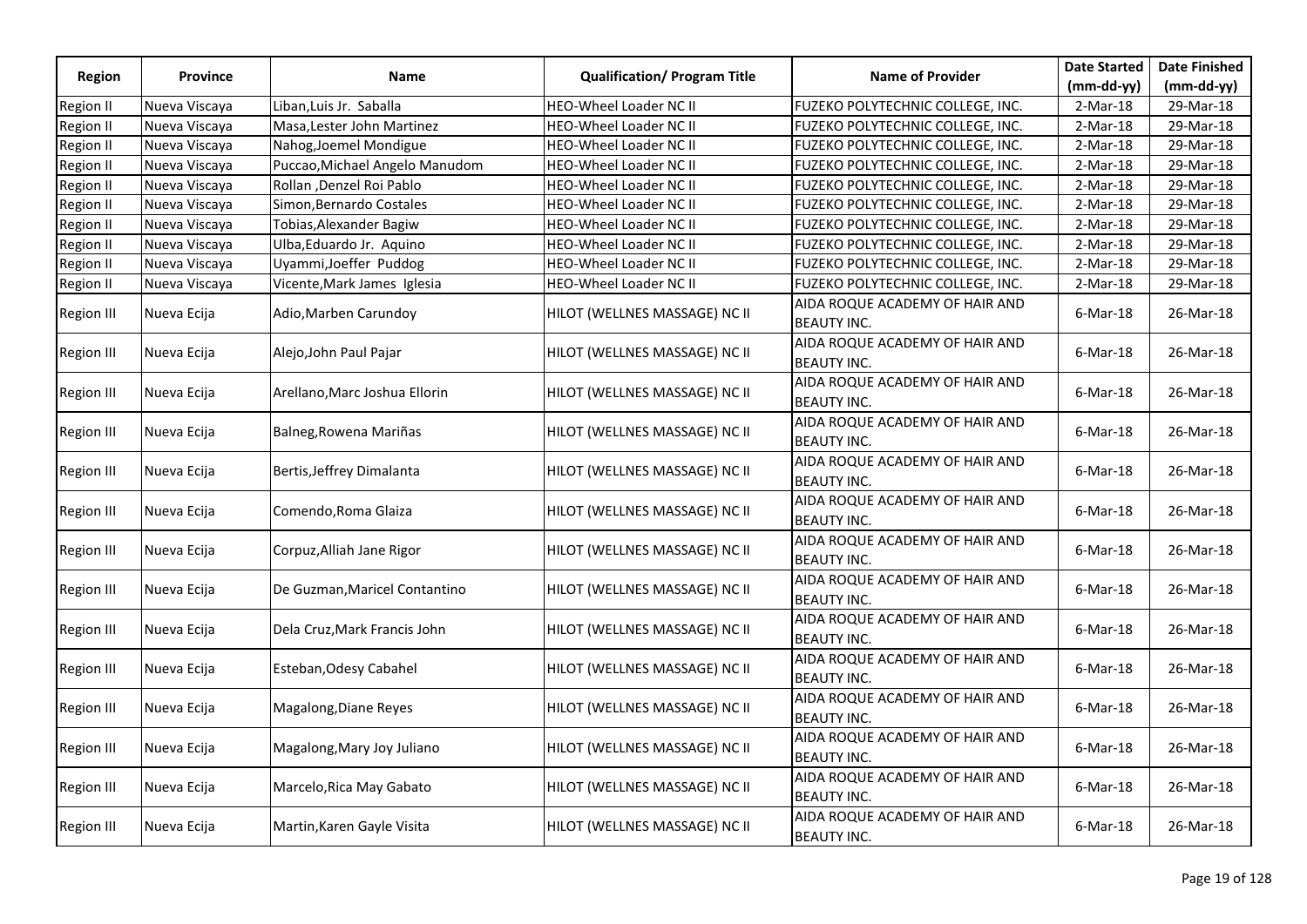|                   |                 |                               |                                     |                                                      | <b>Date Started</b> | <b>Date Finished</b> |
|-------------------|-----------------|-------------------------------|-------------------------------------|------------------------------------------------------|---------------------|----------------------|
| <b>Region</b>     | <b>Province</b> | Name                          | <b>Qualification/ Program Title</b> | <b>Name of Provider</b>                              | (mm-dd-yy)          | $(mm-dd-yy)$         |
| Region III        | Nueva Ecija     | Mendoza Jr., Igmedio Nono     | HILOT (WELLNES MASSAGE) NC II       | AIDA ROQUE ACADEMY OF HAIR AND<br><b>BEAUTY INC.</b> | $6$ -Mar-18         | 26-Mar-18            |
| Region III        | Nueva Ecija     | Mungcal, Rizza Joy Perida     | HILOT (WELLNES MASSAGE) NC II       | AIDA ROQUE ACADEMY OF HAIR AND<br><b>BEAUTY INC.</b> | $6$ -Mar-18         | 26-Mar-18            |
| Region III        | Nueva Ecija     | Parado, Jevelry Dimalanta     | HILOT (WELLNES MASSAGE) NC II       | AIDA ROQUE ACADEMY OF HAIR AND<br><b>BEAUTY INC.</b> | $6$ -Mar-18         | 26-Mar-18            |
| Region III        | Nueva Ecija     | Paraguison, Arnel Lanorio     | HILOT (WELLNES MASSAGE) NC II       | AIDA ROQUE ACADEMY OF HAIR AND<br><b>BEAUTY INC.</b> | $6$ -Mar-18         | 26-Mar-18            |
| Region III        | Nueva Ecija     | Rosario, Elyn Arocena         | HILOT (WELLNES MASSAGE) NC II       | AIDA ROQUE ACADEMY OF HAIR AND<br><b>BEAUTY INC.</b> | $6$ -Mar-18         | 26-Mar-18            |
| Region III        | Nueva Ecija     | Salonga, Jay Pee Tayag        | HILOT (WELLNES MASSAGE) NC II       | AIDA ROQUE ACADEMY OF HAIR AND<br><b>BEAUTY INC.</b> | $6$ -Mar-18         | 26-Mar-18            |
| Region III        | Nueva Ecija     | Sandan, Pamella Pulbosa       | HILOT (WELLNES MASSAGE) NC II       | AIDA ROQUE ACADEMY OF HAIR AND<br><b>BEAUTY INC.</b> | $6$ -Mar-18         | 26-Mar-18            |
| Region III        | Nueva Ecija     | Soriano, Jessica Vedera       | HILOT (WELLNES MASSAGE) NC II       | AIDA ROQUE ACADEMY OF HAIR AND<br><b>BEAUTY INC.</b> | $6$ -Mar-18         | 26-Mar-18            |
| Region III        | Nueva Ecija     | Tolbe, Angelica Garabillo     | HILOT (WELLNES MASSAGE) NC II       | AIDA ROQUE ACADEMY OF HAIR AND<br><b>BEAUTY INC.</b> | 6-Mar-18            | 26-Mar-18            |
| Region III        | Nueva Ecija     | Valenzuela, Crizaldy Nuno     | HILOT (WELLNES MASSAGE) NC II       | AIDA ROQUE ACADEMY OF HAIR AND<br><b>BEAUTY INC.</b> | $6$ -Mar-18         | 26-Mar-18            |
| Region III        | Nueva Ecija     | Vallejo, Maricar Laureano     | HILOT (WELLNES MASSAGE) NC II       | AIDA ROQUE ACADEMY OF HAIR AND<br><b>BEAUTY INC.</b> | $6$ -Mar-18         | 26-Mar-18            |
| Region III        | Nueva Ecija     | Abiog, Judy Gaboy             | HILOT (WELLNESS) NC II              | ALLEN INSTITUTE OF TECHNOLOGY                        | 12-Mar-18           | 28-Mar-18            |
| Region III        | Nueva Ecija     | Bechabe, Judith Marcoso       | HILOT (WELLNESS) NC II              | ALLEN INSTITUTE OF TECHNOLOGY                        | 12-Mar-18           | 28-Mar-18            |
| Region III        | Nueva Ecija     | Bidania, Bernardo Mendita     | HILOT (WELLNESS) NC II              | ALLEN INSTITUTE OF TECHNOLOGY                        | 12-Mar-18           | 28-Mar-18            |
| <b>Region III</b> | Nueva Ecija     | <b>Bolival, Marivel Ramos</b> | HILOT (WELLNESS) NC II              | ALLEN INSTITUTE OF TECHNOLOGY                        | 12-Mar-18           | 28-Mar-18            |
| <b>Region III</b> | Nueva Ecija     | Calvadores,Ariza Mae Madrid   | HILOT (WELLNESS) NC II              | ALLEN INSTITUTE OF TECHNOLOGY                        | 12-Mar-18           | 28-Mar-18            |
| Region III        | Nueva Ecija     | Delos Reyes, Ellia May Raz    | HILOT (WELLNESS) NC II              | ALLEN INSTITUTE OF TECHNOLOGY                        | 12-Mar-18           | 28-Mar-18            |
| Region III        | Nueva Ecija     | Ellorango, Josephine Fernan   | HILOT (WELLNESS) NC II              | ALLEN INSTITUTE OF TECHNOLOGY                        | 12-Mar-18           | 28-Mar-18            |
| Region III        | Nueva Ecija     | Fajardo, Marjurie Aguilar     | HILOT (WELLNESS) NC II              | ALLEN INSTITUTE OF TECHNOLOGY                        | 12-Mar-18           | 28-Mar-18            |
| Region III        | Nueva Ecija     | Fajardo, Jennalyn Aguilar     | HILOT (WELLNESS) NC II              | ALLEN INSTITUTE OF TECHNOLOGY                        | 12-Mar-18           | 28-Mar-18            |
| <b>Region III</b> | Nueva Ecija     | Fulgencio, Arlene Millado     | HILOT (WELLNESS) NC II              | ALLEN INSTITUTE OF TECHNOLOGY                        | 12-Mar-18           | 28-Mar-18            |
| <b>Region III</b> | Nueva Ecija     | Gamboa, Victorina Liamas      | HILOT (WELLNESS) NC II              | ALLEN INSTITUTE OF TECHNOLOGY                        | 12-Mar-18           | 28-Mar-18            |
| Region III        | Nueva Ecija     | Gonzales, Zaira Domingo       | HILOT (WELLNESS) NC II              | ALLEN INSTITUTE OF TECHNOLOGY                        | 12-Mar-18           | 28-Mar-18            |
| Region III        | Nueva Ecija     | Joven, Mary Jane Mercado      | HILOT (WELLNESS) NC II              | ALLEN INSTITUTE OF TECHNOLOGY                        | 12-Mar-18           | 28-Mar-18            |
| Region III        | Nueva Ecija     | Lahom, Rowena Daquiz          | HILOT (WELLNESS) NC II              | ALLEN INSTITUTE OF TECHNOLOGY                        | 12-Mar-18           | 28-Mar-18            |
| Region III        | Nueva Ecija     | Lalican, Rose Ann Silvestre   | HILOT (WELLNESS) NC II              | ALLEN INSTITUTE OF TECHNOLOGY                        | 12-Mar-18           | 28-Mar-18            |
| <b>Region III</b> | Nueva Ecija     | Mabalay,Rhoda Gimenez         | HILOT (WELLNESS) NC II              | ALLEN INSTITUTE OF TECHNOLOGY                        | 12-Mar-18           | 28-Mar-18            |
| Region III        | Nueva Ecija     | Madria, Artemio Daquiz        | HILOT (WELLNESS) NC II              | ALLEN INSTITUTE OF TECHNOLOGY                        | 12-Mar-18           | 28-Mar-18            |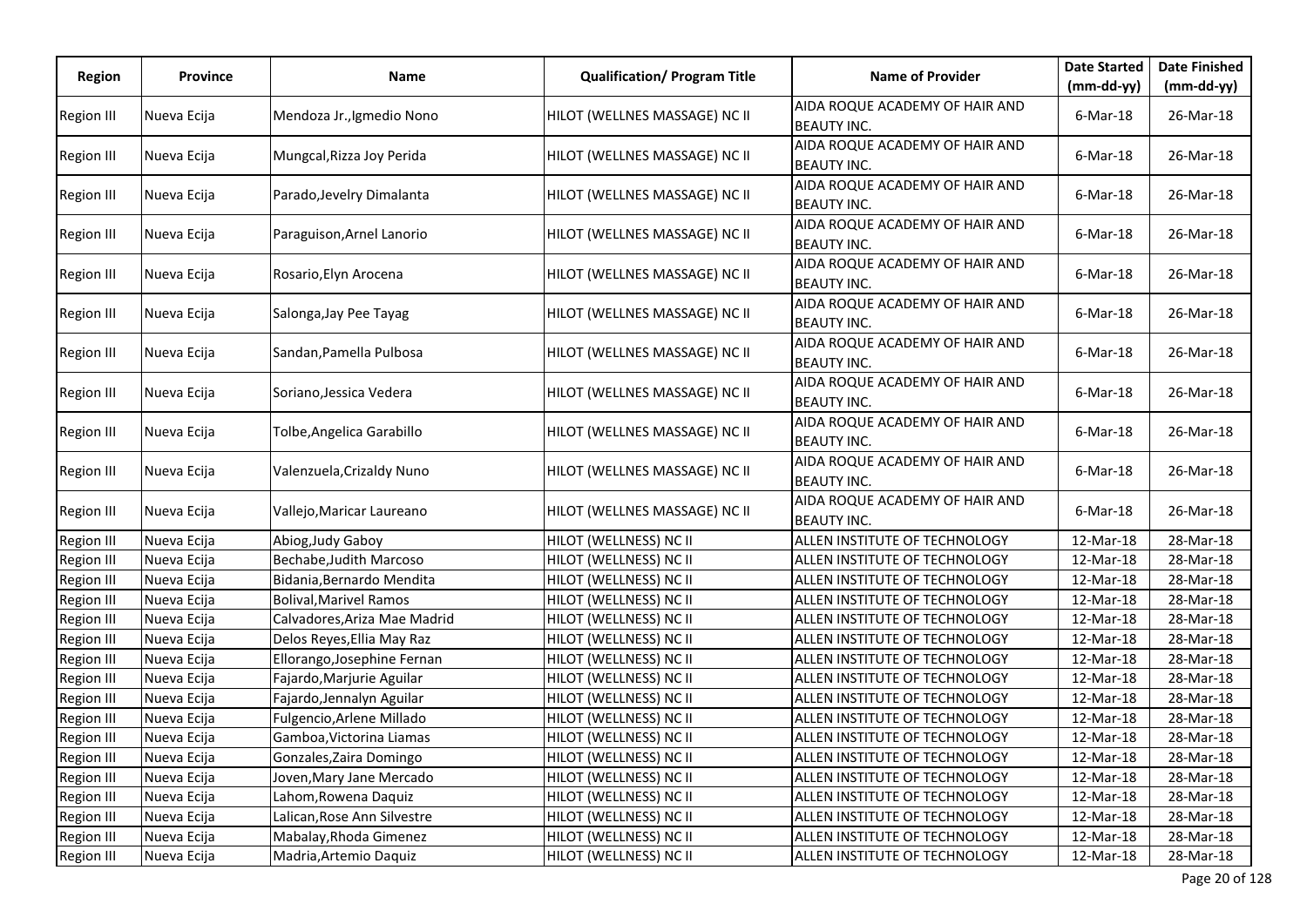|                   |                 |                                   |                                     |                                                       | <b>Date Started</b> | <b>Date Finished</b> |
|-------------------|-----------------|-----------------------------------|-------------------------------------|-------------------------------------------------------|---------------------|----------------------|
| <b>Region</b>     | <b>Province</b> | <b>Name</b>                       | <b>Qualification/ Program Title</b> | <b>Name of Provider</b>                               | $(mm-dd-yy)$        | $(mm-dd-yy)$         |
| <b>Region III</b> | Nueva Ecija     | Madrid, Janelle Kaye Tocal        | HILOT (WELLNESS) NC II              | ALLEN INSTITUTE OF TECHNOLOGY                         | 12-Mar-18           | 28-Mar-18            |
| <b>Region III</b> | Nueva Ecija     | Matias, Allan Jr. Mabagos         | HILOT (WELLNESS) NC II              | ALLEN INSTITUTE OF TECHNOLOGY                         | 12-Mar-18           | 28-Mar-18            |
| Region III        | Nueva Ecija     | Nieto, Venus Madrid               | HILOT (WELLNESS) NC II              | ALLEN INSTITUTE OF TECHNOLOGY                         | 12-Mar-18           | 28-Mar-18            |
| Region III        | Nueva Ecija     | Odevilas, Mary Joice Mateo        | HILOT (WELLNESS) NC II              | ALLEN INSTITUTE OF TECHNOLOGY                         | 12-Mar-18           | 28-Mar-18            |
| Region III        | Nueva Ecija     | Padilla, Alona Luciano            | HILOT (WELLNESS) NC II              | ALLEN INSTITUTE OF TECHNOLOGY                         | 12-Mar-18           | 28-Mar-18            |
| Region III        | Nueva Ecija     | Ramos, Anna Lisa Adica            | HILOT (WELLNESS) NC II              | ALLEN INSTITUTE OF TECHNOLOGY                         | 12-Mar-18           | 28-Mar-18            |
| <b>Region III</b> | Nueva Ecija     | Samson, Grace Ferer               | HILOT (WELLNESS) NC II              | ALLEN INSTITUTE OF TECHNOLOGY                         | 12-Mar-18           | 28-Mar-18            |
| <b>Region III</b> | Nueva Ecija     | Servano, Albert Salazar           | HILOT (WELLNESS) NC II              | ALLEN INSTITUTE OF TECHNOLOGY                         | 12-Mar-18           | 28-Mar-18            |
| <b>Region III</b> | Nueva Ecija     | Rodriguez, Mary Ann Dela Cruz     | EVENTS MANAGEMENT SERVICES NC III   | CITY COLLEGE OF TECHNOLOGY & TRADE<br>INC.            | 8-Mar-18            | 24-Mar-18            |
| <b>Region III</b> | Nueva Ecija     | Gamboa, Jonnie Bentibano          | EVENTS MANAGEMENT SERVICES NC III   | <b>CITY COLLEGE OF TECHNOLOGY &amp; TRADE</b><br>INC. | 8-Mar-18            | 24-Mar-18            |
| <b>Region III</b> | Nueva Ecija     | Ritual ,Jonald Cabe               | EVENTS MANAGEMENT SERVICES NC III   | CITY COLLEGE OF TECHNOLOGY & TRADE<br>INC.            | 8-Mar-18            | 24-Mar-18            |
| <b>Region III</b> | Nueva Ecija     | Lising, Mark Louie Recio          | EVENTS MANAGEMENT SERVICES NC III   | CITY COLLEGE OF TECHNOLOGY & TRADE<br>INC.            | 8-Mar-18            | 24-Mar-18            |
| <b>Region III</b> | Nueva Ecija     | Hernandez, Jerico Delfino         | EVENTS MANAGEMENT SERVICES NC III   | CITY COLLEGE OF TECHNOLOGY & TRADE<br>INC.            | 8-Mar-18            | 24-Mar-18            |
| Region III        | Nueva Ecija     | Ongjoco, Benedict Centeno         | EVENTS MANAGEMENT SERVICES NC III   | CITY COLLEGE OF TECHNOLOGY & TRADE<br>INC.            | 8-Mar-18            | 24-Mar-18            |
| <b>Region III</b> | Nueva Ecija     | Galang, Mark Joseph Bulan         | EVENTS MANAGEMENT SERVICES NC III   | CITY COLLEGE OF TECHNOLOGY & TRADE<br>INC.            | 8-Mar-18            | 24-Mar-18            |
| <b>Region III</b> | Nueva Ecija     | Malones, Kristel May Dela Cruz    | EVENTS MANAGEMENT SERVICES NC III   | CITY COLLEGE OF TECHNOLOGY & TRADE<br>INC.            | 8-Mar-18            | 24-Mar-18            |
| Region III        | Nueva Ecija     | Poblete , Jasmine Loi Manuel      | EVENTS MANAGEMENT SERVICES NC III   | <b>CITY COLLEGE OF TECHNOLOGY &amp; TRADE</b><br>INC. | 8-Mar-18            | 24-Mar-18            |
| <b>Region III</b> | Nueva Ecija     | Pineda , May Ann Mamaclay         | EVENTS MANAGEMENT SERVICES NC III   | CITY COLLEGE OF TECHNOLOGY & TRADE<br>INC.            | 8-Mar-18            | 24-Mar-18            |
| <b>Region III</b> | Nueva Ecija     | Dela Cruz, Pauline De Jesus       | EVENTS MANAGEMENT SERVICES NC III   | CITY COLLEGE OF TECHNOLOGY & TRADE<br>INC.            | 8-Mar-18            | 24-Mar-18            |
| Region III        | Nueva Ecija     | Tique, Reinalyn Bonite            | EVENTS MANAGEMENT SERVICES NC III   | CITY COLLEGE OF TECHNOLOGY & TRADE<br>INC.            | 8-Mar-18            | 24-Mar-18            |
| Region III        | Nueva Ecija     | Jumilla ,Je-Ann Mara              | EVENTS MANAGEMENT SERVICES NC III   | CITY COLLEGE OF TECHNOLOGY & TRADE<br>INC.            | 8-Mar-18            | 24-Mar-18            |
| Region III        | Nueva Ecija     | Insigne, Caren Hazel Ricio        | EVENTS MANAGEMENT SERVICES NC III   | CITY COLLEGE OF TECHNOLOGY & TRADE<br>INC.            | 8-Mar-18            | 24-Mar-18            |
| Region III        | Nueva Ecija     | <b>Manluctao, Girlie Garlitos</b> | EVENTS MANAGEMENT SERVICES NC III   | CITY COLLEGE OF TECHNOLOGY & TRADE<br>INC.            | 8-Mar-18            | 24-Mar-18            |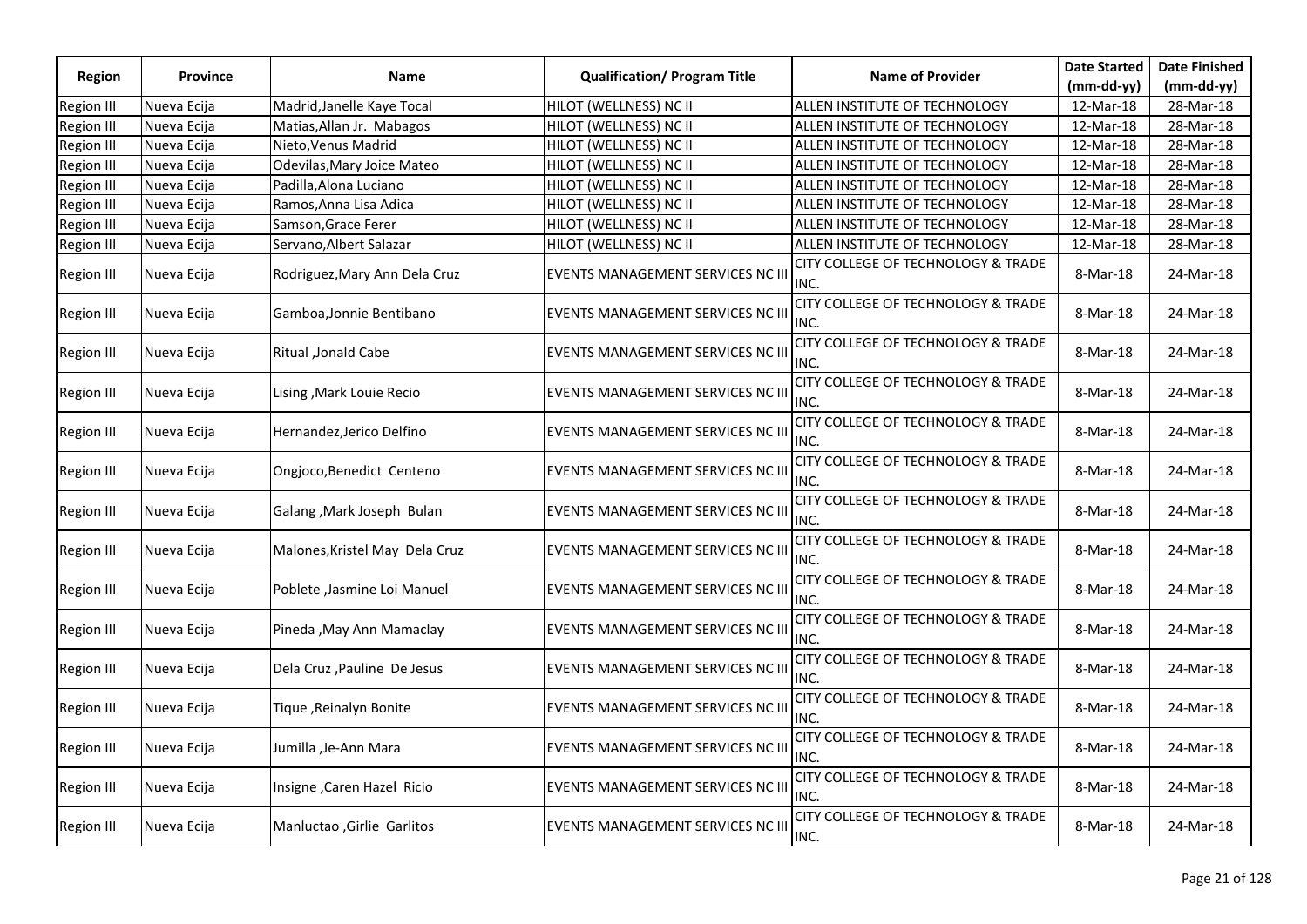| Region            | <b>Province</b> | Name                               | <b>Qualification/ Program Title</b>      | <b>Name of Provider</b>                                 | <b>Date Started</b>    | <b>Date Finished</b>      |
|-------------------|-----------------|------------------------------------|------------------------------------------|---------------------------------------------------------|------------------------|---------------------------|
| <b>Region III</b> | Nueva Ecija     | Enriquez, Ivy Tabulina             | EVENTS MANAGEMENT SERVICES NC III        | CITY COLLEGE OF TECHNOLOGY & TRADE                      | (mm-dd-yy)<br>8-Mar-18 | $(mm-dd-yy)$<br>24-Mar-18 |
| Region III        | Nueva Ecija     | Delos Reyes, Mary Rose Muyco       | EVENTS MANAGEMENT SERVICES NC III        | INC.<br>CITY COLLEGE OF TECHNOLOGY & TRADE<br>INC.      | 8-Mar-18               | 24-Mar-18                 |
| Region III        | Nueva Ecija     | Prohibido , Jay-Ann Mae Vibal      | <b>EVENTS MANAGEMENT SERVICES NC III</b> | CITY COLLEGE OF TECHNOLOGY & TRADE<br>INC.              | 8-Mar-18               | 24-Mar-18                 |
| <b>Region III</b> | Nueva Ecija     | Del Rossario , Rose Ann Pagua      | EVENTS MANAGEMENT SERVICES NC III        | CITY COLLEGE OF TECHNOLOGY & TRADE<br>INC.              | 8-Mar-18               | 24-Mar-18                 |
| Region III        | Nueva Ecija     | Cuizon , Angela Clarisse Hernandez | EVENTS MANAGEMENT SERVICES NC III        | CITY COLLEGE OF TECHNOLOGY & TRADE<br>INC.              | 8-Mar-18               | 24-Mar-18                 |
| Region III        | Nueva Ecija     | Magdangal , Ram Umali              | EVENTS MANAGEMENT SERVICES NC III        | CITY COLLEGE OF TECHNOLOGY & TRADE<br>INC.              | 8-Mar-18               | 24-Mar-18                 |
| Region III        | Nueva Ecija     | Villas,Jaymar Lapuz                | EVENTS MANAGEMENT SERVICES NC III        | CITY COLLEGE OF TECHNOLOGY & TRADE<br>INC.              | 8-Mar-18               | 24-Mar-18                 |
| <b>Region III</b> | Nueva Ecija     | Juanchon ,Freechelle Higuillion    | EVENTS MANAGEMENT SERVICES NC III        | CITY COLLEGE OF TECHNOLOGY & TRADE<br>INC.              | 8-Mar-18               | 24-Mar-18                 |
| Region III        | Nueva Ecija     | David , Ma. Francheska Lei Silva   | <b>EVENTS MANAGEMENT SERVICES NC III</b> | CITY COLLEGE OF TECHNOLOGY & TRADE<br>INC.              | 8-Mar-18               | 24-Mar-18                 |
| Region III        | Nueva Ecija     | Balisacan , Moises Sebastian       | <b>EVENTS MANAGEMENT SERVICES NC III</b> | CITY COLLEGE OF TECHNOLOGY & TRADE<br>INC.              | 8-Mar-18               | 24-Mar-18                 |
| <b>Region III</b> | Nueva Ecija     | Maghanay, Josephine Magalong       | EVENTS MGT SERVICES NC III               | DECISIVE EMPOWERMENT TECHNICAL<br>SKILLS INSTITUTE INC. | 7-Mar-18               | 22-Mar-18                 |
| <b>Region III</b> | Nueva Ecija     | Maghanay, Marlon Tayo              | EVENTS MGT SERVICES NC III               | DECISIVE EMPOWERMENT TECHNICAL<br>SKILLS INSTITUTE INC. | 7-Mar-18               | 22-Mar-18                 |
| Region III        | Nueva Ecija     | Dela Cruz, Joseph Angelo Castillo  | EVENTS MGT SERVICES NC III               | DECISIVE EMPOWERMENT TECHNICAL<br>SKILLS INSTITUTE INC. | 7-Mar-18               | 22-Mar-18                 |
| <b>Region III</b> | Nueva Ecija     | Antonio, Ledy Walican              | <b>EVENTS MGT SERVICES NC III</b>        | DECISIVE EMPOWERMENT TECHNICAL<br>SKILLS INSTITUTE INC. | 7-Mar-18               | 22-Mar-18                 |
| <b>Region III</b> | Nueva Ecija     | Balaga, Analiza Magalong           | <b>EVENTS MGT SERVICES NC III</b>        | DECISIVE EMPOWERMENT TECHNICAL<br>SKILLS INSTITUTE INC. | 7-Mar-18               | 22-Mar-18                 |
| <b>Region III</b> | Nueva Ecija     | Secretario,Mesezel Serra           | <b>EVENTS MGT SERVICES NC III</b>        | DECISIVE EMPOWERMENT TECHNICAL<br>SKILLS INSTITUTE INC. | 7-Mar-18               | 22-Mar-18                 |
| Region III        | Nueva Ecija     | Galicia, Marimar Gregorio          | EVENTS MGT SERVICES NC III               | DECISIVE EMPOWERMENT TECHNICAL<br>SKILLS INSTITUTE INC. | 7-Mar-18               | 22-Mar-18                 |
| Region III        | Nueva Ecija     | Borre, Danica Lazo                 | EVENTS MGT SERVICES NC III               | DECISIVE EMPOWERMENT TECHNICAL<br>SKILLS INSTITUTE INC. | 7-Mar-18               | 22-Mar-18                 |
| <b>Region III</b> | Nueva Ecija     | Domingo, Marietta Aducol           | EVENTS MGT SERVICES NC III               | DECISIVE EMPOWERMENT TECHNICAL<br>SKILLS INSTITUTE INC. | 7-Mar-18               | 22-Mar-18                 |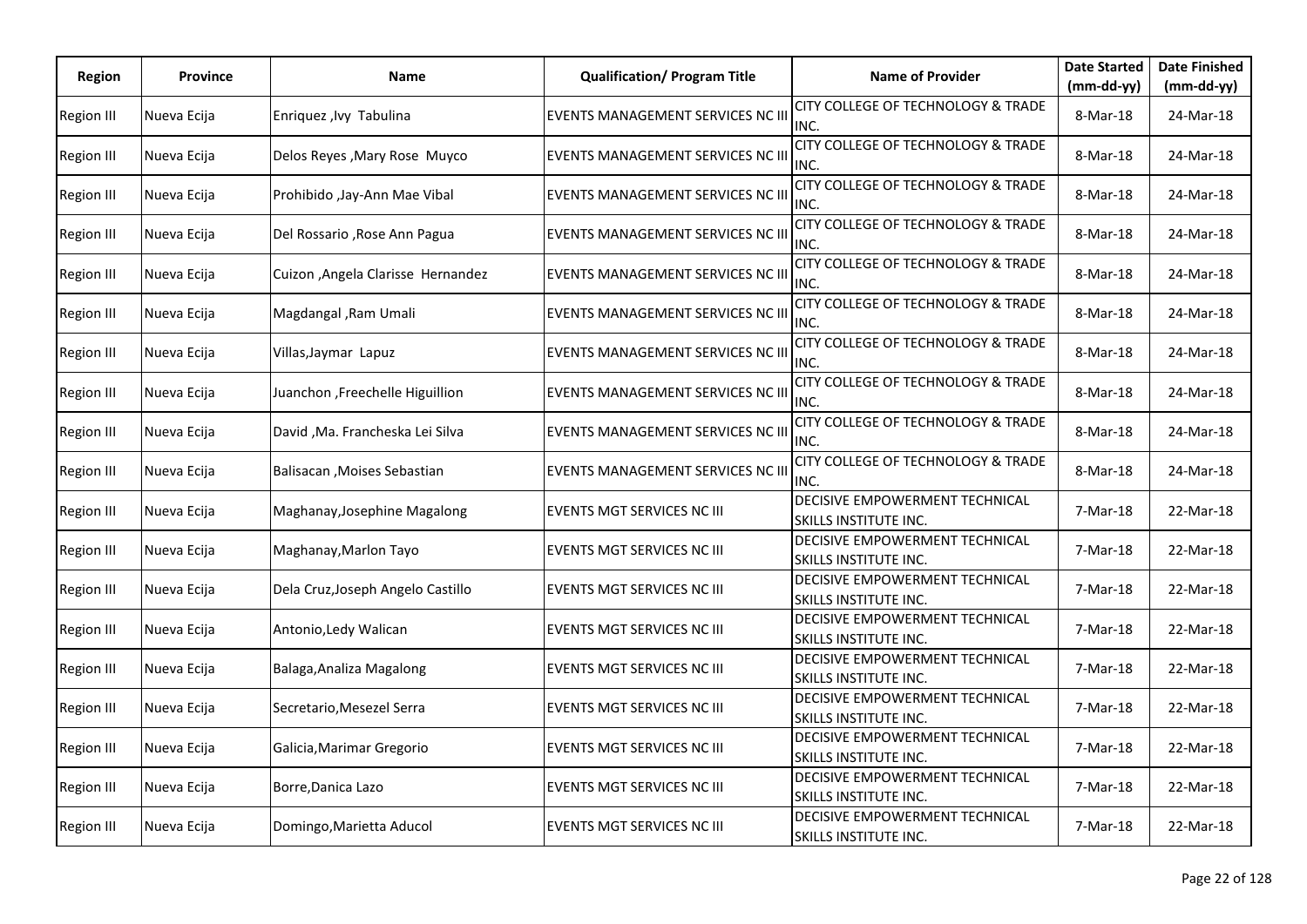| Region            | <b>Province</b> | Name                          | <b>Qualification/ Program Title</b> | <b>Name of Provider</b>                                        | <b>Date Started</b> | <b>Date Finished</b> |
|-------------------|-----------------|-------------------------------|-------------------------------------|----------------------------------------------------------------|---------------------|----------------------|
|                   |                 |                               |                                     |                                                                | $(mm-dd-yy)$        | $(mm-dd-yy)$         |
| <b>Region III</b> | Nueva Ecija     | Lumitap,Karla Pablo           | EVENTS MGT SERVICES NC III          | DECISIVE EMPOWERMENT TECHNICAL<br>SKILLS INSTITUTE INC.        | 7-Mar-18            | 22-Mar-18            |
| <b>Region III</b> | Nueva Ecija     | Dela Cruz, Mikki Ventura      | EVENTS MGT SERVICES NC III          | DECISIVE EMPOWERMENT TECHNICAL<br>SKILLS INSTITUTE INC.        | 7-Mar-18            | 22-Mar-18            |
| Region III        | Nueva Ecija     | Bianan, Eythiel Melchor       | EVENTS MGT SERVICES NC III          | DECISIVE EMPOWERMENT TECHNICAL<br>SKILLS INSTITUTE INC.        | 7-Mar-18            | 22-Mar-18            |
| Region III        | Nueva Ecija     | Medina,Melinda Pablo          | EVENTS MGT SERVICES NC III          | DECISIVE EMPOWERMENT TECHNICAL<br>SKILLS INSTITUTE INC.        | 7-Mar-18            | 22-Mar-18            |
| Region III        | Nueva Ecija     | Dalangin, Mary Joy Santiago   | <b>EVENTS MGT SERVICES NC III</b>   | DECISIVE EMPOWERMENT TECHNICAL<br><b>SKILLS INSTITUTE INC.</b> | 7-Mar-18            | 22-Mar-18            |
| Region III        | Nueva Ecija     | Antolin Jr, Wilson Catalon    | EVENTS MGT SERVICES NC III          | DECISIVE EMPOWERMENT TECHNICAL<br><b>SKILLS INSTITUTE INC.</b> | 7-Mar-18            | 22-Mar-18            |
| <b>Region III</b> | Nueva Ecija     | Baldeo, Gemmalyn Dayog        | <b>EVENTS MGT SERVICES NC III</b>   | <b>DECISIVE EMPOWERMENT TECHNICAL</b><br>SKILLS INSTITUTE INC. | 7-Mar-18            | 22-Mar-18            |
| Region III        | Nueva Ecija     | Bello, Rewin Joshua Tabuno    | EVENTS MGT SERVICES NC III          | DECISIVE EMPOWERMENT TECHNICAL<br>SKILLS INSTITUTE INC.        | 7-Mar-18            | 22-Mar-18            |
| Region III        | Nueva Ecija     | Bello, Nerissa Caraig         | <b>EVENTS MGT SERVICES NC III</b>   | DECISIVE EMPOWERMENT TECHNICAL<br><b>SKILLS INSTITUTE INC.</b> | 7-Mar-18            | 22-Mar-18            |
| <b>Region III</b> | Nueva Ecija     | Directo, Rosalie Mina         | <b>EVENTS MGT SERVICES NC III</b>   | DECISIVE EMPOWERMENT TECHNICAL<br>SKILLS INSTITUTE INC.        | 7-Mar-18            | 22-Mar-18            |
| <b>Region III</b> | Nueva Ecija     | Cabanting, Wilson Soriano     | EVENTS MGT SERVICES NC III          | DECISIVE EMPOWERMENT TECHNICAL<br>SKILLS INSTITUTE INC.        | 7-Mar-18            | 22-Mar-18            |
| <b>Region III</b> | Nueva Ecija     | Abragon, Sonia Figuracion     | EVENTS MGT SERVICES NC III          | DECISIVE EMPOWERMENT TECHNICAL<br>SKILLS INSTITUTE INC.        | 7-Mar-18            | 22-Mar-18            |
| Region III        | Nueva Ecija     | Mateo, Cinderella Servaña     | <b>EVENTS MGT SERVICES NC III</b>   | DECISIVE EMPOWERMENT TECHNICAL<br>SKILLS INSTITUTE INC.        | 7-Mar-18            | 22-Mar-18            |
| Region III        | Nueva Ecija     | Nilo,Jonilyn Mae Mateo        | <b>EVENTS MGT SERVICES NC III</b>   | DECISIVE EMPOWERMENT TECHNICAL<br><b>SKILLS INSTITUTE INC.</b> | 7-Mar-18            | 22-Mar-18            |
| <b>Region III</b> | Nueva Ecija     | Delfin, Rosalyn D             | <b>EVENTS MGT SERVICES NC III</b>   | DECISIVE EMPOWERMENT TECHNICAL<br>SKILLS INSTITUTE INC.        | 7-Mar-18            | 22-Mar-18            |
| Region III        | Nueva Ecija     | Javier,Nelia A                | EVENTS MGT SERVICES NC III          | DECISIVE EMPOWERMENT TECHNICAL<br><b>SKILLS INSTITUTE INC.</b> | 7-Mar-18            | 22-Mar-18            |
| <b>Region III</b> | Nueva Ecija     | Agustin, Zaldie Gamazon       | HILOT (WELLNES MASSAGE) NC II       | DECISIVE EMPOWERMENT TECHNICAL<br>SKILLS INSTITUTE INC.        | 7-Mar-18            | 23-Mar-18            |
| <b>Region III</b> | Nueva Ecija     | Amama, Raven Ballery Valiente | HILOT (WELLNES MASSAGE) NC II       | DECISIVE EMPOWERMENT TECHNICAL<br>SKILLS INSTITUTE INC.        | 7-Mar-18            | 23-Mar-18            |
| <b>Region III</b> | Nueva Ecija     | Añana, Gemma Olivas           | HILOT (WELLNES MASSAGE) NC II       | DECISIVE EMPOWERMENT TECHNICAL<br>SKILLS INSTITUTE INC.        | 7-Mar-18            | 23-Mar-18            |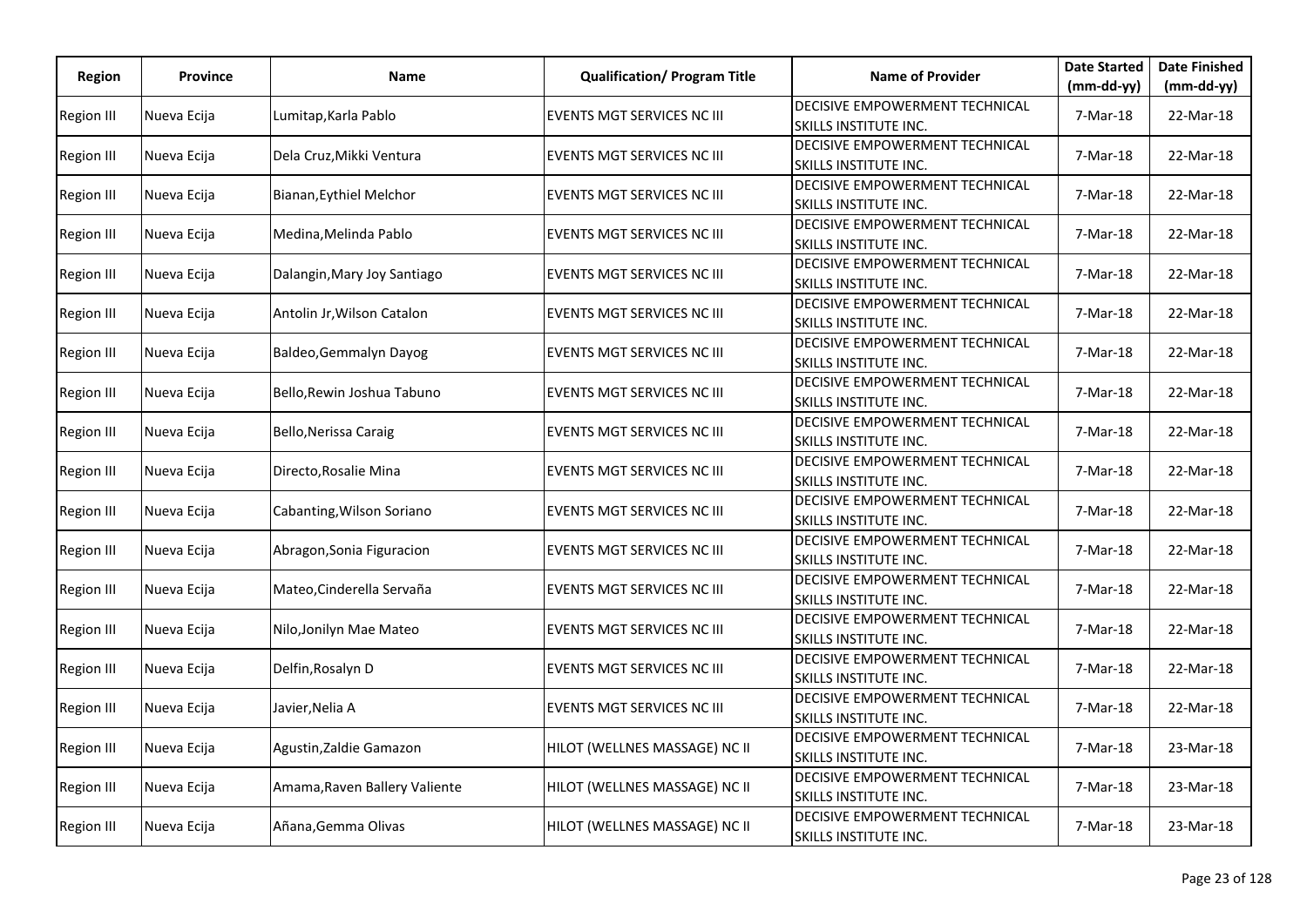| <b>Region</b>     | <b>Province</b> | Name                             | <b>Qualification/ Program Title</b> | <b>Name of Provider</b>                                               | <b>Date Started</b>      | <b>Date Finished</b>      |
|-------------------|-----------------|----------------------------------|-------------------------------------|-----------------------------------------------------------------------|--------------------------|---------------------------|
| <b>Region III</b> | Nueva Ecija     | Bacolores, Apple Rodriguez       | HILOT (WELLNES MASSAGE) NC II       | DECISIVE EMPOWERMENT TECHNICAL<br>SKILLS INSTITUTE INC.               | $(mm-dd-yy)$<br>7-Mar-18 | $(mm-dd-yy)$<br>23-Mar-18 |
| <b>Region III</b> | Nueva Ecija     | Baldado, Emilia Feliciano        | HILOT (WELLNES MASSAGE) NC II       | DECISIVE EMPOWERMENT TECHNICAL<br>SKILLS INSTITUTE INC.               | 7-Mar-18                 | 23-Mar-18                 |
| <b>Region III</b> | Nueva Ecija     | <b>Barawid, Cherry Santos</b>    | HILOT (WELLNES MASSAGE) NC II       | <b>DECISIVE EMPOWERMENT TECHNICAL</b><br>SKILLS INSTITUTE INC.        | 7-Mar-18                 | 23-Mar-18                 |
| <b>Region III</b> | Nueva Ecija     | Brillo, Ivy Claire Peru          | HILOT (WELLNES MASSAGE) NC II       | DECISIVE EMPOWERMENT TECHNICAL<br>SKILLS INSTITUTE INC.               | 7-Mar-18                 | 23-Mar-18                 |
| <b>Region III</b> | Nueva Ecija     | Costales, Emelyn Bulseco         | HILOT (WELLNES MASSAGE) NC II       | DECISIVE EMPOWERMENT TECHNICAL<br><b>SKILLS INSTITUTE INC.</b>        | 7-Mar-18                 | 23-Mar-18                 |
| <b>Region III</b> | Nueva Ecija     | Cruz, Aurelia Buenaventura       | HILOT (WELLNES MASSAGE) NC II       | <b>DECISIVE EMPOWERMENT TECHNICAL</b><br><b>SKILLS INSTITUTE INC.</b> | 7-Mar-18                 | 23-Mar-18                 |
| Region III        | Nueva Ecija     | Da, Venancio Lapuz               | HILOT (WELLNES MASSAGE) NC II       | <b>DECISIVE EMPOWERMENT TECHNICAL</b><br>SKILLS INSTITUTE INC.        | 7-Mar-18                 | 23-Mar-18                 |
| <b>Region III</b> | Nueva Ecija     | Francisco, Roanne Mae Paglinawan | HILOT (WELLNES MASSAGE) NC II       | DECISIVE EMPOWERMENT TECHNICAL<br>SKILLS INSTITUTE INC.               | 7-Mar-18                 | 23-Mar-18                 |
| <b>Region III</b> | Nueva Ecija     | Graganza, Jefferson Rombaoa      | HILOT (WELLNES MASSAGE) NC II       | DECISIVE EMPOWERMENT TECHNICAL<br>SKILLS INSTITUTE INC.               | 7-Mar-18                 | 23-Mar-18                 |
| <b>Region III</b> | Nueva Ecija     | Lacambra, Mary Grace Bernardo    | HILOT (WELLNES MASSAGE) NC II       | <b>DECISIVE EMPOWERMENT TECHNICAL</b><br>SKILLS INSTITUTE INC.        | 7-Mar-18                 | 23-Mar-18                 |
| <b>Region III</b> | Nueva Ecija     | Lazaro, Mark Bengaño             | HILOT (WELLNES MASSAGE) NC II       | <b>DECISIVE EMPOWERMENT TECHNICAL</b><br>SKILLS INSTITUTE INC.        | 7-Mar-18                 | 23-Mar-18                 |
| <b>Region III</b> | Nueva Ecija     | Lomboy, Marivic Feliciano        | HILOT (WELLNES MASSAGE) NC II       | <b>DECISIVE EMPOWERMENT TECHNICAL</b><br>SKILLS INSTITUTE INC.        | 7-Mar-18                 | 23-Mar-18                 |
| <b>Region III</b> | Nueva Ecija     | Madlao, Myra Flor Balas          | HILOT (WELLNES MASSAGE) NC II       | DECISIVE EMPOWERMENT TECHNICAL<br><b>SKILLS INSTITUTE INC.</b>        | 7-Mar-18                 | 23-Mar-18                 |
| <b>Region III</b> | Nueva Ecija     | Olitres, Analie Agulto           | HILOT (WELLNES MASSAGE) NC II       | DECISIVE EMPOWERMENT TECHNICAL<br><b>SKILLS INSTITUTE INC.</b>        | 7-Mar-18                 | 23-Mar-18                 |
| Region III        | Nueva Ecija     | Olivar, Zearita Castillo         | HILOT (WELLNES MASSAGE) NC II       | DECISIVE EMPOWERMENT TECHNICAL<br>SKILLS INSTITUTE INC.               | 7-Mar-18                 | 23-Mar-18                 |
| <b>Region III</b> | Nueva Ecija     | Pacariem, Mary Ann Cacho         | HILOT (WELLNES MASSAGE) NC II       | DECISIVE EMPOWERMENT TECHNICAL<br>SKILLS INSTITUTE INC.               | 7-Mar-18                 | 23-Mar-18                 |
| <b>Region III</b> | Nueva Ecija     | Patacsil, Caren Pablo            | HILOT (WELLNES MASSAGE) NC II       | <b>DECISIVE EMPOWERMENT TECHNICAL</b><br>SKILLS INSTITUTE INC.        | 7-Mar-18                 | 23-Mar-18                 |
| <b>Region III</b> | Nueva Ecija     | Revollido, May Ann Naval         | HILOT (WELLNES MASSAGE) NC II       | DECISIVE EMPOWERMENT TECHNICAL<br>SKILLS INSTITUTE INC.               | 7-Mar-18                 | 23-Mar-18                 |
| <b>Region III</b> | Nueva Ecija     | Silvia, Heideilyn Villanueva     | HILOT (WELLNES MASSAGE) NC II       | DECISIVE EMPOWERMENT TECHNICAL<br>SKILLS INSTITUTE INC.               | 7-Mar-18                 | 23-Mar-18                 |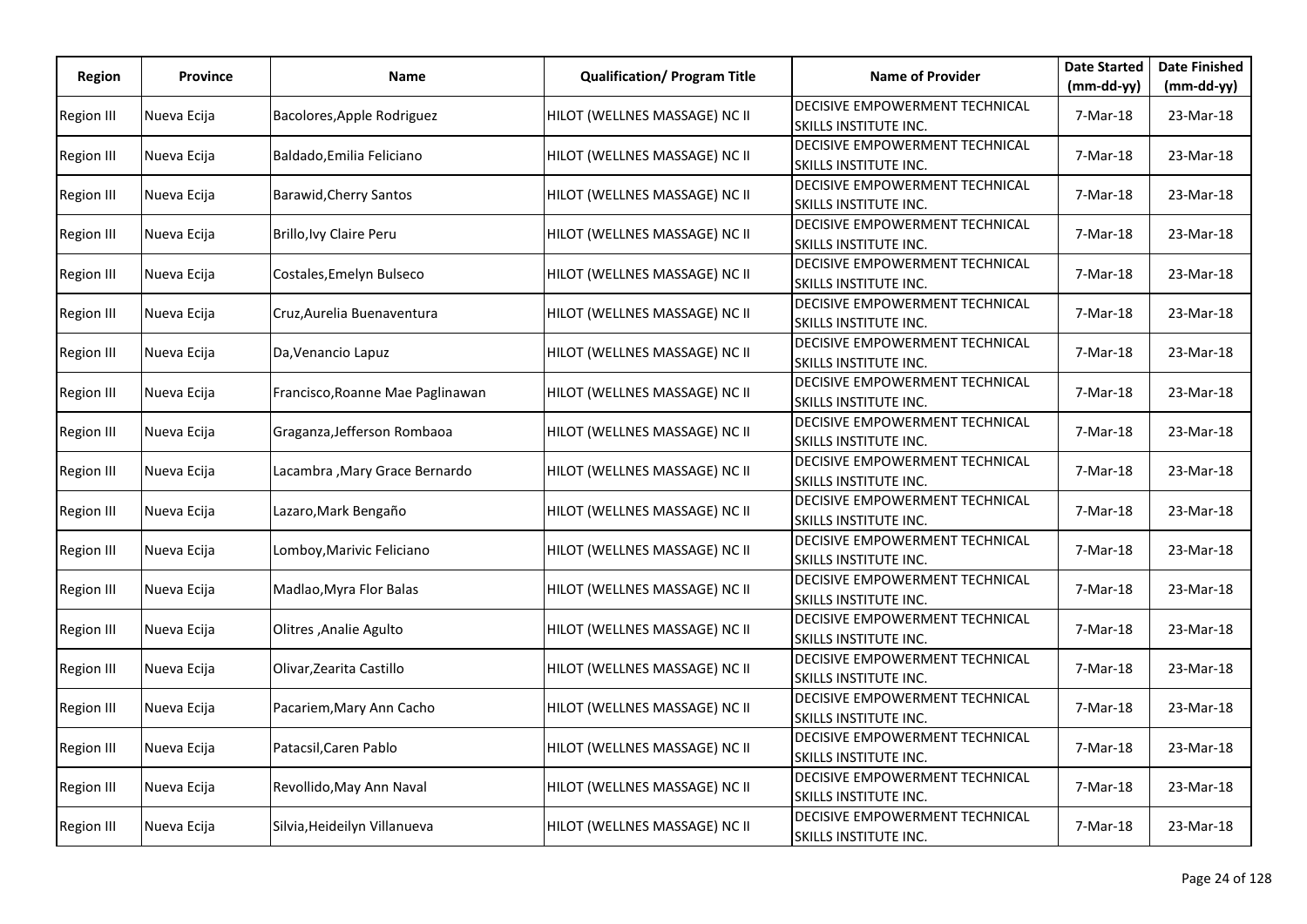| <b>Region</b>     | <b>Province</b> | Name                             | <b>Qualification/ Program Title</b>  | <b>Name of Provider</b>                                    | <b>Date Started</b>      | <b>Date Finished</b>      |
|-------------------|-----------------|----------------------------------|--------------------------------------|------------------------------------------------------------|--------------------------|---------------------------|
| <b>Region III</b> | Nueva Ecija     | Soriano, Jayamae Pondolanan      | HILOT (WELLNES MASSAGE) NC II        | DECISIVE EMPOWERMENT TECHNICAL<br>SKILLS INSTITUTE INC.    | $(mm-dd-yy)$<br>7-Mar-18 | $(mm-dd-yy)$<br>23-Mar-18 |
| Region III        | Nueva Ecija     | Veloroso, Lourdes Casanova       | HILOT (WELLNES MASSAGE) NC II        | DECISIVE EMPOWERMENT TECHNICAL<br>SKILLS INSTITUTE INC.    | 7-Mar-18                 | 23-Mar-18                 |
| Region III        | Nueva Ecija     | Yabes, Robielyn Viterbo          | HILOT (WELLNES MASSAGE) NC II        | DECISIVE EMPOWERMENT TECHNICAL<br>SKILLS INSTITUTE INC.    | 7-Mar-18                 | 23-Mar-18                 |
| <b>Region III</b> | Nueva Ecija     | Arcilla, Aldwin Jared Mamaclay   | <b>CONTACT CENTER SERVICES NC II</b> | NUEVA ECIJA INSTITUTE OF FOREIGN<br>LANGUAGE (NEIFL), INC. | 5-Mar-18                 | 24-Mar-18                 |
| Region III        | Nueva Ecija     | Arcilla, Maria Ayanah Mamaclay   | <b>CONTACT CENTER SERVICES NC II</b> | NUEVA ECIJA INSTITUTE OF FOREIGN<br>LANGUAGE (NEIFL), INC. | 5-Mar-18                 | 24-Mar-18                 |
| <b>Region III</b> | Nueva Ecija     | Baybayan, Erika Grace Dayao      | <b>CONTACT CENTER SERVICES NC II</b> | NUEVA ECIJA INSTITUTE OF FOREIGN<br>LANGUAGE (NEIFL), INC. | 5-Mar-18                 | 24-Mar-18                 |
| <b>Region III</b> | Nueva Ecija     | Belmonte, Maricris Puyat         | <b>CONTACT CENTER SERVICES NC II</b> | NUEVA ECIJA INSTITUTE OF FOREIGN<br>LANGUAGE (NEIFL), INC. | 5-Mar-18                 | 24-Mar-18                 |
| <b>Region III</b> | Nueva Ecija     | Cruz, Emmanuel Angeles           | <b>CONTACT CENTER SERVICES NC II</b> | NUEVA ECIJA INSTITUTE OF FOREIGN<br>LANGUAGE (NEIFL), INC. | 5-Mar-18                 | 24-Mar-18                 |
| Region III        | Nueva Ecija     | De Leon, Michal Antonio          | <b>CONTACT CENTER SERVICES NC II</b> | NUEVA ECIJA INSTITUTE OF FOREIGN<br>LANGUAGE (NEIFL), INC. | 5-Mar-18                 | 24-Mar-18                 |
| <b>Region III</b> | Nueva Ecija     | De Vera, Sharlene Sison          | <b>CONTACT CENTER SERVICES NC II</b> | NUEVA ECIJA INSTITUTE OF FOREIGN<br>LANGUAGE (NEIFL), INC. | 5-Mar-18                 | 24-Mar-18                 |
| Region III        | Nueva Ecija     | Dela Cruz, Aprilyn Delos Santos  | CONTACT CENTER SERVICES NC II        | NUEVA ECIJA INSTITUTE OF FOREIGN<br>LANGUAGE (NEIFL), INC. | 5-Mar-18                 | 24-Mar-18                 |
| <b>Region III</b> | Nueva Ecija     | Demitita, Sander Jake.           | CONTACT CENTER SERVICES NC II        | NUEVA ECIJA INSTITUTE OF FOREIGN<br>LANGUAGE (NEIFL), INC. | 5-Mar-18                 | 24-Mar-18                 |
| Region III        | Nueva Ecija     | Domingo, Febelyn Estipular       | CONTACT CENTER SERVICES NC II        | NUEVA ECIJA INSTITUTE OF FOREIGN<br>LANGUAGE (NEIFL), INC. | 5-Mar-18                 | 24-Mar-18                 |
| <b>Region III</b> | Nueva Ecija     | Fernandez, Mark Wilson Villarico | <b>CONTACT CENTER SERVICES NC II</b> | NUEVA ECIJA INSTITUTE OF FOREIGN<br>LANGUAGE (NEIFL), INC. | 5-Mar-18                 | 24-Mar-18                 |
| <b>Region III</b> | Nueva Ecija     | Gabriel, Merry Lyn Poras         | <b>CONTACT CENTER SERVICES NC II</b> | NUEVA ECIJA INSTITUTE OF FOREIGN<br>LANGUAGE (NEIFL), INC. | 5-Mar-18                 | 24-Mar-18                 |
| <b>Region III</b> | Nueva Ecija     | Gascon, Rachel Lumabao           | CONTACT CENTER SERVICES NC II        | NUEVA ECIJA INSTITUTE OF FOREIGN<br>LANGUAGE (NEIFL), INC. | 5-Mar-18                 | 24-Mar-18                 |
| <b>Region III</b> | Nueva Ecija     | Manolo, Braian Gagatun           | <b>CONTACT CENTER SERVICES NC II</b> | NUEVA ECIJA INSTITUTE OF FOREIGN<br>LANGUAGE (NEIFL), INC. | 5-Mar-18                 | 24-Mar-18                 |
| <b>Region III</b> | Nueva Ecija     | Navarro, Andrea Gabriel          | <b>CONTACT CENTER SERVICES NC II</b> | NUEVA ECIJA INSTITUTE OF FOREIGN<br>LANGUAGE (NEIFL), INC. | 5-Mar-18                 | 24-Mar-18                 |
| <b>Region III</b> | Nueva Ecija     | Padilla, Camille Cunanan         | CONTACT CENTER SERVICES NC II        | NUEVA ECIJA INSTITUTE OF FOREIGN<br>LANGUAGE (NEIFL), INC. | 5-Mar-18                 | 24-Mar-18                 |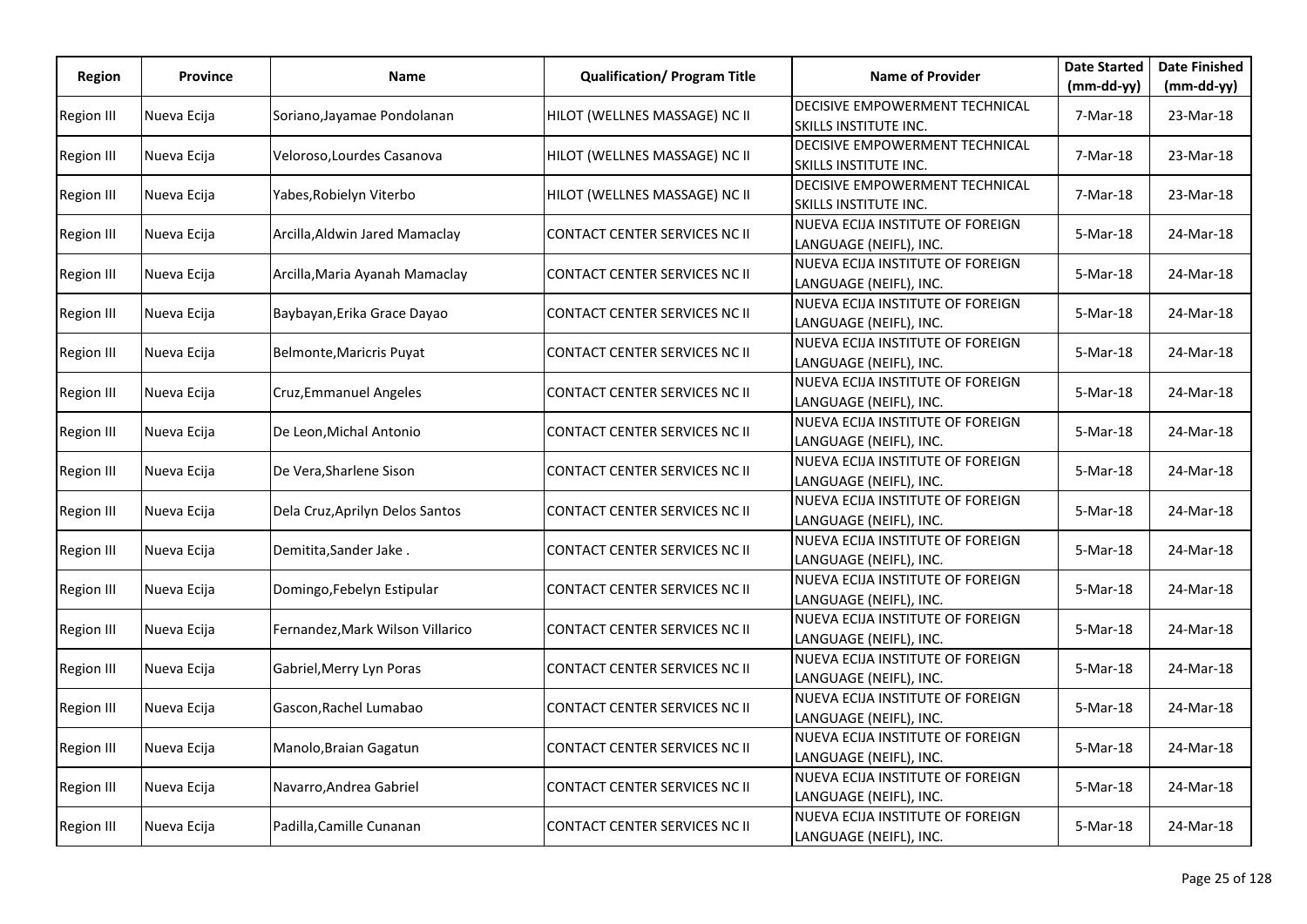| Region            | <b>Province</b> | Name                             | <b>Qualification/ Program Title</b>  | <b>Name of Provider</b>                                    | <b>Date Started</b>      | <b>Date Finished</b>    |
|-------------------|-----------------|----------------------------------|--------------------------------------|------------------------------------------------------------|--------------------------|-------------------------|
| Region III        | Nueva Ecija     | Padilla, Percival Saballe        | CONTACT CENTER SERVICES NC II        | NUEVA ECIJA INSTITUTE OF FOREIGN                           | $(mm-dd-yy)$<br>5-Mar-18 | (mm-dd-yy)<br>24-Mar-18 |
|                   |                 |                                  |                                      | LANGUAGE (NEIFL), INC.<br>NUEVA ECIJA INSTITUTE OF FOREIGN |                          |                         |
| <b>Region III</b> | Nueva Ecija     | Pascua, Vladimir Esteves         | CONTACT CENTER SERVICES NC II        | LANGUAGE (NEIFL), INC.                                     | 5-Mar-18                 | 24-Mar-18               |
| Region III        | Nueva Ecija     | Pascual, Marie Jay Sta Ana       | CONTACT CENTER SERVICES NC II        | NUEVA ECIJA INSTITUTE OF FOREIGN<br>LANGUAGE (NEIFL), INC. | 5-Mar-18                 | 24-Mar-18               |
| Region III        | Nueva Ecija     | Rivera, Bonnalyn Pilar           | CONTACT CENTER SERVICES NC II        | NUEVA ECIJA INSTITUTE OF FOREIGN<br>LANGUAGE (NEIFL), INC. | 5-Mar-18                 | 24-Mar-18               |
| Region III        | Nueva Ecija     | Rivera, Jose Pilar               | CONTACT CENTER SERVICES NC II        | NUEVA ECIJA INSTITUTE OF FOREIGN<br>LANGUAGE (NEIFL), INC. | 5-Mar-18                 | 24-Mar-18               |
| Region III        | Nueva Ecija     | Rivera, Teodorica Irene Pilar    | CONTACT CENTER SERVICES NC II        | NUEVA ECIJA INSTITUTE OF FOREIGN<br>LANGUAGE (NEIFL), INC. | 5-Mar-18                 | 24-Mar-18               |
| Region III        | Nueva Ecija     | Salazar, Nica Francas            | CONTACT CENTER SERVICES NC II        | NUEVA ECIJA INSTITUTE OF FOREIGN<br>LANGUAGE (NEIFL), INC. | 5-Mar-18                 | 24-Mar-18               |
| Region III        | Nueva Ecija     | Tubiazo, Rizza Joy Mariano       | CONTACT CENTER SERVICES NC II        | NUEVA ECIJA INSTITUTE OF FOREIGN<br>LANGUAGE (NEIFL), INC. | 5-Mar-18                 | 24-Mar-18               |
| <b>Region III</b> | Nueva Ecija     | Vergel De Dios, Reynafe Gutierez | <b>CONTACT CENTER SERVICES NC II</b> | NUEVA ECIJA INSTITUTE OF FOREIGN<br>LANGUAGE (NEIFL), INC. | 5-Mar-18                 | 24-Mar-18               |
| Region III        | Nueva Ecija     | Abesamis, Ernesto Audar          | HILOT (WELLNES MASSAGE) NC II        | PINOY ON TOP TRAINING AND<br>ASSESSMENT CENTER, INC.       | 8-Mar-18                 | 28-Mar-18               |
| Region III        | Nueva Ecija     | Alfonso, Lanilyn Pajarillaga     | HILOT (WELLNES MASSAGE) NC II        | PINOY ON TOP TRAINING AND<br>ASSESSMENT CENTER, INC.       | 8-Mar-18                 | 28-Mar-18               |
| Region III        | Nueva Ecija     | Arriesgado, Marolyn Orayan       | HILOT (WELLNES MASSAGE) NC II        | PINOY ON TOP TRAINING AND<br>ASSESSMENT CENTER, INC.       | 8-Mar-18                 | 28-Mar-18               |
| <b>Region III</b> | Nueva Ecija     | Atang, Esperanza Zuñiga          | HILOT (WELLNES MASSAGE) NC II        | PINOY ON TOP TRAINING AND<br>ASSESSMENT CENTER, INC.       | 8-Mar-18                 | 28-Mar-18               |
| <b>Region III</b> | Nueva Ecija     | Binuya, Chezelle Ann Evangelista | HILOT (WELLNES MASSAGE) NC II        | PINOY ON TOP TRAINING AND<br>ASSESSMENT CENTER, INC.       | 8-Mar-18                 | 28-Mar-18               |
| <b>Region III</b> | Nueva Ecija     | Contreras, Regina Mariz Carpio   | HILOT (WELLNES MASSAGE) NC II        | PINOY ON TOP TRAINING AND<br>ASSESSMENT CENTER, INC.       | 8-Mar-18                 | 28-Mar-18               |
| <b>Region III</b> | Nueva Ecija     | Del Rosario, Luneza Peria        | HILOT (WELLNES MASSAGE) NC II        | PINOY ON TOP TRAINING AND<br>ASSESSMENT CENTER, INC.       | 8-Mar-18                 | 28-Mar-18               |
| Region III        | Nueva Ecija     | Dela Cruz, Monaliza Viador       | HILOT (WELLNES MASSAGE) NC II        | PINOY ON TOP TRAINING AND<br>ASSESSMENT CENTER, INC.       | 8-Mar-18                 | 28-Mar-18               |
| Region III        | Nueva Ecija     | Dela Cruz, Girlie Alquroz        | HILOT (WELLNES MASSAGE) NC II        | PINOY ON TOP TRAINING AND<br>ASSESSMENT CENTER, INC.       | 8-Mar-18                 | 28-Mar-18               |
| Region III        | Nueva Ecija     | Dela Cruz, Mary Rose Napoles     | HILOT (WELLNES MASSAGE) NC II        | PINOY ON TOP TRAINING AND<br>ASSESSMENT CENTER, INC.       | 8-Mar-18                 | 28-Mar-18               |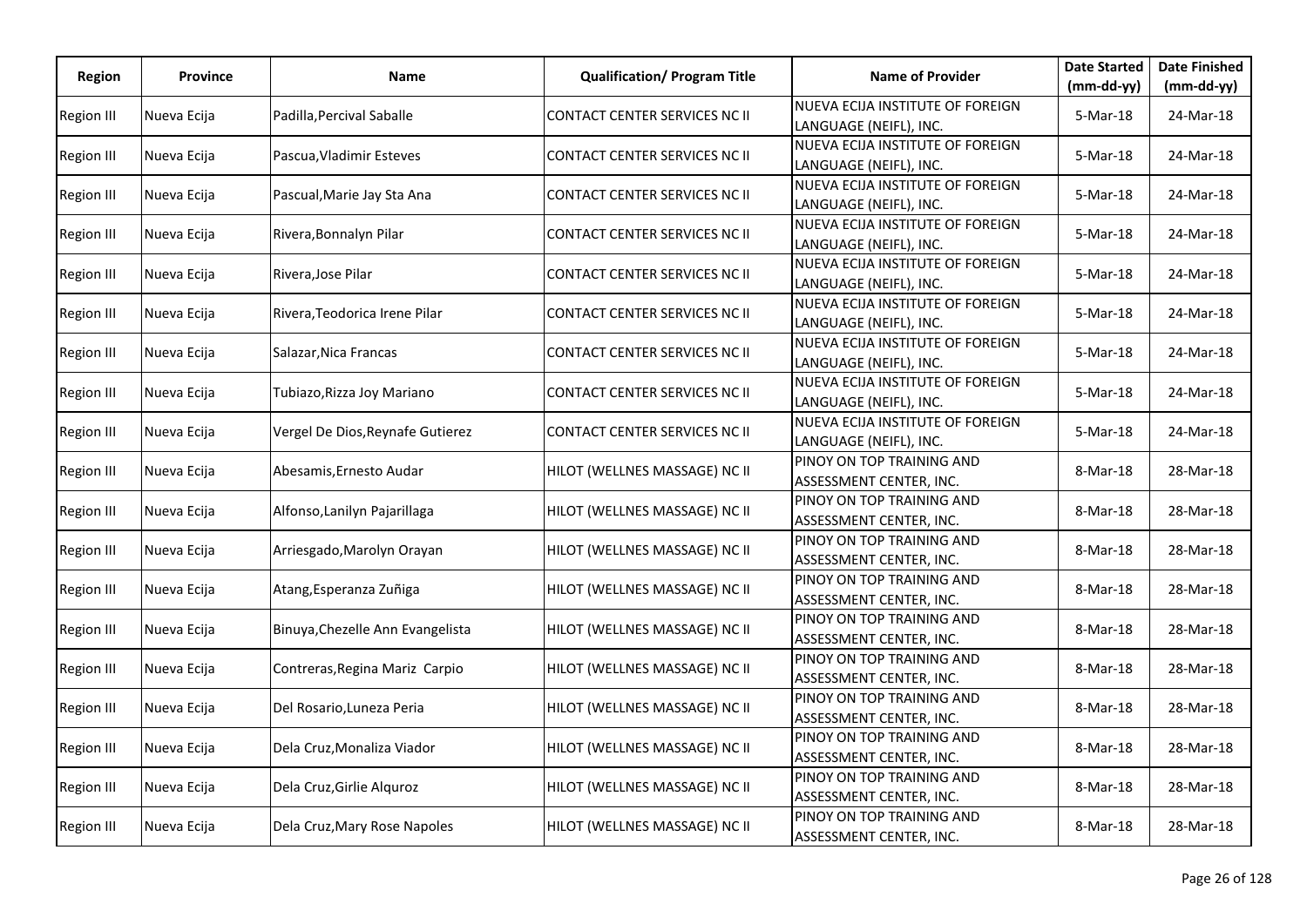| <b>Region</b>     | <b>Province</b> | Name                            | <b>Qualification/ Program Title</b>     | <b>Name of Provider</b>                              | <b>Date Started</b> | <b>Date Finished</b> |
|-------------------|-----------------|---------------------------------|-----------------------------------------|------------------------------------------------------|---------------------|----------------------|
|                   |                 |                                 |                                         |                                                      | $(mm-dd-yy)$        | $(mm-dd-yy)$         |
| Region III        | Nueva Ecija     | Dujali, Jhoan Dujali            | HILOT (WELLNES MASSAGE) NC II           | PINOY ON TOP TRAINING AND<br>ASSESSMENT CENTER, INC. | 8-Mar-18            | 28-Mar-18            |
| <b>Region III</b> | Nueva Ecija     | Fajardo, Mari Jane Rivera       | HILOT (WELLNES MASSAGE) NC II           | PINOY ON TOP TRAINING AND                            | 8-Mar-18            | 28-Mar-18            |
|                   |                 |                                 |                                         | ASSESSMENT CENTER, INC.                              |                     |                      |
| Region III        | Nueva Ecija     | Galo, Velly Jane Nastor         | HILOT (WELLNES MASSAGE) NC II           | PINOY ON TOP TRAINING AND<br>ASSESSMENT CENTER, INC. | 8-Mar-18            | 28-Mar-18            |
| Region III        | Nueva Ecija     | Gomez, Michael Joseph Collantes | HILOT (WELLNES MASSAGE) NC II           | PINOY ON TOP TRAINING AND                            | 8-Mar-18            | 28-Mar-18            |
|                   |                 |                                 |                                         | ASSESSMENT CENTER, INC.                              |                     |                      |
| <b>Region III</b> | Nueva Ecija     | Iglesias, Jean Rose Fulig       | HILOT (WELLNES MASSAGE) NC II           | PINOY ON TOP TRAINING AND<br>ASSESSMENT CENTER, INC. | 8-Mar-18            | 28-Mar-18            |
| <b>Region III</b> | Nueva Ecija     | Mallare , Vincent Obelidor      | HILOT (WELLNES MASSAGE) NC II           | PINOY ON TOP TRAINING AND<br>ASSESSMENT CENTER, INC. | 8-Mar-18            | 28-Mar-18            |
| Region III        | Nueva Ecija     | Matias .Jr, Mario Velasques     | HILOT (WELLNES MASSAGE) NC II           | PINOY ON TOP TRAINING AND                            | 8-Mar-18            | 28-Mar-18            |
|                   |                 |                                 |                                         | ASSESSMENT CENTER, INC.                              |                     |                      |
| Region III        | Nueva Ecija     | Palivino, Myla Angeles          | HILOT (WELLNES MASSAGE) NC II           | PINOY ON TOP TRAINING AND                            | 8-Mar-18            | 28-Mar-18            |
|                   |                 |                                 |                                         | ASSESSMENT CENTER, INC.                              |                     |                      |
| <b>Region III</b> | Nueva Ecija     | Ramirez, Patrick Nabor          | HILOT (WELLNES MASSAGE) NC II           | PINOY ON TOP TRAINING AND<br>ASSESSMENT CENTER, INC. | 8-Mar-18            | 28-Mar-18            |
|                   |                 |                                 |                                         | PINOY ON TOP TRAINING AND                            |                     |                      |
| Region III        | Nueva Ecija     | Saberola, Mary Rose De Leon     | HILOT (WELLNES MASSAGE) NC II           | ASSESSMENT CENTER, INC.                              | 8-Mar-18            | 28-Mar-18            |
| Region III        | Nueva Ecija     | Santiago, Claire Manlapaz       | HILOT (WELLNES MASSAGE) NC II           | PINOY ON TOP TRAINING AND                            | 8-Mar-18            | 28-Mar-18            |
|                   |                 |                                 |                                         | ASSESSMENT CENTER, INC.                              |                     |                      |
| Region III        | Nueva Ecija     | Santiago, John Jerome Jamon     | HILOT (WELLNES MASSAGE) NC II           | PINOY ON TOP TRAINING AND                            | 8-Mar-18            | 28-Mar-18            |
|                   |                 |                                 |                                         | ASSESSMENT CENTER, INC.                              |                     |                      |
| Region III        | Nueva Ecija     | Sebuja, Melanie Reyes           | HILOT (WELLNES MASSAGE) NC II           | PINOY ON TOP TRAINING AND                            | 8-Mar-18            | 28-Mar-18            |
|                   |                 |                                 |                                         | ASSESSMENT CENTER, INC.                              |                     |                      |
| Region III        | Nueva Ecija     | Soriño, Pastora Gonzales        | HILOT (WELLNES MASSAGE) NC II           | PINOY ON TOP TRAINING AND<br>ASSESSMENT CENTER, INC. | 8-Mar-18            | 28-Mar-18            |
|                   |                 |                                 |                                         | PINOY ON TOP TRAINING AND                            |                     |                      |
| Region III        | Nueva Ecija     | Villavicencio, Angelica Malonza | HILOT (WELLNES MASSAGE) NC II           | ASSESSMENT CENTER, INC.                              | 8-Mar-18            | 28-Mar-18            |
| <b>Region III</b> | Nueva Ecija     | Alfonso, Reymar Bautista        | <b>EVENTS MANAGEMENT SERVICES NC II</b> | RESOURCE WORLD COLLEGE OF ARTS AND<br>TRADE INC.     | 8-Mar-18            | 23-Mar-18            |
| Region III        | Nueva Ecija     | Aranjuez, Renz Domenic Abcede   | <b>EVENTS MANAGEMENT SERVICES NC II</b> | RESOURCE WORLD COLLEGE OF ARTS AND                   | 8-Mar-18            | 23-Mar-18            |
|                   |                 |                                 |                                         | TRADE INC.                                           |                     |                      |
| <b>Region III</b> | Nueva Ecija     | Bernabe, Jhoan Jasmin Banalagay | <b>EVENTS MANAGEMENT SERVICES NC II</b> | RESOURCE WORLD COLLEGE OF ARTS AND<br>TRADE INC.     | 8-Mar-18            | 23-Mar-18            |
| <b>Region III</b> | Nueva Ecija     | Campos, Karen Parungao          | EVENTS MANAGEMENT SERVICES NC III       | RESOURCE WORLD COLLEGE OF ARTS AND<br>TRADE INC.     | 8-Mar-18            | 23-Mar-18            |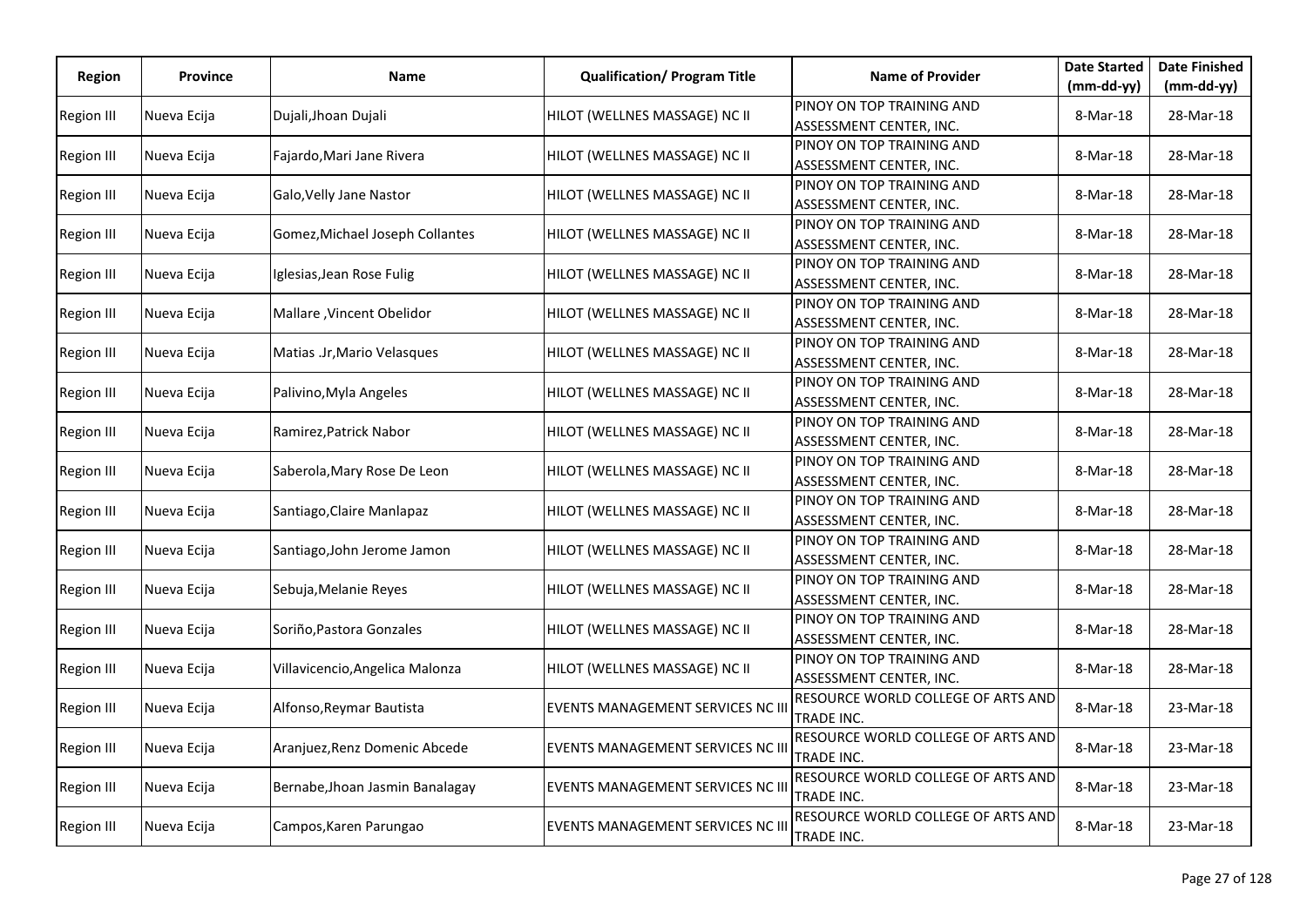| Region            | <b>Province</b> | <b>Name</b>                        | <b>Qualification/ Program Title</b>      | <b>Name of Provider</b>                          | <b>Date Started</b> | <b>Date Finished</b> |
|-------------------|-----------------|------------------------------------|------------------------------------------|--------------------------------------------------|---------------------|----------------------|
|                   |                 |                                    |                                          |                                                  | $(mm-dd-yy)$        | (mm-dd-yy)           |
| <b>Region III</b> | Nueva Ecija     | Canda, Marianie Quijada            | EVENTS MANAGEMENT SERVICES NC III        | RESOURCE WORLD COLLEGE OF ARTS AND<br>TRADE INC. | 8-Mar-18            | 23-Mar-18            |
| Region III        | Nueva Ecija     | Carlos, Joselito Macaranas         | <b>EVENTS MANAGEMENT SERVICES NC III</b> | RESOURCE WORLD COLLEGE OF ARTS AND<br>TRADE INC. | 8-Mar-18            | 23-Mar-18            |
| <b>Region III</b> | Nueva Ecija     | Carlos, Loislane Nuñez             | EVENTS MANAGEMENT SERVICES NC III        | RESOURCE WORLD COLLEGE OF ARTS AND<br>TRADE INC. | 8-Mar-18            | 23-Mar-18            |
| <b>Region III</b> | Nueva Ecija     | De Guzman, Charisse Annrich Talens | EVENTS MANAGEMENT SERVICES NC III        | RESOURCE WORLD COLLEGE OF ARTS AND<br>TRADE INC. | 8-Mar-18            | 23-Mar-18            |
| <b>Region III</b> | Nueva Ecija     | Dela Cruz, Alfredo Jr Pineda       | <b>EVENTS MANAGEMENT SERVICES NC III</b> | RESOURCE WORLD COLLEGE OF ARTS AND<br>TRADE INC. | 8-Mar-18            | 23-Mar-18            |
| <b>Region III</b> | Nueva Ecija     | Delos Santos, Joyce Puqui          | EVENTS MANAGEMENT SERVICES NC III        | RESOURCE WORLD COLLEGE OF ARTS AND<br>TRADE INC. | 8-Mar-18            | 23-Mar-18            |
| <b>Region III</b> | Nueva Ecija     | Francia, Jonnel Fuentes            | EVENTS MANAGEMENT SERVICES NC III        | RESOURCE WORLD COLLEGE OF ARTS AND<br>TRADE INC. | 8-Mar-18            | 23-Mar-18            |
| <b>Region III</b> | Nueva Ecija     | Ilagan, Bienvenido Pinggol         | EVENTS MANAGEMENT SERVICES NC III        | RESOURCE WORLD COLLEGE OF ARTS AND<br>TRADE INC. | 8-Mar-18            | 23-Mar-18            |
| Region III        | Nueva Ecija     | Lalo, Jhon Fishcer Gatdula         | <b>EVENTS MANAGEMENT SERVICES NC III</b> | RESOURCE WORLD COLLEGE OF ARTS AND<br>TRADE INC. | 8-Mar-18            | 23-Mar-18            |
| <b>Region III</b> | Nueva Ecija     | Lapuz, Rosalla Amurao              | <b>EVENTS MANAGEMENT SERVICES NC III</b> | RESOURCE WORLD COLLEGE OF ARTS AND<br>TRADE INC. | 8-Mar-18            | 23-Mar-18            |
| <b>Region III</b> | Nueva Ecija     | Manlangit, Cristine Mei Garcia     | EVENTS MANAGEMENT SERVICES NC III        | RESOURCE WORLD COLLEGE OF ARTS AND<br>TRADE INC. | 8-Mar-18            | 23-Mar-18            |
| Region III        | Nueva Ecija     | Miranda, Marjorie Medina           | EVENTS MANAGEMENT SERVICES NC III        | RESOURCE WORLD COLLEGE OF ARTS AND<br>TRADE INC. | 8-Mar-18            | 23-Mar-18            |
| <b>Region III</b> | Nueva Ecija     | Natividad, Camille Reyes           | EVENTS MANAGEMENT SERVICES NC III        | RESOURCE WORLD COLLEGE OF ARTS AND<br>TRADE INC. | 8-Mar-18            | 23-Mar-18            |
| <b>Region III</b> | Nueva Ecija     | Navalta, Niña Romina Galang        | <b>EVENTS MANAGEMENT SERVICES NC III</b> | RESOURCE WORLD COLLEGE OF ARTS AND<br>TRADE INC. | 8-Mar-18            | 23-Mar-18            |
| <b>Region III</b> | Nueva Ecija     | Pañares, Beverly Joyce Mungcal     | EVENTS MANAGEMENT SERVICES NC III        | RESOURCE WORLD COLLEGE OF ARTS AND<br>TRADE INC. | 8-Mar-18            | 23-Mar-18            |
| Region III        | Nueva Ecija     | Panes, Myca Desiree Muñoz          | <b>EVENTS MANAGEMENT SERVICES NC III</b> | RESOURCE WORLD COLLEGE OF ARTS AND<br>TRADE INC. | 8-Mar-18            | 23-Mar-18            |
| <b>Region III</b> | Nueva Ecija     | Parulan, Sheila Leoder             | EVENTS MANAGEMENT SERVICES NC III        | RESOURCE WORLD COLLEGE OF ARTS AND<br>TRADE INC. | 8-Mar-18            | 23-Mar-18            |
| <b>Region III</b> | Nueva Ecija     | Ramilo, Jhoanne Patrice Dela Cruz  | <b>EVENTS MANAGEMENT SERVICES NC III</b> | RESOURCE WORLD COLLEGE OF ARTS AND<br>TRADE INC. | 8-Mar-18            | 23-Mar-18            |
| <b>Region III</b> | Nueva Ecija     | Santiago, John Jerome Jamon        | EVENTS MANAGEMENT SERVICES NC III        | RESOURCE WORLD COLLEGE OF ARTS AND<br>TRADE INC. | 8-Mar-18            | 23-Mar-18            |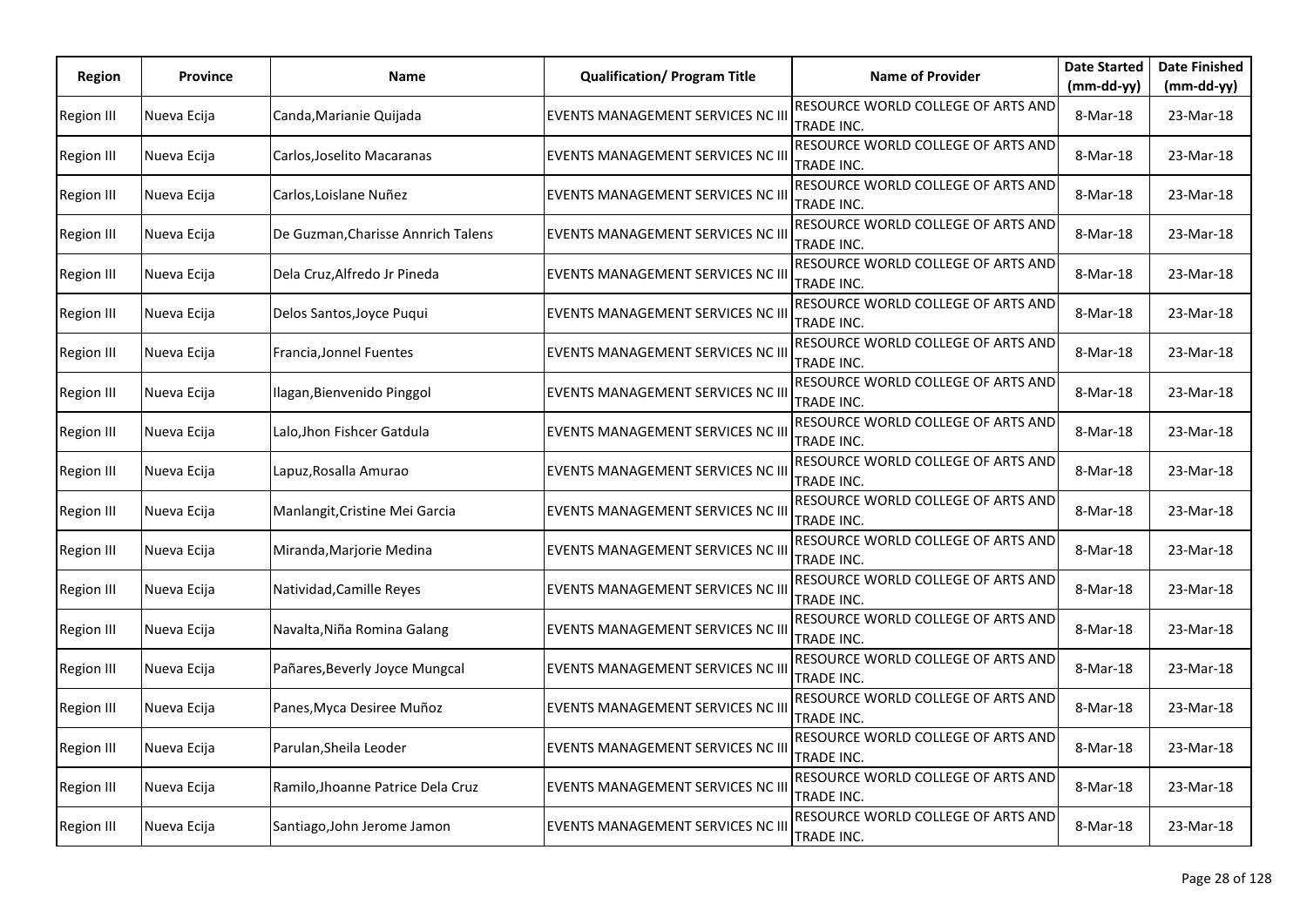|                   |                 |                                        |                                          |                                                         | <b>Date Started</b> | <b>Date Finished</b> |
|-------------------|-----------------|----------------------------------------|------------------------------------------|---------------------------------------------------------|---------------------|----------------------|
| <b>Region</b>     | <b>Province</b> | Name                                   | <b>Qualification/ Program Title</b>      | <b>Name of Provider</b>                                 | $(mm-dd-yy)$        | $(mm-dd-yy)$         |
| <b>Region III</b> | Nueva Ecija     | Tienzo, Mylene Delos Santos            | EVENTS MANAGEMENT SERVICES NC III        | RESOURCE WORLD COLLEGE OF ARTS AND<br>TRADE INC.        | 8-Mar-18            | 23-Mar-18            |
| Region III        | Nueva Ecija     | Tobias,Gilbert Laurente                | EVENTS MANAGEMENT SERVICES NC III        | RESOURCE WORLD COLLEGE OF ARTS AND<br>TRADE INC.        | 8-Mar-18            | 23-Mar-18            |
| <b>Region III</b> | Nueva Ecija     | Adiviso, Loreta Santiago               | Tile Setting NC II                       | <b>ST, PEREGRINE INSTITUTE</b>                          | $6$ -Mar-18         | 17-Mar-18            |
| <b>Region III</b> | Nueva Ecija     | Alfonso, Roi Gelbolingo                | Tile Setting NC II                       | ST, PEREGRINE INSTITUTE                                 | $6$ -Mar-18         | 17-Mar-18            |
| <b>Region III</b> | Nueva Ecija     | Avila, Paul Francis Patiag             | Tile Setting NC II                       | <b>ST,PEREGRINE INSTITUTE</b>                           | $6$ -Mar-18         | 17-Mar-18            |
| Region III        | Nueva Ecija     | Azarcon, Patrick Adriano               | Tile Setting NC II                       | ST, PEREGRINE INSTITUTE                                 | $6$ -Mar-18         | 17-Mar-18            |
| <b>Region III</b> | Nueva Ecija     | Badion, Marlon Salem                   | Tile Setting NC II                       | <b>ST, PEREGRINE INSTITUTE</b>                          | $6$ -Mar-18         | 17-Mar-18            |
| Region III        | Nueva Ecija     | Carampil, John Mark Marcos             | Tile Setting NC II                       | <b>ST, PEREGRINE INSTITUTE</b>                          | $6$ -Mar-18         | 17-Mar-18            |
| <b>Region III</b> | Nueva Ecija     | Constantino,Mharvic Bahum              | Tile Setting NC II                       | ST, PEREGRINE INSTITUTE                                 | $6$ -Mar-18         | 17-Mar-18            |
| <b>Region III</b> | Nueva Ecija     | Corpuz, Marc Irvine Buenaventura       | Tile Setting NC II                       | <b>ST, PEREGRINE INSTITUTE</b>                          | $6$ -Mar-18         | 17-Mar-18            |
| Region III        | Nueva Ecija     | Dela Cruz, Raymond Gatbunton           | Tile Setting NC II                       | <b>ST, PEREGRINE INSTITUTE</b>                          | $6$ -Mar-18         | 17-Mar-18            |
| <b>Region III</b> | Nueva Ecija     | Estrella, Christian Delos Santos       | Tile Setting NC II                       | <b>ST, PEREGRINE INSTITUTE</b>                          | $6$ -Mar-18         | 17-Mar-18            |
| Region III        | Nueva Ecija     | Flores, Raphael Carl Ponce             | Tile Setting NC II                       | <b>ST, PEREGRINE INSTITUTE</b>                          | $6$ -Mar-18         | 17-Mar-18            |
| <b>Region III</b> | Nueva Ecija     | Francisco, Edward Natividad            | Tile Setting NC II                       | <b>ST, PEREGRINE INSTITUTE</b>                          | $6$ -Mar-18         | 17-Mar-18            |
| <b>Region III</b> | Nueva Ecija     | Francisco, Arnold Dela Cruz            | Tile Setting NC II                       | <b>ST, PEREGRINE INSTITUTE</b>                          | $6$ -Mar-18         | 17-Mar-18            |
| <b>Region III</b> | Nueva Ecija     | Francisco, Amber Cruz                  | Tile Setting NC II                       | <b>ST, PEREGRINE INSTITUTE</b>                          | $6$ -Mar-18         | 17-Mar-18            |
| <b>Region III</b> | Nueva Ecija     | Gabriel, Raniel Caesar Bahum           | Tile Setting NC II                       | <b>ST, PEREGRINE INSTITUTE</b>                          | $6$ -Mar-18         | 17-Mar-18            |
| <b>Region III</b> | Nueva Ecija     | Galang, John Jerald Santos             | Tile Setting NC II                       | <b>ST, PEREGRINE INSTITUTE</b>                          | $6$ -Mar-18         | 17-Mar-18            |
| Region III        | Nueva Ecija     | Hipolito, Mariel Patiag                | Tile Setting NC II                       | <b>ST, PEREGRINE INSTITUTE</b>                          | $6$ -Mar-18         | 17-Mar-18            |
| <b>Region III</b> | Nueva Ecija     | Igharas, Jester Antonio                | Tile Setting NC II                       | <b>ST, PEREGRINE INSTITUTE</b>                          | $6$ -Mar-18         | 17-Mar-18            |
| <b>Region III</b> | Nueva Ecija     | Mallari, Andrew Calda                  | Tile Setting NC II                       | <b>ST, PEREGRINE INSTITUTE</b>                          | $6$ -Mar-18         | 17-Mar-18            |
| <b>Region III</b> | Nueva Ecija     | Mallari, Alvin Ganaia                  | Tile Setting NC II                       | <b>ST, PEREGRINE INSTITUTE</b>                          | $6$ -Mar-18         | 17-Mar-18            |
| <b>Region III</b> | Nueva Ecija     | Manuel, Edris Perez                    | Tile Setting NC II                       | <b>ST, PEREGRINE INSTITUTE</b>                          | $6$ -Mar-18         | 17-Mar-18            |
| <b>Region III</b> | Nueva Ecija     | Miranda, Christopher Damian            | Tile Setting NC II                       | <b>ST, PEREGRINE INSTITUTE</b>                          | $6$ -Mar-18         | 17-Mar-18            |
| <b>Region III</b> | Nueva Ecija     | Salas,Neil Chester Bahum               | Tile Setting NC II                       | <b>ST, PEREGRINE INSTITUTE</b>                          | 6-Mar-18            | 17-Mar-18            |
| <b>Region III</b> | Nueva Ecija     | Villareal, Edrene Villasan             | Tile Setting NC II                       | ST, PEREGRINE INSTITUTE                                 | $6$ -Mar-18         | 17-Mar-18            |
| <b>Region III</b> | Nueva Ecija     | Yola, Ledrick Paul Tamayo              | Tile Setting NC II                       | <b>ST, PEREGRINE INSTITUTE</b>                          | $6$ -Mar-18         | 17-Mar-18            |
| Region III        | Nueva Ecija     | Cortez,Jemwel Villasan                 | EVENTS MANAGEMENT SERVICES NC III        | Technical Outreach for Potential Skills<br>Incorporated | $6$ -Mar-18         | 21-Mar-18            |
| <b>Region III</b> | Nueva Ecija     | Curioso, Rose Ann Edusma               | <b>EVENTS MANAGEMENT SERVICES NC III</b> | Technical Outreach for Potential Skills<br>Incorporated | $6$ -Mar-18         | 21-Mar-18            |
| <b>Region III</b> | Nueva Ecija     | Escuadro-Zamora, Mary Chelle Calaranan | EVENTS MANAGEMENT SERVICES NC III        | Technical Outreach for Potential Skills<br>Incorporated | $6$ -Mar-18         | 21-Mar-18            |
| <b>Region III</b> | Nueva Ecija     | Fajardo, Maelicia Capinpin             | EVENTS MANAGEMENT SERVICES NC III        | Technical Outreach for Potential Skills<br>Incorporated | $6$ -Mar-18         | 21-Mar-18            |
| <b>Region III</b> | Nueva Ecija     | Gabronino, Jayson Ortillano            | EVENTS MANAGEMENT SERVICES NC III        | Technical Outreach for Potential Skills<br>Incorporated | $6$ -Mar-18         | 21-Mar-18            |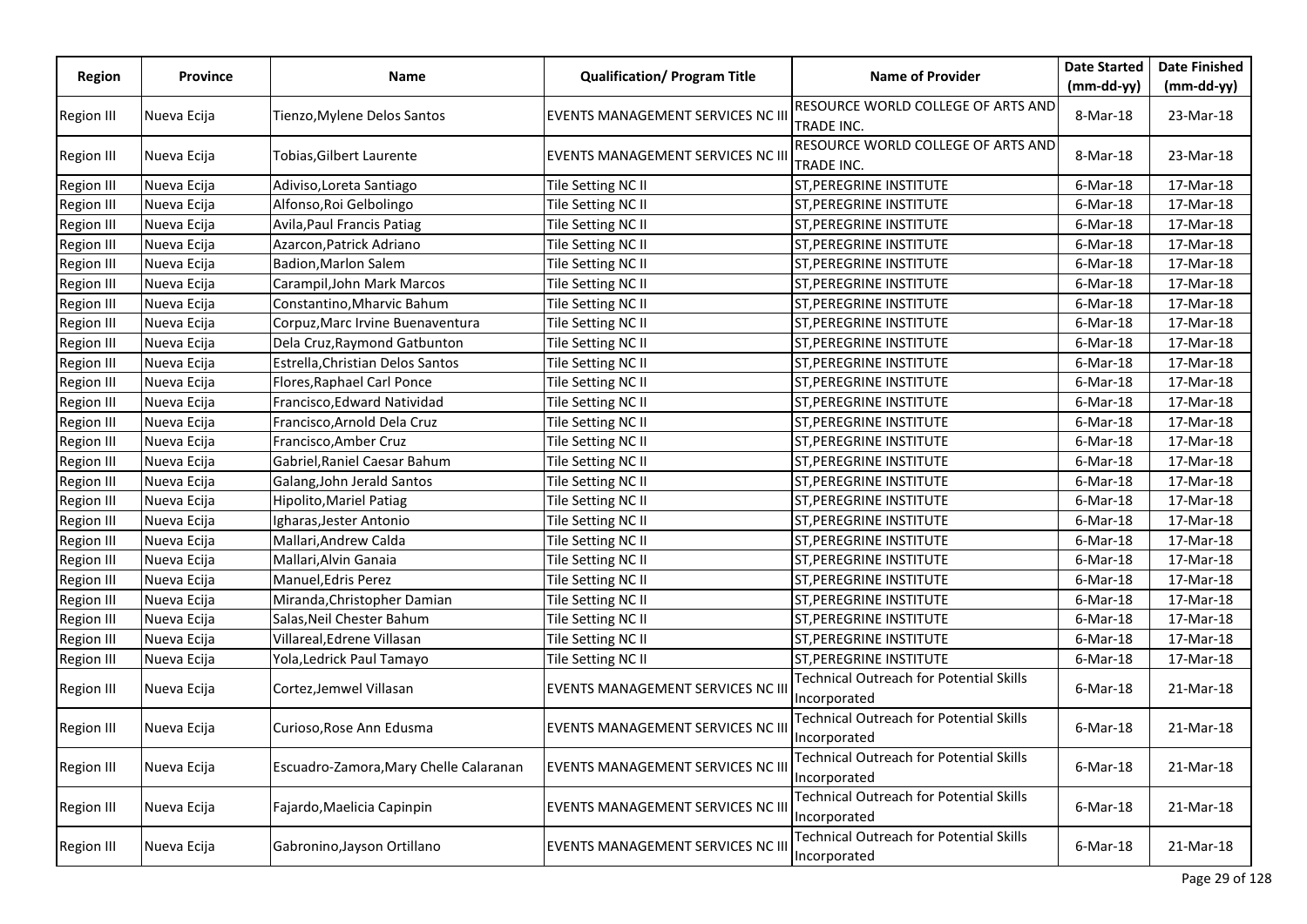| Region            | <b>Province</b> | Name                             | <b>Qualification/ Program Title</b>      | <b>Name of Provider</b>                                                        | <b>Date Started</b>         | <b>Date Finished</b>      |
|-------------------|-----------------|----------------------------------|------------------------------------------|--------------------------------------------------------------------------------|-----------------------------|---------------------------|
| <b>Region III</b> | Nueva Ecija     | Jacinto,Martina Bonifacio        | <b>EVENTS MANAGEMENT SERVICES NC III</b> | Technical Outreach for Potential Skills                                        | $(mm-dd-yy)$<br>$6$ -Mar-18 | $(mm-dd-yy)$<br>21-Mar-18 |
| Region III        | Nueva Ecija     | Jadormeo,Joanna Marie Ramos      | EVENTS MANAGEMENT SERVICES NC III        | Incorporated<br><b>Technical Outreach for Potential Skills</b><br>Incorporated | $6$ -Mar-18                 | 21-Mar-18                 |
| <b>Region III</b> | Nueva Ecija     | Lina, Ma Shane Erika Lanuza      | EVENTS MANAGEMENT SERVICES NC III        | Technical Outreach for Potential Skills<br>Incorporated                        | $6$ -Mar-18                 | 21-Mar-18                 |
| <b>Region III</b> | Nueva Ecija     | Macaso, Mark Edrian Pablo        | EVENTS MANAGEMENT SERVICES NC III        | <b>Technical Outreach for Potential Skills</b><br>Incorporated                 | $6$ -Mar-18                 | 21-Mar-18                 |
| <b>Region III</b> | Nueva Ecija     | Mallare, Jewellane Castillo      | EVENTS MANAGEMENT SERVICES NC III        | Technical Outreach for Potential Skills<br>Incorporated                        | $6$ -Mar-18                 | 21-Mar-18                 |
| <b>Region III</b> | Nueva Ecija     | Mandani, Mark Joshua Abarientos  | EVENTS MANAGEMENT SERVICES NC III        | Technical Outreach for Potential Skills<br>Incorporated                        | $6$ -Mar-18                 | 21-Mar-18                 |
| <b>Region III</b> | Nueva Ecija     | Matulac, King Emmanuel Domingo   | EVENTS MANAGEMENT SERVICES NC III        | Technical Outreach for Potential Skills<br>Incorporated                        | $6$ -Mar-18                 | 21-Mar-18                 |
| <b>Region III</b> | Nueva Ecija     | Ondis, Rizzalyn Santos           | EVENTS MANAGEMENT SERVICES NC III        | Technical Outreach for Potential Skills<br>Incorporated                        | $6$ -Mar-18                 | 21-Mar-18                 |
| Region III        | Nueva Ecija     | Payoyo, Donna Ria Pablo          | EVENTS MANAGEMENT SERVICES NC II         | Technical Outreach for Potential Skills<br>Incorporated                        | $6$ -Mar-18                 | 21-Mar-18                 |
| Region III        | Nueva Ecija     | Perida, Arbel Correa             | <b>EVENTS MANAGEMENT SERVICES NC III</b> | Technical Outreach for Potential Skills<br>Incorporated                        | $6$ -Mar-18                 | 21-Mar-18                 |
| <b>Region III</b> | Nueva Ecija     | Pletado, Harrizon Presentacion   | EVENTS MANAGEMENT SERVICES NC II         | Technical Outreach for Potential Skills<br>Incorporated                        | $6$ -Mar-18                 | 21-Mar-18                 |
| <b>Region III</b> | Nueva Ecija     | Pletado, Harrizon Presentacion   | EVENTS MANAGEMENT SERVICES NC III        | <b>Technical Outreach for Potential Skills</b><br>Incorporated                 | $6$ -Mar-18                 | 21-Mar-18                 |
| <b>Region III</b> | Nueva Ecija     | Ramos, Jayson Gonza              | <b>EVENTS MANAGEMENT SERVICES NC III</b> | <b>Technical Outreach for Potential Skills</b><br>Incorporated                 | $6$ -Mar-18                 | 21-Mar-18                 |
| <b>Region III</b> | Nueva Ecija     | Rivera, Paula Anjelica Pasba     | <b>EVENTS MANAGEMENT SERVICES NC III</b> | <b>Technical Outreach for Potential Skills</b><br>Incorporated                 | $6$ -Mar-18                 | 21-Mar-18                 |
| <b>Region III</b> | Nueva Ecija     | Rufino, Liza Rafael              | EVENTS MANAGEMENT SERVICES NC III        | Technical Outreach for Potential Skills<br>Incorporated                        | $6$ -Mar-18                 | 21-Mar-18                 |
| Region III        | Nueva Ecija     | Santiago, Abigail Garcia         | EVENTS MANAGEMENT SERVICES NC III        | Technical Outreach for Potential Skills<br>Incorporated                        | $6$ -Mar-18                 | 21-Mar-18                 |
| <b>Region III</b> | Nueva Ecija     | Serrano, Sheiki Angelica Domingo | EVENTS MANAGEMENT SERVICES NC III        | Technical Outreach for Potential Skills<br>Incorporated                        | $6$ -Mar-18                 | 21-Mar-18                 |
| <b>Region III</b> | Nueva Ecija     | Sibayan, Michael Henry Laxamana  | EVENTS MANAGEMENT SERVICES NC III        | Technical Outreach for Potential Skills<br>Incorporated                        | $6$ -Mar-18                 | 21-Mar-18                 |
| <b>Region III</b> | Nueva Ecija     | Soriano, Jovy Dupitas            | EVENTS MANAGEMENT SERVICES NC III        | Technical Outreach for Potential Skills<br>Incorporated                        | $6$ -Mar-18                 | 21-Mar-18                 |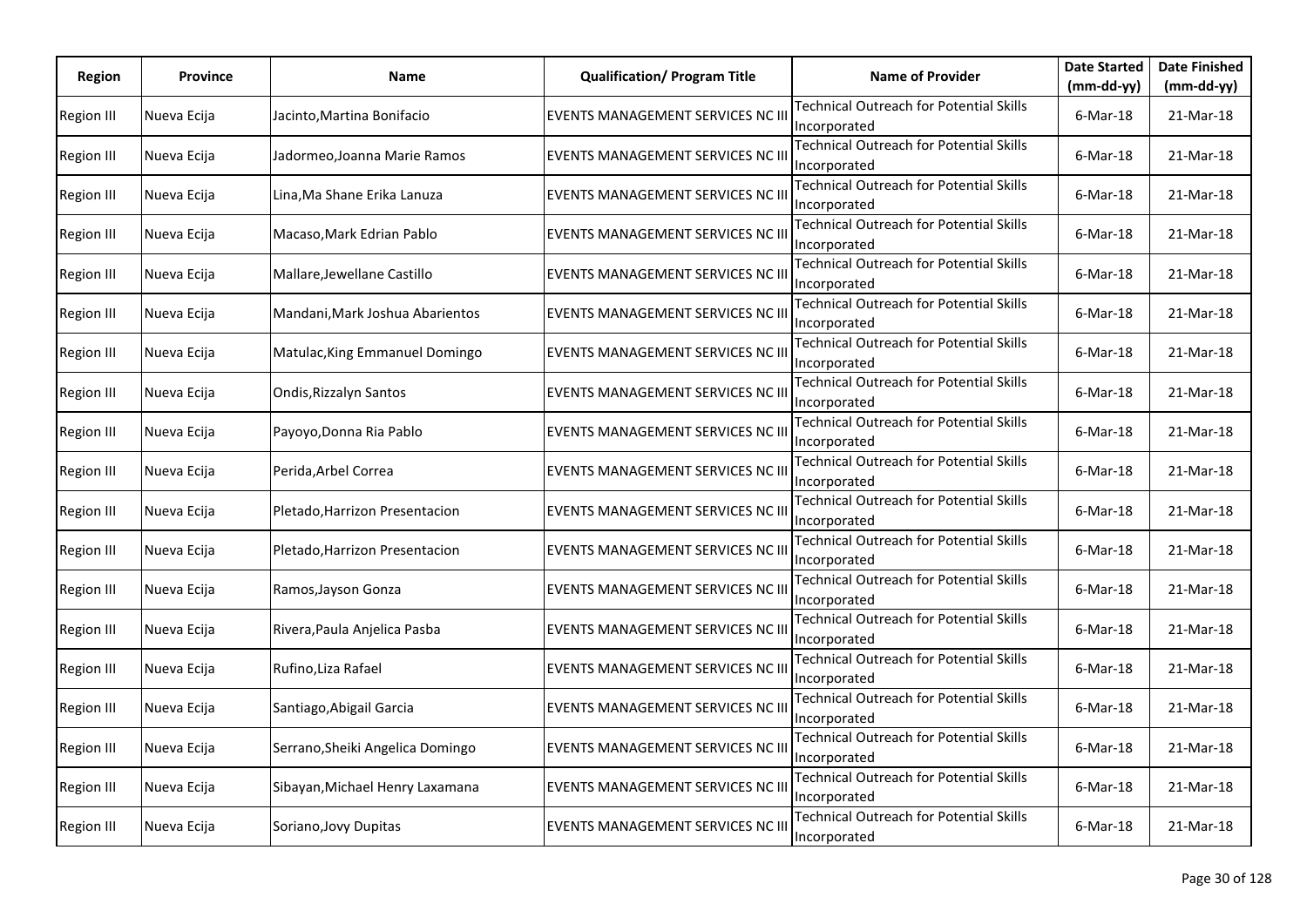| Region            | <b>Province</b> | Name                           | <b>Qualification/ Program Title</b> | <b>Name of Provider</b>                                          | <b>Date Started</b><br>$(mm-dd-yy)$ | <b>Date Finished</b>    |
|-------------------|-----------------|--------------------------------|-------------------------------------|------------------------------------------------------------------|-------------------------------------|-------------------------|
| <b>Region III</b> | Nueva Ecija     | Zamora, Ken Cheen Escuadro     | EVENTS MANAGEMENT SERVICES NC III   | <b>Technical Outreach for Potential Skills</b><br>Incorporated   | $6$ -Mar-18                         | (mm-dd-yy)<br>21-Mar-18 |
| Region III        | Nueva Ecija     | Alamo, Elizabeth Tibung        | HILOT (WELLNESS MASSAGE) NC II      | TRINITY TECHNICAL SKILLS TRAINING AND<br>ASSESSMENT CENTER, INC. | 12-Mar-18                           | 28-Mar-18               |
| Region III        | Nueva Ecija     | Barachina, Anabel Potse        | HILOT (WELLNESS MASSAGE) NC II      | TRINITY TECHNICAL SKILLS TRAINING AND<br>ASSESSMENT CENTER, INC. | 12-Mar-18                           | 28-Mar-18               |
| Region III        | Nueva Ecija     | Barnes, Melamar Escuadro       | HILOT (WELLNESS MASSAGE) NC II      | TRINITY TECHNICAL SKILLS TRAINING AND<br>ASSESSMENT CENTER, INC. | 12-Mar-18                           | 28-Mar-18               |
| Region III        | Nueva Ecija     | Bravo, Marjorie Estabillo      | HILOT (WELLNESS MASSAGE) NC II      | TRINITY TECHNICAL SKILLS TRAINING AND<br>ASSESSMENT CENTER, INC. | 12-Mar-18                           | 28-Mar-18               |
| <b>Region III</b> | Nueva Ecija     | Briones, Rosalyn Catolico      | HILOT (WELLNESS MASSAGE) NC II      | TRINITY TECHNICAL SKILLS TRAINING AND<br>ASSESSMENT CENTER, INC. | 12-Mar-18                           | 28-Mar-18               |
| <b>Region III</b> | Nueva Ecija     | Cereno, Nancy Cabuang          | HILOT (WELLNESS MASSAGE) NC II      | TRINITY TECHNICAL SKILLS TRAINING AND<br>ASSESSMENT CENTER, INC. | 12-Mar-18                           | 28-Mar-18               |
| <b>Region III</b> | Nueva Ecija     | Cruz, Angelyn Carrasco         | HILOT (WELLNESS MASSAGE) NC II      | TRINITY TECHNICAL SKILLS TRAINING AND<br>ASSESSMENT CENTER, INC. | 12-Mar-18                           | 28-Mar-18               |
| Region III        | Nueva Ecija     | Del Rosario, Michelle Nueda    | HILOT (WELLNESS MASSAGE) NC II      | TRINITY TECHNICAL SKILLS TRAINING AND<br>ASSESSMENT CENTER, INC. | 12-Mar-18                           | 28-Mar-18               |
| Region III        | Nueva Ecija     | Dulay, Cecilia Jacobe          | HILOT (WELLNESS MASSAGE) NC II      | TRINITY TECHNICAL SKILLS TRAINING AND<br>ASSESSMENT CENTER, INC. | 12-Mar-18                           | 28-Mar-18               |
| Region III        | Nueva Ecija     | Espinosa , Marichu Dequiňa     | HILOT (WELLNESS MASSAGE) NC II      | TRINITY TECHNICAL SKILLS TRAINING AND<br>ASSESSMENT CENTER, INC. | 12-Mar-18                           | 28-Mar-18               |
| <b>Region III</b> | Nueva Ecija     | Icawat, Kenneth Mae Delacruz   | HILOT (WELLNESS MASSAGE) NC II      | TRINITY TECHNICAL SKILLS TRAINING AND<br>ASSESSMENT CENTER, INC. | 12-Mar-18                           | 28-Mar-18               |
| Region III        | Nueva Ecija     | Imperio, Maxima Manuel         | HILOT (WELLNESS MASSAGE) NC II      | TRINITY TECHNICAL SKILLS TRAINING AND<br>ASSESSMENT CENTER, INC. | 12-Mar-18                           | 28-Mar-18               |
| <b>Region III</b> | Nueva Ecija     | Jacobe,Glorivy Bautista        | HILOT (WELLNESS MASSAGE) NC II      | TRINITY TECHNICAL SKILLS TRAINING AND<br>ASSESSMENT CENTER, INC. | 12-Mar-18                           | 28-Mar-18               |
| <b>Region III</b> | Nueva Ecija     | Javier,Erlinda Ubando          | HILOT (WELLNESS MASSAGE) NC II      | TRINITY TECHNICAL SKILLS TRAINING AND<br>ASSESSMENT CENTER, INC. | 12-Mar-18                           | 28-Mar-18               |
| Region III        | Nueva Ecija     | Malawit, Saylyn Aesquivel      | HILOT (WELLNESS MASSAGE) NC II      | TRINITY TECHNICAL SKILLS TRAINING AND<br>ASSESSMENT CENTER, INC. | 12-Mar-18                           | 28-Mar-18               |
| Region III        | Nueva Ecija     | Manuel, Angelita Somera        | HILOT (WELLNESS MASSAGE) NC II      | TRINITY TECHNICAL SKILLS TRAINING AND<br>ASSESSMENT CENTER, INC. | 12-Mar-18                           | 28-Mar-18               |
| <b>Region III</b> | Nueva Ecija     | Manuel, Digna Fernandez        | HILOT (WELLNESS MASSAGE) NC II      | TRINITY TECHNICAL SKILLS TRAINING AND<br>ASSESSMENT CENTER, INC. | 12-Mar-18                           | 28-Mar-18               |
| Region III        | Nueva Ecija     | Manuel, Glorielle Lynne Espina | HILOT (WELLNESS MASSAGE) NC II      | TRINITY TECHNICAL SKILLS TRAINING AND<br>ASSESSMENT CENTER, INC. | 12-Mar-18                           | 28-Mar-18               |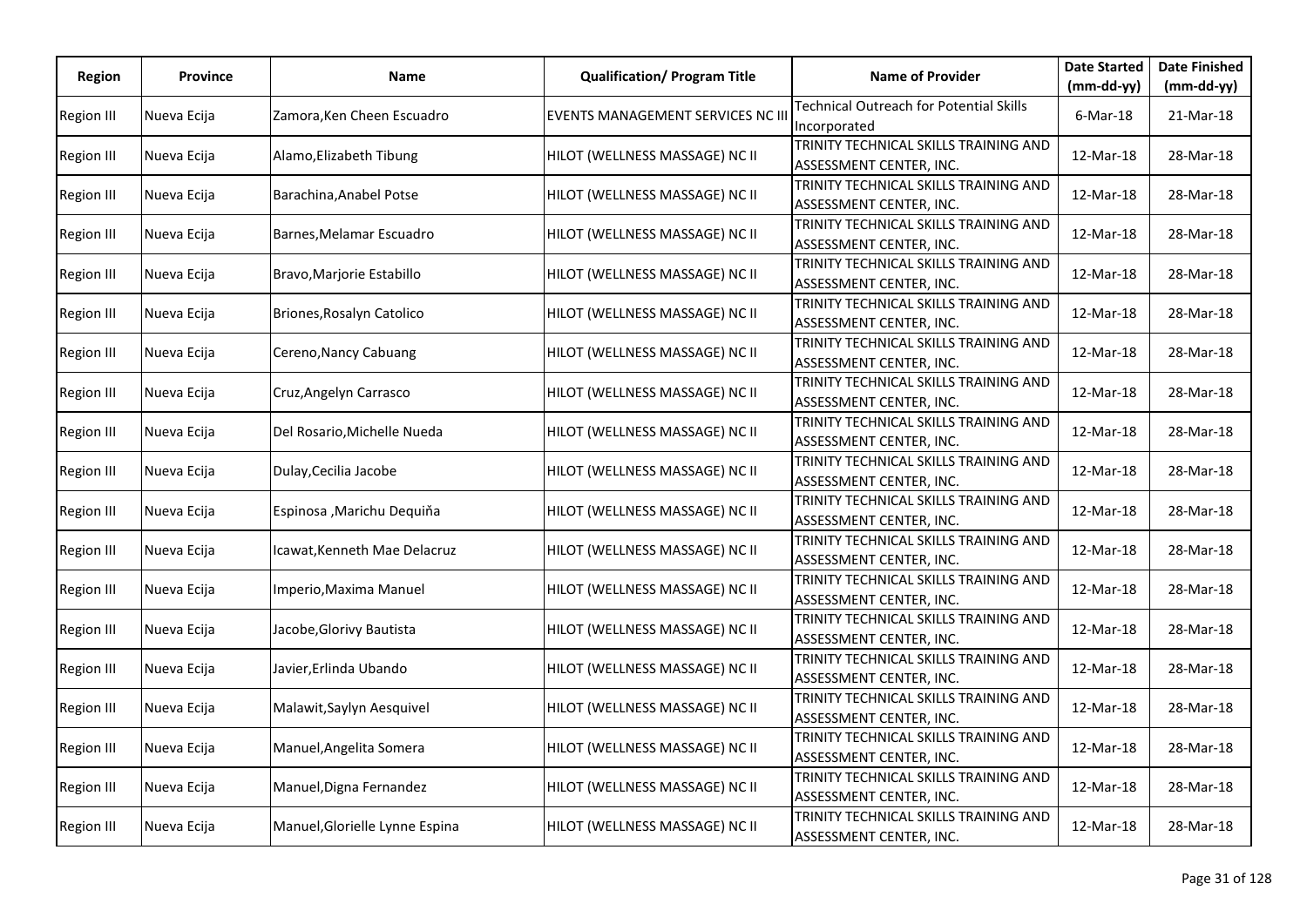| <b>Region</b>     | <b>Province</b> | Name                                 | <b>Qualification/ Program Title</b> | <b>Name of Provider</b>                                                                     | <b>Date Started</b>       | <b>Date Finished</b>      |
|-------------------|-----------------|--------------------------------------|-------------------------------------|---------------------------------------------------------------------------------------------|---------------------------|---------------------------|
| <b>Region III</b> | Nueva Ecija     | Manuel, Shirly Mangaong              | HILOT (WELLNESS MASSAGE) NC II      | TRINITY TECHNICAL SKILLS TRAINING AND                                                       | $(mm-dd-yy)$<br>12-Mar-18 | $(mm-dd-yy)$<br>28-Mar-18 |
| <b>Region III</b> | Nueva Ecija     | Rilveria, Ma. Theresa Villamin       | HILOT (WELLNESS MASSAGE) NC II      | ASSESSMENT CENTER, INC.<br>TRINITY TECHNICAL SKILLS TRAINING AND<br>ASSESSMENT CENTER, INC. | 12-Mar-18                 | 28-Mar-18                 |
| <b>Region III</b> | Nueva Ecija     | Sison, Myra Itliong                  | HILOT (WELLNESS MASSAGE) NC II      | TRINITY TECHNICAL SKILLS TRAINING AND<br>ASSESSMENT CENTER, INC.                            | 12-Mar-18                 | 28-Mar-18                 |
| <b>Region III</b> | Nueva Ecija     | Tolentino, Annalie Gamboa            | HILOT (WELLNESS MASSAGE) NC II      | TRINITY TECHNICAL SKILLS TRAINING AND<br>ASSESSMENT CENTER, INC.                            | 12-Mar-18                 | 28-Mar-18                 |
| <b>Region III</b> | Nueva Ecija     | Tolentino, Erlin Arbues              | HILOT (WELLNESS MASSAGE) NC II      | TRINITY TECHNICAL SKILLS TRAINING AND<br>ASSESSMENT CENTER, INC.                            | 12-Mar-18                 | 28-Mar-18                 |
| <b>Region III</b> | Nueva Ecija     | Tolentino,Jocelyn Jose               | HILOT (WELLNESS MASSAGE) NC II      | TRINITY TECHNICAL SKILLS TRAINING AND<br>ASSESSMENT CENTER, INC.                            | 12-Mar-18                 | 28-Mar-18                 |
| <b>Region III</b> | Nueva Ecija     | Tagaro ,Marianne De Jesus            | HILOT (WELLNESS MASSAGE) NC II      | TRINITY TECHNICAL SKILLS TRAINING AND<br>ASSESSMENT CENTER, INC.                            | 12-Mar-18                 | 28-Mar-18                 |
| <b>Region III</b> | <b>Bulacan</b>  | Abad, Shaira Mae Alfaro              | BREAD AND PASTRY PRODUCTION NC II   | LUCKY 8 NORZAGARAY TRAINING CENTER<br>CORP.                                                 | 5-Mar-18                  | 30-Mar-18                 |
| Region III        | <b>Bulacan</b>  | Bautista, Maria Angelyn Ocampo       | BREAD AND PASTRY PRODUCTION NC II   | LUCKY 8 NORZAGARAY TRAINING CENTER<br>CORP.                                                 | 5-Mar-18                  | 30-Mar-18                 |
| Region III        | <b>Bulacan</b>  | Bernabe, Ace Griego Tolentino        | BREAD AND PASTRY PRODUCTION NC II   | LUCKY 8 NORZAGARAY TRAINING CENTER<br>CORP.                                                 | 5-Mar-18                  | 30-Mar-18                 |
| <b>Region III</b> | <b>Bulacan</b>  | Cabuhat, Marilyn De Vera             | BREAD AND PASTRY PRODUCTION NC II   | LUCKY 8 NORZAGARAY TRAINING CENTER<br>CORP.                                                 | 5-Mar-18                  | 30-Mar-18                 |
| <b>Region III</b> | <b>Bulacan</b>  | Castillo, Sharmaine Harrah De Guzman | BREAD AND PASTRY PRODUCTION NC II   | LUCKY 8 NORZAGARAY TRAINING CENTER<br>CORP.                                                 | 5-Mar-18                  | 30-Mar-18                 |
| <b>Region III</b> | Bulacan         | Cruz, Eden Grace Ekid                | BREAD AND PASTRY PRODUCTION NC II   | LUCKY 8 NORZAGARAY TRAINING CENTER<br>CORP.                                                 | 5-Mar-18                  | 30-Mar-18                 |
| Region III        | <b>Bulacan</b>  | Cruz, Richard Sta. Maria             | BREAD AND PASTRY PRODUCTION NC II   | LUCKY 8 NORZAGARAY TRAINING CENTER<br>CORP.                                                 | 5-Mar-18                  | 30-Mar-18                 |
| <b>Region III</b> | <b>Bulacan</b>  | De Leon, Geraldine Berja             | BREAD AND PASTRY PRODUCTION NC II   | LUCKY 8 NORZAGARAY TRAINING CENTER<br>CORP.                                                 | 5-Mar-18                  | 30-Mar-18                 |
| Region III        | <b>Bulacan</b>  | Desalisa, Edralyn San Pedro          | BREAD AND PASTRY PRODUCTION NC II   | LUCKY 8 NORZAGARAY TRAINING CENTER<br>CORP.                                                 | 5-Mar-18                  | 30-Mar-18                 |
| Region III        | <b>Bulacan</b>  | Fortuno, Reslyn Sta. Maria           | BREAD AND PASTRY PRODUCTION NC II   | LUCKY 8 NORZAGARAY TRAINING CENTER<br>CORP.                                                 | 5-Mar-18                  | 30-Mar-18                 |
| <b>Region III</b> | <b>Bulacan</b>  | Garcia, Petchie Salitico             | BREAD AND PASTRY PRODUCTION NC II   | LUCKY 8 NORZAGARAY TRAINING CENTER<br>CORP.                                                 | 5-Mar-18                  | 30-Mar-18                 |
| <b>Region III</b> | <b>Bulacan</b>  | Garlit, Mary Jane Vanzuela           | BREAD AND PASTRY PRODUCTION NC II   | LUCKY 8 NORZAGARAY TRAINING CENTER<br>CORP.                                                 | 5-Mar-18                  | 30-Mar-18                 |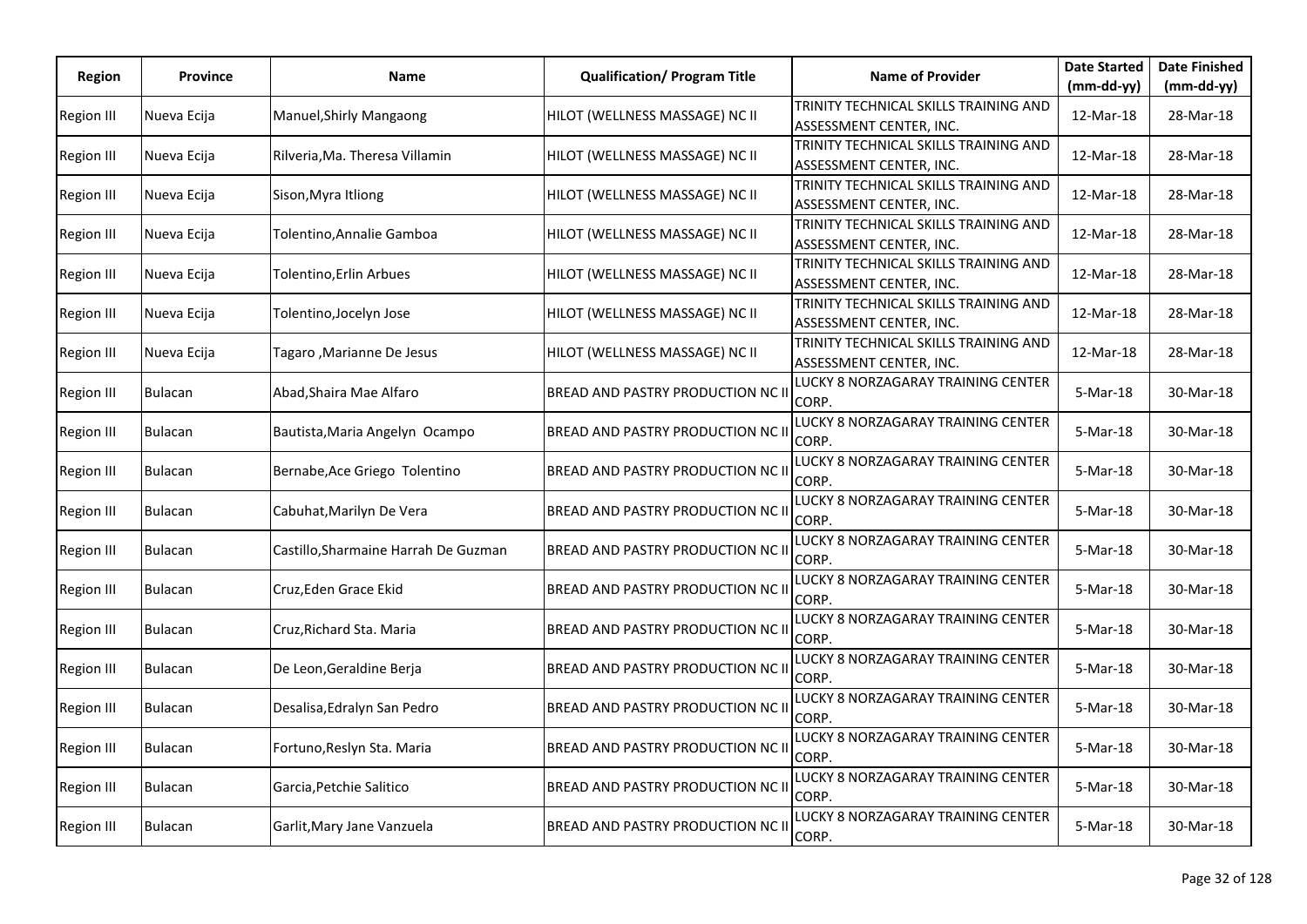| Region            | <b>Province</b> | Name                            | <b>Qualification/ Program Title</b>      | <b>Name of Provider</b>                              | <b>Date Started</b>    | <b>Date Finished</b>      |
|-------------------|-----------------|---------------------------------|------------------------------------------|------------------------------------------------------|------------------------|---------------------------|
| <b>Region III</b> | <b>Bulacan</b>  | Juli,Jherose Gonzales           | BREAD AND PASTRY PRODUCTION NC II        | LUCKY 8 NORZAGARAY TRAINING CENTER                   | (mm-dd-yy)<br>5-Mar-18 | $(mm-dd-yy)$<br>30-Mar-18 |
| Region III        | <b>Bulacan</b>  | Malimban, Ivy Joy Bernardo      | BREAD AND PASTRY PRODUCTION NC II        | CORP.<br>LUCKY 8 NORZAGARAY TRAINING CENTER<br>CORP. | 5-Mar-18               | 30-Mar-18                 |
| <b>Region III</b> | <b>Bulacan</b>  | Morales, Rosalyn Fortuno        | BREAD AND PASTRY PRODUCTION NC II        | LUCKY 8 NORZAGARAY TRAINING CENTER<br>CORP.          | 5-Mar-18               | 30-Mar-18                 |
| <b>Region III</b> | Bulacan         | Punzal, Eloisa Tripulca         | BREAD AND PASTRY PRODUCTION NC II        | LUCKY 8 NORZAGARAY TRAINING CENTER<br>CORP.          | 5-Mar-18               | 30-Mar-18                 |
| <b>Region III</b> | <b>Bulacan</b>  | Ramos, Lauro Lopez              | BREAD AND PASTRY PRODUCTION NC II        | LUCKY 8 NORZAGARAY TRAINING CENTER<br>CORP.          | 5-Mar-18               | 30-Mar-18                 |
| Region III        | <b>Bulacan</b>  | Salvador, Cindy Marcial         | BREAD AND PASTRY PRODUCTION NC II        | LUCKY 8 NORZAGARAY TRAINING CENTER<br>CORP.          | 5-Mar-18               | 30-Mar-18                 |
| <b>Region III</b> | <b>Bulacan</b>  | Samson, Rose Ann Cruz           | BREAD AND PASTRY PRODUCTION NC II        | LUCKY 8 NORZAGARAY TRAINING CENTER<br>CORP.          | 5-Mar-18               | 30-Mar-18                 |
| <b>Region III</b> | <b>Bulacan</b>  | Sancho, Melissa Esquivel        | BREAD AND PASTRY PRODUCTION NC II        | LUCKY 8 NORZAGARAY TRAINING CENTER<br>CORP.          | 5-Mar-18               | 30-Mar-18                 |
| Region III        | <b>Bulacan</b>  | Santos, Crissa Bau              | BREAD AND PASTRY PRODUCTION NC II        | LUCKY 8 NORZAGARAY TRAINING CENTER<br>CORP.          | 5-Mar-18               | 30-Mar-18                 |
| <b>Region III</b> | <b>Bulacan</b>  | Santos, Marcialyn Bau           | BREAD AND PASTRY PRODUCTION NC II        | LUCKY 8 NORZAGARAY TRAINING CENTER<br>CORP.          | 5-Mar-18               | 30-Mar-18                 |
| <b>Region III</b> | <b>Bulacan</b>  | Santos ,Marialyn Dialino        | BREAD AND PASTRY PRODUCTION NC II        | LUCKY 8 NORZAGARAY TRAINING CENTER<br>CORP.          | 5-Mar-18               | 30-Mar-18                 |
| <b>Region III</b> | Bulacan         | Solomon,Ernesto Jr. Olazo       | BREAD AND PASTRY PRODUCTION NC II        | LUCKY 8 NORZAGARAY TRAINING CENTER<br>CORP.          | 5-Mar-18               | 30-Mar-18                 |
| <b>Region III</b> | <b>Bulacan</b>  | Torres, Nessel Paulette Gabriel | <b>BREAD AND PASTRY PRODUCTION NC II</b> | LUCKY 8 NORZAGARAY TRAINING CENTER<br>CORP.          | 5-Mar-18               | 30-Mar-18                 |
| Region IV A       | Cavite          | Taing,Alnasser Insy             | Contact Center Services Nc li            | Mercer Institute Of Skills And Knowledge<br>Inc.     | 21-Feb-18              | 16-Mar-18                 |
| Region IV A       | Cavite          | Gonzales, Ronel Torrefil        | Contact Center Services Nc li            | Mercer Institute Of Skills And Knowledge<br>Inc.     | 21-Feb-18              | 16-Mar-18                 |
| Region IV A       | Cavite          | Alvarez, Allan Paul Reduta      | Contact Center Services Nc li            | Mercer Institute Of Skills And Knowledge<br>inc.     | 21-Feb-18              | 16-Mar-18                 |
| Region IV A       | Cavite          | Esmeria, Rosemarie Espineda     | Contact Center Services Nc Ii            | Mercer Institute Of Skills And Knowledge<br>Inc.     | 21-Feb-18              | 16-Mar-18                 |
| Region IV A       | Cavite          | Badilla, Julianne Saplad        | Contact Center Services Nc li            | Mercer Institute Of Skills And Knowledge<br>Inc.     | 21-Feb-18              | 16-Mar-18                 |
| Region IV A       | Cavite          | Ballucanag, Belinda Valeza      | Contact Center Services Nc li            | Mercer Institute Of Skills And Knowledge<br>Inc.     | 21-Feb-18              | 16-Mar-18                 |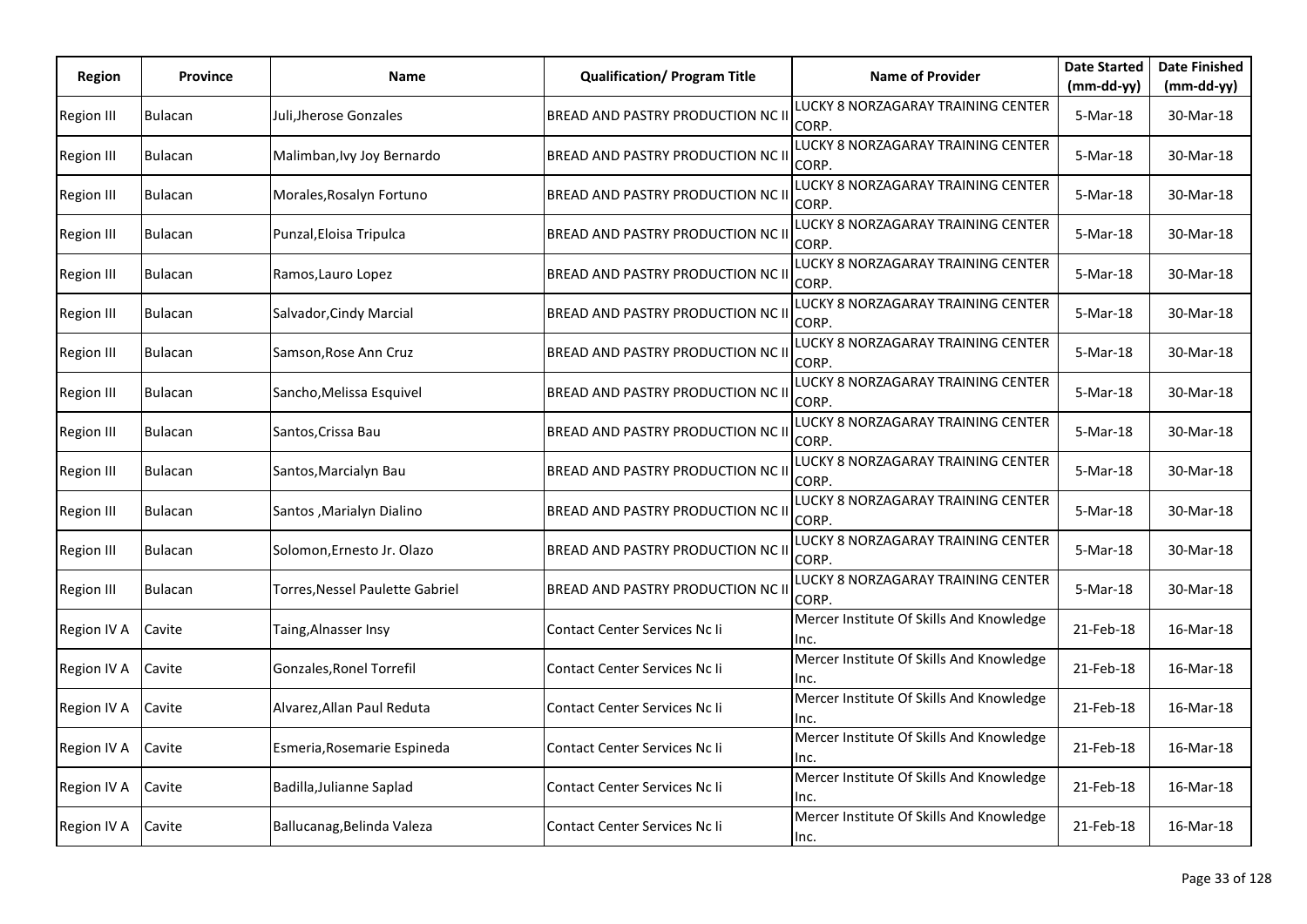| Region      | <b>Province</b> | Name                            | <b>Qualification/ Program Title</b>  | <b>Name of Provider</b>                          | <b>Date Started</b> | <b>Date Finished</b> |
|-------------|-----------------|---------------------------------|--------------------------------------|--------------------------------------------------|---------------------|----------------------|
|             |                 |                                 |                                      |                                                  | (mm-dd-yy)          | $(mm-dd-yy)$         |
| Region IV A | Cavite          | Lagmay,Sharie Mae Abuniawan     | Contact Center Services Nc li        | Mercer Institute Of Skills And Knowledge<br>Inc. | 21-Feb-18           | 16-Mar-18            |
| Region IV A | Cavite          | Roce, Jenifer Abad              | Contact Center Services Nc Ii        | Mercer Institute Of Skills And Knowledge<br>Inc. | 21-Feb-18           | 16-Mar-18            |
| Region IV A | Cavite          | Liporada, Larry Terrado         | Contact Center Services Nc li        | Mercer Institute Of Skills And Knowledge<br>Inc. | 21-Feb-18           | 16-Mar-18            |
| Region IV A | Cavite          | Kallego, Lady Mary Rivera       | Contact Center Services Nc li        | Mercer Institute Of Skills And Knowledge<br>Inc. | 21-Feb-18           | 16-Mar-18            |
| Region IV A | Cavite          | Navarrete, Ma. Rachel Aday      | <b>Contact Center Services Nc Ii</b> | Mercer Institute Of Skills And Knowledge<br>Inc. | 21-Feb-18           | 16-Mar-18            |
| Region IV A | Cavite          | Aspera, Danjie Matarong         | Contact Center Services Nc li        | Mercer Institute Of Skills And Knowledge<br>Inc. | 21-Feb-18           | 16-Mar-18            |
| Region IV A | Cavite          | Adaptante, Jay                  | Contact Center Services Nc li        | Mercer Institute Of Skills And Knowledge<br>Inc. | 21-Feb-18           | 16-Mar-18            |
| Region IV A | Cavite          | Zafe, Ainna Gajelloma           | Contact Center Services Nc li        | Mercer Institute Of Skills And Knowledge<br>Inc. | 21-Feb-18           | 16-Mar-18            |
| Region IV A | Cavite          | Amon, Mark Angelo Susana        | Contact Center Services Nc Ii        | Mercer Institute Of Skills And Knowledge<br>Inc. | 21-Feb-18           | 16-Mar-18            |
| Region IV A | Cavite          | Sto. Tomas, Ma. Graciana Torsal | Contact Center Services Nc Ii        | Mercer Institute Of Skills And Knowledge<br>Inc. | 21-Feb-18           | 16-Mar-18            |
| Region IV A | Cavite          | Almarez,Norizza Macam           | Contact Center Services Nc Ii        | Mercer Institute Of Skills And Knowledge<br>Inc. | 21-Feb-18           | 16-Mar-18            |
| Region IV A | Cavite          | Lucas, Edward Pontevedra        | Contact Center Services Nc li        | Mercer Institute Of Skills And Knowledge<br>Inc. | 21-Feb-18           | 16-Mar-18            |
| Region IV A | Cavite          | Tubay, Anna Liza Belmonte       | Contact Center Services Nc li        | Mercer Institute Of Skills And Knowledge<br>Inc. | 21-Feb-18           | 16-Mar-18            |
| Region IV A | Cavite          | Cuabo, Alma Jervoso             | Contact Center Services Nc li        | Mercer Institute Of Skills And Knowledge<br>Inc. | 21-Feb-18           | 16-Mar-18            |
| Region IV A | Cavite          | Samonte, Saldy Alfonso          | Contact Center Services Nc li        | Mercer Institute Of Skills And Knowledge<br>Inc. | 21-Feb-18           | 16-Mar-18            |
| Region IV A | Cavite          | De Pedro, Renie Jade Vidal      | Contact Center Services Nc Ii        | Mercer Institute Of Skills And Knowledge<br>lnc. | 21-Feb-18           | 16-Mar-18            |
| Region IV A | Cavite          | Mejia, Kimberly Magno           | Contact Center Services Nc Ii        | Mercer Institute Of Skills And Knowledge<br>Inc. | 21-Feb-18           | 16-Mar-18            |
| Region IV A | Cavite          | Velasquez, Mark Joshua Lagitan  | Contact Center Services Nc li        | Mercer Institute Of Skills And Knowledge<br>Inc. | 21-Feb-18           | 16-Mar-18            |
| Region IV A | Cavite          | Pascual, Catalina Ignio         | Contact Center Services Nc li        | Mercer Institute Of Skills And Knowledge<br>Inc. | 21-Feb-18           | 16-Mar-18            |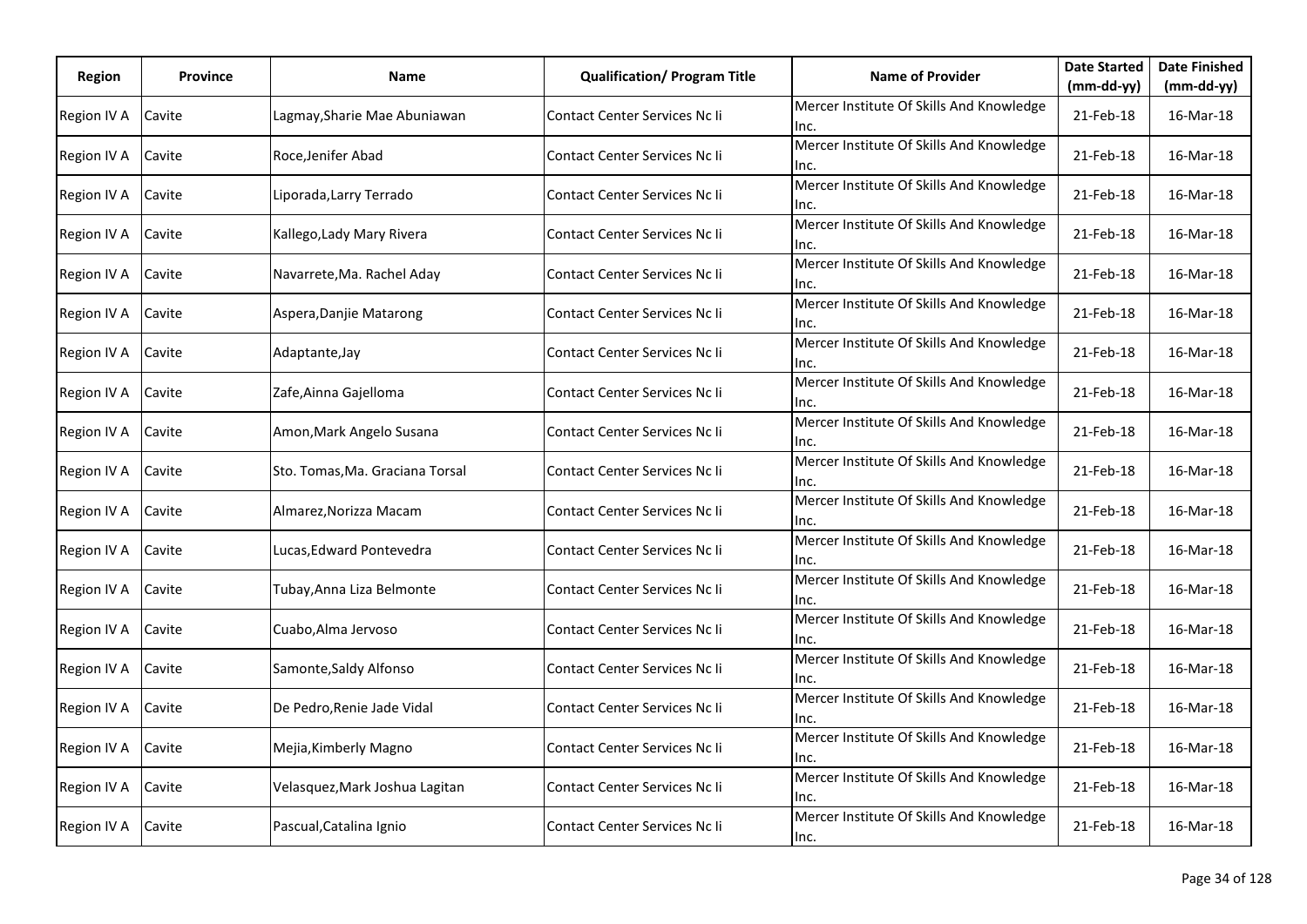| Region      | <b>Province</b> | Name                               | <b>Qualification/ Program Title</b> | <b>Name of Provider</b>                          | <b>Date Started</b> | <b>Date Finished</b> |
|-------------|-----------------|------------------------------------|-------------------------------------|--------------------------------------------------|---------------------|----------------------|
|             |                 |                                    |                                     |                                                  | (mm-dd-yy)          | $(mm-dd-yy)$         |
| Region IV A | Cavite          | Castañeda, Marvin Dave Catunao     | Tile Setting Nc Ii                  | Mercer Institute Of Skills And Knowledge<br>Inc. | 24-Feb-18           | 10-Mar-18            |
| Region IV A | Cavite          | Latorino, Raniel                   | Tile Setting Nc Ii                  | Mercer Institute Of Skills And Knowledge<br>Inc. | 24-Feb-18           | 10-Mar-18            |
| Region IV A | Cavite          | Canonce, Niño Christopher Latorino | Tile Setting Nc Ii                  | Mercer Institute Of Skills And Knowledge<br>Inc. | 24-Feb-18           | 10-Mar-18            |
| Region IV A | Cavite          | Latorino, Marie Grace Pajac        | Tile Setting Nc Ii                  | Mercer Institute Of Skills And Knowledge<br>Inc. | 24-Feb-18           | 10-Mar-18            |
| Region IV A | Cavite          | Abellera, Bethony Licanda          | Tile Setting Nc Ii                  | Mercer Institute Of Skills And Knowledge<br>Inc. | 24-Feb-18           | 10-Mar-18            |
| Region IV A | Cavite          | Ocaña,Arvin Abella                 | Tile Setting Nc Ii                  | Mercer Institute Of Skills And Knowledge<br>Inc. | 24-Feb-18           | 10-Mar-18            |
| Region IV A | Cavite          | Tapong,Lino Giray                  | Tile Setting Nc Ii                  | Mercer Institute Of Skills And Knowledge<br>Inc. | 24-Feb-18           | 10-Mar-18            |
| Region IV A | Cavite          | Pilapil, Darwin Cuesta             | Tile Setting Nc Ii                  | Mercer Institute Of Skills And Knowledge<br>Inc. | 24-Feb-18           | 10-Mar-18            |
| Region IV A | Cavite          | Quintos, Lito Bulan                | Tile Setting Nc Ii                  | Mercer Institute Of Skills And Knowledge<br>Inc. | 24-Feb-18           | 10-Mar-18            |
| Region IV A | Cavite          | Pajac, Melvin Turla                | Tile Setting Nc Ii                  | Mercer Institute Of Skills And Knowledge<br>Inc. | 24-Feb-18           | 10-Mar-18            |
| Region IV A | Cavite          | Bordado, Jovanie Bacla-An          | Tile Setting Nc Ii                  | Mercer Institute Of Skills And Knowledge<br>Inc. | 24-Feb-18           | 10-Mar-18            |
| Region IV A | Cavite          | Alvarado, Samson Mequiabas         | Tile Setting Nc Ii                  | Mercer Institute Of Skills And Knowledge<br>Inc. | 24-Feb-18           | 10-Mar-18            |
| Region IV A | Cavite          | Balolong, Bryan Jade Monding       | Tile Setting Nc Ii                  | Mercer Institute Of Skills And Knowledge<br>Inc. | 24-Feb-18           | 10-Mar-18            |
| Region IV A | Cavite          | Dalisay, Glen Tumnog               | Tile Setting Nc Ii                  | Mercer Institute Of Skills And Knowledge<br>Inc. | 24-Feb-18           | 10-Mar-18            |
| Region IV A | Cavite          | Sabile, Juaning Castillio          | Tile Setting Nc Ii                  | Mercer Institute Of Skills And Knowledge<br>Inc. | 24-Feb-18           | 10-Mar-18            |
| Region IV A | Cavite          | Saday, Ariel Bueno                 | Tile Setting Nc Ii                  | Mercer Institute Of Skills And Knowledge<br>Inc. | 24-Feb-18           | 10-Mar-18            |
| Region IV A | Cavite          | Saut, Lonico Baldosa               | Tile Setting Nc Ii                  | Mercer Institute Of Skills And Knowledge<br>Inc. | 24-Feb-18           | 10-Mar-18            |
| Region IV A | Cavite          | Hernandez Jr., Cornelio Sanchez    | Tile Setting Nc Ii                  | Mercer Institute Of Skills And Knowledge<br>Inc. | 24-Feb-18           | 10-Mar-18            |
| Region IV A | Cavite          | <b>Bulan, Clarito Qiutas</b>       | Tile Setting Nc Ii                  | Mercer Institute Of Skills And Knowledge<br>Inc. | 24-Feb-18           | 10-Mar-18            |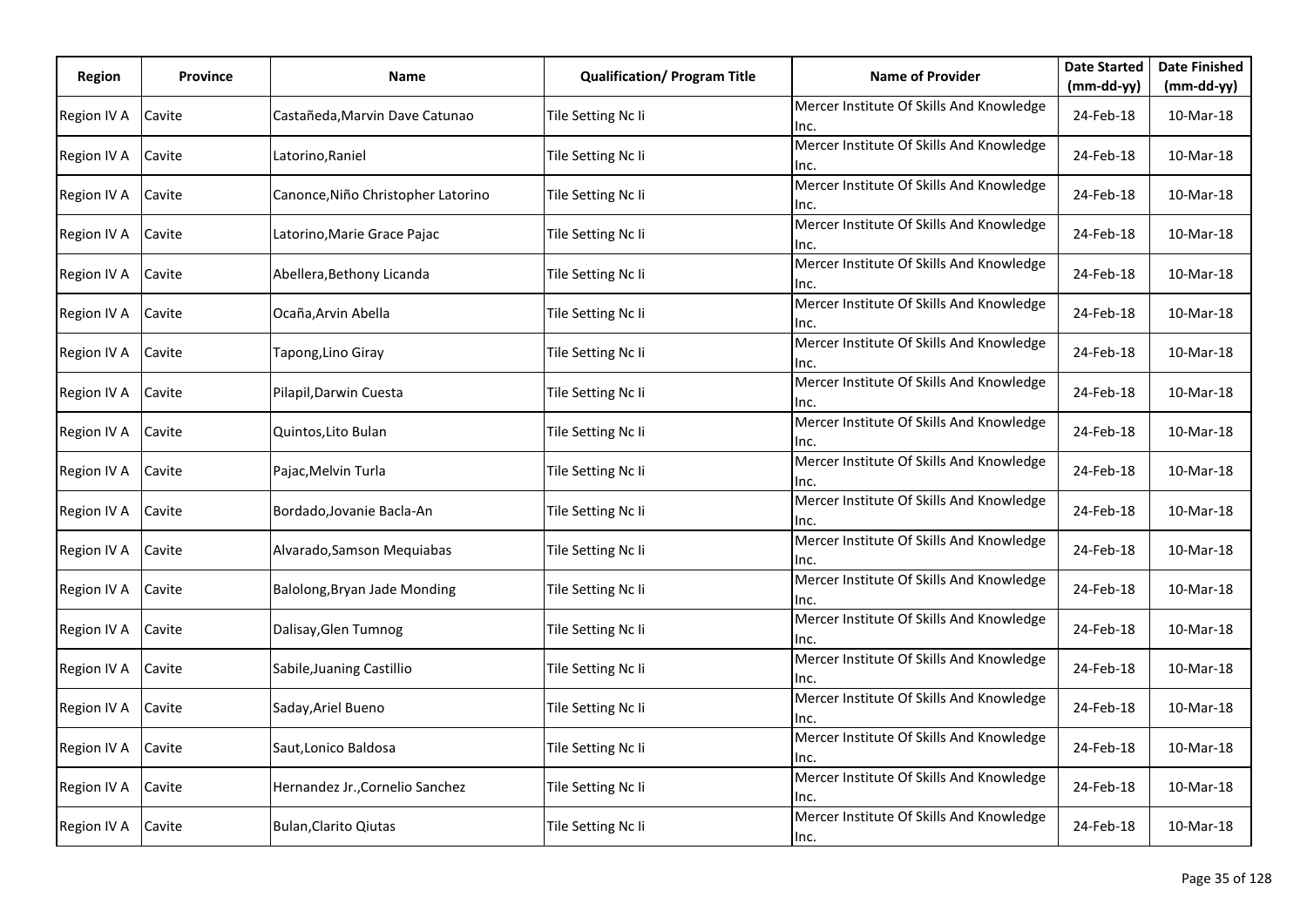| <b>Region</b> | <b>Province</b> | Name                         | <b>Qualification/ Program Title</b> | <b>Name of Provider</b>                                           | <b>Date Started</b> | <b>Date Finished</b> |
|---------------|-----------------|------------------------------|-------------------------------------|-------------------------------------------------------------------|---------------------|----------------------|
|               |                 |                              |                                     |                                                                   | (mm-dd-yy)          | $(mm-dd-yy)$         |
| Region IV A   | Cavite          | Caballes, Edgar Mascariñas   | Tile Setting Nc Ii                  | Mercer Institute Of Skills And Knowledge<br>Inc.                  | 24-Feb-18           | 10-Mar-18            |
| Region IV A   | Cavite          | Puyos, Bengie Mandal         | Tile Setting Nc Ii                  | Mercer Institute Of Skills And Knowledge<br>Inc.                  | 24-Feb-18           | 10-Mar-18            |
| Region IV A   | Cavite          | Andeo, Ed-Ron Obligar        | Tile Setting Nc Ii                  | Mercer Institute Of Skills And Knowledge<br>Inc.                  | 24-Feb-18           | 10-Mar-18            |
| Region IV A   | Cavite          | Angusto, Donalyn Semillano   | Tile Setting Nc Ii                  | Mercer Institute Of Skills And Knowledge<br>Inc.                  | 24-Feb-18           | 10-Mar-18            |
| Region IV A   | Cavite          | Bitbit Jr., Juanito Patron   | Tile Setting Nc Ii                  | Mercer Institute Of Skills And Knowledge<br>lnc.                  | 24-Feb-18           | 10-Mar-18            |
| Region IV A   | Cavite          | <b>Bitbit, Jerico Patron</b> | Tile Setting Nc Ii                  | Mercer Institute Of Skills And Knowledge<br>Inc.                  | 24-Feb-18           | 10-Mar-18            |
| Region IV A   | Cavite          | Dela Cruz, Shirlyn Caballero | Contact Center Services Nc Ii       | Beatitudes Technological & Theological<br>College Foundation Inc. | 5-Mar-18            | 24-Mar-18            |
| Region IV A   | Cavite          | Rabano, Roxan Artates        | Contact Center Services Nc li       | Beatitudes Technological & Theological<br>College Foundation Inc. | 5-Mar-18            | 24-Mar-18            |
| Region IV A   | Cavite          | Entiveros, Gilbert Cortez    | Contact Center Services Nc li       | Beatitudes Technological & Theological<br>College Foundation Inc. | 5-Mar-18            | 24-Mar-18            |
| Region IV A   | Cavite          | Bautista, Rowena Tagalog     | Contact Center Services Nc Ii       | Beatitudes Technological & Theological<br>College Foundation Inc. | 5-Mar-18            | 24-Mar-18            |
| Region IV A   | Cavite          | Banagodos, Rose Malyn Banlor | Contact Center Services Nc Ii       | Beatitudes Technological & Theological<br>College Foundation Inc. | 5-Mar-18            | 24-Mar-18            |
| Region IV A   | Cavite          | Gatdula, Adulfa Bonior       | Contact Center Services Nc Ii       | Beatitudes Technological & Theological<br>College Foundation Inc. | 5-Mar-18            | 24-Mar-18            |
| Region IV A   | Cavite          | Quiño, Tessie Garcia         | Contact Center Services Nc Ii       | Beatitudes Technological & Theological<br>College Foundation Inc. | 5-Mar-18            | 24-Mar-18            |
| Region IV A   | Cavite          | Tarlino,Reyna Elopre         | Contact Center Services Nc Ii       | Beatitudes Technological & Theological<br>College Foundation Inc. | 5-Mar-18            | 24-Mar-18            |
| Region IV A   | Cavite          | Tuazon, Geil Gerona          | Contact Center Services Nc li       | Beatitudes Technological & Theological<br>College Foundation Inc. | 5-Mar-18            | 24-Mar-18            |
| Region IV A   | Cavite          | Osonero, Cristina Pasajes    | Contact Center Services Nc Ii       | Beatitudes Technological & Theological<br>College Foundation Inc. | 5-Mar-18            | 24-Mar-18            |
| Region IV A   | Cavite          | Pielago, Alma Padua          | Contact Center Services Nc li       | Beatitudes Technological & Theological<br>College Foundation Inc. | $5-Mar-18$          | 24-Mar-18            |
| Region IV A   | Cavite          | Caldoza, Rowena Bancale      | Contact Center Services Nc li       | Beatitudes Technological & Theological<br>College Foundation Inc. | 5-Mar-18            | 24-Mar-18            |
| Region IV A   | Cavite          | Tabajonda, Susan Balonzo     | Contact Center Services Nc Ii       | Beatitudes Technological & Theological<br>College Foundation Inc. | 5-Mar-18            | 24-Mar-18            |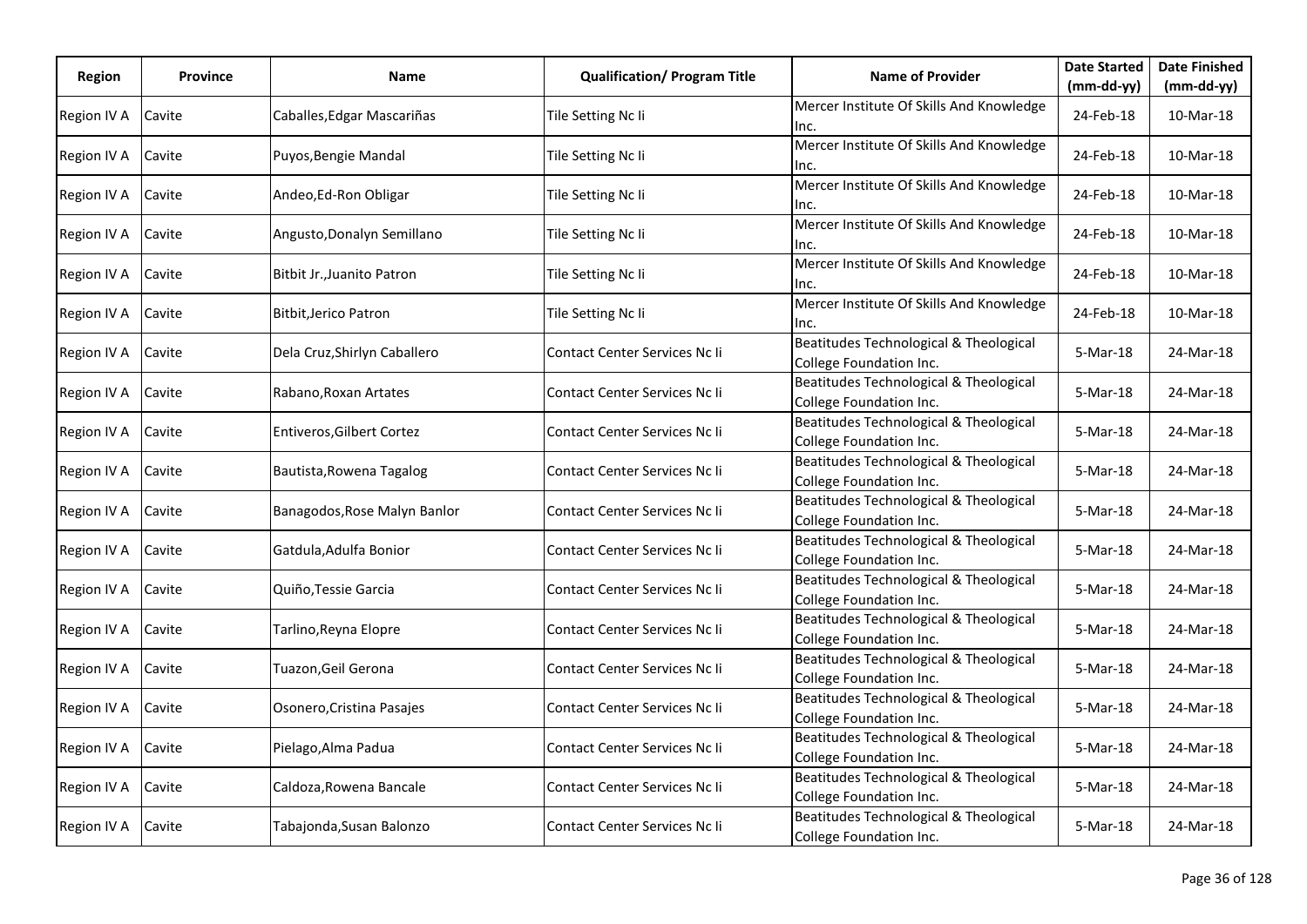| Region      | <b>Province</b> | Name                           | <b>Qualification/ Program Title</b>  | <b>Name of Provider</b>                                           | <b>Date Started</b> | <b>Date Finished</b> |
|-------------|-----------------|--------------------------------|--------------------------------------|-------------------------------------------------------------------|---------------------|----------------------|
|             |                 |                                |                                      |                                                                   | (mm-dd-yy)          | (mm-dd-yy)           |
| Region IV A | Cavite          | Licudine, Rachelle Biglang-Awa | Contact Center Services Nc li        | Beatitudes Technological & Theological<br>College Foundation Inc. | 5-Mar-18            | 24-Mar-18            |
| Region IV A | Cavite          | Abiño, Epigenia Gapa           | Contact Center Services Nc Ii        | Beatitudes Technological & Theological<br>College Foundation Inc. | 5-Mar-18            | 24-Mar-18            |
| Region IV A | Cavite          | Vallejo, Marites Gaddao        | <b>Contact Center Services Nc li</b> | Beatitudes Technological & Theological<br>College Foundation Inc. | 5-Mar-18            | 24-Mar-18            |
| Region IV A | Cavite          | Pañares, Khayle Calingasan     | Contact Center Services Nc li        | Beatitudes Technological & Theological<br>College Foundation Inc. | 5-Mar-18            | 24-Mar-18            |
| Region IV A | Cavite          | Larcena, Romlea Marte          | Contact Center Services Nc Ii        | Beatitudes Technological & Theological<br>College Foundation Inc. | 5-Mar-18            | 24-Mar-18            |
| Region IV A | Cavite          | Orijuela, Cindy Mahinay        | Contact Center Services Nc Ii        | Beatitudes Technological & Theological<br>College Foundation Inc. | 5-Mar-18            | 24-Mar-18            |
| Region IV A | Cavite          | Baquiler, Darren Roa           | <b>Contact Center Services Nc li</b> | Beatitudes Technological & Theological<br>College Foundation Inc. | 5-Mar-18            | 24-Mar-18            |
| Region IV A | Cavite          | Bungcales, Karen Peñalber      | Contact Center Services Nc Ii        | Beatitudes Technological & Theological<br>College Foundation Inc. | 5-Mar-18            | 24-Mar-18            |
| Region IV A | Cavite          | Estrada, Jennifer Rivero       | Contact Center Services Nc Ii        | Beatitudes Technological & Theological<br>College Foundation Inc. | 5-Mar-18            | 24-Mar-18            |
| Region IV A | Cavite          | Gazo, Abigail Abalos           | Contact Center Services Nc Ii        | Beatitudes Technological & Theological<br>College Foundation Inc. | 5-Mar-18            | 24-Mar-18            |
| Region IV A | Cavite          | Gopeo, Marissa Gumitao         | Contact Center Services Nc Ii        | Beatitudes Technological & Theological<br>College Foundation Inc. | 5-Mar-18            | 24-Mar-18            |
| Region IV A | Cavite          | Saria, Socorro Czarina Arceo   | Contact Center Services Nc Ii        | Beatitudes Technological & Theological<br>College Foundation Inc. | 5-Mar-18            | 24-Mar-18            |
| Region IV A | Cavite          | Ali, Norania Analo             | Hilot (Wellness Massage) Nc Ii       | <b>Green Skills Training Development</b><br>Services Inc.         | 26-Feb-18           | 12-Mar-18            |
| Region IV A | Cavite          | Andoque, Mariann Adona         | Hilot (Wellness Massage) Nc Ii       | <b>Green Skills Training Development</b><br>Services Inc.         | 26-Feb-18           | 12-Mar-18            |
| Region IV A | Cavite          | Bautista, Lea Olaes            | Hilot (Wellness Massage) Nc Ii       | <b>Green Skills Training Development</b><br>Services Inc.         | 26-Feb-18           | 12-Mar-18            |
| Region IV A | Cavite          | Binito, Almera Gandamra        | Hilot (Wellness Massage) Nc Ii       | <b>Green Skills Training Development</b><br>Services Inc.         | 26-Feb-18           | 12-Mar-18            |
| Region IV A | Cavite          | Calle, Leony Topacio           | Hilot (Wellness Massage) Nc Ii       | <b>Green Skills Training Development</b><br>Services Inc.         | 26-Feb-18           | 12-Mar-18            |
| Region IV A | Cavite          | Dizon, Omega Marzo             | Hilot (Wellness Massage) Nc Ii       | <b>Green Skills Training Development</b><br>Services Inc.         | 26-Feb-18           | 12-Mar-18            |
| Region IV A | Cavite          | Gilstrap, Maria Arleen Cotacte | Hilot (Wellness Massage) Nc Ii       | <b>Green Skills Training Development</b><br>Services Inc.         | 26-Feb-18           | 12-Mar-18            |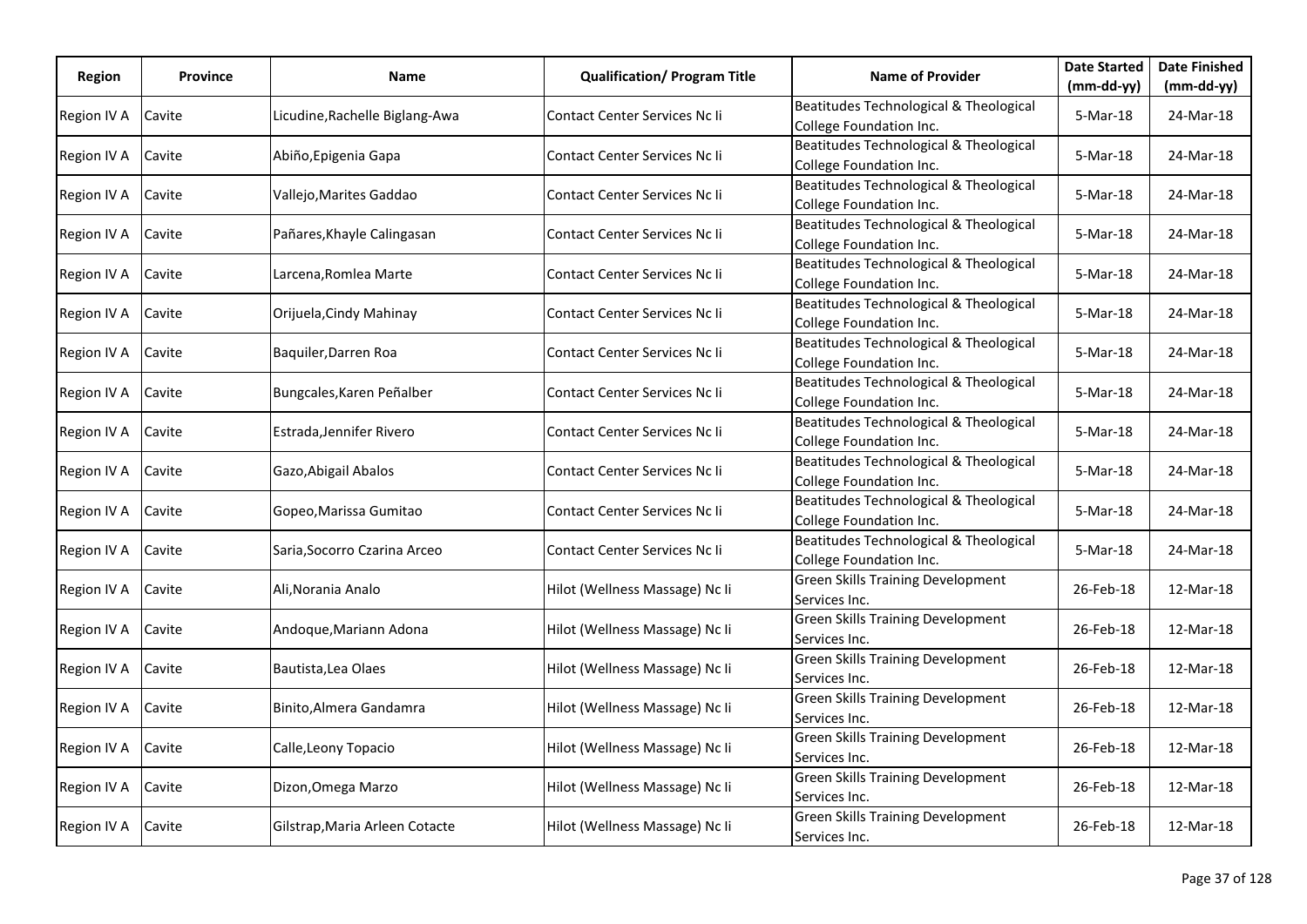| <b>Region</b> | <b>Province</b> | Name                            | <b>Qualification/ Program Title</b>                       | <b>Name of Provider</b>                                   | <b>Date Started</b> | <b>Date Finished</b> |
|---------------|-----------------|---------------------------------|-----------------------------------------------------------|-----------------------------------------------------------|---------------------|----------------------|
|               |                 |                                 |                                                           |                                                           | (mm-dd-yy)          | $(mm-dd-yy)$         |
| Region IV A   | Cavite          | Hernandez, Katherine Cruz       | Hilot (Wellness Massage) Nc Ii                            | <b>Green Skills Training Development</b><br>Services Inc. | 26-Feb-18           | 12-Mar-18            |
| Region IV A   | Cavite          | Legaspi, Janice Cruz            | Hilot (Wellness Massage) Nc Ii                            | <b>Green Skills Training Development</b><br>Services Inc. | 26-Feb-18           | 12-Mar-18            |
| Region IV A   | Cavite          | Lerpido,Dimple Marie Mejares    | Hilot (Wellness Massage) Nc Ii                            | <b>Green Skills Training Development</b><br>Services Inc. | 26-Feb-18           | 12-Mar-18            |
| Region IV A   | Cavite          | Manalaysay, Jenelin Constantino | Hilot (Wellness Massage) Nc Ii                            | <b>Green Skills Training Development</b><br>Services Inc. | 26-Feb-18           | 12-Mar-18            |
| Region IV A   | Cavite          | Mao, Aiko Osolio                | Hilot (Wellness Massage) Nc Ii                            | <b>Green Skills Training Development</b><br>Services Inc. | 26-Feb-18           | 12-Mar-18            |
| Region IV A   | Cavite          | Martinez, Imelda Mendez         | Hilot (Wellness Massage) Nc Ii                            | <b>Green Skills Training Development</b><br>Services Inc. | 26-Feb-18           | 12-Mar-18            |
| Region IV A   | Cavite          | Perez, Josephine Parado         | Hilot (Wellness Massage) Nc Ii                            | <b>Green Skills Training Development</b><br>Services Inc. | 26-Feb-18           | 12-Mar-18            |
| Region IV A   | Cavite          | Punteras, Cherry Pink Empillo   | Hilot (Wellness Massage) Nc Ii                            | <b>Green Skills Training Development</b><br>Services Inc. | 26-Feb-18           | 12-Mar-18            |
| Region IV A   | Cavite          | Punzalan, Jennifer Nisnisan     | Hilot (Wellness Massage) Nc Ii                            | <b>Green Skills Training Development</b><br>Services Inc. | 26-Feb-18           | 12-Mar-18            |
| Region IV A   | Cavite          | Rodriguez, Romela Santos        | Hilot (Wellness Massage) Nc Ii                            | <b>Green Skills Training Development</b><br>Services Inc. | 26-Feb-18           | 12-Mar-18            |
| Region IV A   | Cavite          | Saito, Hana Keiko Jackson       | Hilot (Wellness Massage) Nc Ii                            | <b>Green Skills Training Development</b><br>Services Inc. | 26-Feb-18           | 12-Mar-18            |
| Region IV A   | Cavite          | Salameda,Jannet Yunson          | Hilot (Wellness Massage) Nc Ii                            | <b>Green Skills Training Development</b><br>Services Inc. | 26-Feb-18           | 12-Mar-18            |
| Region IV A   | Cavite          | Samonte, Alvin Barila           | Hilot (Wellness Massage) Nc Ii                            | <b>Green Skills Training Development</b><br>Services Inc. | 13-Mar-18           | 12-Mar-18            |
| Region IV A   | Cavite          | Serapia, Hector Apostol         | Hilot (Wellness Massage) Nc Ii                            | <b>Green Skills Training Development</b><br>Services Inc. | 13-Mar-18           | 12-Mar-18            |
| Region IV A   | Cavite          | Tuazon, Salvador Macabedang     | Hilot (Wellness Massage) Nc Ii                            | <b>Green Skills Training Development</b><br>Services Inc. | 13-Mar-18           | 12-Mar-18            |
| Region IV A   | Cavite          | Vibal,Maria Rose Musa           | Hilot (Wellness Massage) Nc Ii                            | <b>Green Skills Training Development</b><br>Services Inc. | 26-Feb-18           | 12-Mar-18            |
| Region IV A   | Cavite          | Wenceslao, Benjie Polido        | Hilot (Wellness Massage) Nc Ii                            | <b>Green Skills Training Development</b><br>Services Inc. | 13-Mar-18           | 12-Mar-18            |
| Region IV A   | Cavite          | Yañez, Fidian Vequizo           | Hilot (Wellness Massage) Nc Ii                            | <b>Green Skills Training Development</b><br>Services Inc. | 13-Mar-18           | 12-Mar-18            |
| Region IV A   | Cavite          | Arroyo, Jayson Camayudo         | <b>Electrical Installation &amp; Maintenance</b><br>Nc li | Guardians Technical School Inc.                           | 19-Feb-18           | 19-Mar-18            |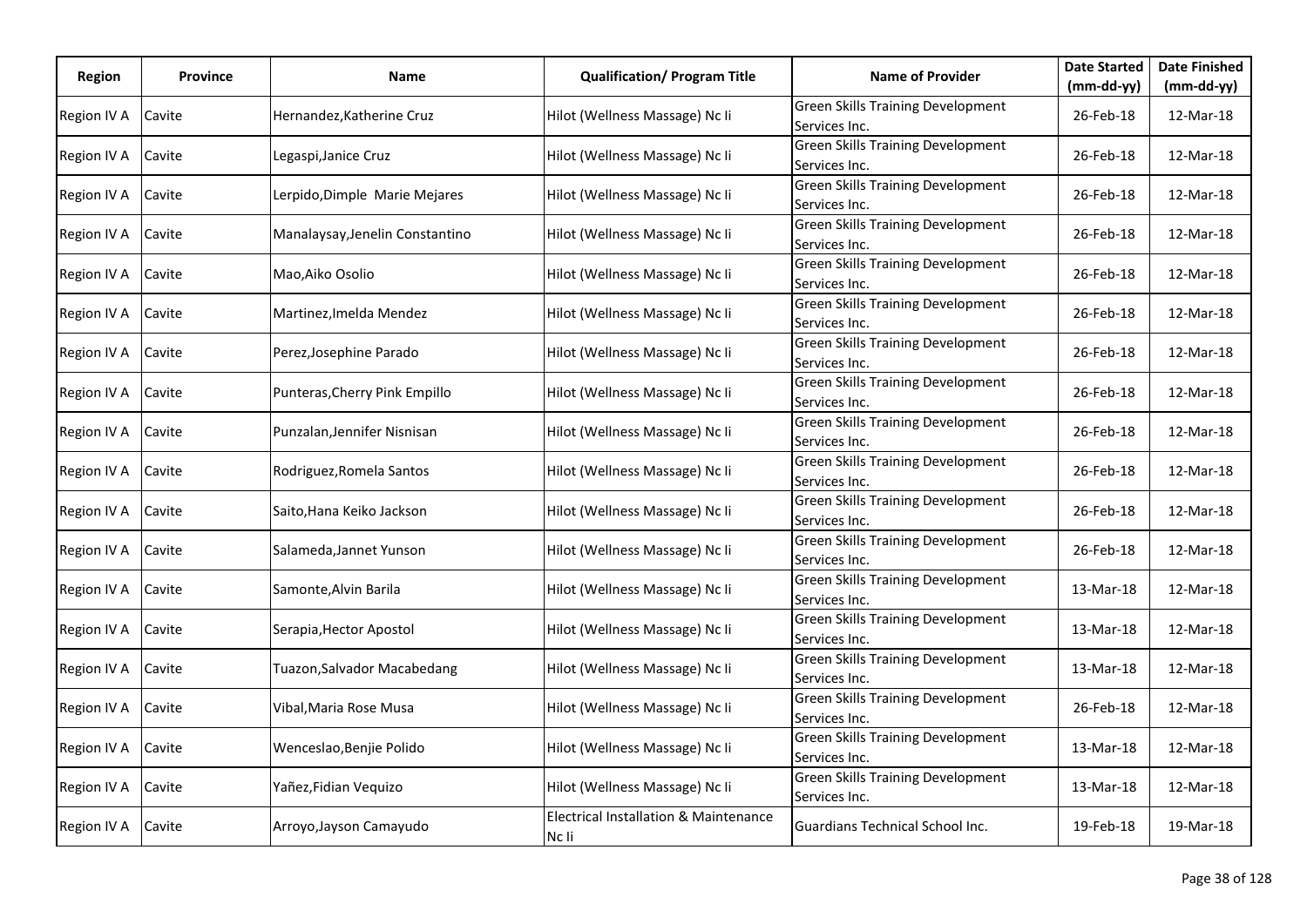| Region      | <b>Province</b> | Name                              | <b>Qualification/ Program Title</b>                       | <b>Name of Provider</b>                | <b>Date Started</b><br>$(mm-dd-yy)$ | <b>Date Finished</b><br>$(mm-dd-yy)$ |
|-------------|-----------------|-----------------------------------|-----------------------------------------------------------|----------------------------------------|-------------------------------------|--------------------------------------|
| Region IV A | Cavite          | Bacolod, Richard Lancanan         | <b>Electrical Installation &amp; Maintenance</b><br>Nc li | Guardians Technical School Inc.        | 19-Feb-18                           | 19-Mar-18                            |
| Region IV A | Cavite          | Basa, Harrold B                   | <b>Electrical Installation &amp; Maintenance</b><br>Nc li | Guardians Technical School Inc.        | 19-Feb-18                           | 19-Mar-18                            |
| Region IV A | Cavite          | Bautista, Markly Tolibas          | <b>Electrical Installation &amp; Maintenance</b><br>Nc li | Guardians Technical School Inc.        | 19-Feb-18                           | 19-Mar-18                            |
| Region IV A | Cavite          | Boholst, Roberto Naing            | <b>Electrical Installation &amp; Maintenance</b><br>Nc li | Guardians Technical School Inc.        | 19-Feb-18                           | 19-Mar-18                            |
| Region IV A | Cavite          | Ditan, Ramon Padayao              | <b>Electrical Installation &amp; Maintenance</b><br>Nc li | <b>Guardians Technical School Inc.</b> | 19-Feb-18                           | 19-Mar-18                            |
| Region IV A | Cavite          | Dominguez, Mhelvin Novales        | Electrical Installation & Maintenance<br>Nc li            | <b>Guardians Technical School Inc.</b> | 19-Feb-18                           | 19-Mar-18                            |
| Region IV A | Cavite          | Felisilda, Raymond Calo           | <b>Electrical Installation &amp; Maintenance</b><br>Nc li | Guardians Technical School Inc.        | 19-Feb-18                           | 19-Mar-18                            |
| Region IV A | Cavite          | Florentino, Arnel Jr. Novio       | <b>Electrical Installation &amp; Maintenance</b><br>Nc li | Guardians Technical School Inc.        | 19-Feb-18                           | 19-Mar-18                            |
| Region IV A | Cavite          | Gavino, Arnold Lariba             | <b>Electrical Installation &amp; Maintenance</b><br>Nc li | Guardians Technical School Inc.        | 19-Feb-18                           | 19-Mar-18                            |
| Region IV A | Cavite          | Gucon, Richard Catchuela          | <b>Electrical Installation &amp; Maintenance</b><br>Nc li | Guardians Technical School Inc.        | 19-Feb-18                           | 19-Mar-18                            |
| Region IV A | Cavite          | Gulac, Rodjie Gumban              | <b>Electrical Installation &amp; Maintenance</b><br>Nc li | Guardians Technical School Inc.        | 19-Feb-18                           | 19-Mar-18                            |
| Region IV A | Cavite          | Jaurigue, Arlene Pacure           | <b>Electrical Installation &amp; Maintenance</b><br>Nc li | Guardians Technical School Inc.        | 19-Feb-18                           | 19-Mar-18                            |
| Region IV A | Cavite          | Mahusay, Eljun Daguismol          | Electrical Installation & Maintenance<br>Nc li            | Guardians Technical School Inc.        | 19-Feb-18                           | 19-Mar-18                            |
| Region IV A | Cavite          | Mora, Marco Cañete                | <b>Electrical Installation &amp; Maintenance</b><br>Nc li | Guardians Technical School Inc.        | 19-Feb-18                           | 19-Mar-18                            |
| Region IV A | Cavite          | Perlas, Alma Factoriza            | Electrical Installation & Maintenance<br>Nc li            | Guardians Technical School Inc.        | 19-Feb-18                           | 19-Mar-18                            |
| Region IV A | Cavite          | Prudenciado, Jose Vengie Cachilla | Electrical Installation & Maintenance<br>Nc li            | Guardians Technical School Inc.        | 19-Feb-18                           | 19-Mar-18                            |
| Region IV A | Cavite          | Rodriguez, Daphne Rejina Flores   | <b>Electrical Installation &amp; Maintenance</b><br>Nc li | <b>Guardians Technical School Inc.</b> | 19-Feb-18                           | 19-Mar-18                            |
| Region IV A | Cavite          | Sabalza, Christian                | Electrical Installation & Maintenance<br>Nc li            | <b>Guardians Technical School Inc.</b> | 19-Feb-18                           | 19-Mar-18                            |
| Region IV A | Cavite          | Salaya, Raven Christian Reñosa    | Electrical Installation & Maintenance<br>Nc li            | Guardians Technical School Inc.        | 19-Feb-18                           | 19-Mar-18                            |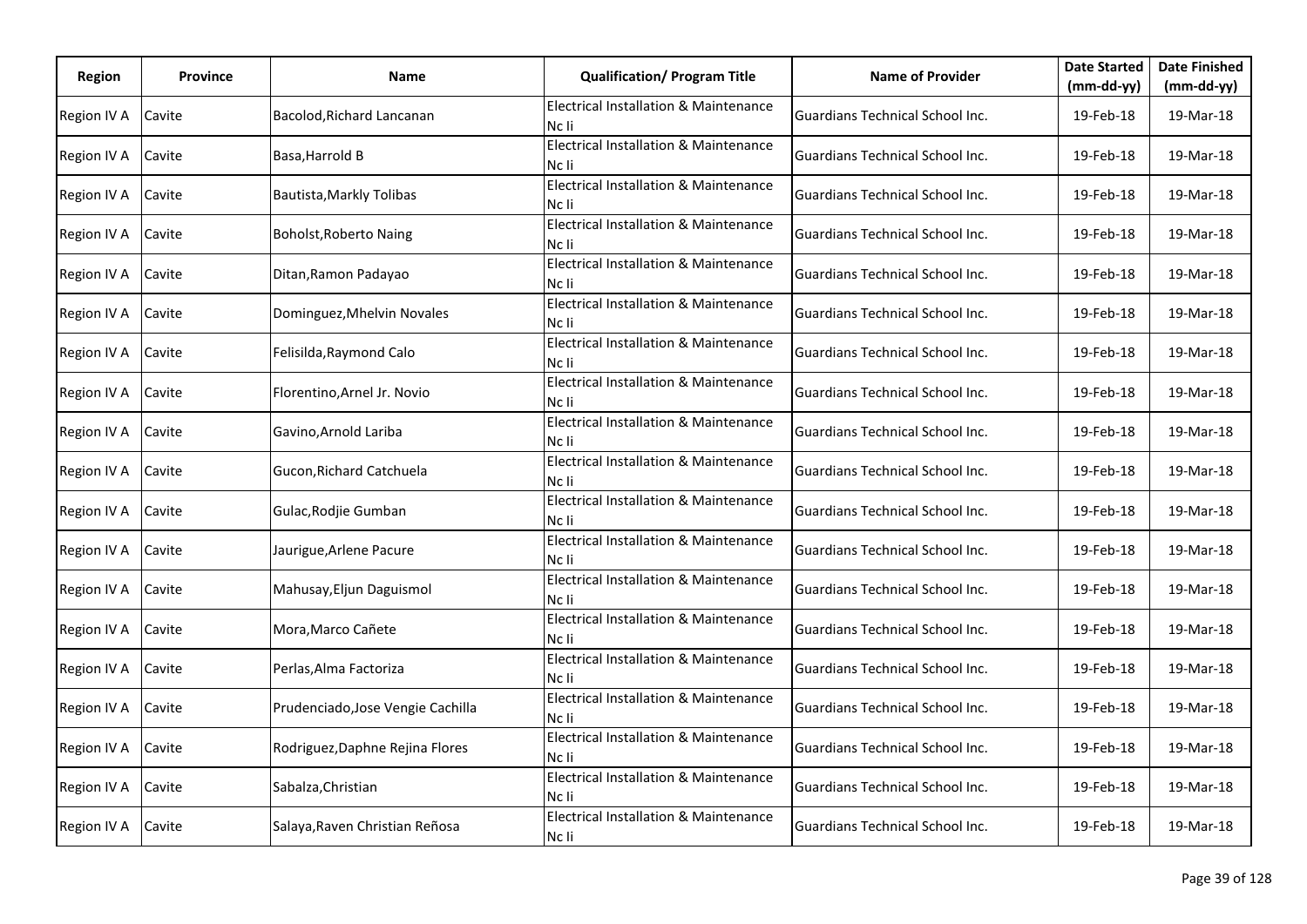| Region      | <b>Province</b> | Name                              | <b>Qualification/ Program Title</b>                       | <b>Name of Provider</b>                | <b>Date Started</b><br>$(mm-dd-yy)$ | <b>Date Finished</b><br>$(mm-dd-yy)$ |
|-------------|-----------------|-----------------------------------|-----------------------------------------------------------|----------------------------------------|-------------------------------------|--------------------------------------|
| Region IV A | Cavite          | San Andres, Jaypee Relagio        | <b>Electrical Installation &amp; Maintenance</b><br>Nc li | Guardians Technical School Inc.        | 19-Feb-18                           | 19-Mar-18                            |
| Region IV A | Cavite          | San Antonio, Jeff Apolo           | <b>Electrical Installation &amp; Maintenance</b><br>Nc li | Guardians Technical School Inc.        | 19-Feb-18                           | 19-Mar-18                            |
| Region IV A | Cavite          | Villanueva, Joe Carl Lester Lopez | <b>Electrical Installation &amp; Maintenance</b><br>Nc li | Guardians Technical School Inc.        | 19-Feb-18                           | 19-Mar-18                            |
| Region IV A | Cavite          | Villamer, Richard Botor           | <b>Electrical Installation &amp; Maintenance</b><br>Nc li | Guardians Technical School Inc.        | 19-Feb-18                           | 19-Mar-18                            |
| Region IV A | Cavite          | Ochavillo, John David Tornandizo  | <b>Electrical Installation &amp; Maintenance</b><br>Nc li | <b>Guardians Technical School Inc.</b> | 19-Feb-18                           | 19-Mar-18                            |
| Region IV A | Cavite          | Acosta, Ghiemar Bohol             | Electrical Installation & Maintenance<br>Nc li            | <b>Guardians Technical School Inc.</b> | 19-Feb-18                           | 19-Mar-18                            |
| Region IV A | Cavite          | Antonio, Renato Labagala          | <b>Electrical Installation &amp; Maintenance</b><br>Nc li | Guardians Technical School Inc.        | 19-Feb-18                           | 19-Mar-18                            |
| Region IV A | Cavite          | Antiado, Bryan Tibay              | <b>Electrical Installation &amp; Maintenance</b><br>Nc li | Guardians Technical School Inc.        | 19-Feb-18                           | 19-Mar-18                            |
| Region IV A | Cavite          | Basco, Rajid Elenito li Cupidos   | <b>Electrical Installation &amp; Maintenance</b><br>Nc li | Guardians Technical School Inc.        | 19-Feb-18                           | 19-Mar-18                            |
| Region IV A | Cavite          | Belbes, E.R Emmanuel Ortega       | <b>Electrical Installation &amp; Maintenance</b><br>Nc li | Guardians Technical School Inc.        | 19-Feb-18                           | 19-Mar-18                            |
| Region IV A | Cavite          | Berioso, Niño Llagoso             | <b>Electrical Installation &amp; Maintenance</b><br>Nc li | Guardians Technical School Inc.        | 19-Feb-18                           | 19-Mar-18                            |
| Region IV A | Cavite          | Caberoy, Fel Jun Bacon            | <b>Electrical Installation &amp; Maintenance</b><br>Nc li | Guardians Technical School Inc.        | 19-Feb-18                           | 19-Mar-18                            |
| Region IV A | Cavite          | Cajurao, Joseph Ednand Samson     | Electrical Installation & Maintenance<br>Nc li            | Guardians Technical School Inc.        | 19-Feb-18                           | 19-Mar-18                            |
| Region IV A | Cavite          | Cañeja, July Raagas               | <b>Electrical Installation &amp; Maintenance</b><br>Nc li | Guardians Technical School Inc.        | 19-Feb-18                           | 19-Mar-18                            |
| Region IV A | Cavite          | Casano, Christopher Oliva         | Electrical Installation & Maintenance<br>Nc li            | Guardians Technical School Inc.        | 19-Feb-18                           | 19-Mar-18                            |
| Region IV A | Cavite          | Delos Santos, Melvin Ventuza      | <b>Electrical Installation &amp; Maintenance</b><br>Nc li | Guardians Technical School Inc.        | 19-Feb-18                           | 19-Mar-18                            |
| Region IV A | Cavite          | Escorpiso, Alan Alfonso Baldovino | <b>Electrical Installation &amp; Maintenance</b><br>Nc li | <b>Guardians Technical School Inc.</b> | 19-Feb-18                           | 19-Mar-18                            |
| Region IV A | Cavite          | Estrel, Fernando Cabrigas         | Electrical Installation & Maintenance<br>Nc li            | <b>Guardians Technical School Inc.</b> | 19-Feb-18                           | 19-Mar-18                            |
| Region IV A | Cavite          | Gonzales, Romeo Erguiza           | Electrical Installation & Maintenance<br>Nc li            | Guardians Technical School Inc.        | 19-Feb-18                           | 19-Mar-18                            |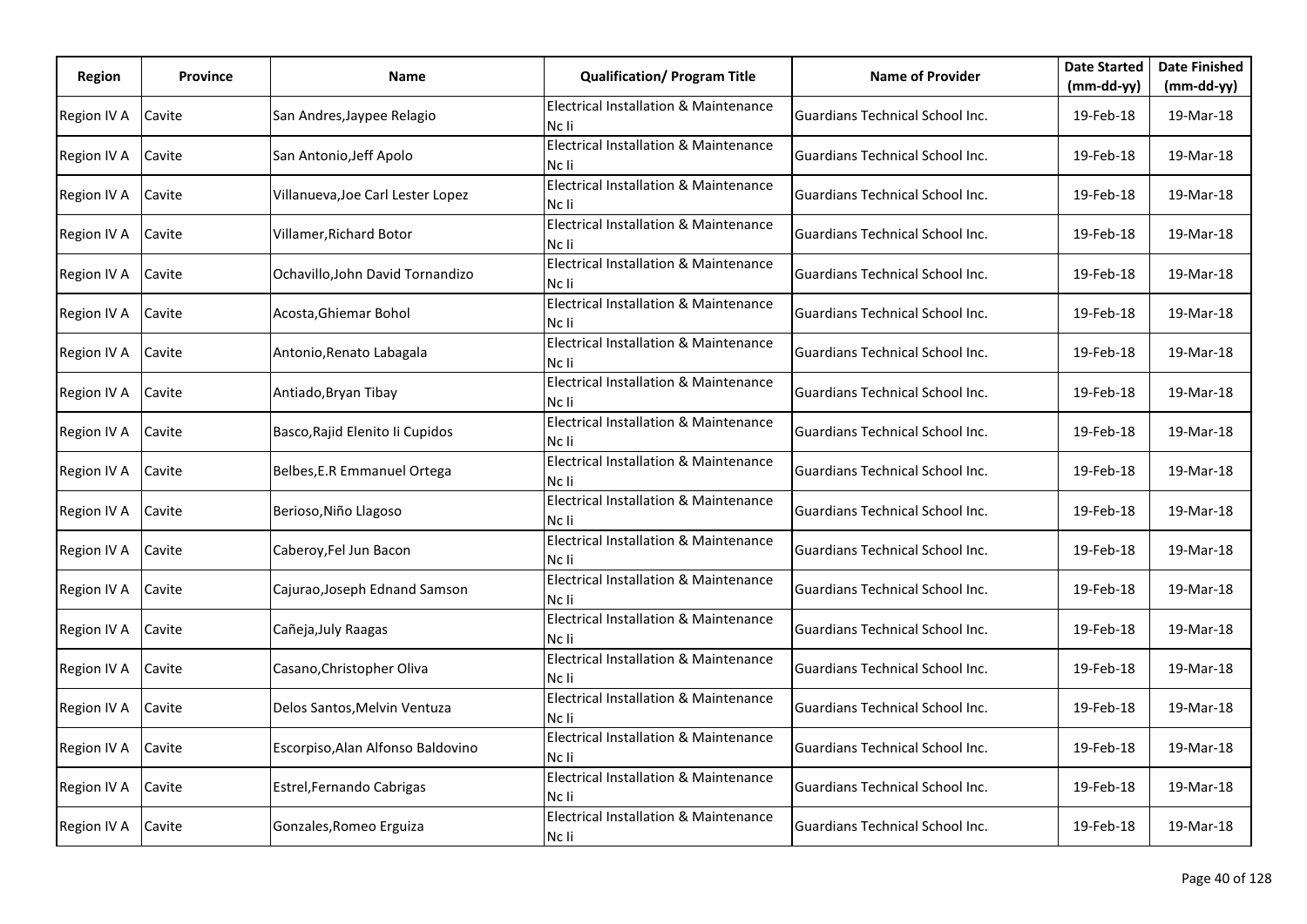| Region      | <b>Province</b> | Name                         | <b>Qualification/ Program Title</b>                       | <b>Name of Provider</b>                | <b>Date Started</b><br>$(mm-dd-yy)$ | <b>Date Finished</b><br>$(mm-dd-yy)$ |
|-------------|-----------------|------------------------------|-----------------------------------------------------------|----------------------------------------|-------------------------------------|--------------------------------------|
| Region IV A | Cavite          | Landicho, Dennis Gordon      | <b>Electrical Installation &amp; Maintenance</b><br>Nc li | Guardians Technical School Inc.        | 19-Feb-18                           | 19-Mar-18                            |
| Region IV A | Cavite          | Layug, Ryan Soriano          | <b>Electrical Installation &amp; Maintenance</b><br>Nc li | Guardians Technical School Inc.        | 19-Feb-18                           | 19-Mar-18                            |
| Region IV A | Cavite          | Lo,Ferdinand Noble           | <b>Electrical Installation &amp; Maintenance</b><br>Nc li | Guardians Technical School Inc.        | 19-Feb-18                           | 19-Mar-18                            |
| Region IV A | Cavite          | Morfe, Angelito Vidiz        | <b>Electrical Installation &amp; Maintenance</b><br>Nc li | Guardians Technical School Inc.        | 19-Feb-18                           | 19-Mar-18                            |
| Region IV A | Cavite          | Ngojo, Wilfredo Salvacion    | <b>Electrical Installation &amp; Maintenance</b><br>Nc li | <b>Guardians Technical School Inc.</b> | 19-Feb-18                           | 19-Mar-18                            |
| Region IV A | Cavite          | Pacantara, Lino Jr Rebinito  | Electrical Installation & Maintenance<br>Nc li            | <b>Guardians Technical School Inc.</b> | 19-Feb-18                           | 19-Mar-18                            |
| Region IV A | Cavite          | Pestaño, Wilson Asilo        | <b>Electrical Installation &amp; Maintenance</b><br>Nc li | Guardians Technical School Inc.        | 19-Feb-18                           | 19-Mar-18                            |
| Region IV A | Cavite          | Ramos, Rayjenald Buenaobra   | <b>Electrical Installation &amp; Maintenance</b><br>Nc li | Guardians Technical School Inc.        | 19-Feb-18                           | 19-Mar-18                            |
| Region IV A | Cavite          | Regis, Jesus Jr. Simeon      | <b>Electrical Installation &amp; Maintenance</b><br>Nc li | Guardians Technical School Inc.        | 19-Feb-18                           | 19-Mar-18                            |
| Region IV A | Cavite          | Rosario, Joenabel Alquiza    | <b>Electrical Installation &amp; Maintenance</b><br>Nc li | Guardians Technical School Inc.        | 19-Feb-18                           | 19-Mar-18                            |
| Region IV A | Cavite          | Torrechiva, Alexander Orense | <b>Electrical Installation &amp; Maintenance</b><br>Nc li | Guardians Technical School Inc.        | 19-Feb-18                           | 19-Mar-18                            |
| Region IV A | Cavite          | Arquisola, Crisanto Arpeña   | <b>Electrical Installation &amp; Maintenance</b><br>Nc li | Guardians Technical School Inc.        | 19-Feb-18                           | 19-Mar-18                            |
| Region IV A | Cavite          | Atienza, Mark Jayson Empleo  | Electrical Installation & Maintenance<br>Nc li            | Guardians Technical School Inc.        | 19-Feb-18                           | 19-Mar-18                            |
| Region IV A | Cavite          | Beato, Renato Baronia        | <b>Electrical Installation &amp; Maintenance</b><br>Nc li | Guardians Technical School Inc.        | 19-Feb-18                           | 19-Mar-18                            |
| Region IV A | Cavite          | Bucog, James Jr. Calabdan    | Electrical Installation & Maintenance<br>Nc li            | Guardians Technical School Inc.        | 19-Feb-18                           | 19-Mar-18                            |
| Region IV A | Cavite          | Camaña, Jayson Monzon        | Electrical Installation & Maintenance<br>Nc li            | Guardians Technical School Inc.        | 19-Feb-18                           | 19-Mar-18                            |
| Region IV A | Cavite          | De Belen, Christian Yambao   | <b>Electrical Installation &amp; Maintenance</b><br>Nc li | <b>Guardians Technical School Inc.</b> | 19-Feb-18                           | 19-Mar-18                            |
| Region IV A | Cavite          | Esternon, Cesar Legaspi      | Electrical Installation & Maintenance<br>Nc li            | <b>Guardians Technical School Inc.</b> | 19-Feb-18                           | 19-Mar-18                            |
| Region IV A | Cavite          | Favila, Charito Joy Naparate | Electrical Installation & Maintenance<br>Nc li            | Guardians Technical School Inc.        | 19-Feb-18                           | 19-Mar-18                            |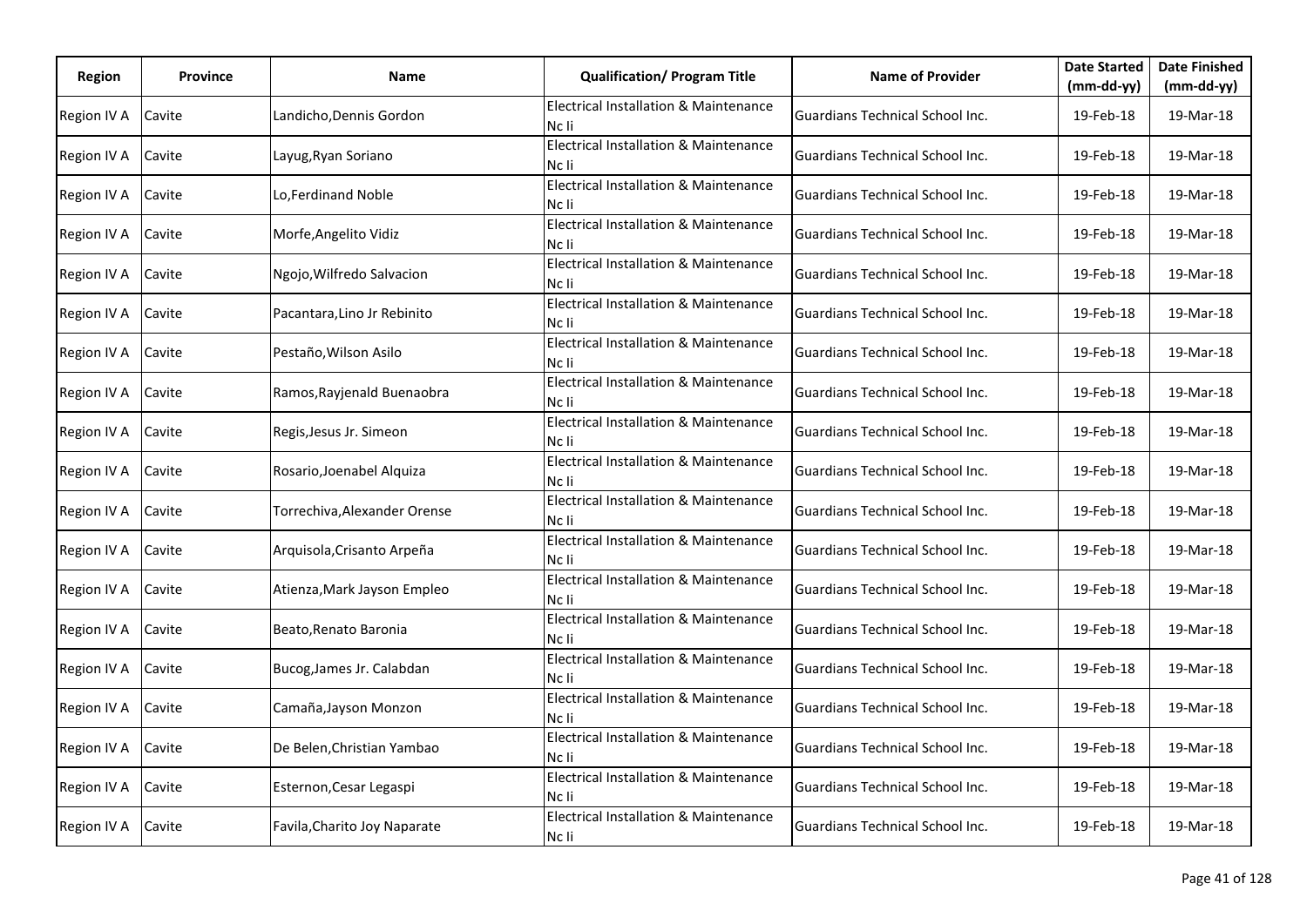| Region      | <b>Province</b> | Name                          | <b>Qualification/ Program Title</b>                       | <b>Name of Provider</b>                | <b>Date Started</b><br>(mm-dd-yy) | <b>Date Finished</b><br>$(mm-dd-yy)$ |
|-------------|-----------------|-------------------------------|-----------------------------------------------------------|----------------------------------------|-----------------------------------|--------------------------------------|
| Region IV A | Cavite          | Ilano, Menard Prince          | <b>Electrical Installation &amp; Maintenance</b><br>Nc li | Guardians Technical School Inc.        | 19-Feb-18                         | 19-Mar-18                            |
| Region IV A | Cavite          | Garavillas, April Rose Caygan | <b>Electrical Installation &amp; Maintenance</b><br>Nc li | Guardians Technical School Inc.        | 19-Feb-18                         | 19-Mar-18                            |
| Region IV A | Cavite          | Garcia, Exodus Ssantiago      | <b>Electrical Installation &amp; Maintenance</b><br>Nc li | Guardians Technical School Inc.        | 19-Feb-18                         | 19-Mar-18                            |
| Region IV A | Cavite          | Largo, Larry Delos Reyes      | <b>Electrical Installation &amp; Maintenance</b><br>Nc li | Guardians Technical School Inc.        | 19-Feb-18                         | 19-Mar-18                            |
| Region IV A | Cavite          | Luna, Edmhar Cuarteron        | <b>Electrical Installation &amp; Maintenance</b><br>Nc li | <b>Guardians Technical School Inc.</b> | 19-Feb-18                         | 19-Mar-18                            |
| Region IV A | Cavite          | Magalaque, Jupiter Sorianio   | Electrical Installation & Maintenance<br>Nc li            | Guardians Technical School Inc.        | 19-Feb-18                         | 19-Mar-18                            |
| Region IV A | Cavite          | Migrinio, Vincent Pasohil;    | <b>Electrical Installation &amp; Maintenance</b><br>Nc li | Guardians Technical School Inc.        | 19-Feb-18                         | 19-Mar-18                            |
| Region IV A | Cavite          | Noval, Rachel Marcial         | <b>Electrical Installation &amp; Maintenance</b><br>Nc li | Guardians Technical School Inc.        | 19-Feb-18                         | 19-Mar-18                            |
| Region IV A | Cavite          | Peñaflor, Eric Magarso        | <b>Electrical Installation &amp; Maintenance</b><br>Nc li | Guardians Technical School Inc.        | 19-Feb-18                         | 19-Mar-18                            |
| Region IV A | Cavite          | Ramos, Jay-Jay Manahan        | <b>Electrical Installation &amp; Maintenance</b><br>Nc li | Guardians Technical School Inc.        | 19-Feb-18                         | 19-Mar-18                            |
| Region IV A | Cavite          | Raymundo, Joey Abulan         | <b>Electrical Installation &amp; Maintenance</b><br>Nc li | Guardians Technical School Inc.        | 19-Feb-18                         | 19-Mar-18                            |
| Region IV A | Cavite          | Rondina, Kenneth Dacer        | <b>Electrical Installation &amp; Maintenance</b><br>Nc li | Guardians Technical School Inc.        | 19-Feb-18                         | 19-Mar-18                            |
| Region IV A | Cavite          | Saballa, Jason Daculong       | Electrical Installation & Maintenance<br>Nc li            | Guardians Technical School Inc.        | 19-Feb-18                         | 19-Mar-18                            |
| Region IV A | Cavite          | Suñer, Mary-Ann Elias         | <b>Electrical Installation &amp; Maintenance</b><br>Nc li | Guardians Technical School Inc.        | 19-Feb-18                         | 19-Mar-18                            |
| Region IV A | Cavite          | Trinidad, Cheenee Villanueva  | Electrical Installation & Maintenance<br>Nc li            | Guardians Technical School Inc.        | 19-Feb-18                         | 19-Mar-18                            |
| Region IV A | Cavite          | Ureta, Jerwin Zurbano         | Electrical Installation & Maintenance<br>Nc li            | Guardians Technical School Inc.        | 19-Feb-18                         | 19-Mar-18                            |
| Region IV A | Cavite          | Vidal, Florencio Urbina       | <b>Electrical Installation &amp; Maintenance</b><br>Nc li | Guardians Technical School Inc.        | 19-Feb-18                         | 19-Mar-18                            |
| Region IV A | Cavite          | Adani, Albert Acibar          | Electrical Installation & Maintenance<br>Nc li            | <b>Guardians Technical School Inc.</b> | 19-Feb-18                         | 19-Mar-18                            |
| Region IV A | Cavite          | Al-Janabi, Anthony Morano     | Electrical Installation & Maintenance<br>Nc li            | Guardians Technical School Inc.        | 19-Feb-18                         | 19-Mar-18                            |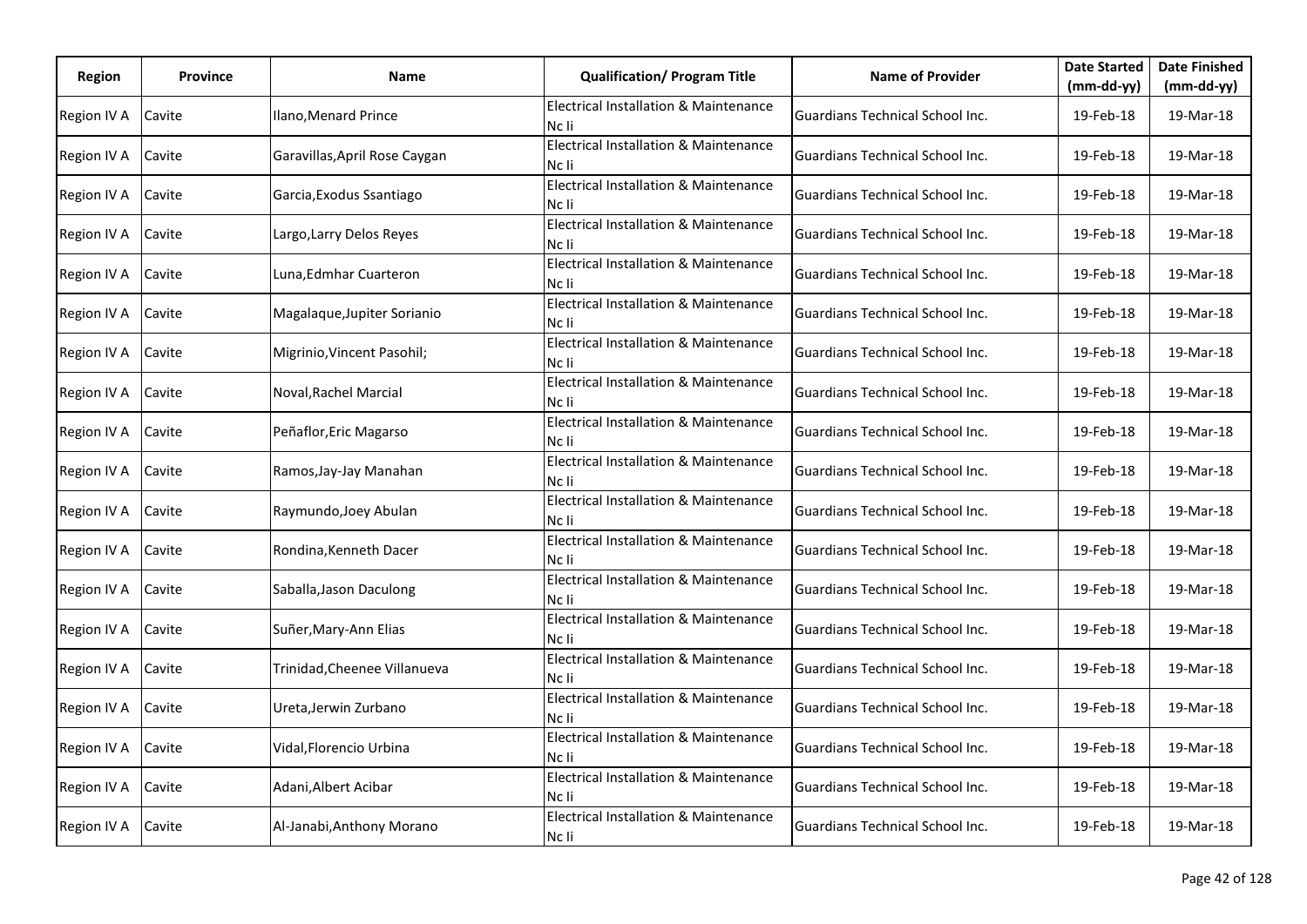| Region      | <b>Province</b> | Name                            | <b>Qualification/ Program Title</b>                       | <b>Name of Provider</b>                | <b>Date Started</b><br>(mm-dd-yy) | <b>Date Finished</b><br>$(mm-dd-yy)$ |
|-------------|-----------------|---------------------------------|-----------------------------------------------------------|----------------------------------------|-----------------------------------|--------------------------------------|
| Region IV A | Cavite          | Agustin, Larry Doña             | <b>Electrical Installation &amp; Maintenance</b><br>Nc li | Guardians Technical School Inc.        | 19-Feb-18                         | 19-Mar-18                            |
| Region IV A | Cavite          | Almadovar, Jeffrey Quijano      | <b>Electrical Installation &amp; Maintenance</b><br>Nc li | Guardians Technical School Inc.        | 19-Feb-18                         | 19-Mar-18                            |
| Region IV A | Cavite          | Ang, Donita Rose Pajarillo      | <b>Electrical Installation &amp; Maintenance</b><br>Nc li | Guardians Technical School Inc.        | 19-Feb-18                         | 19-Mar-18                            |
| Region IV A | Cavite          | Baria, Jeric Tagle              | <b>Electrical Installation &amp; Maintenance</b><br>Nc li | Guardians Technical School Inc.        | 19-Feb-18                         | 19-Mar-18                            |
| Region IV A | Cavite          | Buenida, Marlon Maglian         | <b>Electrical Installation &amp; Maintenance</b><br>Nc li | <b>Guardians Technical School Inc.</b> | 19-Feb-18                         | 19-Mar-18                            |
| Region IV A | Cavite          | Colot, Wilmer Berdisen          | Electrical Installation & Maintenance<br>Nc li            | <b>Guardians Technical School Inc.</b> | 19-Feb-18                         | 19-Mar-18                            |
| Region IV A | Cavite          | Danao, Hercules Jan Durna       | <b>Electrical Installation &amp; Maintenance</b><br>Nc li | Guardians Technical School Inc.        | 19-Feb-18                         | 19-Mar-18                            |
| Region IV A | Cavite          | Dimasayao, Carlo Andes          | <b>Electrical Installation &amp; Maintenance</b><br>Nc li | Guardians Technical School Inc.        | 19-Feb-18                         | 19-Mar-18                            |
| Region IV A | Cavite          | Galario, Juviel Donde Mabilanga | <b>Electrical Installation &amp; Maintenance</b><br>Nc li | Guardians Technical School Inc.        | 19-Feb-18                         | 19-Mar-18                            |
| Region IV A | Cavite          | Gamoso, Jhona Pauline Cimartra  | <b>Electrical Installation &amp; Maintenance</b><br>Nc li | Guardians Technical School Inc.        | 19-Feb-18                         | 19-Mar-18                            |
| Region IV A | Cavite          | Gomez, Deno Vasquez             | <b>Electrical Installation &amp; Maintenance</b><br>Nc li | Guardians Technical School Inc.        | 19-Feb-18                         | 19-Mar-18                            |
| Region IV A | Cavite          | Guyonan, Jaypee Talatagod       | <b>Electrical Installation &amp; Maintenance</b><br>Nc li | Guardians Technical School Inc.        | 19-Feb-18                         | 19-Mar-18                            |
| Region IV A | Cavite          | Marasigan, Jasmin Costa         | Electrical Installation & Maintenance<br>Nc li            | Guardians Technical School Inc.        | 19-Feb-18                         | 19-Mar-18                            |
| Region IV A | Cavite          | Malijan, Gerard Quimson         | <b>Electrical Installation &amp; Maintenance</b><br>Nc li | Guardians Technical School Inc.        | 19-Feb-18                         | 19-Mar-18                            |
| Region IV A | Cavite          | Malingan, Susan Dadli-I         | Electrical Installation & Maintenance<br>Nc li            | Guardians Technical School Inc.        | 19-Feb-18                         | 19-Mar-18                            |
| Region IV A | Cavite          | Mercado, Regin Urbina           | Electrical Installation & Maintenance<br>Nc li            | Guardians Technical School Inc.        | 19-Feb-18                         | 19-Mar-18                            |
| Region IV A | Cavite          | Ogorda, Dino P[Ilarca           | <b>Electrical Installation &amp; Maintenance</b><br>Nc li | <b>Guardians Technical School Inc.</b> | 19-Feb-18                         | 19-Mar-18                            |
| Region IV A | Cavite          | Orteza, Ryan Vic Cardona        | Electrical Installation & Maintenance<br>Nc li            | <b>Guardians Technical School Inc.</b> | 19-Feb-18                         | 19-Mar-18                            |
| Region IV A | Cavite          | Quintela, Ruben Zabala          | Electrical Installation & Maintenance<br>Nc li            | Guardians Technical School Inc.        | 19-Feb-18                         | 19-Mar-18                            |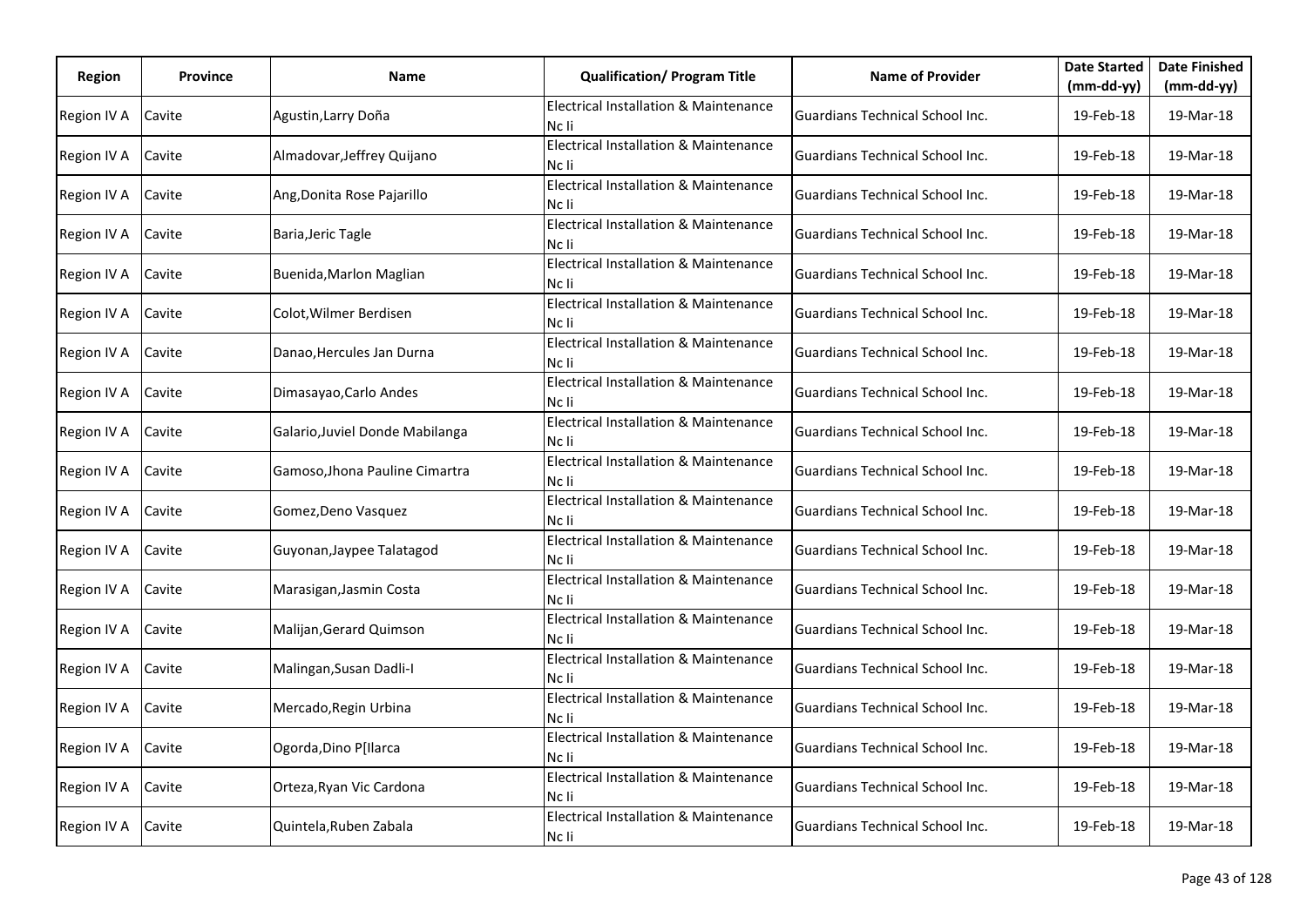| <b>Region</b> | Province | Name                               | <b>Qualification/ Program Title</b>                       | <b>Name of Provider</b>                                         | <b>Date Started</b> | <b>Date Finished</b> |
|---------------|----------|------------------------------------|-----------------------------------------------------------|-----------------------------------------------------------------|---------------------|----------------------|
|               |          |                                    |                                                           |                                                                 | $(mm-dd-yy)$        | $(mm-dd-yy)$         |
| Region IV A   | Cavite   | Revilla, Rocky Ramirez             | Electrical Installation & Maintenance<br>Nc li            | Guardians Technical School Inc.                                 | 19-Feb-18           | 19-Mar-18            |
| Region IV A   | Cavite   | Romea, Chrisnel Haloc              | <b>Electrical Installation &amp; Maintenance</b><br>Nc li | Guardians Technical School Inc.                                 | 19-Feb-18           | 19-Mar-18            |
| Region IV A   | Cavite   | Tercero,Mariou Razo                | Electrical Installation & Maintenance<br>Nc li            | Guardians Technical School Inc.                                 | 19-Feb-18           | 19-Mar-18            |
| Region IV A   | Cavite   | Toneza, Rocky Diaz                 | Electrical Installation & Maintenance<br>Nc li            | Guardians Technical School Inc.                                 | 19-Feb-18           | 19-Mar-18            |
| Region IV A   | Cavite   | Abellana, Elizabeth Nemeño         | Contact Center Services Nc li                             | Esynergy International Inc.                                     | 28-Feb-18           | 22-Mar-18            |
| Region IV A   | Cavite   | Alfaro, Jennina                    | Contact Center Services Nc Ii                             | Esynergy International Inc.                                     | 28-Feb-18           | 22-Mar-18            |
| Region IV A   | Cavite   | Beninsol, Jerico Veloso            | Contact Center Services Nc Ii                             | Esynergy International Inc.                                     | 28-Feb-18           | 22-Mar-18            |
| Region IV A   | Cavite   | Beroin, Ma. Theresa Sarinas        | Contact Center Services Nc Ii                             | Esynergy International Inc.                                     | 28-Feb-18           | 22-Mar-18            |
| Region IV A   | Cavite   | Binag, Glacy Ann Herrera           | Contact Center Services Nc Ii                             | Esynergy International Inc.                                     | 28-Feb-18           | 22-Mar-18            |
| Region IV A   | Cavite   | Caminero, Lucilo Bahan             | Contact Center Services Nc Ii                             | Esynergy International Inc.                                     | 28-Feb-18           | 22-Mar-18            |
| Region IV A   | Cavite   | Cipriano, Mharlan Nipales          | Contact Center Services Nc Ii                             | Esynergy International Inc.                                     | 28-Feb-18           | 22-Mar-18            |
| Region IV A   | Cavite   | De Guzman, Lester John Palarca     | Contact Center Services Nc Ii                             | Esynergy International Inc.                                     | 28-Feb-18           | 22-Mar-18            |
| Region IV A   | Cavite   | Del Rosario, Jonathan Arruira      | Contact Center Services Nc Ii                             | Esynergy International Inc.                                     | 28-Feb-18           | 22-Mar-18            |
| Region IV A   | Cavite   | Dianito, Francois Bancolo          | Contact Center Services Nc Ii                             | Esynergy International Inc.                                     | 28-Feb-18           | 22-Mar-18            |
| Region IV A   | Cavite   | Espedido, Maria Joedelyne Beninsol | Contact Center Services Nc Ii                             | Esynergy International Inc.                                     | 28-Feb-18           | 22-Mar-18            |
| Region IV A   | Cavite   | Gutierrez, Myra Benavente          | Contact Center Services Nc Ii                             | Esynergy International Inc.                                     | 28-Feb-18           | 22-Mar-18            |
| Region IV A   | Cavite   | Iligan, Judilyn Niembra            | Contact Center Services Nc Ii                             | Esynergy International Inc.                                     | 28-Feb-18           | 22-Mar-18            |
| Region IV A   | Cavite   | Juni,Xena Ann Tria                 | Contact Center Services Nc Ii                             | Esynergy International Inc.                                     | 28-Feb-18           | 22-Mar-18            |
| Region IV A   | Cavite   | Lee,Donna Mae Aborquez             | Contact Center Services Nc Ii                             | Esynergy International Inc.                                     | 28-Feb-18           | 22-Mar-18            |
| Region IV A   | Cavite   | Libao, Connie Rosimo               | Contact Center Services Nc Ii                             | Esynergy International Inc.                                     | 28-Feb-18           | 22-Mar-18            |
| Region IV A   | Cavite   | Mayo, Cedrick Canilang             | Contact Center Services Nc Ii                             | Esynergy International Inc.                                     | 28-Feb-18           | 22-Mar-18            |
| Region IV A   | Cavite   | Miralpes, Desiree Ann Quierra      | Contact Center Services Nc Ii                             | Esynergy International Inc.                                     | 28-Feb-18           | 22-Mar-18            |
| Region IV A   | Cavite   | Montales, Dennis Veterbo           | Contact Center Services Nc Ii                             | Esynergy International Inc.                                     | 28-Feb-18           | 22-Mar-18            |
| Region IV A   | Cavite   | Peñada, Raj Cagascas               | Contact Center Services Nc Ii                             | Esynergy International Inc.                                     | 28-Feb-18           | 22-Mar-18            |
| Region IV A   | Cavite   | Perey, May Anne Cadano             | Contact Center Services Nc li                             | Esynergy International Inc.                                     | 28-Feb-18           | 22-Mar-18            |
| Region IV A   | Cavite   | Realizan, Tomie Pagno              | Contact Center Services Nc Ii                             | Esynergy International Inc.                                     | 28-Feb-18           | 22-Mar-18            |
| Region IV A   | Cavite   | Regalia, Rowena Laguras            | Contact Center Services Nc Ii                             | Esynergy International Inc.                                     | 28-Feb-18           | 22-Mar-18            |
| Region IV A   | Cavite   | Reyes, Cecil Pigao                 | Contact Center Services Nc Ii                             | Esynergy International Inc.                                     | 28-Feb-18           | 22-Mar-18            |
| Region IV A   | Cavite   | Tadle, Cyril Pinggol               | Contact Center Services Nc Ii                             | Esynergy International Inc.                                     | 28-Feb-18           | 22-Mar-18            |
| Region IV A   | Cavite   | Arena, Allan Sanchez               | Bread And Pastry Production Nc Ii                         | Chef Logro'S Institute Of Culinary And<br>Kitchen Services Inc. | $1-Mar-18$          | 21-Mar-18            |
| Region IV A   | Cavite   | Dalo, Francia Nazarrea             | Bread And Pastry Production Nc Ii                         | Chef Logro'S Institute Of Culinary And<br>Kitchen Services Inc. | 1-Mar-18            | 21-Mar-18            |
| Region IV A   | Cavite   | Jongaya, Mary Jane Ramos           | Bread And Pastry Production Nc Ii                         | Chef Logro'S Institute Of Culinary And<br>Kitchen Services Inc. | $1-Mar-18$          | 21-Mar-18            |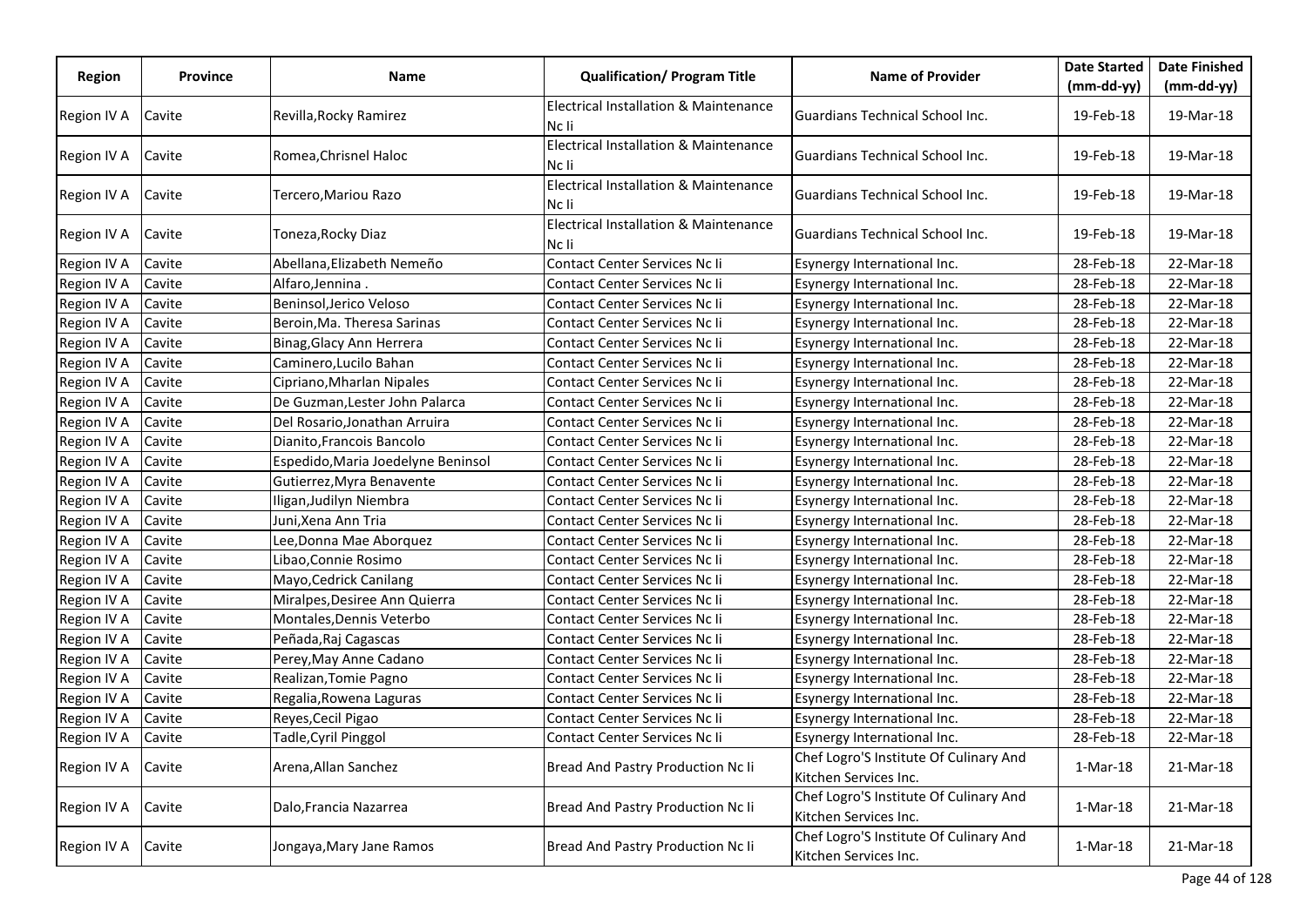| Region      | <b>Province</b> | Name                                | <b>Qualification/ Program Title</b>  | <b>Name of Provider</b>                                         | <b>Date Started</b> | <b>Date Finished</b> |
|-------------|-----------------|-------------------------------------|--------------------------------------|-----------------------------------------------------------------|---------------------|----------------------|
|             |                 |                                     |                                      |                                                                 | (mm-dd-yy)          | $(mm-dd-yy)$         |
| Region IV A | Cavite          | Mahinay, Evelyn Cortes              | Bread And Pastry Production Nc Ii    | Chef Logro'S Institute Of Culinary And<br>Kitchen Services Inc. | $1-Mar-18$          | 21-Mar-18            |
| Region IV A | Cavite          | Mahinay, Maricel Siago              | Bread And Pastry Production Nc Ii    | Chef Logro'S Institute Of Culinary And                          | $1-Mar-18$          | 21-Mar-18            |
|             |                 |                                     |                                      | Kitchen Services Inc.                                           |                     |                      |
| Region IV A | Cavite          | Ochavillo, Charles Kevin Tornandizo | Bread And Pastry Production Nc Ii    | Chef Logro'S Institute Of Culinary And<br>Kitchen Services Inc. | $1-Mar-18$          | 21-Mar-18            |
| Region IV A | Cavite          | Orias, Regina Vidad                 | Bread And Pastry Production Nc Ii    | Chef Logro'S Institute Of Culinary And                          | $1-Mar-18$          | 21-Mar-18            |
|             |                 |                                     |                                      | Kitchen Services Inc.                                           |                     |                      |
| Region IV A | Cavite          | Ortiz, Hilda Salaver                | Bread And Pastry Production Nc Ii    | Chef Logro'S Institute Of Culinary And<br>Kitchen Services Inc. | $1-Mar-18$          | 21-Mar-18            |
| Region IV A | Cavite          | Panlican, Emariel Cariã 'O          | Bread And Pastry Production Nc Ii    | Chef Logro'S Institute Of Culinary And<br>Kitchen Services Inc. | $1-Mar-18$          | 21-Mar-18            |
| Region IV A | Cavite          | Panlican, Maria Fe Dinapo           | Bread And Pastry Production Nc Ii    | Chef Logro'S Institute Of Culinary And                          | $1-Mar-18$          | 21-Mar-18            |
|             |                 |                                     |                                      | Kitchen Services Inc.                                           |                     |                      |
| Region IV A | Cavite          | Perucho, Anita Bustamante           | Bread And Pastry Production Nc Ii    | Chef Logro'S Institute Of Culinary And                          | $1-Mar-18$          | 21-Mar-18            |
|             |                 |                                     |                                      | Kitchen Services Inc.                                           |                     |                      |
| Region IV A | Cavite          | Roselo, Glenda Evangelista          | Bread And Pastry Production Nc Ii    | Chef Logro'S Institute Of Culinary And<br>Kitchen Services Inc. | $1-Mar-18$          | 21-Mar-18            |
|             |                 |                                     | Bread And Pastry Production Nc Ii    | Chef Logro'S Institute Of Culinary And                          |                     | 21-Mar-18            |
| Region IV A | Cavite          | Santiago, Joselyn Espaã 'Ol         |                                      | Kitchen Services Inc.                                           | $1-Mar-18$          |                      |
|             | Cavite          |                                     | Bread And Pastry Production Nc Ii    | Chef Logro'S Institute Of Culinary And                          | $1-Mar-18$          |                      |
| Region IV A |                 | Santiago, Regina Supan              |                                      | Kitchen Services Inc.                                           |                     | 21-Mar-18            |
| Region IV A | Cavite          | Singh, Rizalina Marte               | Bread And Pastry Production Nc Ii    | Chef Logro'S Institute Of Culinary And                          | $1-Mar-18$          | 21-Mar-18            |
|             |                 |                                     |                                      | Kitchen Services Inc.                                           |                     |                      |
| Region IV A | Cavite          | Tablada, Winnie Sierra              | Bread And Pastry Production Nc Ii    | Chef Logro'S Institute Of Culinary And                          | $1-Mar-18$          | 21-Mar-18            |
|             |                 |                                     |                                      | Kitchen Services Inc.                                           |                     |                      |
| Region IV A | Cavite          | Tablizo, Kristine Tajan             | Bread And Pastry Production Nc Ii    | Chef Logro'S Institute Of Culinary And<br>Kitchen Services Inc. | $1-Mar-18$          | 21-Mar-18            |
|             |                 |                                     |                                      | Chef Logro'S Institute Of Culinary And                          |                     |                      |
| Region IV A | Cavite          | Tingson, Charline De Oro            | Bread And Pastry Production Nc Ii    | Kitchen Services Inc.                                           | $1-Mar-18$          | 21-Mar-18            |
|             |                 |                                     |                                      | Chef Logro'S Institute Of Culinary And                          |                     |                      |
| Region IV A | Cavite          | Valeza,Aldrin Limbawan              | Bread And Pastry Production Nc Ii    | Kitchen Services Inc.                                           | $1-Mar-18$          | 21-Mar-18            |
|             |                 |                                     |                                      | Chef Logro'S Institute Of Culinary And                          |                     |                      |
| Region IV A | Cavite          | Valle, Anabell Beterbo              | Bread And Pastry Production Nc Ii    | Kitchen Services Inc.                                           | $1-Mar-18$          | 21-Mar-18            |
|             |                 |                                     | Shielded Metal Arc Welding (Smaw) Nc | Precious Knowledgetraining Center                               |                     |                      |
| Region IV A | Cavite          | Acierto, Reynald.                   |                                      | Gen.Trias Inc.                                                  | 21-Feb-18           | 29-Mar-18            |
| Region IV A | Cavite          | Aguilar, Violy Capagas              | Shielded Metal Arc Welding (Smaw) Nc | Precious Knowledgetraining Center                               | 21-Feb-18           | 29-Mar-18            |
|             |                 |                                     |                                      | Gen.Trias Inc.                                                  |                     |                      |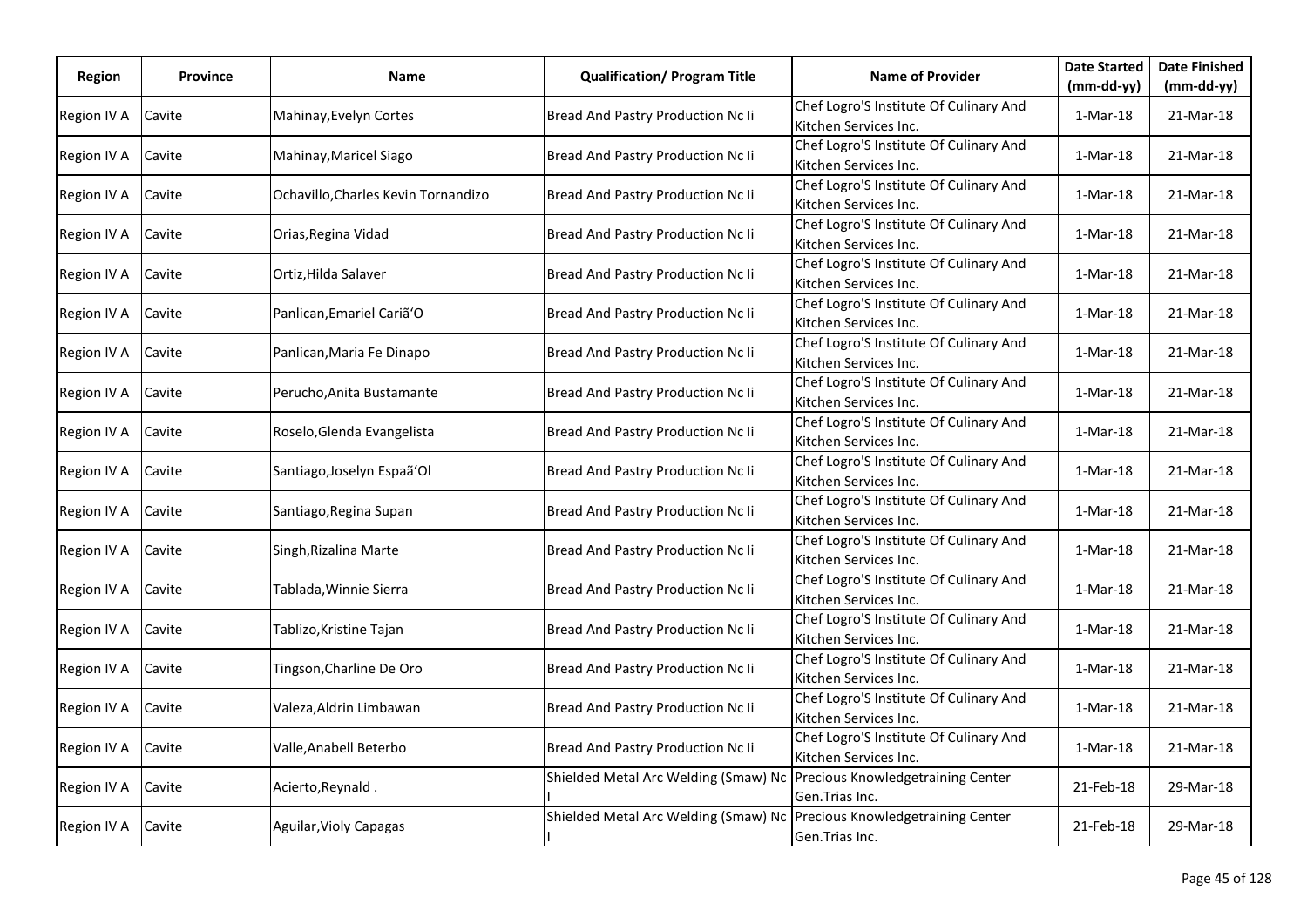| Region      | <b>Province</b> | Name                            | <b>Qualification/ Program Title</b>                                    | <b>Name of Provider</b>                             | <b>Date Started</b> | <b>Date Finished</b> |
|-------------|-----------------|---------------------------------|------------------------------------------------------------------------|-----------------------------------------------------|---------------------|----------------------|
|             |                 |                                 |                                                                        |                                                     | (mm-dd-yy)          | $(mm-dd-yy)$         |
| Region IV A | Cavite          | Andaya, Reynante Era            | Shielded Metal Arc Welding (Smaw) Nc Precious Knowledgetraining Center | Gen.Trias Inc.                                      | 21-Feb-18           | 29-Mar-18            |
| Region IV A | Cavite          | Asi, Jingkie Del Rosario        | Shielded Metal Arc Welding (Smaw) Nc                                   | Precious Knowledgetraining Center<br>Gen.Trias Inc. | 21-Feb-18           | 29-Mar-18            |
| Region IV A | Cavite          | Aspera, Lota Mira Abendano      | Shielded Metal Arc Welding (Smaw) Nc Precious Knowledgetraining Center | Gen.Trias Inc.                                      | 21-Feb-18           | 29-Mar-18            |
| Region IV A | Cavite          | Baybay, Jeffrey Magsino         | Shielded Metal Arc Welding (Smaw) Nc                                   | Precious Knowledgetraining Center<br>Gen.Trias Inc. | 21-Feb-18           | 29-Mar-18            |
| Region IV A | Cavite          | Chin, Jayson Kok Loong Membrot  | Shielded Metal Arc Welding (Smaw) Nc Precious Knowledgetraining Center | Gen.Trias Inc.                                      | 21-Feb-18           | 29-Mar-18            |
| Region IV A | Cavite          | Evangelista, Aron Demandante li | Shielded Metal Arc Welding (Smaw) Nc                                   | Precious Knowledgetraining Center<br>Gen.Trias Inc. | 21-Feb-18           | 29-Mar-18            |
| Region IV A | Cavite          | Francisco, Aldrin Daygo         | Shielded Metal Arc Welding (Smaw) Nc                                   | Precious Knowledgetraining Center<br>Gen.Trias Inc. | 21-Feb-18           | 29-Mar-18            |
| Region IV A | Cavite          | Grecia, Joseph Cadag            | Shielded Metal Arc Welding (Smaw) Nc                                   | Precious Knowledgetraining Center<br>Gen.Trias Inc. | 21-Feb-18           | 29-Mar-18            |
| Region IV A | Cavite          | Grecia, Sara Jane Balbero       | Shielded Metal Arc Welding (Smaw) Nc Precious Knowledgetraining Center | Gen.Trias Inc.                                      | 21-Feb-18           | 29-Mar-18            |
| Region IV A | Cavite          | Lopez, Ruth Panaguiton          | Shielded Metal Arc Welding (Smaw) Nc                                   | Precious Knowledgetraining Center<br>Gen.Trias Inc. | 21-Feb-18           | 29-Mar-18            |
| Region IV A | Cavite          | Pesigan, Mark Joseph Bedruz     | Shielded Metal Arc Welding (Smaw) Nc                                   | Precious Knowledgetraining Center<br>Gen.Trias Inc. | 21-Feb-18           | 29-Mar-18            |
| Region IV A | Cavite          | Prak, Erlindo Maglinte          | Shielded Metal Arc Welding (Smaw) Nc Precious Knowledgetraining Center | Gen.Trias Inc.                                      | 21-Feb-18           | 29-Mar-18            |
| Region IV A | Cavite          | Racelis, Edmark Obaña           | Shielded Metal Arc Welding (Smaw) Nc Precious Knowledgetraining Center | Gen.Trias Inc.                                      | 21-Feb-18           | 29-Mar-18            |
| Region IV A | Cavite          | Ridera, Reynald.                | Shielded Metal Arc Welding (Smaw) Nc                                   | Precious Knowledgetraining Center<br>Gen.Trias Inc. | 21-Feb-18           | 29-Mar-18            |
| Region IV A | Cavite          | Santos,Noriel Guillen           | Shielded Metal Arc Welding (Smaw) Nc                                   | Precious Knowledgetraining Center<br>Gen.Trias Inc. | 21-Feb-18           | 29-Mar-18            |
| Region IV A | Cavite          | Suba, Crisanto Nicol            | Shielded Metal Arc Welding (Smaw) Nc Precious Knowledgetraining Center | Gen.Trias Inc.                                      | 21-Feb-18           | 29-Mar-18            |
| Region IV A | Cavite          | Tanawan, Maekael Vitangcol      | Shielded Metal Arc Welding (Smaw) Nc Precious Knowledgetraining Center | Gen.Trias Inc.                                      | 21-Feb-18           | 29-Mar-18            |
| Region IV A | Cavite          | Tanawan, Marites Improgo        | Shielded Metal Arc Welding (Smaw) Nc Precious Knowledgetraining Center | Gen.Trias Inc.                                      | 21-Feb-18           | 29-Mar-18            |
| Region IV A | Cavite          | Tisbe, Lady Joy Dela Cruz       | Shielded Metal Arc Welding (Smaw) Nc                                   | Precious Knowledgetraining Center<br>Gen.Trias Inc. | 21-Feb-18           | 29-Mar-18            |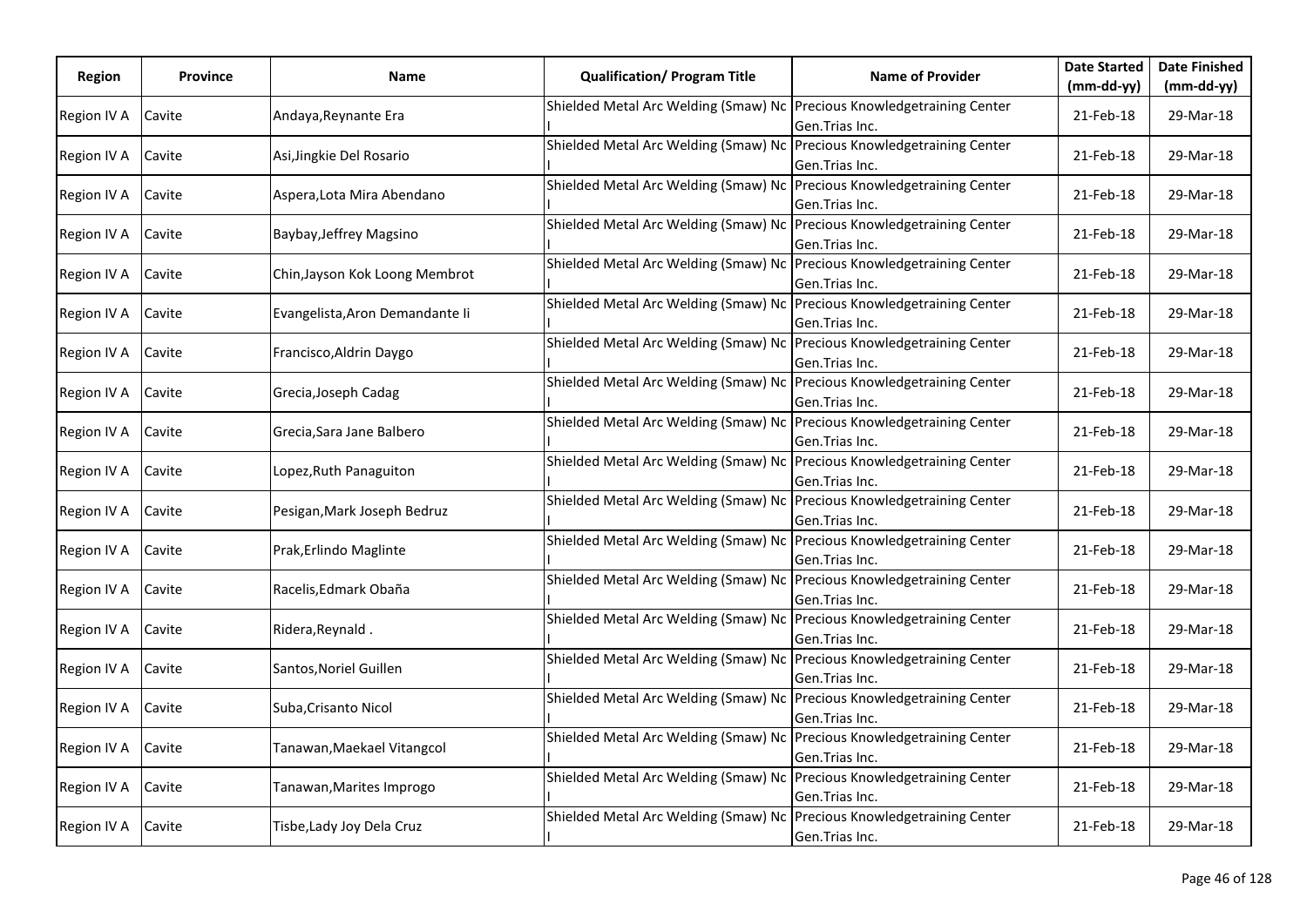| Region      | <b>Province</b> | Name                               | <b>Qualification/ Program Title</b> | <b>Name of Provider</b>                                      | <b>Date Started</b> | <b>Date Finished</b> |
|-------------|-----------------|------------------------------------|-------------------------------------|--------------------------------------------------------------|---------------------|----------------------|
|             |                 |                                    |                                     |                                                              | $(mm-dd-yy)$        | (mm-dd-yy)           |
| Region IV A | Cavite          | Amante, Margarita Ana Zanudio      | Bread And Pastry Production Nc Ii   | <b>Culinary Arts Professional Training</b><br>Institute Inc. | 5-Mar-18            | 28-Mar-18            |
| Region IV A | Cavite          | Aparici, Pablito li Avenido        | Bread And Pastry Production Nc Ii   | <b>Culinary Arts Professional Training</b><br>Institute Inc. | 5-Mar-18            | 28-Mar-18            |
| Region IV A | Cavite          | Balanza, Berna Fatima Bibera       | Bread And Pastry Production Nc Ii   | <b>Culinary Arts Professional Training</b><br>Institute Inc. | 5-Mar-18            | 28-Mar-18            |
| Region IV A | Cavite          | Belarma, lia Angela Lorence Octavo | Bread And Pastry Production Nc Ii   | <b>Culinary Arts Professional Training</b><br>Institute Inc. | 5-Mar-18            | 28-Mar-18            |
| Region IV A | Cavite          | Cardel, Larry Fuentes              | Bread And Pastry Production Nc Ii   | <b>Culinary Arts Professional Training</b><br>Institute Inc. | 5-Mar-18            | 28-Mar-18            |
| Region IV A | Cavite          | Castillo, Bon Marco Bautista       | Bread And Pastry Production Nc Ii   | <b>Culinary Arts Professional Training</b><br>Institute Inc. | 5-Mar-18            | 28-Mar-18            |
| Region IV A | Cavite          | Danganan, Jeremae Angela De Leon   | Bread And Pastry Production Nc Ii   | <b>Culinary Arts Professional Training</b><br>Institute Inc. | 5-Mar-18            | 28-Mar-18            |
| Region IV A | Cavite          | Domingo, Romina Kheezia.           | Bread And Pastry Production Nc Ii   | <b>Culinary Arts Professional Training</b><br>Institute Inc. | 5-Mar-18            | 28-Mar-18            |
| Region IV A | Cavite          | Esguerra, Aris Quilaton            | Bread And Pastry Production Nc Ii   | <b>Culinary Arts Professional Training</b><br>Institute Inc. | 5-Mar-18            | 28-Mar-18            |
| Region IV A | Cavite          | Evasco, Glecy Joy Cayadong         | Bread And Pastry Production Nc Ii   | <b>Culinary Arts Professional Training</b><br>Institute Inc. | 5-Mar-18            | 28-Mar-18            |
| Region IV A | Cavite          | Garcia, Almera Lobaton             | Bread And Pastry Production Nc Ii   | <b>Culinary Arts Professional Training</b><br>Institute Inc. | 5-Mar-18            | 28-Mar-18            |
| Region IV A | Cavite          | Garcia, Jewel Angela Lobaton       | Bread And Pastry Production Nc Ii   | <b>Culinary Arts Professional Training</b><br>Institute Inc. | 5-Mar-18            | 28-Mar-18            |
| Region IV A | Cavite          | Geronimo, Khrystle Lachica         | Bread And Pastry Production Nc Ii   | <b>Culinary Arts Professional Training</b><br>Institute Inc. | 5-Mar-18            | 28-Mar-18            |
| Region IV A | Cavite          | Laporga, Lolita Miraballes         | Bread And Pastry Production Nc Ii   | <b>Culinary Arts Professional Training</b><br>Institute Inc. | 5-Mar-18            | 28-Mar-18            |
| Region IV A | Cavite          | Luistro, Novalyn Fajardo           | Bread And Pastry Production Nc Ii   | <b>Culinary Arts Professional Training</b><br>Institute Inc. | 5-Mar-18            | 28-Mar-18            |
| Region IV A | Cavite          | Magalit, Gincel Charlon Camposano  | Bread And Pastry Production Nc Ii   | <b>Culinary Arts Professional Training</b><br>Institute Inc. | 5-Mar-18            | 28-Mar-18            |
| Region IV A | Cavite          | Maranan, Jann Michael Bernardo     | Bread And Pastry Production Nc Ii   | <b>Culinary Arts Professional Training</b><br>Institute Inc. | 5-Mar-18            | 28-Mar-18            |
| Region IV A | Cavite          | Medina, Maria Danica Calfoforo     | Bread And Pastry Production Nc Ii   | <b>Culinary Arts Professional Training</b><br>Institute Inc. | 5-Mar-18            | 28-Mar-18            |
| Region IV A | Cavite          | Oropesa, Cindy Borcelis            | Bread And Pastry Production Nc Ii   | <b>Culinary Arts Professional Training</b><br>Institute Inc. | 5-Mar-18            | 28-Mar-18            |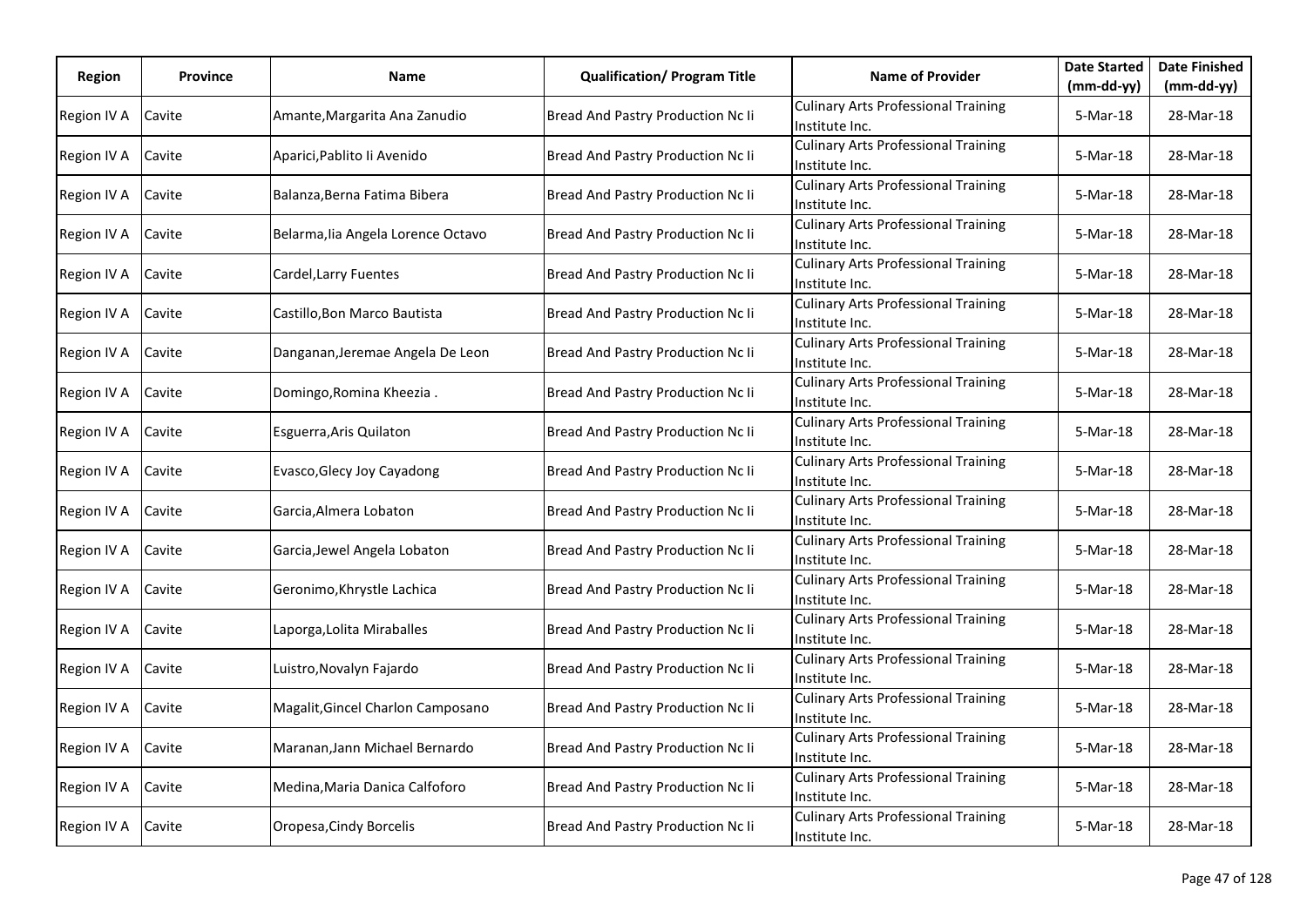| Region      | <b>Province</b> | Name                            | <b>Qualification/ Program Title</b>              | <b>Name of Provider</b>                                      | <b>Date Started</b> | <b>Date Finished</b> |
|-------------|-----------------|---------------------------------|--------------------------------------------------|--------------------------------------------------------------|---------------------|----------------------|
|             |                 |                                 |                                                  |                                                              | $(mm-dd-yy)$        | (mm-dd-yy)           |
| Region IV A | Cavite          | Pañares, Melody Sinadian        | Bread And Pastry Production Nc Ii                | <b>Culinary Arts Professional Training</b><br>Institute Inc. | 5-Mar-18            | 28-Mar-18            |
| Region IV A | Cavite          | Ramos, Lourd Archie li Arce     | Bread And Pastry Production Nc Ii                | <b>Culinary Arts Professional Training</b><br>Institute Inc. | 5-Mar-18            | 28-Mar-18            |
| Region IV A | Cavite          | Remetio, Molina Manuel          | Bread And Pastry Production Nc Ii                | <b>Culinary Arts Professional Training</b><br>Institute Inc. | 5-Mar-18            | 28-Mar-18            |
| Region IV A | Cavite          | Rizabal, Mary Joy.              | Bread And Pastry Production Nc Ii                | <b>Culinary Arts Professional Training</b><br>Institute Inc. | 5-Mar-18            | 28-Mar-18            |
| Region IV A | Cavite          | Toledo,Christian Diaz           | Bread And Pastry Production Nc Ii                | <b>Culinary Arts Professional Training</b><br>Institute Inc. | 5-Mar-18            | 28-Mar-18            |
| Region IV A | Cavite          | Peniquito, Luigi.               | Bread And Pastry Production Nc Ii                | <b>Culinary Arts Professional Training</b><br>Institute Inc. | 5-Mar-18            | 28-Mar-18            |
| Region IV A | Cavite          | Abaja, Mario Mojar              | Driving (Passenger Bus/Straight Truck)<br>Nc lii | Philippine National Driving Academy, Inc.                    | $1-Mar-18$          | 20-Mar-18            |
| Region IV A | Cavite          | Abella, Daniel Hermoso          | Driving (Passenger Bus/Straight Truck)<br>Nc lii | Philippine National Driving Academy, Inc.                    | 1-Mar-18            | 20-Mar-18            |
| Region IV A | Cavite          | Amoyon, Jocecito Baldomar       | Driving (Passenger Bus/Straight Truck)<br>Nc lii | Philippine National Driving Academy, Inc.                    | 1-Mar-18            | 20-Mar-18            |
| Region IV A | Cavite          | Bayran, Joceph Mancio           | Driving (Passenger Bus/Straight Truck)<br>Nc lii | Philippine National Driving Academy, Inc.                    | $1-Mar-18$          | 20-Mar-18            |
| Region IV A | Cavite          | Borromeo, Jun-Jun Reola         | Driving (Passenger Bus/Straight Truck)<br>Nc lii | Philippine National Driving Academy, Inc.                    | $1-Mar-18$          | 20-Mar-18            |
| Region IV A | Cavite          | Cordova, Marlon Fabillar        | Driving (Passenger Bus/Straight Truck)<br>Nc lii | Philippine National Driving Academy, Inc.                    | $1-Mar-18$          | 20-Mar-18            |
| Region IV A | Cavite          | De Los Santos, Francisco Jacobe | Driving (Passenger Bus/Straight Truck)<br>Nc lii | Philippine National Driving Academy, Inc.                    | $1-Mar-18$          | 20-Mar-18            |
| Region IV A | Cavite          | Estorco, Vincent Guyha          | Driving (Passenger Bus/Straight Truck)<br>Nc lii | Philippine National Driving Academy, Inc.                    | $1-Mar-18$          | 20-Mar-18            |
| Region IV A | Cavite          | Gulane, Reynan Pandis           | Driving (Passenger Bus/Straight Truck)<br>Nc lii | Philippine National Driving Academy, Inc.                    | $1-Mar-18$          | 20-Mar-18            |
| Region IV A | Cavite          | Gulfo, Arnel Llena              | Driving (Passenger Bus/Straight Truck)<br>Nc lii | Philippine National Driving Academy, Inc.                    | $1-Mar-18$          | 20-Mar-18            |
| Region IV A | Cavite          | Larita, Sarlie Gucilatar        | Driving (Passenger Bus/Straight Truck)<br>Nc lii | Philippine National Driving Academy, Inc.                    | $1-Mar-18$          | 20-Mar-18            |
| Region IV A | Cavite          | Lugod, Herbert Ansay            | Driving (Passenger Bus/Straight Truck)<br>Nc lii | Philippine National Driving Academy, Inc.                    | $1-Mar-18$          | 20-Mar-18            |
| Region IV A | Cavite          | Magcalayo, Gerry Maestre        | Driving (Passenger Bus/Straight Truck)<br>Nc lii | Philippine National Driving Academy, Inc.                    | $1-Mar-18$          | 20-Mar-18            |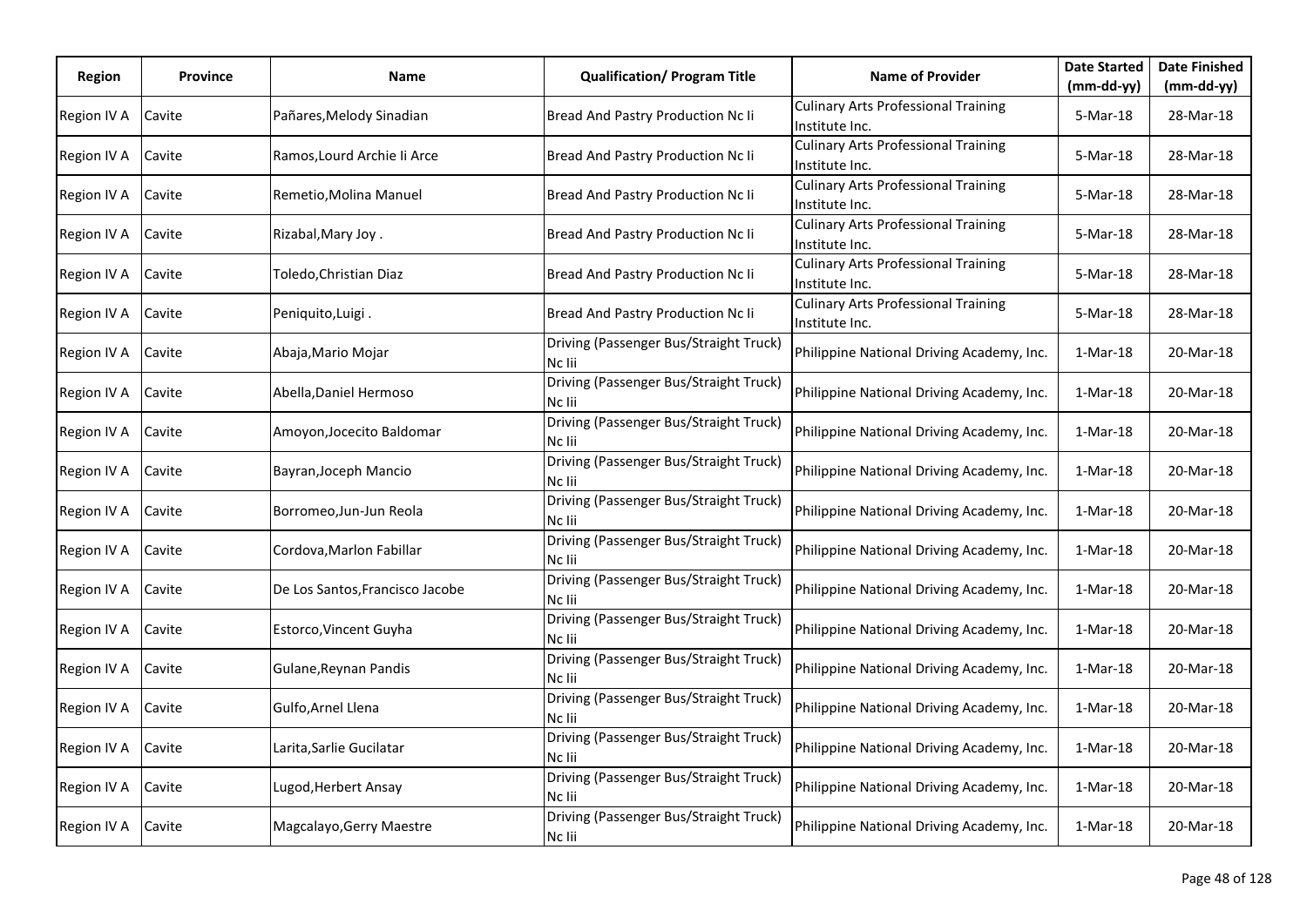| Region      | <b>Province</b> | Name                           | <b>Qualification/ Program Title</b>              | <b>Name of Provider</b>                        | <b>Date Started</b><br>(mm-dd-yy) | <b>Date Finished</b><br>$(mm-dd-yy)$ |
|-------------|-----------------|--------------------------------|--------------------------------------------------|------------------------------------------------|-----------------------------------|--------------------------------------|
| Region IV A | Cavite          | Mantele, Emel Maglanoc         | Driving (Passenger Bus/Straight Truck)<br>Nc lii | Philippine National Driving Academy, Inc.      | $1-Mar-18$                        | 20-Mar-18                            |
| Region IV A | Cavite          | Marañon, Aldrin Romero         | Driving (Passenger Bus/Straight Truck)<br>Nc lii | Philippine National Driving Academy, Inc.      | $1-Mar-18$                        | 20-Mar-18                            |
| Region IV A | Cavite          | Mendez, Lemuell Calbasa        | Driving (Passenger Bus/Straight Truck)<br>Nc lii | Philippine National Driving Academy, Inc.      | $1-Mar-18$                        | 20-Mar-18                            |
| Region IV A | Cavite          | Mogol, Domingo Cena            | Driving (Passenger Bus/Straight Truck)<br>Nc lii | Philippine National Driving Academy, Inc.      | $1-Mar-18$                        | 20-Mar-18                            |
| Region IV A | Cavite          | Pagaduan, Jonathan Agmata      | Driving (Passenger Bus/Straight Truck)<br>Nc lii | Philippine National Driving Academy, Inc.      | $1-Mar-18$                        | 20-Mar-18                            |
| Region IV A | Cavite          | Palegar, Jierom Barceliña      | Driving (Passenger Bus/Straight Truck)<br>Nc lii | Philippine National Driving Academy, Inc.      | $1-Mar-18$                        | 20-Mar-18                            |
| Region IV A | Cavite          | Pineda, Ferdinand Pangilinan   | Driving (Passenger Bus/Straight Truck)<br>Nc lii | Philippine National Driving Academy, Inc.      | $1-Mar-18$                        | 20-Mar-18                            |
| Region IV A | Cavite          | Polsotin, Arwin Baria          | Driving (Passenger Bus/Straight Truck)<br>Nc lii | Philippine National Driving Academy, Inc.      | $1-Mar-18$                        | 20-Mar-18                            |
| Region IV A | Cavite          | Soria, Froilan Yanela          | Driving (Passenger Bus/Straight Truck)<br>Nc lii | Philippine National Driving Academy, Inc.      | $1-Mar-18$                        | 20-Mar-18                            |
| Region IV A | Cavite          | Soriano, Dennis Fernando       | Driving (Passenger Bus/Straight Truck)<br>Nc lii | Philippine National Driving Academy, Inc.      | $1-Mar-18$                        | 20-Mar-18                            |
| Region IV A | Cavite          | Tablate, Peter Mike Silva      | Driving (Passenger Bus/Straight Truck)<br>Nc lii | Philippine National Driving Academy, Inc.      | $1-Mar-18$                        | 20-Mar-18                            |
| Region IV A | Cavite          | Traboco, Joey Abrigon          | Driving (Passenger Bus/Straight Truck)<br>Nc lii | Philippine National Driving Academy, Inc.      | $1-Mar-18$                        | 20-Mar-18                            |
| Region IV A | Cavite          | Buendia, Afzelia Morales       | Contact Center Services Nc li                    | Tradecraft Training & Assessment Center<br>Inc | $1-Mar-18$                        | 21-Mar-18                            |
| Region IV A | Cavite          | Cabayao, Philline Pepino       | Contact Center Services Nc li                    | Tradecraft Training & Assessment Center<br>Inc | $1-Mar-18$                        | 21-Mar-18                            |
| Region IV A | Cavite          | Castro,Joe Kenneth Heramis     | Contact Center Services Nc li                    | Tradecraft Training & Assessment Center<br>Inc | $1-Mar-18$                        | 21-Mar-18                            |
| Region IV A | Cavite          | Ramis, Recel Arupo             | Contact Center Services Nc li                    | Tradecraft Training & Assessment Center<br>Inc | $1-Mar-18$                        | 21-Mar-18                            |
| Region IV A | Cavite          | Dela Rosa, Jonald Bryan Valdez | Contact Center Services Nc Ii                    | Tradecraft Training & Assessment Center<br>Inc | $1-Mar-18$                        | 21-Mar-18                            |
| Region IV A | Cavite          | Ebido, Jeffrey Abalaj          | Contact Center Services Nc li                    | Tradecraft Training & Assessment Center<br>Inc | $1-Mar-18$                        | 21-Mar-18                            |
| Region IV A | Cavite          | Gelloano, Clarafe Magalona     | Contact Center Services Nc li                    | Tradecraft Training & Assessment Center<br>Inc | $1-Mar-18$                        | 21-Mar-18                            |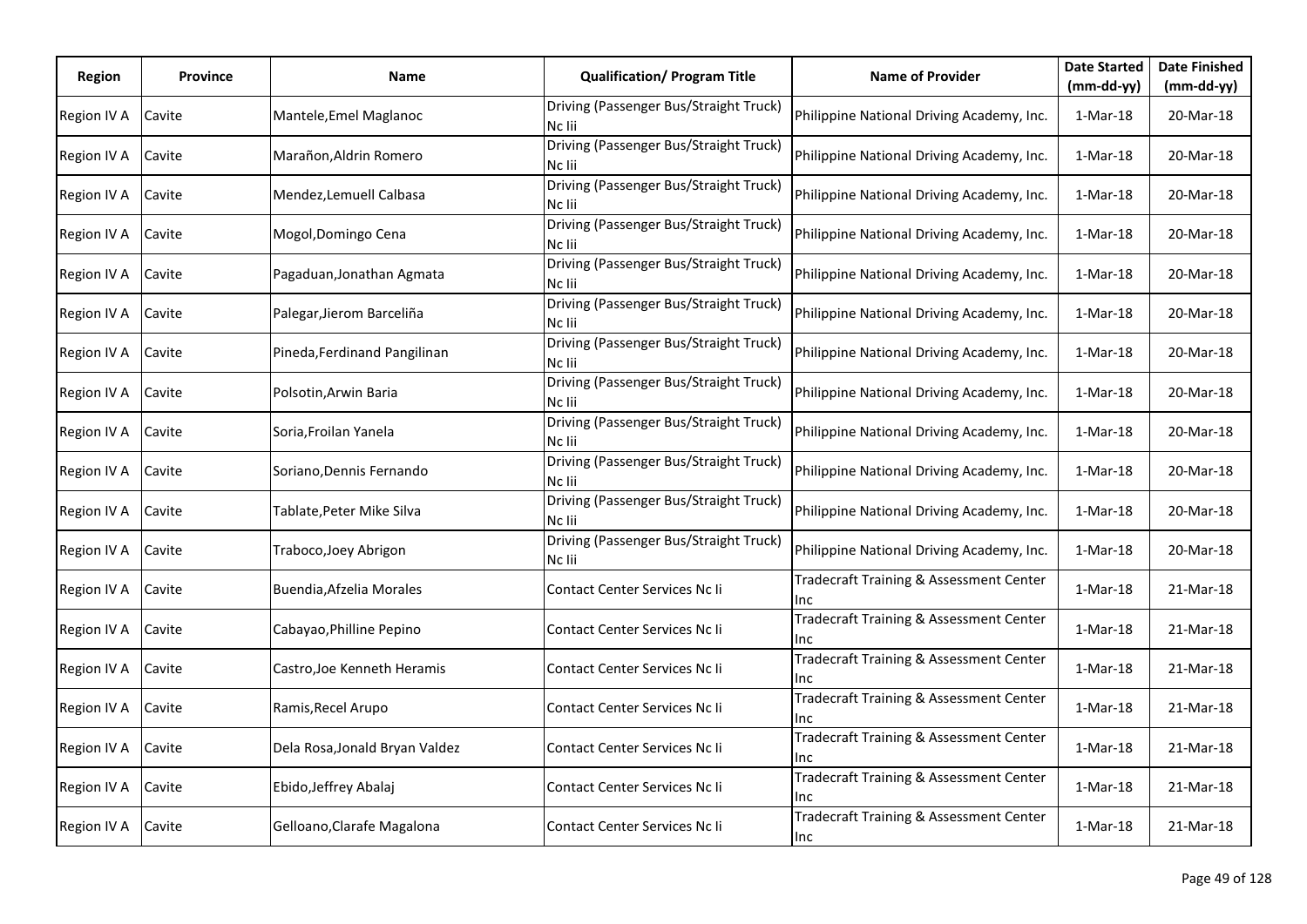|             | <b>Province</b> | Name                               | <b>Qualification/ Program Title</b>  | <b>Name of Provider</b>                         | <b>Date Started</b> | <b>Date Finished</b> |
|-------------|-----------------|------------------------------------|--------------------------------------|-------------------------------------------------|---------------------|----------------------|
| Region      |                 |                                    |                                      |                                                 | $(mm-dd-yy)$        | $(mm-dd-yy)$         |
| Region IV A | Cavite          | Gorobat Iii, Ellecer Bong Adie     | Contact Center Services Nc li        | Tradecraft Training & Assessment Center<br>llnc | 1-Mar-18            | 21-Mar-18            |
| Region IV A | Cavite          | Hiloma, Hanna Princess Yumang      | Contact Center Services Nc Ii        | Tradecraft Training & Assessment Center<br>Ilnc | $1-Mar-18$          | 21-Mar-18            |
| Region IV A | Cavite          | Hiloma, Luzviminda Yumang          | Contact Center Services Nc li        | Tradecraft Training & Assessment Center<br>Inc  | $1-Mar-18$          | 21-Mar-18            |
| Region IV A | Cavite          | Leonardo, Girlie Grace Reyes       | Contact Center Services Nc Ii        | Tradecraft Training & Assessment Center<br>Inc  | $1-Mar-18$          | 21-Mar-18            |
| Region IV A | Cavite          | Marquez, Erni Andaleon             | Contact Center Services Nc Ii        | Tradecraft Training & Assessment Center<br>lnc. | $1-Mar-18$          | 21-Mar-18            |
| Region IV A | Cavite          | Mitra, Hannah Vanessa Lorenzana    | Contact Center Services Nc li        | Tradecraft Training & Assessment Center<br>Inc  | 1-Mar-18            | 21-Mar-18            |
| Region IV A | Cavite          | Mitra, Alan Duquilar               | Contact Center Services Nc Ii        | Tradecraft Training & Assessment Center<br>llnc | $1-Mar-18$          | 21-Mar-18            |
| Region IV A | Cavite          | Montero, Rafael Evora              | Contact Center Services Nc li        | Tradecraft Training & Assessment Center<br>llnc | 1-Mar-18            | 21-Mar-18            |
| Region IV A | Cavite          | Montero, Reymark Evora             | Contact Center Services Nc Ii        | Tradecraft Training & Assessment Center<br>Inc  | 1-Mar-18            | 21-Mar-18            |
| Region IV A | Cavite          | Almario, Mier Budhi                | Contact Center Services Nc Ii        | Tradecraft Training & Assessment Center<br>llnc | $1-Mar-18$          | 21-Mar-18            |
| Region IV A | Cavite          | Pallera, Irene Yagdulag            | Contact Center Services Nc Ii        | Tradecraft Training & Assessment Center<br>lnc. | $1-Mar-18$          | 21-Mar-18            |
| Region IV A | Cavite          | Paras, Gina Toledo                 | Contact Center Services Nc Ii        | Tradecraft Training & Assessment Center<br>Inc  | 1-Mar-18            | 21-Mar-18            |
| Region IV A | Cavite          | Manansala, Nenita Salonga          | Contact Center Services Nc li        | Tradecraft Training & Assessment Center<br>llnc | $1-Mar-18$          | 21-Mar-18            |
| Region IV A | Cavite          | Pacete, Jonathan Troi Reblando     | Contact Center Services Nc Ii        | Tradecraft Training & Assessment Center<br>llnc | $1-Mar-18$          | 21-Mar-18            |
| Region IV A | Cavite          | Parungao, Jayson Morales           | Contact Center Services Nc Ii        | Tradecraft Training & Assessment Center<br>Inc  | 1-Mar-18            | 21-Mar-18            |
| Region IV A | Cavite          | Parungao, Jocelyn Grace Morales    | Contact Center Services Nc li        | Tradecraft Training & Assessment Center<br>llnc | 1-Mar-18            | 21-Mar-18            |
| Region IV A | Cavite          | Sibal, Michelle Catimbuhan         | Contact Center Services Nc li        | Tradecraft Training & Assessment Center<br>Inc  | $1-Mar-18$          | 21-Mar-18            |
| Region IV A | Cavite          | Salvador, Jeremy John Richel Olaso | <b>Contact Center Services Nc Ii</b> | Tradecraft Training & Assessment Center<br>lnc. | $1-Mar-18$          | 21-Mar-18            |
| Region IV A | Cavite          | Abarquez, Severino Divina          | Tile Setting Nc Ii                   | St. Peregrine Institute                         | $1-Mar-18$          | 16-Mar-18            |
| Region IV A | Cavite          | <b>Bueno, Carding Sotomayor</b>    | Tile Setting Nc Ii                   | St. Peregrine Institute                         | $1-Mar-18$          | 16-Mar-18            |
| Region IV A | Cavite          | Brosas, Rolando Ronabia            | Tile Setting Nc Ii                   | St. Peregrine Institute                         | $1-Mar-18$          | 16-Mar-18            |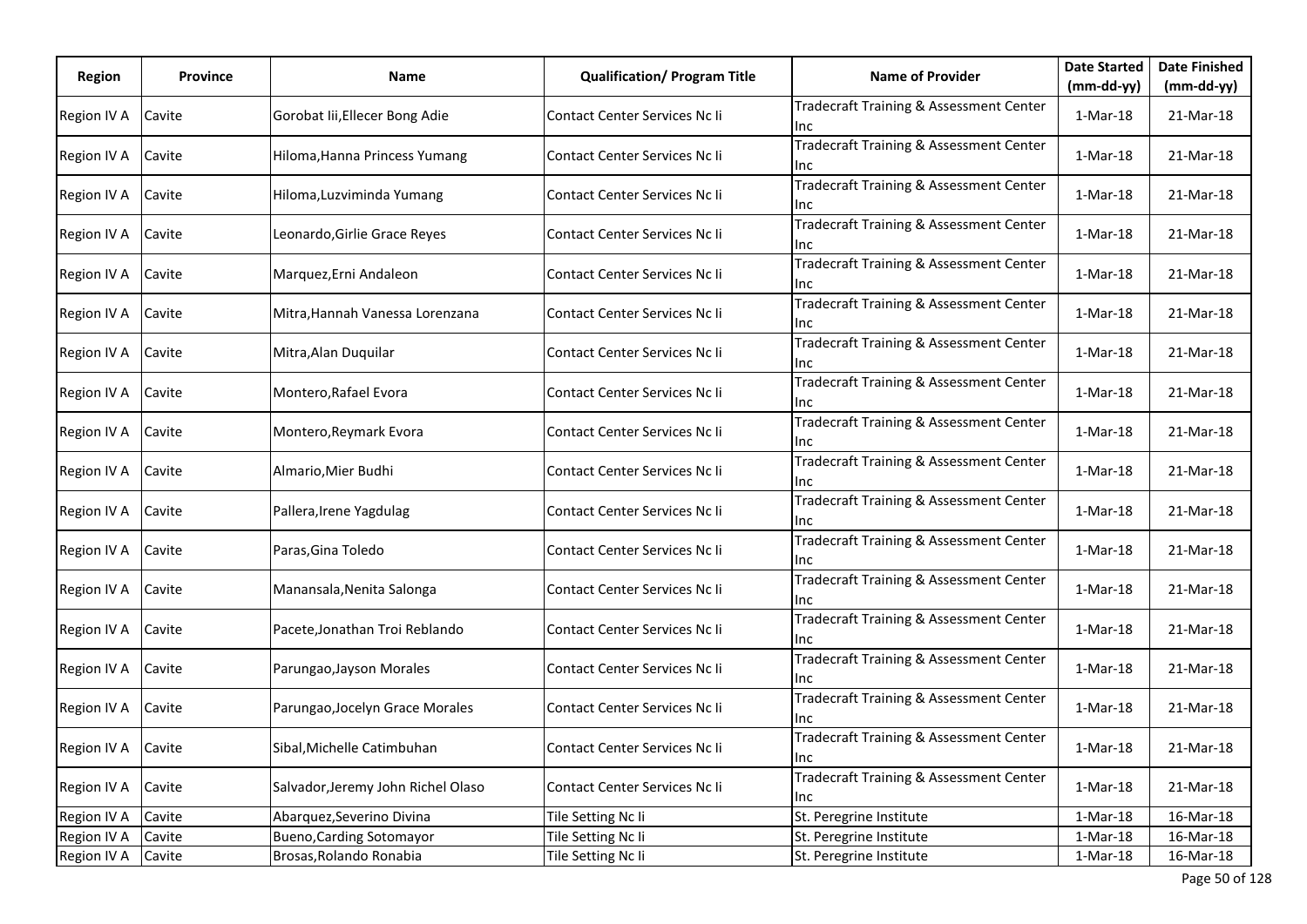|               |                 |                                    |                                     |                                                   | <b>Date Started</b> | <b>Date Finished</b> |
|---------------|-----------------|------------------------------------|-------------------------------------|---------------------------------------------------|---------------------|----------------------|
| <b>Region</b> | <b>Province</b> | Name                               | <b>Qualification/ Program Title</b> | <b>Name of Provider</b>                           | $(mm-dd-yy)$        | $(mm-dd-yy)$         |
| Region IV A   | Cavite          | <b>Buama, Julius Jay Campos</b>    | Tile Setting Nc Ii                  | St. Peregrine Institute                           | $1-Mar-18$          | 16-Mar-18            |
| Region IV A   | Cavite          | Coladilla, Karl Earnest Roi Joveb  | Tile Setting Nc Ii                  | St. Peregrine Institute                           | $1-Mar-18$          | 16-Mar-18            |
| Region IV A   | Cavite          | Cobrado, Ken Jerome Ema            | Tile Setting Nc Ii                  | St. Peregrine Institute                           | $1-Mar-18$          | 16-Mar-18            |
| Region IV A   | Cavite          | Coria, Robert Daisog               | Tile Setting Nc Ii                  | St. Peregrine Institute                           | $1-Mar-18$          | 16-Mar-18            |
| Region IV A   | Cavite          | Cordera, Art Limuel Ramos          | Tile Setting Nc Ii                  | St. Peregrine Institute                           | $1-Mar-18$          | 16-Mar-18            |
| Region IV A   | Cavite          | De Sagun, Jan Ivan Colonia         | Tile Setting Nc Ii                  | St. Peregrine Institute                           | $1-Mar-18$          | 16-Mar-18            |
| Region IV A   | Cavite          | Esmejarda, Romeo Oracion           | Tile Setting Nc Ii                  | St. Peregrine Institute                           | 1-Mar-18            | 16-Mar-18            |
| Region IV A   | Cavite          | Espinosa, Nelson Rubiales          | Tile Setting Nc Ii                  | St. Peregrine Institute                           | 1-Mar-18            | 16-Mar-18            |
| Region IV A   | Cavite          | Esminda, Ferdinand Dela Cruz       | Tile Setting Nc Ii                  | St. Peregrine Institute                           | $1-Mar-18$          | 16-Mar-18            |
| Region IV A   | Cavite          | Grencio, Ricky Martorilla          | Tile Setting Nc Ii                  | St. Peregrine Institute                           | 1-Mar-18            | 16-Mar-18            |
| Region IV A   | Cavite          | Lampino, Billy Camacho             | Tile Setting Nc Ii                  | St. Peregrine Institute                           | $1-Mar-18$          | 16-Mar-18            |
| Region IV A   | Cavite          | Lagubana, Michael Cuaresma         | Tile Setting Nc Ii                  | St. Peregrine Institute                           | 1-Mar-18            | 16-Mar-18            |
| Region IV A   | Cavite          | Meriado, Reyson Romulo             | Tile Setting Nc Ii                  | St. Peregrine Institute                           | $1-Mar-18$          | 16-Mar-18            |
| Region IV A   | Cavite          | Manuzon, Richard Singson           | Tile Setting Nc Ii                  | St. Peregrine Institute                           | $1-Mar-18$          | 16-Mar-18            |
| Region IV A   | Cavite          | Mondejar, Walfredo Villasana       | Tile Setting Nc Ii                  | St. Peregrine Institute                           | 1-Mar-18            | 16-Mar-18            |
| Region IV A   | Cavite          | Oriña, Jimuelle Cereno             | Tile Setting Nc Ii                  | St. Peregrine Institute                           | $1-Mar-18$          | 16-Mar-18            |
| Region IV A   | Cavite          | Pida, Sandy Riberta                | Tile Setting Nc Ii                  | St. Peregrine Institute                           | 1-Mar-18            | 16-Mar-18            |
| Region IV A   | Cavite          | Palentinos, Jhon Bernard Villarosa | Tile Setting Nc Ii                  | St. Peregrine Institute                           | 1-Mar-18            | 16-Mar-18            |
| Region IV A   | Cavite          | Ramos, Edwin Marasigan             | Tile Setting Nc Ii                  | St. Peregrine Institute                           | $1-Mar-18$          | 16-Mar-18            |
| Region IV A   | Cavite          | Rubiales, Christian Rondilla       | Tile Setting Nc Ii                  | St. Peregrine Institute                           | $1-Mar-18$          | 16-Mar-18            |
| Region IV A   | Cavite          | Serrano Jr., Marcelino Castillo    | Tile Setting Nc Ii                  | St. Peregrine Institute                           | $1-Mar-18$          | 16-Mar-18            |
| Region IV A   | Cavite          | Villeta, Ardin Plantilla           | Tile Setting Nc Ii                  | St. Peregrine Institute                           | $1-Mar-18$          | 16-Mar-18            |
| Region IV A   | Cavite          | Davila, Roen Escalante             | <b>Scaffold Erection Nc li</b>      | Mercer Institute Of Skills And Knowledge<br>Inc.  | 26-Feb-18           | 21-Mar-18            |
| Region IV A   | Cavite          | Robles, Edward Garcia              | <b>Scaffold Erection Nc Ii</b>      | Mercer Institute Of Skills And Knowledge<br>lnc.  | 26-Feb-18           | 21-Mar-18            |
| Region IV A   | Cavite          | Briones, Reynaldo Requiz           | <b>Scaffold Erection Nc Ii</b>      | Mercer Institute Of Skills And Knowledge<br>lnc.  | 26-Feb-18           | 21-Mar-18            |
| Region IV A   | Cavite          | Aloyon, Neilsan Pan                | <b>Scaffold Erection Nc Ii</b>      | Mercer Institute Of Skills And Knowledge<br>llnc. | 26-Feb-18           | 21-Mar-18            |
| Region IV A   | Cavite          | Padoña, Franklen Bernados          | <b>Scaffold Erection Nc Ii</b>      | Mercer Institute Of Skills And Knowledge<br>Inc.  | 26-Feb-18           | 21-Mar-18            |
| Region IV A   | Cavite          | Derilo, Ralph Cris Adina           | <b>Scaffold Erection Nc Ii</b>      | Mercer Institute Of Skills And Knowledge<br>lnc.  | 26-Feb-18           | 21-Mar-18            |
| Region IV A   | Cavite          | Mahinay, Raymel Aloyon             | <b>Scaffold Erection Nc Ii</b>      | Mercer Institute Of Skills And Knowledge<br>lnc.  | 26-Feb-18           | 21-Mar-18            |
| Region IV A   | Cavite          | Sabino, Mark Jun Tornis            | <b>Scaffold Erection Nc Ii</b>      | Mercer Institute Of Skills And Knowledge<br>Inc.  | 26-Feb-18           | 21-Mar-18            |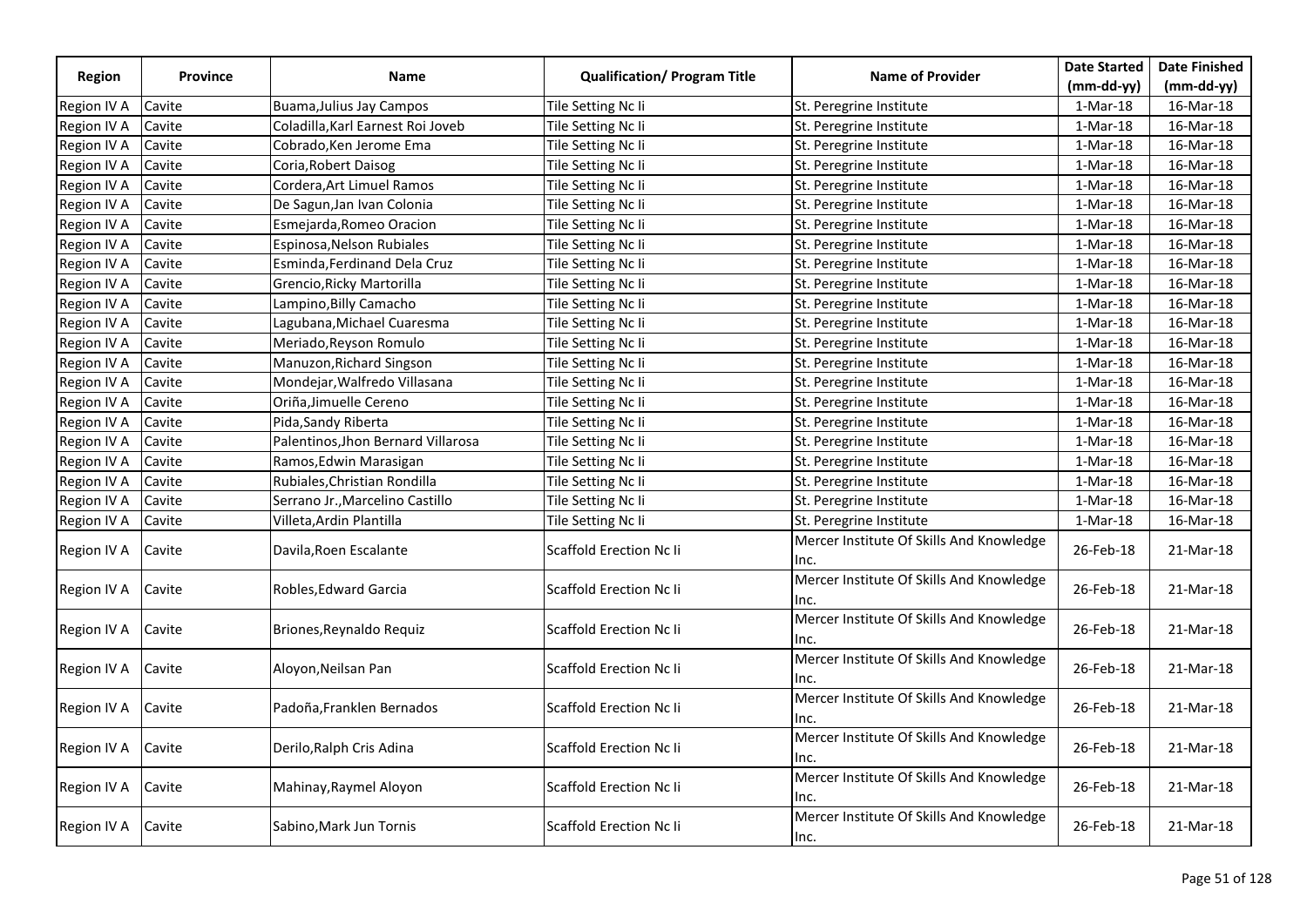| Region      | <b>Province</b> | Name                          | <b>Qualification/ Program Title</b>  | <b>Name of Provider</b>                          | <b>Date Started</b> | <b>Date Finished</b> |
|-------------|-----------------|-------------------------------|--------------------------------------|--------------------------------------------------|---------------------|----------------------|
|             |                 |                               |                                      |                                                  | (mm-dd-yy)          | $(mm-dd-yy)$         |
| Region IV A | Cavite          | Llorente, Von Ryan Moral      | Scaffold Erection Nc Ii              | Mercer Institute Of Skills And Knowledge<br>Inc. | 26-Feb-18           | 21-Mar-18            |
| Region IV A | Cavite          | Villavicencio, Rex Punzalan   | <b>Scaffold Erection Nc li</b>       | Mercer Institute Of Skills And Knowledge<br>Inc. | 26-Feb-18           | 21-Mar-18            |
| Region IV A | Cavite          | Hora, John Emmanuel Panaligan | <b>Scaffold Erection Nc li</b>       | Mercer Institute Of Skills And Knowledge<br>Inc. | 26-Feb-18           | 21-Mar-18            |
| Region IV A | Cavite          | Remedios, Samuel Ramo         | Scaffold Erection Nc li              | Mercer Institute Of Skills And Knowledge<br>Inc. | 26-Feb-18           | 21-Mar-18            |
| Region IV A | Cavite          | Reyes, Manuel Macatuno        | <b>Scaffold Erection Nc Ii</b>       | Mercer Institute Of Skills And Knowledge<br>Inc. | 26-Feb-18           | 21-Mar-18            |
| Region IV A | Cavite          | Batchain, Roberto Precilla    | Scaffold Erection Nc Ii              | Mercer Institute Of Skills And Knowledge<br>Inc. | 26-Feb-18           | 21-Mar-18            |
| Region IV A | Cavite          | Junatas,Michael Toledano      | Scaffold Erection Nc li              | Mercer Institute Of Skills And Knowledge<br>Inc. | 26-Feb-18           | 21-Mar-18            |
| Region IV A | Cavite          | Baylosis, Teoden Bebiato      | <b>Scaffold Erection Nc Ii</b>       | Mercer Institute Of Skills And Knowledge<br>Inc. | 26-Feb-18           | 21-Mar-18            |
| Region IV A | Cavite          | Simborio, Michael Asis        | <b>Scaffold Erection Nc Ii</b>       | Mercer Institute Of Skills And Knowledge<br>Inc. | 26-Feb-18           | 21-Mar-18            |
| Region IV A | Cavite          | Alem, Richard Santos          | Scaffold Erection Nc li              | Mercer Institute Of Skills And Knowledge<br>Inc. | 26-Feb-18           | 21-Mar-18            |
| Region IV A | Cavite          | Las Piñas, Alvin Lerio        | Scaffold Erection Nc li              | Mercer Institute Of Skills And Knowledge<br>Inc. | 26-Feb-18           | 21-Mar-18            |
| Region IV A | Cavite          | Delizo, Gil Las Piñas         | Scaffold Erection Nc Ii              | Mercer Institute Of Skills And Knowledge<br>Inc. | 26-Feb-18           | 21-Mar-18            |
| Region IV A | Cavite          | Las Piñas, Arbie Lerio        | Scaffold Erection Nc Ii              | Mercer Institute Of Skills And Knowledge<br>Inc. | 26-Feb-18           | 21-Mar-18            |
| Region IV A | Cavite          | Macayayong, Christopher Ladra | Scaffold Erection Nc li              | Mercer Institute Of Skills And Knowledge<br>Inc. | 26-Feb-18           | 21-Mar-18            |
| Region IV A | Cavite          | Jesoro,Melvin Andis           | Scaffold Erection Nc li              | Mercer Institute Of Skills And Knowledge<br>Inc. | 26-Feb-18           | 21-Mar-18            |
| Region IV A | Cavite          | Antonio,Joel De Jesus         | Organic Agriculture Production Nc Ii | Pedro N. Dimapilis School Of Organic<br>Farming  | 26-Feb-18           | 26-Mar-18            |
| Region IV A | Cavite          | Balla, Teresita Geronimo      | Organic Agriculture Production Nc Ii | Pedro N. Dimapilis School Of Organic<br>Farming  | 26-Feb-18           | 26-Mar-18            |
| Region IV A | Cavite          | Bate, Cris John Antonio       | Organic Agriculture Production Nc Ii | Pedro N. Dimapilis School Of Organic<br>Farming  | 26-Feb-18           | 26-Mar-18            |
| Region IV A | Cavite          | Bower, William Amador         | Organic Agriculture Production Nc Ii | Pedro N. Dimapilis School Of Organic<br>Farming  | 26-Feb-18           | 26-Mar-18            |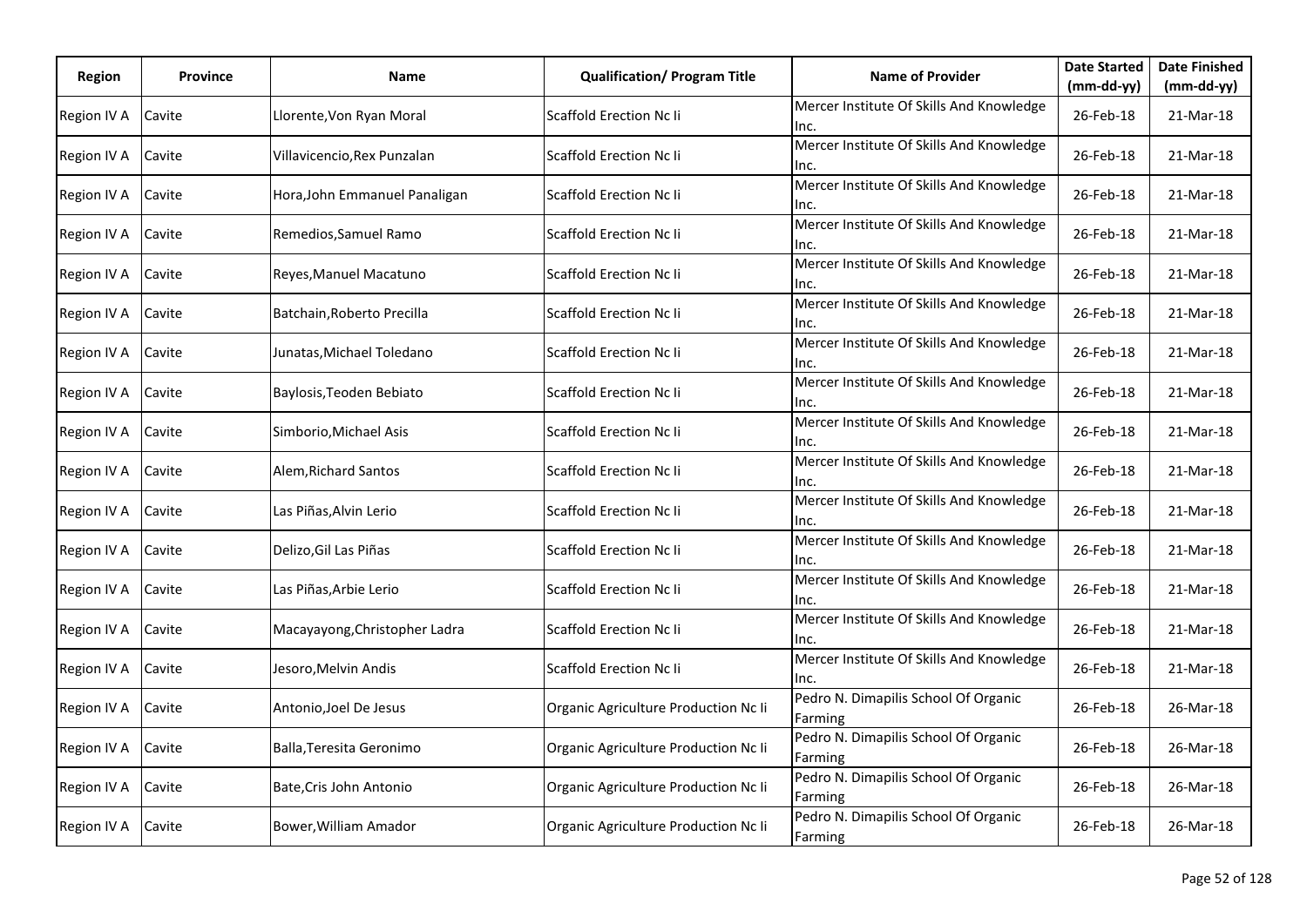| Region      | <b>Province</b> | Name                              | <b>Qualification/ Program Title</b>  | <b>Name of Provider</b>                                         | <b>Date Started</b> | <b>Date Finished</b> |
|-------------|-----------------|-----------------------------------|--------------------------------------|-----------------------------------------------------------------|---------------------|----------------------|
|             |                 |                                   |                                      |                                                                 | (mm-dd-yy)          | (mm-dd-yy)           |
| Region IV A | Cavite          | Cera, Eduardo Biado               | Organic Agriculture Production Nc Ii | Pedro N. Dimapilis School Of Organic<br>Farming                 | 26-Feb-18           | 26-Mar-18            |
| Region IV A | Cavite          | Dela Cruz, Michael Angelo Teodoro | Organic Agriculture Production Nc Ii | Pedro N. Dimapilis School Of Organic<br>Farming                 | 26-Feb-18           | 26-Mar-18            |
| Region IV A | Cavite          | Delos Reyes, Ernesto Bayno        | Organic Agriculture Production Nc Ii | Pedro N. Dimapilis School Of Organic<br>Farming                 | 26-Feb-18           | 26-Mar-18            |
| Region IV A | Cavite          | De Guzman, Marlon Antonino        | Organic Agriculture Production Nc Ii | Pedro N. Dimapilis School Of Organic<br>Farming                 | 26-Feb-18           | 26-Mar-18            |
| Region IV A | Cavite          | Ferrer, Emerson Macapagal         | Organic Agriculture Production Nc Ii | Pedro N. Dimapilis School Of Organic<br>Farming                 | 26-Feb-18           | 26-Mar-18            |
| Region IV A | Cavite          | Fulgencio, Donato Marcilla        | Organic Agriculture Production Nc Ii | Pedro N. Dimapilis School Of Organic<br>Farming                 | 26-Feb-18           | 26-Mar-18            |
| Region IV A | Cavite          | Floralde, Crispin Estayan         | Organic Agriculture Production Nc Ii | Pedro N. Dimapilis School Of Organic<br>Farming                 | 26-Feb-18           | 26-Mar-18            |
| Region IV A | Cavite          | Galvan, Cristaline Mamalayan      | Organic Agriculture Production Nc Ii | Pedro N. Dimapilis School Of Organic<br>Farming                 | 26-Feb-18           | 26-Mar-18            |
| Region IV A | Cavite          | Gonzales, Eden Grace Narciso      | Organic Agriculture Production Nc Ii | Pedro N. Dimapilis School Of Organic<br>Farming                 | 26-Feb-18           | 26-Mar-18            |
| Region IV A | Cavite          | Karunungan, Cecile Quinones       | Organic Agriculture Production Nc Ii | Pedro N. Dimapilis School Of Organic<br>Farming                 | 26-Feb-18           | 26-Mar-18            |
| Region IV A | Cavite          | Lao, Mary Ann Revillo             | Organic Agriculture Production Nc Ii | Pedro N. Dimapilis School Of Organic<br>Farming                 | 26-Feb-18           | 26-Mar-18            |
| Region IV A | Cavite          | Etcubańas, Nelvin Manabat         | Organic Agriculture Production Nc Ii | Pedro N. Dimapilis School Of Organic<br>Farming                 | 26-Feb-18           | 26-Mar-18            |
| Region IV A | Cavite          | Pecańa, Fernando De Juan          | Organic Agriculture Production Nc Ii | Pedro N. Dimapilis School Of Organic<br>Farming                 | 26-Feb-18           | 26-Mar-18            |
| Region IV A | Cavite          | Pecana, Christian Journey Chavez  | Organic Agriculture Production Nc Ii | Pedro N. Dimapilis School Of Organic<br>Farming                 | 26-Feb-18           | 26-Mar-18            |
| Region IV A | Cavite          | Sia, Herminigilda Villadiego      | Organic Agriculture Production Nc Ii | Pedro N. Dimapilis School Of Organic<br>Farming                 | 26-Feb-18           | 26-Mar-18            |
| Region IV A | Cavite          | Quintela, Rey-Ann Bayno           | Organic Agriculture Production Nc Ii | Pedro N. Dimapilis School Of Organic<br>Farming                 | 26-Feb-18           | 26-Mar-18            |
| Region IV A | Cavite          | Aguinaldo, Carolyn Ruiz           | Bread And Pastry Production Nc Ii    | <b>Standard Culinary And Technical Skills</b><br>Training Corp. | 19-Feb-18           | 10-Mar-18            |
| Region IV A | Cavite          | Almeda, Jennifer Comia            | Bread And Pastry Production Nc Ii    | <b>Standard Culinary And Technical Skills</b><br>Training Corp. | 19-Feb-18           | 10-Mar-18            |
| Region IV A | Cavite          | Amante, Maybelle Dela Llave       | Bread And Pastry Production Nc Ii    | <b>Standard Culinary And Technical Skills</b><br>Training Corp. | 19-Feb-18           | 10-Mar-18            |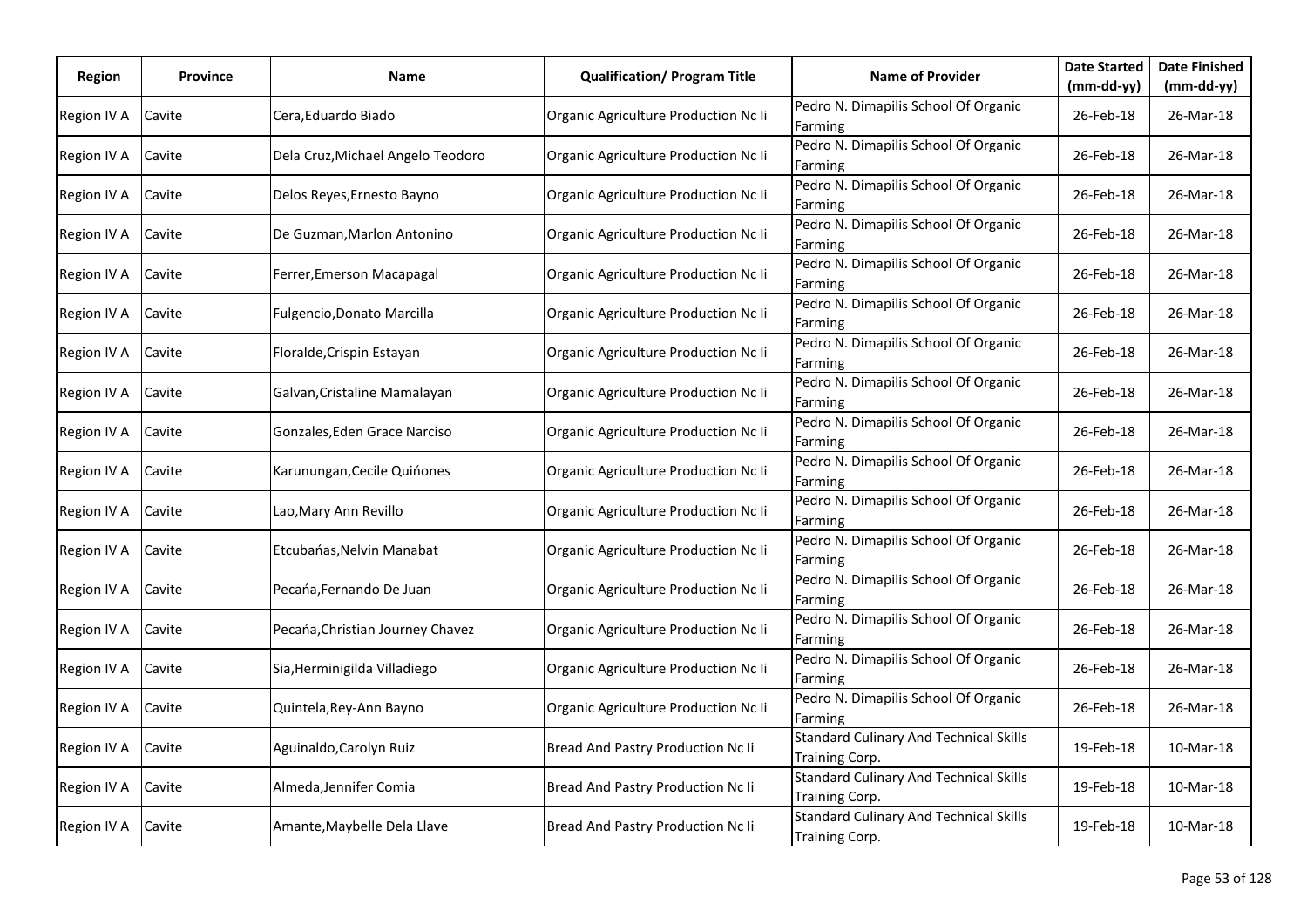| Region      | <b>Province</b> | Name                            | <b>Qualification/ Program Title</b> | <b>Name of Provider</b>                                         | <b>Date Started</b> | <b>Date Finished</b> |
|-------------|-----------------|---------------------------------|-------------------------------------|-----------------------------------------------------------------|---------------------|----------------------|
|             |                 |                                 |                                     |                                                                 | (mm-dd-yy)          | $(mm-dd-yy)$         |
| Region IV A | Cavite          | Apostol, Kris Angela N/A        | Bread And Pastry Production Nc Ii   | <b>Standard Culinary And Technical Skills</b><br>Training Corp. | 19-Feb-18           | 10-Mar-18            |
| Region IV A | Cavite          | Atud, Marlina Colapo            | Bread And Pastry Production Nc Ii   | <b>Standard Culinary And Technical Skills</b><br>Training Corp. | 19-Feb-18           | 10-Mar-18            |
| Region IV A | Cavite          | Balindres, Ma. Regina Rio       | Bread And Pastry Production Nc Ii   | <b>Standard Culinary And Technical Skills</b><br>Training Corp. | 19-Feb-18           | 10-Mar-18            |
| Region IV A | Cavite          | Carillo, Jessica Longno         | Bread And Pastry Production Nc Ii   | <b>Standard Culinary And Technical Skills</b><br>Training Corp. | 19-Feb-18           | 10-Mar-18            |
| Region IV A | Cavite          | Dapia, Brigette M               | Bread And Pastry Production Nc Ii   | <b>Standard Culinary And Technical Skills</b><br>Training Corp. | 19-Feb-18           | 10-Mar-18            |
| Region IV A | Cavite          | Dimasangca, Jacqueline Navarro  | Bread And Pastry Production Nc Ii   | <b>Standard Culinary And Technical Skills</b><br>Training Corp. | 19-Feb-18           | 10-Mar-18            |
| Region IV A | Cavite          | Famoso, Franz Nicole Jay Jalea  | Bread And Pastry Production Nc Ii   | <b>Standard Culinary And Technical Skills</b><br>Training Corp. | 19-Feb-18           | 10-Mar-18            |
| Region IV A | Cavite          | Gabo, Geraldine Peralta         | Bread And Pastry Production Nc Ii   | <b>Standard Culinary And Technical Skills</b><br>Training Corp. | 19-Feb-18           | 10-Mar-18            |
| Region IV A | Cavite          | Jalea,Helda Fronda              | Bread And Pastry Production Nc Ii   | <b>Standard Culinary And Technical Skills</b><br>Training Corp. | 19-Feb-18           | 10-Mar-18            |
| Region IV A | Cavite          | Lorica, Nemesia Gladys Alba     | Bread And Pastry Production Nc Ii   | <b>Standard Culinary And Technical Skills</b><br>Training Corp. | 19-Feb-18           | 10-Mar-18            |
| Region IV A | Cavite          | Masalonga, Julie Ann Ilagan     | Bread And Pastry Production Nc Ii   | <b>Standard Culinary And Technical Skills</b><br>Training Corp. | 19-Feb-18           | 10-Mar-18            |
| Region IV A | Cavite          | Mojica, Michelle Mendoza        | Bread And Pastry Production Nc Ii   | <b>Standard Culinary And Technical Skills</b><br>Training Corp. | 19-Feb-18           | 10-Mar-18            |
| Region IV A | Cavite          | Olvida, Jennifer Cortez         | Bread And Pastry Production Nc Ii   | <b>Standard Culinary And Technical Skills</b><br>Training Corp. | 19-Feb-18           | 10-Mar-18            |
| Region IV A | Cavite          | Paluyo, Peter Moralita          | Bread And Pastry Production Nc Ii   | <b>Standard Culinary And Technical Skills</b><br>Training Corp. | 19-Feb-18           | 10-Mar-18            |
| Region IV A | Cavite          | Peras, Raymund M                | Bread And Pastry Production Nc Ii   | <b>Standard Culinary And Technical Skills</b><br>Training Corp. | 19-Feb-18           | 10-Mar-18            |
| Region IV A | Cavite          | Rabang, Minda Cardinales        | Bread And Pastry Production Nc Ii   | <b>Standard Culinary And Technical Skills</b><br>Training Corp. | 19-Feb-18           | 10-Mar-18            |
| Region IV A | Cavite          | Robles, Lavina Jael Gonzaga     | Bread And Pastry Production Nc Ii   | <b>Standard Culinary And Technical Skills</b><br>Training Corp. | 19-Feb-18           | 10-Mar-18            |
| Region IV A | Cavite          | Rodriguez, Alyssa Grace Gacayan | Bread And Pastry Production Nc Ii   | <b>Standard Culinary And Technical Skills</b><br>Training Corp. | 19-Feb-18           | 10-Mar-18            |
| Region IV A | Cavite          | Rogel, Rowena Aquino            | Bread And Pastry Production Nc Ii   | <b>Standard Culinary And Technical Skills</b><br>Training Corp. | 19-Feb-18           | 10-Mar-18            |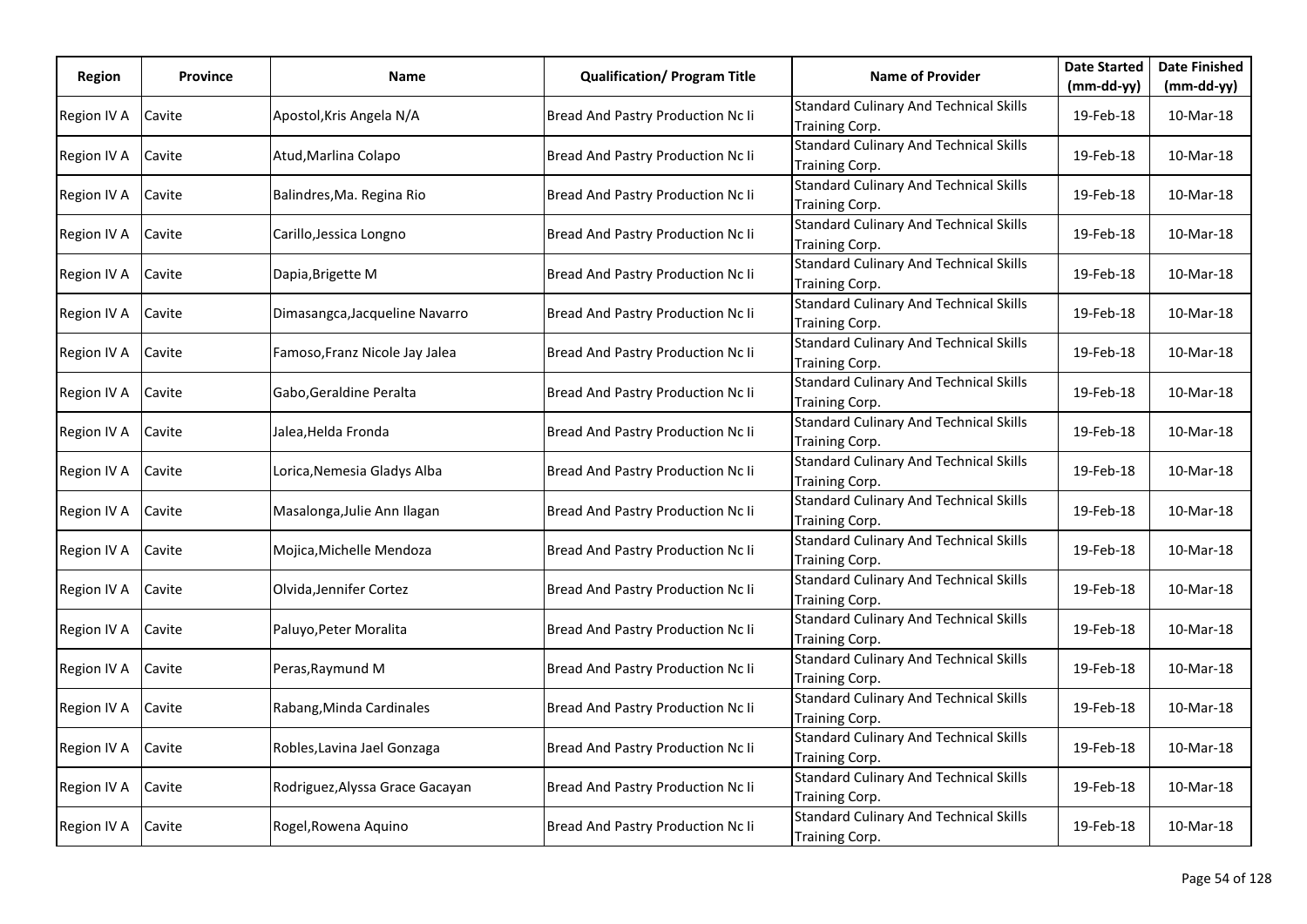| Region      | <b>Province</b> | Name                           | <b>Qualification/ Program Title</b> | <b>Name of Provider</b>                                         | <b>Date Started</b> | <b>Date Finished</b> |
|-------------|-----------------|--------------------------------|-------------------------------------|-----------------------------------------------------------------|---------------------|----------------------|
|             |                 |                                |                                     |                                                                 | (mm-dd-yy)          | $(mm-dd-yy)$         |
| Region IV A | Cavite          | Santos,Lorna Gatcho            | Bread And Pastry Production Nc Ii   | <b>Standard Culinary And Technical Skills</b><br>Training Corp. | 19-Feb-18           | 10-Mar-18            |
| Region IV A | Cavite          | Satur, Ma. Teresa Panis        | Bread And Pastry Production Nc Ii   | <b>Standard Culinary And Technical Skills</b><br>Training Corp. | 19-Feb-18           | 10-Mar-18            |
| Region IV A | Cavite          | Suguitan, Nelia Nerona         | Bread And Pastry Production Nc Ii   | <b>Standard Culinary And Technical Skills</b><br>Training Corp. | 19-Feb-18           | 10-Mar-18            |
| Region IV A | Cavite          | Abrazado, Alvin Hispano        | Driving Nc Ii                       | Philippine National Driving Academy, Inc.                       | $1-Mar-18$          | 17-Mar-18            |
| Region IV A | Cavite          | Aguilar, Emmanuel Castillo     | Driving Nc Ii                       | Philippine National Driving Academy, Inc.                       | $1-Mar-18$          | 17-Mar-18            |
| Region IV A | Cavite          | Amponin, Kevin Russel Macaraig | Driving Nc Ii                       | Philippine National Driving Academy, Inc.                       | $1-Mar-18$          | 17-Mar-18            |
| Region IV A | Cavite          | Aromin, Hely Domingo           | Driving Nc Ii                       | Philippine National Driving Academy, Inc.                       | $1-Mar-18$          | 17-Mar-18            |
| Region IV A | Cavite          | Baguio, Domileo Echano         | Driving Nc Ii                       | Philippine National Driving Academy, Inc.                       | $1-Mar-18$          | 17-Mar-18            |
| Region IV A | Cavite          | Basa, Miami Blasurca           | Driving Nc Ii                       | Philippine National Driving Academy, Inc.                       | $1-Mar-18$          | 17-Mar-18            |
| Region IV A | Cavite          | Borcelas, Debbie Jhon Hispano  | Driving Nc Ii                       | Philippine National Driving Academy, Inc.                       | $1-Mar-18$          | 17-Mar-18            |
| Region IV A | Cavite          | Calvo, Cesar Crebillo          | Driving Nc Ii                       | Philippine National Driving Academy, Inc.                       | $1-Mar-18$          | 17-Mar-18            |
| Region IV A | Cavite          | Castro, Alegria Argao          | Driving Nc Ii                       | Philippine National Driving Academy, Inc.                       | $1-Mar-18$          | 17-Mar-18            |
| Region IV A | Cavite          | Diego, Rowena Miranda          | Driving Nc Ii                       | Philippine National Driving Academy, Inc.                       | $1-Mar-18$          | 17-Mar-18            |
| Region IV A | Cavite          | Ebora, Violeta Estrella        | Driving Nc Ii                       | Philippine National Driving Academy, Inc.                       | $1-Mar-18$          | 17-Mar-18            |
| Region IV A | Cavite          | Ebora, Rico Porley             | Driving Nc Ii                       | Philippine National Driving Academy, Inc.                       | $1-Mar-18$          | 17-Mar-18            |
| Region IV A | Cavite          | Escuadro, Paolo Abrazado       | Driving Nc Ii                       | Philippine National Driving Academy, Inc.                       | $1-Mar-18$          | 17-Mar-18            |
| Region IV A | Cavite          | Florante, Ronald Barilla       | Driving Nc Ii                       | Philippine National Driving Academy, Inc.                       | $1-Mar-18$          | 17-Mar-18            |
| Region IV A | Cavite          | Galgana, Agustina Argao        | Driving Nc Ii                       | Philippine National Driving Academy, Inc.                       | $1-Mar-18$          | 17-Mar-18            |
| Region IV A | Cavite          | Garcia, John Paul Abrazado     | Driving Nc Ii                       | Philippine National Driving Academy, Inc.                       | $1-Mar-18$          | 17-Mar-18            |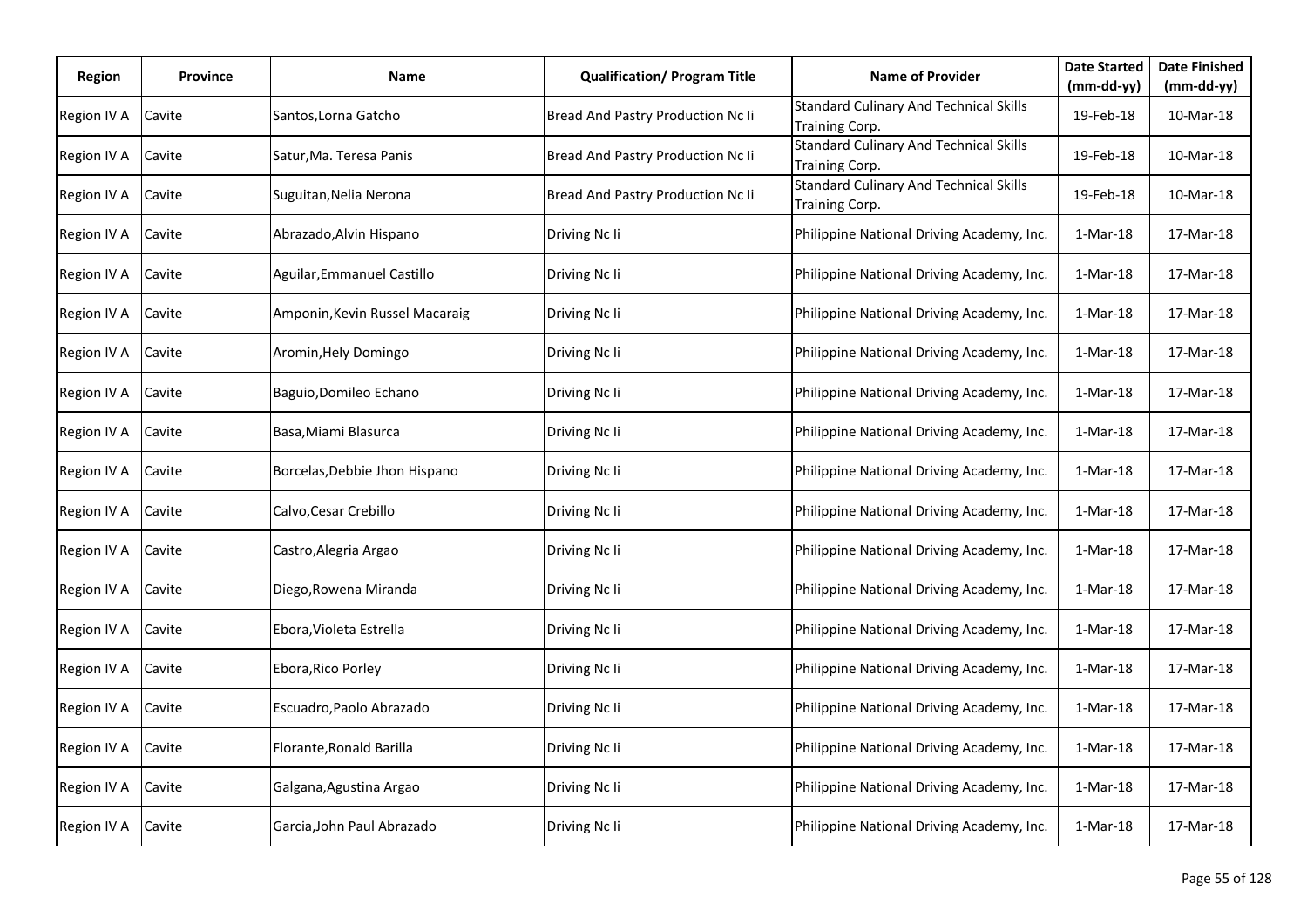| <b>Region</b> | <b>Province</b> | Name                           | <b>Qualification/ Program Title</b>  | <b>Name of Provider</b>                         | <b>Date Started</b><br>$(mm-dd-yy)$ | <b>Date Finished</b><br>$(mm-dd-yy)$ |
|---------------|-----------------|--------------------------------|--------------------------------------|-------------------------------------------------|-------------------------------------|--------------------------------------|
| Region IV A   | Cavite          | Gordon, Rainard Miranda        | Driving Nc Ii                        | Philippine National Driving Academy, Inc.       | $1-Mar-18$                          | 17-Mar-18                            |
| Region IV A   | Cavite          | Gordon, Raiven Miranda         | Driving Nc Ii                        | Philippine National Driving Academy, Inc.       | $1-Mar-18$                          | 17-Mar-18                            |
| Region IV A   | Cavite          | Hispano, Jovanne Godaredo      | Driving Nc Ii                        | Philippine National Driving Academy, Inc.       | $1-Mar-18$                          | 17-Mar-18                            |
| Region IV A   | Cavite          | Lozano,John Oliver Manforte    | Driving Nc Ii                        | Philippine National Driving Academy, Inc.       | $1-Mar-18$                          | 17-Mar-18                            |
| Region IV A   | Cavite          | Maac Jr., Eduardo Manrique     | Driving Nc Ii                        | Philippine National Driving Academy, Inc.       | $1-Mar-18$                          | 17-Mar-18                            |
| Region IV A   | Cavite          | Macaranas, Escel Legaspi       | Driving Nc Ii                        | Philippine National Driving Academy, Inc.       | $1-Mar-18$                          | 17-Mar-18                            |
| Region IV A   | Cavite          | Montaño, Rosalinda Liwag       | Driving Nc Ii                        | Philippine National Driving Academy, Inc.       | $1-Mar-18$                          | 17-Mar-18                            |
| Region IV A   | Cavite          | Refugio Jr., Angelito Marpiga  | Driving Nc Ii                        | Philippine National Driving Academy, Inc.       | $1-Mar-18$                          | 17-Mar-18                            |
| Region IV A   | Cavite          | Tiongson,Elizabeth Mendoza     | Driving Nc Ii                        | Philippine National Driving Academy, Inc.       | $1-Mar-18$                          | 17-Mar-18                            |
| Region IV A   | Cavite          | Alberto, Martin Ray Lamina     | Organic Agriculture Production Nc Ii | Pedro N. Dimapilis School Of Organic<br>Farming | 26-Feb-18                           | 31-Mar-18                            |
| Region IV A   | Cavite          | Alejandrino, Jerwin Regulacion | Organic Agriculture Production Nc Ii | Pedro N. Dimapilis School Of Organic<br>Farming | 26-Feb-18                           | 31-Mar-18                            |
| Region IV A   | Cavite          | Bautista, Jozzalyn Puna        | Organic Agriculture Production Nc Ii | Pedro N. Dimapilis School Of Organic<br>Farming | 26-Feb-18                           | 31-Mar-18                            |
| Region IV A   | Cavite          | Bautista, Raiven Magpantay     | Organic Agriculture Production Nc Ii | Pedro N. Dimapilis School Of Organic<br>Farming | 26-Feb-18                           | 31-Mar-18                            |
| Region IV A   | Cavite          | Box, Mark Aldrin Orense        | Organic Agriculture Production Nc Ii | Pedro N. Dimapilis School Of Organic<br>Farming | 26-Feb-18                           | 31-Mar-18                            |
| Region IV A   | Cavite          | Caya, King Bryan Remo          | Organic Agriculture Production Nc Ii | Pedro N. Dimapilis School Of Organic<br>Farming | 26-Feb-18                           | 31-Mar-18                            |
| Region IV A   | Cavite          | Caores,Jenesis Razon           | Organic Agriculture Production Nc Ii | Pedro N. Dimapilis School Of Organic<br>Farming | 26-Feb-18                           | 31-Mar-18                            |
| Region IV A   | Cavite          | Clavio, Kimberly Dinglasan     | Organic Agriculture Production Nc Ii | Pedro N. Dimapilis School Of Organic<br>Farming | 26-Feb-18                           | 31-Mar-18                            |
| Region IV A   | Cavite          | De Mesa, Millicent Leonardo    | Organic Agriculture Production Nc Ii | Pedro N. Dimapilis School Of Organic<br>Farming | 26-Feb-18                           | 31-Mar-18                            |
| Region IV A   | Cavite          | Dilla, Romavil Olili           | Organic Agriculture Production Nc Ii | Pedro N. Dimapilis School Of Organic<br>Farming | 26-Feb-18                           | 31-Mar-18                            |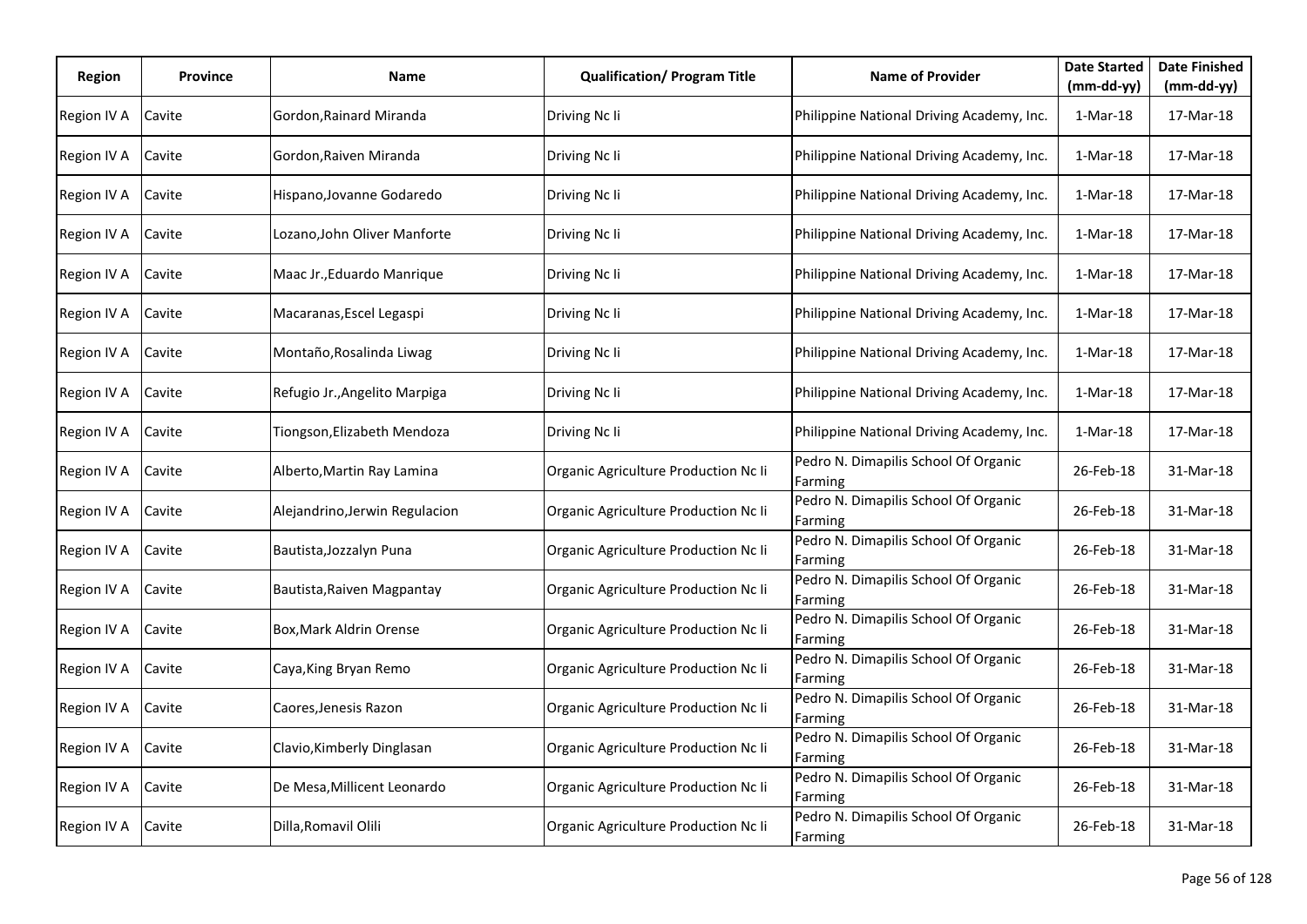| Region      | <b>Province</b> | Name                             | <b>Qualification/ Program Title</b>  | <b>Name of Provider</b>                                           | <b>Date Started</b> | <b>Date Finished</b> |
|-------------|-----------------|----------------------------------|--------------------------------------|-------------------------------------------------------------------|---------------------|----------------------|
|             |                 |                                  |                                      |                                                                   | (mm-dd-yy)          | $(mm-dd-yy)$         |
| Region IV A | Cavite          | Gordula, Jayne Joab Fadul        | Organic Agriculture Production Nc Ii | Pedro N. Dimapilis School Of Organic<br>Farming                   | 26-Feb-18           | 31-Mar-18            |
| Region IV A | Cavite          | Ihapon, Diane Antonette Nakar    | Organic Agriculture Production Nc Ii | Pedro N. Dimapilis School Of Organic<br>Farming                   | 26-Feb-18           | 31-Mar-18            |
| Region IV A | Cavite          | Katigbak, Rendave Pedron         | Organic Agriculture Production Nc Ii | Pedro N. Dimapilis School Of Organic<br>Farming                   | 26-Feb-18           | 31-Mar-18            |
| Region IV A | Cavite          | Lamina, Juneil Obtera            | Organic Agriculture Production Nc Ii | Pedro N. Dimapilis School Of Organic<br>Farming                   | 26-Feb-18           | 31-Mar-18            |
| Region IV A | Cavite          | Llantino, Marydelle Lopez        | Organic Agriculture Production Nc Ii | Pedro N. Dimapilis School Of Organic<br>Farming                   | 26-Feb-18           | 31-Mar-18            |
| Region IV A | Cavite          | Macalagay, Kevin Gadaza          | Organic Agriculture Production Nc Ii | Pedro N. Dimapilis School Of Organic<br>Farming                   | 26-Feb-18           | 31-Mar-18            |
| Region IV A | Cavite          | Madrio, Gay Lord Reyes           | Organic Agriculture Production Nc Ii | Pedro N. Dimapilis School Of Organic<br>Farming                   | 26-Feb-18           | 31-Mar-18            |
| Region IV A | Cavite          | Mayang, John Ervin Olango        | Organic Agriculture Production Nc Ii | Pedro N. Dimapilis School Of Organic<br>Farming                   | 26-Feb-18           | 31-Mar-18            |
| Region IV A | Cavite          | Mendoza, Odessa Notario          | Organic Agriculture Production Nc Ii | Pedro N. Dimapilis School Of Organic<br>Farming                   | 26-Feb-18           | 31-Mar-18            |
| Region IV A | Cavite          | Montiero, Michelle Guerra        | Organic Agriculture Production Nc Ii | Pedro N. Dimapilis School Of Organic<br>Farming                   | 26-Feb-18           | 31-Mar-18            |
| Region IV A | Cavite          | Rubin, Analiza Pacurib           | Organic Agriculture Production Nc Ii | Pedro N. Dimapilis School Of Organic<br>Farming                   | 26-Feb-18           | 31-Mar-18            |
| Region IV A | Cavite          | Salgado Jr., Wilfredo Lovedorial | Organic Agriculture Production Nc Ii | Pedro N. Dimapilis School Of Organic<br>Farming                   | 26-Feb-18           | 31-Mar-18            |
| Region IV A | Cavite          | Secretario,Jhonmark Padal        | Organic Agriculture Production Nc Ii | Pedro N. Dimapilis School Of Organic<br>Farming                   | 26-Feb-18           | 31-Mar-18            |
| Region IV A | Cavite          | Rosales, Syvel Pontipedra        | Organic Agriculture Production Nc Ii | Pedro N. Dimapilis School Of Organic<br>Farming                   | 26-Feb-18           | 31-Mar-18            |
| Region IV A | Cavite          | Valdez,Emie Grace Alumbro        | Organic Agriculture Production Nc Ii | Pedro N. Dimapilis School Of Organic<br>Farming                   | 26-Feb-18           | 31-Mar-18            |
| Region IV A | Cavite          | Barrion, Virnodeth Ruazol        | Hilot (Wellness Massage) Nc Ii       | Beatitudes Technological & Theological<br>College Foundation Inc. | 8-Mar-18            | 29-Mar-18            |
| Region IV A | Cavite          | Cebricus, Ma. Lourdes Palines    | Hilot (Wellness Massage) Nc Ii       | Beatitudes Technological & Theological<br>College Foundation Inc. | 8-Mar-18            | 29-Mar-18            |
| Region IV A | Cavite          | Poblete, Jaynie Penus            | Hilot (Wellness Massage) Nc Ii       | Beatitudes Technological & Theological<br>College Foundation Inc. | 8-Mar-18            | 29-Mar-18            |
| Region IV A | Cavite          | Catindoy, Emmalyn Dasal          | Hilot (Wellness Massage) Nc Ii       | Beatitudes Technological & Theological<br>College Foundation Inc. | 8-Mar-18            | 29-Mar-18            |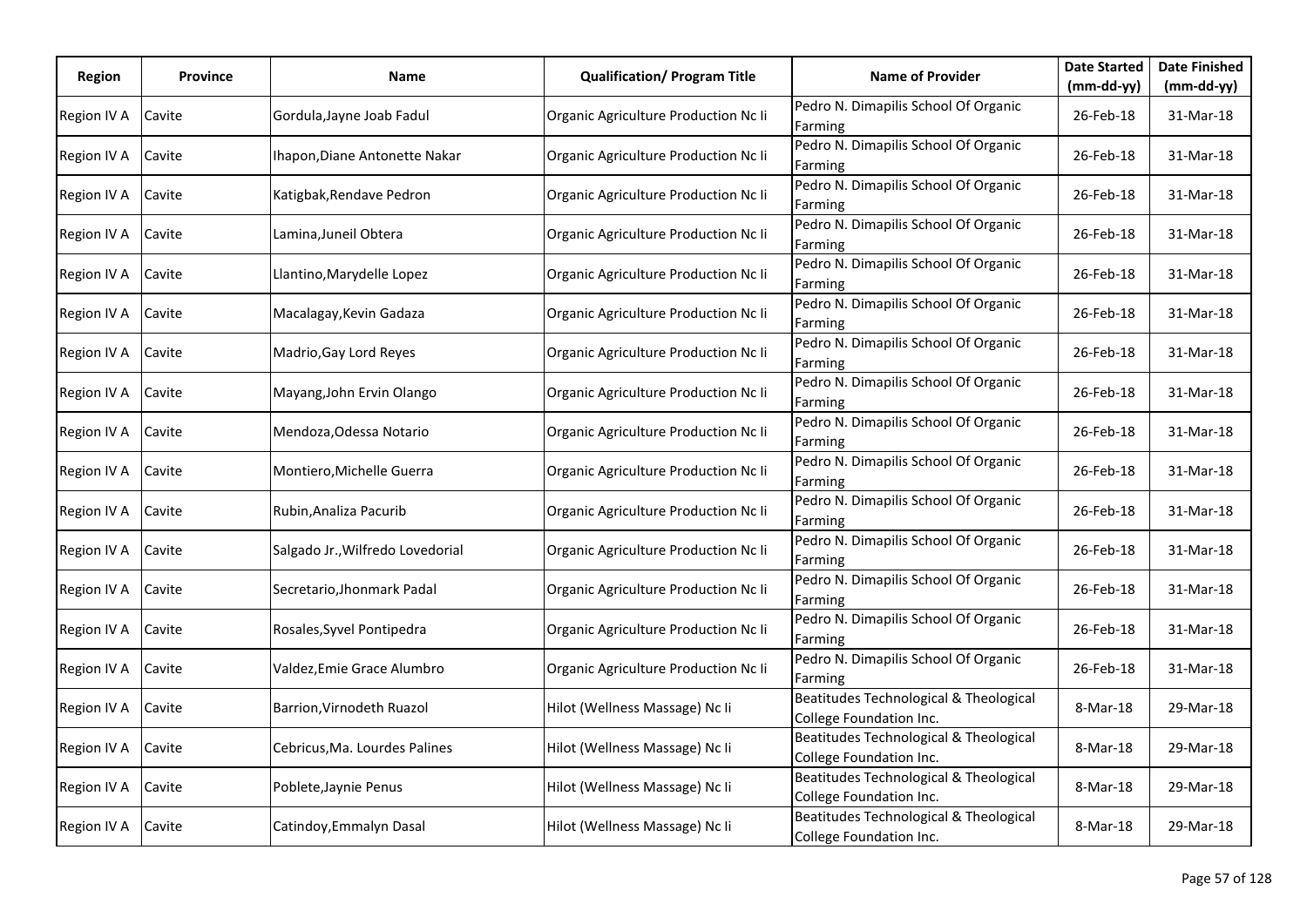| Region      | <b>Province</b> | Name                            | <b>Qualification/ Program Title</b> | <b>Name of Provider</b>                                           | <b>Date Started</b> | <b>Date Finished</b> |
|-------------|-----------------|---------------------------------|-------------------------------------|-------------------------------------------------------------------|---------------------|----------------------|
|             |                 |                                 |                                     |                                                                   | $(mm-dd-yy)$        | (mm-dd-yy)           |
| Region IV A | Cavite          | Pugay, Maebeline Romanes        | Hilot (Wellness Massage) Nc Ii      | Beatitudes Technological & Theological<br>College Foundation Inc. | 8-Mar-18            | 29-Mar-18            |
| Region IV A | Cavite          | Panganiban, Regie Vales         | Hilot (Wellness Massage) Nc Ii      | Beatitudes Technological & Theological<br>College Foundation Inc. | 8-Mar-18            | 29-Mar-18            |
| Region IV A | Cavite          | Basañez, Maria Niña Timonera    | Hilot (Wellness Massage) Nc Ii      | Beatitudes Technological & Theological<br>College Foundation Inc. | 8-Mar-18            | 29-Mar-18            |
| Region IV A | Cavite          | Razon, Dannyleen Santos         | Hilot (Wellness Massage) Nc Ii      | Beatitudes Technological & Theological<br>College Foundation Inc. | 8-Mar-18            | 29-Mar-18            |
| Region IV A | Cavite          | Rafaela, Ginalin Dacuba         | Hilot (Wellness Massage) Nc Ii      | Beatitudes Technological & Theological<br>College Foundation Inc. | 8-Mar-18            | 29-Mar-18            |
| Region IV A | Cavite          | Miguel, Joshua Bolito           | Hilot (Wellness Massage) Nc Ii      | Beatitudes Technological & Theological<br>College Foundation Inc. | 8-Mar-18            | 29-Mar-18            |
| Region IV A | Cavite          | Laurente, Roselyn Ronie         | Hilot (Wellness Massage) Nc Ii      | Beatitudes Technological & Theological<br>College Foundation Inc. | 8-Mar-18            | 29-Mar-18            |
| Region IV A | Cavite          | Hinacay, Jhon Rhafsody Larin    | Hilot (Wellness Massage) Nc Ii      | Beatitudes Technological & Theological<br>College Foundation Inc. | 8-Mar-18            | 29-Mar-18            |
| Region IV A | Cavite          | Geraillo, Lorelie Barojabo      | Hilot (Wellness Massage) Nc Ii      | Beatitudes Technological & Theological<br>College Foundation Inc. | 8-Mar-18            | 29-Mar-18            |
| Region IV A | Cavite          | Jorge, Joan Lipomano            | Hilot (Wellness Massage) Nc Ii      | Beatitudes Technological & Theological<br>College Foundation Inc. | 8-Mar-18            | 29-Mar-18            |
| Region IV A | Cavite          | Esguerra, Queen Audrey Bredes   | Hilot (Wellness Massage) Nc Ii      | Beatitudes Technological & Theological<br>College Foundation Inc. | 8-Mar-18            | 29-Mar-18            |
| Region IV A | Cavite          | Ramos, Joycel Galvez            | Hilot (Wellness Massage) Nc Ii      | Beatitudes Technological & Theological<br>College Foundation Inc. | 8-Mar-18            | 29-Mar-18            |
| Region IV A | Cavite          | Trinio, Vanessa Besañes         | Hilot (Wellness Massage) Nc Ii      | Beatitudes Technological & Theological<br>College Foundation Inc. | 8-Mar-18            | 29-Mar-18            |
| Region IV A | Cavite          | Saguirel, Maria Gloiza Cardenas | Hilot (Wellness Massage) Nc Ii      | Beatitudes Technological & Theological<br>College Foundation Inc. | 8-Mar-18            | 29-Mar-18            |
| Region IV A | Cavite          | Paco, Karen Joy Ramos           | Hilot (Wellness Massage) Nc Ii      | Beatitudes Technological & Theological<br>College Foundation Inc. | 8-Mar-18            | 29-Mar-18            |
| Region IV A | Cavite          | Boniola, Jhon Leo Bajalla       | Hilot (Wellness Massage) Nc Ii      | Beatitudes Technological & Theological<br>College Foundation Inc. | 8-Mar-18            | 29-Mar-18            |
| Region IV A | Cavite          | Arcillas, Jenny Mae Chan        | Hilot (Wellness Massage) Nc Ii      | Beatitudes Technological & Theological<br>College Foundation Inc. | 8-Mar-18            | 29-Mar-18            |
| Region IV A | Cavite          | Arcena, Marvin Jiongco          | Hilot (Wellness Massage) Nc Ii      | Beatitudes Technological & Theological<br>College Foundation Inc. | 8-Mar-18            | 29-Mar-18            |
| Region IV A | Cavite          | Montenegro, Gilbert Ray Sardan  | Hilot (Wellness Massage) Nc Ii      | Beatitudes Technological & Theological<br>College Foundation Inc. | 8-Mar-18            | 29-Mar-18            |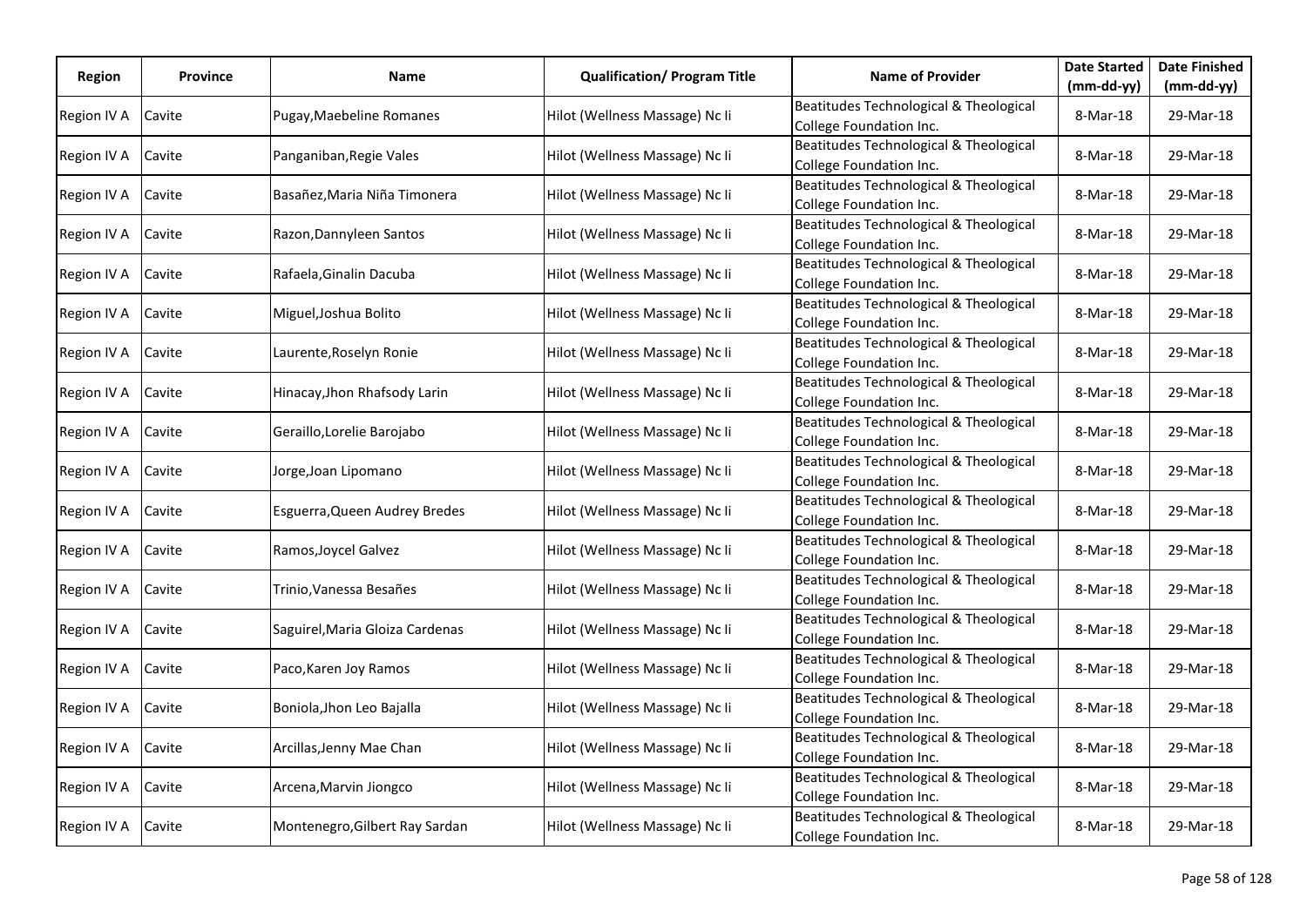| Region      | <b>Province</b> | Name                             | <b>Qualification/ Program Title</b> | <b>Name of Provider</b>                                           | <b>Date Started</b> | <b>Date Finished</b> |
|-------------|-----------------|----------------------------------|-------------------------------------|-------------------------------------------------------------------|---------------------|----------------------|
|             |                 |                                  |                                     |                                                                   | (mm-dd-yy)          | $(mm-dd-yy)$         |
| Region IV A | Cavite          | Jose,Anna Patricia Villaluz      | Hilot (Wellness Massage) Nc Ii      | Beatitudes Technological & Theological<br>College Foundation Inc. | 8-Mar-18            | 29-Mar-18            |
| Region IV A | Cavite          | Ilao, Rhochie Aquiatan           | Hilot (Wellness Massage) Nc Ii      | Beatitudes Technological & Theological<br>College Foundation Inc. | 8-Mar-18            | 29-Mar-18            |
| Region IV A | Cavite          | Bayot, Ryan Jay Cuevas           | Automotive Servicing Nc I           | Salawag Global Training Institute Of<br>Technology, Inc.          | $1-Mar-18$          | 23-Mar-18            |
| Region IV A | Cavite          | Butol, Cepriano Pule             | Automotive Servicing Nc I           | Salawag Global Training Institute Of<br>Technology, Inc.          | $1-Mar-18$          | 23-Mar-18            |
| Region IV A | Cavite          | Canaynay, Roger Lara             | <b>Automotive Servicing Nc I</b>    | Salawag Global Training Institute Of<br>Technology, Inc.          | 1-Mar-18            | 23-Mar-18            |
| Region IV A | Cavite          | Dagatan, Niño Emil Sepe          | Automotive Servicing Nc I           | Salawag Global Training Institute Of<br>Technology, Inc.          | $1-Mar-18$          | 23-Mar-18            |
| Region IV A | Cavite          | De Belen, Jayson Villaro         | <b>Automotive Servicing Nc I</b>    | Salawag Global Training Institute Of<br>Technology, Inc.          | $1-Mar-18$          | 23-Mar-18            |
| Region IV A | Cavite          | De Leon, Renante Fernandez       | <b>Automotive Servicing Nc I</b>    | Salawag Global Training Institute Of<br>Technology, Inc.          | $1-Mar-18$          | 23-Mar-18            |
| Region IV A | Cavite          | Ermenio, Leoniel Montillano      | Automotive Servicing Nc I           | Salawag Global Training Institute Of<br>Technology, Inc.          | $1-Mar-18$          | 23-Mar-18            |
| Region IV A | Cavite          | Esmabe, Robi Bimbo Buena         | <b>Automotive Servicing Nc I</b>    | Salawag Global Training Institute Of<br>Technology, Inc.          | $1-Mar-18$          | 23-Mar-18            |
| Region IV A | Cavite          | Guillen, Ian Corilla             | Automotive Servicing Nc I           | Salawag Global Training Institute Of<br>Technology, Inc.          | $1-Mar-18$          | 23-Mar-18            |
| Region IV A | Cavite          | Hernandez, Rannie Adao           | <b>Automotive Servicing Nc I</b>    | Salawag Global Training Institute Of<br>Technology, Inc.          | $1-Mar-18$          | 23-Mar-18            |
| Region IV A | Cavite          | Lopez, Naryel Dela Torre         | Automotive Servicing Nc I           | Salawag Global Training Institute Of<br>Technology, Inc.          | $1-Mar-18$          | 23-Mar-18            |
| Region IV A | Cavite          | Magallon, Nico Necerio           | Automotive Servicing Nc I           | Salawag Global Training Institute Of<br>Technology, Inc.          | $1-Mar-18$          | 23-Mar-18            |
| Region IV A | Cavite          | Maguddayao, Roberto Trinidad     | Automotive Servicing Nc I           | Salawag Global Training Institute Of<br>Technology, Inc.          | $1-Mar-18$          | 23-Mar-18            |
| Region IV A | Cavite          | Mata, Albren Casabuena           | <b>Automotive Servicing Nc I</b>    | Salawag Global Training Institute Of<br>Technology, Inc.          | $1-Mar-18$          | 23-Mar-18            |
| Region IV A | Cavite          | Molina, Mark Joel De Guia        | <b>Automotive Servicing Nc I</b>    | Salawag Global Training Institute Of<br>Technology, Inc.          | $1-Mar-18$          | 23-Mar-18            |
| Region IV A | Cavite          | Montemayor, Jaymes Paolo Quevada | <b>Automotive Servicing Nc I</b>    | Salawag Global Training Institute Of<br>Technology, Inc.          | $1-Mar-18$          | 23-Mar-18            |
| Region IV A | Cavite          | Moog, Virgilio Umpad             | <b>Automotive Servicing Nc I</b>    | Salawag Global Training Institute Of<br>Technology, Inc.          | 1-Mar-18            | 23-Mar-18            |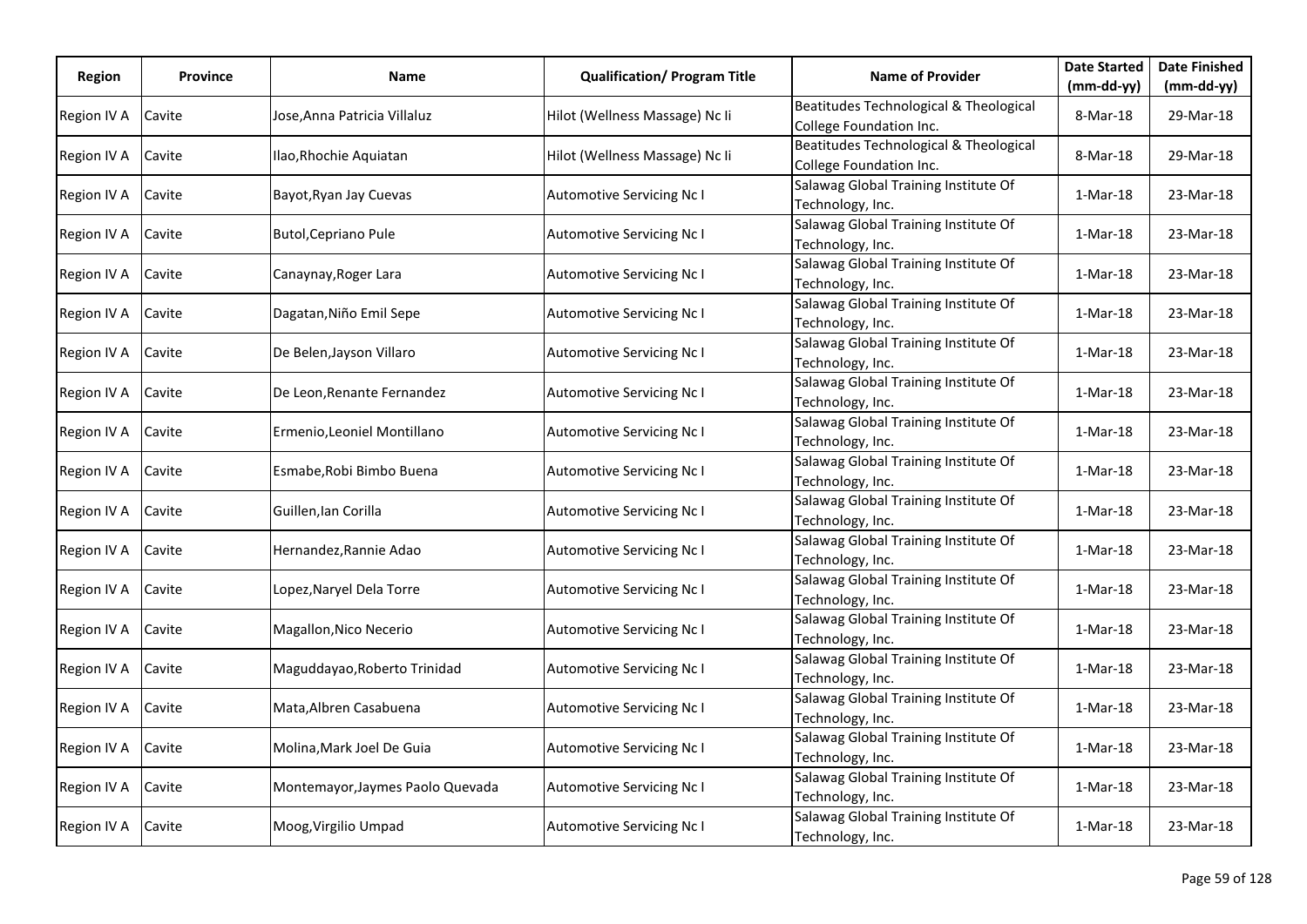|             |                 |                                  |                                     |                                                           | <b>Date Started</b> | <b>Date Finished</b> |
|-------------|-----------------|----------------------------------|-------------------------------------|-----------------------------------------------------------|---------------------|----------------------|
| Region      | <b>Province</b> | Name                             | <b>Qualification/ Program Title</b> | <b>Name of Provider</b>                                   | $(mm-dd-yy)$        | $(mm-dd-yy)$         |
| Region IV A | Cavite          | Nidoy, Jhunel Miraflor           | <b>Automotive Servicing Nc I</b>    | Salawag Global Training Institute Of<br>Technology, Inc.  | 1-Mar-18            | 23-Mar-18            |
| Region IV A | Cavite          | Organo, Nikko Malakas            | <b>Automotive Servicing Nc I</b>    | Salawag Global Training Institute Of<br>Technology, Inc.  | $1-Mar-18$          | 23-Mar-18            |
| Region IV A | Cavite          | Peredes, Patrick Arcos           | <b>Automotive Servicing Nc I</b>    | Salawag Global Training Institute Of<br>Technology, Inc.  | $1-Mar-18$          | 23-Mar-18            |
| Region IV A | Cavite          | Salvador, Yrl Nycolai Batalla    | <b>Automotive Servicing Nc I</b>    | Salawag Global Training Institute Of<br>Technology, Inc.  | 1-Mar-18            | 23-Mar-18            |
| Region IV A | Cavite          | Sanciangco, Susan Sañez          | <b>Automotive Servicing Nc I</b>    | Salawag Global Training Institute Of<br>Technology, Inc.  | $1-Mar-18$          | 23-Mar-18            |
| Region IV A | Cavite          | Sena, Mattew Dela Cruz           | Automotive Servicing Nc I           | Salawag Global Training Institute Of<br>Technology, Inc.  | $1-Mar-18$          | 23-Mar-18            |
| Region IV A | Cavite          | Tutor, Francis Ursales           | Automotive Servicing Nc I           | Salawag Global Training Institute Of<br>Technology, Inc.  | $1-Mar-18$          | 23-Mar-18            |
| Region IV A | Cavite          | Villamartin, Raeven Ashley.      | Automotive Servicing Nc I           | Salawag Global Training Institute Of<br>Technology, Inc.  | 1-Mar-18            | 23-Mar-18            |
| Region IV A | Cavite          | Argente, Aldee Flores            | <b>Automotive Servicing Nc I</b>    | Tesda Ptc-Rosario                                         | 26-Feb-18           | 28-Mar-18            |
| Region IV A | Cavite          | Atienza Jr, Jesus Lontoc         | <b>Automotive Servicing Nc I</b>    | Tesda Ptc-Rosario                                         | 26-Feb-18           | 28-Mar-18            |
| Region IV A | Cavite          | Bañez Jr, Wilfredo Cascante      | <b>Automotive Servicing Nc I</b>    | Tesda Ptc-Rosario                                         | 26-Feb-18           | 28-Mar-18            |
| Region IV A | Cavite          | Bendo, Vhan Klifford Arceo       | <b>Automotive Servicing Nc I</b>    | Tesda Ptc-Rosario                                         | 26-Feb-18           | 28-Mar-18            |
| Region IV A | Cavite          | Bulabos Jr, Domingo Ladaga       | Automotive Servicing Nc I           | Tesda Ptc-Rosario                                         | 26-Feb-18           | 28-Mar-18            |
| Region IV A | Cavite          | Buitre, Annaliza Delos Santos    | Automotive Servicing Nc I           | Tesda Ptc-Rosario                                         | 26-Feb-18           | 28-Mar-18            |
| Region IV A | Cavite          | Clavite, Vivian Lomongo          | Automotive Servicing Nc I           | Tesda Ptc-Rosario                                         | 26-Feb-18           | 28-Mar-18            |
| Region IV A | Cavite          | Culobio, Pableo Menses           | Automotive Servicing Nc I           | Tesda Ptc-Rosario                                         | 26-Feb-18           | 28-Mar-18            |
| Region IV A | Cavite          | Dacaldacal, Elam Dayaganon       | Automotive Servicing Nc I           | Tesda Ptc-Rosario                                         | 26-Feb-18           | 28-Mar-18            |
| Region IV A | Cavite          | Fiel Jr, Oreste Visaya           | <b>Automotive Servicing Nc I</b>    | Tesda Ptc-Rosario                                         | 26-Feb-18           | 28-Mar-18            |
| Region IV A | Cavite          | Francisco, Juan Lorenzo Salvador | Automotive Servicing Nc I           | Tesda Ptc-Rosario                                         | 26-Feb-18           | 28-Mar-18            |
| Region IV A | Cavite          | Rodriguez, Rommel Baguel         | Automotive Servicing Nc I           | Tesda Ptc-Rosario                                         | 26-Feb-18           | 28-Mar-18            |
| Region IV A | Cavite          | Lustiano, Joshua Soltes          | Automotive Servicing Nc I           | Tesda Ptc-Rosario                                         | 26-Feb-18           | 28-Mar-18            |
| Region IV A | Cavite          | Montallana, Jimmel Tafalla       | <b>Automotive Servicing Nc I</b>    | Tesda Ptc-Rosario                                         | 26-Feb-18           | 28-Mar-18            |
| Region IV A | Cavite          | Paguio, Dennis Balicat           | <b>Automotive Servicing Nc I</b>    | Tesda Ptc-Rosario                                         | 26-Feb-18           | 28-Mar-18            |
| Region IV A | Cavite          | Salcedo, Ryan Christian Alcala   | Automotive Servicing Nc I           | Tesda Ptc-Rosario                                         | 26-Feb-18           | 28-Mar-18            |
| Region IV A | Cavite          | Saminal, Samuel Quiobe           | Automotive Servicing Nc I           | Tesda Ptc-Rosario                                         | 26-Feb-18           | 28-Mar-18            |
| Region IV A | Cavite          | Sarmiento, Johnfrey De Vera      | Automotive Servicing Nc I           | Tesda Ptc-Rosario                                         | 26-Feb-18           | 28-Mar-18            |
| Region IV A | Cavite          | Sarmiento, Marlon Brillante      | Automotive Servicing Nc I           | Tesda Ptc-Rosario                                         | 26-Feb-18           | 28-Mar-18            |
| Region IV A | Cavite          | Valdicantos, Mailyn Ladop        | Automotive Servicing Nc I           | Tesda Ptc-Rosario                                         | 26-Feb-18           | 28-Mar-18            |
| Region IV A | Cavite          | Amora, James Remorosa            | Hilot (Wellness Massage) Nc Ii      | <b>Green Skills Training Development</b><br>Services Inc. | 13-Mar-18           | 27-Mar-18            |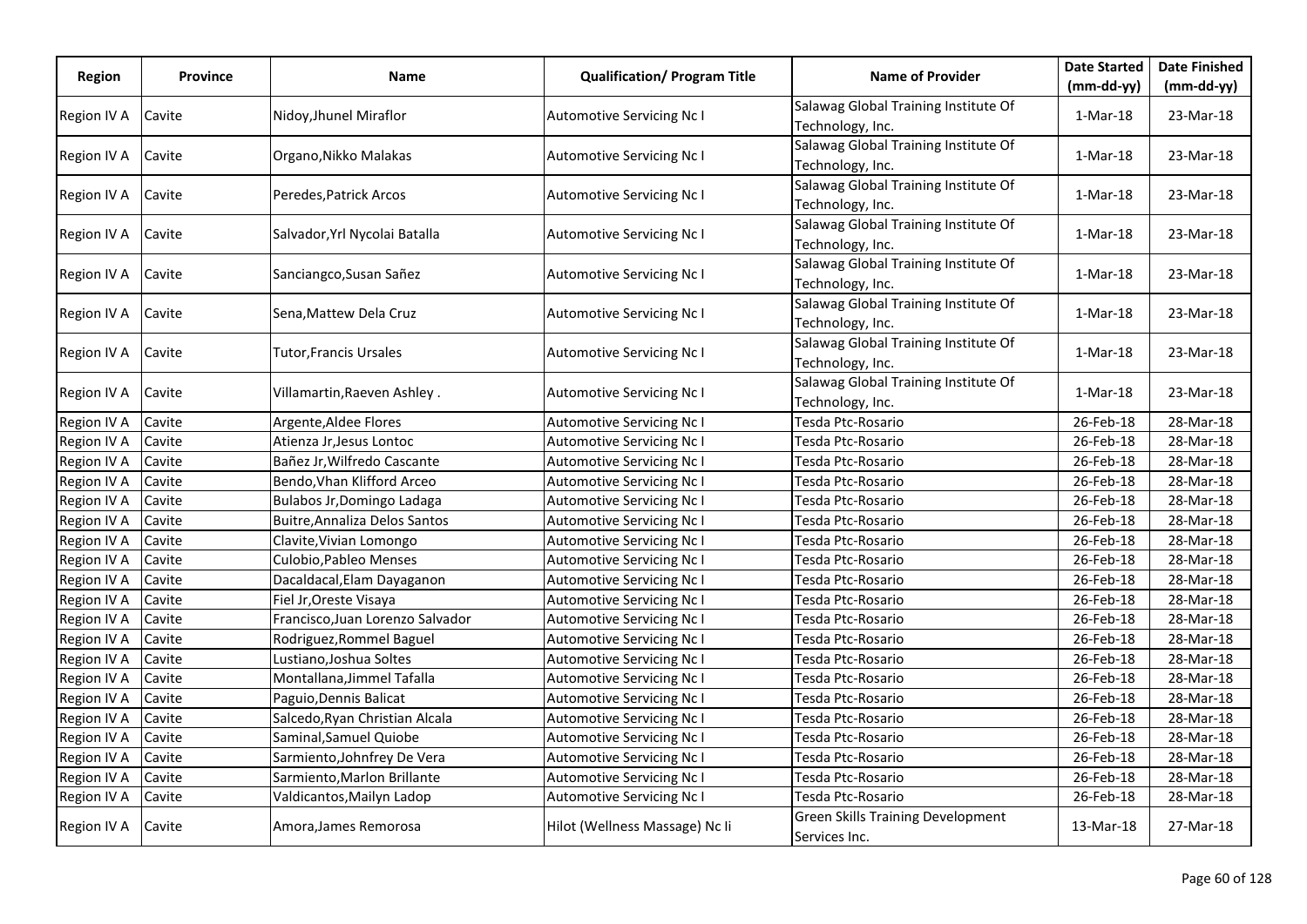| Region      |                 |                               | <b>Qualification/ Program Title</b> | <b>Name of Provider</b>                                   | <b>Date Started</b> | <b>Date Finished</b> |
|-------------|-----------------|-------------------------------|-------------------------------------|-----------------------------------------------------------|---------------------|----------------------|
|             | <b>Province</b> | Name                          |                                     |                                                           | $(mm-dd-yy)$        | $(mm-dd-yy)$         |
| Region IV A | Cavite          | Aringay, Christopher Golong   | Hilot (Wellness Massage) Nc Ii      | <b>Green Skills Training Development</b><br>Services Inc. | 13-Mar-18           | 27-Mar-18            |
| Region IV A | Cavite          | Atencio, Roberto Adora        | Hilot (Wellness Massage) Nc Ii      | <b>Green Skills Training Development</b><br>Services Inc. | 13-Mar-18           | 27-Mar-18            |
| Region IV A | Cavite          | Atencio, Jomarie Sotto        | Hilot (Wellness Massage) Nc Ii      | <b>Green Skills Training Development</b><br>Services Inc. | 13-Mar-18           | 27-Mar-18            |
| Region IV A | Cavite          | Bargola, Marjhun Regencia     | Hilot (Wellness Massage) Nc Ii      | Green Skills Training Development<br>Services Inc.        | 13-Mar-18           | 27-Mar-18            |
| Region IV A | Cavite          | Catindig, Christopher Buela   | Hilot (Wellness Massage) Nc Ii      | <b>Green Skills Training Development</b><br>Services Inc. | 13-Mar-18           | 27-Mar-18            |
| Region IV A | Cavite          | Claridad, Brazil Ritaga       | Hilot (Wellness Massage) Nc Ii      | <b>Green Skills Training Development</b><br>Services Inc. | 13-Mar-18           | 27-Mar-18            |
| Region IV A | Cavite          | Dar, Joy Rada                 | Hilot (Wellness Massage) Nc Ii      | <b>Green Skills Training Development</b><br>Services Inc. | 13-Mar-18           | 27-Mar-18            |
| Region IV A | Cavite          | Delos Santos, Bernard James A | Hilot (Wellness Massage) Nc Ii      | <b>Green Skills Training Development</b><br>Services Inc. | 13-Mar-18           | 27-Mar-18            |
| Region IV A | Cavite          | Duron, Gerry Javier           | Hilot (Wellness Massage) Nc Ii      | <b>Green Skills Training Development</b><br>Services Inc. | 13-Mar-18           | 27-Mar-18            |
| Region IV A | Cavite          | Flores, Ronald Mañiego        | Hilot (Wellness Massage) Nc Ii      | <b>Green Skills Training Development</b><br>Services Inc. | 13-Mar-18           | 27-Mar-18            |
| Region IV A | Cavite          | Gumera, Mac Bruce Tolibao     | Hilot (Wellness Massage) Nc Ii      | <b>Green Skills Training Development</b><br>Services Inc. | 13-Mar-18           | 27-Mar-18            |
| Region IV A | Cavite          | Jasmin, Angelito Partido      | Hilot (Wellness Massage) Nc Ii      | <b>Green Skills Training Development</b><br>Services Inc. | 13-Mar-18           | 27-Mar-18            |
| Region IV A | Cavite          | Lacanlale, Amadeus Rapol      | Hilot (Wellness Massage) Nc Ii      | <b>Green Skills Training Development</b><br>Services Inc. | 13-Mar-18           | 27-Mar-18            |
| Region IV A | Cavite          | Lacbayo, Joseph De Leon       | Hilot (Wellness Massage) Nc Ii      | <b>Green Skills Training Development</b><br>Services Inc. | 13-Mar-18           | 27-Mar-18            |
| Region IV A | Cavite          | Lapore, Joey Gozon            | Hilot (Wellness Massage) Nc Ii      | <b>Green Skills Training Development</b><br>Services Inc. | 13-Mar-18           | 27-Mar-18            |
| Region IV A | Cavite          | Lumpay, Mayo Mahilum          | Hilot (Wellness Massage) Nc Ii      | <b>Green Skills Training Development</b><br>Services Inc. | 13-Mar-18           | 27-Mar-18            |
| Region IV A | Cavite          | Miranda, Raniel Luciano       | Hilot (Wellness Massage) Nc Ii      | <b>Green Skills Training Development</b><br>Services Inc. | 13-Mar-18           | 27-Mar-18            |
| Region IV A | Cavite          | Parientes, Edgar              | Hilot (Wellness Massage) Nc Ii      | <b>Green Skills Training Development</b><br>Services Inc. | 13-Mar-18           | 27-Mar-18            |
| Region IV A | Cavite          | Penilla, Rogelio              | Hilot (Wellness Massage) Nc Ii      | <b>Green Skills Training Development</b><br>Services Inc. | 13-Mar-18           | 27-Mar-18            |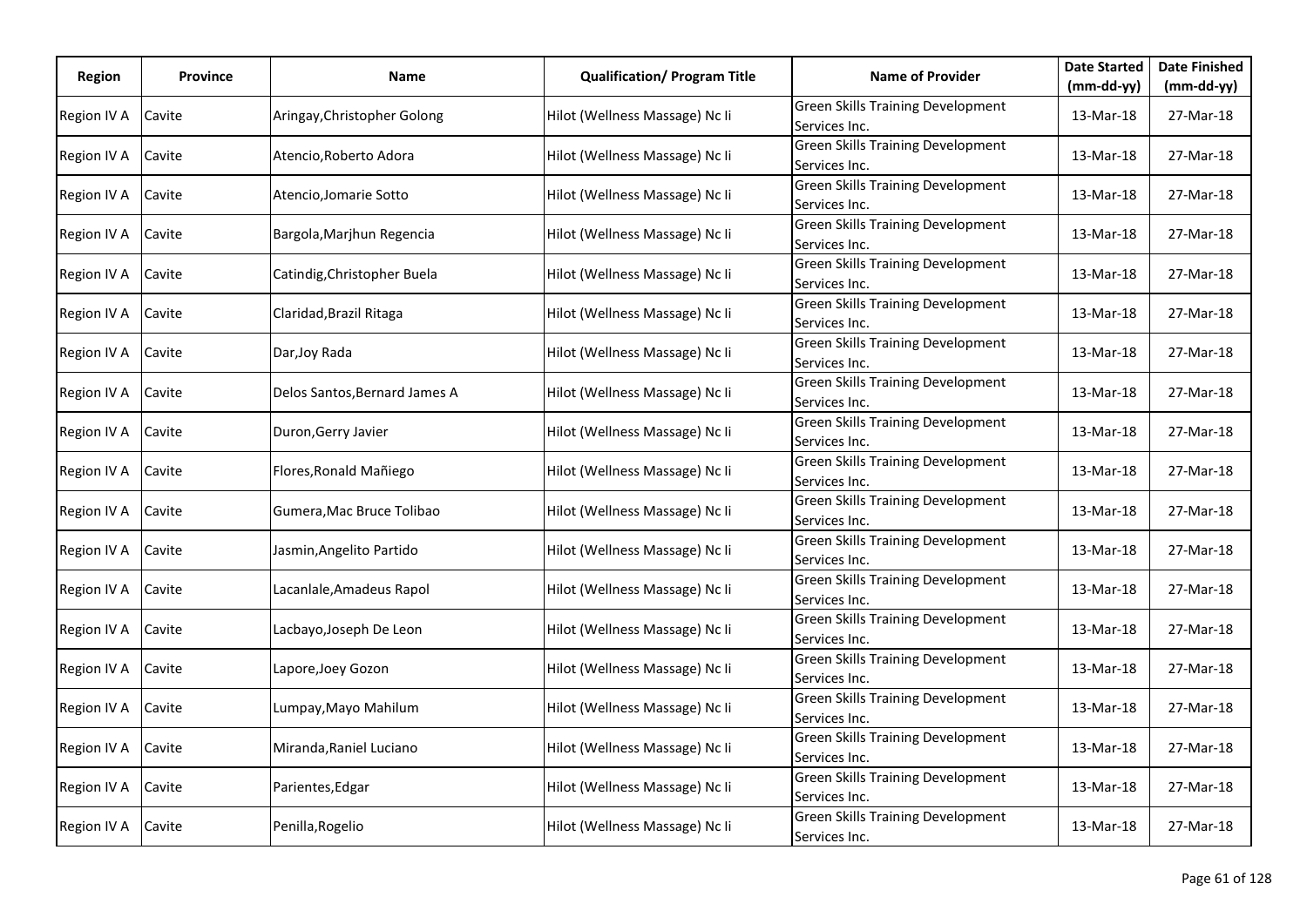|               |                 |                                     |                                     |                                                           | <b>Date Started</b> | <b>Date Finished</b> |
|---------------|-----------------|-------------------------------------|-------------------------------------|-----------------------------------------------------------|---------------------|----------------------|
| <b>Region</b> | <b>Province</b> | Name                                | <b>Qualification/ Program Title</b> | <b>Name of Provider</b>                                   | $(mm-dd-yy)$        | $(mm-dd-yy)$         |
| Region IV A   | Cavite          | Popes, Jerald Agudo                 | Hilot (Wellness Massage) Nc Ii      | <b>Green Skills Training Development</b><br>Services Inc. | 13-Mar-18           | 27-Mar-18            |
| Region IV A   | Cavite          | Regencia, Mark Anthony Agoncillo    | Hilot (Wellness Massage) Nc Ii      | <b>Green Skills Training Development</b><br>Services Inc. | 13-Mar-18           | 27-Mar-18            |
| Region IV A   | Cavite          | Reyes, Rommel Fernandez             | Hilot (Wellness Massage) Nc Ii      | Green Skills Training Development<br>Services Inc.        | 13-Mar-18           | 27-Mar-18            |
| Region IV A   | Cavite          | Romano, Roberto Dihita              | Hilot (Wellness Massage) Nc Ii      | <b>Green Skills Training Development</b><br>Services Inc. | 13-Mar-18           | 27-Mar-18            |
| Region IV A   | Cavite          | Romero, Jonald San Miguel           | Hilot (Wellness Massage) Nc Ii      | <b>Green Skills Training Development</b><br>Services Inc. | 13-Mar-18           | 27-Mar-18            |
| Region IV A   | Quezon          | Gaspar, Verdadero 9075472150        | HousingKeeping NC III               | CSTC INC.                                                 | 2-Mar-18            | 10-Mar-18            |
| Region IV A   | Quezon          | Janine, Maghari 9103776115          | HousingKeeping NC III               | CSTC INC.                                                 | $2-Mar-18$          | 10-Mar-18            |
| Region IV A   | Quezon          | Maria Christina, Mesa 9298374938    | HousingKeeping NC III               | <b>CSTC INC.</b>                                          | $2-Mar-18$          | 10-Mar-18            |
| Region IV A   | Quezon          | Arnielyn, Bamba 9091067737          | HousingKeeping NC III               | CSTC INC.                                                 | $2-Mar-18$          | 10-Mar-18            |
| Region IV A   | Quezon          | Mara Estrella, Villasaya 9984840795 | HousingKeeping NC III               | CSTC INC.                                                 | $2-Mar-18$          | 10-Mar-18            |
| Region IV A   | Quezon          | Xerwinn, Ybañez 9286029605          | HousingKeeping NC III               | CSTC INC.                                                 | 2-Mar-18            | 10-Mar-18            |
| Region IV A   | Quezon          | Jahzeel, Jugueta 9304996030         | HousingKeeping NC III               | <b>CSTC INC.</b>                                          | $2-Mar-18$          | 10-Mar-18            |
| Region IV A   | Quezon          | Minerva, Caparros 9988568423        | HousingKeeping NC III               | CSTC INC.                                                 | $2-Mar-18$          | 10-Mar-18            |
| Region IV A   | Quezon          | Ma. Loida, Polo 9108778817          | HousingKeeping NC III               | CSTC INC.                                                 | $2-Mar-18$          | 10-Mar-18            |
| Region IV A   | Quezon          | Melinda, Villaflor 9278061888       | HousingKeeping NC III               | CSTC INC.                                                 | $2-Mar-18$          | 10-Mar-18            |
| Region IV A   | Quezon          | Jay,Martinez 9075247954             | HousingKeeping NC III               | CSTC INC.                                                 | $2-Mar-18$          | 10-Mar-18            |
| Region IV A   | Quezon          | Aileen, Balingbing 9096620045       | HousingKeeping NC III               | <b>CSTC INC.</b>                                          | $2-Mar-18$          | $10-Mar-18$          |
| Region IV A   | Quezon          | Melody, San Juan 9079391794         | HousingKeeping NC III               | <b>CSTC INC.</b>                                          | $2-Mar-18$          | 10-Mar-18            |
| Region IV A   | Quezon          | Leah, Olea 9502411358               | HousingKeeping NC III               | CSTC INC.                                                 | $2-Mar-18$          | 10-Mar-18            |
| Region IV A   | Quezon          | April, Rodriquez 9215857901         | HousingKeeping NC III               | CSTC INC.                                                 | $2-Mar-18$          | 10-Mar-18            |
| Region IV A   | Quezon          | Amado, Noora 9491286525             | HousingKeeping NC III               | CSTC INC.                                                 | $2-Mar-18$          | 10-Mar-18            |
| Region IV A   | Quezon          | April,Notarte 9772675638            | HousingKeeping NC III               | CSTC INC.                                                 | 2-Mar-18            | 10-Mar-18            |
| Region IV A   | Quezon          | Sherryl, Ombao 9297216405           | HousingKeeping NC III               | <b>CSTC INC.</b>                                          | $2-Mar-18$          | 10-Mar-18            |
| Region IV A   | Quezon          | Maria Vida, Alvarez 9196189405      | HousingKeeping NC III               | CSTC INC.                                                 | $2-Mar-18$          | 10-Mar-18            |
| Region IV A   | Quezon          | Virgilio, 9215861298                | HousingKeeping NC III               | CSTC INC.                                                 | $2-Mar-18$          | 10-Mar-18            |
| Region IV A   | Quezon          | Luz, Garcia 9395187604              | HousingKeeping NC III               | CSTC INC.                                                 | $2-Mar-18$          | 10-Mar-18            |
| Region IV A   | Quezon          | Rhealyn, Premedilles 948325903      | HousingKeeping NC III               | CSTC INC.                                                 | $2-Mar-18$          | 10-Mar-18            |
| Region IV A   | Quezon          | Ross lan, Rama                      | HousingKeeping NC III               | CSTC INC.                                                 | $2-Mar-18$          | 10-Mar-18            |
| Region IV A   | Quezon          | Armel Bryan, Gonzales               | HousingKeeping NC III               | <b>CSTC INC.</b>                                          | $2-Mar-18$          | 10-Mar-18            |
| Region IV A   | Quezon          | Deborah, Cacait 9306612485          | HousingKeeping NC III               | CSTC INC.                                                 | $2-Mar-18$          | 10-Mar-18            |
| Region IV A   | Quezon          | Daulat, John Kevin Virtucio         | Contact Center Services NC II       | <b>DIGITECH</b>                                           | 4-Feb-18            | 5-Mar-18             |
| Region IV A   | Quezon          | Mancenido, Juvy Sotomayor           | Contact Center Services NC II       | <b>DIGITECH</b>                                           | 4-Feb-18            | 5-Mar-18             |
| Region IV A   | Quezon          | Marfega, Joan Silvestre             | Contact Center Services NC II       | DIGITECH                                                  | 4-Feb-18            | 5-Mar-18             |
| Region IV A   | Quezon          | Villalva, Krizelle Anne Conde       | Contact Center Services NC II       | <b>DIGITECH</b>                                           | 4-Feb-18            | 5-Mar-18             |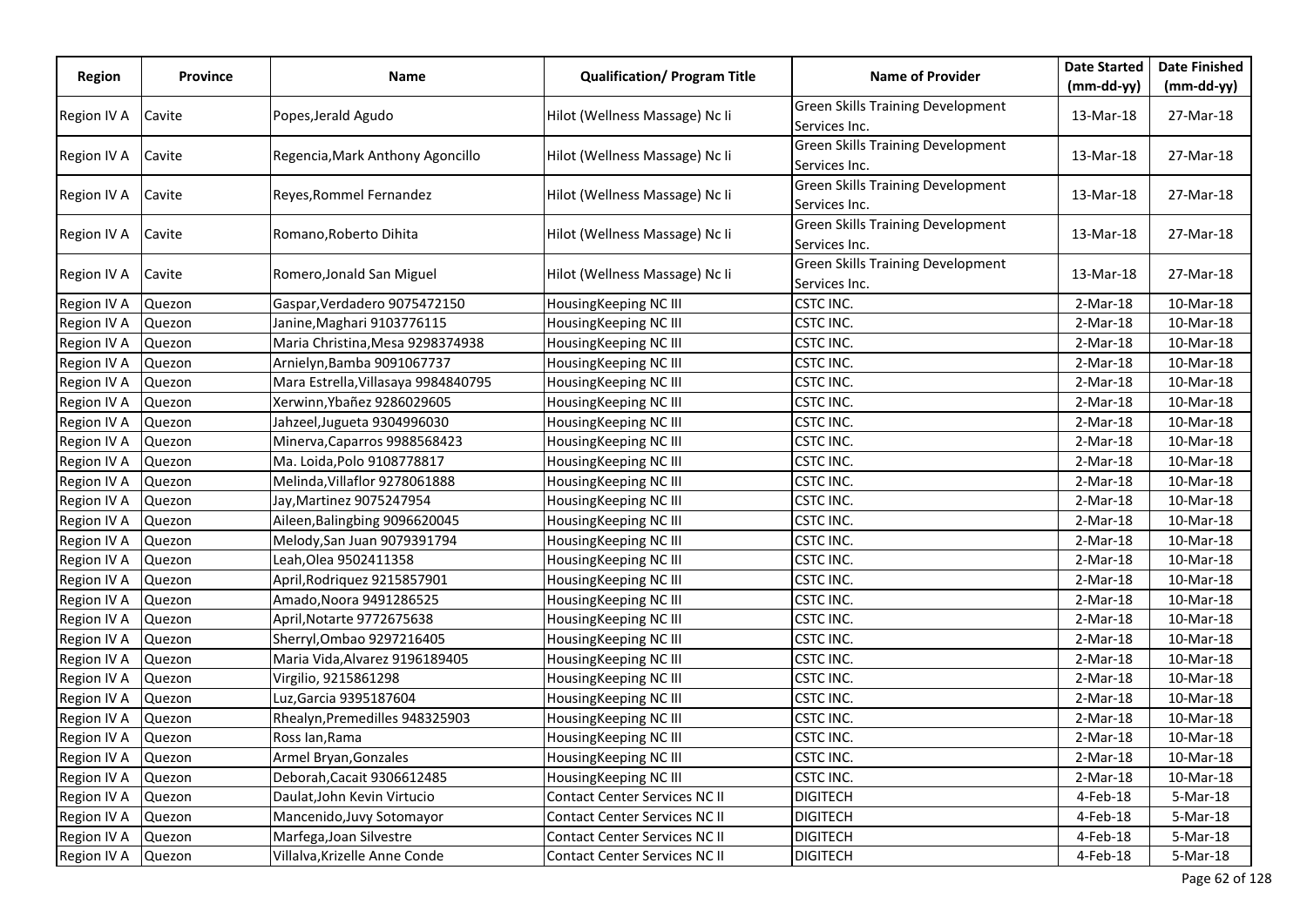|                    |                 |                                     |                                      |                          | <b>Date Started</b> | <b>Date Finished</b> |
|--------------------|-----------------|-------------------------------------|--------------------------------------|--------------------------|---------------------|----------------------|
| Region             | <b>Province</b> | Name                                | <b>Qualification/ Program Title</b>  | <b>Name of Provider</b>  | $(mm-dd-yy)$        | $(mm-dd-vy)$         |
| Region IV A        | Quezon          | Estrada, Jensen Jhian Acosta        | <b>Contact Center Services NC II</b> | <b>DIGITECH</b>          | 4-Feb-18            | 5-Mar-18             |
| Region IV A        | Quezon          | Esmerna, Maricel Palsimon           | <b>Contact Center Services NC II</b> | <b>DIGITECH</b>          | 4-Feb-18            | 5-Mar-18             |
| Region IV A        | Quezon          | Adan, Gerald Rey                    | Bread and Pastry Production NC II    | <b>GRABSUM Sch. Inc.</b> | 5-Mar-18            | 28-Mar-18            |
| Region IV A        | Quezon          | Ambay, April Rose Francisco         | Bread and Pastry Production NC II    | GRABSUM Sch. Inc.        | 5-Mar-18            | 28-Mar-18            |
| Region IV A        | Quezon          | Amo, Maximo Medrano                 | Bread and Pastry Production NC II    | GRABSUM Sch. Inc.        | 5-Mar-18            | 28-Mar-18            |
| Region IV A        | Quezon          | Apostol, Michelle Pacia             | Bread and Pastry Production NC II    | GRABSUM Sch. Inc.        | 5-Mar-18            | 28-Mar-18            |
| Region IV A        | Quezon          | Ariola, Noemi Pesigan               | Bread and Pastry Production NC II    | GRABSUM Sch. Inc.        | 5-Mar-18            | 28-Mar-18            |
| Region IV A        | Quezon          | Bongat, Maria Blesilda Quilapio     | Bread and Pastry Production NC II    | GRABSUM Sch. Inc.        | 5-Mar-18            | 28-Mar-18            |
| Region IV A        | Quezon          | Calaguan, Annalete Almendras        | Bread and Pastry Production NC II    | GRABSUM Sch. Inc.        | 5-Mar-18            | 28-Mar-18            |
| Region IV A        | Quezon          | Delos Reyes, Eufracina Azon         | Bread and Pastry Production NC II    | GRABSUM Sch. Inc.        | 5-Mar-18            | 28-Mar-18            |
| Region IV A        | Quezon          | Delos Reyes, Kristine Tolentino     | Bread and Pastry Production NC II    | GRABSUM Sch. Inc.        | 5-Mar-18            | 28-Mar-18            |
| Region IV A        | Quezon          | Deuna, Kaizer Jumawan               | Bread and Pastry Production NC II    | GRABSUM Sch. Inc.        | 5-Mar-18            | 28-Mar-18            |
| Region IV A        | Quezon          | Dimaculangan, Edison Naňar          | Bread and Pastry Production NC II    | GRABSUM Sch. Inc.        | 5-Mar-18            | 28-Mar-18            |
| Region IV A        | Quezon          | Dimailig, Aurora Torres             | Bread and Pastry Production NC II    | <b>GRABSUM Sch. Inc.</b> | 5-Mar-18            | 28-Mar-18            |
| Region IV A        | Quezon          | Gonzales, Precious Claire Tolentino | Bread and Pastry Production NC II    | GRABSUM Sch. Inc.        | 5-Mar-18            | 28-Mar-18            |
| Region IV A        | Quezon          | Gutierrez, Airez Bihis              | Bread and Pastry Production NC II    | GRABSUM Sch. Inc.        | 5-Mar-18            | 28-Mar-18            |
| Region IV A        | Quezon          | Icaro, Rosalie Pamion               | Bread and Pastry Production NC II    | GRABSUM Sch. Inc.        | 5-Mar-18            | 28-Mar-18            |
| Region IV A        | Quezon          | Icaro, Arrianne Venerayan           | Bread and Pastry Production NC II    | GRABSUM Sch. Inc.        | 5-Mar-18            | 28-Mar-18            |
| Region IV A        | Quezon          | Marquez, Jan Jeramie Banayado       | Bread and Pastry Production NC II    | <b>GRABSUM Sch. Inc.</b> | 5-Mar-18            | 28-Mar-18            |
| Region IV A        | Quezon          | Ragodos, Kimberly Pestelos          | Bread and Pastry Production NC II    | GRABSUM Sch. Inc.        | 5-Mar-18            | 28-Mar-18            |
| Region IV A        | Quezon          | Ramos, Sharmaine Aňonuevo           | Bread and Pastry Production NC II    | GRABSUM Sch. Inc.        | 5-Mar-18            | 28-Mar-18            |
| Region IV A        | Quezon          | Rubia, Marilyn Vergara              | Bread and Pastry Production NC II    | GRABSUM Sch. Inc.        | 5-Mar-18            | 28-Mar-18            |
| Region IV A        | Quezon          | Taňo,Marc Salcedo                   | Bread and Pastry Production NC II    | GRABSUM Sch. Inc.        | $5-Mar-18$          | 28-Mar-18            |
| Region IV A        | Quezon          | Tolentino, Maricel Mindanao         | Bread and Pastry Production NC II    | <b>GRABSUM Sch. Inc.</b> | 5-Mar-18            | 28-Mar-18            |
| Region IV A        | Quezon          | Tumala,Jaysel Vitalicio             | Bread and Pastry Production NC II    | GRABSUM Sch. Inc.        | 5-Mar-18            | 28-Mar-18            |
| Region IV A        | Quezon          | Evangelista, Lovely De Chavez       | Bread and Pastry Production NC II    | GRABSUM Sch. Inc.        | 5-Mar-18            | 28-Mar-18            |
| Region IV A        | Quezon          | Cantos, Len Lorene A.               | Bread and Pastry Production NC II    | GRABSUM Sch. Inc.        | 5-Mar-18            | 28-Mar-18            |
| Region IV A        | Quezon          | Aban, Grechin Gandia                | Bread and Pastry Production NC II    | <b>RNC</b>               | 5-Mar-18            | 24-Mar-18            |
| Region IV A        | Quezon          | Aban, Lilia Guttierez               | Bread and Pastry Production NC II    | <b>RNC</b>               | 5-Mar-18            | 24-Mar-18            |
| Region IV A        | Quezon          | Abante, Rose Anne                   | Bread and Pastry Production NC II    | <b>RNC</b>               | 5-Mar-18            | 24-Mar-18            |
| Region IV A        | Quezon          | Almario, Mary May Burcer            | Bread and Pastry Production NC II    | <b>RNC</b>               | 5-Mar-18            | 24-Mar-18            |
| Region IV A        | Quezon          | Anda, Katrina Pitero                | Bread and Pastry Production NC II    | <b>RNC</b>               | 5-Mar-18            | 24-Mar-18            |
| Region IV A        | Quezon          | Balanac, Ronwaldo                   | Bread and Pastry Production NC II    | <b>RNC</b>               | 5-Mar-18            | 24-Mar-18            |
| Region IV A        | Quezon          | Barnuevo, Jannela Florido           | Bread and Pastry Production NC II    | <b>RNC</b>               | 5-Mar-18            | 24-Mar-18            |
| Region IV A        | Quezon          | Caparros, Jessa Jean Paglinawan     | Bread and Pastry Production NC II    | <b>RNC</b>               | 5-Mar-18            | 24-Mar-18            |
| Region IV A        | Quezon          | Castro, Ronaldo Nuyda               | Bread and Pastry Production NC II    | <b>RNC</b>               | 5-Mar-18            | 24-Mar-18            |
| Region IV A        | Quezon          | Dacer, Rea Pallan                   | Bread and Pastry Production NC II    | <b>RNC</b>               | 5-Mar-18            | 24-Mar-18            |
| Region IV A        | Quezon          | Ekong, Perpetua Oliveros            | Bread and Pastry Production NC II    | <b>RNC</b>               | 5-Mar-18            | 24-Mar-18            |
| Region IV A Quezon |                 | Epino, Novelyn Florido              | Bread and Pastry Production NC II    | <b>RNC</b>               | 5-Mar-18            | 24-Mar-18            |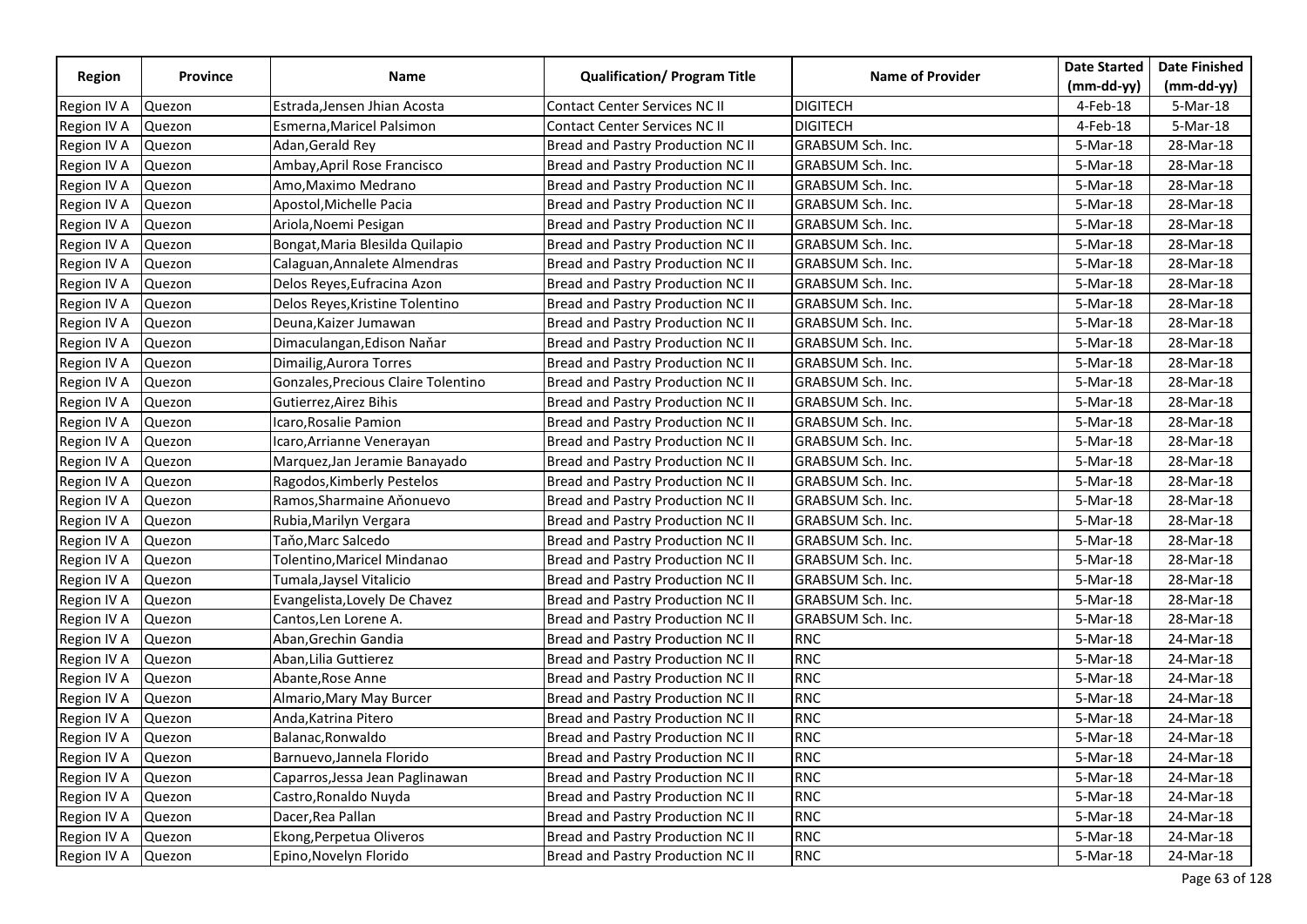|               |                 |                                   |                                         |                                                   | <b>Date Started</b> | <b>Date Finished</b> |
|---------------|-----------------|-----------------------------------|-----------------------------------------|---------------------------------------------------|---------------------|----------------------|
| <b>Region</b> | <b>Province</b> | Name                              | <b>Qualification/ Program Title</b>     | <b>Name of Provider</b>                           | $(mm-dd-yy)$        | $(mm-dd-yy)$         |
| Region IV A   | Quezon          | Gerona, Leah Salamat              | Bread and Pastry Production NC II       | <b>RNC</b>                                        | 5-Mar-18            | 24-Mar-18            |
| Region IV A   | Quezon          | Juvida, Angelica Villafranca      | Bread and Pastry Production NC II       | <b>RNC</b>                                        | 5-Mar-18            | 24-Mar-18            |
| Region IV A   | Quezon          | Laguerta, Frence Ann Paur         | Bread and Pastry Production NC II       | <b>RNC</b>                                        | 5-Mar-18            | 24-Mar-18            |
| Region IV A   | Quezon          | Mendoza, Erlene Laudit            | Bread and Pastry Production NC II       | <b>RNC</b>                                        | 5-Mar-18            | 24-Mar-18            |
| Region IV A   | Quezon          | Morales, Kimberly Pestuela        | Bread and Pastry Production NC II       | <b>RNC</b>                                        | 5-Mar-18            | 24-Mar-18            |
| Region IV A   | Quezon          | Palermo, Myra Pantoja             | Bread and Pastry Production NC II       | <b>RNC</b>                                        | 5-Mar-18            | 24-Mar-18            |
| Region IV A   | Quezon          | Rañeses, Jeffrey Codilla          | Bread and Pastry Production NC II       | <b>RNC</b>                                        | 5-Mar-18            | 24-Mar-18            |
| Region IV A   | Quezon          | Requesto, Aizel Cris Caponpon     | Bread and Pastry Production NC II       | <b>RNC</b>                                        | 5-Mar-18            | 24-Mar-18            |
| Region IV A   | Quezon          | Salamat, Lalaine De Luna          | Bread and Pastry Production NC II       | <b>RNC</b>                                        | 5-Mar-18            | 24-Mar-18            |
| Region IV A   | Quezon          | Salvatus, Darenn Glenmar Urbien   | Bread and Pastry Production NC II       | <b>RNC</b>                                        | 5-Mar-18            | 24-Mar-18            |
| Region IV A   | Quezon          | Tajon, Queen Lorence Luspe        | Bread and Pastry Production NC II       | <b>RNC</b>                                        | 5-Mar-18            | 24-Mar-18            |
| Region IV A   | Quezon          | Targa, Ma. Donna Dadap            | Bread and Pastry Production NC II       | <b>RNC</b>                                        | 5-Mar-18            | 24-Mar-18            |
| Region IV A   | Quezon          | Villaflores, Irish Mae Villanueva | Bread and Pastry Production NC II       | <b>RNC</b>                                        | 5-Mar-18            | 24-Mar-18            |
| Region IV A   | Quezon          | Abletia, Roma Jane Haylar         | <b>Bread and Pastry Production NCII</b> | St. Raphael college of Business and Arts,<br>Inc, | 5-Mar-18            | 28-Mar-18            |
| Region IV A   | Quezon          | Acejo, Marie Mel Manlugon         | <b>Bread and Pastry Production NCII</b> | St. Raphael college of Business and Arts,<br>Inc, | 5-Mar-18            | 28-Mar-18            |
| Region IV A   | Quezon          | Atendido, Danielle Simpron        | <b>Bread and Pastry Production NCII</b> | St. Raphael college of Business and Arts,<br>Inc, | 5-Mar-18            | 28-Mar-18            |
| Region IV A   | Quezon          | Aumentado, Anie Lou Tena          | Bread and Pastry Production NCII        | St. Raphael college of Business and Arts,<br>Inc, | 5-Mar-18            | 28-Mar-18            |
| Region IV A   | Quezon          | Avellaneda, Juvy Revilla          | <b>Bread and Pastry Production NCII</b> | St. Raphael college of Business and Arts,<br>Inc, | 5-Mar-18            | 28-Mar-18            |
| Region IV A   | Quezon          | Balmaceda, Leslie Faye Peñamora   | <b>Bread and Pastry Production NCII</b> | St. Raphael college of Business and Arts,<br>Inc, | 5-Mar-18            | 28-Mar-18            |
| Region IV A   | Quezon          | Berjuega, Grace Miras             | <b>Bread and Pastry Production NCII</b> | St. Raphael college of Business and Arts,<br>Inc, | 5-Mar-18            | 28-Mar-18            |
| Region IV A   | Quezon          | <b>Braulio, Dexter Dogta</b>      | Bread and Pastry Production NCII        | St. Raphael college of Business and Arts,<br>Inc, | 5-Mar-18            | 28-Mar-18            |
| Region IV A   | Quezon          | De Leon, Elma Felize Balla        | Bread and Pastry Production NCII        | St. Raphael college of Business and Arts,<br>Inc, | 5-Mar-18            | 28-Mar-18            |
| Region IV A   | Quezon          | Jamin, April Jane Codera          | <b>Bread and Pastry Production NCII</b> | St. Raphael college of Business and Arts,<br>Inc, | $5-Mar-18$          | 28-Mar-18            |
| Region IV A   | Quezon          | Laviña, Jazrel Ann Empreso        | <b>Bread and Pastry Production NCII</b> | St. Raphael college of Business and Arts,<br>Inc, | 5-Mar-18            | 28-Mar-18            |
| Region IV A   | Quezon          | Loquinario, Gelie Astoveza        | Bread and Pastry Production NCII        | St. Raphael college of Business and Arts,<br>Inc, | 5-Mar-18            | 28-Mar-18            |
| Region IV A   | Quezon          | Malubay, Vilma Dominguez          | <b>Bread and Pastry Production NCII</b> | St. Raphael college of Business and Arts,<br>Inc, | 5-Mar-18            | 28-Mar-18            |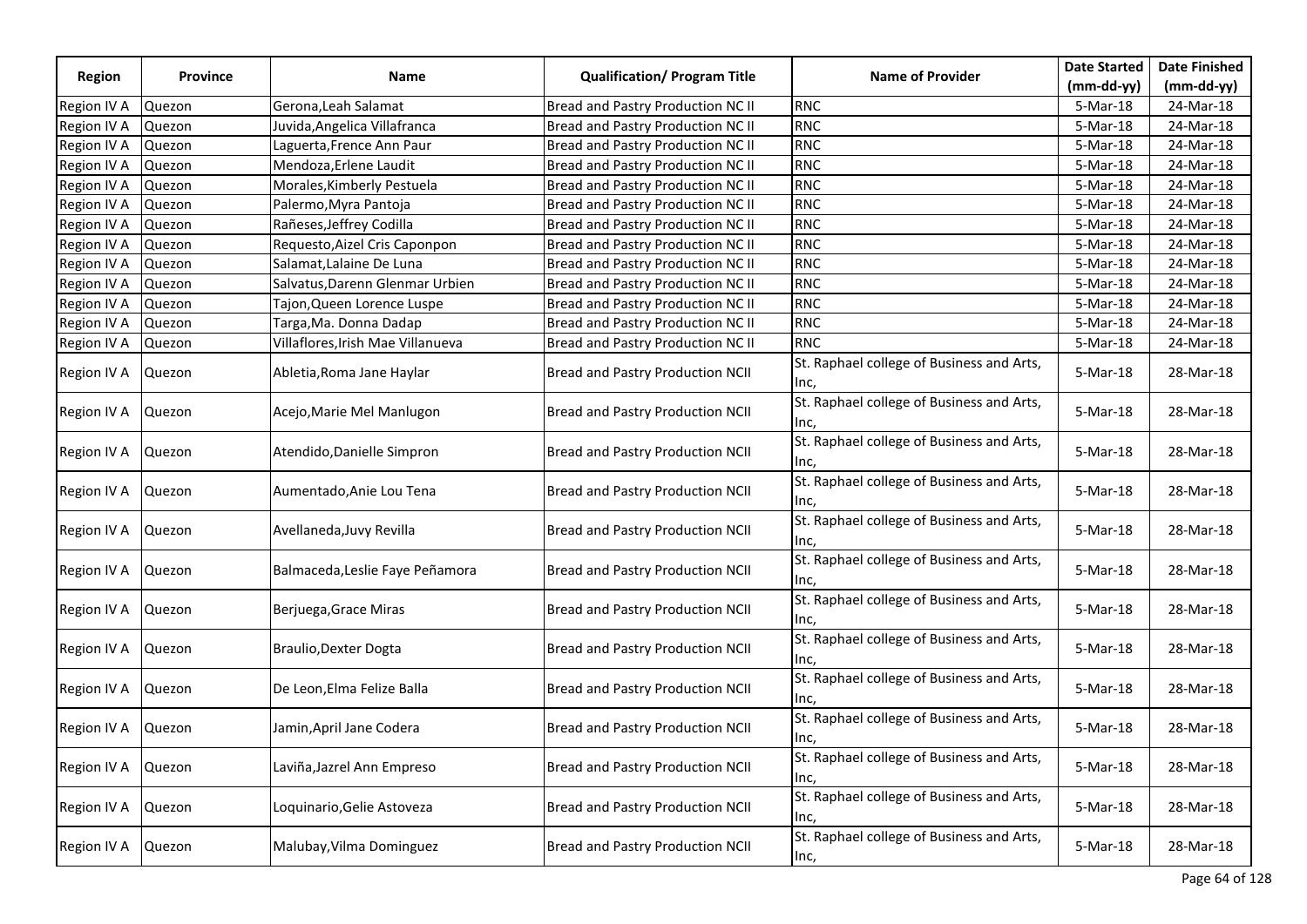| Region      | <b>Province</b>  | Name                          | <b>Qualification/ Program Title</b> | <b>Name of Provider</b>                                      | <b>Date Started</b> | <b>Date Finished</b> |
|-------------|------------------|-------------------------------|-------------------------------------|--------------------------------------------------------------|---------------------|----------------------|
|             |                  |                               |                                     |                                                              | $(mm-dd-yy)$        | $(mm-dd-yy)$         |
| Region IV A | Quezon           | Mercado, Lyssa Ritual         | Bread and Pastry Production NCII    | St. Raphael college of Business and Arts,<br>Inc,            | 5-Mar-18            | 28-Mar-18            |
| Region IV A | Quezon           | Mercado, Maricris Prudente    | Bread and Pastry Production NCII    | St. Raphael college of Business and Arts,<br>Inc,            | 5-Mar-18            | 28-Mar-18            |
| Region IV A | Quezon           | Nasayao, Jomar Aumentado      | Bread and Pastry Production NCII    | St. Raphael college of Business and Arts,<br>lnc,            | 5-Mar-18            | 28-Mar-18            |
| Region IV A | Quezon           | Pepito, Pauline Khay Tabigne  | Bread and Pastry Production NCII    | St. Raphael college of Business and Arts,<br>lnc,            | $5-Mar-18$          | 28-Mar-18            |
| Region IV A | Quezon           | Porteo, Glaiza Villarete      | Bread and Pastry Production NCII    | St. Raphael college of Business and Arts,<br>llnc,           | 5-Mar-18            | 28-Mar-18            |
| Region IV A | Quezon           | Quindoza, Marvin Priel        | Bread and Pastry Production NCII    | St. Raphael college of Business and Arts,<br>Inc,            | 5-Mar-18            | 28-Mar-18            |
| Region IV A | Quezon           | Rocacorba, Princess Jean Paje | Bread and Pastry Production NCII    | St. Raphael college of Business and Arts,<br>lnc,            | 5-Mar-18            | 28-Mar-18            |
| Region IV A | Quezon           | Ruidera, Nelsie Ritual        | Bread and Pastry Production NCII    | St. Raphael college of Business and Arts,<br>lnc,            | 5-Mar-18            | 28-Mar-18            |
| Region IV A | Quezon           | Ruzol, Maica Diaz             | Bread and Pastry Production NCII    | St. Raphael college of Business and Arts,<br>Inc,            | 5-Mar-18            | 28-Mar-18            |
| Region IV A | Quezon           | Tayson, Edena Sollestre       | Bread and Pastry Production NCII    | St. Raphael college of Business and Arts,<br>Inc,            | 5-Mar-18            | 28-Mar-18            |
| Region IV A | Quezon           | Ungriano, Ellene Joy Peñamora | Bread and Pastry Production NCII    | St. Raphael college of Business and Arts,<br>Inc,            | 5-Mar-18            | 28-Mar-18            |
| Region IV A | Quezon           | Victorino, Melogen Camatez    | Bread and Pastry Production NCII    | St. Raphael college of Business and Arts,<br>Inc,            | 5-Mar-18            | 28-Mar-18            |
| Region IV B | Oriental Mindoro | Alferez, Alexander Zulueta    | Driving NC II                       | Asian Career and Skillls Enhancement<br>Training Center Inc. | 14-Mar-18           | 28-Mar-18            |
| Region IV B | Oriental Mindoro | Ali, Zaneb Hassan Serrano     | Driving NC II                       | Asian Career and Skillls Enhancement<br>Training Center Inc. | 14-Mar-18           | 28-Mar-18            |
| Region IV B | Oriental Mindoro | Austria, King Paul Madrigal   | Driving NC II                       | Asian Career and Skillls Enhancement<br>Training Center Inc. | 14-Mar-18           | 28-Mar-18            |
| Region IV B | Oriental Mindoro | Blanco, John Paul Antonio     | Driving NC II                       | Asian Career and Skillls Enhancement<br>Training Center Inc. | 14-Mar-18           | 28-Mar-18            |
| Region IV B | Oriental Mindoro | Boongaling, Severina Gonzales | Driving NC II                       | Asian Career and Skillls Enhancement<br>Training Center Inc. | 14-Mar-18           | 28-Mar-18            |
| Region IV B | Oriental Mindoro | Cabasag, Marites Cleofe       | Driving NC II                       | Asian Career and Skillls Enhancement<br>Training Center Inc. | 14-Mar-18           | 28-Mar-18            |
| Region IV B | Oriental Mindoro | Capuno, Krizel De Leon        | Driving NC II                       | Asian Career and Skillls Enhancement<br>Training Center Inc. | 14-Mar-18           | 28-Mar-18            |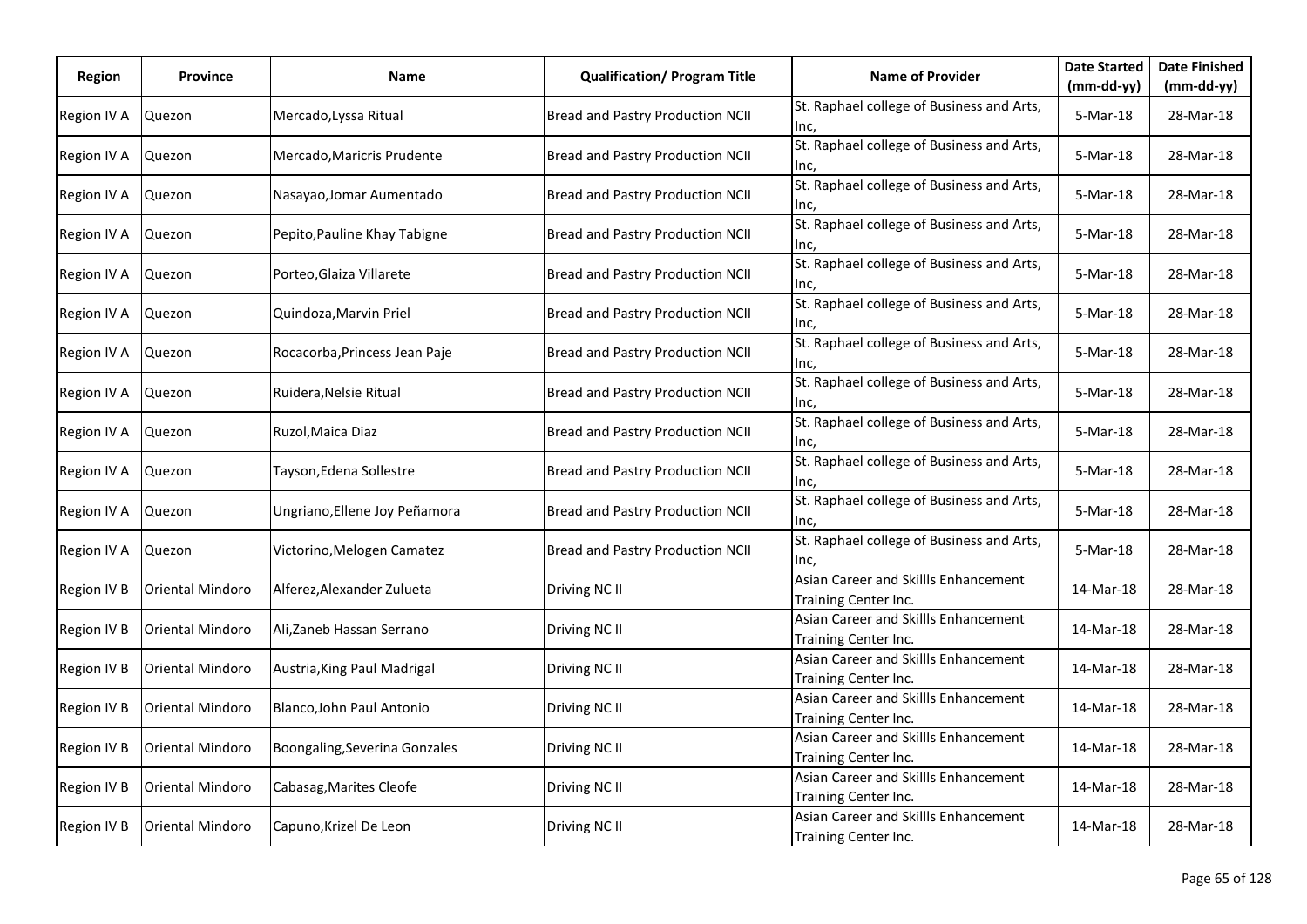| Region      | <b>Province</b>         | Name                                 | <b>Qualification/ Program Title</b> | <b>Name of Provider</b>                                      | <b>Date Started</b> | <b>Date Finished</b> |
|-------------|-------------------------|--------------------------------------|-------------------------------------|--------------------------------------------------------------|---------------------|----------------------|
|             |                         |                                      |                                     |                                                              | $(mm-dd-yy)$        | $(mm-dd-yy)$         |
| Region IV B | Oriental Mindoro        | Comprado, Bernabe Neri               | Driving NC II                       | Asian Career and Skillls Enhancement<br>Training Center Inc. | 14-Mar-18           | 28-Mar-18            |
| Region IV B | <b>Oriental Mindoro</b> | Gubi, Mark                           | Driving NC II                       | Asian Career and Skillls Enhancement<br>Training Center Inc. | 14-Mar-18           | 28-Mar-18            |
| Region IV B | Oriental Mindoro        | Libre,Arriol John Salome             | Driving NC II                       | Asian Career and Skillls Enhancement<br>Training Center Inc. | 14-Mar-18           | 28-Mar-18            |
| Region IV B | Oriental Mindoro        | Madrigal, Doddem Ramos               | Driving NC II                       | Asian Career and Skillls Enhancement<br>Training Center Inc. | 14-Mar-18           | 28-Mar-18            |
| Region IV B | <b>Oriental Mindoro</b> | Marquez, Erick Ilagan                | Driving NC II                       | Asian Career and Skillls Enhancement<br>Training Center Inc. | 14-Mar-18           | 28-Mar-18            |
| Region IV B | <b>Oriental Mindoro</b> | Marquez, Crezeila Ilagan             | Driving NC II                       | Asian Career and Skillls Enhancement<br>Training Center Inc. | 14-Mar-18           | 28-Mar-18            |
| Region IV B | <b>Oriental Mindoro</b> | Montellano, April Ginacia Justiniano | Driving NC II                       | Asian Career and Skillls Enhancement<br>Training Center Inc. | 14-Mar-18           | 28-Mar-18            |
| Region IV B | Oriental Mindoro        | Nabor, Lilet Padua                   | Driving NC II                       | Asian Career and Skillls Enhancement<br>Training Center Inc. | 14-Mar-18           | 28-Mar-18            |
| Region IV B | <b>Oriental Mindoro</b> | Quitain, Alayssa Atienza             | Driving NC II                       | Asian Career and Skillls Enhancement<br>Training Center Inc. | 14-Mar-18           | 28-Mar-18            |
| Region IV B | <b>Oriental Mindoro</b> | Rodriguez, Junerey Torres            | Driving NC II                       | Asian Career and Skillls Enhancement<br>Training Center Inc. | 14-Mar-18           | 28-Mar-18            |
| Region IV B | Oriental Mindoro        | Rodriguez, Maridel Torres            | Driving NC II                       | Asian Career and Skillls Enhancement<br>Training Center Inc. | 14-Mar-18           | 28-Mar-18            |
| Region IV B | <b>Oriental Mindoro</b> | Rodriguez, Marie Claire Torres       | Driving NC II                       | Asian Career and Skillls Enhancement<br>Training Center Inc. | 14-Mar-18           | 28-Mar-18            |
| Region IV B | <b>Oriental Mindoro</b> | Tanaka, Elizabeth Gasoc              | Driving NC II                       | Asian Career and Skillls Enhancement<br>Training Center Inc. | 14-Mar-18           | 28-Mar-18            |
| Region IV B | Oriental Mindoro        | Tolentino, Charmaine Maica Lumat     | Driving NC II                       | Asian Career and Skillls Enhancement<br>Training Center Inc. | 14-Mar-18           | 28-Mar-18            |
| Region IV B | Oriental Mindoro        | Tubig, Deo Alfred Sugay              | Driving NC II                       | Asian Career and Skillls Enhancement<br>Training Center Inc. | 14-Mar-18           | 28-Mar-18            |
| Region IV B | <b>Oriental Mindoro</b> | Tubig, Maylene Morales               | Driving NC II                       | Asian Career and Skillls Enhancement<br>Training Center Inc. | 14-Mar-18           | 28-Mar-18            |
| Region IV B | <b>Oriental Mindoro</b> | Untalan, Michael Elopre              | Driving NC II                       | Asian Career and Skillls Enhancement<br>Training Center Inc. | 14-Mar-18           | 28-Mar-18            |
| Region IV B | <b>Oriental Mindoro</b> | Abata, Alex                          | Events Management Services NC III   | Asian Career and Skillls Enhancement<br>Training Center Inc. | 14-Mar-18           | 27-Mar-18            |
| Region IV B | Oriental Mindoro        | Abata, Franck Dharen Maalihan        | Events Management Services NC III   | Asian Career and Skillls Enhancement<br>Training Center Inc. | 14-Mar-18           | 27-Mar-18            |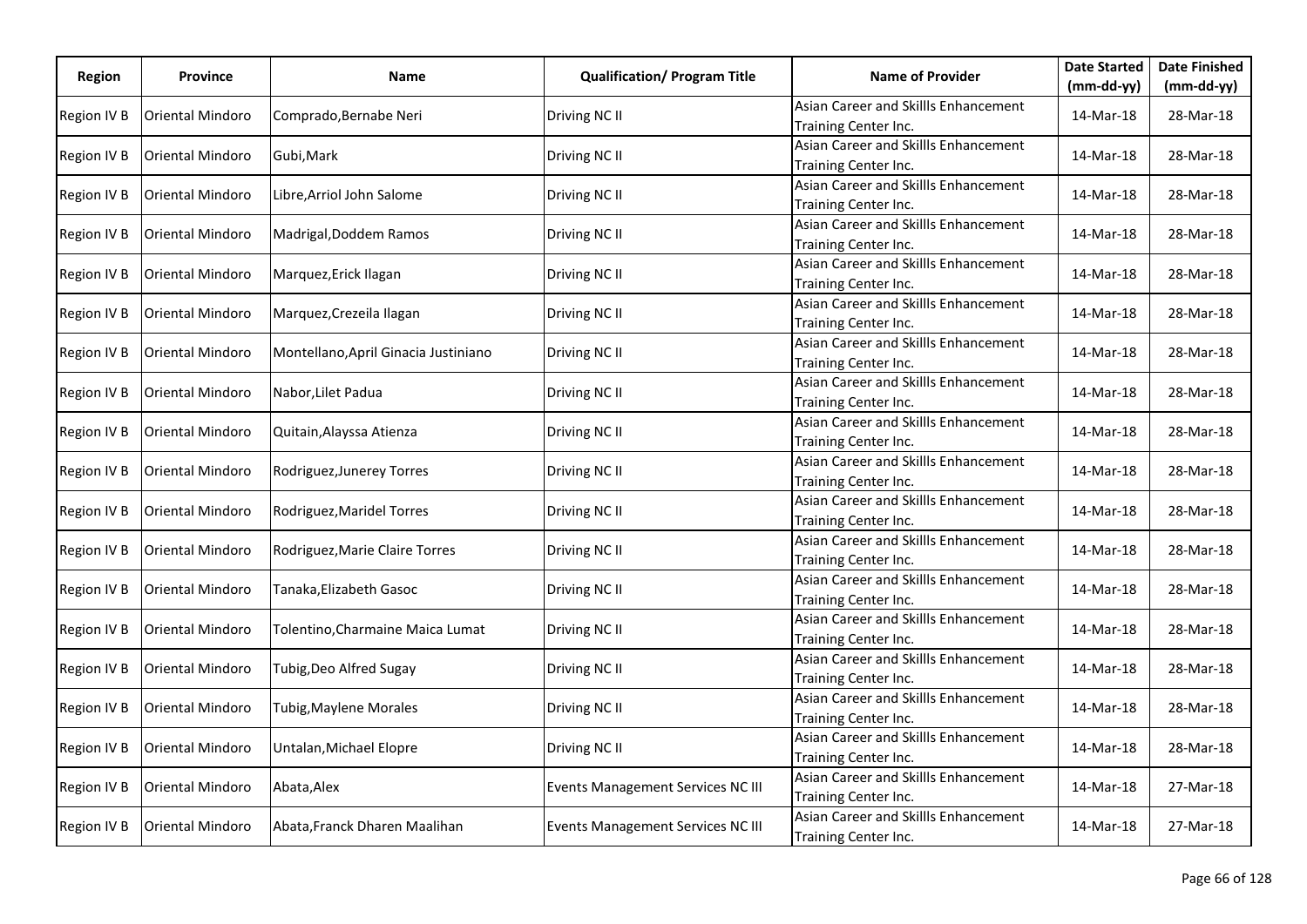| Region      | <b>Province</b>  | Name                              | <b>Qualification/ Program Title</b> | <b>Name of Provider</b>                                      | <b>Date Started</b> | <b>Date Finished</b> |
|-------------|------------------|-----------------------------------|-------------------------------------|--------------------------------------------------------------|---------------------|----------------------|
|             |                  |                                   |                                     |                                                              | $(mm-dd-yy)$        | $(mm-dd-yy)$         |
| Region IV B | Oriental Mindoro | Abata, Raquel Pereira             | Events Management Services NC III   | Asian Career and Skillls Enhancement<br>Training Center Inc. | 14-Mar-18           | 27-Mar-18            |
| Region IV B | Oriental Mindoro | Acosta, Maricris Abarquez         | Events Management Services NC III   | Asian Career and Skillls Enhancement<br>Training Center Inc. | 14-Mar-18           | 27-Mar-18            |
| Region IV B | Oriental Mindoro | Antonio, Claudine Hermano         | Events Management Services NC III   | Asian Career and Skillls Enhancement<br>Training Center Inc. | 14-Mar-18           | 27-Mar-18            |
| Region IV B | Oriental Mindoro | Bathan, Cecille Tolentino         | Events Management Services NC III   | Asian Career and Skillls Enhancement<br>Training Center Inc. | 14-Mar-18           | 27-Mar-18            |
| Region IV B | Oriental Mindoro | Castillo, Ralph De Dios           | Events Management Services NC III   | Asian Career and Skillls Enhancement<br>Training Center Inc. | 14-Mar-18           | 27-Mar-18            |
| Region IV B | Oriental Mindoro | Castillo, May Magpantay           | Events Management Services NC III   | Asian Career and Skillls Enhancement<br>Training Center Inc. | 14-Mar-18           | 27-Mar-18            |
| Region IV B | Oriental Mindoro | Cayabyab, Diana Kris Sansano      | Events Management Services NC III   | Asian Career and Skillls Enhancement<br>Training Center Inc. | 14-Mar-18           | 27-Mar-18            |
| Region IV B | Oriental Mindoro | Dechosa, Lyka Ruth Sanchez        | Events Management Services NC III   | Asian Career and Skillls Enhancement<br>Training Center Inc. | 14-Mar-18           | 27-Mar-18            |
| Region IV B | Oriental Mindoro | Delizo, Carol Magnaye             | Events Management Services NC III   | Asian Career and Skillls Enhancement<br>Training Center Inc. | 14-Mar-18           | 27-Mar-18            |
| Region IV B | Oriental Mindoro | Garong, Cheldy Anne Magnaye       | Events Management Services NC III   | Asian Career and Skillls Enhancement<br>Training Center Inc. | 14-Mar-18           | 27-Mar-18            |
| Region IV B | Oriental Mindoro | Garong, Jona Jean Magnaye         | Events Management Services NC III   | Asian Career and Skillls Enhancement<br>Training Center Inc. | 14-Mar-18           | 27-Mar-18            |
| Region IV B | Oriental Mindoro | Gregorio, Jhunmar Aliwalas        | Events Management Services NC III   | Asian Career and Skillls Enhancement<br>Training Center Inc. | 14-Mar-18           | 27-Mar-18            |
| Region IV B | Oriental Mindoro | Gregorio, Ma. April Ann Dulatre   | Events Management Services NC III   | Asian Career and Skillls Enhancement<br>Training Center Inc. | 14-Mar-18           | 27-Mar-18            |
| Region IV B | Oriental Mindoro | Hernandez, Kristel Orbeta         | Events Management Services NC III   | Asian Career and Skillls Enhancement<br>Training Center Inc. | 14-Mar-18           | 27-Mar-18            |
| Region IV B | Oriental Mindoro | Laylay, Catherine De Venadera     | Events Management Services NC III   | Asian Career and Skillls Enhancement<br>Training Center Inc. | 14-Mar-18           | 27-Mar-18            |
| Region IV B | Oriental Mindoro | Magbanua, Kryston Cleo Montillana | Events Management Services NC III   | Asian Career and Skillls Enhancement<br>Training Center Inc. | 14-Mar-18           | 27-Mar-18            |
| Region IV B | Oriental Mindoro | Magboo, Christine Cabello         | Events Management Services NC III   | Asian Career and Skillls Enhancement<br>Training Center Inc. | 14-Mar-18           | 27-Mar-18            |
| Region IV B | Oriental Mindoro | Maminta, Ma. Estrella Nuestro     | Events Management Services NC III   | Asian Career and Skillls Enhancement<br>Training Center Inc. | 14-Mar-18           | 27-Mar-18            |
| Region IV B | Oriental Mindoro | Manalo, Leslie Roxas              | Events Management Services NC III   | Asian Career and Skillls Enhancement<br>Training Center Inc. | 14-Mar-18           | 27-Mar-18            |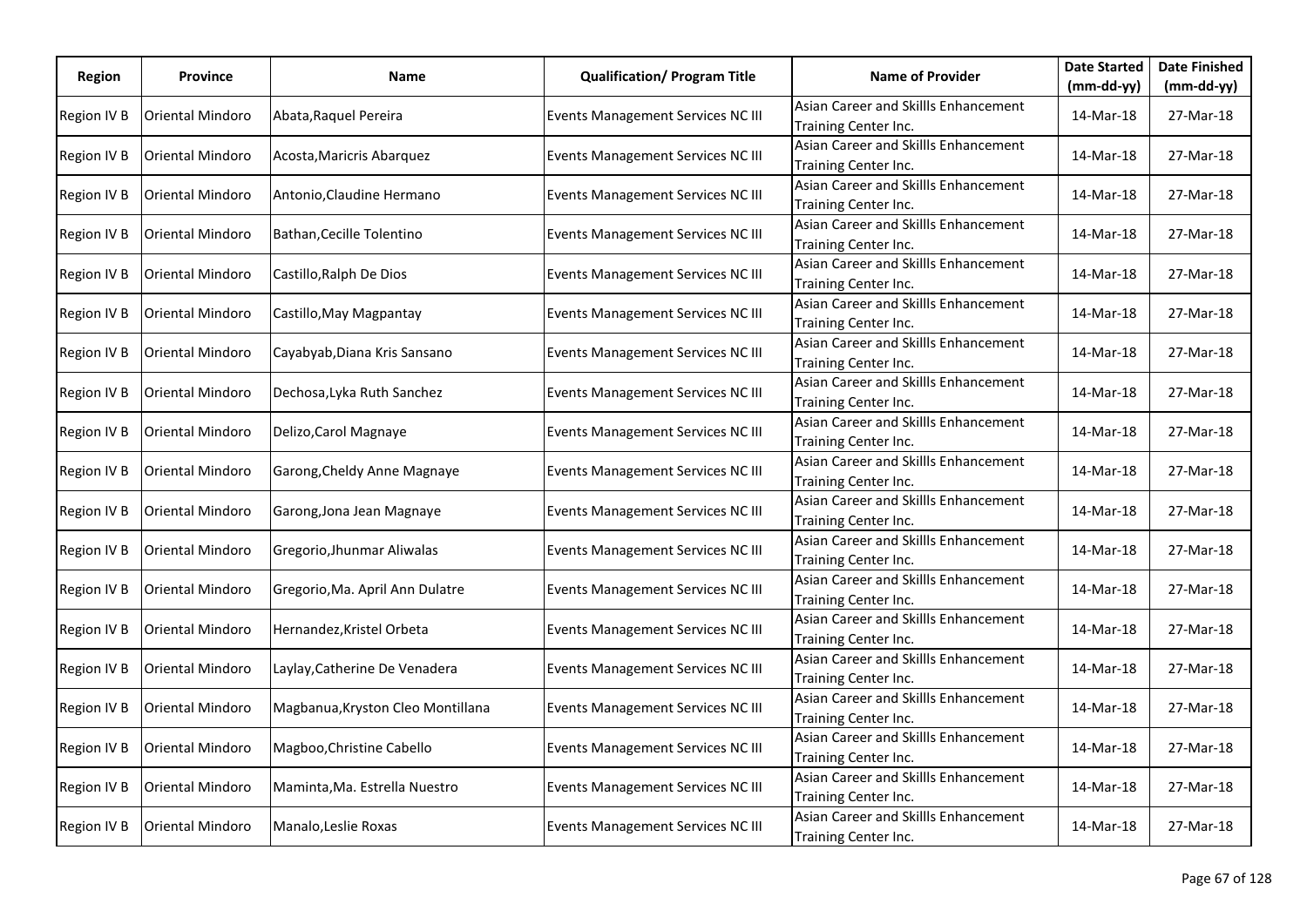| Region      | Province                | Name                           | <b>Qualification/ Program Title</b>      | <b>Name of Provider</b>                                             | <b>Date Started</b> | <b>Date Finished</b> |
|-------------|-------------------------|--------------------------------|------------------------------------------|---------------------------------------------------------------------|---------------------|----------------------|
|             |                         |                                |                                          |                                                                     | $(mm-dd-yy)$        | (mm-dd-yy)           |
| Region IV B | Oriental Mindoro        | Manqueria, Rechelle Medriano   | <b>Events Management Services NC III</b> | Asian Career and Skillls Enhancement<br>Training Center Inc.        | 14-Mar-18           | 27-Mar-18            |
| Region IV B | <b>Oriental Mindoro</b> | Matira, Ma. Rizza Alcoba       | Events Management Services NC III        | Asian Career and Skillls Enhancement<br>Training Center Inc.        | 14-Mar-18           | 27-Mar-18            |
| Region IV B | <b>Oriental Mindoro</b> | Santos, Rofel Castillo         | Events Management Services NC III        | Asian Career and Skillls Enhancement<br>Training Center Inc.        | 14-Mar-18           | 27-Mar-18            |
| Region IV B | Oriental Mindoro        | Tolentino,Roselle Dela Luna    | Events Management Services NC III        | Asian Career and Skillls Enhancement<br>Training Center Inc.        | 14-Mar-18           | 27-Mar-18            |
| Region IV B | <b>ROMBLON</b>          | Costales,Jeric Tacasa          | Events Management Services NC III        | Arrowhead Vocational and Technical<br>Traning Institute Inc.        | 12-Mar-18           | 27-Mar-18            |
| Region IV B | <b>ROMBLON</b>          | Fabriquier, Weyndel Solano     | Events Management Services NC III        | Arrowhead Vocational and Technical<br>Traning Institute Inc.        | 12-Mar-18           | 27-Mar-18            |
| Region IV B | <b>ROMBLON</b>          | Fanoga, Elrose Falcunaya       | Events Management Services NC III        | <b>Arrowhead Vocational and Technical</b><br>Traning Institute Inc. | 12-Mar-18           | 27-Mar-18            |
| Region IV B | <b>ROMBLON</b>          | Fausto, Jackielyn Bardaji      | Events Management Services NC III        | <b>Arrowhead Vocational and Technical</b><br>Traning Institute Inc. | 12-Mar-18           | 27-Mar-18            |
| Region IV B | <b>ROMBLON</b>          | Fetalver, Sheena Lyn Lilang    | Events Management Services NC III        | Arrowhead Vocational and Technical<br>Traning Institute Inc.        | 12-Mar-18           | 27-Mar-18            |
| Region IV B | <b>ROMBLON</b>          | Fillarca, Lyza Jane Casimero   | Events Management Services NC III        | <b>Arrowhead Vocational and Technical</b><br>Traning Institute Inc. | 12-Mar-18           | 27-Mar-18            |
| Region IV B | <b>ROMBLON</b>          | Fopalan,John Patrick Mananzala | Events Management Services NC III        | Arrowhead Vocational and Technical<br>Traning Institute Inc.        | 12-Mar-18           | 27-Mar-18            |
| Region IV B | <b>ROMBLON</b>          | Fopalan,John Patrick Mananzala | Events Management Services NC III        | <b>Arrowhead Vocational and Technical</b><br>Traning Institute Inc. | 12-Mar-18           | 27-Mar-18            |
| Region IV B | <b>ROMBLON</b>          | Fradejas, Elmer Mantac         | Events Management Services NC III        | <b>Arrowhead Vocational and Technical</b><br>Traning Institute Inc. | 12-Mar-18           | 27-Mar-18            |
| Region IV B | <b>ROMBLON</b>          | Gabayno, Jessa Mae Gomboc      | Events Management Services NC III        | Arrowhead Vocational and Technical<br>Traning Institute Inc.        | 12-Mar-18           | 27-Mar-18            |
| Region IV B | <b>ROMBLON</b>          | Gaca,Maria Ella Roi Garcia     | Events Management Services NC III        | Arrowhead Vocational and Technical<br>Traning Institute Inc.        | 12-Mar-18           | 27-Mar-18            |
| Region IV B | <b>ROMBLON</b>          | Gadon,Melody Dacalos           | Events Management Services NC III        | Arrowhead Vocational and Technical<br>Traning Institute Inc.        | 12-Mar-18           | 27-Mar-18            |
| Region IV B | <b>ROMBLON</b>          | Guyo, Love Joie Molina         | Events Management Services NC III        | <b>Arrowhead Vocational and Technical</b><br>Traning Institute Inc. | 12-Mar-18           | 27-Mar-18            |
| Region IV B | <b>ROMBLON</b>          | Hernandez, Laarni Marie Molina | Events Management Services NC III        | Arrowhead Vocational and Technical<br>Traning Institute Inc.        | 12-Mar-18           | 27-Mar-18            |
| Region IV B | <b>ROMBLON</b>          | Isidira,Rosalina Macatubal     | Events Management Services NC III        | Arrowhead Vocational and Technical<br>Traning Institute Inc.        | 12-Mar-18           | 27-Mar-18            |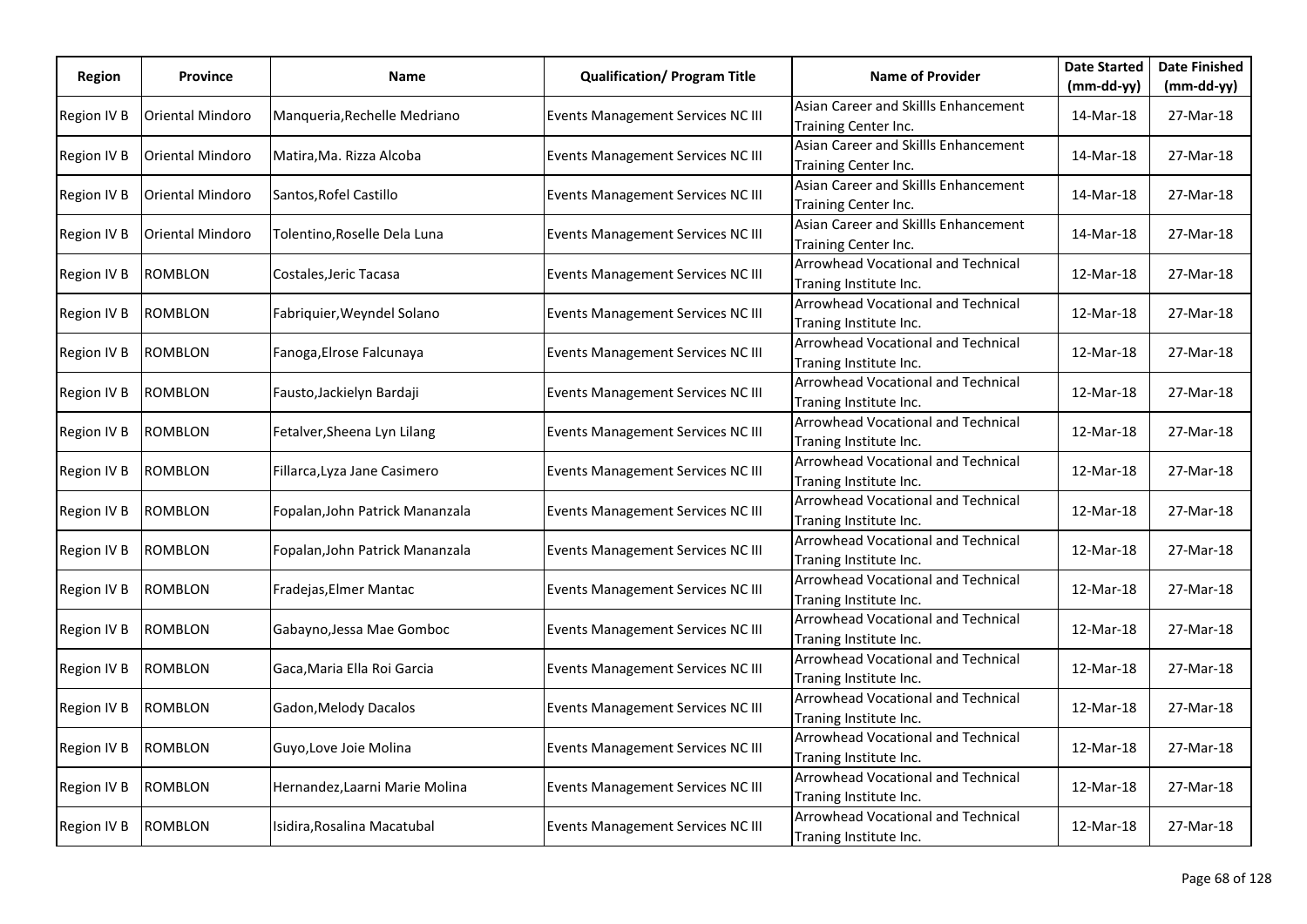| Region           | <b>Province</b> | Name                                | <b>Qualification/ Program Title</b> | <b>Name of Provider</b>                                             | <b>Date Started</b> | <b>Date Finished</b> |
|------------------|-----------------|-------------------------------------|-------------------------------------|---------------------------------------------------------------------|---------------------|----------------------|
|                  |                 |                                     |                                     |                                                                     | $(mm-dd-yy)$        | $(mm-dd-yy)$         |
| Region IV B      | ROMBLON         | Lagordo,Eden Jhail Morales          | Events Management Services NC III   | <b>Arrowhead Vocational and Technical</b><br>Traning Institute Inc. | 12-Mar-18           | 27-Mar-18            |
| Region IV B      | <b>ROMBLON</b>  | Lonzagay, Jimelyn D.                | Events Management Services NC III   | <b>Arrowhead Vocational and Technical</b><br>Traning Institute Inc. | 12-Mar-18           | 27-Mar-18            |
| Region IV B      | ROMBLON         | Lumauig, Mariz Fetalver             | Events Management Services NC III   | <b>Arrowhead Vocational and Technical</b><br>Traning Institute Inc. | 12-Mar-18           | 27-Mar-18            |
| Region IV B      | <b>ROMBLON</b>  | Marcelo, Ruby Joy Federico          | Events Management Services NC III   | Arrowhead Vocational and Technical<br>Traning Institute Inc.        | 12-Mar-18           | 27-Mar-18            |
| Region IV B      | <b>ROMBLON</b>  | Marin, Imelyn Vicente               | Events Management Services NC III   | Arrowhead Vocational and Technical<br>Traning Institute Inc.        | 12-Mar-18           | 27-Mar-18            |
| Region IV B      | ROMBLON         | Mores, Mariafe Faner                | Events Management Services NC III   | Arrowhead Vocational and Technical<br>Traning Institute Inc.        | 12-Mar-18           | 27-Mar-18            |
| Region IV B      | ROMBLON         | Patnon, Hope Nepomuceno             | Events Management Services NC III   | Arrowhead Vocational and Technical<br>Traning Institute Inc.        | 12-Mar-18           | 27-Mar-18            |
| Region IV B      | ROMBLON         | Romero, Donna Mae Dalisay           | Events Management Services NC III   | Arrowhead Vocational and Technical<br>Traning Institute Inc.        | 12-Mar-18           | 27-Mar-18            |
| Region IV B      | ROMBLON         | Soliven, Concepcion Palabasan       | Events Management Services NC III   | <b>Arrowhead Vocational and Technical</b><br>Traning Institute Inc. | 12-Mar-18           | 27-Mar-18            |
| Region IV B      | ROMBLON         | Teñoso, Erlyn Aungon                | Events Management Services NC III   | <b>Arrowhead Vocational and Technical</b><br>Traning Institute Inc. | 12-Mar-18           | 27-Mar-18            |
| <b>Region VI</b> | Antique         | Alforque, Billy Jhon Hangcan        | Driving NC II                       | Westtrade Technical Training and<br>Assessment Center Inc.          | 19-Feb-18           | 10-Mar-18            |
| <b>Region VI</b> | Antique         | Basañes, Joan Talidong              | Driving NC II                       | Westtrade Technical Training and<br>Assessment Center Inc.          | 19-Feb-18           | 10-Mar-18            |
| <b>Region VI</b> | Antique         | Cantor, John Mark Serrano           | Driving NC II                       | Westtrade Technical Training and<br>Assessment Center Inc.          | 19-Feb-18           | 10-Mar-18            |
| <b>Region VI</b> | Antique         | Corros, Shintaro Bagallon           | Driving NC II                       | Westtrade Technical Training and<br>Assessment Center Inc.          | 19-Feb-18           | 10-Mar-18            |
| <b>Region VI</b> | Antique         | Dayrit, Edmarie Mifuel              | Driving NC II                       | Westtrade Technical Training and<br>Assessment Center Inc.          | 19-Feb-18           | 10-Mar-18            |
| <b>Region VI</b> | Antique         | Del Rosario, Ralph Lawrence Masmela | Driving NC II                       | Westtrade Technical Training and<br>Assessment Center Inc.          | 19-Feb-18           | 10-Mar-18            |
| <b>Region VI</b> | Antique         | Engallado, Joecel Fabila            | Driving NC II                       | Westtrade Technical Training and<br>Assessment Center Inc.          | 19-Feb-18           | 10-Mar-18            |
| <b>Region VI</b> | Antique         | Estares, Angelo Gersava             | Driving NC II                       | Westtrade Technical Training and<br>Assessment Center Inc.          | 19-Feb-18           | 10-Mar-18            |
| <b>Region VI</b> | Antique         | Flores, Jele Anderson Portillo      | Driving NC II                       | Westtrade Technical Training and<br>Assessment Center Inc.          | 19-Feb-18           | 10-Mar-18            |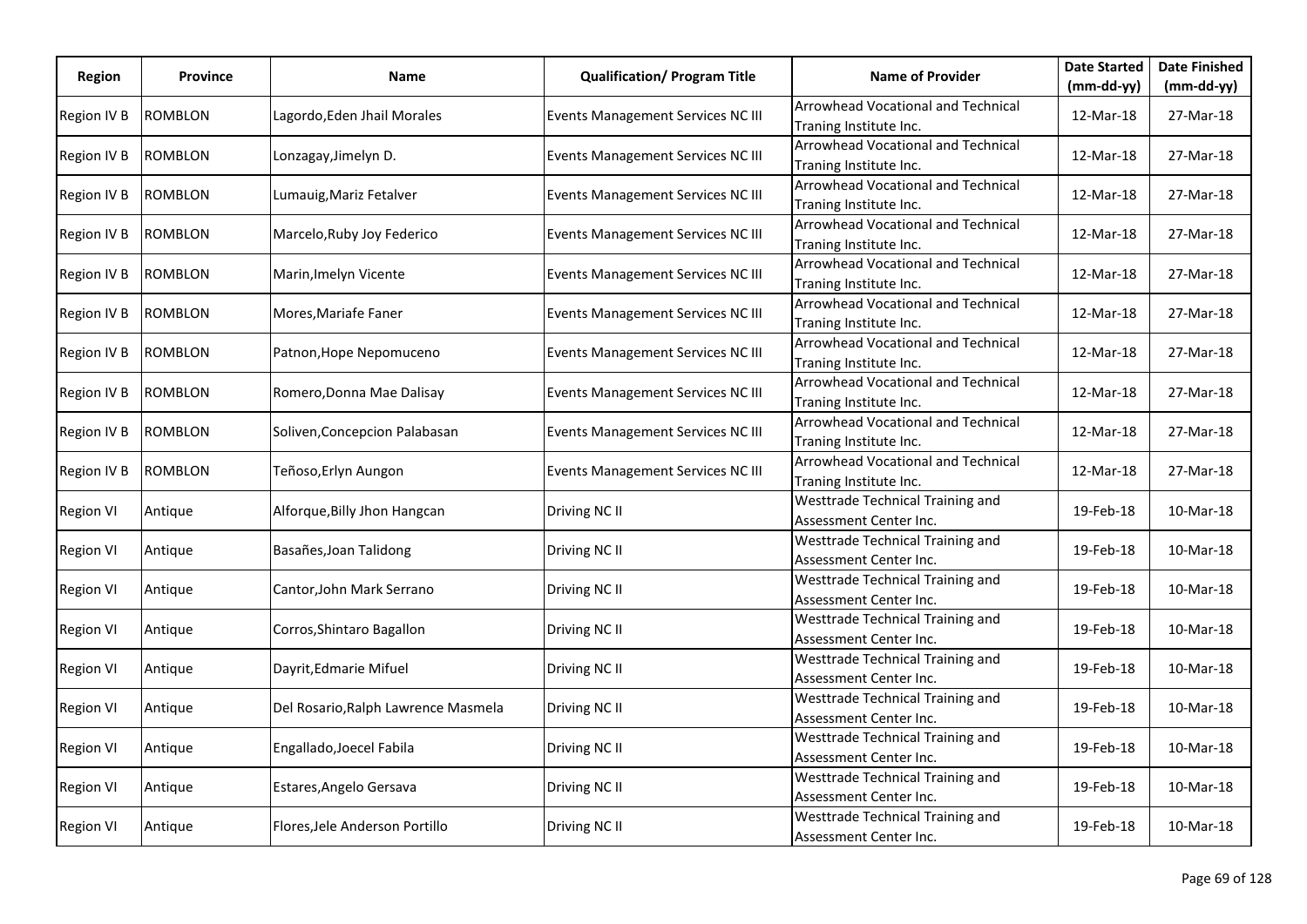|                  |                 |                                      |                                     | <b>Name of Provider</b>                                    | <b>Date Started</b> | <b>Date Finished</b> |
|------------------|-----------------|--------------------------------------|-------------------------------------|------------------------------------------------------------|---------------------|----------------------|
| Region           | <b>Province</b> | Name                                 | <b>Qualification/ Program Title</b> |                                                            | $(mm-dd-yy)$        | $(mm-dd-yy)$         |
| <b>Region VI</b> | Antique         | Fortin, Roqzan                       | Driving NC II                       | Westtrade Technical Training and<br>Assessment Center Inc. | 19-Feb-18           | 10-Mar-18            |
| <b>Region VI</b> | Antique         | Fototana, Hazel Mary Joyce Libo - On | Driving NC II                       | Westtrade Technical Training and<br>Assessment Center Inc. | 19-Feb-18           | 10-Mar-18            |
| <b>Region VI</b> | Antique         | Garcenila, Nesima Zamora             | Driving NC II                       | Westtrade Technical Training and<br>Assessment Center Inc. | 19-Feb-18           | 10-Mar-18            |
| Region VI        | Antique         | Garcesa, Feben Carlo Balono          | Driving NC II                       | Westtrade Technical Training and<br>Assessment Center Inc. | 19-Feb-18           | 10-Mar-18            |
| <b>Region VI</b> | Antique         | Hiponia, Christian Earl              | Driving NC II                       | Westtrade Technical Training and<br>Assessment Center Inc. | 19-Feb-18           | 10-Mar-18            |
| <b>Region VI</b> | Antique         | Langga, Dexter Nolledo               | Driving NC II                       | Westtrade Technical Training and<br>Assessment Center Inc. | 19-Feb-18           | 10-Mar-18            |
| Region VI        | Antique         | Leuterio, Joseph Vargas              | Driving NC II                       | Westtrade Technical Training and<br>Assessment Center Inc. | 19-Feb-18           | 10-Mar-18            |
| <b>Region VI</b> | Antique         | Maniba, Joeffre Encarnacion          | Driving NC II                       | Westtrade Technical Training and<br>Assessment Center Inc. | 19-Feb-18           | 10-Mar-18            |
| <b>Region VI</b> | Antique         | Moreno, Lyndon Gellang               | Driving NC II                       | Westtrade Technical Training and<br>Assessment Center Inc. | 19-Feb-18           | 10-Mar-18            |
| Region VI        | Antique         | Olam, Rina Albina                    | Driving NC II                       | Westtrade Technical Training and<br>Assessment Center Inc. | 19-Feb-18           | 10-Mar-18            |
| <b>Region VI</b> | Antique         | Puyong, May Grace Talidong           | Driving NC II                       | Westtrade Technical Training and<br>Assessment Center Inc. | 19-Feb-18           | 10-Mar-18            |
| <b>Region VI</b> | Antique         | Regalla, Angelito Marcial            | Driving NC II                       | Westtrade Technical Training and<br>Assessment Center Inc. | 19-Feb-18           | 10-Mar-18            |
| Region VI        | Antique         | Serut, Alexander Jr. Bermudez        | Driving NC II                       | Westtrade Technical Training and<br>Assessment Center Inc. | 19-Feb-18           | 10-Mar-18            |
| <b>Region VI</b> | Antique         | Tamon, Catherine Palima              | Driving NC II                       | Westtrade Technical Training and<br>Assessment Center Inc. | 19-Feb-18           | 10-Mar-18            |
| <b>Region VI</b> | Antique         | Tumbokon,Paul Tan                    | Driving NC II                       | Westtrade Technical Training and<br>Assessment Center Inc. | 19-Feb-18           | 10-Mar-18            |
| <b>Region VI</b> | Antique         | Uniana, Edwin Muchillas              | Driving NC II                       | Westtrade Technical Training and<br>Assessment Center Inc. | 19-Feb-18           | 10-Mar-18            |
| <b>Region VI</b> | Aklan           | Alba, Aletta La Flores               | Bread and Pastry Production NC II   | Verde Grande College Inc.                                  | 19-Feb-18           | 22-Mar-18            |
| <b>Region VI</b> | Aklan           | Baltazar, Juren Alcayaga             | Bread and Pastry Production NC II   | Verde Grande College Inc.                                  | 19-Feb-18           | 22-Mar-18            |
| Region VI        | Aklan           | Castillo, Richelle Ann Parman        | Bread and Pastry Production NC II   | Verde Grande College Inc.                                  | 19-Feb-18           | 22-Mar-18            |
| <b>Region VI</b> | Aklan           | David, Lecil Campoy                  | Bread and Pastry Production NC II   | Verde Grande College Inc.                                  | 19-Feb-18           | 22-Mar-18            |
| Region VI        | Aklan           | Duncan, Melinda Panagsagan           | Bread and Pastry Production NC II   | Verde Grande College Inc.                                  | 19-Feb-18           | 22-Mar-18            |
| <b>Region VI</b> | Aklan           | Gomez, Maria Cynthia De Juan         | Bread and Pastry Production NC II   | Verde Grande College Inc.                                  | 19-Feb-18           | 22-Mar-18            |
| <b>Region VI</b> | Aklan           | Ibit, Marienelle Oquendo             | Bread and Pastry Production NC II   | Verde Grande College Inc.                                  | 19-Feb-18           | 22-Mar-18            |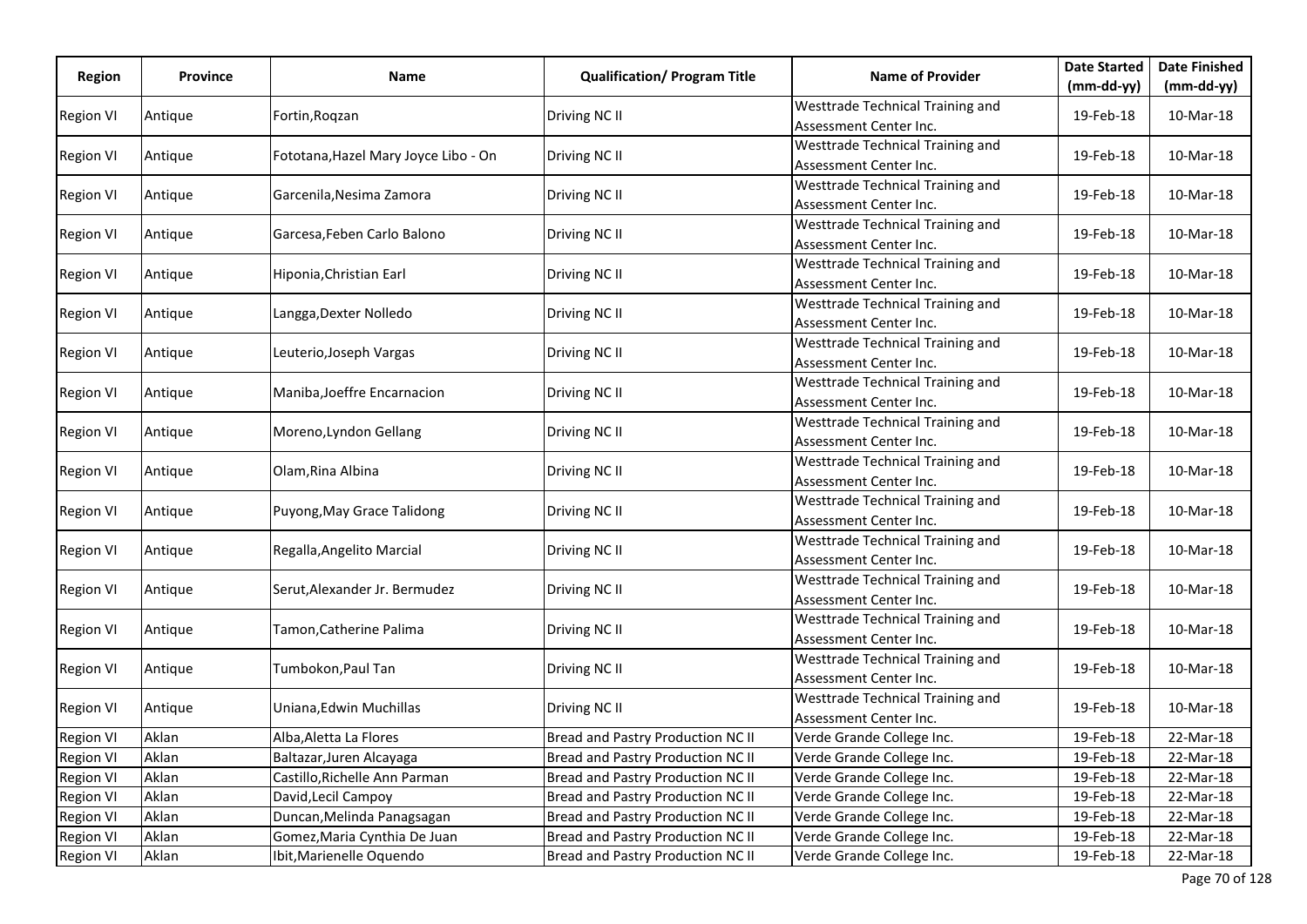|                  |                 |                                   |                                     |                                                   | <b>Date Started</b> | <b>Date Finished</b> |
|------------------|-----------------|-----------------------------------|-------------------------------------|---------------------------------------------------|---------------------|----------------------|
| <b>Region</b>    | <b>Province</b> | Name                              | <b>Qualification/ Program Title</b> | <b>Name of Provider</b>                           | (mm-dd-yy)          | $(mm-dd-yy)$         |
| <b>Region VI</b> | Aklan           | Jizmundo,Lucia Torres             | Bread and Pastry Production NC II   | Verde Grande College Inc.                         | 19-Feb-18           | 22-Mar-18            |
| <b>Region VI</b> | Aklan           | Luna, Novie Herradura             | Bread and Pastry Production NC II   | Verde Grande College Inc.                         | 19-Feb-18           | 22-Mar-18            |
| <b>Region VI</b> | Aklan           | Magdael, Leoni Jizmundo           | Bread and Pastry Production NC II   | Verde Grande College Inc.                         | 19-Feb-18           | 22-Mar-18            |
| <b>Region VI</b> | Aklan           | Marciales, Joselyn Dela Peña      | Bread and Pastry Production NC II   | Verde Grande College Inc.                         | 19-Feb-18           | 22-Mar-18            |
| <b>Region VI</b> | Aklan           | Masula, Mark Jester Opinion       | Bread and Pastry Production NC II   | Verde Grande College Inc.                         | 19-Feb-18           | 22-Mar-18            |
| <b>Region VI</b> | Aklan           | Montano, Wincelle Notario         | Bread and Pastry Production NC II   | Verde Grande College Inc.                         | 19-Feb-18           | 22-Mar-18            |
| <b>Region VI</b> | Aklan           | Moralda, Joesie Tan               | Bread and Pastry Production NC II   | Verde Grande College Inc.                         | 19-Feb-18           | 22-Mar-18            |
| <b>Region VI</b> | Aklan           | Morales, Charize Shawn            | Bread and Pastry Production NC II   | Verde Grande College Inc.                         | 19-Feb-18           | 22-Mar-18            |
| <b>Region VI</b> | Aklan           | Navarette, Jennette Salvador      | Bread and Pastry Production NC II   | Verde Grande College Inc.                         | 19-Feb-18           | 22-Mar-18            |
| <b>Region VI</b> | Aklan           | Ortega, Wengielyn Remis           | Bread and Pastry Production NC II   | Verde Grande College Inc.                         | 19-Feb-18           | 22-Mar-18            |
| <b>Region VI</b> | Aklan           | Peralta, Eloisa Dayem             | Bread and Pastry Production NC II   | Verde Grande College Inc.                         | 19-Feb-18           | 22-Mar-18            |
| <b>Region VI</b> | Aklan           | Quisoy, Eralina Cartoneros        | Bread and Pastry Production NC II   | Verde Grande College Inc.                         | 19-Feb-18           | 22-Mar-18            |
| <b>Region VI</b> | Aklan           | Restar, Precel Retoriano          | Bread and Pastry Production NC II   | Verde Grande College Inc.                         | 19-Feb-18           | 22-Mar-18            |
| <b>Region VI</b> | Aklan           | Retonio, Nerissa Salvador         | Bread and Pastry Production NC II   | Verde Grande College Inc.                         | 19-Feb-18           | 22-Mar-18            |
| <b>Region VI</b> | Aklan           | Ruda, Ma. Emilie Ilio             | Bread and Pastry Production NC II   | Verde Grande College Inc.                         | 19-Feb-18           | 22-Mar-18            |
| <b>Region VI</b> | Aklan           | Tacud, Lilian Taña                | Bread and Pastry Production NC II   | Verde Grande College Inc.                         | 19-Feb-18           | 22-Mar-18            |
| <b>Region VI</b> | Aklan           | Taladtad, Jofel Dela Cruz         | Bread and Pastry Production NC II   | Verde Grande College Inc.                         | 19-Feb-18           | 22-Mar-18            |
| <b>Region VI</b> | Aklan           | Villaruel, Lyn Castro             | Bread and Pastry Production NC II   | Verde Grande College Inc.                         | 19-Feb-18           | 22-Mar-18            |
| <b>Region VI</b> | Aklan           | Bolido, Charlyn Palisoc           | Bread and Pastry Production NC II   | Carillo Culinary Arts & Skills Dev.Center<br>Inc. | 19-Feb-18           | 16-Mar-18            |
| <b>Region VI</b> | Aklan           | Carandang , Anna Marie Guerra     | Bread and Pastry Production NC II   | Carillo Culinary Arts & Skills Dev.Center<br>lnc. | 19-Feb-18           | 16-Mar-18            |
| <b>Region VI</b> | Aklan           | Cezar, Rovelyn Macahilig          | Bread and Pastry Production NC II   | Carillo Culinary Arts & Skills Dev.Center<br>Inc. | 19-Feb-18           | 16-Mar-18            |
| <b>Region VI</b> | Aklan           | Crispino, Ma. Rhoda Nagrama       | Bread and Pastry Production NC II   | Carillo Culinary Arts & Skills Dev.Center<br>Inc. | 19-Feb-18           | 16-Mar-18            |
| <b>Region VI</b> | Aklan           | De Ramos, Ma. Veronica Villanoche | Bread and Pastry Production NC II   | Carillo Culinary Arts & Skills Dev.Center<br>lnc. | 19-Feb-18           | 16-Mar-18            |
| <b>Region VI</b> | Aklan           | De Ramos, Ma. Elienai Villanoche  | Bread and Pastry Production NC II   | Carillo Culinary Arts & Skills Dev.Center<br>Inc. | 19-Feb-18           | 16-Mar-18            |
| <b>Region VI</b> | Aklan           | Dosal Jr., Emeterio Dela Cruz     | Bread and Pastry Production NC II   | Carillo Culinary Arts & Skills Dev.Center<br>Inc. | 19-Feb-18           | 16-Mar-18            |
| <b>Region VI</b> | Aklan           | Fernandez, Elisa Cipriano         | Bread and Pastry Production NC II   | Carillo Culinary Arts & Skills Dev.Center<br>Inc. | 19-Feb-18           | 16-Mar-18            |
| <b>Region VI</b> | Aklan           | Geronda, Eden Grace Tano          | Bread and Pastry Production NC II   | Carillo Culinary Arts & Skills Dev.Center<br>lnc. | 19-Feb-18           | 16-Mar-18            |
| <b>Region VI</b> | Aklan           | Inan, Heirolyn Magno              | Bread and Pastry Production NC II   | Carillo Culinary Arts & Skills Dev.Center<br>Inc. | 19-Feb-18           | 16-Mar-18            |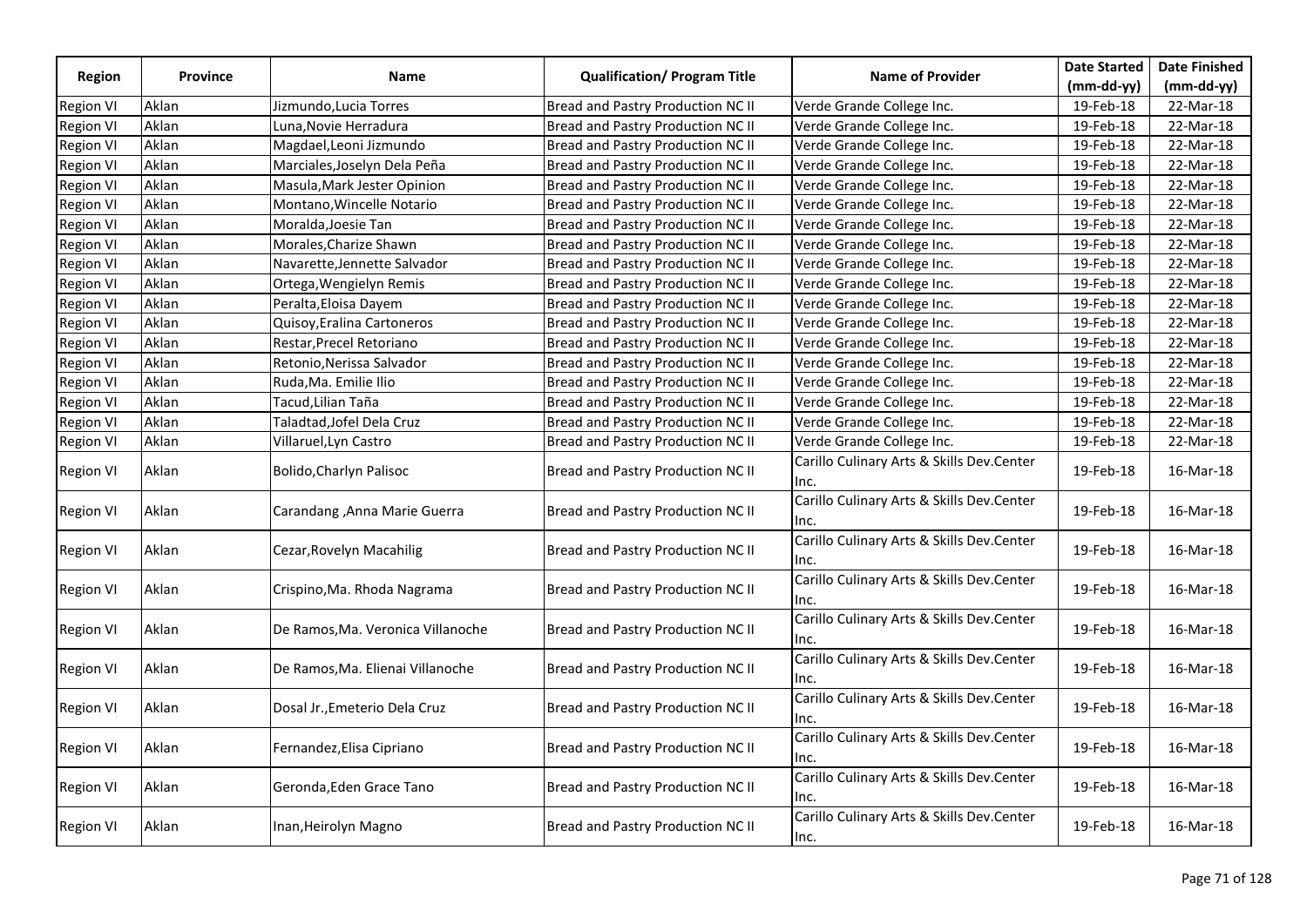| Region           | <b>Province</b> | Name                          | <b>Qualification/ Program Title</b> | <b>Name of Provider</b>                           | <b>Date Started</b> | <b>Date Finished</b> |
|------------------|-----------------|-------------------------------|-------------------------------------|---------------------------------------------------|---------------------|----------------------|
|                  |                 |                               |                                     |                                                   | (mm-dd-yy)          | $(mm-dd-yy)$         |
| <b>Region VI</b> | Aklan           | Infante, Jingky Mae Yabut     | Bread and Pastry Production NC II   | Carillo Culinary Arts & Skills Dev.Center<br>Inc. | 19-Feb-18           | 16-Mar-18            |
| <b>Region VI</b> | Aklan           | Lumbre, Anna Blessy Pastrana  | Bread and Pastry Production NC II   | Carillo Culinary Arts & Skills Dev.Center<br>Inc. | 19-Feb-18           | 16-Mar-18            |
| <b>Region VI</b> | Aklan           | Macabales, Rose Cahilig       | Bread and Pastry Production NC II   | Carillo Culinary Arts & Skills Dev.Center<br>Inc. | 19-Feb-18           | 16-Mar-18            |
| <b>Region VI</b> | Aklan           | Macahilas , Jade Almero       | Bread and Pastry Production NC II   | Carillo Culinary Arts & Skills Dev.Center<br>Inc. | 19-Feb-18           | 16-Mar-18            |
| <b>Region VI</b> | Aklan           | Magno, Ascer Glen Castilla    | Bread and Pastry Production NC II   | Carillo Culinary Arts & Skills Dev.Center<br>Inc. | 19-Feb-18           | 16-Mar-18            |
| <b>Region VI</b> | Aklan           | Muñoz, Ezra Calizo            | Bread and Pastry Production NC II   | Carillo Culinary Arts & Skills Dev.Center<br>Inc. | 19-Feb-18           | 16-Mar-18            |
| <b>Region VI</b> | Aklan           | Nadura, Loi Stephanie Ycay    | Bread and Pastry Production NC II   | Carillo Culinary Arts & Skills Dev.Center<br>Inc. | 19-Feb-18           | 16-Mar-18            |
| <b>Region VI</b> | Aklan           | Flaviano, Nelaida Joy Andrade | Bread and Pastry Production NC II   | Carillo Culinary Arts & Skills Dev.Center<br>Inc. | 19-Feb-18           | 16-Mar-18            |
| <b>Region VI</b> | Aklan           | Parman, Alren Verano          | Bread and Pastry Production NC II   | Carillo Culinary Arts & Skills Dev.Center<br>Inc. | 19-Feb-18           | 16-Mar-18            |
| <b>Region VI</b> | Aklan           | Patricio, Vannessa Fausto     | Bread and Pastry Production NC II   | Carillo Culinary Arts & Skills Dev.Center<br>Inc. | 19-Feb-18           | 16-Mar-18            |
| <b>Region VI</b> | Aklan           | Timbas, Raquel Ocson          | Bread and Pastry Production NC II   | Carillo Culinary Arts & Skills Dev.Center<br>Inc. | 19-Feb-18           | 16-Mar-18            |
| <b>Region VI</b> | Aklan           | Ureta, Janrryl Niño Pastrana  | Bread and Pastry Production NC II   | Carillo Culinary Arts & Skills Dev.Center<br>Inc. | 19-Feb-18           | 16-Mar-18            |
| <b>Region VI</b> | Aklan           | Ventura, Honeylyn Caya        | Bread and Pastry Production NC II   | Carillo Culinary Arts & Skills Dev.Center<br>Inc. | 19-Feb-18           | 16-Mar-18            |
| <b>Region VI</b> | Aklan           | Zamora,Creslen Gayadao        | Bread and Pastry Production NC II   | Carillo Culinary Arts & Skills Dev.Center<br>Inc. | 19-Feb-18           | 16-Mar-18            |
| <b>Region VI</b> | Aklan           | Tejada, Richelle Bergante     | Bread and Pastry Production NC II   | Carillo Culinary Arts & Skills Dev.Center<br>Inc. | 19-Feb-18           | 16-Mar-18            |
| <b>Region VI</b> | Aklan           | Afable, Garry Boy Briones     | DrivingNC II                        | Montfort Technical Institute(MTI), Inc.           | 19-Feb-18           | 20-Mar-18            |
| <b>Region VI</b> | Aklan           | Bautista, Jerico Perez        | DrivingNC II                        | Montfort Technical Institute(MTI), Inc.           | 19-Feb-18           | 20-Mar-18            |
| <b>Region VI</b> | Aklan           | Bautista, Themis Andrade      | DrivingNC II                        | Montfort Technical Institute(MTI), Inc.           | 19-Feb-18           | 20-Mar-18            |
| <b>Region VI</b> | Aklan           | Castro, Wenefredo Nervar, Jr. | DrivingNC II                        | Montfort Technical Institute(MTI), Inc.           | 19-Feb-18           | 20-Mar-18            |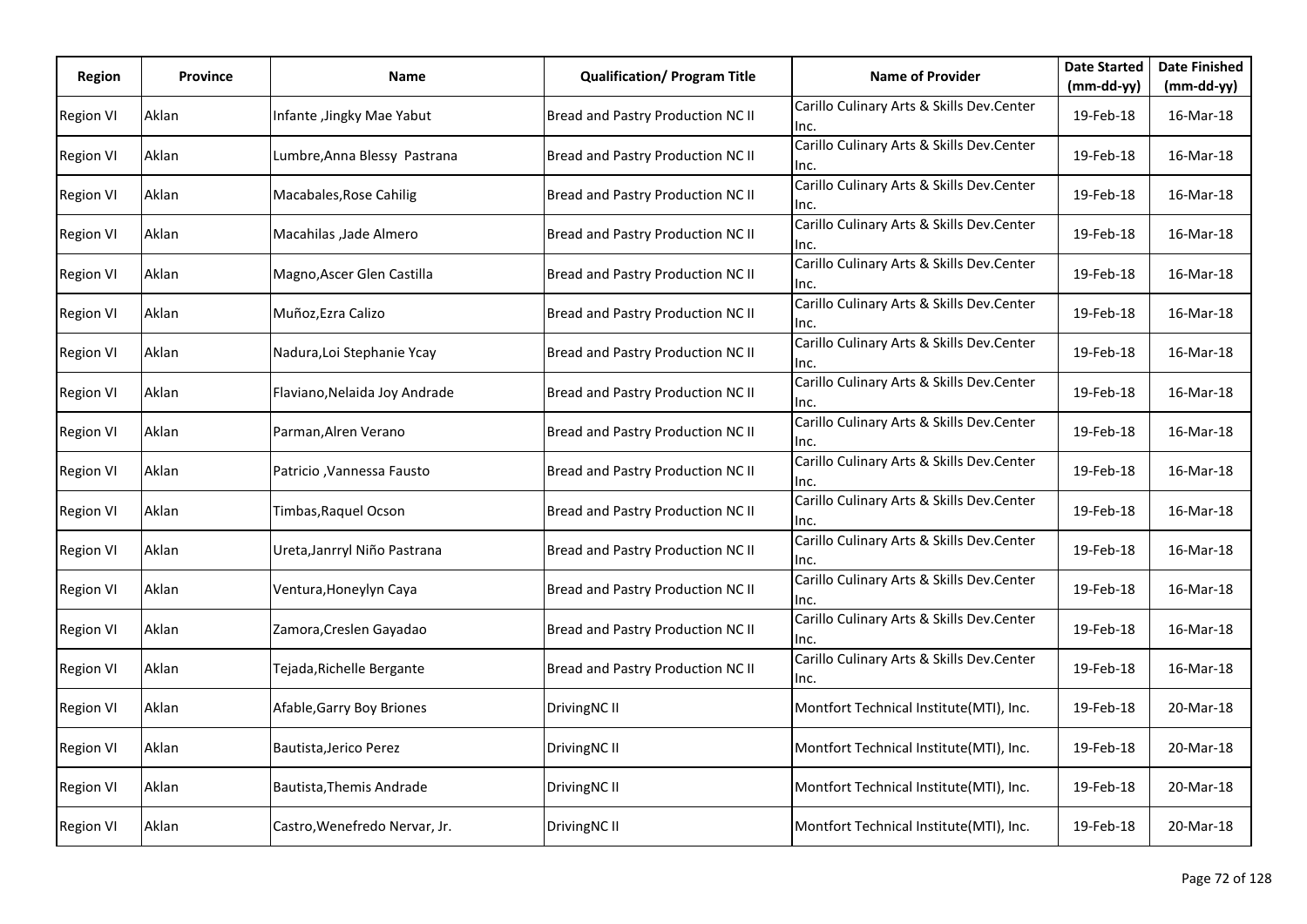| Region           | Province | <b>Name</b>                    | <b>Qualification/ Program Title</b> | <b>Name of Provider</b>                 | <b>Date Started</b><br>$(mm-dd-yy)$ | <b>Date Finished</b><br>$(mm-dd-yy)$ |
|------------------|----------|--------------------------------|-------------------------------------|-----------------------------------------|-------------------------------------|--------------------------------------|
| <b>Region VI</b> | Aklan    | Coloma, Noel Candari           | DrivingNC II                        | Montfort Technical Institute(MTI), Inc. | 19-Feb-18                           | 20-Mar-18                            |
| <b>Region VI</b> | Aklan    | Dela Cruz, Eric Andrade        | DrivingNC II                        | Montfort Technical Institute(MTI), Inc. | 19-Feb-18                           | 20-Mar-18                            |
| <b>Region VI</b> | Aklan    | Dominguez, Dexter Billones     | DrivingNC II                        | Montfort Technical Institute(MTI), Inc. | 19-Feb-18                           | 20-Mar-18                            |
| <b>Region VI</b> | Aklan    | Dorado, Frenz Lachica          | DrivingNC II                        | Montfort Technical Institute(MTI), Inc. | 19-Feb-18                           | 20-Mar-18                            |
| <b>Region VI</b> | Aklan    | Francisco, Ranel Cocoy         | DrivingNC II                        | Montfort Technical Institute(MTI), Inc. | 19-Feb-18                           | 20-Mar-18                            |
| Region VI        | Aklan    | Irabon, Joh Bryan Villanueva   | DrivingNC II                        | Montfort Technical Institute(MTI), Inc. | 19-Feb-18                           | 20-Mar-18                            |
| <b>Region VI</b> | Aklan    | Irabon, John Robert Villanueva | DrivingNC II                        | Montfort Technical Institute(MTI), Inc. | 19-Feb-18                           | 20-Mar-18                            |
| <b>Region VI</b> | Aklan    | Jizmundo, Felix Andrade        | DrivingNC II                        | Montfort Technical Institute(MTI), Inc. | 19-Feb-18                           | 20-Mar-18                            |
| <b>Region VI</b> | Aklan    | Lavalle, Virginia Quimpo       | DrivingNC II                        | Montfort Technical Institute(MTI), Inc. | 19-Feb-18                           | 20-Mar-18                            |
| <b>Region VI</b> | Aklan    | Lopez, Diolbe Gervacio         | DrivingNC II                        | Montfort Technical Institute(MTI), Inc. | 19-Feb-18                           | 20-Mar-18                            |
| <b>Region VI</b> | Aklan    | Molina, Willy Dela Cruz        | DrivingNC II                        | Montfort Technical Institute(MTI), Inc. | 19-Feb-18                           | 20-Mar-18                            |
| <b>Region VI</b> | Aklan    | Nacuray, Jovenal Esto          | DrivingNC II                        | Montfort Technical Institute(MTI), Inc. | 19-Feb-18                           | 20-Mar-18                            |
| <b>Region VI</b> | Aklan    | Remaldora, Allen Tungala       | DrivingNC II                        | Montfort Technical Institute(MTI), Inc. | 19-Feb-18                           | 20-Mar-18                            |
| <b>Region VI</b> | Aklan    | Reynado, Dale Reyes            | DrivingNC II                        | Montfort Technical Institute(MTI), Inc. | 19-Feb-18                           | 20-Mar-18                            |
| <b>Region VI</b> | Aklan    | Silvestre, Anacathrina ""      | DrivingNC II                        | Montfort Technical Institute(MTI), Inc. | 19-Feb-18                           | 20-Mar-18                            |
| <b>Region VI</b> | Aklan    | Sim, Justin Regalado           | DrivingNC II                        | Montfort Technical Institute(MTI), Inc. | 19-Feb-18                           | 20-Mar-18                            |
| <b>Region VI</b> | Aklan    | Villorente, Aljon Cocoy        | DrivingNC II                        | Montfort Technical Institute(MTI), Inc. | 19-Feb-18                           | 20-Mar-18                            |
| <b>Region VI</b> | Aklan    | Zabala, Amadeo Soriano, Jr.    | DrivingNC II                        | Montfort Technical Institute(MTI), Inc. | 19-Feb-18                           | 20-Mar-18                            |
| <b>Region VI</b> | Aklan    | Zabala, Daniel Rafols          | DrivingNC II                        | Montfort Technical Institute(MTI), Inc. | 19-Feb-18                           | 20-Mar-18                            |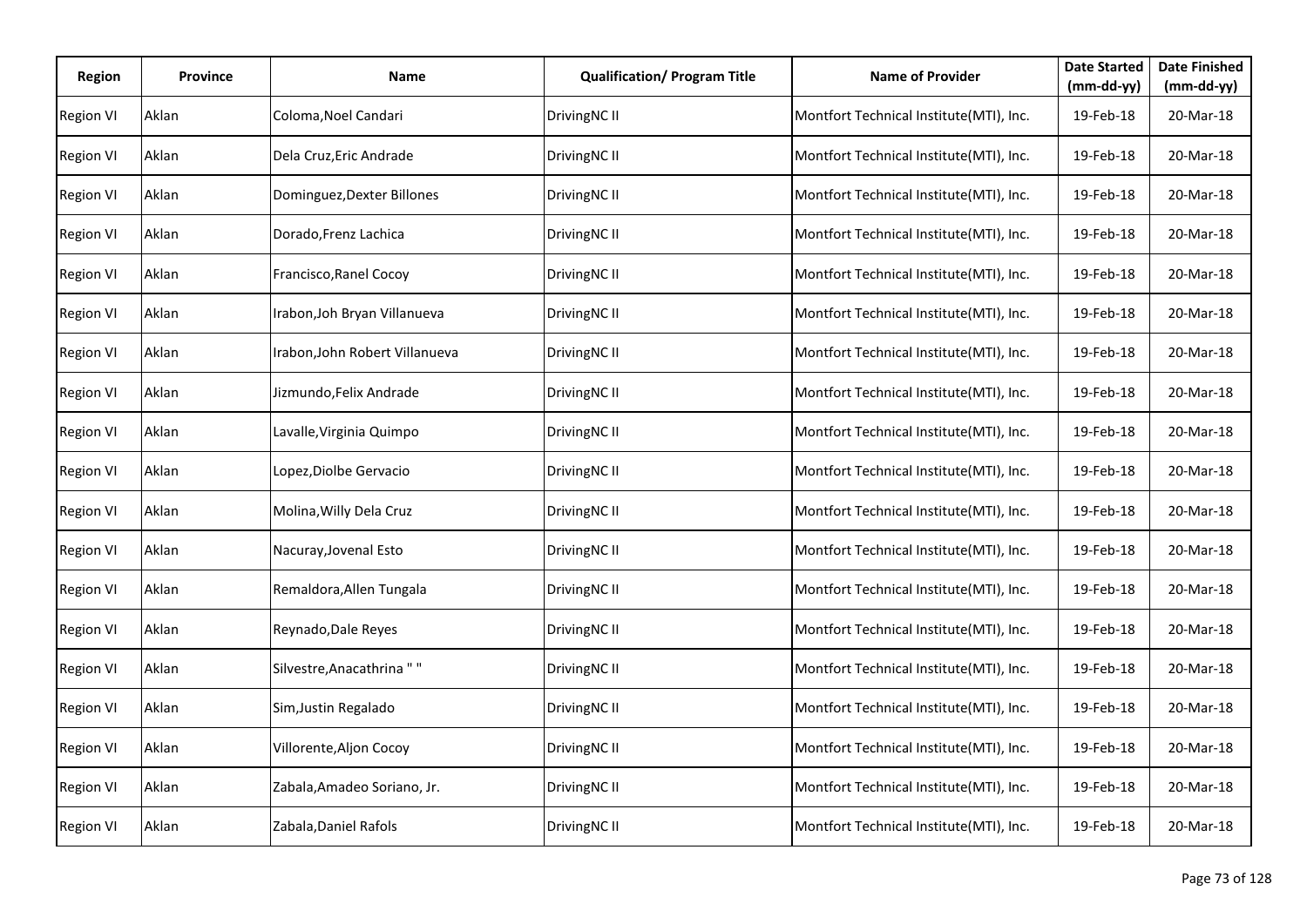| Region           | Province | <b>Name</b>                    | <b>Qualification/ Program Title</b> | <b>Name of Provider</b>                         | <b>Date Started</b> | <b>Date Finished</b> |
|------------------|----------|--------------------------------|-------------------------------------|-------------------------------------------------|---------------------|----------------------|
|                  |          |                                |                                     |                                                 | $(mm-dd-yy)$        | (mm-dd-yy)           |
| <b>Region VI</b> | Aklan    | Zausa, Gilbert Navejas         | DrivingNC II                        | Montfort Technical Institute(MTI), Inc.         | 19-Feb-18           | 20-Mar-18            |
| <b>Region VI</b> | Aklan    | Zonio, Johnny Vidad            | DrivingNC II                        | Montfort Technical Institute(MTI), Inc.         | 19-Feb-18           | 20-Mar-18            |
| <b>Region VI</b> | Aklan    | Aguirre Jr., Francisco Orbista | SECURITY SERVICES NC II             | AKLAN VANGUARD SECURITY TRAINING<br>SCHOOL, INC | 19-Feb-18           | 18-Mar-18            |
| <b>Region VI</b> | Aklan    | Ambito, Yushane Joy N/A        | SECURITY SERVICES NC II             | AKLAN VANGUARD SECURITY TRAINING<br>SCHOOL, INC | 19-Feb-18           | 18-Mar-18            |
| <b>Region VI</b> | Aklan    | Ambong, Philip John Mateo      | SECURITY SERVICES NC II             | AKLAN VANGUARD SECURITY TRAINING<br>SCHOOL, INC | 19-Feb-18           | 18-Mar-18            |
| <b>Region VI</b> | Aklan    | Belowa, Filjan Nabiong         | SECURITY SERVICES NC II             | AKLAN VANGUARD SECURITY TRAINING<br>SCHOOL, INC | 19-Feb-18           | 18-Mar-18            |
| <b>Region VI</b> | Aklan    | Bolivar, Kim Almarie Dela Cruz | SECURITY SERVICES NC II             | AKLAN VANGUARD SECURITY TRAINING<br>SCHOOL, INC | 19-Feb-18           | 18-Mar-18            |
| <b>Region VI</b> | Aklan    | Canlas, John Paul Delgado      | <b>SECURITY SERVICES NC II</b>      | AKLAN VANGUARD SECURITY TRAINING<br>SCHOOL, INC | 19-Feb-18           | 18-Mar-18            |
| <b>Region VI</b> | Aklan    | Eguis, Daryl Dumalaog          | <b>SECURITY SERVICES NC II</b>      | AKLAN VANGUARD SECURITY TRAINING<br>SCHOOL, INC | 19-Feb-18           | 18-Mar-18            |
| Region VI        | Aklan    | Flores, Van Jorge Lachica      | <b>SECURITY SERVICES NC II</b>      | AKLAN VANGUARD SECURITY TRAINING<br>SCHOOL, INC | 19-Feb-18           | 18-Mar-18            |
| <b>Region VI</b> | Aklan    | Gallano, Remalyn Vicente       | SECURITY SERVICES NC II             | AKLAN VANGUARD SECURITY TRAINING<br>SCHOOL, INC | 19-Feb-18           | 18-Mar-18            |
| <b>Region VI</b> | Aklan    | Gelito, Paul Adrian Sacapaño   | SECURITY SERVICES NC II             | AKLAN VANGUARD SECURITY TRAINING<br>SCHOOL, INC | 19-Feb-18           | 18-Mar-18            |
| Region VI        | Aklan    | Gonzales, Nenia David          | SECURITY SERVICES NC II             | AKLAN VANGUARD SECURITY TRAINING<br>SCHOOL, INC | 19-Feb-18           | 18-Mar-18            |
| <b>Region VI</b> | Aklan    | Gumboc, Jhon Loyd Cahilig      | <b>SECURITY SERVICES NC II</b>      | AKLAN VANGUARD SECURITY TRAINING<br>SCHOOL, INC | 19-Feb-18           | 18-Mar-18            |
| <b>Region VI</b> | Aklan    | Ingles, Bennie Mae Iguin       | SECURITY SERVICES NC II             | AKLAN VANGUARD SECURITY TRAINING<br>SCHOOL, INC | 19-Feb-18           | 18-Mar-18            |
| <b>Region VI</b> | Aklan    | Leones, Christian Acma         | <b>SECURITY SERVICES NC II</b>      | AKLAN VANGUARD SECURITY TRAINING<br>SCHOOL, INC | 19-Feb-18           | 18-Mar-18            |
| <b>Region VI</b> | Aklan    | Martirez, Franz Bernardino     | <b>SECURITY SERVICES NC II</b>      | AKLAN VANGUARD SECURITY TRAINING<br>SCHOOL, INC | 19-Feb-18           | 18-Mar-18            |
| <b>Region VI</b> | Aklan    | Piñola, Jay Mark Quiñones      | SECURITY SERVICES NC II             | AKLAN VANGUARD SECURITY TRAINING<br>SCHOOL, INC | 19-Feb-18           | 18-Mar-18            |
| <b>Region VI</b> | Aklan    | Reyes, Radney Tamayo           | SECURITY SERVICES NC II             | AKLAN VANGUARD SECURITY TRAINING<br>SCHOOL, INC | 19-Feb-18           | 18-Mar-18            |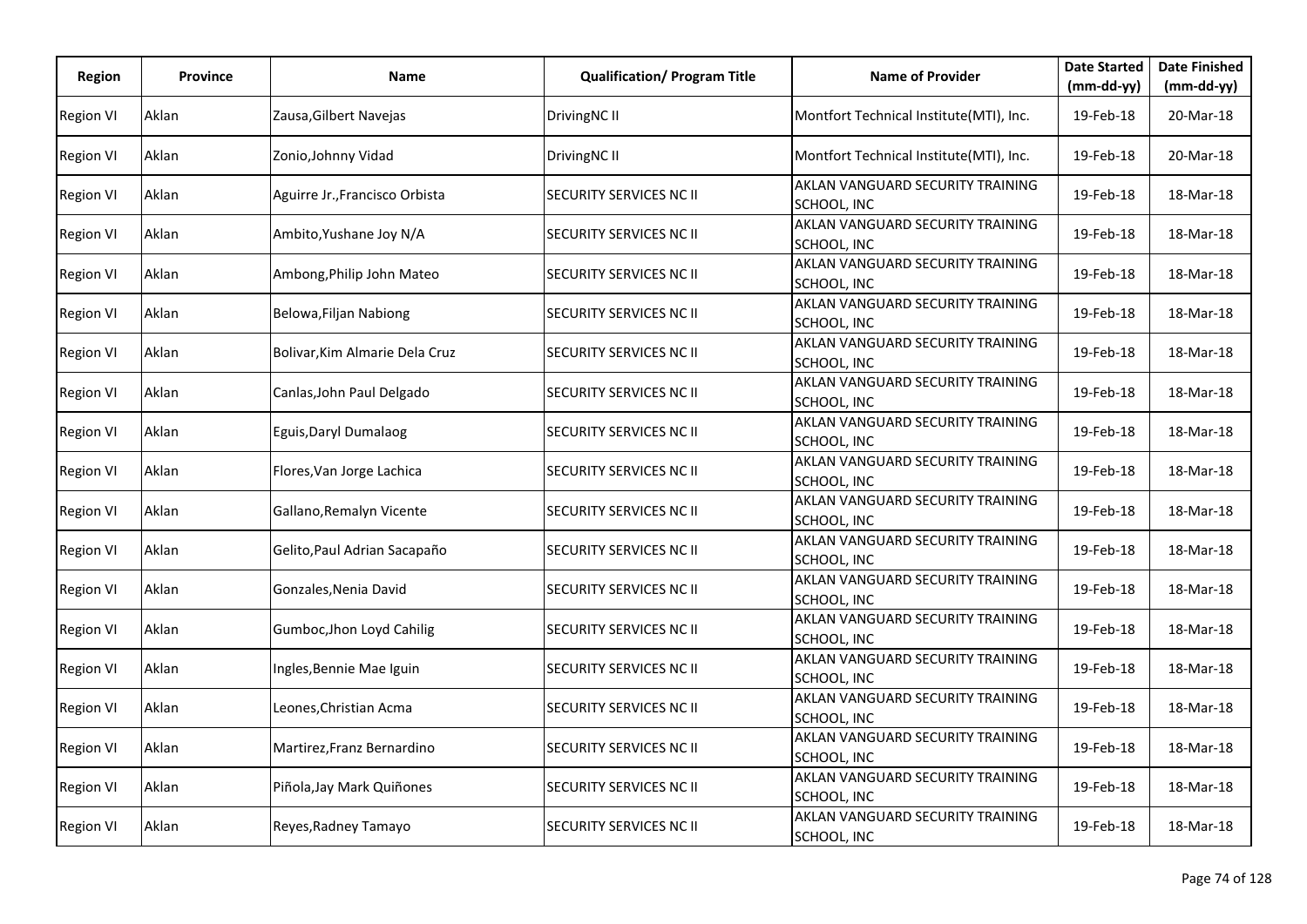| Region           | <b>Province</b> | Name                                  | <b>Qualification/ Program Title</b> | <b>Name of Provider</b>                            | <b>Date Started</b> | <b>Date Finished</b> |
|------------------|-----------------|---------------------------------------|-------------------------------------|----------------------------------------------------|---------------------|----------------------|
|                  |                 |                                       |                                     |                                                    | $(mm-dd-yy)$        | $(mm-dd-yy)$         |
| <b>Region VI</b> | Aklan           | Ruiz, Jumar Ilin                      | <b>SECURITY SERVICES NC II</b>      | AKLAN VANGUARD SECURITY TRAINING<br>SCHOOL, INC    | 19-Feb-18           | 18-Mar-18            |
| <b>Region VI</b> | Aklan           | Sabandal, Nestle Amacio               | SECURITY SERVICES NC II             | AKLAN VANGUARD SECURITY TRAINING<br>SCHOOL, INC    | 19-Feb-18           | 18-Mar-18            |
| <b>Region VI</b> | Aklan           | Silvestre, Jeane Claudine Del Rosario | <b>SECURITY SERVICES NC II</b>      | AKLAN VANGUARD SECURITY TRAINING<br>SCHOOL, INC    | 19-Feb-18           | 18-Mar-18            |
| <b>Region VI</b> | Aklan           | Sitjar, Jerico Orais                  | SECURITY SERVICES NC II             | AKLAN VANGUARD SECURITY TRAINING<br>SCHOOL, INC    | 19-Feb-18           | 18-Mar-18            |
| <b>Region VI</b> | Aklan           | Supetran, Vince John Paul Matan       | <b>SECURITY SERVICES NC II</b>      | AKLAN VANGUARD SECURITY TRAINING<br>SCHOOL, INC    | 19-Feb-18           | 18-Mar-18            |
| <b>Region VI</b> | Aklan           | Supetran, Vincent John Ver Matan      | <b>SECURITY SERVICES NC II</b>      | AKLAN VANGUARD SECURITY TRAINING<br>SCHOOL, INC    | 19-Feb-18           | 18-Mar-18            |
| <b>Region VI</b> | Aklan           | Talatala, Arthur Mhar I Sta. Maria    | <b>SECURITY SERVICES NC II</b>      | AKLAN VANGUARD SECURITY TRAINING<br>SCHOOL, INC    | 19-Feb-18           | 18-Mar-18            |
| <b>Region VI</b> | Aklan           | Tordecillas, Ma. Laurence Gomez       | SECURITY SERVICES NC II             | AKLAN VANGUARD SECURITY TRAINING<br>SCHOOL, INC    | 19-Feb-18           | 18-Mar-18            |
| <b>Region VI</b> | Aklan           | Abello, Marilou Ratay                 | HILOT (WELLNESS MASSAGE) NCII       | Villorente Training and Assessment Center<br>Corp. | 19-Feb-18           | 10-Mar-18            |
| <b>Region VI</b> | Aklan           | Albacino, Lyzame Cebuano              | HILOT (WELLNESS MASSAGE) NCII       | Villorente Training and Assessment Center<br>Corp. | 19-Feb-18           | 10-Mar-18            |
| <b>Region VI</b> | Aklan           | Arboleda, Jesalyn Serafica            | HILOT (WELLNESS MASSAGE) NCII       | Villorente Training and Assessment Center<br>Corp. | 19-Feb-18           | 10-Mar-18            |
| <b>Region VI</b> | Aklan           | Arevalo, Mary Gabayaran               | HILOT (WELLNESS MASSAGE) NCII       | Villorente Training and Assessment Center<br>Corp. | 19-Feb-18           | 10-Mar-18            |
| <b>Region VI</b> | Aklan           | Balansag, Marcelyn Abello             | HILOT (WELLNESS MASSAGE) NCII       | Villorente Training and Assessment Center<br>Corp. | 19-Feb-18           | 10-Mar-18            |
| <b>Region VI</b> | Aklan           | Cipriano, Michelle Zaulda             | HILOT (WELLNESS MASSAGE) NCII       | Villorente Training and Assessment Center<br>Corp. | 19-Feb-18           | 10-Mar-18            |
| <b>Region VI</b> | Aklan           | Cuadrante, Jecilyn Matores            | HILOT (WELLNESS MASSAGE) NCII       | Villorente Training and Assessment Center<br>Corp. | 19-Feb-18           | 10-Mar-18            |
| <b>Region VI</b> | Aklan           | Cuadrante, Jose Quelven Pastrana      | HILOT (WELLNESS MASSAGE) NCII       | Villorente Training and Assessment Center<br>Corp. | 19-Feb-18           | 10-Mar-18            |
| <b>Region VI</b> | Aklan           | Dabu, Teresita Gerez                  | HILOT (WELLNESS MASSAGE) NCII       | Villorente Training and Assessment Center<br>Corp. | 19-Feb-18           | 10-Mar-18            |
| <b>Region VI</b> | Aklan           | Dimo, May Sinsal                      | HILOT (WELLNESS MASSAGE) NCII       | Villorente Training and Assessment Center<br>Corp. | 19-Feb-18           | 10-Mar-18            |
| <b>Region VI</b> | Aklan           | Fajiculay, May Ann Dela Cruz          | HILOT (WELLNESS MASSAGE) NCII       | Villorente Training and Assessment Center<br>Corp. | 19-Feb-18           | 10-Mar-18            |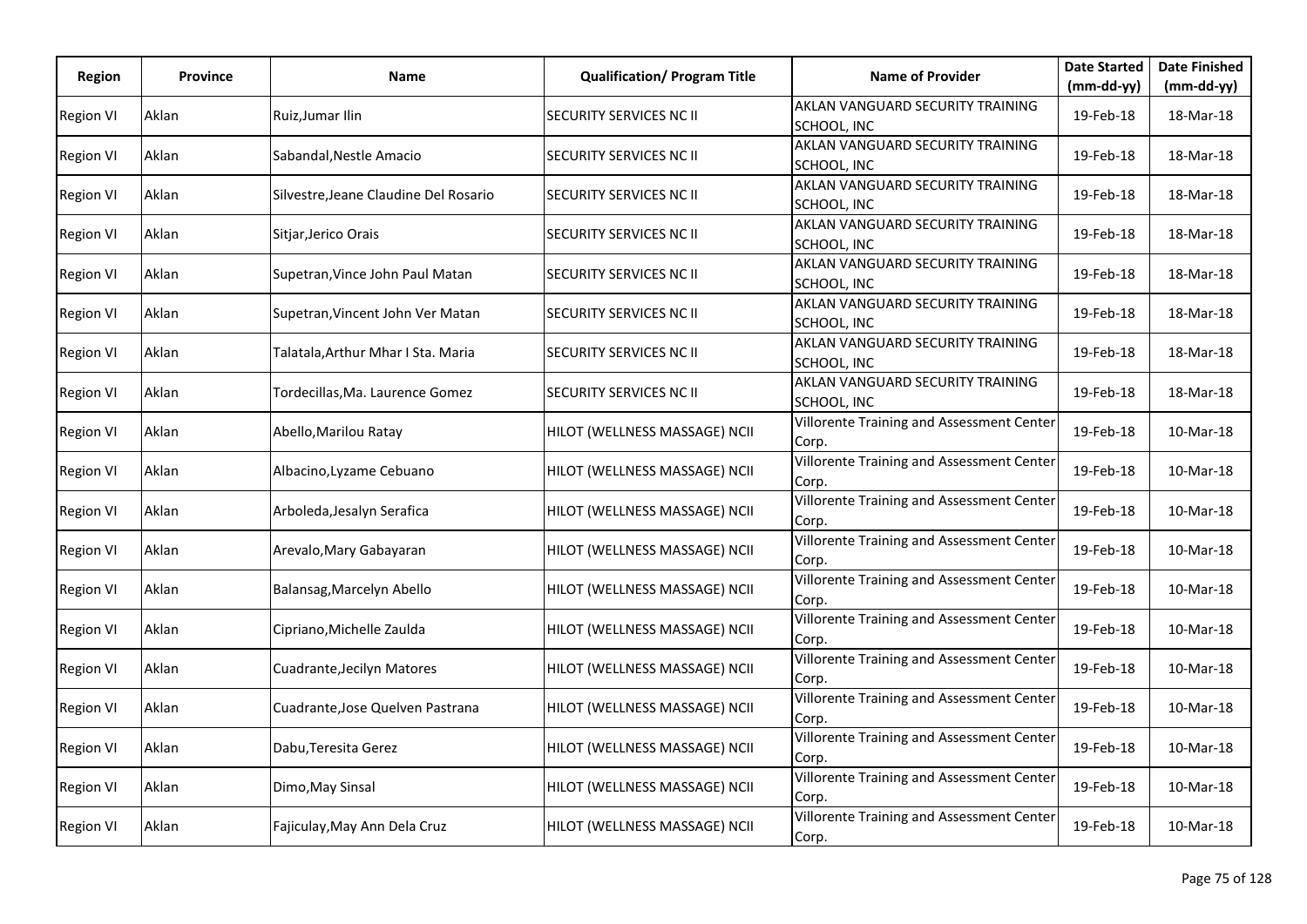| Region           | Province | Name                               | <b>Qualification/ Program Title</b> | <b>Name of Provider</b>                             | <b>Date Started</b> | <b>Date Finished</b> |
|------------------|----------|------------------------------------|-------------------------------------|-----------------------------------------------------|---------------------|----------------------|
|                  |          |                                    |                                     |                                                     | $(mm-dd-yy)$        | $(mm-dd-yy)$         |
| <b>Region VI</b> | Aklan    | Fernandez, Johanna Zapues          | HILOT (WELLNESS MASSAGE) NCII       | Villorente Training and Assessment Center<br>Corp.  | 19-Feb-18           | 10-Mar-18            |
| <b>Region VI</b> | Aklan    | Fernandez, Wingie Muralio          | HILOT (WELLNESS MASSAGE) NCII       | Villorente Training and Assessment Center<br>Corp.  | 19-Feb-18           | 10-Mar-18            |
| <b>Region VI</b> | Aklan    | Ignao, Maria Physhe Dela Cruz      | HILOT (WELLNESS MASSAGE) NCII       | Villorente Training and Assessment Center<br>Corp.  | 19-Feb-18           | 10-Mar-18            |
| <b>Region VI</b> | Aklan    | Lachica, Amelia Tolentino          | HILOT (WELLNESS MASSAGE) NCII       | Villorente Training and Assessment Center<br>Corp.  | 19-Feb-18           | 10-Mar-18            |
| <b>Region VI</b> | Aklan    | Magallanes, Marycel Arevalo        | HILOT (WELLNESS MASSAGE) NCII       | Villorente Training and Assessment Center<br>Corp.  | 19-Feb-18           | 10-Mar-18            |
| <b>Region VI</b> | Aklan    | Oliva, Juneva Abello               | HILOT (WELLNESS MASSAGE) NCII       | Villorente Training and Assessment Center<br>Corp.  | 19-Feb-18           | 10-Mar-18            |
| <b>Region VI</b> | Aklan    | Perdigones, Makristlee Macabante   | HILOT (WELLNESS MASSAGE) NCII       | Villorente Training and Assessment Center<br>Corp.  | 19-Feb-18           | 10-Mar-18            |
| <b>Region VI</b> | Aklan    | Pineda, Mangie Zapico              | HILOT (WELLNESS MASSAGE) NCII       | Villorente Training and Assessment Center<br>Corp.  | 19-Feb-18           | 10-Mar-18            |
| <b>Region VI</b> | Aklan    | Quipid, Anabelle Abayon            | HILOT (WELLNESS MASSAGE) NCII       | Villorente Training and Assessment Center<br>Corp.  | 19-Feb-18           | 10-Mar-18            |
| <b>Region VI</b> | Aklan    | Ratay, Mary Ann Durana             | HILOT (WELLNESS MASSAGE) NCII       | Villorente Training and Assessment Center<br>Corp.  | 19-Feb-18           | 10-Mar-18            |
| <b>Region VI</b> | Aklan    | Rodriguez, Kring Kring Paderes     | HILOT (WELLNESS MASSAGE) NCII       | Villorente Training and Assessment Center<br>Corp.  | 19-Feb-18           | 10-Mar-18            |
| <b>Region VI</b> | Aklan    | Serafica, Jeda Dasas               | HILOT (WELLNESS MASSAGE) NCII       | Villorente Training and Assessment Center<br>Corp.  | 19-Feb-18           | 10-Mar-18            |
| <b>Region VI</b> | Aklan    | Tenazas,Airyn Dandoy               | HILOT (WELLNESS MASSAGE) NCII       | Villorente Training and Assessment Center<br>Corp.  | 19-Feb-18           | 10-Mar-18            |
| <b>Region VI</b> | Aklan    | Tolentino,Genda Sejera             | HILOT (WELLNESS MASSAGE) NCII       | Villorente Training and Assessment Center<br>Corp.  | 19-Feb-18           | 10-Mar-18            |
| <b>Region VI</b> | Aklan    | Abello, Gezor Torrecampo           | Driving NC II                       | Adolphus International Technical<br>Institute, Inc. | 19-Feb-18           | 9-Mar-18             |
| <b>Region VI</b> | Aklan    | Custodio, Vinna Mariella Talabocon | Driving NC II                       | Adolphus International Technical<br>Institute, Inc. | 19-Feb-18           | 9-Mar-18             |
| <b>Region VI</b> | Aklan    | Dela Cruz, Arnel Dela Cruz         | Driving NC II                       | Adolphus International Technical<br>Institute, Inc. | 19-Feb-18           | 9-Mar-18             |
| <b>Region VI</b> | Aklan    | Hilario, Sarah Jane Roldan         | Driving NC II                       | Adolphus International Technical<br>Institute, Inc. | 19-Feb-18           | 9-Mar-18             |
| <b>Region VI</b> | Aklan    | Labindao, Judy Ann Francisco       | Driving NC II                       | Adolphus International Technical<br>Institute, Inc. | 19-Feb-18           | 9-Mar-18             |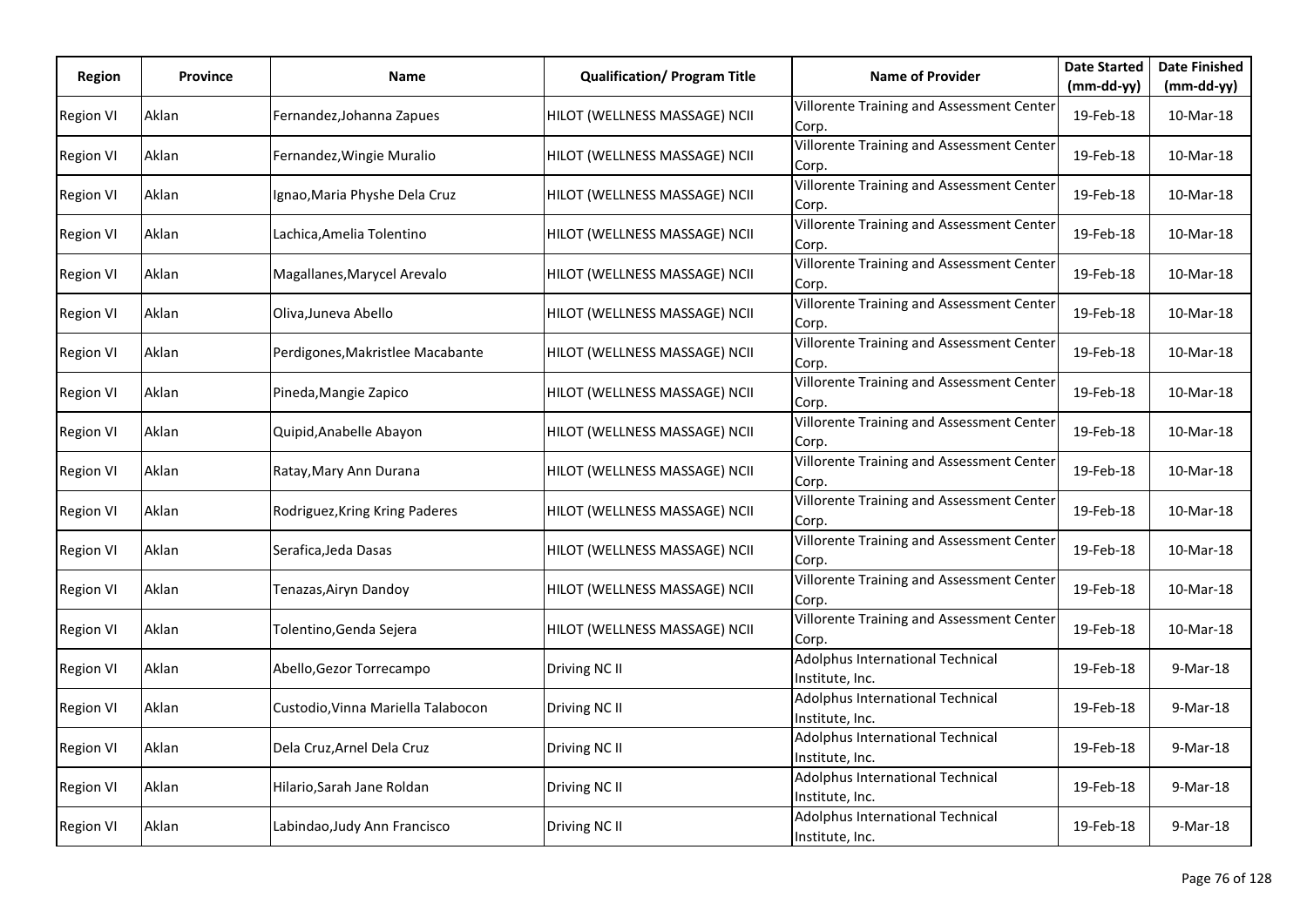| Region           | Province | Name                         | <b>Qualification/ Program Title</b> | <b>Name of Provider</b>                             | <b>Date Started</b> | <b>Date Finished</b> |
|------------------|----------|------------------------------|-------------------------------------|-----------------------------------------------------|---------------------|----------------------|
|                  |          |                              |                                     |                                                     | $(mm-dd-yy)$        | $(mm-dd-yy)$         |
| <b>Region VI</b> | Aklan    | Lomugdang, Carol Iguiron     | Driving NC II                       | Adolphus International Technical<br>Institute, Inc. | 19-Feb-18           | 9-Mar-18             |
| <b>Region VI</b> | Aklan    | Mamigo, Moises Noel Traje    | Driving NC II                       | Adolphus International Technical<br>Institute, Inc. | 19-Feb-18           | 9-Mar-18             |
| <b>Region VI</b> | Aklan    | Mateo, Silvestre Valeña      | Driving NC II                       | Adolphus International Technical<br>Institute, Inc. | 19-Feb-18           | $9-Mar-18$           |
| <b>Region VI</b> | Aklan    | Placido, Jumarie Ituipa      | Driving NC II                       | Adolphus International Technical<br>Institute, Inc. | 19-Feb-18           | 9-Mar-18             |
| Region VI        | Aklan    | Refulgente, Jesmark Selorio  | Driving NC II                       | Adolphus International Technical<br>Institute, Inc. | 19-Feb-18           | 9-Mar-18             |
| <b>Region VI</b> | Aklan    | Retazo, Alvin Suaberon       | Driving NC II                       | Adolphus International Technical<br>Institute, Inc. | 19-Feb-18           | 9-Mar-18             |
| <b>Region VI</b> | Aklan    | Rodoy, Joesy Rafol           | Driving NC II                       | Adolphus International Technical<br>Institute, Inc. | 19-Feb-18           | 9-Mar-18             |
| <b>Region VI</b> | Aklan    | Roldan, Janine Pelayo        | Driving NC II                       | Adolphus International Technical<br>Institute, Inc. | 19-Feb-18           | 9-Mar-18             |
| <b>Region VI</b> | Aklan    | Segovia, Ralph Tsada         | Driving NC II                       | Adolphus International Technical<br>Institute, Inc. | 19-Feb-18           | 9-Mar-18             |
| Region VI        | Aklan    | Tapar, Ariane Celine Mostajo | Driving NC II                       | Adolphus International Technical<br>Institute, Inc. | 19-Feb-18           | 9-Mar-18             |
| Region VI        | Aklan    | Torre, Wendelyn Dela Rosa    | Driving NC II                       | Adolphus International Technical<br>Institute, Inc. | 19-Feb-18           | 9-Mar-18             |
| <b>Region VI</b> | Aklan    | <b>Torres, Romel Tullos</b>  | Driving NC II                       | Adolphus International Technical<br>Institute, Inc. | 19-Feb-18           | 9-Mar-18             |
| <b>Region VI</b> | Aklan    | Tubang, Debbie Dela Peña     | Driving NC II                       | Adolphus International Technical<br>Institute, Inc. | 19-Feb-18           | 9-Mar-18             |
| <b>Region VI</b> | Aklan    | Urbano, Mark Ian Briones     | Driving NC II                       | Adolphus International Technical<br>Institute, Inc. | 19-Feb-18           | 9-Mar-18             |
| <b>Region VI</b> | Aklan    | Vicente, Ranie Fernando      | Driving NC II                       | Adolphus International Technical<br>Institute, Inc. | 19-Feb-18           | 9-Mar-18             |
| <b>Region VI</b> | Aklan    | Villanueva, Imie Ortega      | Driving NC II                       | Adolphus International Technical<br>Institute, Inc. | 19-Feb-18           | 9-Mar-18             |
| <b>Region VI</b> | Aklan    | Ybañez, Emarie Parreñas      | Driving NC II                       | Adolphus International Technical<br>Institute, Inc. | 19-Feb-18           | 9-Mar-18             |
| <b>Region VI</b> | Aklan    | Yngson, Rich Torres          | Driving NC II                       | Adolphus International Technical<br>Institute, Inc. | 19-Feb-18           | 9-Mar-18             |
| Region VI        | Aklan    | Zaulda, Adelaida Saguibo     | Driving NC II                       | Adolphus International Technical<br>Institute, Inc. | 19-Feb-18           | 9-Mar-18             |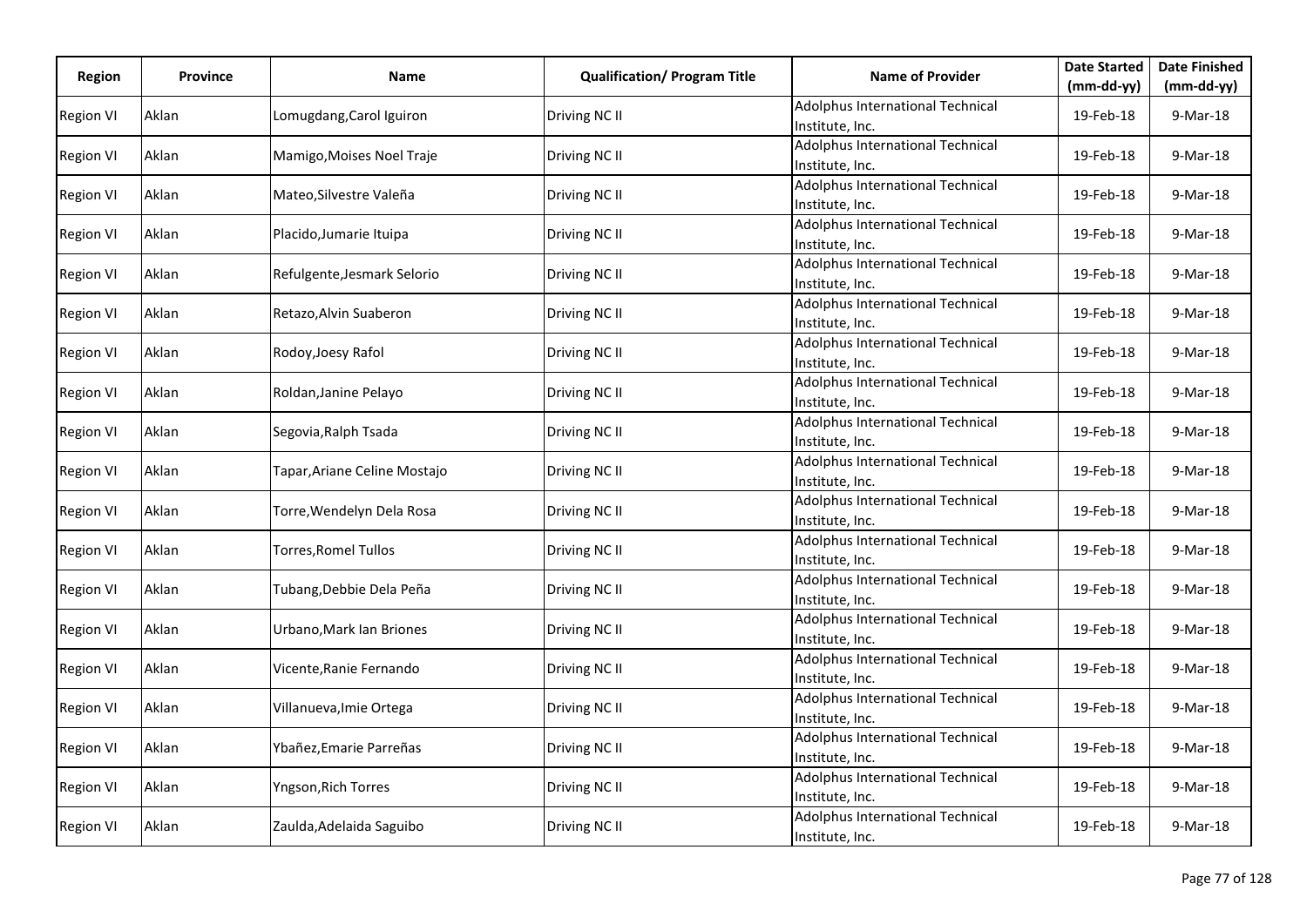| Region           | Province | Name                       | <b>Qualification/ Program Title</b> | <b>Name of Provider</b>                             | <b>Date Started</b> | <b>Date Finished</b> |
|------------------|----------|----------------------------|-------------------------------------|-----------------------------------------------------|---------------------|----------------------|
|                  |          |                            |                                     |                                                     | $(mm-dd-yy)$        | $(mm-dd-yy)$         |
| <b>Region VI</b> | Aklan    | Zomil, Richard Zausa       | Driving NC II                       | Adolphus International Technical<br>Institute, Inc. | 19-Feb-18           | 9-Mar-18             |
| <b>Region VI</b> | Aklan    | Alcedo, Mary Ann Urbano    | Driving NC II                       | Adolphus International Technical<br>Institute, Inc. | 19-Feb-18           | 9-Mar-18             |
| Region VI        | Aklan    | Cagulada, Ma. Leonora Vega | Driving NC II                       | Adolphus International Technical<br>Institute, Inc. | 19-Feb-18           | $9-Mar-18$           |
| <b>Region VI</b> | Aklan    | Castañas, Heaven Dela Cruz | Driving NC II                       | Adolphus International Technical<br>Institute, Inc. | 19-Feb-18           | 9-Mar-18             |
| Region VI        | Aklan    | Cipriano, Jonalyn Nicoplor | Driving NC II                       | Adolphus International Technical<br>Institute, Inc. | 19-Feb-18           | 9-Mar-18             |
| Region VI        | Aklan    | Contadan, Bernardo Almeda  | Driving NC II                       | Adolphus International Technical<br>Institute, Inc. | 19-Feb-18           | 9-Mar-18             |
| <b>Region VI</b> | Aklan    | Dalida, Mark Jesan Repayo  | Driving NC II                       | Adolphus International Technical<br>Institute, Inc. | 19-Feb-18           | 9-Mar-18             |
| <b>Region VI</b> | Aklan    | Dolinog, Michael Zolina    | Driving NC II                       | Adolphus International Technical<br>Institute, Inc. | 19-Feb-18           | 9-Mar-18             |
| <b>Region VI</b> | Aklan    | Franco, Paul Jervis        | Driving NC II                       | Adolphus International Technical<br>Institute, Inc. | 19-Feb-18           | 9-Mar-18             |
| Region VI        | Aklan    | Jorque, Riza Regente       | Driving NC II                       | Adolphus International Technical<br>Institute, Inc. | 19-Feb-18           | 9-Mar-18             |
| Region VI        | Aklan    | Lachica, Hugh Peralta      | Driving NC II                       | Adolphus International Technical<br>Institute, Inc. | 19-Feb-18           | 9-Mar-18             |
| <b>Region VI</b> | Aklan    | Padasas, Mervyn Matorre    | Driving NC II                       | Adolphus International Technical<br>Institute, Inc. | 19-Feb-18           | 9-Mar-18             |
| <b>Region VI</b> | Aklan    | Regino, Joey Obiena        | Driving NC II                       | Adolphus International Technical<br>Institute, Inc. | 19-Feb-18           | 9-Mar-18             |
| <b>Region VI</b> | Aklan    | Ricamonte, Jheyger Layson  | Driving NC II                       | Adolphus International Technical<br>Institute, Inc. | 19-Feb-18           | 9-Mar-18             |
| <b>Region VI</b> | Aklan    | Roldan, John Tabay         | Driving NC II                       | Adolphus International Technical<br>Institute, Inc. | 19-Feb-18           | 9-Mar-18             |
| <b>Region VI</b> | Aklan    | Salgado, Mark Jen Ral Tang | Driving NC II                       | Adolphus International Technical<br>Institute, Inc. | 19-Feb-18           | 9-Mar-18             |
| <b>Region VI</b> | Aklan    | Tan, Sherilyn Tamoso       | Driving NC II                       | Adolphus International Technical<br>Institute, Inc. | 19-Feb-18           | 9-Mar-18             |
| <b>Region VI</b> | Aklan    | Tang, Allan Ibardolaza     | Driving NC II                       | Adolphus International Technical<br>Institute, Inc. | 19-Feb-18           | 9-Mar-18             |
| Region VI        | Aklan    | Teodosio, Joemary Layson   | Driving NC II                       | Adolphus International Technical<br>Institute, Inc. | 19-Feb-18           | 9-Mar-18             |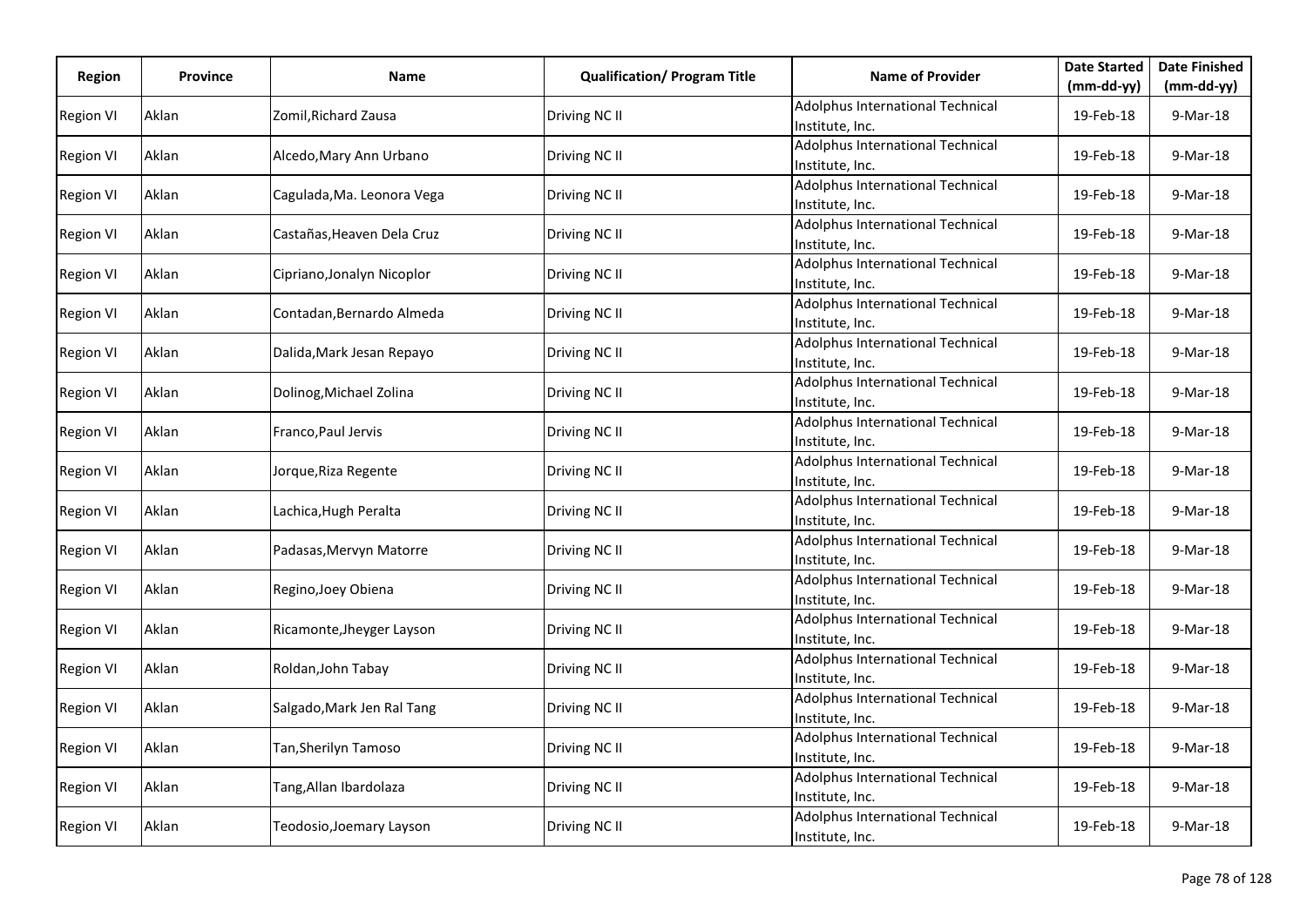| Region           | <b>Province</b> | Name                               | <b>Qualification/ Program Title</b> | <b>Name of Provider</b>                             | <b>Date Started</b> | <b>Date Finished</b> |
|------------------|-----------------|------------------------------------|-------------------------------------|-----------------------------------------------------|---------------------|----------------------|
|                  |                 |                                    |                                     |                                                     | (mm-dd-yy)          | (mm-dd-yy)           |
| <b>Region VI</b> | Aklan           | Teodosio,John Harold Teodosio      | Driving NC II                       | Adolphus International Technical<br>Institute, Inc. | 19-Feb-18           | 9-Mar-18             |
| <b>Region VI</b> | Aklan           | Tolentino, Gilbert Patricio        | Driving NC II                       | Adolphus International Technical<br>Institute, Inc. | 19-Feb-18           | 9-Mar-18             |
| <b>Region VI</b> | Aklan           | Tonel, Joeven Barrios              | Driving NC II                       | Adolphus International Technical<br>Institute, Inc. | 19-Feb-18           | 9-Mar-18             |
| <b>Region VI</b> | Aklan           | Trayco, Sonny Boy Tactay           | Driving NC II                       | Adolphus International Technical<br>Institute, Inc. | 19-Feb-18           | 9-Mar-18             |
| <b>Region VI</b> | Aklan           | Villanueva, Porferio Paderes       | Driving NC II                       | Adolphus International Technical<br>Institute, Inc. | 19-Feb-18           | 9-Mar-18             |
| <b>Region VI</b> | Aklan           | Zolina, Albert De Manuel           | Driving NC II                       | Adolphus International Technical<br>Institute, Inc. | 19-Feb-18           | 9-Mar-18             |
| <b>Region VI</b> | Aklan           | Zonio, Colbert Apolinario          | Driving NC II                       | Adolphus International Technical<br>Institute, Inc. | 19-Feb-18           | 9-Mar-18             |
| <b>Region VI</b> | Aklan           | Alejandria, Anna Mae Suzette Tagua | Trainers Methodology (TM) Level I   | AKLAN TECHNICAL SKILLS ACADEMY, INC.                | 19-Feb-18           | 21-Mar-18            |
| <b>Region VI</b> | Aklan           | Apolinario, July Lee Dominguez     | Trainers Methodology (TM) Level I   | AKLAN TECHNICAL SKILLS ACADEMY, INC.                | 19-Feb-18           | 21-Mar-18            |
| <b>Region VI</b> | Aklan           | Bautista, Aivan Ray Dela Cruz      | Trainers Methodology (TM) Level I   | AKLAN TECHNICAL SKILLS ACADEMY, INC.                | 19-Feb-18           | 21-Mar-18            |
| <b>Region VI</b> | Aklan           | Cular, Cresta Lyn Orario           | Trainers Methodology (TM) Level I   | AKLAN TECHNICAL SKILLS ACADEMY, INC.                | 19-Feb-18           | 21-Mar-18            |
| <b>Region VI</b> | Aklan           | Fernandez, Jovanie Cuescano        | Trainers Methodology (TM) Level I   | AKLAN TECHNICAL SKILLS ACADEMY, INC.                | 19-Feb-18           | 21-Mar-18            |
| <b>Region VI</b> | Aklan           | Gallardes, April Zarah Tenazas     | Trainers Methodology (TM) Level I   | AKLAN TECHNICAL SKILLS ACADEMY, INC.                | 19-Feb-18           | 21-Mar-18            |
| <b>Region VI</b> | Aklan           | Ivina, Sher-Man Villanueava        | Trainers Methodology (TM) Level I   | AKLAN TECHNICAL SKILLS ACADEMY, INC.                | 19-Feb-18           | 21-Mar-18            |
| <b>Region VI</b> | Aklan           | Melgar, Johnrel Magno              | Trainers Methodology (TM) Level I   | AKLAN TECHNICAL SKILLS ACADEMY, INC.                | 19-Feb-18           | 21-Mar-18            |
| <b>Region VI</b> | Aklan           | Nicolas, Zeus Bryan Villorente     | Trainers Methodology (TM) Level I   | AKLAN TECHNICAL SKILLS ACADEMY, INC.                | 19-Feb-18           | 21-Mar-18            |
| <b>Region VI</b> | Aklan           | Narzo, Connie Calizo               | Trainers Methodology (TM) Level I   | AKLAN TECHNICAL SKILLS ACADEMY, INC.                | 19-Feb-18           | 21-Mar-18            |
| <b>Region VI</b> | Aklan           | Navarrete, Richel Joy Nacuray      | Trainers Methodology (TM) Level I   | AKLAN TECHNICAL SKILLS ACADEMY, INC.                | 19-Feb-18           | 21-Mar-18            |
| <b>Region VI</b> | Aklan           | Navarosa, Gianne Icamina           | Trainers Methodology (TM) Level I   | AKLAN TECHNICAL SKILLS ACADEMY, INC.                | 19-Feb-18           | 21-Mar-18            |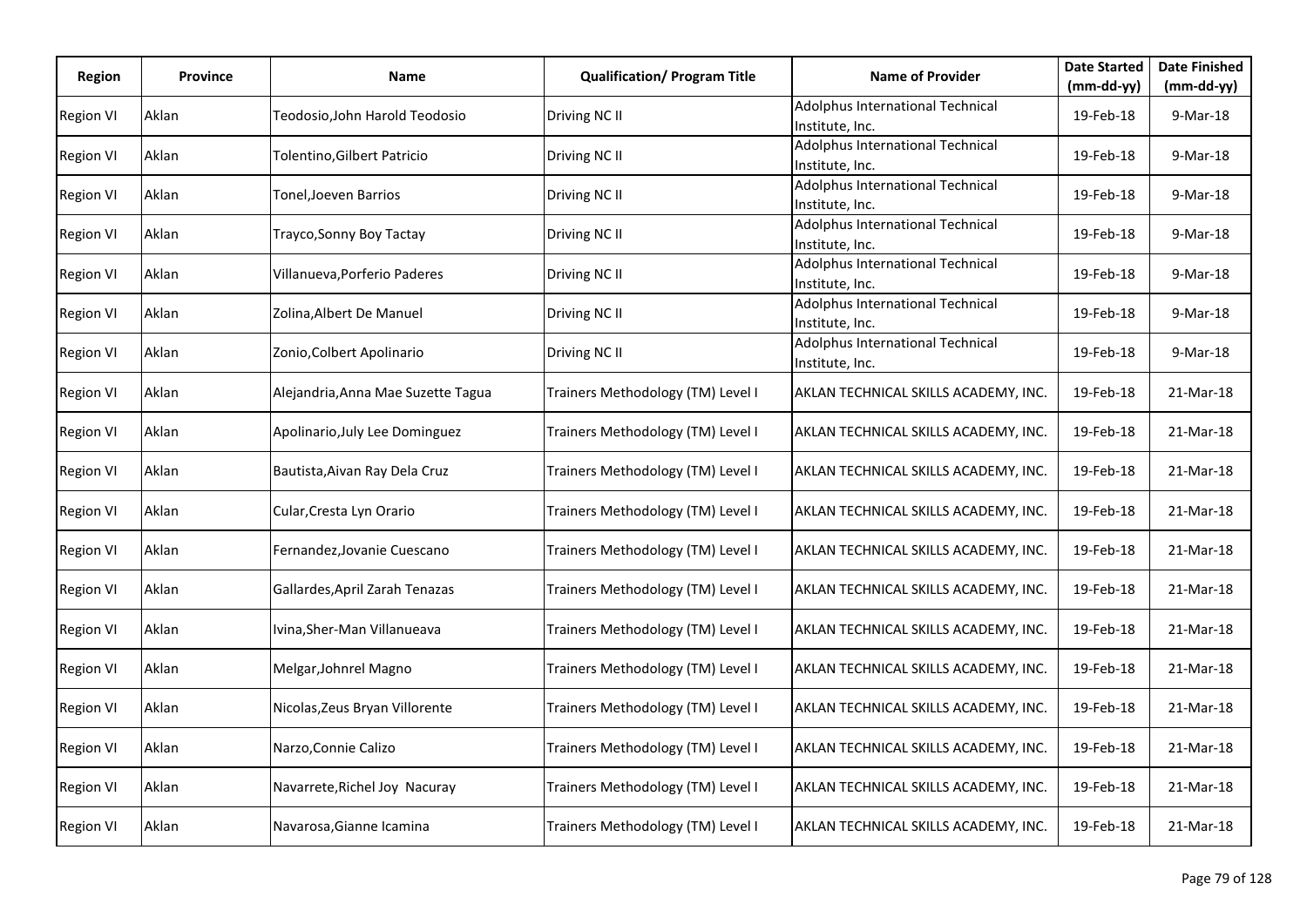| Region           | <b>Province</b> | Name                            | <b>Qualification/ Program Title</b> | <b>Name of Provider</b>                  | <b>Date Started</b><br>(mm-dd-yy) | <b>Date Finished</b><br>$(mm-dd-yy)$ |
|------------------|-----------------|---------------------------------|-------------------------------------|------------------------------------------|-----------------------------------|--------------------------------------|
| <b>Region VI</b> | Aklan           | Odencio, Jeany Rose             | Trainers Methodology (TM) Level I   | AKLAN TECHNICAL SKILLS ACADEMY, INC.     | 19-Feb-18                         | 21-Mar-18                            |
| <b>Region VI</b> | Aklan           | Rentino, Maezeth Ann Tolentino  | Trainers Methodology (TM) Level I   | AKLAN TECHNICAL SKILLS ACADEMY, INC.     | 19-Feb-18                         | 21-Mar-18                            |
| <b>Region VI</b> | Aklan           | Saluta, Ceasar Gelito           | Trainers Methodology (TM) Level I   | AKLAN TECHNICAL SKILLS ACADEMY, INC.     | 19-Feb-18                         | 21-Mar-18                            |
| <b>Region VI</b> | Aklan           | Sayo, Michelle Isada            | Trainers Methodology (TM) Level I   | AKLAN TECHNICAL SKILLS ACADEMY, INC.     | 19-Feb-18                         | 21-Mar-18                            |
| <b>Region VI</b> | Aklan           | Tacdeo,Daryl Orcia              | Trainers Methodology (TM) Level I   | AKLAN TECHNICAL SKILLS ACADEMY, INC.     | 19-Feb-18                         | 21-Mar-18                            |
| <b>Region VI</b> | Aklan           | Tapispisan, Nelson Jr. Ordon    | Trainers Methodology (TM) Level I   | AKLAN TECHNICAL SKILLS ACADEMY, INC.     | 19-Feb-18                         | 21-Mar-18                            |
| <b>Region VI</b> | Aklan           | Taytay, Michelle Tejada         | Trainers Methodology (TM) Level I   | AKLAN TECHNICAL SKILLS ACADEMY, INC.     | 19-Feb-18                         | 21-Mar-18                            |
| <b>Region VI</b> | Aklan           | Testa, Emmalyn Cabigon          | Trainers Methodology (TM) Level I   | AKLAN TECHNICAL SKILLS ACADEMY, INC.     | 19-Feb-18                         | 21-Mar-18                            |
| <b>Region VI</b> | Aklan           | Tolores,Christoper Daliva       | Trainers Methodology (TM) Level I   | AKLAN TECHNICAL SKILLS ACADEMY, INC.     | 19-Feb-18                         | 21-Mar-18                            |
| <b>Region VI</b> | Aklan           | Turang,Lou Eden Zubiaga         | Trainers Methodology (TM) Level I   | AKLAN TECHNICAL SKILLS ACADEMY, INC.     | 19-Feb-18                         | 21-Mar-18                            |
| <b>Region VI</b> | Aklan           | Romero, Abbygail Ubani          | Trainers Methodology (TM) Level I   | AKLAN TECHNICAL SKILLS ACADEMY, INC.     | 19-Feb-18                         | 21-Mar-18                            |
| <b>Region VI</b> | Aklan           | Zomil, Joylen Zubista           | Trainers Methodology (TM) Level I   | AKLAN TECHNICAL SKILLS ACADEMY, INC.     | 19-Feb-18                         | 21-Mar-18                            |
| <b>Region VI</b> | Aklan           | Zomil, Mary Gedavill Villorente | Trainers Methodology (TM) Level I   | AKLAN TECHNICAL SKILLS ACADEMY, INC.     | 19-Feb-18                         | 21-Mar-18                            |
| <b>Region VI</b> | Aklan           | Abayon, Jerica M.               | Tourism Promotion NC II             | Araya Skills Development Institute Corp. | 19-Feb-18                         | 3-Mar-18                             |
| <b>Region VI</b> | Aklan           | Benagera, Louisa Jenn M.        | Tourism Promotion NC II             | Araya Skills Development Institute Corp. | 19-Feb-18                         | 3-Mar-18                             |
| <b>Region VI</b> | Aklan           | Bernabe, Nina Rose F.           | Tourism Promotion NC II             | Araya Skills Development Institute Corp. | 19-Feb-18                         | 3-Mar-18                             |
| <b>Region VI</b> | Aklan           | De Juan, Shiela L.              | <b>Tourism Promotion NC II</b>      | Araya Skills Development Institute Corp. | 19-Feb-18                         | 3-Mar-18                             |
| <b>Region VI</b> | Aklan           | Dela Cruz, Jireh Grace P.       | Tourism Promotion NC II             | Araya Skills Development Institute Corp. | 19-Feb-18                         | 3-Mar-18                             |
| <b>Region VI</b> | Aklan           | Dela Cruz, July Lyn A.          | Tourism Promotion NC II             | Araya Skills Development Institute Corp. | 19-Feb-18                         | 3-Mar-18                             |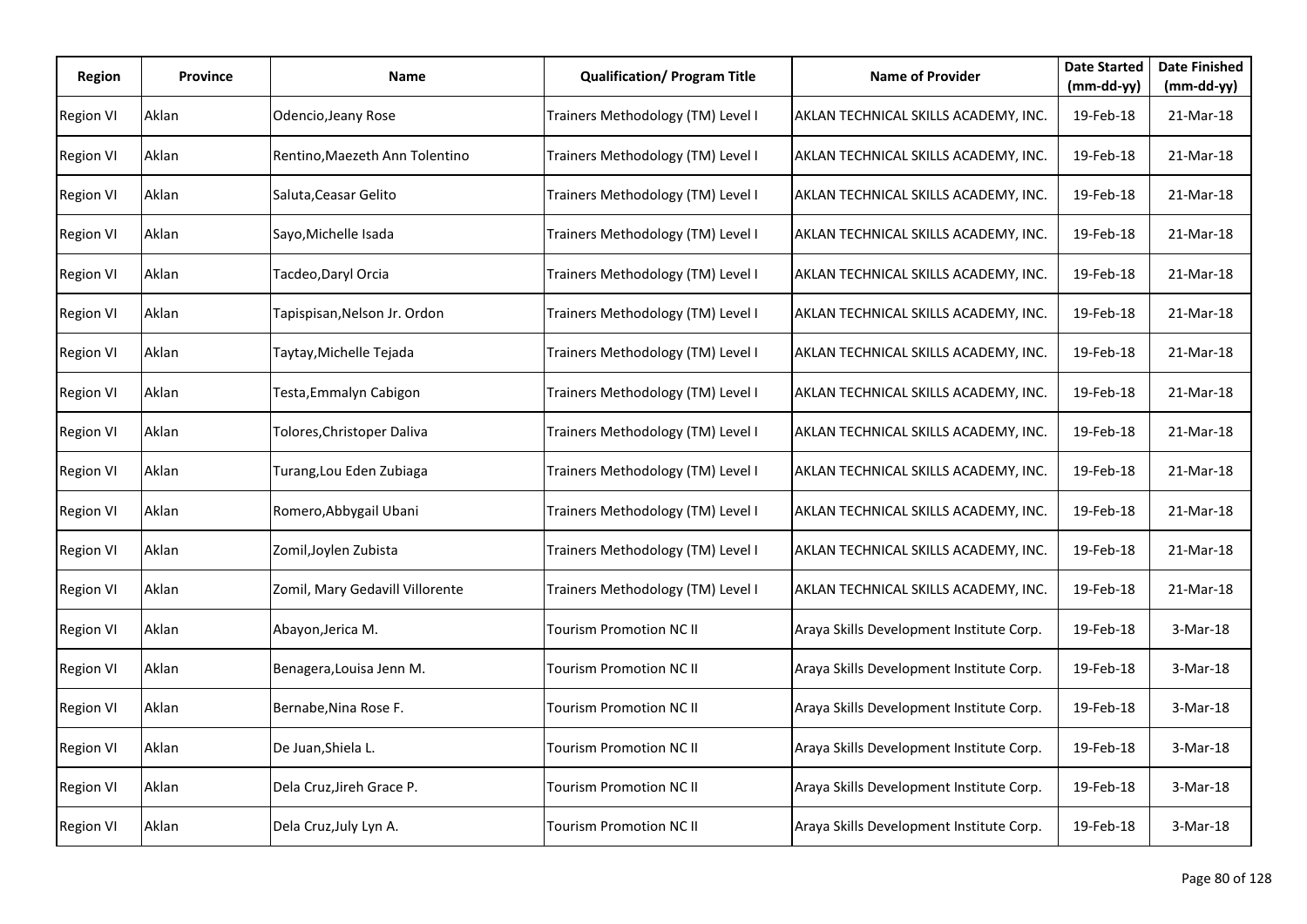| <b>Region</b>    | <b>Province</b> | Name                       | <b>Qualification/ Program Title</b> | <b>Name of Provider</b>                  | <b>Date Started</b><br>$(mm-dd-yy)$ | <b>Date Finished</b><br>$(mm-dd-yy)$ |
|------------------|-----------------|----------------------------|-------------------------------------|------------------------------------------|-------------------------------------|--------------------------------------|
| <b>Region VI</b> | Aklan           | Dela Cruz, Shefrenz Jan A. | Tourism Promotion NC II             | Araya Skills Development Institute Corp. | 19-Feb-18                           | $3-Mar-18$                           |
| <b>Region VI</b> | Aklan           | Flaviano, Mylin P.         | Tourism Promotion NC II             | Araya Skills Development Institute Corp. | 19-Feb-18                           | 3-Mar-18                             |
| <b>Region VI</b> | Aklan           | Gallito, Cristine Marie S. | Tourism Promotion NC II             | Araya Skills Development Institute Corp. | 19-Feb-18                           | 3-Mar-18                             |
| <b>Region VI</b> | Aklan           | Idorot,Ma. Mia R.          | Tourism Promotion NC II             | Araya Skills Development Institute Corp. | 19-Feb-18                           | 3-Mar-18                             |
| <b>Region VI</b> | Aklan           | Ilustre, Emmanuel N.       | <b>Tourism Promotion NC II</b>      | Araya Skills Development Institute Corp. | 19-Feb-18                           | 3-Mar-18                             |
| <b>Region VI</b> | Aklan           | Magdael, Nolenie P.        | Tourism Promotion NC II             | Araya Skills Development Institute Corp. | 19-Feb-18                           | 3-Mar-18                             |
| <b>Region VI</b> | Aklan           | Maigue, Jhumel E.          | Tourism Promotion NC II             | Araya Skills Development Institute Corp. | 19-Feb-18                           | 3-Mar-18                             |
| <b>Region VI</b> | Aklan           | Mangilog, Michael John M.  | Tourism Promotion NC II             | Araya Skills Development Institute Corp. | 19-Feb-18                           | 3-Mar-18                             |
| <b>Region VI</b> | Aklan           | Merano, Jonamae R.         | Tourism Promotion NC II             | Araya Skills Development Institute Corp. | 19-Feb-18                           | 3-Mar-18                             |
| <b>Region VI</b> | Aklan           | Nacar, Jay Rona A.         | Tourism Promotion NC II             | Araya Skills Development Institute Corp. | 19-Feb-18                           | 3-Mar-18                             |
| <b>Region VI</b> | Aklan           | Panagsagan, Jason Ray D.   | Tourism Promotion NC II             | Araya Skills Development Institute Corp. | 19-Feb-18                           | 3-Mar-18                             |
| <b>Region VI</b> | Aklan           | Regalado , Ryan C.         | Tourism Promotion NC II             | Araya Skills Development Institute Corp. | 19-Feb-18                           | 3-Mar-18                             |
| <b>Region VI</b> | Aklan           | Sabandal, Marry Ann N.     | Tourism Promotion NC II             | Araya Skills Development Institute Corp. | 19-Feb-18                           | 3-Mar-18                             |
| <b>Region VI</b> | Aklan           | Sabino, Luisa Mae U.       | Tourism Promotion NC II             | Araya Skills Development Institute Corp. | 19-Feb-18                           | 3-Mar-18                             |
| <b>Region VI</b> | Aklan           | Salas, Gemimyle Rose Z.    | Tourism Promotion NC II             | Araya Skills Development Institute Corp. | 19-Feb-18                           | 3-Mar-18                             |
| <b>Region VI</b> | Aklan           | Salvador , Katherine Z.    | Tourism Promotion NC II             | Araya Skills Development Institute Corp. | 19-Feb-18                           | 3-Mar-18                             |
| <b>Region VI</b> | Aklan           | Salvador , Monessa T       | Tourism Promotion NC II             | Araya Skills Development Institute Corp. | 19-Feb-18                           | 3-Mar-18                             |
| <b>Region VI</b> | Aklan           | Solina, Edson N.           | Tourism Promotion NC II             | Araya Skills Development Institute Corp. | 19-Feb-18                           | 3-Mar-18                             |
| <b>Region VI</b> | Aklan           | Tubasco,Ma.Fe F.           | Tourism Promotion NC II             | Araya Skills Development Institute Corp. | 19-Feb-18                           | 3-Mar-18                             |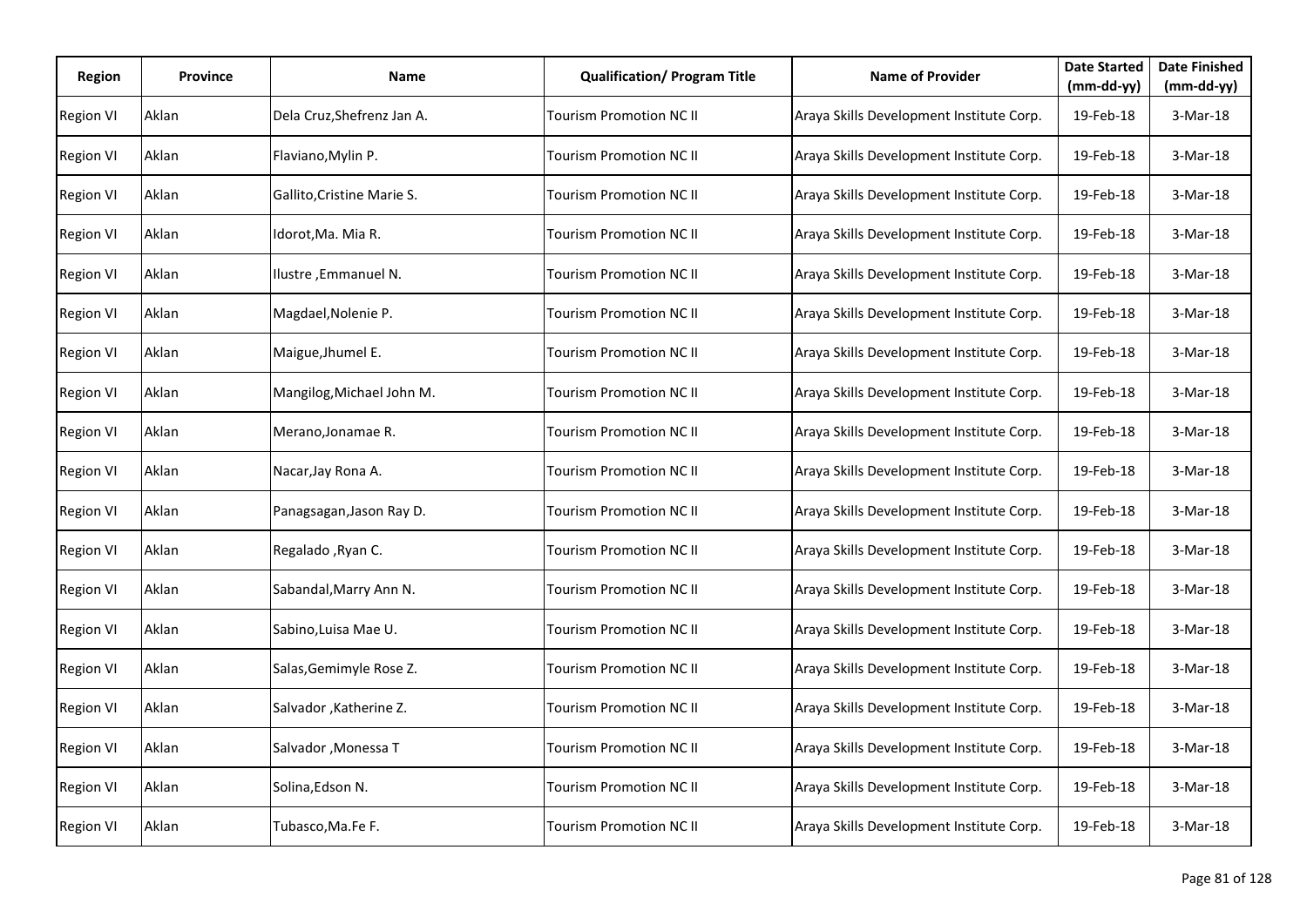| <b>Region</b>    | <b>Province</b> | Name                   | <b>Qualification/ Program Title</b> | <b>Name of Provider</b>                  | <b>Date Started</b><br>$(mm-dd-yy)$ | <b>Date Finished</b><br>$(mm-dd-yy)$ |
|------------------|-----------------|------------------------|-------------------------------------|------------------------------------------|-------------------------------------|--------------------------------------|
| <b>Region VI</b> | Aklan           | Alejaga , Jessa Mae R. | Tourism Promotion NC II             | Araya Skills Development Institute Corp. | 19-Feb-18                           | $3-Mar-18$                           |
| <b>Region VI</b> | Aklan           | Anos, Richard M.       | Tourism Promotion NC II             | Araya Skills Development Institute Corp. | 19-Feb-18                           | 3-Mar-18                             |
| <b>Region VI</b> | Aklan           | Atienza, Wllie Rose N. | Tourism Promotion NC II             | Araya Skills Development Institute Corp. | 19-Feb-18                           | 3-Mar-18                             |
| <b>Region VI</b> | Aklan           | Briones, Ritchelyn J,  | Tourism Promotion NC II             | Araya Skills Development Institute Corp. | 19-Feb-18                           | 3-Mar-18                             |
| <b>Region VI</b> | Aklan           | Cahilig , Altea Joy L. | <b>Tourism Promotion NC II</b>      | Araya Skills Development Institute Corp. | 19-Feb-18                           | 3-Mar-18                             |
| <b>Region VI</b> | Aklan           | Canlog, Shirleen N.    | Tourism Promotion NC II             | Araya Skills Development Institute Corp. | 19-Feb-18                           | 3-Mar-18                             |
| <b>Region VI</b> | Aklan           | Cipriano, Jaynor A.    | Tourism Promotion NC II             | Araya Skills Development Institute Corp. | 19-Feb-18                           | 3-Mar-18                             |
| <b>Region VI</b> | Aklan           | Cuzon, Erica Mae A.    | Tourism Promotion NC II             | Araya Skills Development Institute Corp. | 19-Feb-18                           | 3-Mar-18                             |
| <b>Region VI</b> | Aklan           | Dalida, Daphnnie O.    | Tourism Promotion NC II             | Araya Skills Development Institute Corp. | 19-Feb-18                           | 3-Mar-18                             |
| <b>Region VI</b> | Aklan           | Donasco, Shila Mae D.  | Tourism Promotion NC II             | Araya Skills Development Institute Corp. | 19-Feb-18                           | 3-Mar-18                             |
| <b>Region VI</b> | Aklan           | Gumboc, Chelsea Mae P. | Tourism Promotion NC II             | Araya Skills Development Institute Corp. | 19-Feb-18                           | 3-Mar-18                             |
| <b>Region VI</b> | Aklan           | Inocencio, Jonivie C.  | Tourism Promotion NC II             | Araya Skills Development Institute Corp. | 19-Feb-18                           | 3-Mar-18                             |
| <b>Region VI</b> | Aklan           | Leynes, Shiven R.      | Tourism Promotion NC II             | Araya Skills Development Institute Corp. | 19-Feb-18                           | 3-Mar-18                             |
| <b>Region VI</b> | Aklan           | Naplaza, Mae I.        | Tourism Promotion NC II             | Araya Skills Development Institute Corp. | 19-Feb-18                           | 3-Mar-18                             |
| <b>Region VI</b> | Aklan           | Ote, Rachelle Ann R.   | Tourism Promotion NC II             | Araya Skills Development Institute Corp. | 19-Feb-18                           | 3-Mar-18                             |
| <b>Region VI</b> | Aklan           | Parohinog, Analyn B.   | Tourism Promotion NC II             | Araya Skills Development Institute Corp. | 19-Feb-18                           | 3-Mar-18                             |
| <b>Region VI</b> | Aklan           | Rebustes, Niel M.      | Tourism Promotion NC II             | Araya Skills Development Institute Corp. | 19-Feb-18                           | 3-Mar-18                             |
| <b>Region VI</b> | Aklan           | Regalado, Richelle P.  | Tourism Promotion NC II             | Araya Skills Development Institute Corp. | 19-Feb-18                           | 3-Mar-18                             |
| <b>Region VI</b> | Aklan           | Regalado, Tibe T.      | Tourism Promotion NC II             | Araya Skills Development Institute Corp. | 19-Feb-18                           | 3-Mar-18                             |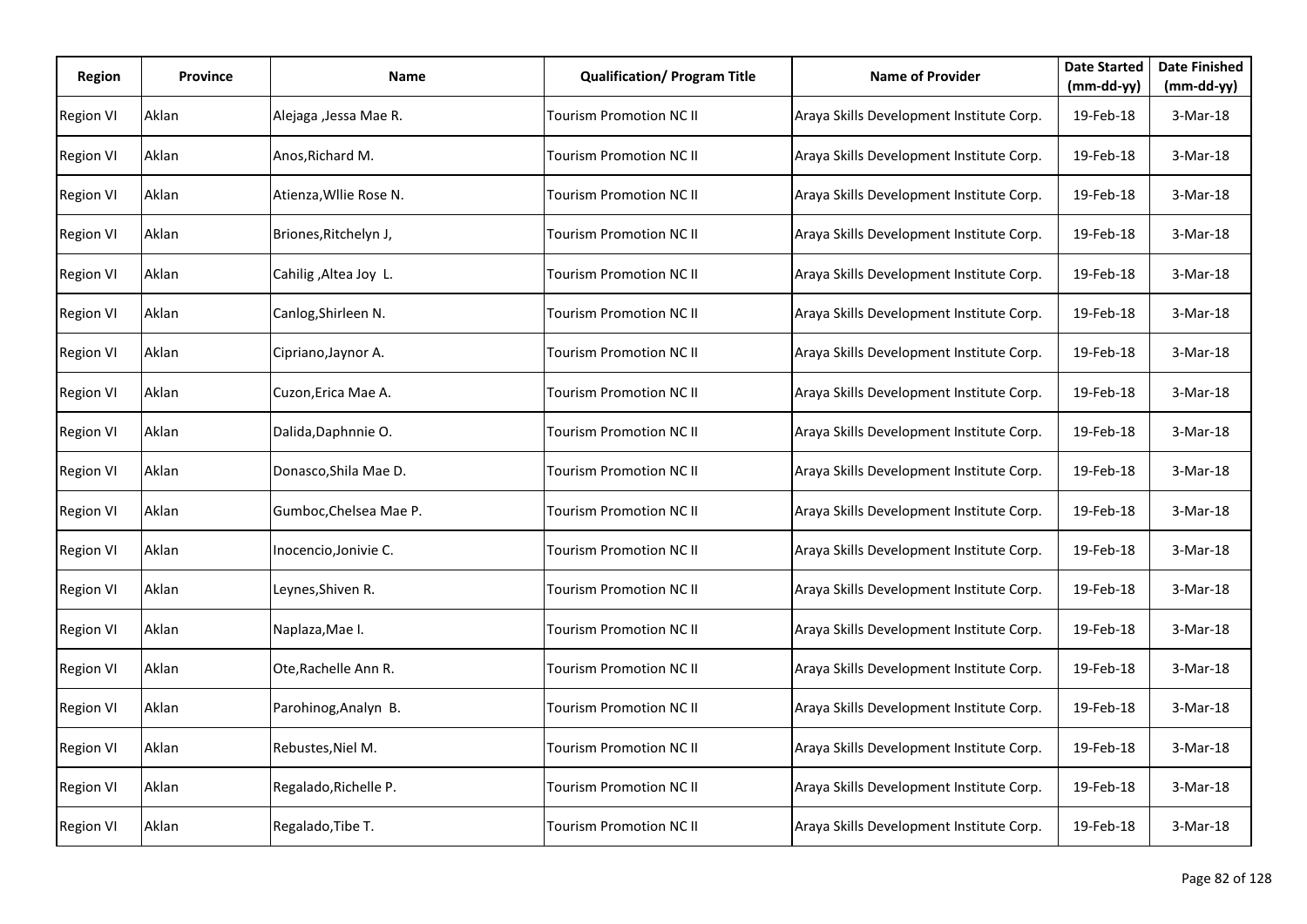| Region           | <b>Province</b> | <b>Name</b>                         | <b>Qualification/ Program Title</b>      | <b>Name of Provider</b>                  | <b>Date Started</b><br>$(mm-dd-yy)$ | <b>Date Finished</b><br>$(mm-dd-yy)$ |
|------------------|-----------------|-------------------------------------|------------------------------------------|------------------------------------------|-------------------------------------|--------------------------------------|
| Region VI        | Aklan           | Resusta, John Rey Z.                | Tourism Promotion NC II                  | Araya Skills Development Institute Corp. | 19-Feb-18                           | $3-Mar-18$                           |
| <b>Region VI</b> | Aklan           | Sulbod, Shiela Mae N                | Tourism Promotion NC II                  | Araya Skills Development Institute Corp. | 19-Feb-18                           | $3-Mar-18$                           |
| <b>Region VI</b> | Aklan           | Susa, Shella C.                     | Tourism Promotion NC II                  | Araya Skills Development Institute Corp. | 19-Feb-18                           | $3-Mar-18$                           |
| <b>Region VI</b> | Aklan           | Tacud, Cristine Joy M.              | Tourism Promotion NC II                  | Araya Skills Development Institute Corp. | 19-Feb-18                           | $3-Mar-18$                           |
| <b>Region VI</b> | Aklan           | Tanio-An, Alyssa Mae R.             | Tourism Promotion NC II                  | Araya Skills Development Institute Corp. | 19-Feb-18                           | 3-Mar-18                             |
| <b>Region VI</b> | Aklan           | Villanueva, Princess Rica           | Tourism Promotion NC II                  | Araya Skills Development Institute Corp. | 19-Feb-18                           | $3-Mar-18$                           |
| Region VI        | Aklan           | Barrientos, Rey Alvin Refulgente    | Housekeeping NC III                      | Hands-On International Services Inc.     | 19-Feb-18                           | 3-Mar-18                             |
| <b>Region VI</b> | Aklan           | Bindolo, Arvie Ryan Villacruel      | Housekeeping NC III                      | Hands-On International Services Inc.     | 19-Feb-18                           | 3-Mar-18                             |
| Region VI        | Aklan           | Dalisay, John Patrick Reyes         | Housekeeping NC III                      | Hands-On International Services Inc.     | 19-Feb-18                           | $3-Mar-18$                           |
| <b>Region VI</b> | Aklan           | De Pablo, lan Oquendo               | Housekeeping NC III                      | Hands-On International Services Inc.     | 19-Feb-18                           | $3-Mar-18$                           |
| <b>Region VI</b> | Aklan           | Dugaduga, Phil Evan Dionisio        | Housekeeping NC III                      | Hands-On International Services Inc.     | 19-Feb-18                           | $3-Mar-18$                           |
| <b>Region VI</b> | Aklan           | Dulayba, Magally Tania Oriol        | Housekeeping NC III                      | Hands-On International Services Inc.     | 19-Feb-18                           | $3-Mar-18$                           |
| Region VI        | Aklan           | Gloria, Jake Marion                 | Housekeeping NC III                      | Hands-On International Services Inc.     | 19-Feb-18                           | 3-Mar-18                             |
| <b>Region VI</b> | Aklan           | Magsipoc, Mary Ann Arisgar          | Housekeeping NC III                      | Hands-On International Services Inc.     | 19-Feb-18                           | $3-Mar-18$                           |
| <b>Region VI</b> | Aklan           | Manuel, Joshua Sejane               | Housekeeping NC III                      | Hands-On International Services Inc.     | 19-Feb-18                           | 3-Mar-18                             |
| <b>Region VI</b> | Aklan           | Maquirang, Dave Melchor             | Housekeeping NC III                      | Hands-On International Services Inc.     | 19-Feb-18                           | $3-Mar-18$                           |
| <b>Region VI</b> | Aklan           | Mira, Mary Jane Libaton             | Housekeeping NC III                      | Hands-On International Services Inc.     | 19-Feb-18                           | $3-Mar-18$                           |
| <b>Region VI</b> | Aklan           | Molo, Keith David                   | Housekeeping NC III                      | Hands-On International Services Inc.     | 19-Feb-18                           | 3-Mar-18                             |
| Region VI        | Aklan           | Nahil, Ron Rick Nanit               | Housekeeping NC III                      | Hands-On International Services Inc.     | 19-Feb-18                           | 3-Mar-18                             |
| Region VI        | Aklan           | Navarrete, Keitch Saldivia          | Housekeeping NC III                      | Hands-On International Services Inc.     | 19-Feb-18                           | $3-Mar-18$                           |
| <b>Region VI</b> | Aklan           | Pacificar,John Eric Pedroso         | Housekeeping NC III                      | Hands-On International Services Inc.     | 19-Feb-18                           | $3-Mar-18$                           |
| <b>Region VI</b> | Aklan           | Pascua,Tatiana Anne Placio          | Housekeeping NC III                      | Hands-On International Services Inc.     | 19-Feb-18                           | $3-Mar-18$                           |
| <b>Region VI</b> | Aklan           | Rata, Primitivo lii Narosa          | Housekeeping NC III                      | Hands-On International Services Inc.     | 19-Feb-18                           | $3-Mar-18$                           |
| <b>Region VI</b> | Aklan           | Sablaon, Ailie Agustin              | Housekeeping NC III                      | Hands-On International Services Inc.     | 19-Feb-18                           | $3-Mar-18$                           |
| <b>Region VI</b> | Aklan           | Saspa, Sherre Marie Grabador        | Housekeeping NC III                      | Hands-On International Services Inc.     | 19-Feb-18                           | $3-Mar-18$                           |
| Region VI        | Aklan           | Sendon , Christy Rano               | Housekeeping NC III                      | Hands-On International Services Inc.     | 19-Feb-18                           | $3-Mar-18$                           |
| <b>Region VI</b> | Aklan           | Supetran, Clarissa Beliran          | Housekeeping NC III                      | Hands-On International Services Inc.     | 19-Feb-18                           | $3-Mar-18$                           |
| <b>Region VI</b> | Aklan           | Vergara, Dailyn Flores              | Housekeeping NC III                      | Hands-On International Services Inc.     | 19-Feb-18                           | $3-Mar-18$                           |
| <b>Region VI</b> | Aklan           | Villanueva, Vincent Gay Gianan      | Housekeeping NC III                      | Hands-On International Services Inc.     | 19-Feb-18                           | $3-Mar-18$                           |
| <b>Region VI</b> | Aklan           | Villorente, Marie Antoinettee Rivas | Housekeeping NC III                      | Hands-On International Services Inc.     | 19-Feb-18                           | 3-Mar-18                             |
| Region VI        | Aklan           | Yabut, Dave Joshua Falcon           | Housekeeping NC III                      | Hands-On International Services Inc.     | 19-Feb-18                           | $3-Mar-18$                           |
| <b>Region VI</b> | Aklan           | Alania, John Ericson Lago           | <b>Events Management Services NC III</b> | Hands-On International Services Inc.     | 19-Feb-18                           | $6$ -Mar-18                          |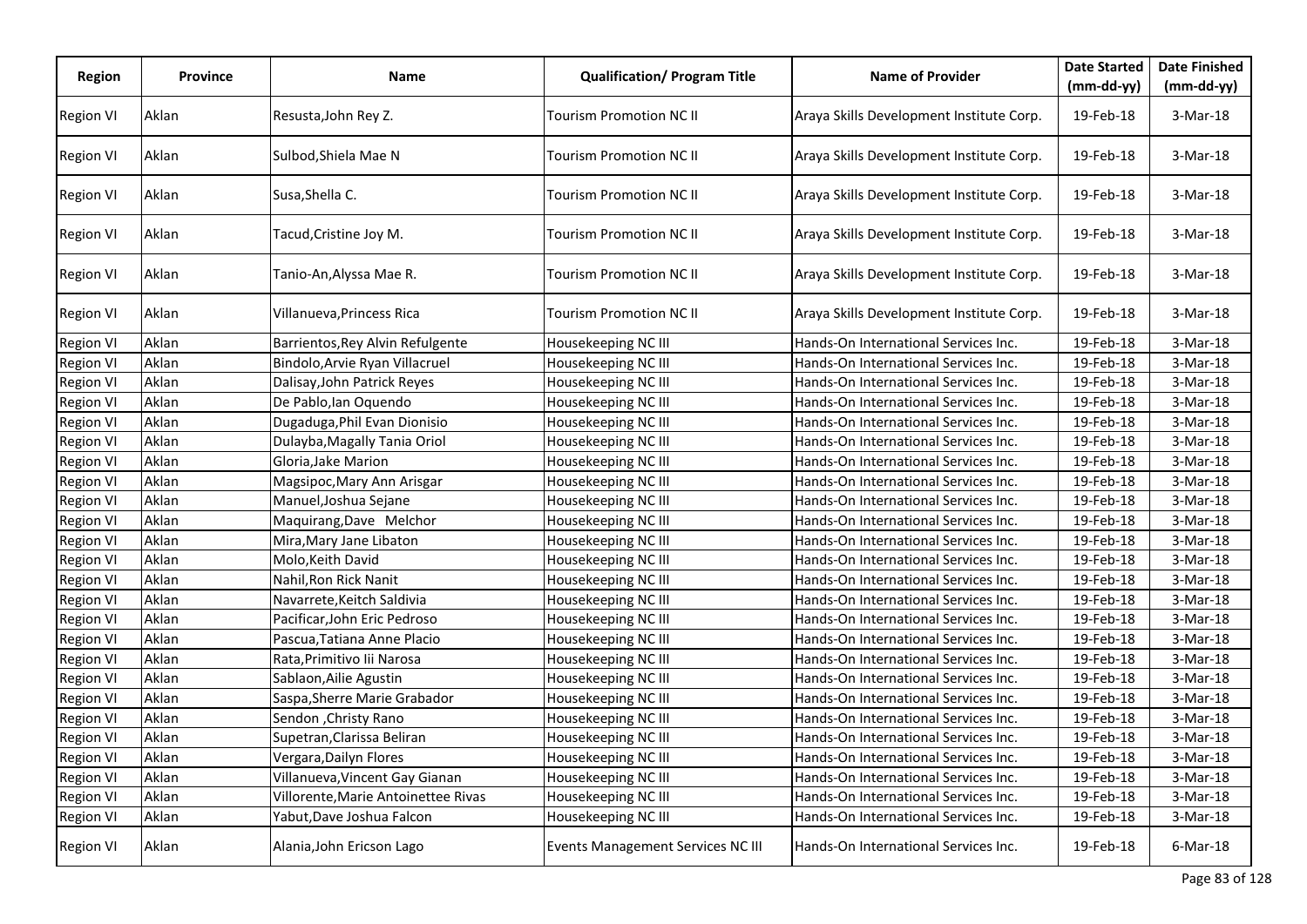| Region           | <b>Province</b> | Name                                 | <b>Qualification/ Program Title</b>      | <b>Name of Provider</b>              | <b>Date Started</b><br>$(mm-dd-yy)$ | <b>Date Finished</b><br>$(mm-dd-yy)$ |
|------------------|-----------------|--------------------------------------|------------------------------------------|--------------------------------------|-------------------------------------|--------------------------------------|
| <b>Region VI</b> | Aklan           | Andrade, Roselyn Fuentes             | Events Management Services NC III        | Hands-On International Services Inc. | 19-Feb-18                           | $6$ -Mar-18                          |
| <b>Region VI</b> | Aklan           | Baladjay, Criselynn                  | Events Management Services NC III        | Hands-On International Services Inc. | 19-Feb-18                           | $6$ -Mar-18                          |
| <b>Region VI</b> | Aklan           | Baldisimo Jr.,, Daniel Casidsid      | Events Management Services NC III        | Hands-On International Services Inc. | 19-Feb-18                           | $6$ -Mar-18                          |
| <b>Region VI</b> | Aklan           | Bendijo, Elaine Mae Miguel           | Events Management Services NC III        | Hands-On International Services Inc. | 19-Feb-18                           | $6$ -Mar-18                          |
| <b>Region VI</b> | Aklan           | Bogoy, Oliver Santillan              | Events Management Services NC III        | Hands-On International Services Inc. | 19-Feb-18                           | $6$ -Mar-18                          |
| <b>Region VI</b> | Aklan           | Cabañal, Khashner Viean Avenir       | Events Management Services NC III        | Hands-On International Services Inc. | 19-Feb-18                           | $6$ -Mar-18                          |
| <b>Region VI</b> | Aklan           | Caila,Danica Paula Arboleda          | <b>Events Management Services NC III</b> | Hands-On International Services Inc. | 19-Feb-18                           | $6$ -Mar-18                          |
| <b>Region VI</b> | Aklan           | Conanan, Brian James Pedrola         | Events Management Services NC III        | Hands-On International Services Inc. | 19-Feb-18                           | $6$ -Mar-18                          |
| <b>Region VI</b> | Aklan           | Cretencio, Maureen Abraham           | Events Management Services NC III        | Hands-On International Services Inc. | 19-Feb-18                           | $6$ -Mar-18                          |
| Region VI        | Aklan           | Dulay, Marvin Hillado                | Events Management Services NC III        | Hands-On International Services Inc. | 19-Feb-18                           | $6$ -Mar-18                          |
| <b>Region VI</b> | Aklan           | Dulhao, Maire Annelliene Tac-An      | <b>Events Management Services NC III</b> | Hands-On International Services Inc. | 19-Feb-18                           | $6$ -Mar-18                          |
| <b>Region VI</b> | Aklan           | Gomez, Taneca Nicole Lotereña        | Events Management Services NC III        | Hands-On International Services Inc. | 19-Feb-18                           | $6$ -Mar-18                          |
| <b>Region VI</b> | Aklan           | Jingco, Mikaela Franchesca Bagabaldo | Events Management Services NC III        | Hands-On International Services Inc. | 19-Feb-18                           | $6$ -Mar-18                          |
| <b>Region VI</b> | Aklan           | Labindao, Kimberly Jane Valledor     | Events Management Services NC III        | Hands-On International Services Inc. | 19-Feb-18                           | $6$ -Mar-18                          |
| <b>Region VI</b> | Aklan           | Lopez, Myra Laica Rocio              | Events Management Services NC III        | Hands-On International Services Inc. | 19-Feb-18                           | $6$ -Mar-18                          |
| <b>Region VI</b> | Aklan           | Lumboy, Mikee May Reloj              | Events Management Services NC III        | Hands-On International Services Inc. | 19-Feb-18                           | $6$ -Mar-18                          |
| <b>Region VI</b> | Aklan           | Nacario, Allyson Isleta              | <b>Events Management Services NC III</b> | Hands-On International Services Inc. | 19-Feb-18                           | $6$ -Mar-18                          |
| <b>Region VI</b> | Aklan           | <b>Oquendo, Dzry Metiong</b>         | Events Management Services NC III        | Hands-On International Services Inc. | 19-Feb-18                           | $6$ -Mar-18                          |
| <b>Region VI</b> | Aklan           | Riomalos, Pamela Claire Pintor       | Events Management Services NC III        | Hands-On International Services Inc. | 19-Feb-18                           | $6$ -Mar-18                          |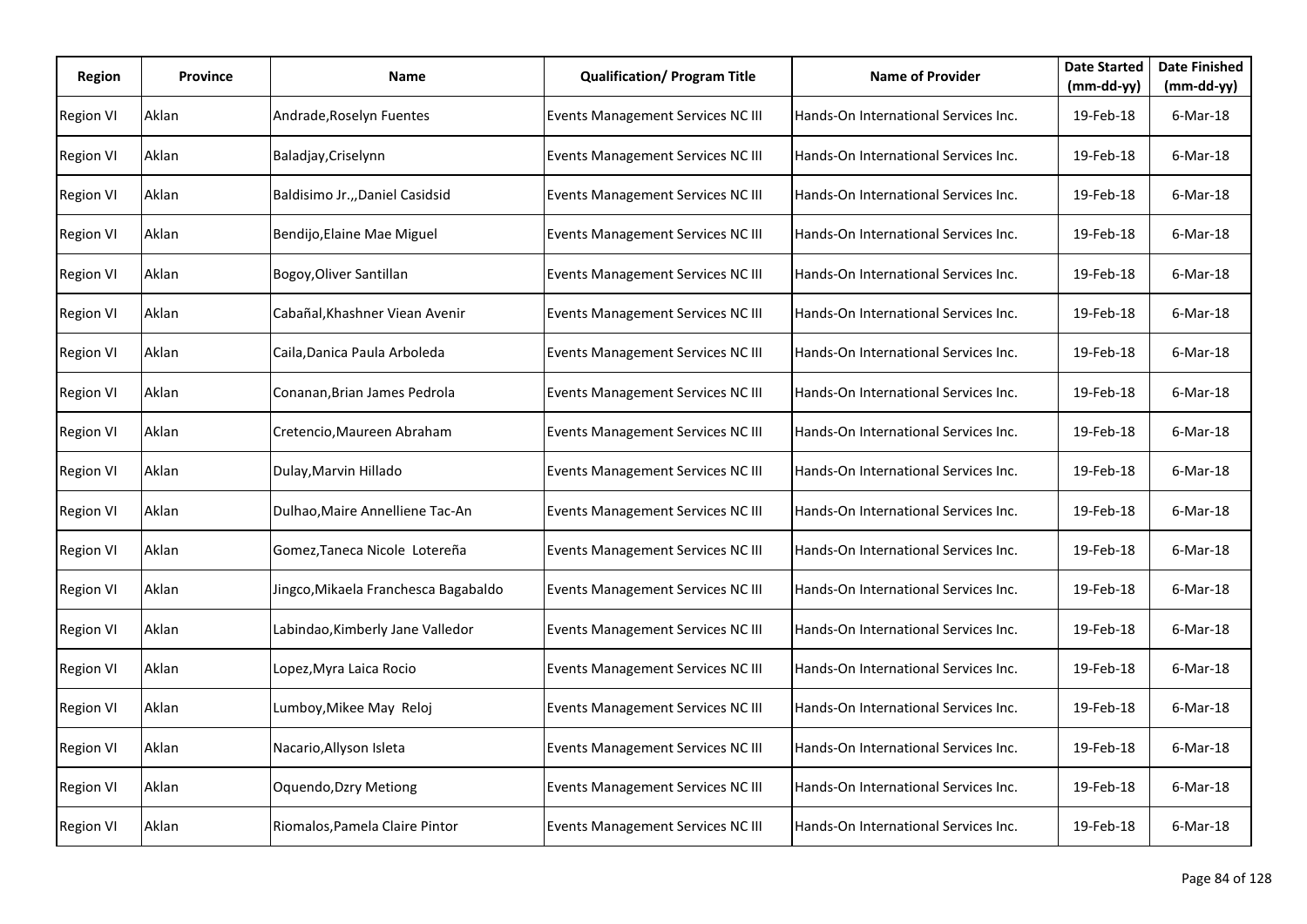| <b>Region</b>    | <b>Province</b> | <b>Name</b>                           | <b>Qualification/ Program Title</b>      | <b>Name of Provider</b>                         | <b>Date Started</b> | <b>Date Finished</b> |
|------------------|-----------------|---------------------------------------|------------------------------------------|-------------------------------------------------|---------------------|----------------------|
|                  |                 |                                       |                                          |                                                 | $(mm-dd-yy)$        | $(mm-dd-yy)$         |
| <b>Region VI</b> | Aklan           | Sarmiento, Ma. Christine Juvel Solana | Events Management Services NC III        | Hands-On International Services Inc.            | 19-Feb-18           | $6$ -Mar-18          |
| <b>Region VI</b> | Aklan           | Sauza, Kyan Rosales                   | <b>Events Management Services NC III</b> | Hands-On International Services Inc.            | 19-Feb-18           | $6$ -Mar-18          |
| <b>Region VI</b> | Aklan           | Tolentino, Ethel Joy Sigaton          | Events Management Services NC III        | Hands-On International Services Inc.            | 19-Feb-18           | $6$ -Mar-18          |
| <b>Region VI</b> | Aklan           | Tolentino, Noreen Macabantad          | <b>Events Management Services NC III</b> | Hands-On International Services Inc.            | 19-Feb-18           | $6$ -Mar-18          |
| <b>Region VI</b> | Aklan           | Yecla,Michelle Tubo                   | <b>Events Management Services NC III</b> | Hands-On International Services Inc.            | 19-Feb-18           | $6$ -Mar-18          |
| <b>Region VI</b> | Aklan           | Andrade, Wilma Estrada                | Beauty Care Services (Nail Care) II      | RRM TECHNICAL INSTITUTE, INC.                   | 19-Feb-18           | 21-Mar-18            |
| <b>Region VI</b> | Aklan           | Canedo, May Ann Zendon                | Beauty Care Services (Nail Care) II      | RRM TECHNICAL INSTITUTE, INC.                   | 19-Feb-18           | 21-Mar-18            |
| <b>Region VI</b> | Aklan           | David, Ivy Rose Iray                  | Beauty Care Services (Nail Care) II      | RRM TECHNICAL INSTITUTE, INC.                   | 19-Feb-18           | 21-Mar-18            |
| Region VI        | Aklan           | De Jesus, Excelsa Oroceo              | Beauty Care Services (Nail Care) II      | RRM TECHNICAL INSTITUTE, INC.                   | 19-Feb-18           | 21-Mar-18            |
| <b>Region VI</b> | Aklan           | De Jesus, Florecil Oroceo             | Beauty Care Services (Nail Care) II      | RRM TECHNICAL INSTITUTE, INC.                   | 19-Feb-18           | 21-Mar-18            |
| <b>Region VI</b> | Aklan           | Escullar, Luzcielle Reyes             | Beauty Care Services (Nail Care) II      | RRM TECHNICAL INSTITUTE, INC.                   | 19-Feb-18           | 21-Mar-18            |
| <b>Region VI</b> | Aklan           | Flores, Jollanes Nedic                | Beauty Care Services (Nail Care) II      | RRM TECHNICAL INSTITUTE, INC.                   | 19-Feb-18           | 21-Mar-18            |
| <b>Region VI</b> | Aklan           | Ignacio, Razel Natalio                | Beauty Care Services (Nail Care) II      | RRM TECHNICAL INSTITUTE, INC.                   | 19-Feb-18           | 21-Mar-18            |
| <b>Region VI</b> | Aklan           | Laylay, Sheil Mae Da Anoy             | Beauty Care Services (Nail Care) II      | RRM TECHNICAL INSTITUTE, INC.                   | 19-Feb-18           | 21-Mar-18            |
| <b>Region VI</b> | Aklan           | Legaspi, Jessica Jareta               | Beauty Care Services (Nail Care) II      | RRM TECHNICAL INSTITUTE, INC.                   | 19-Feb-18           | 21-Mar-18            |
| <b>Region VI</b> | Aklan           | Llanto,Ma. Rowelee Dela Cruz          | Beauty Care Services (Nail Care) II      | RRM TECHNICAL INSTITUTE, INC.                   | 19-Feb-18           | 21-Mar-18            |
| <b>Region VI</b> | Aklan           | Losaria, Angelina Taladro             | Beauty Care Services (Nail Care) II      | RRM TECHNICAL INSTITUTE, INC.                   | 19-Feb-18           | 21-Mar-18            |
| <b>Region VI</b> | Aklan           | Mangaoang, Carolyn Lumbad             | Beauty Care Services (Nail Care) II      | RRM TECHNICAL INSTITUTE, INC.                   | 19-Feb-18           | 21-Mar-18            |
| <b>Region VI</b> | Aklan           | Masagnay, Patricia Rebustes           | Beauty Care Services (Nail Care) II      | RRM TECHNICAL INSTITUTE, INC.                   | 19-Feb-18           | 21-Mar-18            |
| <b>Region VI</b> | Aklan           | Mationg, Maricel Ignacio              | Beauty Care Services (Nail Care) II      | RRM TECHNICAL INSTITUTE, INC.                   | 19-Feb-18           | 21-Mar-18            |
| Region VI        | Aklan           | Namesa, Mary Christine Mana-Ay        | Beauty Care Services (Nail Care) II      | RRM TECHNICAL INSTITUTE, INC.                   | 19-Feb-18           | 21-Mar-18            |
| <b>Region VI</b> | Aklan           | Orale, Marilou Mostoles               | Beauty Care Services (Nail Care) II      | RRM TECHNICAL INSTITUTE, INC.                   | 19-Feb-18           | 21-Mar-18            |
| <b>Region VI</b> | Aklan           | Penaroyo, Pamela Andrade              | Beauty Care Services (Nail Care) II      | RRM TECHNICAL INSTITUTE, INC.                   | 19-Feb-18           | 21-Mar-18            |
| <b>Region VI</b> | Aklan           | Rotano, Jasmin Rosal                  | Beauty Care Services (Nail Care) II      | RRM TECHNICAL INSTITUTE, INC.                   | 19-Feb-18           | 21-Mar-18            |
| Region VI        | Aklan           | Roxas, Raymon Padua                   | Beauty Care Services (Nail Care) II      | RRM TECHNICAL INSTITUTE, INC.                   | 19-Feb-18           | 21-Mar-18            |
| <b>Region VI</b> | Aklan           | Santiago, Mark Ramos                  | Beauty Care Services (Nail Care) II      | RRM TECHNICAL INSTITUTE, INC.                   | 19-Feb-18           | 21-Mar-18            |
| <b>Region VI</b> | Aklan           | Talion, Princess Andrade              | Beauty Care Services (Nail Care) II      | RRM TECHNICAL INSTITUTE, INC.                   | 19-Feb-18           | 21-Mar-18            |
| <b>Region VI</b> | Aklan           | Turla,Joanah Marie Morandante         | Beauty Care Services (Nail Care) II      | RRM TECHNICAL INSTITUTE, INC.                   | 19-Feb-18           | 21-Mar-18            |
| <b>Region VI</b> | Aklan           | Vega, Leonel Iguin                    | Beauty Care Services (Nail Care) II      | RRM TECHNICAL INSTITUTE, INC.                   | 19-Feb-18           | 21-Mar-18            |
| <b>Region VI</b> | Aklan           | Veloso, Merlinda Cuales               | Beauty Care Services (Nail Care) II      | RRM TECHNICAL INSTITUTE, INC.                   | 19-Feb-18           | 21-Mar-18            |
| <b>Region VI</b> | Aklan           | Advincula, Robell John Nimes          | SECURITY SERVICES NC II                  | AKLAN VANGUARD SECURITY TRAINING<br>SCHOOL, INC | $1-Mar-18$          | 28-Mar-18            |
| <b>Region VI</b> | Aklan           | Alejandro, Jomer Nabalde              | SECURITY SERVICES NC II                  | AKLAN VANGUARD SECURITY TRAINING<br>SCHOOL, INC | 1-Mar-18            | 28-Mar-18            |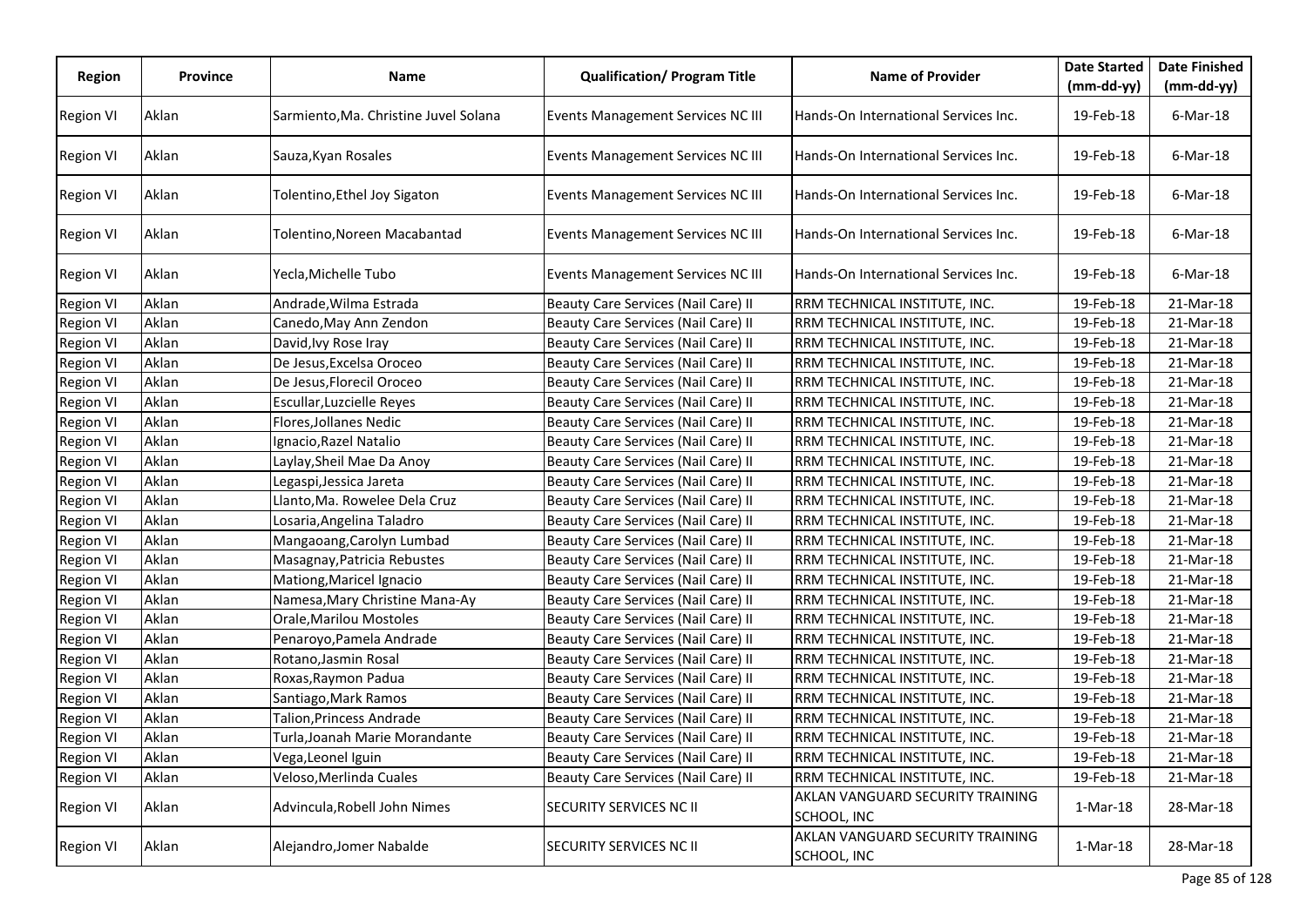| Region           | <b>Province</b> | <b>Name</b>                     | <b>Qualification/ Program Title</b> | <b>Name of Provider</b>                         | <b>Date Started</b> | <b>Date Finished</b> |
|------------------|-----------------|---------------------------------|-------------------------------------|-------------------------------------------------|---------------------|----------------------|
|                  |                 |                                 |                                     |                                                 | $(mm-dd-yy)$        | $(mm-dd-yy)$         |
| <b>Region VI</b> | Aklan           | Asuncion, Aris Aluquin          | SECURITY SERVICES NC II             | AKLAN VANGUARD SECURITY TRAINING<br>SCHOOL, INC | 1-Mar-18            | 28-Mar-18            |
| <b>Region VI</b> | Aklan           | Cantre, Charlie Oro             | <b>SECURITY SERVICES NC II</b>      | AKLAN VANGUARD SECURITY TRAINING<br>SCHOOL, INC | 1-Mar-18            | 28-Mar-18            |
| <b>Region VI</b> | Aklan           | Dalumpines, Jezreel Zamora      | SECURITY SERVICES NC II             | AKLAN VANGUARD SECURITY TRAINING<br>SCHOOL, INC | 1-Mar-18            | 28-Mar-18            |
| <b>Region VI</b> | Aklan           | De Aza, Christian Jacob Nabayra | SECURITY SERVICES NC II             | AKLAN VANGUARD SECURITY TRAINING<br>SCHOOL, INC | $1-Mar-18$          | 28-Mar-18            |
| <b>Region VI</b> | Aklan           | Dioso, Jhonatan Francisco       | <b>SECURITY SERVICES NC II</b>      | AKLAN VANGUARD SECURITY TRAINING<br>SCHOOL, INC | 1-Mar-18            | 28-Mar-18            |
| <b>Region VI</b> | Aklan           | Enerio, Michael Italia          | <b>SECURITY SERVICES NC II</b>      | AKLAN VANGUARD SECURITY TRAINING<br>SCHOOL, INC | 1-Mar-18            | 28-Mar-18            |
| <b>Region VI</b> | Aklan           | Florencio, Jeric Belmonte       | <b>SECURITY SERVICES NC II</b>      | AKLAN VANGUARD SECURITY TRAINING<br>SCHOOL, INC | 1-Mar-18            | 28-Mar-18            |
| <b>Region VI</b> | Aklan           | Flores, Nico Angelo Bangcaya    | <b>SECURITY SERVICES NC II</b>      | AKLAN VANGUARD SECURITY TRAINING<br>SCHOOL, INC | $1-Mar-18$          | 28-Mar-18            |
| <b>Region VI</b> | Aklan           | Honrado, Ancel Ruiz             | SECURITY SERVICES NC II             | AKLAN VANGUARD SECURITY TRAINING<br>SCHOOL, INC | 1-Mar-18            | 28-Mar-18            |
| <b>Region VI</b> | Aklan           | Ibuna, Jewel Ysrael Camacho     | <b>SECURITY SERVICES NC II</b>      | AKLAN VANGUARD SECURITY TRAINING<br>SCHOOL, INC | $1-Mar-18$          | 28-Mar-18            |
| <b>Region VI</b> | Aklan           | Igharas, Joven Rebelala         | SECURITY SERVICES NC II             | AKLAN VANGUARD SECURITY TRAINING<br>SCHOOL, INC | $1-Mar-18$          | 28-Mar-18            |
| <b>Region VI</b> | Aklan           | Macahilig, Gerry Dalmacio       | <b>SECURITY SERVICES NC II</b>      | AKLAN VANGUARD SECURITY TRAINING<br>SCHOOL, INC | $1-Mar-18$          | 28-Mar-18            |
| <b>Region VI</b> | Aklan           | Macasa, Rubylin Goroy           | SECURITY SERVICES NC II             | AKLAN VANGUARD SECURITY TRAINING<br>SCHOOL, INC | $1-Mar-18$          | 28-Mar-18            |
| <b>Region VI</b> | Aklan           | Miranda, Marvin Beloncio        | SECURITY SERVICES NC II             | AKLAN VANGUARD SECURITY TRAINING<br>SCHOOL, INC | $1-Mar-18$          | 28-Mar-18            |
| <b>Region VI</b> | Aklan           | Montaño, Stephen Esroquia       | SECURITY SERVICES NC II             | AKLAN VANGUARD SECURITY TRAINING<br>SCHOOL, INC | $1-Mar-18$          | 28-Mar-18            |
| <b>Region VI</b> | Aklan           | Morales, Edmar Rebaldo          | <b>SECURITY SERVICES NC II</b>      | AKLAN VANGUARD SECURITY TRAINING<br>SCHOOL, INC | 1-Mar-18            | 28-Mar-18            |
| <b>Region VI</b> | Aklan           | Nadate, Jolly Natabio           | <b>SECURITY SERVICES NC II</b>      | AKLAN VANGUARD SECURITY TRAINING<br>SCHOOL, INC | $1-Mar-18$          | 28-Mar-18            |
| <b>Region VI</b> | Aklan           | Nalaunan, Robert Castro         | SECURITY SERVICES NC II             | AKLAN VANGUARD SECURITY TRAINING<br>SCHOOL, INC | $1-Mar-18$          | 28-Mar-18            |
| <b>Region VI</b> | Aklan           | Palingayan, Renato Caulan       | SECURITY SERVICES NC II             | AKLAN VANGUARD SECURITY TRAINING<br>SCHOOL, INC | $1-Mar-18$          | 28-Mar-18            |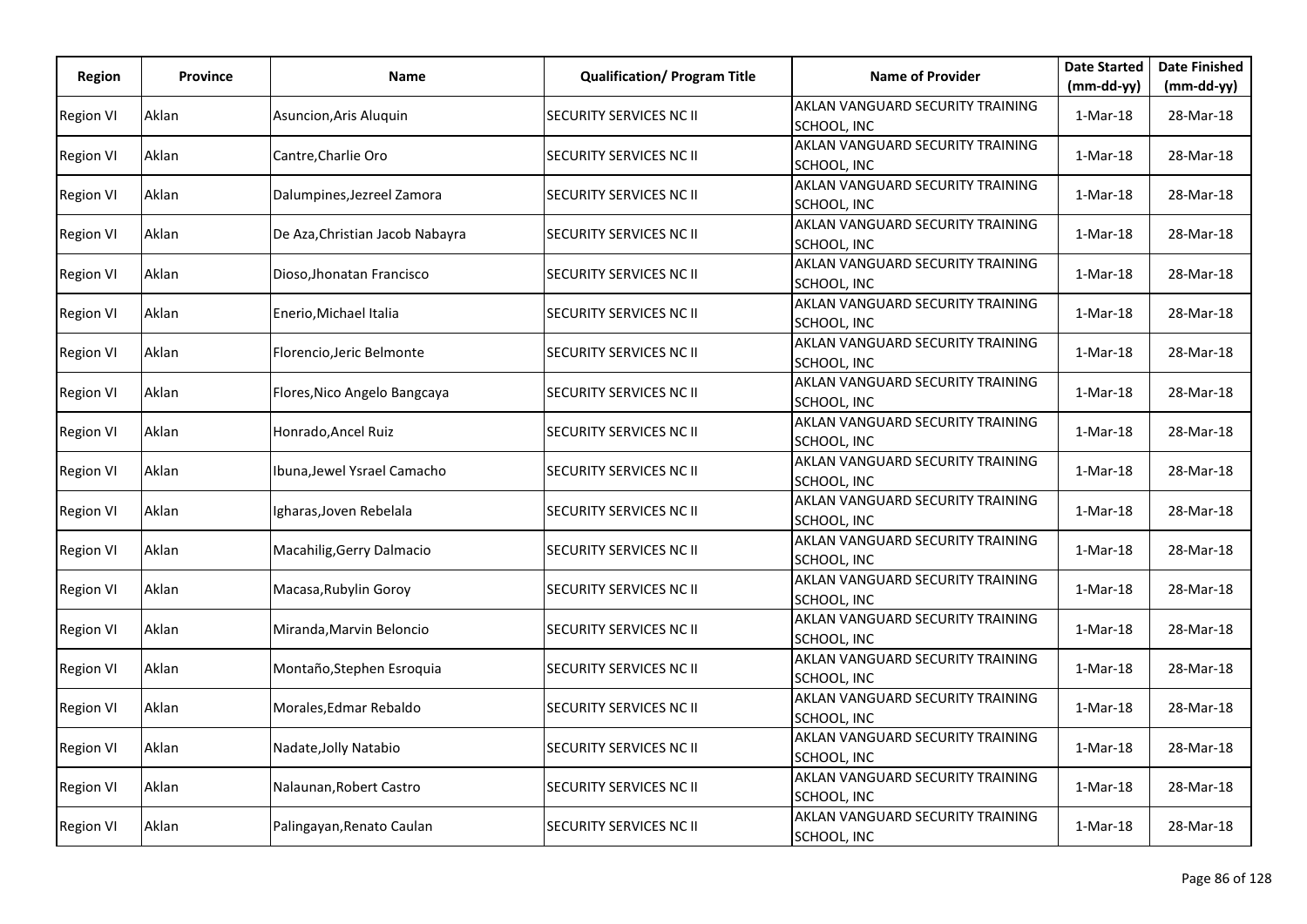| <b>Region</b>    | <b>Province</b> | Name                            | <b>Qualification/ Program Title</b> | <b>Name of Provider</b>                                        | <b>Date Started</b>      | <b>Date Finished</b>      |
|------------------|-----------------|---------------------------------|-------------------------------------|----------------------------------------------------------------|--------------------------|---------------------------|
| <b>Region VI</b> | Aklan           | Relator, Marlon Gumban          | <b>SECURITY SERVICES NC II</b>      | AKLAN VANGUARD SECURITY TRAINING                               | $(mm-dd-yy)$<br>1-Mar-18 | $(mm-dd-yy)$<br>28-Mar-18 |
| <b>Region VI</b> | Aklan           | Retinio, Franny Palaña          | <b>SECURITY SERVICES NC II</b>      | SCHOOL, INC<br>AKLAN VANGUARD SECURITY TRAINING<br>SCHOOL, INC | 1-Mar-18                 | 28-Mar-18                 |
| Region VI        | Aklan           | Tabasa, Neil Nabor              | SECURITY SERVICES NC II             | AKLAN VANGUARD SECURITY TRAINING<br>SCHOOL, INC                | $1-Mar-18$               | 28-Mar-18                 |
| <b>Region VI</b> | Aklan           | Ursua, Pablo Nedic              | SECURITY SERVICES NC II             | AKLAN VANGUARD SECURITY TRAINING<br>SCHOOL, INC                | $1-Mar-18$               | 28-Mar-18                 |
| <b>Region VI</b> | Aklan           | Anala, Jr Sabino                | <b>SECURITY SERVICES NC II</b>      | AKLAN VANGUARD SECURITY TRAINING<br>SCHOOL, INC                | 19-Feb-18                | 18-Mar-18                 |
| <b>Region VI</b> | Aklan           | Ausan, Paolo Pales              | <b>SECURITY SERVICES NC II</b>      | AKLAN VANGUARD SECURITY TRAINING<br>SCHOOL, INC                | 19-Feb-18                | 18-Mar-18                 |
| <b>Region VI</b> | Aklan           | Beltran, Donnie Gabriel Quirino | <b>SECURITY SERVICES NC II</b>      | AKLAN VANGUARD SECURITY TRAINING<br>SCHOOL, INC                | 19-Feb-18                | 18-Mar-18                 |
| <b>Region VI</b> | Aklan           | Dichoso, Lean Tejada            | <b>SECURITY SERVICES NC II</b>      | AKLAN VANGUARD SECURITY TRAINING<br>SCHOOL, INC                | 19-Feb-18                | 18-Mar-18                 |
| <b>Region VI</b> | Aklan           | Fojas, Mark Dave Gomez          | <b>SECURITY SERVICES NC II</b>      | AKLAN VANGUARD SECURITY TRAINING<br>SCHOOL, INC                | 19-Feb-18                | 18-Mar-18                 |
| <b>Region VI</b> | Aklan           | Fuentes, Reneil Lozada          | SECURITY SERVICES NC II             | AKLAN VANGUARD SECURITY TRAINING<br>SCHOOL, INC                | 19-Feb-18                | 18-Mar-18                 |
| <b>Region VI</b> | Aklan           | Ibao, Dredd Implica             | SECURITY SERVICES NC II             | AKLAN VANGUARD SECURITY TRAINING<br>SCHOOL, INC                | 19-Feb-18                | 18-Mar-18                 |
| <b>Region VI</b> | Aklan           | Maming, Michael Angelou Colimbo | <b>SECURITY SERVICES NC II</b>      | AKLAN VANGUARD SECURITY TRAINING<br>SCHOOL, INC                | 19-Feb-18                | 18-Mar-18                 |
| <b>Region VI</b> | Aklan           | Maguirang, Angelique Camino     | SECURITY SERVICES NC II             | AKLAN VANGUARD SECURITY TRAINING<br>SCHOOL, INC                | 19-Feb-18                | 18-Mar-18                 |
| <b>Region VI</b> | Aklan           | Nacor, Aira Marie Navarra       | SECURITY SERVICES NC II             | AKLAN VANGUARD SECURITY TRAINING<br>SCHOOL, INC                | 19-Feb-18                | 18-Mar-18                 |
| <b>Region VI</b> | Aklan           | Navarette, Mark Joseph Garing   | SECURITY SERVICES NC II             | AKLAN VANGUARD SECURITY TRAINING<br>SCHOOL, INC                | 19-Feb-18                | 18-Mar-18                 |
| <b>Region VI</b> | Aklan           | Nervar, Janus Ivan Dax Nabor    | SECURITY SERVICES NC II             | AKLAN VANGUARD SECURITY TRAINING<br>SCHOOL, INC                | 19-Feb-18                | 18-Mar-18                 |
| <b>Region VI</b> | Aklan           | Nervar, Jon Jon Arias           | <b>SECURITY SERVICES NC II</b>      | AKLAN VANGUARD SECURITY TRAINING<br>SCHOOL, INC                | 19-Feb-18                | 18-Mar-18                 |
| <b>Region VI</b> | Aklan           | Nillasca, Lotchie Naelga        | SECURITY SERVICES NC II             | AKLAN VANGUARD SECURITY TRAINING<br>SCHOOL, INC                | 19-Feb-18                | 18-Mar-18                 |
| <b>Region VI</b> | Aklan           | Ordas, Gelica Tanaya            | SECURITY SERVICES NC II             | AKLAN VANGUARD SECURITY TRAINING<br>SCHOOL, INC                | 19-Feb-18                | 18-Mar-18                 |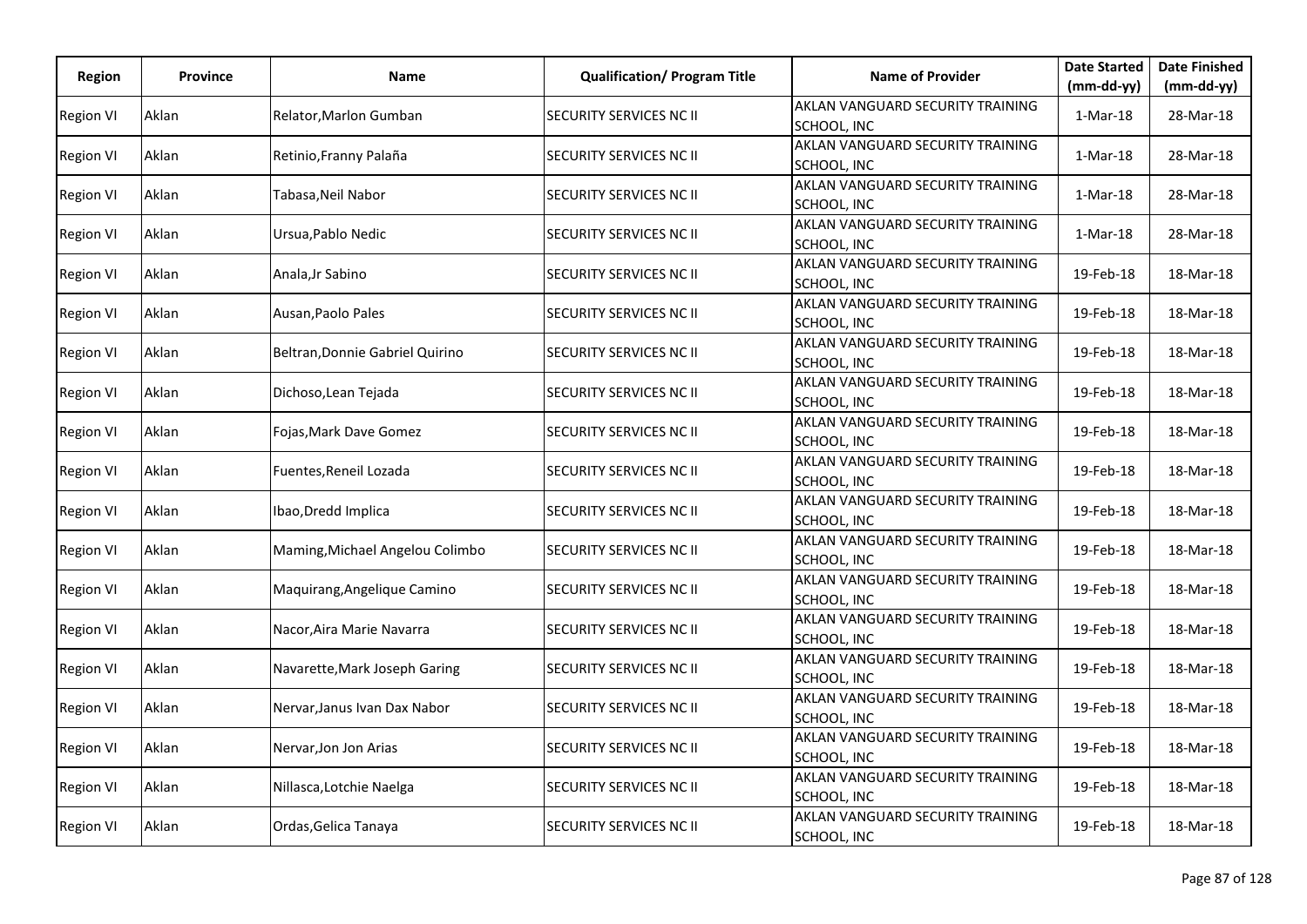|                  |                 |                                        |                                     |                                                 | <b>Date Started</b> | <b>Date Finished</b> |
|------------------|-----------------|----------------------------------------|-------------------------------------|-------------------------------------------------|---------------------|----------------------|
| Region           | <b>Province</b> | Name                                   | <b>Qualification/ Program Title</b> | <b>Name of Provider</b>                         | $(mm-dd-yy)$        | $(mm-dd-yy)$         |
| <b>Region VI</b> | Aklan           | Pelayo, Jose Gabay                     | SECURITY SERVICES NC II             | AKLAN VANGUARD SECURITY TRAINING<br>SCHOOL, INC | 19-Feb-18           | 18-Mar-18            |
| <b>Region VI</b> | Aklan           | Piano, Ma. Donna Belarmino             | SECURITY SERVICES NC II             | AKLAN VANGUARD SECURITY TRAINING<br>SCHOOL, INC | 19-Feb-18           | 18-Mar-18            |
| <b>Region VI</b> | Aklan           | Reunir, Krizia Hannah Lou Patriarca    | SECURITY SERVICES NC II             | AKLAN VANGUARD SECURITY TRAINING<br>SCHOOL, INC | 19-Feb-18           | 18-Mar-18            |
| Region VI        | Aklan           | Revesencio, Christian Sta. Maria       | SECURITY SERVICES NC II             | AKLAN VANGUARD SECURITY TRAINING<br>SCHOOL, INC | 19-Feb-18           | 18-Mar-18            |
| <b>Region VI</b> | Aklan           | Sabino, Glen Anala                     | SECURITY SERVICES NC II             | AKLAN VANGUARD SECURITY TRAINING<br>SCHOOL, INC | 19-Feb-18           | 18-Mar-18            |
| <b>Region VI</b> | Aklan           | Sorio, Christian Geolin                | SECURITY SERVICES NC II             | AKLAN VANGUARD SECURITY TRAINING<br>SCHOOL, INC | 19-Feb-18           | 18-Mar-18            |
| <b>Region VI</b> | Aklan           | Unilongo, Daren Felipe                 | SECURITY SERVICES NC II             | AKLAN VANGUARD SECURITY TRAINING<br>SCHOOL, INC | 19-Feb-18           | 18-Mar-18            |
| <b>Region VI</b> | Aklan           | Valenzuela, Ralph De Mateo             | SECURITY SERVICES NC II             | AKLAN VANGUARD SECURITY TRAINING<br>SCHOOL, INC | 19-Feb-18           | 18-Mar-18            |
| <b>Region VI</b> | Aklan           | Vargas, Andrei Clark Solidum           | SECURITY SERVICES NC II             | AKLAN VANGUARD SECURITY TRAINING<br>SCHOOL, INC | 19-Feb-18           | 18-Mar-18            |
| <b>Region VI</b> | Aklan           | Villorente, Rhea Kate Zolina           | SECURITY SERVICES NC II             | AKLAN VANGUARD SECURITY TRAINING<br>SCHOOL, INC | 19-Feb-18           | 18-Mar-18            |
| <b>Region VI</b> | Aklan           | Andrade, Renalyn Nazareta              | Bread and Pastry Production NC II   | Aklan Catholic College, Inc.                    | 19-Feb-18           | 14-Mar-18            |
| <b>Region VI</b> | Aklan           | Antonio, Vareen Mae Pelonia            | Bread and Pastry Production NC II   | Aklan Catholic College, Inc.                    | 19-Feb-18           | 14-Mar-18            |
| <b>Region VI</b> | Aklan           | Bayson, Norvilyn Cadigal               | Bread and Pastry Production NC II   | Aklan Catholic College, Inc.                    | 19-Feb-18           | 14-Mar-18            |
| <b>Region VI</b> | Aklan           | Casas, Erika Mae Tolentino             | Bread and Pastry Production NC II   | Aklan Catholic College, Inc.                    | 19-Feb-18           | 14-Mar-18            |
| Region VI        | Aklan           | Cebuano, Ana Isabel Florencio          | Bread and Pastry Production NC II   | Aklan Catholic College, Inc.                    | 19-Feb-18           | 14-Mar-18            |
| Region VI        | Aklan           | Dominguez, Gimbert Dela Cruz           | Bread and Pastry Production NC II   | Aklan Catholic College, Inc.                    | 19-Feb-18           | 14-Mar-18            |
| <b>Region VI</b> | Aklan           | Dominguez, Rhea Longares               | Bread and Pastry Production NC II   | Aklan Catholic College, Inc.                    | 19-Feb-18           | 14-Mar-18            |
| <b>Region VI</b> | Aklan           | Evora, Alvin Cuarentas                 | Bread and Pastry Production NC II   | Aklan Catholic College, Inc.                    | 19-Feb-18           | 14-Mar-18            |
| <b>Region VI</b> | Aklan           | Flaviano, Wilma Cezar                  | Bread and Pastry Production NC II   | Aklan Catholic College, Inc.                    | 19-Feb-18           | 14-Mar-18            |
| <b>Region VI</b> | Aklan           | Gregorio, Catherine Lorenzo            | Bread and Pastry Production NC II   | Aklan Catholic College, Inc.                    | 19-Feb-18           | 14-Mar-18            |
| Region VI        | Aklan           | Macahilig, Norme Francisco             | Bread and Pastry Production NC II   | Aklan Catholic College, Inc.                    | 19-Feb-18           | 14-Mar-18            |
| <b>Region VI</b> | Aklan           | Modesto, Rosel Castro                  | Bread and Pastry Production NC II   | Aklan Catholic College, Inc.                    | 19-Feb-18           | 14-Mar-18            |
| <b>Region VI</b> | Aklan           | Molo,Samantha Nillasca                 | Bread and Pastry Production NC II   | Aklan Catholic College, Inc.                    | 19-Feb-18           | 14-Mar-18            |
| <b>Region VI</b> | Aklan           | Murayao, Juvielyn De Felipe            | Bread and Pastry Production NC II   | Aklan Catholic College, Inc.                    | 19-Feb-18           | 14-Mar-18            |
| <b>Region VI</b> | Aklan           | Nable, Joan Marie Delgado              | Bread and Pastry Production NC II   | Aklan Catholic College, Inc.                    | 19-Feb-18           | 14-Mar-18            |
| Region VI        | Aklan           | Oloya, Marebel Andrade                 | Bread and Pastry Production NC II   | Aklan Catholic College, Inc.                    | 19-Feb-18           | 14-Mar-18            |
| <b>Region VI</b> | Aklan           | Oquendo, Brigitte Cassandra Concepcion | Bread and Pastry Production NC II   | Aklan Catholic College, Inc.                    | 19-Feb-18           | 14-Mar-18            |
| <b>Region VI</b> | Aklan           | Paroginog, Eden Jay Parce              | Bread and Pastry Production NC II   | Aklan Catholic College, Inc.                    | 19-Feb-18           | 14-Mar-18            |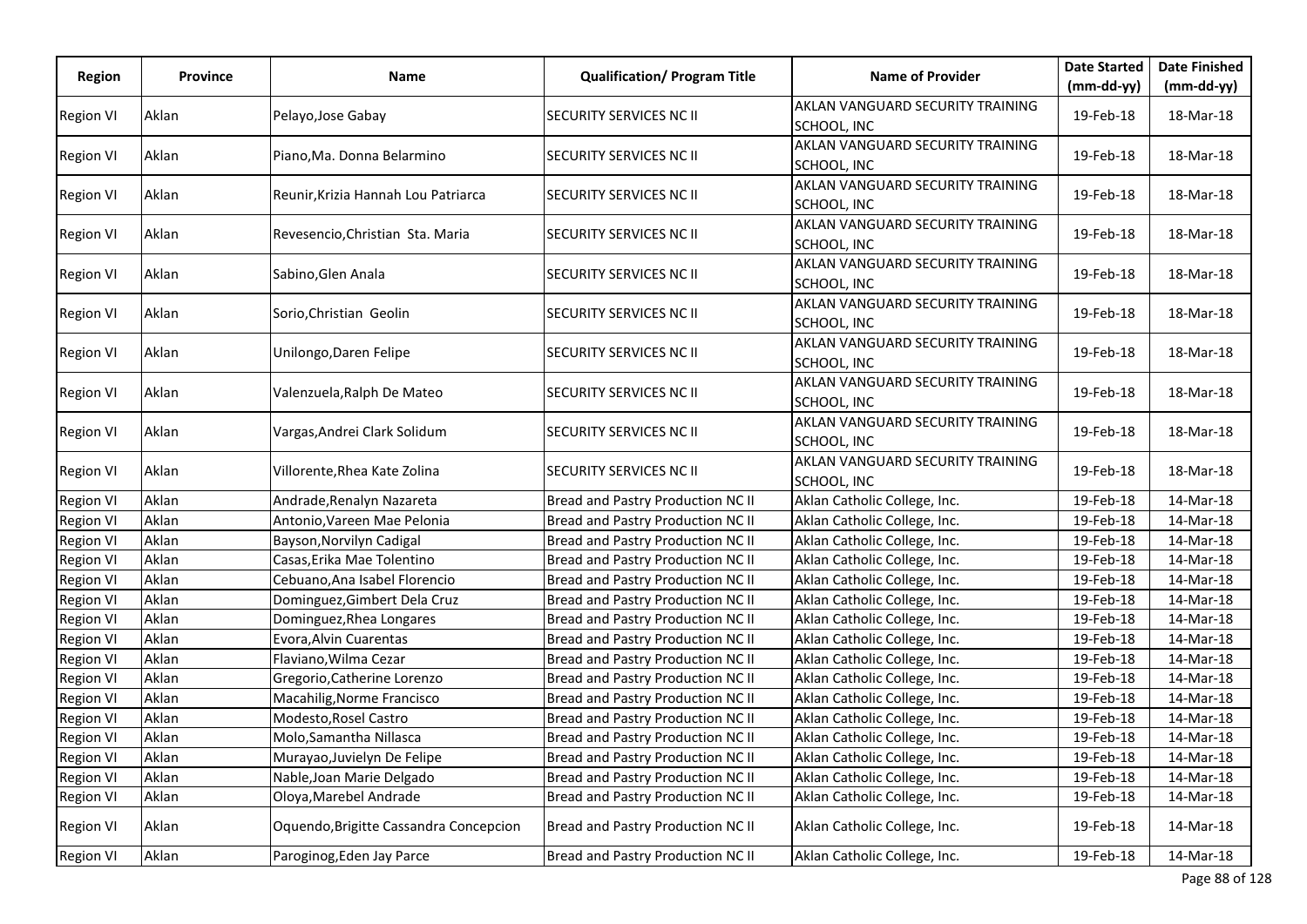|                  |                 |                                   |                                    |                                     | <b>Date Started</b> | <b>Date Finished</b> |
|------------------|-----------------|-----------------------------------|------------------------------------|-------------------------------------|---------------------|----------------------|
| Region           | <b>Province</b> | Name                              | <b>Qualification/Program Title</b> | <b>Name of Provider</b>             | $(mm-dd-yy)$        | $(mm-dd-vy)$         |
| <b>Region VI</b> | Aklan           | Patricio, Clarissa Mae Etin       | Bread and Pastry Production NC II  | Aklan Catholic College, Inc.        | 19-Feb-18           | 14-Mar-18            |
| <b>Region VI</b> | Aklan           | Pelayo, Baby Clear Delos Santos   | Bread and Pastry Production NC II  | Aklan Catholic College, Inc.        | 19-Feb-18           | 14-Mar-18            |
| <b>Region VI</b> | Aklan           | Roldan, Athea Mae Yecla           | Bread and Pastry Production NC II  | Aklan Catholic College, Inc.        | 19-Feb-18           | 14-Mar-18            |
| <b>Region VI</b> | Aklan           | Sonio,Archie Perez                | Bread and Pastry Production NC II  | Aklan Catholic College, Inc.        | 19-Feb-18           | 14-Mar-18            |
| <b>Region VI</b> | Aklan           | Tefora,Ma. Flordeliz Lozada       | Bread and Pastry Production NC II  | Aklan Catholic College, Inc.        | 19-Feb-18           | 14-Mar-18            |
| <b>Region VI</b> | Aklan           | Valenzuela, Delia Vido            | Bread and Pastry Production NC II  | Aklan Catholic College, Inc.        | 19-Feb-18           | 14-Mar-18            |
| <b>Region VI</b> | Aklan           | Villaruel, Jelyn Grace Naculangga | Bread and Pastry Production NC II  | Aklan Catholic College, Inc.        | 19-Feb-18           | 14-Mar-18            |
| <b>Region VI</b> | Aklan           | Aguirre,John Patrick Huertas      | Trainers Methodology I             | St. Gerard Technical Colleges, Inc. | 19-Feb-18           | 23-Mar-18            |
| <b>Region VI</b> | Aklan           | Andrade, Manuel Baltazar          | <b>Trainers Methodology I</b>      | St. Gerard Technical Colleges, Inc. | 19-Feb-18           | 23-Mar-18            |
| <b>Region VI</b> | Aklan           | Baltazar, Pearl Marie Eleserio    | Trainers Methodology I             | St. Gerard Technical Colleges, Inc. | 19-Feb-18           | 23-Mar-18            |
| <b>Region VI</b> | Aklan           | David, Tifany De Jose             | <b>Trainers Methodology I</b>      | St. Gerard Technical Colleges, Inc. | 19-Feb-18           | 23-Mar-18            |
| <b>Region VI</b> | Aklan           | Dela Gracia, Madel Samulde        | <b>Trainers Methodology I</b>      | St. Gerard Technical Colleges, Inc. | 19-Feb-18           | 23-Mar-18            |
| <b>Region VI</b> | Aklan           | Dumaran, Joeben Alag              | <b>Trainers Methodology I</b>      | St. Gerard Technical Colleges, Inc. | 19-Feb-18           | 23-Mar-18            |
| <b>Region VI</b> | Aklan           | Evangelio, Claudyn Pacura         | <b>Trainers Methodology I</b>      | St. Gerard Technical Colleges, Inc. | 19-Feb-18           | 23-Mar-18            |
| <b>Region VI</b> | Aklan           | Francisco, Juvediza Leuterio      | Trainers Methodology I             | St. Gerard Technical Colleges, Inc. | 19-Feb-18           | 23-Mar-18            |
| <b>Region VI</b> | Aklan           | Idala , Vina Francisco            | <b>Trainers Methodology I</b>      | St. Gerard Technical Colleges, Inc. | 19-Feb-18           | 23-Mar-18            |
| <b>Region VI</b> | Aklan           | Ilinon, Debbie Dequilla           | Trainers Methodology I             | St. Gerard Technical Colleges, Inc. | 19-Feb-18           | 23-Mar-18            |
| <b>Region VI</b> | Aklan           | Isagan, Victor Rey Villanueva     | <b>Trainers Methodology I</b>      | St. Gerard Technical Colleges, Inc. | 19-Feb-18           | 23-Mar-18            |
| <b>Region VI</b> | Aklan           | Itubay, Grace Gallego             | <b>Trainers Methodology I</b>      | St. Gerard Technical Colleges, Inc. | 19-Feb-18           | 23-Mar-18            |
| <b>Region VI</b> | Aklan           | Itubay, Jovany Lontes             | <b>Trainers Methodology I</b>      | St. Gerard Technical Colleges, Inc. | 19-Feb-18           | 23-Mar-18            |
| <b>Region VI</b> | Aklan           | Lauriano,Jolly Enesibio           | Trainers Methodology I             | St. Gerard Technical Colleges, Inc. | 19-Feb-18           | 23-Mar-18            |
| <b>Region VI</b> | Aklan           | Magluyan, Joene Teodosio          | Trainers Methodology I             | St. Gerard Technical Colleges, Inc. | 19-Feb-18           | 23-Mar-18            |
| <b>Region VI</b> | Aklan           | Mirano, Jenny Ilarina             | Trainers Methodology I             | St. Gerard Technical Colleges, Inc. | 19-Feb-18           | 23-Mar-18            |
| <b>Region VI</b> | Aklan           | Nabor, Mabini Simpao              | Trainers Methodology I             | St. Gerard Technical Colleges, Inc. | 19-Feb-18           | 23-Mar-18            |
| <b>Region VI</b> | Aklan           | Oquendo, Miquel Von Ricablanca    | Trainers Methodology I             | St. Gerard Technical Colleges, Inc. | 19-Feb-18           | 23-Mar-18            |
| <b>Region VI</b> | Aklan           | Patricio, Ma. Fanny Eulalio       | <b>Trainers Methodology I</b>      | St. Gerard Technical Colleges, Inc. | 19-Feb-18           | 23-Mar-18            |
| <b>Region VI</b> | Aklan           | Pioquid, Diosan Retubis           | <b>Trainers Methodology I</b>      | St. Gerard Technical Colleges, Inc. | 19-Feb-18           | 23-Mar-18            |
| <b>Region VI</b> | Aklan           | Popes, Ma. Fe Palacio             | <b>Trainers Methodology I</b>      | St. Gerard Technical Colleges, Inc. | 19-Feb-18           | 23-Mar-18            |
| <b>Region VI</b> | Aklan           | Rampola, Doven Lachica            | Trainers Methodology I             | St. Gerard Technical Colleges, Inc. | 19-Feb-18           | 23-Mar-18            |
| <b>Region VI</b> | Aklan           | Resico, Ralyn Redaniel            | Trainers Methodology I             | St. Gerard Technical Colleges, Inc. | 19-Feb-18           | 23-Mar-18            |
| <b>Region VI</b> | Aklan           | Ventura, Kenth Jayson D.          | Trainers Methodology I             | St. Gerard Technical Colleges, Inc. | 19-Feb-18           | 23-Mar-18            |
| <b>Region VI</b> | Aklan           | Villegas, Jeffrey Quismondo       | <b>Trainers Methodology I</b>      | St. Gerard Technical Colleges, Inc. | 19-Feb-18           | 23-Mar-18            |
|                  |                 |                                   |                                    | Adolphus International Technical    |                     |                      |
| <b>Region VI</b> | Aklan           | Agustin, Nolly Birol              | Driving NC II                      | Institute, Inc.                     | 12-Mar-18           | 28-Mar-18            |
|                  |                 |                                   |                                    | Adolphus International Technical    |                     | 28-Mar-18            |
| <b>Region VI</b> | Aklan           | Cahilig, Ma. Gieralden Recente    | Driving NC II                      | Institute, Inc.                     | 12-Mar-18           |                      |
|                  |                 |                                   |                                    | Adolphus International Technical    |                     |                      |
| <b>Region VI</b> | Aklan           | Camacho, Richard Pañe             | Driving NC II                      | Institute, Inc.                     | 12-Mar-18           | 28-Mar-18            |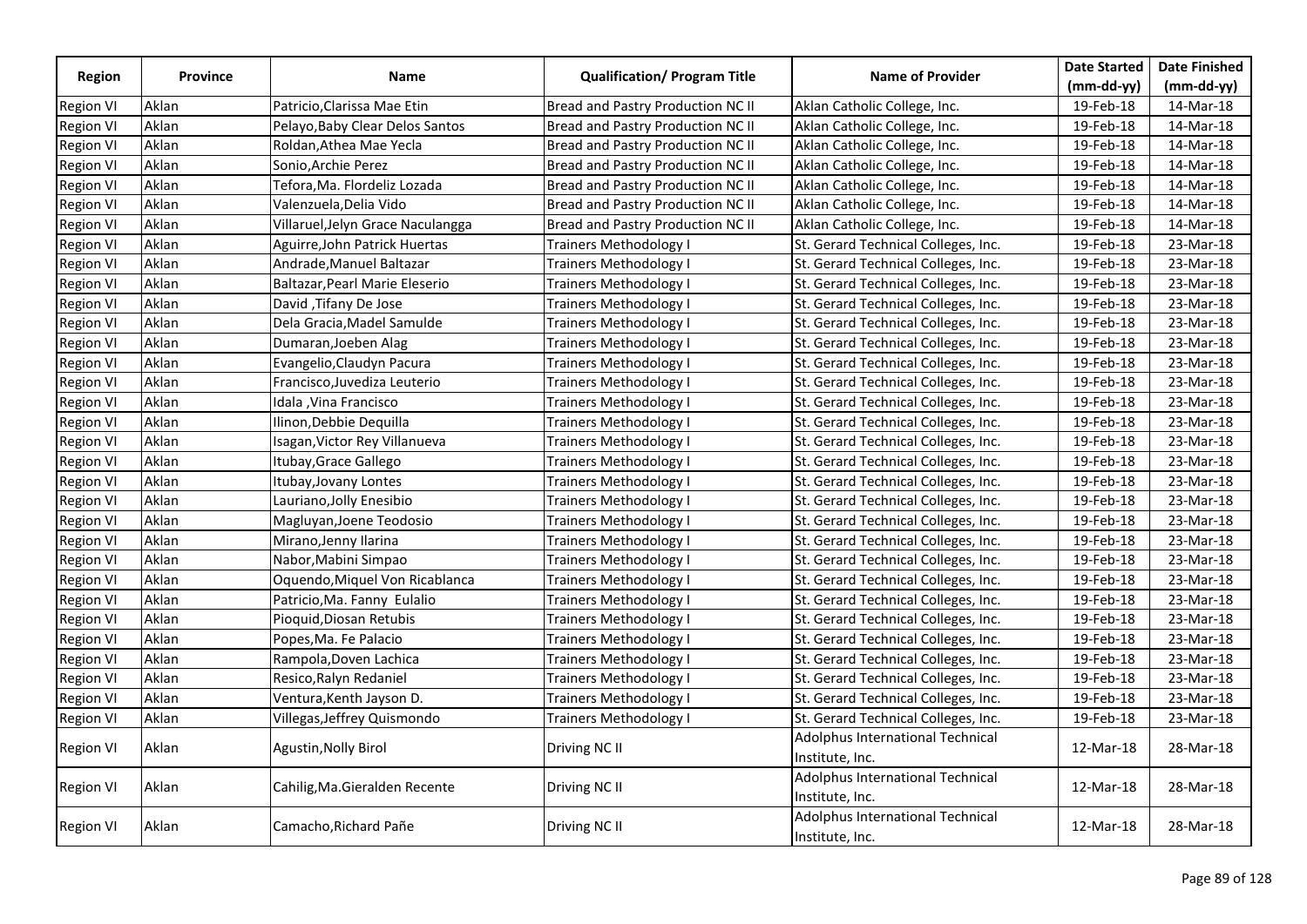| Region           | Province | Name                                    | <b>Qualification/ Program Title</b> | <b>Name of Provider</b>                             | <b>Date Started</b> | <b>Date Finished</b> |
|------------------|----------|-----------------------------------------|-------------------------------------|-----------------------------------------------------|---------------------|----------------------|
|                  |          |                                         |                                     |                                                     | $(mm-dd-yy)$        | $(mm-dd-yy)$         |
| <b>Region VI</b> | Aklan    | Carmen, Theodore Noel Esmeralda         | Driving NC II                       | Adolphus International Technical<br>Institute, Inc. | 12-Mar-18           | 28-Mar-18            |
| <b>Region VI</b> | Aklan    | Carmen, Theodore Noel Esmeralda         | Driving NC II                       | Adolphus International Technical<br>Institute, Inc. | 12-Mar-18           | 28-Mar-18            |
| <b>Region VI</b> | Aklan    | Dela Cruz, Jia Marian Remetio           | Driving NC II                       | Adolphus International Technical<br>Institute, Inc. | 12-Mar-18           | 28-Mar-18            |
| <b>Region VI</b> | Aklan    | Diño, Alvin Tugo                        | Driving NC II                       | Adolphus International Technical<br>Institute, Inc. | 12-Mar-18           | 28-Mar-18            |
| <b>Region VI</b> | Aklan    | Diño, Angelo Ian Tugo                   | Driving NC II                       | Adolphus International Technical<br>Institute, Inc. | 12-Mar-18           | 28-Mar-18            |
| <b>Region VI</b> | Aklan    | Ibardolasa, Ezekiel Ibardolasa          | Driving NC II                       | Adolphus International Technical<br>Institute, Inc. | 12-Mar-18           | 28-Mar-18            |
| <b>Region VI</b> | Aklan    | Iguin, Richie Inabangan                 | Driving NC II                       | Adolphus International Technical<br>Institute, Inc. | 12-Mar-18           | 28-Mar-18            |
| <b>Region VI</b> | Aklan    | Inabangan, Joeshel Salazar              | Driving NC II                       | Adolphus International Technical<br>Institute, Inc. | 12-Mar-18           | 28-Mar-18            |
| <b>Region VI</b> | Aklan    | Indemne, Jess Diego                     | Driving NC II                       | Adolphus International Technical<br>Institute, Inc. | 12-Mar-18           | 28-Mar-18            |
| Region VI        | Aklan    | Isturis, Jorgen Patriarca               | Driving NC II                       | Adolphus International Technical<br>Institute, Inc. | 12-Mar-18           | 28-Mar-18            |
| <b>Region VI</b> | Aklan    | Javier, Dember John Mamagat             | Driving NC II                       | Adolphus International Technical<br>Institute, Inc. | 12-Mar-18           | 28-Mar-18            |
| <b>Region VI</b> | Aklan    | Lodovice, Joshua Mitch Bañes            | Driving NC II                       | Adolphus International Technical<br>Institute, Inc. | 12-Mar-18           | 28-Mar-18            |
| <b>Region VI</b> | Aklan    | Maravilla, Jesster Moses Amiel Villegas | Driving NC II                       | Adolphus International Technical<br>Institute, Inc. | 12-Mar-18           | 28-Mar-18            |
| <b>Region VI</b> | Aklan    | Maravilla, Peter Franc Villegas         | Driving NC II                       | Adolphus International Technical<br>Institute, Inc. | 12-Mar-18           | 28-Mar-18            |
| <b>Region VI</b> | Aklan    | Rebutar, Luisa Marie Tolentino          | Driving NC II                       | Adolphus International Technical<br>Institute, Inc. | 12-Mar-18           | 28-Mar-18            |
| <b>Region VI</b> | Aklan    | Reyes, Heart Johndel Imperial           | Driving NC II                       | Adolphus International Technical<br>Institute, Inc. | 12-Mar-18           | 28-Mar-18            |
| <b>Region VI</b> | Aklan    | Reyes, Kenth Godfrey Imperial           | Driving NC II                       | Adolphus International Technical<br>Institute, Inc. | 12-Mar-18           | 28-Mar-18            |
| <b>Region VI</b> | Aklan    | Rodulfo, Jhun Michael Renovilla         | Driving NC II                       | Adolphus International Technical<br>Institute, Inc. | 12-Mar-18           | 28-Mar-18            |
| <b>Region VI</b> | Aklan    | Rogano, Joven Ibardolasa                | Driving NC II                       | Adolphus International Technical<br>Institute, Inc. | 12-Mar-18           | 28-Mar-18            |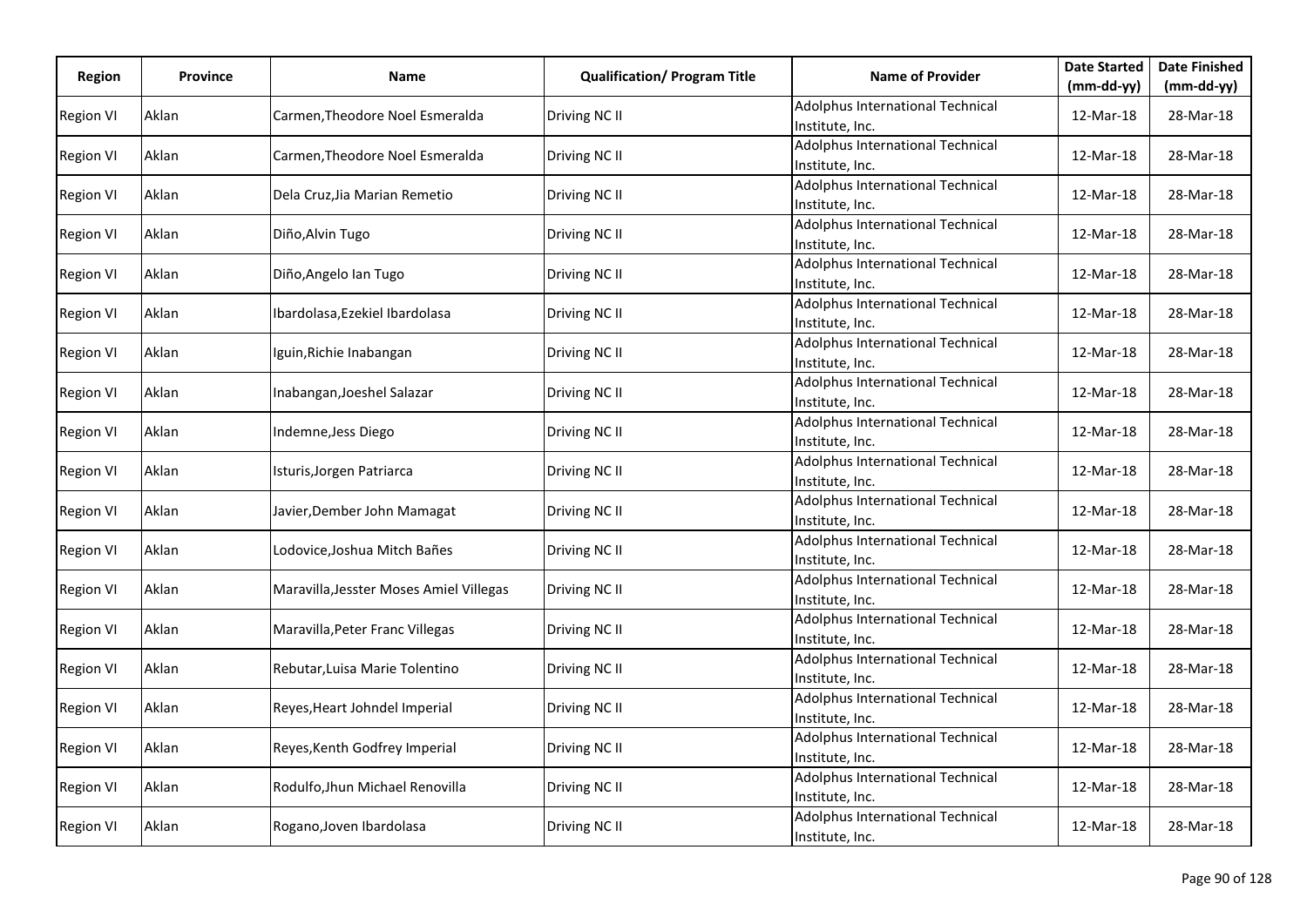| Region           | <b>Province</b> | Name                                     | <b>Qualification/ Program Title</b> | <b>Name of Provider</b>                                   | <b>Date Started</b> | <b>Date Finished</b> |
|------------------|-----------------|------------------------------------------|-------------------------------------|-----------------------------------------------------------|---------------------|----------------------|
|                  |                 |                                          |                                     |                                                           | (mm-dd-yy)          | $(mm-dd-yy)$         |
| <b>Region VI</b> | Aklan           | Tacud, Jr.,Casiano Francisco             | Driving NC II                       | Adolphus International Technical<br>Institute, Inc.       | 12-Mar-18           | 28-Mar-18            |
| <b>Region VI</b> | Aklan           | Villegas, Anthony Vincent Raymund Iguban | Driving NC II                       | Adolphus International Technical<br>Institute, Inc.       | 12-Mar-18           | 28-Mar-18            |
| <b>Region VI</b> | Aklan           | Yabut, Richard Solina                    | Driving NC II                       | Adolphus International Technical<br>Institute, Inc.       | 12-Mar-18           | 28-Mar-18            |
| <b>Region VI</b> | Aklan           | Castillo, Rafaela Ibalar                 | HILOT (WELLNESS MASSAGE) NCII       | <b>Villorente Training and Assessment Center</b><br>Corp. | 19-Feb-18           | 10-Mar-18            |
| <b>Region VI</b> | Aklan           | Constantino, Meldy Francisco             | HILOT (WELLNESS MASSAGE) NCII       | Villorente Training and Assessment Center<br>Corp.        | 19-Feb-18           | 10-Mar-18            |
| <b>Region VI</b> | Aklan           | Constantino, Mikaela Francisco           | HILOT (WELLNESS MASSAGE) NCII       | Villorente Training and Assessment Center<br>Corp.        | 19-Feb-18           | 10-Mar-18            |
| <b>Region VI</b> | Aklan           | Dela Cruz, Genalyn Mauricio              | HILOT (WELLNESS MASSAGE) NCII       | Villorente Training and Assessment Center<br>Corp.        | 19-Feb-18           | 10-Mar-18            |
| <b>Region VI</b> | Aklan           | Dela Cruz, Margarita Ramos               | HILOT (WELLNESS MASSAGE) NCII       | Villorente Training and Assessment Center<br>Corp.        | 19-Feb-18           | 10-Mar-18            |
| <b>Region VI</b> | Aklan           | De Panay, Febeth Tabangay                | HILOT (WELLNESS MASSAGE) NCII       | Villorente Training and Assessment Center<br>Corp.        | 19-Feb-18           | 10-Mar-18            |
| <b>Region VI</b> | Aklan           | Fantillanan, Eizza Mae Zonio             | HILOT (WELLNESS MASSAGE) NCII       | Villorente Training and Assessment Center<br>Corp.        | 19-Feb-18           | 10-Mar-18            |
| <b>Region VI</b> | Aklan           | Feliciano, Hermy Enecerio                | HILOT (WELLNESS MASSAGE) NCII       | <b>Villorente Training and Assessment Center</b><br>Corp. | 19-Feb-18           | 10-Mar-18            |
| <b>Region VI</b> | Aklan           | Flores, Aj Payba                         | HILOT (WELLNESS MASSAGE) NCII       | Villorente Training and Assessment Center<br>Corp.        | 19-Feb-18           | 10-Mar-18            |
| <b>Region VI</b> | Aklan           | Ilejay, Freddie Beltran                  | HILOT (WELLNESS MASSAGE) NCII       | Villorente Training and Assessment Center<br>Corp.        | 19-Feb-18           | 10-Mar-18            |
| <b>Region VI</b> | Aklan           | Geroy, Eleonor Layson                    | HILOT (WELLNESS MASSAGE) NCII       | Villorente Training and Assessment Center<br>Corp.        | 19-Feb-18           | 10-Mar-18            |
| <b>Region VI</b> | Aklan           | Meren, Basilisa Dorado                   | HILOT (WELLNESS MASSAGE) NCII       | Villorente Training and Assessment Center<br>Corp.        | 19-Feb-18           | 10-Mar-18            |
| <b>Region VI</b> | Aklan           | Nemis, Joanne Gado                       | HILOT (WELLNESS MASSAGE) NCII       | Villorente Training and Assessment Center<br>Corp.        | 19-Feb-18           | 10-Mar-18            |
| <b>Region VI</b> | Aklan           | Olaybar, Dayna Pirnistis                 | HILOT (WELLNESS MASSAGE) NCII       | Villorente Training and Assessment Center<br>Corp.        | 19-Feb-18           | 10-Mar-18            |
| <b>Region VI</b> | Aklan           | Ostan, Ana Mae Condez                    | HILOT (WELLNESS MASSAGE) NCII       | Villorente Training and Assessment Center<br>Corp.        | 19-Feb-18           | 10-Mar-18            |
| <b>Region VI</b> | Aklan           | Pabroa, Melchora Gemeniano               | HILOT (WELLNESS MASSAGE) NCII       | <b>Villorente Training and Assessment Center</b><br>Corp. | 19-Feb-18           | 10-Mar-18            |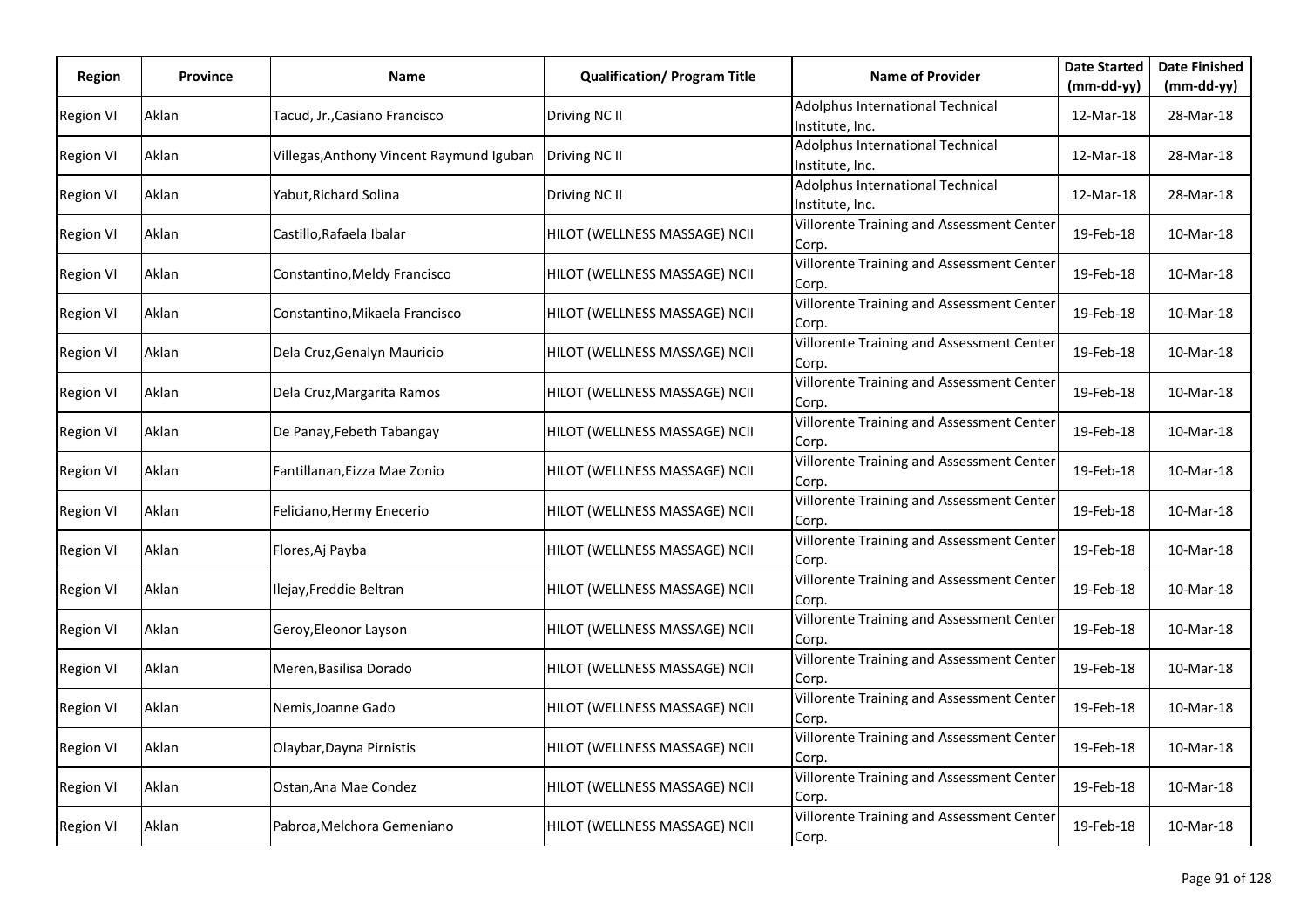| Region           | <b>Province</b> | Name                         | <b>Qualification/ Program Title</b> | <b>Name of Provider</b>                                           | <b>Date Started</b> | <b>Date Finished</b> |
|------------------|-----------------|------------------------------|-------------------------------------|-------------------------------------------------------------------|---------------------|----------------------|
|                  |                 |                              |                                     |                                                                   | $(mm-dd-yy)$        | (mm-dd-yy)           |
| <b>Region VI</b> | Aklan           | Rentillo, Girlyn Mationg     | HILOT (WELLNESS MASSAGE) NCII       | Villorente Training and Assessment Center<br>Corp.                | 19-Feb-18           | 10-Mar-18            |
| <b>Region VI</b> | Aklan           | Salem, Irven Kent Rosales    | HILOT (WELLNESS MASSAGE) NCII       | Villorente Training and Assessment Center<br>Corp.                | 19-Feb-18           | 10-Mar-18            |
| <b>Region VI</b> | Aklan           | Santos, Merlinda Mauricio    | HILOT (WELLNESS MASSAGE) NCII       | Villorente Training and Assessment Center<br>Corp.                | 19-Feb-18           | 10-Mar-18            |
| <b>Region VI</b> | Aklan           | Talidong, Lloyd Ventcen Dimo | HILOT (WELLNESS MASSAGE) NCII       | Villorente Training and Assessment Center<br>Corp.                | 19-Feb-18           | 10-Mar-18            |
| <b>Region VI</b> | Aklan           | Tenazas, Lezel Neron         | HILOT (WELLNESS MASSAGE) NCII       | Villorente Training and Assessment Center<br>Corp.                | 19-Feb-18           | 10-Mar-18            |
| <b>Region VI</b> | Aklan           | Tenorio, Ralvi Batoy         | HILOT (WELLNESS MASSAGE) NCII       | Villorente Training and Assessment Center<br>Corp.                | 19-Feb-18           | 10-Mar-18            |
| <b>Region VI</b> | Aklan           | Terencio,Ramona Salvador     | HILOT (WELLNESS MASSAGE) NCII       | Villorente Training and Assessment Center<br>Corp.                | 19-Feb-18           | 10-Mar-18            |
| <b>Region VI</b> | Aklan           | Villacrusis, Lyca Pabroa     | HILOT (WELLNESS MASSAGE) NCII       | Villorente Training and Assessment Center<br>Corp.                | 19-Feb-18           | 10-Mar-18            |
| Region VI        | Aklan           | Villanueva, Rosana Zamora    | HILOT (WELLNESS MASSAGE) NCII       | Villorente Training and Assessment Center<br>Corp.                | 19-Feb-18           | 10-Mar-18            |
| Region VI        | Aklan           | Arista, Norlenette Taborda   | <b>Security Services II</b>         | <b>BRILLIANT SECURITY TRAINING ACADEMY</b><br>KALIBO, AKLAN, INC. | 19-Feb-18           | 22-Mar-18            |
| <b>Region VI</b> | Aklan           | Braca, Joemer Alfonso        | <b>Security Services II</b>         | <b>BRILLIANT SECURITY TRAINING ACADEMY</b><br>KALIBO, AKLAN, INC. | 19-Feb-18           | 22-Mar-18            |
| <b>Region VI</b> | Aklan           | Cabales, Mary Jane Bucañe    | <b>Security Services II</b>         | <b>BRILLIANT SECURITY TRAINING ACADEMY</b><br>KALIBO, AKLAN, INC. | 19-Feb-18           | 22-Mar-18            |
| <b>Region VI</b> | Aklan           | Capanas, Ramon Pedrosa, Jr.  | <b>Security Services II</b>         | <b>BRILLIANT SECURITY TRAINING ACADEMY</b><br>KALIBO, AKLAN, INC. | 19-Feb-18           | 22-Mar-18            |
| <b>Region VI</b> | Aklan           | Del Rosario, Jealyn Nervar   | <b>Security Services II</b>         | <b>BRILLIANT SECURITY TRAINING ACADEMY</b><br>KALIBO, AKLAN, INC. | 19-Feb-18           | 22-Mar-18            |
| <b>Region VI</b> | Aklan           | Domingo, Fhil John Abayon    | <b>Security Services II</b>         | <b>BRILLIANT SECURITY TRAINING ACADEMY</b><br>KALIBO, AKLAN, INC. | 19-Feb-18           | 22-Mar-18            |
| <b>Region VI</b> | Aklan           | Gregorio, Jessalyn Abella    | <b>Security Services II</b>         | <b>BRILLIANT SECURITY TRAINING ACADEMY</b><br>KALIBO, AKLAN, INC. | 19-Feb-18           | 22-Mar-18            |
| <b>Region VI</b> | Aklan           | Iguin, Jessie Inabangan      | <b>Security Services II</b>         | <b>BRILLIANT SECURITY TRAINING ACADEMY</b><br>KALIBO, AKLAN, INC. | 19-Feb-18           | 22-Mar-18            |
| <b>Region VI</b> | Aklan           | Ilano, Russel Abella         | <b>Security Services II</b>         | <b>BRILLIANT SECURITY TRAINING ACADEMY</b><br>KALIBO, AKLAN, INC. | 19-Feb-18           | 22-Mar-18            |
| <b>Region VI</b> | Aklan           | Ismael, Gerryle Pagatpat     | <b>Security Services II</b>         | <b>BRILLIANT SECURITY TRAINING ACADEMY</b><br>KALIBO, AKLAN, INC. | 19-Feb-18           | 22-Mar-18            |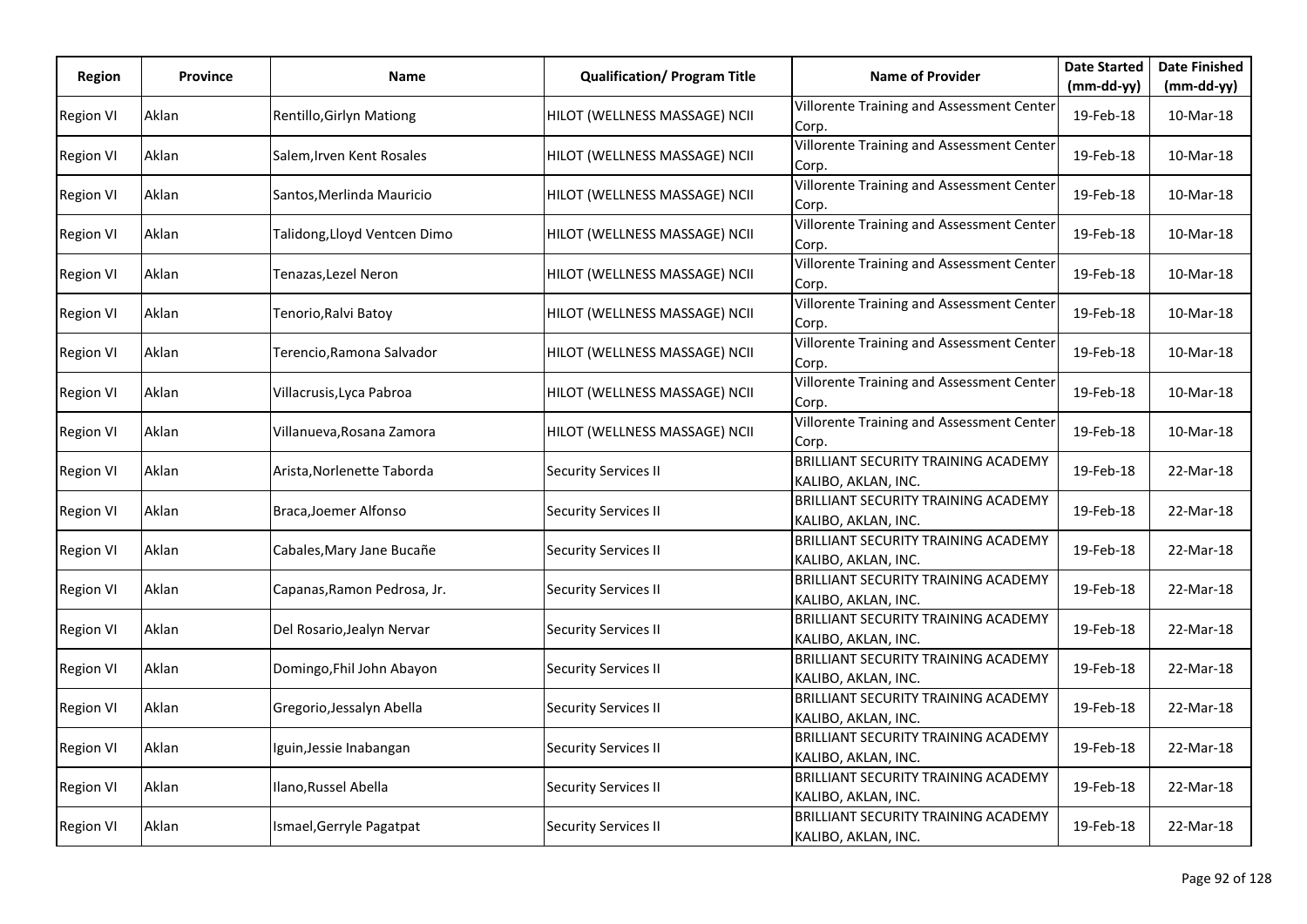| Region           | <b>Province</b> | <b>Name</b>                    | <b>Qualification/ Program Title</b>      | <b>Name of Provider</b>                                           | <b>Date Started</b> | <b>Date Finished</b> |
|------------------|-----------------|--------------------------------|------------------------------------------|-------------------------------------------------------------------|---------------------|----------------------|
|                  |                 |                                |                                          |                                                                   | (mm-dd-yy)          | $(mm-dd-yy)$         |
| <b>Region VI</b> | Aklan           | Macapili, Oliver Regalado, Jr. | <b>Security Services II</b>              | <b>BRILLIANT SECURITY TRAINING ACADEMY</b><br>KALIBO, AKLAN, INC. | 19-Feb-18           | 22-Mar-18            |
| <b>Region VI</b> | Aklan           | Magsipoc, Renalyn Castillo     | <b>Security Services II</b>              | <b>BRILLIANT SECURITY TRAINING ACADEMY</b><br>KALIBO, AKLAN, INC. | 19-Feb-18           | 22-Mar-18            |
| <b>Region VI</b> | Aklan           | Nebio, Gea Galero              | <b>Security Services II</b>              | <b>BRILLIANT SECURITY TRAINING ACADEMY</b><br>KALIBO, AKLAN, INC. | 19-Feb-18           | 22-Mar-18            |
| <b>Region VI</b> | Aklan           | Nemis, Elena Casong            | <b>Security Services II</b>              | BRILLIANT SECURITY TRAINING ACADEMY<br>KALIBO, AKLAN, INC.        | 19-Feb-18           | 22-Mar-18            |
| <b>Region VI</b> | Aklan           | Palalimpa, Lindine Horario     | <b>Security Services II</b>              | <b>BRILLIANT SECURITY TRAINING ACADEMY</b><br>KALIBO, AKLAN, INC. | 19-Feb-18           | 22-Mar-18            |
| <b>Region VI</b> | Aklan           | Palmon, Argie Lachica          | <b>Security Services II</b>              | <b>BRILLIANT SECURITY TRAINING ACADEMY</b><br>KALIBO, AKLAN, INC. | 19-Feb-18           | 22-Mar-18            |
| Region VI        | Aklan           | Paulo, Marlon Abayon           | <b>Security Services II</b>              | BRILLIANT SECURITY TRAINING ACADEMY<br>KALIBO, AKLAN, INC.        | 19-Feb-18           | 22-Mar-18            |
| <b>Region VI</b> | Aklan           | Quirino, R-Lo Tonic            | <b>Security Services II</b>              | <b>BRILLIANT SECURITY TRAINING ACADEMY</b><br>KALIBO, AKLAN, INC. | 19-Feb-18           | 22-Mar-18            |
| <b>Region VI</b> | Aklan           | Rata, Ronelyn Nalaunan         | <b>Security Services II</b>              | <b>BRILLIANT SECURITY TRAINING ACADEMY</b><br>KALIBO, AKLAN, INC. | 19-Feb-18           | 22-Mar-18            |
| <b>Region VI</b> | Aklan           | Redaniel, Marien Joyce Hilado  | <b>Security Services II</b>              | <b>BRILLIANT SECURITY TRAINING ACADEMY</b><br>KALIBO, AKLAN, INC. | 19-Feb-18           | 22-Mar-18            |
| <b>Region VI</b> | Aklan           | Rola, Jude Vincent Iyo         | <b>Security Services II</b>              | BRILLIANT SECURITY TRAINING ACADEMY<br>KALIBO, AKLAN, INC.        | 19-Feb-18           | 22-Mar-18            |
| <b>Region VI</b> | Aklan           | Tambong, Annie Camu            | <b>Security Services II</b>              | <b>BRILLIANT SECURITY TRAINING ACADEMY</b><br>KALIBO, AKLAN, INC. | 19-Feb-18           | 22-Mar-18            |
| <b>Region VI</b> | Aklan           | Timola, Michael Dueña          | <b>Security Services II</b>              | <b>BRILLIANT SECURITY TRAINING ACADEMY</b><br>KALIBO, AKLAN, INC. | 19-Feb-18           | 22-Mar-18            |
| <b>Region VI</b> | Aklan           | Tipan, Jodel Libre             | <b>Security Services II</b>              | <b>BRILLIANT SECURITY TRAINING ACADEMY</b><br>KALIBO, AKLAN, INC. | 19-Feb-18           | 22-Mar-18            |
| <b>Region VI</b> | Aklan           | Zorilla, Dexter Abella         | <b>Security Services II</b>              | <b>BRILLIANT SECURITY TRAINING ACADEMY</b><br>KALIBO, AKLAN, INC. | 19-Feb-18           | 22-Mar-18            |
| <b>Region VI</b> | Aklan           | Alfaro, Afrelin Mae Merced     | <b>Evemts Management Services NC III</b> | Northwestern Visayan Colleges                                     | 19-Feb-18           | 8-Mar-18             |
| <b>Region VI</b> | Aklan           | Baliquia, Marianne Tipan       | <b>Evemts Management Services NC III</b> | Northwestern Visayan Colleges                                     | 19-Feb-18           | 8-Mar-18             |
| <b>Region VI</b> | Aklan           | Barrera, Gener Retoriano       | <b>Evemts Management Services NC III</b> | Northwestern Visayan Colleges                                     | 19-Feb-18           | 8-Mar-18             |
| <b>Region VI</b> | Aklan           | Bautista, Kim Albert           | Evemts Management Services NC III        | Northwestern Visayan Colleges                                     | 19-Feb-18           | 8-Mar-18             |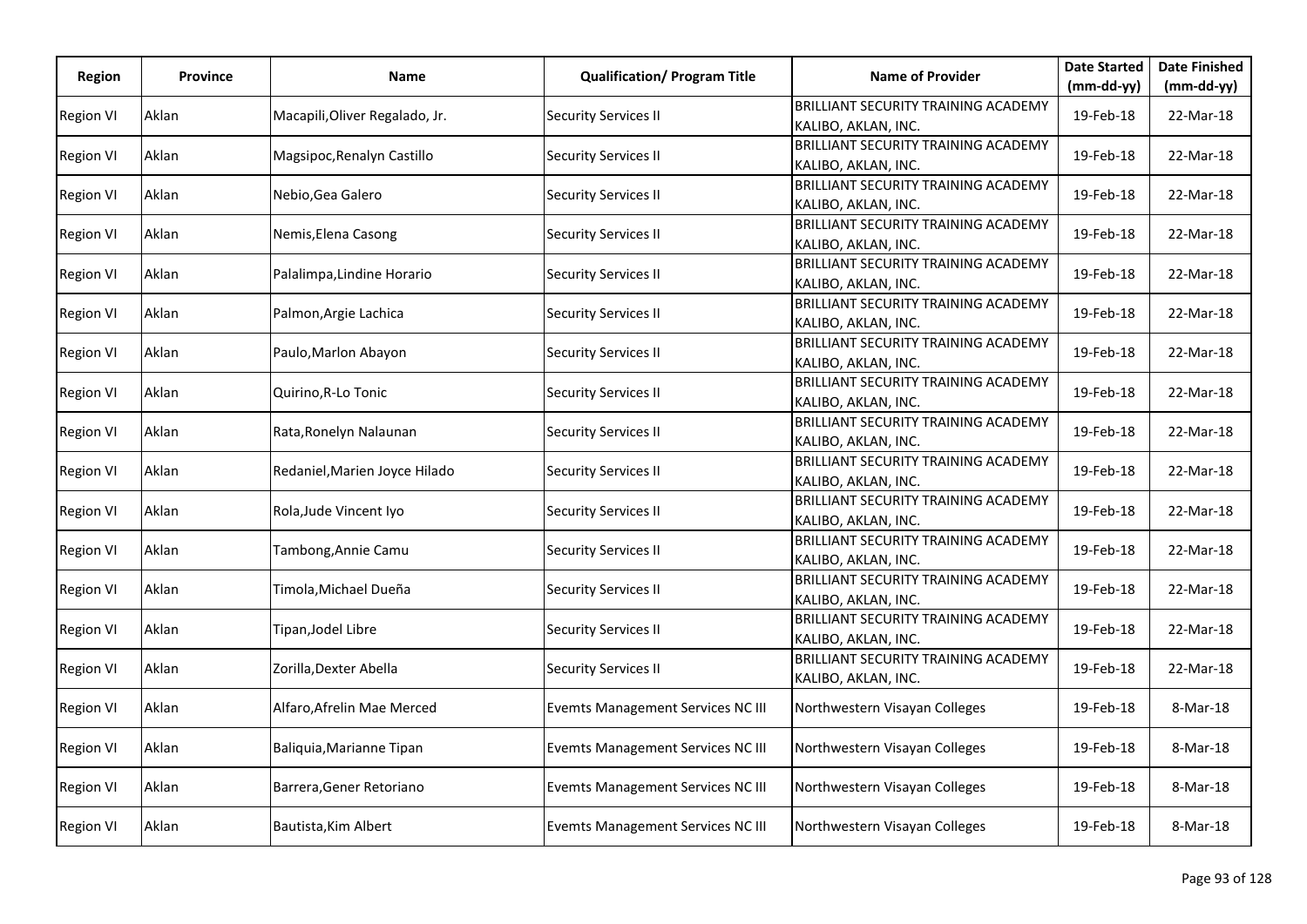| Region           | Province | Name                                   | <b>Qualification/ Program Title</b>      | <b>Name of Provider</b>       | <b>Date Started</b><br>(mm-dd-yy) | <b>Date Finished</b><br>$(mm-dd-yy)$ |
|------------------|----------|----------------------------------------|------------------------------------------|-------------------------------|-----------------------------------|--------------------------------------|
| <b>Region VI</b> | Aklan    | Bonifacio, Lonelyn Patron              | <b>Evemts Management Services NC III</b> | Northwestern Visayan Colleges | 19-Feb-18                         | 8-Mar-18                             |
| <b>Region VI</b> | Aklan    | Dela Cruz, Jubelyn Siano               | <b>Evemts Management Services NC III</b> | Northwestern Visayan Colleges | 19-Feb-18                         | 8-Mar-18                             |
| <b>Region VI</b> | Aklan    | Gacus, Rashille Rose                   | <b>Evemts Management Services NC III</b> | Northwestern Visayan Colleges | 19-Feb-18                         | 8-Mar-18                             |
| <b>Region VI</b> | Aklan    | Galang , Bernice Chriscent Torres      | <b>Evemts Management Services NC III</b> | Northwestern Visayan Colleges | 19-Feb-18                         | 8-Mar-18                             |
| <b>Region VI</b> | Aklan    | Gelladula, Lordenie Rimano             | Evemts Management Services NC III        | Northwestern Visayan Colleges | 19-Feb-18                         | 8-Mar-18                             |
| <b>Region VI</b> | Aklan    | Gonzales, Rinelyn Nillasca             | <b>Evemts Management Services NC III</b> | Northwestern Visayan Colleges | 19-Feb-18                         | 8-Mar-18                             |
| <b>Region VI</b> | Aklan    | Julao, Nino Patrick Cipriano           | <b>Evemts Management Services NC III</b> | Northwestern Visayan Colleges | 19-Feb-18                         | 8-Mar-18                             |
| <b>Region VI</b> | Aklan    | Lucerio, Ma. Regie Muleta              | <b>Evemts Management Services NC III</b> | Northwestern Visayan Colleges | 19-Feb-18                         | 8-Mar-18                             |
| <b>Region VI</b> | Aklan    | Maigue, Lara Nicole Borja              | Evemts Management Services NC III        | Northwestern Visayan Colleges | 19-Feb-18                         | 8-Mar-18                             |
| <b>Region VI</b> | Aklan    | Marciales, Ruperto li Noo              | Evemts Management Services NC III        | Northwestern Visayan Colleges | 19-Feb-18                         | 8-Mar-18                             |
| <b>Region VI</b> | Aklan    | Nabas, Janine Landero                  | <b>Evemts Management Services NC III</b> | Northwestern Visayan Colleges | 19-Feb-18                         | 8-Mar-18                             |
| <b>Region VI</b> | Aklan    | Navarra, Ma. Ramena Igcansenza         | <b>Evemts Management Services NC III</b> | Northwestern Visayan Colleges | 19-Feb-18                         | 8-Mar-18                             |
| <b>Region VI</b> | Aklan    | Ortega, Merphil Digan                  | <b>Evemts Management Services NC III</b> | Northwestern Visayan Colleges | 19-Feb-18                         | 8-Mar-18                             |
| <b>Region VI</b> | Aklan    | Reclamante, Wynna Patricia Mae Fuentes | <b>Evemts Management Services NC III</b> | Northwestern Visayan Colleges | 19-Feb-18                         | 8-Mar-18                             |
| <b>Region VI</b> | Aklan    | Rimon, Jomela Pearl Cuaterno           | <b>Evemts Management Services NC III</b> | Northwestern Visayan Colleges | 19-Feb-18                         | 8-Mar-18                             |
| <b>Region VI</b> | Aklan    | Rotao, Plenelyn Zaballero              | Evemts Management Services NC III        | Northwestern Visayan Colleges | 19-Feb-18                         | 8-Mar-18                             |
| <b>Region VI</b> | Aklan    | Sasis, Fedessa Marie Ramos             | Evemts Management Services NC III        | Northwestern Visayan Colleges | 19-Feb-18                         | 8-Mar-18                             |
| <b>Region VI</b> | Aklan    | Sistorias, Criszyl                     | <b>Evemts Management Services NC III</b> | Northwestern Visayan Colleges | 19-Feb-18                         | 8-Mar-18                             |
| <b>Region VI</b> | Aklan    | Sonajo, Jessa Mae Ismael               | Evemts Management Services NC III        | Northwestern Visayan Colleges | 19-Feb-18                         | 8-Mar-18                             |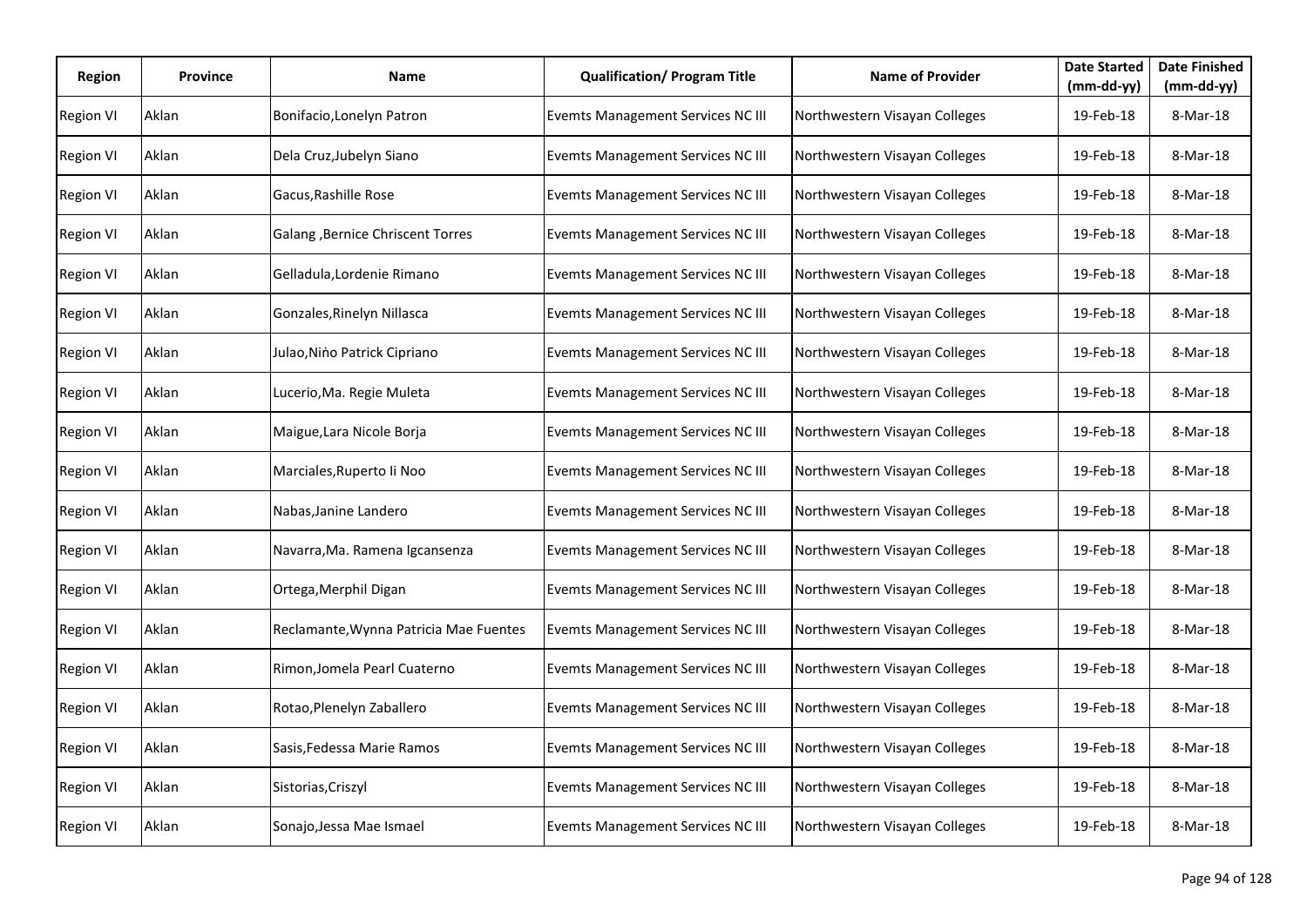|                  |                          |                                  |                                          |                                      | <b>Date Started</b> | <b>Date Finished</b> |
|------------------|--------------------------|----------------------------------|------------------------------------------|--------------------------------------|---------------------|----------------------|
| <b>Region</b>    | <b>Province</b>          | Name                             | <b>Qualification/ Program Title</b>      | <b>Name of Provider</b>              | $(mm-dd-yy)$        | $(mm-dd-yy)$         |
| <b>Region VI</b> | Aklan                    | Tolinero, Chrisa Dane Peña       | <b>Evemts Management Services NC III</b> | Northwestern Visayan Colleges        | 19-Feb-18           | 8-Mar-18             |
| <b>Region VI</b> | Aklan                    | Tordecillas, Cherry Mae Iquiña   | <b>Evemts Management Services NC III</b> | Northwestern Visayan Colleges        | 19-Feb-18           | 8-Mar-18             |
| <b>Region VI</b> | Iloilo                   | Alamo, Kenitche Layador          | English Language Proficiency             | Regional Training Center-Iloilo      | 12-Mar-18           | 27-Mar-18            |
| <b>Region VI</b> | Iloilo                   | Alipat, Wyncesa Aloquin          | English Language Proficiency             | Regional Training Center-Iloilo      | 12-Mar-18           | 27-Mar-18            |
| <b>Region VI</b> | Iloilo                   | Asparo li, Lydia Yaranon         | English Language Proficiency             | Regional Training Center-Iloilo      | 12-Mar-18           | 27-Mar-18            |
| <b>Region VI</b> | Iloilo                   | Babalo, Hope Habaña              | English Language Proficiency             | Regional Training Center-Iloilo      | 12-Mar-18           | 27-Mar-18            |
| <b>Region VI</b> | Iloilo                   | Basisto, Luzviminda Monterde     | English Language Proficiency             | Regional Training Center-Iloilo      | 12-Mar-18           | 27-Mar-18            |
| <b>Region VI</b> | Iloilo                   | Cao ,Julie Mae Arco              | English Language Proficiency             | Regional Training Center-Iloilo      | 12-Mar-18           | 27-Mar-18            |
| <b>Region VI</b> | Iloilo                   | Cosme, Abner Sumido              | English Language Proficiency             | Regional Training Center-Iloilo      | 12-Mar-18           | 27-Mar-18            |
| <b>Region VI</b> | Iloilo                   | Cruz, Regee Anne Chua            | English Language Proficiency             | Regional Training Center-Iloilo      | 12-Mar-18           | 27-Mar-18            |
| <b>Region VI</b> | Iloilo                   | Denosta, Rebecca Drilon          | English Language Proficiency             | Regional Training Center-Iloilo      | 12-Mar-18           | 27-Mar-18            |
| <b>Region VI</b> | Iloilo                   | Deripas , Ma. Socorro Quijano    | English Language Proficiency             | Regional Training Center-Iloilo      | 12-Mar-18           | 27-Mar-18            |
| <b>Region VI</b> | Iloilo                   | Dumancas, Ma. Daisy Fenis        | English Language Proficiency             | Regional Training Center-Iloilo      | 12-Mar-18           | 27-Mar-18            |
| Region VI        | Iloilo                   | Espinosa, Sam Cadiente           | English Language Proficiency             | Regional Training Center-Iloilo      | 12-Mar-18           | 27-Mar-18            |
| Region VI        | Iloilo                   | Gaugano, Ma. Del Mar Flores      | English Language Proficiency             | Regional Training Center-Iloilo      | 12-Mar-18           | 27-Mar-18            |
| Region VI        | Iloilo                   | Igtanloc, Mary Faith Geroche     | English Language Proficiency             | Regional Training Center-Iloilo      | 12-Mar-18           | 27-Mar-18            |
| <b>Region VI</b> | Iloilo                   | Italia , Cheycee Care Bonite     | English Language Proficiency             | Regional Training Center-Iloilo      | 12-Mar-18           | 27-Mar-18            |
| <b>Region VI</b> | Iloilo                   | Juaniza, Christine May Buendia   | English Language Proficiency             | Regional Training Center-Iloilo      | 12-Mar-18           | 27-Mar-18            |
| <b>Region VI</b> | Iloilo                   | Lobaton , Raymlin Ebrada         | English Language Proficiency             | Regional Training Center-Iloilo      | 12-Mar-18           | 27-Mar-18            |
| <b>Region VI</b> | Iloilo                   | Orquista , Maelyn Trongcoso      | English Language Proficiency             | Regional Training Center-Iloilo      | 12-Mar-18           | 27-Mar-18            |
| <b>Region VI</b> | Iloilo                   | Ortega , Melanie Yulores         | English Language Proficiency             | Regional Training Center-Iloilo      | 12-Mar-18           | 27-Mar-18            |
| <b>Region VI</b> | Iloilo                   | Pasignasigna , Mary Hope Seraspi | English Language Proficiency             | Regional Training Center-Iloilo      | 12-Mar-18           | 27-Mar-18            |
| Region VI        | Iloilo                   | Pedrosa, Jr., Ronnie Sadsad      | English Language Proficiency             | Regional Training Center-Iloilo      | 12-Mar-18           | 27-Mar-18            |
| Region VI        | Iloilo                   | Tadifa , Veronica Arellano       | English Language Proficiency             | Regional Training Center-Iloilo      | 12-Mar-18           | 27-Mar-18            |
| <b>Region VI</b> | Iloilo                   | Torres, Marlee Londres           | English Language Proficiency             | Regional Training Center-Iloilo      | 12-Mar-18           | 27-Mar-18            |
| <b>Region VI</b> | Iloilo                   | Villanueva, Clarence Guingoyon   | English Language Proficiency             | Regional Training Center-Iloilo      | 12-Mar-18           | 27-Mar-18            |
| <b>Region VI</b> | Iloilo                   | Villanueva, Jovelyn Magbanua     | English Language Proficiency             | Regional Training Center-Iloilo      | 12-Mar-18           | 27-Mar-18            |
| <b>Region VI</b> | Negros Occidental        | Abraham, Joretta Manalo          | Events Management Services NC III        | San Enrique Polytechnic Academy Inc. | 5-Mar-18            | 22-Mar-18            |
| <b>Region VI</b> | <b>Negros Occidental</b> | Alontaga, Wella Garcia           | Events Management Services NC III        | San Enrique Polytechnic Academy Inc. | 5-Mar-18            | 22-Mar-18            |
| Region VI        | Negros Occidental        | Alquizar, Jetson Gemelo          | Events Management Services NC III        | San Enrique Polytechnic Academy Inc. | 5-Mar-18            | 22-Mar-18            |
| <b>Region VI</b> | <b>Negros Occidental</b> | Catacutan, Glady'S Javier        | Events Management Services NC III        | San Enrique Polytechnic Academy Inc. | 5-Mar-18            | 22-Mar-18            |
| <b>Region VI</b> | <b>Negros Occidental</b> | Coronel, Nico Tumonong           | <b>Events Management Services NC III</b> | San Enrique Polytechnic Academy Inc. | 5-Mar-18            | 22-Mar-18            |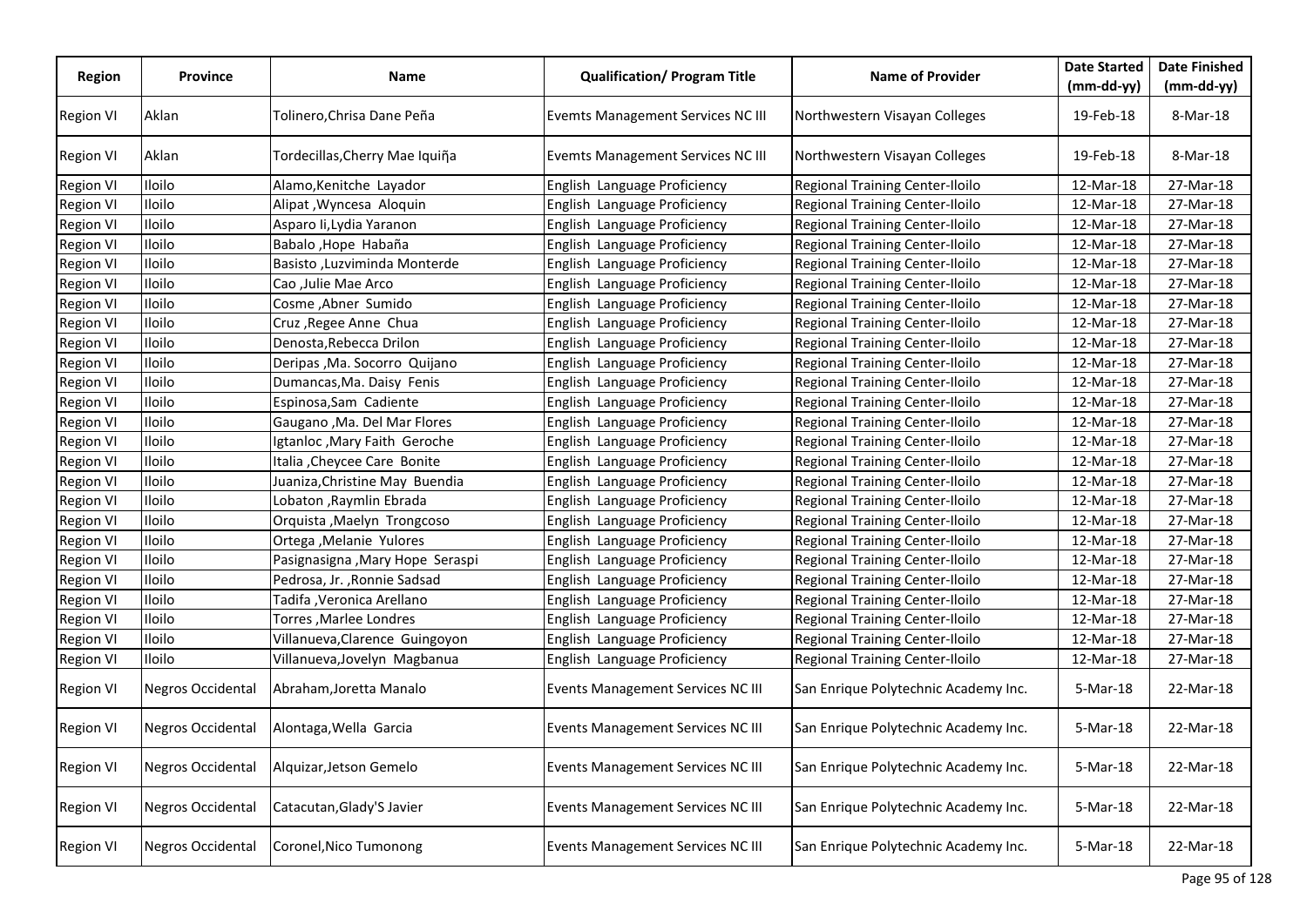| Region           | Province                 | Name                              | <b>Qualification/ Program Title</b>      | <b>Name of Provider</b>              | <b>Date Started</b><br>$(mm-dd-yy)$ | <b>Date Finished</b><br>$(mm-dd-yy)$ |
|------------------|--------------------------|-----------------------------------|------------------------------------------|--------------------------------------|-------------------------------------|--------------------------------------|
| <b>Region VI</b> | <b>Negros Occidental</b> | Dichoson, Jolina Mae Cubalan      | Events Management Services NC III        | San Enrique Polytechnic Academy Inc. | 5-Mar-18                            | 22-Mar-18                            |
| <b>Region VI</b> | Negros Occidental        | Eraga, Erwin Aquino               | Events Management Services NC III        | San Enrique Polytechnic Academy Inc. | 5-Mar-18                            | 22-Mar-18                            |
| <b>Region VI</b> | <b>Negros Occidental</b> | Estimo, Ludy Gayorgor             | Events Management Services NC III        | San Enrique Polytechnic Academy Inc. | 5-Mar-18                            | 22-Mar-18                            |
| Region VI        | Negros Occidental        | Fernandez, Lovelyn Ornillo        | Events Management Services NC III        | San Enrique Polytechnic Academy Inc. | 5-Mar-18                            | 22-Mar-18                            |
| Region VI        | <b>Negros Occidental</b> | Fulgarinas, Deze Zerrudo          | <b>Events Management Services NC III</b> | San Enrique Polytechnic Academy Inc. | 5-Mar-18                            | 22-Mar-18                            |
| Region VI        | <b>Negros Occidental</b> | Gallego, Enecito Jr. Bunda        | <b>Events Management Services NC III</b> | San Enrique Polytechnic Academy Inc. | 5-Mar-18                            | 22-Mar-18                            |
| <b>Region VI</b> | <b>Negros Occidental</b> | Gemelo, Quinnie Nava              | Events Management Services NC III        | San Enrique Polytechnic Academy Inc. | 5-Mar-18                            | 22-Mar-18                            |
| <b>Region VI</b> | <b>Negros Occidental</b> | Infante, Christine Oadan          | Events Management Services NC III        | San Enrique Polytechnic Academy Inc. | 5-Mar-18                            | 22-Mar-18                            |
| <b>Region VI</b> | <b>Negros Occidental</b> | Isidoro, Rona Orquia              | Events Management Services NC III        | San Enrique Polytechnic Academy Inc. | 5-Mar-18                            | 22-Mar-18                            |
| <b>Region VI</b> | <b>Negros Occidental</b> | Juanillo, Robert Jr. Abcede       | Events Management Services NC III        | San Enrique Polytechnic Academy Inc. | 5-Mar-18                            | 22-Mar-18                            |
| <b>Region VI</b> | <b>Negros Occidental</b> | Lecaniel, Dennis Quiman           | Events Management Services NC III        | San Enrique Polytechnic Academy Inc. | 5-Mar-18                            | 22-Mar-18                            |
| <b>Region VI</b> | Negros Occidental        | Lecaniel, Miezl Antonio           | Events Management Services NC III        | San Enrique Polytechnic Academy Inc. | 5-Mar-18                            | 22-Mar-18                            |
| <b>Region VI</b> | Negros Occidental        | Maquiling, Lovelyn Florence Gallo | <b>Events Management Services NC III</b> | San Enrique Polytechnic Academy Inc. | 5-Mar-18                            | 22-Mar-18                            |
| <b>Region VI</b> | <b>Negros Occidental</b> | Marcos, Rima Zamudio              | Events Management Services NC III        | San Enrique Polytechnic Academy Inc. | 5-Mar-18                            | 22-Mar-18                            |
| <b>Region VI</b> | <b>Negros Occidental</b> | Perrin, Khaziba Panunciales       | Events Management Services NC III        | San Enrique Polytechnic Academy Inc. | 5-Mar-18                            | 22-Mar-18                            |
| <b>Region VI</b> | <b>Negros Occidental</b> | Ramos, Jeanevir Jacinto           | Events Management Services NC III        | San Enrique Polytechnic Academy Inc. | 5-Mar-18                            | 22-Mar-18                            |
| <b>Region VI</b> | <b>Negros Occidental</b> | Salazar, Emy Ann Obeso            | Events Management Services NC III        | San Enrique Polytechnic Academy Inc. | 5-Mar-18                            | 22-Mar-18                            |
| <b>Region VI</b> | <b>Negros Occidental</b> | Salvador, Marlon Pancho           | Events Management Services NC III        | San Enrique Polytechnic Academy Inc. | 5-Mar-18                            | 22-Mar-18                            |
| <b>Region VI</b> | Negros Occidental        | Servando, Nestle Panaguiton       | <b>Events Management Services NC III</b> | San Enrique Polytechnic Academy Inc. | 5-Mar-18                            | 22-Mar-18                            |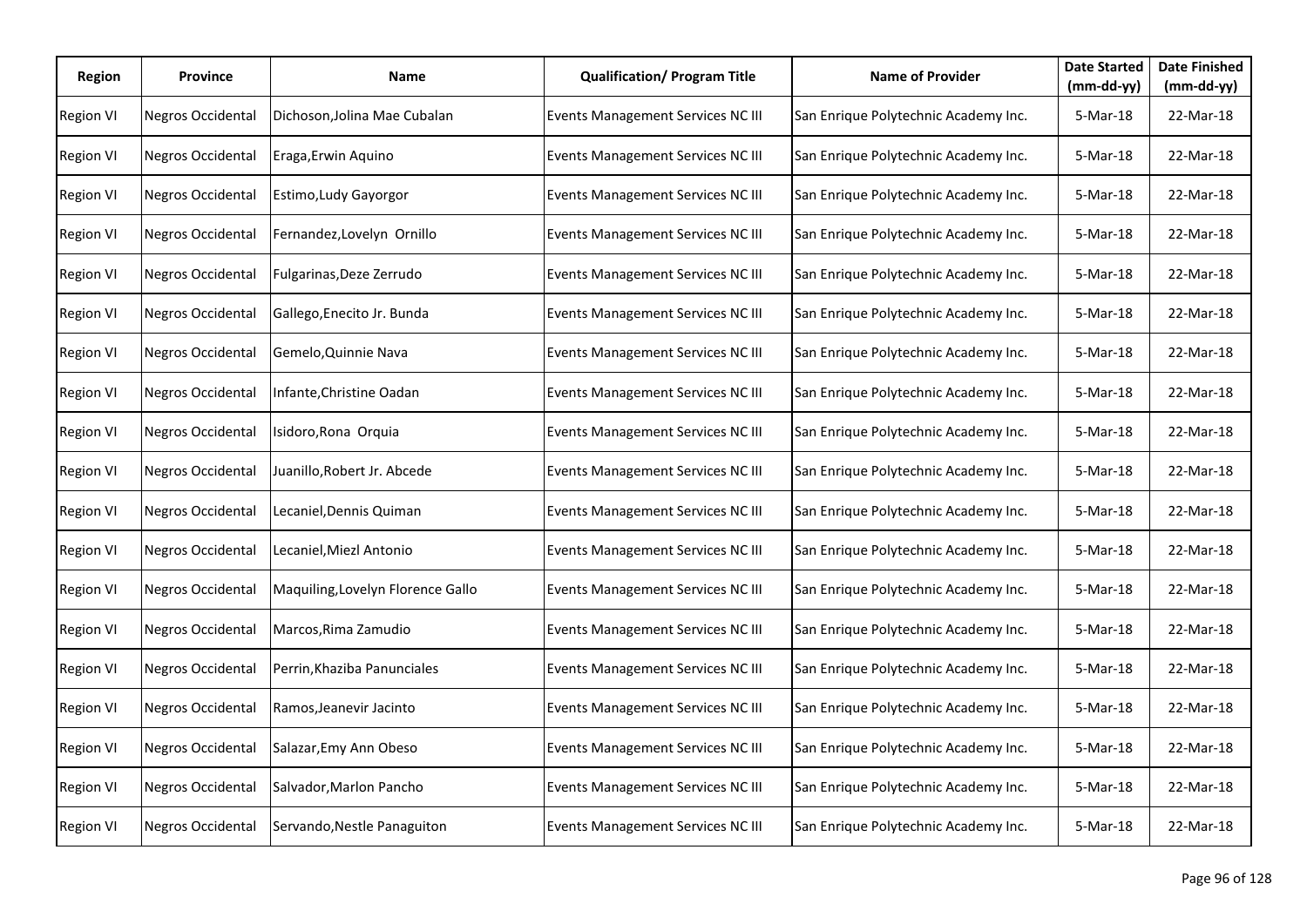| Region           | <b>Province</b>          | Name                               | <b>Qualification/ Program Title</b> | <b>Name of Provider</b>              | <b>Date Started</b><br>$(mm-dd-yy)$ | <b>Date Finished</b><br>$(mm-dd-yy)$ |
|------------------|--------------------------|------------------------------------|-------------------------------------|--------------------------------------|-------------------------------------|--------------------------------------|
| <b>Region VI</b> | Negros Occidental        | Siana, Mary Jean Cubillas          | Events Management Services NC III   | San Enrique Polytechnic Academy Inc. | 5-Mar-18                            | 22-Mar-18                            |
| <b>Region VI</b> | Negros Occidental        | Alib, Romar John Bombais           | <b>HOUSEKEEPING NC III</b>          | San Enrique Polytechnic Academy Inc. | 12-Mar-18                           | 23-Mar-18                            |
| <b>Region VI</b> | Negros Occidental        | Bandiola, Chenee Lynn Magayon      | HOUSEKEEPING NC III                 | San Enrique Polytechnic Academy Inc. | 12-Mar-18                           | 23-Mar-18                            |
| <b>Region VI</b> | Negros Occidental        | Bartolome, Manuel Jr. Benedicto    | <b>HOUSEKEEPING NC III</b>          | San Enrique Polytechnic Academy Inc. | 12-Mar-18                           | 23-Mar-18                            |
| <b>Region VI</b> | Negros Occidental        | Berreros, Jason Trabucon           | <b>HOUSEKEEPING NC III</b>          | San Enrique Polytechnic Academy Inc. | 12-Mar-18                           | 23-Mar-18                            |
| <b>Region VI</b> | Negros Occidental        | Caban, Jennifer Mendez             | HOUSEKEEPING NC III                 | San Enrique Polytechnic Academy Inc. | 12-Mar-18                           | 23-Mar-18                            |
| <b>Region VI</b> | Negros Occidental        | Camarines, Lalaine Limbaco         | HOUSEKEEPING NC III                 | San Enrique Polytechnic Academy Inc. | 12-Mar-18                           | 23-Mar-18                            |
| <b>Region VI</b> | Negros Occidental        | Casumpang, Cheryl Garzon           | HOUSEKEEPING NC III                 | San Enrique Polytechnic Academy Inc. | 12-Mar-18                           | 23-Mar-18                            |
| <b>Region VI</b> | Negros Occidental        | Dormido, Recelyn Medida            | <b>HOUSEKEEPING NC III</b>          | San Enrique Polytechnic Academy Inc. | 12-Mar-18                           | 23-Mar-18                            |
| <b>Region VI</b> | <b>Negros Occidental</b> | Dumancas, Serafin Gregovic Morales | HOUSEKEEPING NC III                 | San Enrique Polytechnic Academy Inc. | 12-Mar-18                           | 23-Mar-18                            |
| <b>Region VI</b> | Negros Occidental        | Española, Ramona Gallardo          | HOUSEKEEPING NC III                 | San Enrique Polytechnic Academy Inc. | 12-Mar-18                           | 23-Mar-18                            |
| <b>Region VI</b> | Negros Occidental        | Ganancial, Grace Malaga            | HOUSEKEEPING NC III                 | San Enrique Polytechnic Academy Inc. | 12-Mar-18                           | 23-Mar-18                            |
| <b>Region VI</b> | Negros Occidental        | Genolos, Zenaida Himlay            | <b>HOUSEKEEPING NC III</b>          | San Enrique Polytechnic Academy Inc. | 12-Mar-18                           | 23-Mar-18                            |
| <b>Region VI</b> | <b>Negros Occidental</b> | Jimenea, Janna Maquiling           | HOUSEKEEPING NC III                 | San Enrique Polytechnic Academy Inc. | 12-Mar-18                           | 23-Mar-18                            |
| <b>Region VI</b> | Negros Occidental        | Jumawan, Jefrey Soriano            | HOUSEKEEPING NC III                 | San Enrique Polytechnic Academy Inc. | 12-Mar-18                           | 23-Mar-18                            |
| <b>Region VI</b> | Negros Occidental        | Masabio, Rizel Aguilar             | <b>HOUSEKEEPING NC III</b>          | San Enrique Polytechnic Academy Inc. | 12-Mar-18                           | 23-Mar-18                            |
| <b>Region VI</b> | <b>Negros Occidental</b> | Moyani, Ernesto Loberes            | HOUSEKEEPING NC III                 | San Enrique Polytechnic Academy Inc. | 12-Mar-18                           | 23-Mar-18                            |
| <b>Region VI</b> | Negros Occidental        | Orendain, Aimee Velasco            | HOUSEKEEPING NC III                 | San Enrique Polytechnic Academy Inc. | 12-Mar-18                           | 23-Mar-18                            |
| <b>Region VI</b> | Negros Occidental        | Pajaro, Rona Jaro                  | HOUSEKEEPING NC III                 | San Enrique Polytechnic Academy Inc. | 12-Mar-18                           | 23-Mar-18                            |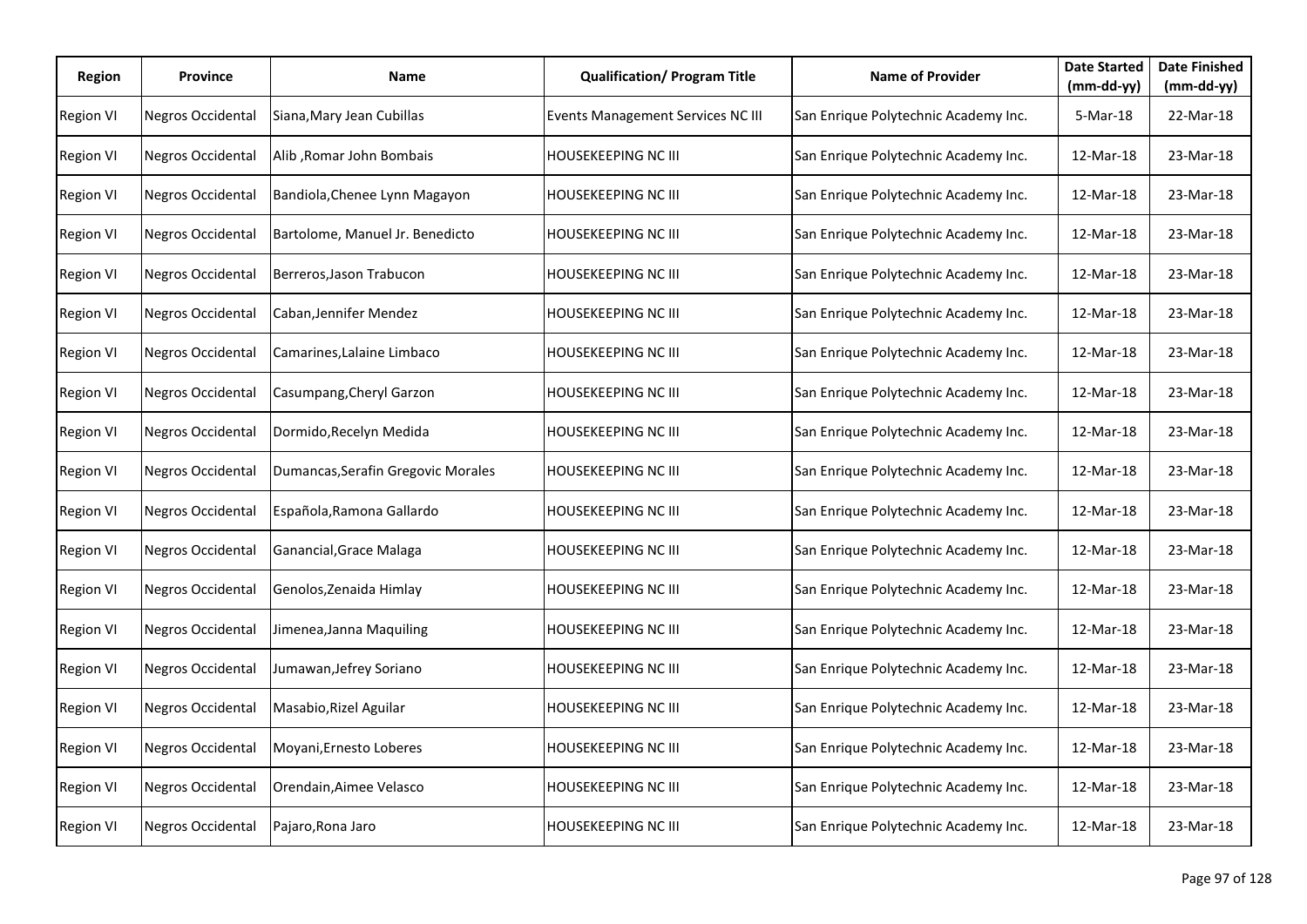| Region           | <b>Province</b>          | Name                                | <b>Qualification/ Program Title</b> | <b>Name of Provider</b>              | <b>Date Started</b><br>(mm-dd-yy) | <b>Date Finished</b><br>$(mm-dd-yy)$ |
|------------------|--------------------------|-------------------------------------|-------------------------------------|--------------------------------------|-----------------------------------|--------------------------------------|
| <b>Region VI</b> | <b>Negros Occidental</b> | Palacios, Ma. Teresa Buencaloloy    | <b>HOUSEKEEPING NC III</b>          | San Enrique Polytechnic Academy Inc. | 12-Mar-18                         | 23-Mar-18                            |
| <b>Region VI</b> | Negros Occidental        | Palec, Harold Samson                | <b>HOUSEKEEPING NC III</b>          | San Enrique Polytechnic Academy Inc. | 12-Mar-18                         | 23-Mar-18                            |
| <b>Region VI</b> | Negros Occidental        | Palma, Angelina Zamodio             | <b>HOUSEKEEPING NC III</b>          | San Enrique Polytechnic Academy Inc. | 12-Mar-18                         | 23-Mar-18                            |
| <b>Region VI</b> | Negros Occidental        | Pamotillo, Ma. Kyeth Dasmariñas     | <b>HOUSEKEEPING NC III</b>          | San Enrique Polytechnic Academy Inc. | 12-Mar-18                         | 23-Mar-18                            |
| <b>Region VI</b> | <b>Negros Occidental</b> | Repullo, Chiara Estrellanes         | <b>HOUSEKEEPING NC III</b>          | San Enrique Polytechnic Academy Inc. | 12-Mar-18                         | 23-Mar-18                            |
| <b>Region VI</b> | Negros Occidental        | Suarez, Ronilyn Paloso              | <b>HOUSEKEEPING NC III</b>          | San Enrique Polytechnic Academy Inc. | 12-Mar-18                         | 23-Mar-18                            |
| <b>Region VI</b> | <b>Negros Occidental</b> | Delis, Edecil Combite               | <b>HOUSEKEEPING NC III</b>          | San Enrique Polytechnic Academy Inc. | 12-Mar-18                         | 23-Mar-18                            |
| <b>Region VI</b> | Negros Occidental        | Aligarbes, Joe Ferry Sr. Buenacosta | Driving NC II                       | Techworks and Assessment Center Inc. | 15-Mar-18                         | 31-Mar-18                            |
| <b>Region VI</b> | <b>Negros Occidental</b> | Alipater, Rachelle Ann Lasafin      | Driving NC II                       | Techworks and Assessment Center Inc. | 15-Mar-18                         | 31-Mar-18                            |
| <b>Region VI</b> | <b>Negros Occidental</b> | Barcoma, Jezreel Gerolin            | Driving NC II                       | Techworks and Assessment Center Inc. | 15-Mar-18                         | 31-Mar-18                            |
| <b>Region VI</b> | <b>Negros Occidental</b> | Besties, Santiago Jr. Gesman        | Driving NC II                       | Techworks and Assessment Center Inc. | 15-Mar-18                         | 31-Mar-18                            |
| <b>Region VI</b> | Negros Occidental        | Caingcoy, Ronjun Fernandez          | Driving NC II                       | Techworks and Assessment Center Inc. | 15-Mar-18                         | 31-Mar-18                            |
| <b>Region VI</b> | Negros Occidental        | Camayra, Albert Omandac             | Driving NC II                       | Techworks and Assessment Center Inc. | 15-Mar-18                         | 31-Mar-18                            |
| <b>Region VI</b> | <b>Negros Occidental</b> | Casabuena, Carlos, Jr. Caceres      | Driving NC II                       | Techworks and Assessment Center Inc. | 15-Mar-18                         | 31-Mar-18                            |
| <b>Region VI</b> | <b>Negros Occidental</b> | Casinas, Erwin Buenafe              | Driving NC II                       | Techworks and Assessment Center Inc. | 15-Mar-18                         | 31-Mar-18                            |
| <b>Region VI</b> | <b>Negros Occidental</b> | Elano, Joebert Cilez                | Driving NC II                       | Techworks and Assessment Center Inc. | 15-Mar-18                         | 31-Mar-18                            |
| <b>Region VI</b> | <b>Negros Occidental</b> | Gonzales, Romeo, Jr. Estiva         | Driving NC II                       | Techworks and Assessment Center Inc. | 15-Mar-18                         | 31-Mar-18                            |
| <b>Region VI</b> | Negros Occidental        | Hechanova, Azer, Jr. Rote           | Driving NC II                       | Techworks and Assessment Center Inc. | 15-Mar-18                         | 31-Mar-18                            |
| <b>Region VI</b> | Negros Occidental        | Javier, Grace Fernandez             | Driving NC II                       | Techworks and Assessment Center Inc. | 15-Mar-18                         | 31-Mar-18                            |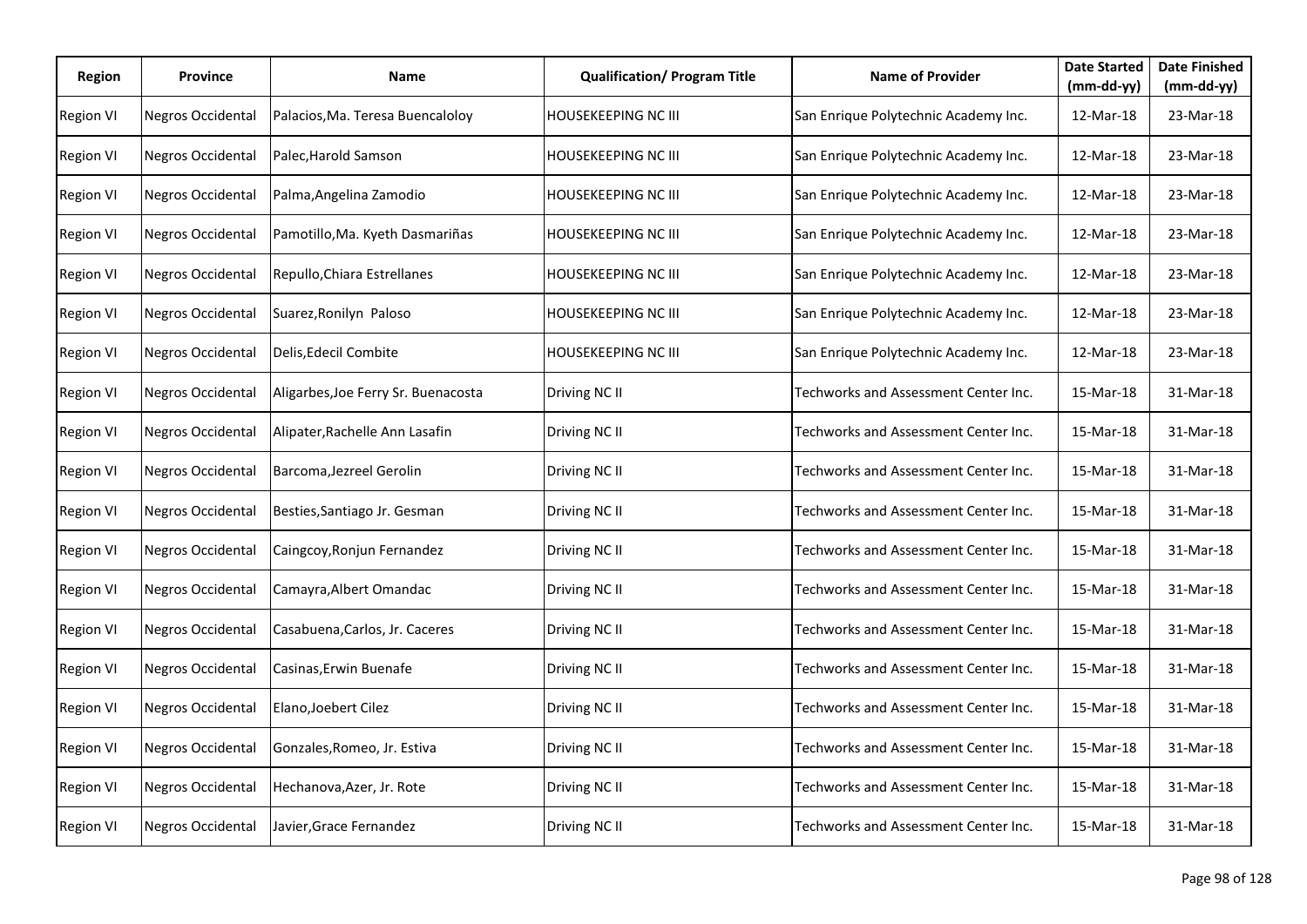| Region           | <b>Province</b>          | Name                         | <b>Qualification/ Program Title</b> | <b>Name of Provider</b>              | <b>Date Started</b><br>(mm-dd-yy) | <b>Date Finished</b><br>$(mm-dd-yy)$ |
|------------------|--------------------------|------------------------------|-------------------------------------|--------------------------------------|-----------------------------------|--------------------------------------|
| <b>Region VI</b> | <b>Negros Occidental</b> | Labsog, Francis Paul Tejero  | Driving NC II                       | Techworks and Assessment Center Inc. | 15-Mar-18                         | 31-Mar-18                            |
| <b>Region VI</b> | Negros Occidental        | Logatiman, Jimmy Villara     | Driving NC II                       | Techworks and Assessment Center Inc. | 15-Mar-18                         | 31-Mar-18                            |
| <b>Region VI</b> | Negros Occidental        | Maestrecampo, Dina Lauron    | Driving NC II                       | Techworks and Assessment Center Inc. | 15-Mar-18                         | 31-Mar-18                            |
| <b>Region VI</b> | Negros Occidental        | Malunes, Mark Anthony Almaiz | Driving NC II                       | Techworks and Assessment Center Inc. | 15-Mar-18                         | 31-Mar-18                            |
| <b>Region VI</b> | Negros Occidental        | Mahilum, Rhea Mae Tumangan   | Driving NC II                       | Techworks and Assessment Center Inc. | 15-Mar-18                         | 31-Mar-18                            |
| <b>Region VI</b> | Negros Occidental        | Montejo, Mandy Bulontante    | Driving NC II                       | Techworks and Assessment Center Inc. | 15-Mar-18                         | 31-Mar-18                            |
| <b>Region VI</b> | Negros Occidental        | Odruńa, Arian Cajolo         | Driving NC II                       | Techworks and Assessment Center Inc. | 15-Mar-18                         | 31-Mar-18                            |
| <b>Region VI</b> | Negros Occidental        | Sama, Francis Em Gerasmia    | Driving NC II                       | Techworks and Assessment Center Inc. | 15-Mar-18                         | 31-Mar-18                            |
| <b>Region VI</b> | <b>Negros Occidental</b> | Sama, Hals Jeco Esponilla    | Driving NC II                       | Techworks and Assessment Center Inc. | 15-Mar-18                         | 31-Mar-18                            |
| <b>Region VI</b> | <b>Negros Occidental</b> | Soberano, Bernie Genio       | Driving NC II                       | Techworks and Assessment Center Inc. | 15-Mar-18                         | 31-Mar-18                            |
| <b>Region VI</b> | Negros Occidental        | Sumael, Sulfred Magrolis     | Driving NC II                       | Techworks and Assessment Center Inc. | 15-Mar-18                         | 31-Mar-18                            |
| <b>Region VI</b> | Negros Occidental        | Tropio, Rey Jay Atido        | Driving NC II                       | Techworks and Assessment Center Inc. | 15-Mar-18                         | 31-Mar-18                            |
| <b>Region VI</b> | Negros Occidental        | Vergara, John Bayot          | Driving NC II                       | Techworks and Assessment Center Inc. | 15-Mar-18                         | 31-Mar-18                            |
| <b>Region VI</b> | <b>Negros Occidental</b> | Villarosa, Ricky Lobitania   | Driving NC II                       | Techworks and Assessment Center Inc. | 15-Mar-18                         | 31-Mar-18                            |
| <b>Region VI</b> | <b>Negros Occidental</b> | Abuhat, Isidro Oliveros      | Driving NC II                       | Techworks and Assessment Center Inc. | 15-Mar-18                         | 31-Mar-18                            |
| <b>Region VI</b> | Negros Occidental        | Alagos, Albert Estember      | Driving NC II                       | Techworks and Assessment Center Inc. | 15-Mar-18                         | 31-Mar-18                            |
| <b>Region VI</b> | <b>Negros Occidental</b> | Alolod, Marilyn Diaz         | Driving NC II                       | Techworks and Assessment Center Inc. | 15-Mar-18                         | 31-Mar-18                            |
| <b>Region VI</b> | <b>Negros Occidental</b> | Arsenio, Ronald Badieles     | Driving NC II                       | Techworks and Assessment Center Inc. | 15-Mar-18                         | 31-Mar-18                            |
| <b>Region VI</b> | Negros Occidental        | Dulano, John Kenneth Davis   | Driving NC II                       | Techworks and Assessment Center Inc. | 15-Mar-18                         | 31-Mar-18                            |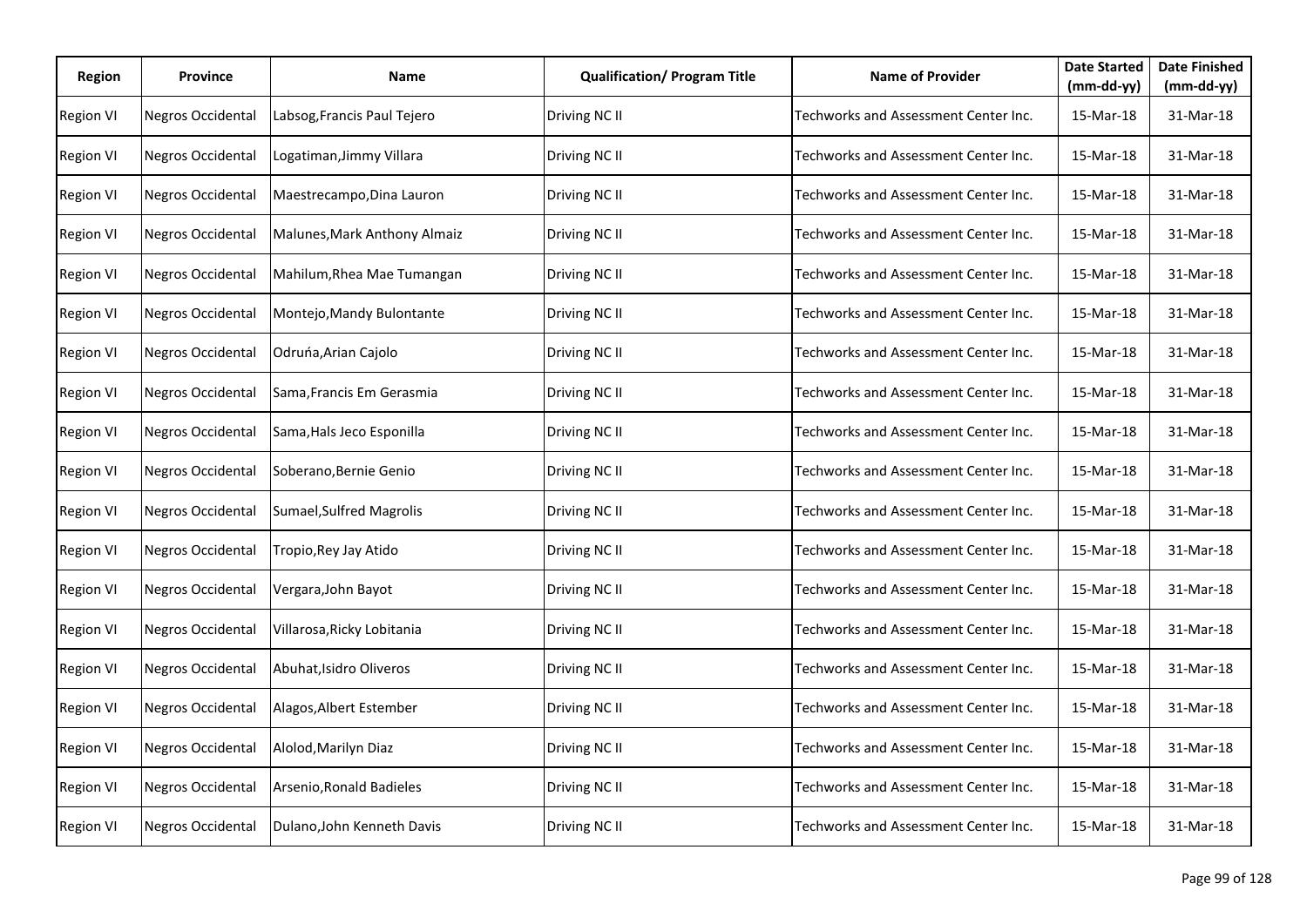| Region           | Province                 | Name                              | <b>Qualification/ Program Title</b> | <b>Name of Provider</b>              | <b>Date Started</b><br>(mm-dd-yy) | <b>Date Finished</b><br>$(mm-dd-yy)$ |
|------------------|--------------------------|-----------------------------------|-------------------------------------|--------------------------------------|-----------------------------------|--------------------------------------|
| <b>Region VI</b> | <b>Negros Occidental</b> | Elle, Domingo Cabarles            | Driving NC II                       | Techworks and Assessment Center Inc. | 15-Mar-18                         | 31-Mar-18                            |
| <b>Region VI</b> | Negros Occidental        | Garcia, Dennie Rose Londres       | Driving NC II                       | Techworks and Assessment Center Inc. | 15-Mar-18                         | 31-Mar-18                            |
| <b>Region VI</b> | Negros Occidental        | Gargar, Loriemae Joy Lambot       | Driving NC II                       | Techworks and Assessment Center Inc. | 15-Mar-18                         | 31-Mar-18                            |
| <b>Region VI</b> | Negros Occidental        | Gasataman, Mark Anthony Caraballo | Driving NC II                       | Techworks and Assessment Center Inc. | 15-Mar-18                         | 31-Mar-18                            |
| <b>Region VI</b> | <b>Negros Occidental</b> | Gelogo, Hayro De La Liarte        | Driving NC II                       | Techworks and Assessment Center Inc. | 15-Mar-18                         | 31-Mar-18                            |
| <b>Region VI</b> | Negros Occidental        | Imalay, Jimaries Tibus            | Driving NC II                       | Techworks and Assessment Center Inc. | 15-Mar-18                         | 31-Mar-18                            |
| <b>Region VI</b> | <b>Negros Occidental</b> | Lambot, Alaica Victoria Lanase    | Driving NC II                       | Techworks and Assessment Center Inc. | 15-Mar-18                         | 31-Mar-18                            |
| <b>Region VI</b> | <b>Negros Occidental</b> | Lardera, Arnel Ramos              | Driving NC II                       | Techworks and Assessment Center Inc. | 15-Mar-18                         | 31-Mar-18                            |
| <b>Region VI</b> | Negros Occidental        | Libo-On, Philip Pelingon          | Driving NC II                       | Techworks and Assessment Center Inc. | 15-Mar-18                         | 31-Mar-18                            |
| <b>Region VI</b> | <b>Negros Occidental</b> | Lim, Jenelyn Monserate            | Driving NC II                       | Techworks and Assessment Center Inc. | 15-Mar-18                         | 31-Mar-18                            |
| <b>Region VI</b> | <b>Negros Occidental</b> | Londres, Marlyn Espinosa          | Driving NC II                       | Techworks and Assessment Center Inc. | 15-Mar-18                         | 31-Mar-18                            |
| <b>Region VI</b> | Negros Occidental        | Mage, Josiemar Malunes            | Driving NC II                       | Techworks and Assessment Center Inc. | 15-Mar-18                         | 31-Mar-18                            |
| <b>Region VI</b> | Negros Occidental        | Monserate, Efren, Jr. Arsenio     | Driving NC II                       | Techworks and Assessment Center Inc. | 15-Mar-18                         | 31-Mar-18                            |
| <b>Region VI</b> | <b>Negros Occidental</b> | Orot, Benjie Martinez             | Driving NC II                       | Techworks and Assessment Center Inc. | 15-Mar-18                         | 31-Mar-18                            |
| <b>Region VI</b> | <b>Negros Occidental</b> | Perez, Bernardino, Jr. Nasataya   | Driving NC II                       | Techworks and Assessment Center Inc. | 15-Mar-18                         | 31-Mar-18                            |
| <b>Region VI</b> | Negros Occidental        | Perez, Jenizes Galvan             | Driving NC II                       | Techworks and Assessment Center Inc. | 15-Mar-18                         | 31-Mar-18                            |
| <b>Region VI</b> | <b>Negros Occidental</b> | Premediles, Charity Esmeralda     | Driving NC II                       | Techworks and Assessment Center Inc. | 15-Mar-18                         | 31-Mar-18                            |
| <b>Region VI</b> | Negros Occidental        | Siervo, Andrea Lyn Gayamo         | Driving NC II                       | Techworks and Assessment Center Inc. | 15-Mar-18                         | 31-Mar-18                            |
| <b>Region VI</b> | Negros Occidental        | Soriano, Michael Villarias        | Driving NC II                       | Techworks and Assessment Center Inc. | 15-Mar-18                         | 31-Mar-18                            |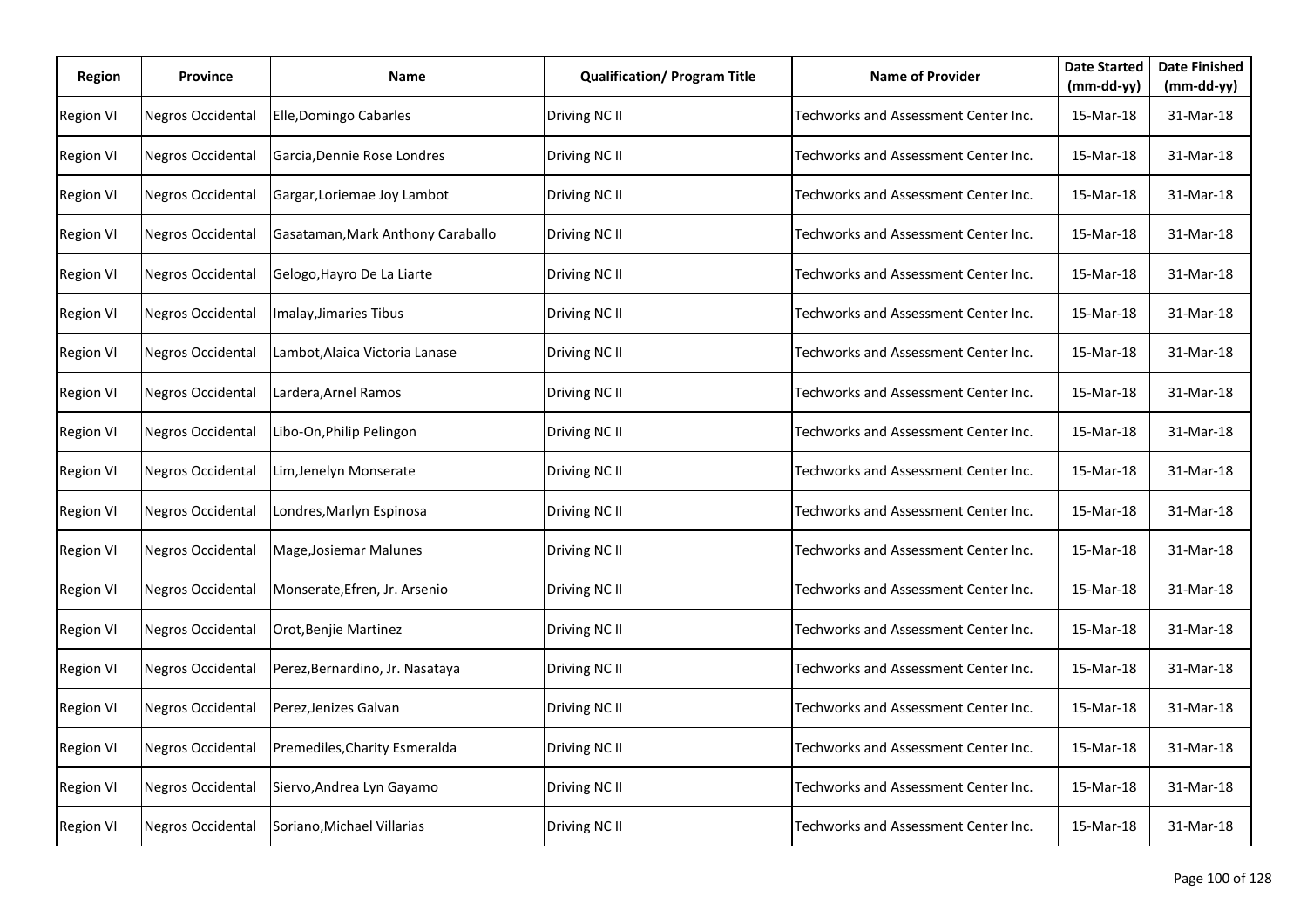| Region           | Province                 | Name                            | <b>Qualification/ Program Title</b> | <b>Name of Provider</b>              | <b>Date Started</b><br>(mm-dd-yy) | <b>Date Finished</b><br>$(mm-dd-yy)$ |
|------------------|--------------------------|---------------------------------|-------------------------------------|--------------------------------------|-----------------------------------|--------------------------------------|
| <b>Region VI</b> | <b>Negros Occidental</b> | Torres,John Vincent, lii Etabag | Driving NC II                       | Techworks and Assessment Center Inc. | 15-Mar-18                         | 31-Mar-18                            |
| <b>Region VI</b> | Negros Occidental        | Valdevieso, Jofrie Linggas      | Driving NC II                       | Techworks and Assessment Center Inc. | 15-Mar-18                         | 31-Mar-18                            |
| <b>Region VI</b> | Negros Occidental        | Abogadil, Julius Catacata       | Driving NC II                       | Techworks and Assessment Center Inc. | 15-Mar-18                         | 31-Mar-18                            |
| <b>Region VI</b> | Negros Occidental        | Alolor, Roschell Barbon         | Driving NC II                       | Techworks and Assessment Center Inc. | 15-Mar-18                         | 31-Mar-18                            |
| <b>Region VI</b> | <b>Negros Occidental</b> | Andalina, Jesmar Grandez        | Driving NC II                       | Techworks and Assessment Center Inc. | 15-Mar-18                         | 31-Mar-18                            |
| <b>Region VI</b> | <b>Negros Occidental</b> | Arejola, Bobbie Arevalo         | Driving NC II                       | Techworks and Assessment Center Inc. | 15-Mar-18                         | 31-Mar-18                            |
| <b>Region VI</b> | <b>Negros Occidental</b> | Arejola, Maricel Arevalo        | Driving NC II                       | Techworks and Assessment Center Inc. | 15-Mar-18                         | 31-Mar-18                            |
| <b>Region VI</b> | <b>Negros Occidental</b> | Azucena, Ronnie Rosos           | Driving NC II                       | Techworks and Assessment Center Inc. | 15-Mar-18                         | 31-Mar-18                            |
| <b>Region VI</b> | Negros Occidental        | Baja, Erniel Artajo             | Driving NC II                       | Techworks and Assessment Center Inc. | 15-Mar-18                         | 31-Mar-18                            |
| Region VI        | <b>Negros Occidental</b> | Balansag, John Rey Barroca      | Driving NC II                       | Techworks and Assessment Center Inc. | 15-Mar-18                         | 31-Mar-18                            |
| <b>Region VI</b> | <b>Negros Occidental</b> | Barroca, Romeo Jr. Espinosa     | Driving NC II                       | Techworks and Assessment Center Inc. | 15-Mar-18                         | 31-Mar-18                            |
| <b>Region VI</b> | Negros Occidental        | Celiz, Rosephine Salcedo        | Driving NC II                       | Techworks and Assessment Center Inc. | 15-Mar-18                         | 31-Mar-18                            |
| <b>Region VI</b> | Negros Occidental        | Gavilaga, Karen Ganancial       | Driving NC II                       | Techworks and Assessment Center Inc. | 15-Mar-18                         | 31-Mar-18                            |
| <b>Region VI</b> | <b>Negros Occidental</b> | Guanzon, Susan Lazalita         | Driving NC II                       | Techworks and Assessment Center Inc. | 15-Mar-18                         | 31-Mar-18                            |
| <b>Region VI</b> | <b>Negros Occidental</b> | Gustilo, Arnie Estela           | Driving NC II                       | Techworks and Assessment Center Inc. | 15-Mar-18                         | 31-Mar-18                            |
| <b>Region VI</b> | Negros Occidental        | Hobro, Ciril Lopez              | Driving NC II                       | Techworks and Assessment Center Inc. | 15-Mar-18                         | 31-Mar-18                            |
| <b>Region VI</b> | <b>Negros Occidental</b> | Loquinio, Joshua Ledesma        | Driving NC II                       | Techworks and Assessment Center Inc. | 15-Mar-18                         | 31-Mar-18                            |
| <b>Region VI</b> | Negros Occidental        | Montecastro, Jeppe Bacaoco      | Driving NC II                       | Techworks and Assessment Center Inc. | 15-Mar-18                         | 31-Mar-18                            |
| <b>Region VI</b> | Negros Occidental        | Nicolas, Jonalyne Embelino      | Driving NC II                       | Techworks and Assessment Center Inc. | 15-Mar-18                         | 31-Mar-18                            |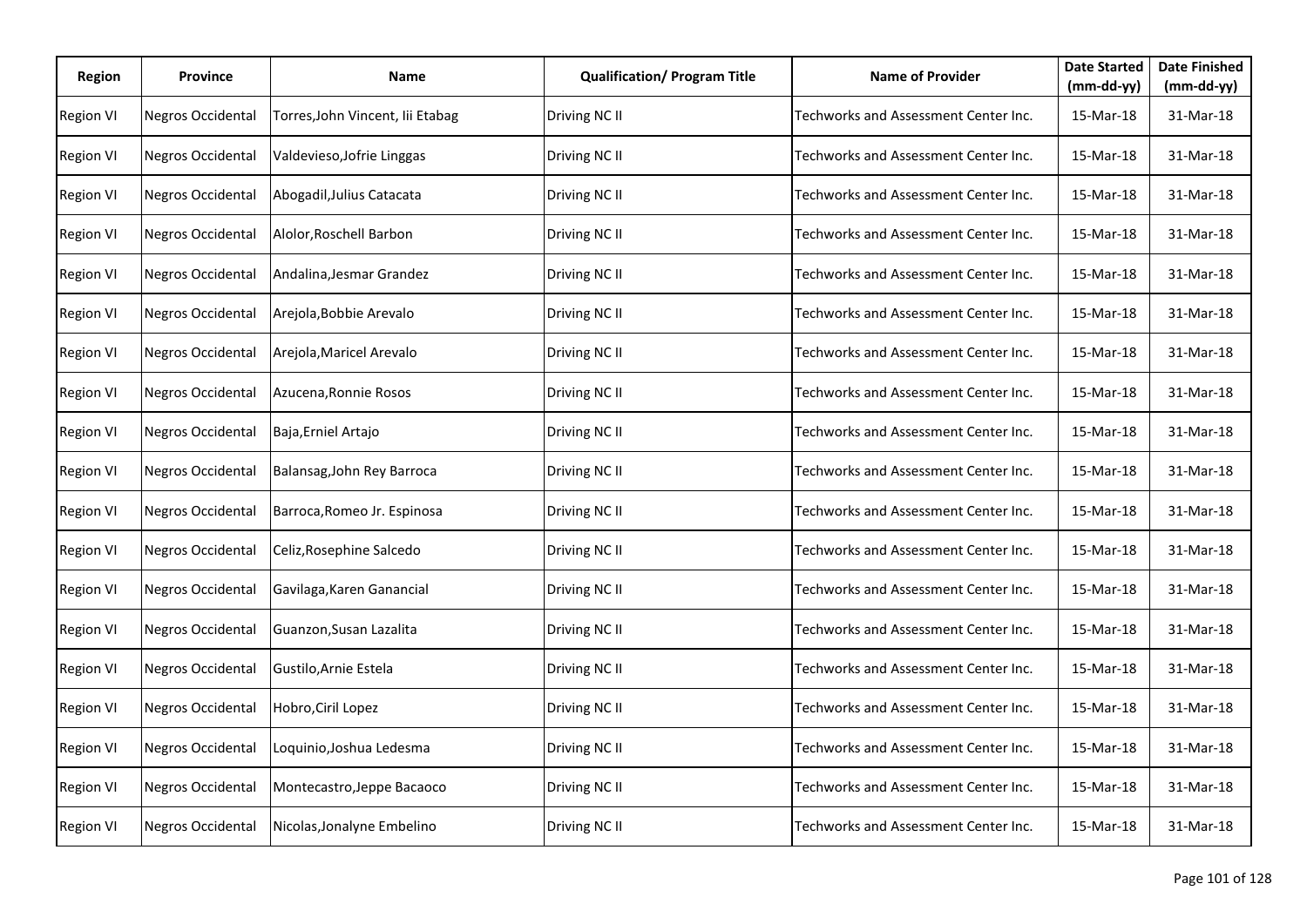| <b>Region</b>    | <b>Province</b>          | <b>Name</b>                   | <b>Qualification/ Program Title</b> | <b>Name of Provider</b>                      | <b>Date Started</b><br>(mm-dd-yy) | <b>Date Finished</b><br>$(mm-dd-yy)$ |
|------------------|--------------------------|-------------------------------|-------------------------------------|----------------------------------------------|-----------------------------------|--------------------------------------|
| <b>Region VI</b> | <b>Negros Occidental</b> | Reliquias, Maria Fe Guintos   | Driving NC II                       | Techworks and Assessment Center Inc.         | 15-Mar-18                         | 31-Mar-18                            |
| <b>Region VI</b> | <b>Negros Occidental</b> | Reliquias, Remar Zerrudo      | Driving NC II                       | Techworks and Assessment Center Inc.         | 15-Mar-18                         | 31-Mar-18                            |
| <b>Region VI</b> | Negros Occidental        | Sansing, Eduardo, Jr. Garnado | Driving NC II                       | Techworks and Assessment Center Inc.         | 15-Mar-18                         | 31-Mar-18                            |
| <b>Region VI</b> | Negros Occidental        | Sedenio, Angie Comawas        | Driving NC II                       | Techworks and Assessment Center Inc.         | 15-Mar-18                         | 31-Mar-18                            |
| <b>Region VI</b> | Negros Occidental        | Sordilla, Jenesis Chavez      | Driving NC II                       | Techworks and Assessment Center Inc.         | 15-Mar-18                         | 31-Mar-18                            |
| <b>Region VI</b> | Negros Occidental        | Sugino, Jancel Dela Torre     | Driving NC II                       | Techworks and Assessment Center Inc.         | 15-Mar-18                         | 31-Mar-18                            |
| <b>Region VI</b> | Negros Occidental        | Valera, Jerry Ysulan          | Driving NC II                       | Techworks and Assessment Center Inc.         | 15-Mar-18                         | 31-Mar-18                            |
| <b>Region VI</b> | Negros Occidental        | Villarubia, Althea Pia        | Driving NC II                       | Techworks and Assessment Center Inc.         | 15-Mar-18                         | 31-Mar-18                            |
| <b>Region VI</b> | <b>Negros Occidental</b> | Vison, Kenneth Sumicad        | Driving NC II                       | Techworks and Assessment Center Inc.         | 15-Mar-18                         | 31-Mar-18                            |
| <b>Region VI</b> | Guimaras                 | Buenasalbas, Jay Ann Tahum    | HILOT (WELLNESS MASSAGE)NC II       | ARAYA SKILLS DEVELOPMENT INSTITUTE,<br>CORP. | 5-Mar-18                          | 21-Mar-18                            |
| <b>Region VI</b> | Guimaras                 | Caseria, Renalyn Revelo       | HILOT (WELLNESS MASSAGE)NC II       | ARAYA SKILLS DEVELOPMENT INSTITUTE,<br>CORP. | 5-Mar-18                          | 21-Mar-18                            |
| <b>Region VI</b> | Guimaras                 | Cordon ,Herman Esmama         | HILOT (WELLNESS MASSAGE)NC II       | ARAYA SKILLS DEVELOPMENT INSTITUTE,<br>CORP. | 5-Mar-18                          | 21-Mar-18                            |
| <b>Region VI</b> | Guimaras                 | Cubar, Mary Joy Gallego       | HILOT (WELLNESS MASSAGE)NC II       | ARAYA SKILLS DEVELOPMENT INSTITUTE,<br>CORP. | 5-Mar-18                          | 21-Mar-18                            |
| <b>Region VI</b> | Guimaras                 | Estante, Maria Fe Degoma      | HILOT (WELLNESS MASSAGE)NC II       | ARAYA SKILLS DEVELOPMENT INSTITUTE,<br>CORP. | 5-Mar-18                          | 21-Mar-18                            |
| <b>Region VI</b> | Guimaras                 | Fernandez, Charmagne Serra    | HILOT (WELLNESS MASSAGE)NC II       | ARAYA SKILLS DEVELOPMENT INSTITUTE,<br>CORP. | 5-Mar-18                          | 21-Mar-18                            |
| <b>Region VI</b> | Guimaras                 | Gaitan, Maricel Gonzaga       | HILOT (WELLNESS MASSAGE)NC II       | ARAYA SKILLS DEVELOPMENT INSTITUTE,<br>CORP. | 5-Mar-18                          | 21-Mar-18                            |
| <b>Region VI</b> | Guimaras                 | Gallego, Madeline Ngitngit    | HILOT (WELLNESS MASSAGE)NC II       | ARAYA SKILLS DEVELOPMENT INSTITUTE,<br>CORP. | 5-Mar-18                          | 21-Mar-18                            |
| <b>Region VI</b> | Guimaras                 | Ganancial , Salome Gamuza     | HILOT (WELLNESS MASSAGE)NC II       | ARAYA SKILLS DEVELOPMENT INSTITUTE,<br>CORP. | 5-Mar-18                          | 21-Mar-18                            |
| <b>Region VI</b> | Guimaras                 | Gange, Marilou Ong            | HILOT (WELLNESS MASSAGE)NC II       | ARAYA SKILLS DEVELOPMENT INSTITUTE,<br>CORP. | 5-Mar-18                          | 21-Mar-18                            |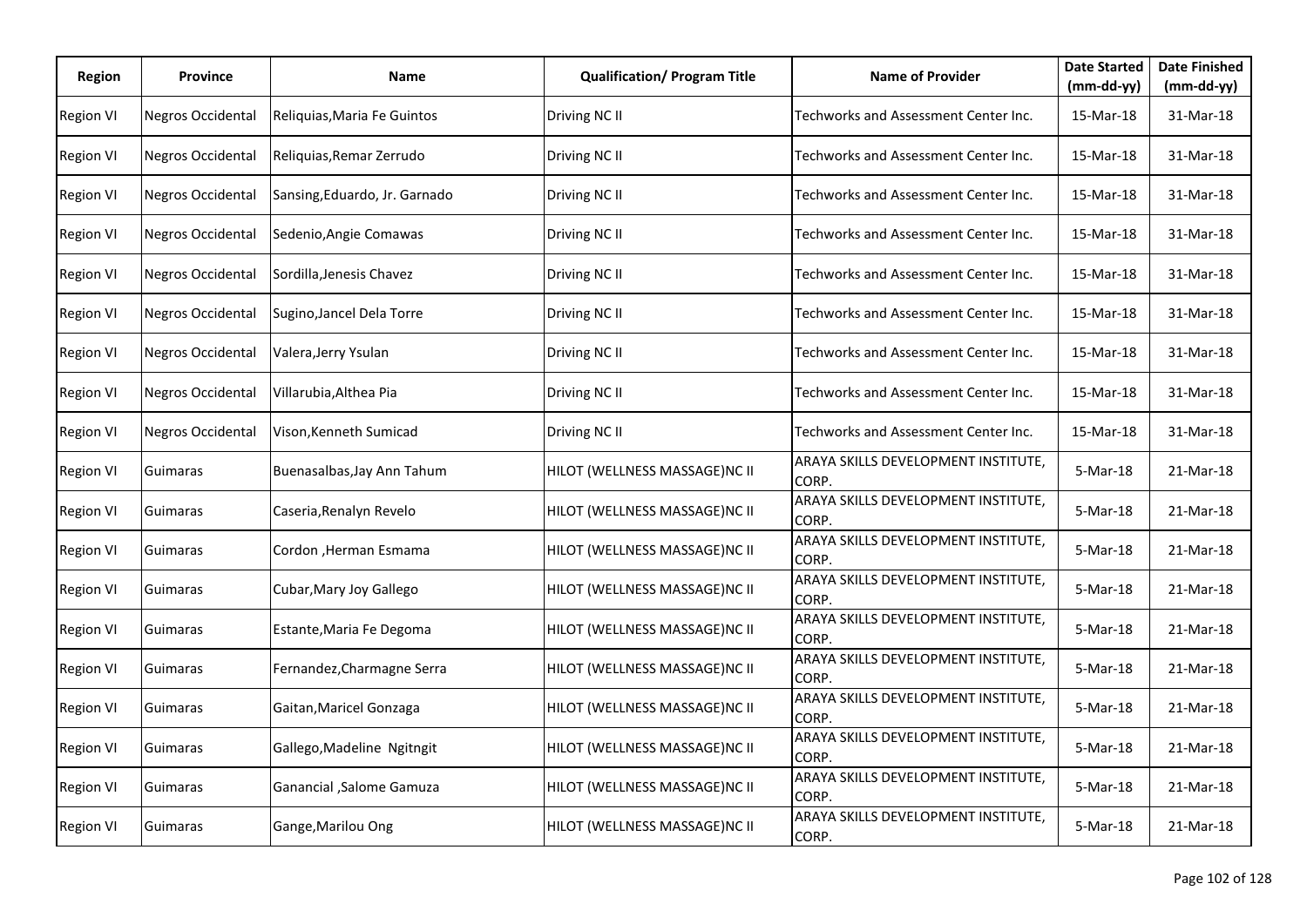| <b>Region</b>    | <b>Province</b>   | Name                                     | <b>Qualification/ Program Title</b> | <b>Name of Provider</b>                                | <b>Date Started</b> | <b>Date Finished</b> |
|------------------|-------------------|------------------------------------------|-------------------------------------|--------------------------------------------------------|---------------------|----------------------|
|                  |                   |                                          |                                     |                                                        | $(mm-dd-yy)$        | $(mm-dd-yy)$         |
| <b>Region VI</b> | Guimaras          | Gemudiano, Ma. Cecilia Galanto           | HILOT (WELLNESS MASSAGE)NC II       | ARAYA SKILLS DEVELOPMENT INSTITUTE,<br>CORP.           | 5-Mar-18            | 21-Mar-18            |
| <b>Region VI</b> | Guimaras          | Geonanga, Noena Galleto                  | HILOT (WELLNESS MASSAGE)NC II       | ARAYA SKILLS DEVELOPMENT INSTITUTE,<br>CORP.           | $5-Mar-18$          | 21-Mar-18            |
| <b>Region VI</b> | Guimaras          | Iligan, Ruby Gallo                       | HILOT (WELLNESS MASSAGE)NC II       | ARAYA SKILLS DEVELOPMENT INSTITUTE,<br>CORP.           | 5-Mar-18            | 21-Mar-18            |
| <b>Region VI</b> | Guimaras          | Lim,Lyka Ga                              | HILOT (WELLNESS MASSAGE)NC II       | ARAYA SKILLS DEVELOPMENT INSTITUTE,<br>CORP.           | 5-Mar-18            | 21-Mar-18            |
| <b>Region VI</b> | Guimaras          | Pabilona, Nicholas Balcuba               | HILOT (WELLNESS MASSAGE)NC II       | ARAYA SKILLS DEVELOPMENT INSTITUTE,<br>CORP.           | 5-Mar-18            | 21-Mar-18            |
| <b>Region VI</b> | Guimaras          | Puentebaja, Joyline Flores               | HILOT (WELLNESS MASSAGE)NC II       | ARAYA SKILLS DEVELOPMENT INSTITUTE,<br>CORP.           | 5-Mar-18            | 21-Mar-18            |
| <b>Region VI</b> | Guimaras          | Valderama, Haylene Genanda               | HILOT (WELLNESS MASSAGE)NC II       | ARAYA SKILLS DEVELOPMENT INSTITUTE,<br>CORP.           | 5-Mar-18            | 21-Mar-18            |
| <b>Region VI</b> | Guimaras          | Cordon , Cornelia Patricio               | HILOT (WELLNESS MASSAGE)NC II       | ARAYA SKILLS DEVELOPMENT INSTITUTE,<br>CORP.           | 5-Mar-18            | 21-Mar-18            |
| <b>Region VI</b> | Guimaras          | Gajo, Minen Castillo                     | HILOT (WELLNESS MASSAGE)NC II       | ARAYA SKILLS DEVELOPMENT INSTITUTE,<br>CORP.           | 5-Mar-18            | 21-Mar-18            |
| <b>Region VI</b> | Guimaras          | Caseria, Renalyn Revelo                  | HILOT (WELLNESS MASSAGE)NC II       | ARAYA SKILLS DEVELOPMENT INSTITUTE,<br>CORP.           | 5-Mar-18            | 21-Mar-18            |
| <b>Region VI</b> | Guimaras          | Posadas, Rhyanne Mae Solina              | HILOT (WELLNESS MASSAGE)NC II       | ARAYA SKILLS DEVELOPMENT INSTITUTE,<br>CORP.           | 5-Mar-18            | 21-Mar-18            |
| <b>Region VI</b> | Guimaras          | Valtoribio, Angie Rose Sumalatar         | HILOT (WELLNESS MASSAGE)NC II       | ARAYA SKILLS DEVELOPMENT INSTITUTE,<br>CORP.           | 5-Mar-18            | 21-Mar-18            |
| <b>Region VI</b> | Guimaras          | Tahum,Jolean Toledano                    | HILOT (WELLNESS MASSAGE)NC II       | ARAYA SKILLS DEVELOPMENT INSTITUTE,<br>CORP.           | 5-Mar-18            | 21-Mar-18            |
| <b>Region VI</b> | Guimaras          | Saradolla, Ma. Teresa Espinosa           | HILOT (WELLNESS MASSAGE)NC II       | ARAYA SKILLS DEVELOPMENT INSTITUTE,<br>CORP.           | 5-Mar-18            | 21-Mar-18            |
| <b>Region VI</b> | Guimaras          | Silario ,Norbert Jan Pescasiosa          | HILOT (WELLNESS MASSAGE)NC II       | ARAYA SKILLS DEVELOPMENT INSTITUTE,<br>CORP.           | 5-Mar-18            | 21-Mar-18            |
| Region IX        |                   | Zamboanga del Sur Ancheta, Aldrin Rueras | <b>Automotive Servicing NC I</b>    | South Hills International School Of<br>Technology, INC | 5-Mar-18            | 27-Mar-18            |
| Region IX        | Zamboanga del Sur | Boquel, Joel Jr. Beton                   | <b>Automotive Servicing NC I</b>    | South Hills International School Of<br>Technology, INC | 5-Mar-18            | 27-Mar-18            |
| <b>Region IX</b> | Zamboanga del Sur | Cadion, Geocres Cristuta                 | <b>Automotive Servicing NC I</b>    | South Hills International School Of<br>Technology, INC | 5-Mar-18            | 27-Mar-18            |
| <b>Region IX</b> |                   | Zamboanga del Sur Candar, Reynel Miñoza  | <b>Automotive Servicing NC I</b>    | South Hills International School Of<br>Technology, INC | 5-Mar-18            | 27-Mar-18            |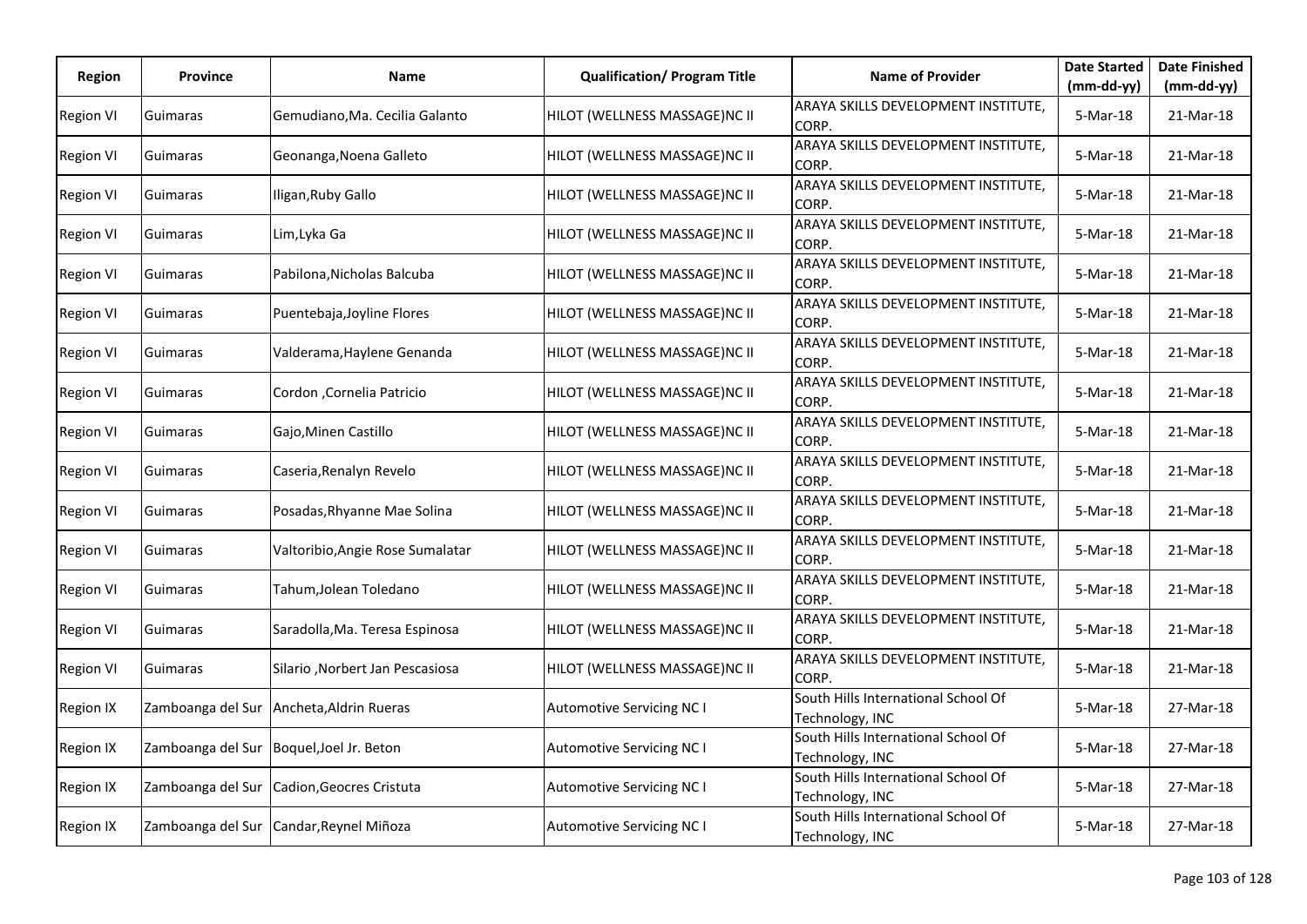| Region           | <b>Province</b>                      | <b>Name</b>                              | <b>Qualification/ Program Title</b> | <b>Name of Provider</b>                                | <b>Date Started</b> | <b>Date Finished</b> |
|------------------|--------------------------------------|------------------------------------------|-------------------------------------|--------------------------------------------------------|---------------------|----------------------|
|                  |                                      |                                          |                                     |                                                        | (mm-dd-yy)          | (mm-dd-yy)           |
| Region IX        | Zamboanga del Sur                    | Gacutan, Rowel Amarillo                  | <b>Automotive Servicing NC I</b>    | South Hills International School Of<br>Technology, INC | 5-Mar-18            | 27-Mar-18            |
| Region IX        | Zamboanga del Sur                    | Manigos, Michael Abanil                  | <b>Automotive Servicing NC I</b>    | South Hills International School Of<br>Technology, INC | 5-Mar-18            | 27-Mar-18            |
| <b>Region IX</b> | Zamboanga del Sur                    | Muaña, Val Sopio Abanid                  | <b>Automotive Servicing NC I</b>    | South Hills International School Of<br>Technology, INC | 5-Mar-18            | 27-Mar-18            |
| Region IX        | Zamboanga del Sur                    | Niez, Renel Biscayno                     | <b>Automotive Servicing NC I</b>    | South Hills International School Of<br>Technology, INC | 5-Mar-18            | 27-Mar-18            |
| <b>Region IX</b> | Zamboanga del Sur                    | Olitres, Rafael Ferrer                   | <b>Automotive Servicing NC I</b>    | South Hills International School Of<br>Technology, INC | 5-Mar-18            | 27-Mar-18            |
| Region IX        | Zamboanga del Sur                    | Oloya, Juvelix Paciol                    | <b>Automotive Servicing NC I</b>    | South Hills International School Of<br>Technology, INC | 5-Mar-18            | 27-Mar-18            |
| Region IX        | Zamboanga del Sur                    | Piedad, Joseph Vasquez                   | <b>Automotive Servicing NC I</b>    | South Hills International School Of<br>Technology, INC | 5-Mar-18            | 27-Mar-18            |
| Region IX        | Zamboanga del Sur Piedad, Ronel Daub |                                          | <b>Automotive Servicing NC I</b>    | South Hills International School Of<br>Technology, INC | 5-Mar-18            | 27-Mar-18            |
| Region IX        | Zamboanga del Sur                    | Ramis, Georgene Greg De Jesus            | <b>Automotive Servicing NC I</b>    | South Hills International School Of<br>Technology, INC | 5-Mar-18            | 27-Mar-18            |
| Region IX        | Zamboanga del Sur                    | Resurreccion, Carlo Cambongga            | <b>Automotive Servicing NC I</b>    | South Hills International School Of<br>Technology, INC | 5-Mar-18            | 27-Mar-18            |
| Region IX        | Zamboanga del Sur                    | Sanico, Jamil Mar Flores                 | <b>Automotive Servicing NC I</b>    | South Hills International School Of<br>Technology, INC | 5-Mar-18            | 27-Mar-18            |
| Region IX        | Zamboanga del Sur                    | Sejuela, George Rodela                   | Automotive Servicing NC I           | South Hills International School Of<br>Technology, INC | 5-Mar-18            | 27-Mar-18            |
| Region IX        | Zamboanga del Sur                    | Solejon, John Alfon Lantajo              | <b>Automotive Servicing NC I</b>    | South Hills International School Of<br>Technology, INC | 5-Mar-18            | 27-Mar-18            |
| Region IX        | Zamboanga del Sur                    | Tampos, Sherwin Lanticse                 | <b>Automotive Servicing NC I</b>    | South Hills International School Of<br>Technology, INC | 5-Mar-18            | 27-Mar-18            |
| Region IX        | Zamboanga del Sur                    | Tumog, Saidamin Dakula                   | <b>Automotive Servicing NC I</b>    | South Hills International School Of<br>Technology, INC | 5-Mar-18            | 27-Mar-18            |
| Region IX        | Zamboanga del Sur                    | Acosta, Jizza Marie Borbon               | Bread and Pastry Production NC II   | Molave Agri Industrial Technology, Inc.                | 5-Mar-18            | 24-Mar-18            |
| Region IX        | Zamboanga del Sur                    | <b>Bairoy, Aileen Torres</b>             | Bread and Pastry Production NC II   | Molave Agri Industrial Technology, Inc.                | 5-Mar-18            | 24-Mar-18            |
| Region IX        | Zamboanga del Sur                    | Delos Reyes, Michelle Tampong            | Bread and Pastry Production NC II   | Molave Agri Industrial Technology, Inc.                | 5-Mar-18            | 24-Mar-18            |
| Region IX        |                                      | Zamboanga del Sur Dionson, Rodel Baynosa | Bread and Pastry Production NC II   | Molave Agri Industrial Technology, Inc.                | 5-Mar-18            | 24-Mar-18            |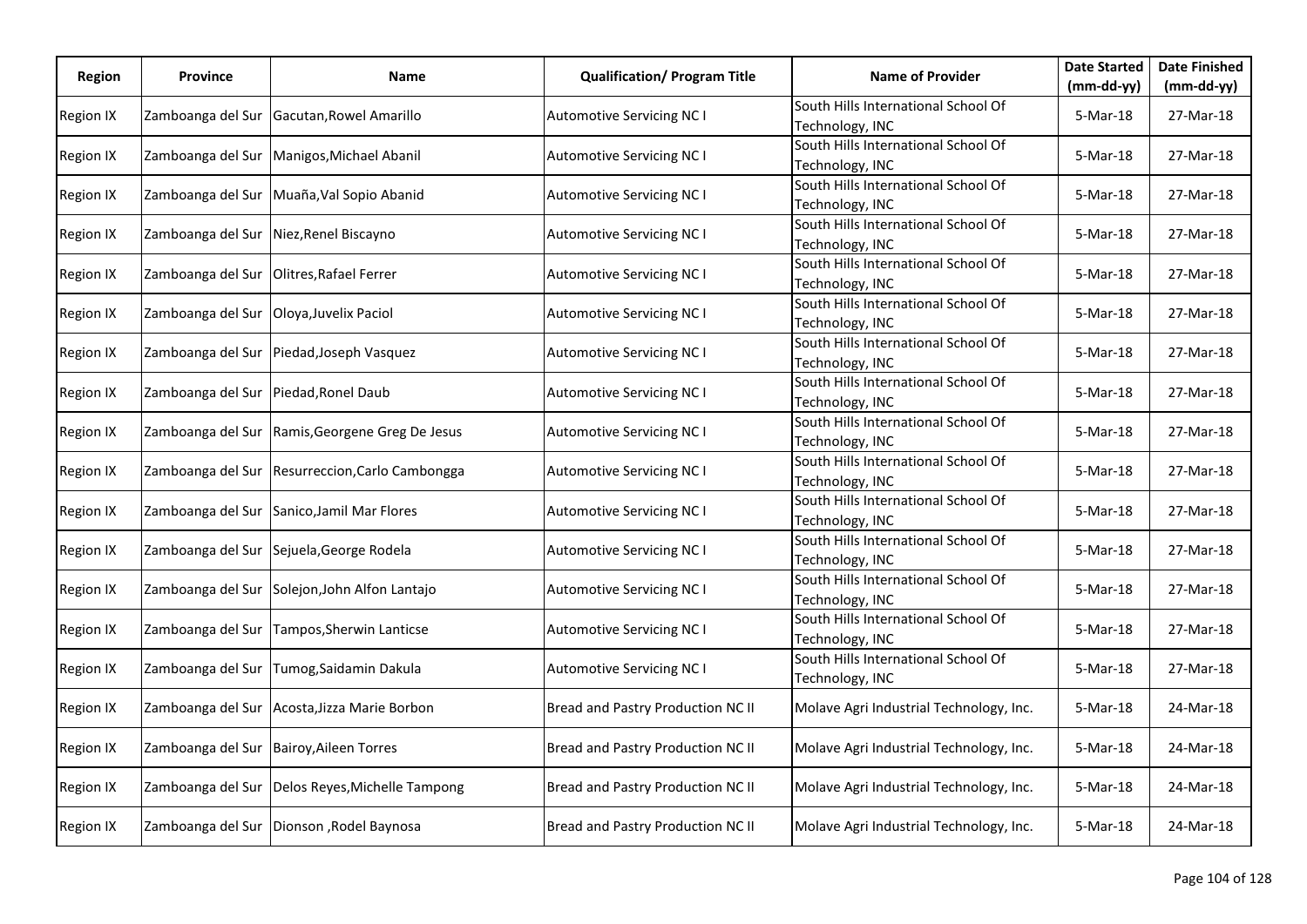| Region           | <b>Province</b>   | Name                         | <b>Qualification/ Program Title</b> | <b>Name of Provider</b>                 | <b>Date Started</b><br>$(mm-dd-yy)$ | <b>Date Finished</b><br>$(mm-dd-yy)$ |
|------------------|-------------------|------------------------------|-------------------------------------|-----------------------------------------|-------------------------------------|--------------------------------------|
| Region IX        | Zamboanga del Sur | Ensayao, Agustina Bayawa     | Bread and Pastry Production NC II   | Molave Agri Industrial Technology, Inc. | 5-Mar-18                            | 24-Mar-18                            |
| Region IX        | Zamboanga del Sur | Gapito, Elaiza Cabalog       | Bread and Pastry Production NC II   | Molave Agri Industrial Technology, Inc. | 5-Mar-18                            | 24-Mar-18                            |
| <b>Region IX</b> | Zamboanga del Sur | Lador, God Russel Povadora   | Bread and Pastry Production NC II   | Molave Agri Industrial Technology, Inc. | 5-Mar-18                            | 24-Mar-18                            |
| Region IX        | Zamboanga del Sur | Levistre, Analiza Quimson    | Bread and Pastry Production NC II   | Molave Agri Industrial Technology, Inc. | 5-Mar-18                            | 24-Mar-18                            |
| <b>Region IX</b> | Zamboanga del Sur | Maghanoy, Dianne Quejoy      | Bread and Pastry Production NC II   | Molave Agri Industrial Technology, Inc. | 5-Mar-18                            | 24-Mar-18                            |
| Region IX        | Zamboanga del Sur | Magpatoc, Rhea May Regale    | Bread and Pastry Production NC II   | Molave Agri Industrial Technology, Inc. | 5-Mar-18                            | 24-Mar-18                            |
| Region IX        | Zamboanga del Sur | Pongyan, Lester Dave Lumasad | Bread and Pastry Production NC II   | Molave Agri Industrial Technology, Inc. | 5-Mar-18                            | 24-Mar-18                            |
| Region IX        | Zamboanga del Sur | Povadora, Teresita Halasan   | Bread and Pastry Production NC II   | Molave Agri Industrial Technology, Inc. | 5-Mar-18                            | 24-Mar-18                            |
| Region IX        | Zamboanga del Sur | Prieto, Crisjill Relativo    | Bread and Pastry Production NC II   | Molave Agri Industrial Technology, Inc. | 5-Mar-18                            | 24-Mar-18                            |
| Region IX        | Zamboanga del Sur | Ravanes, Rodel Topacio       | Bread and Pastry Production NC II   | Molave Agri Industrial Technology, Inc. | 5-Mar-18                            | 24-Mar-18                            |
| Region IX        | Zamboanga del Sur | Remolano, Hazel May Fortich  | Bread and Pastry Production NC II   | Molave Agri Industrial Technology, Inc. | 5-Mar-18                            | 24-Mar-18                            |
| Region IX        | Zamboanga del Sur | Sumabong, Charmine Gandalon  | Bread and Pastry Production NC II   | Molave Agri Industrial Technology, Inc. | 5-Mar-18                            | 24-Mar-18                            |
| Region IX        | Zamboanga del Sur | Tañeza, Rosemarie Adlawon    | Bread and Pastry Production NC II   | Molave Agri Industrial Technology, Inc. | 5-Mar-18                            | 24-Mar-18                            |
| Region IX        | Zamboanga del Sur | Tantan, Alvin Lucia          | Bread and Pastry Production NC II   | Molave Agri Industrial Technology, Inc. | 5-Mar-18                            | 24-Mar-18                            |
| <b>Region IX</b> | Zamboanga del Sur | Vender, Nelrose Jean Dahuya  | Bread and Pastry Production NC II   | Molave Agri Industrial Technology, Inc. | 5-Mar-18                            | 24-Mar-18                            |
| Region IX        | Zamboanga del Sur | Villegas, Fejie Marababon    | Bread and Pastry Production NC II   | Molave Agri Industrial Technology, Inc. | 5-Mar-18                            | 24-Mar-18                            |
| Region IX        | Zamboanga del Sur | Abarquez, Janice Lamar       | Bread and Pastry Production NC II   | SDR College of Technology, Inc.         | 5-Mar-18                            | 24-Mar-18                            |
| Region IX        | Zamboanga del Sur | Almonte, Marilyn Mabanal     | Bread and Pastry Production NC II   | SDR College of Technology, Inc.         | 5-Mar-18                            | 24-Mar-18                            |
| Region IX        | Zamboanga del Sur | Baldon, Dana Jane Bajada     | Bread and Pastry Production NC II   | SDR College of Technology, Inc.         | 5-Mar-18                            | 24-Mar-18                            |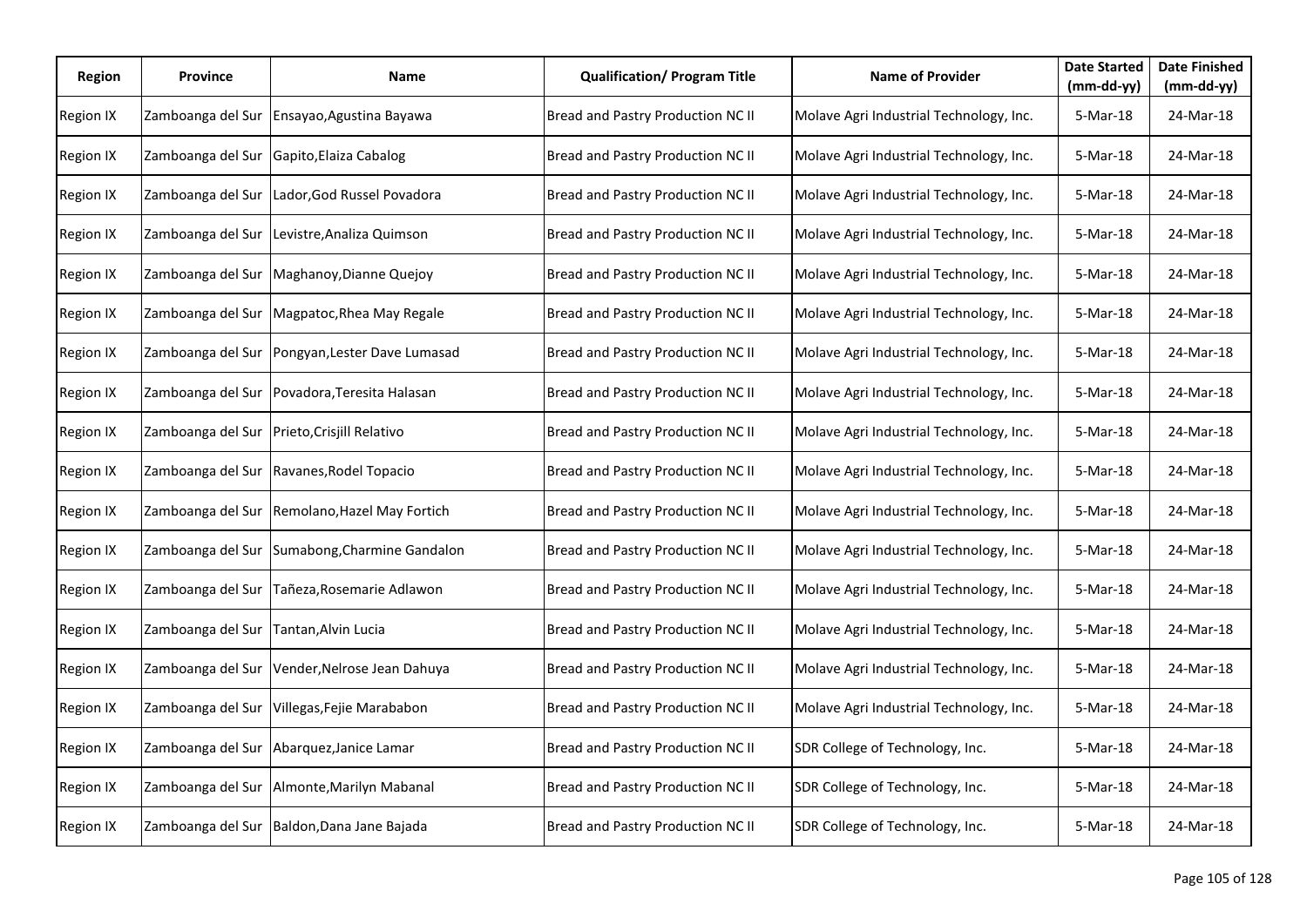| Region           | <b>Province</b>   | Name                                      | <b>Qualification/ Program Title</b> | <b>Name of Provider</b>         | <b>Date Started</b><br>$(mm-dd-yy)$ | <b>Date Finished</b><br>$(mm-dd-yy)$ |
|------------------|-------------------|-------------------------------------------|-------------------------------------|---------------------------------|-------------------------------------|--------------------------------------|
| Region IX        | Zamboanga del Sur | Bazar, Lenie Pinonggan                    | Bread and Pastry Production NC II   | SDR College of Technology, Inc. | 5-Mar-18                            | 24-Mar-18                            |
| Region IX        | Zamboanga del Sur | Bianet, Maria Antonette Costo             | Bread and Pastry Production NC II   | SDR College of Technology, Inc. | 5-Mar-18                            | 24-Mar-18                            |
| <b>Region IX</b> | Zamboanga del Sur | Boladola, Flordevilia Guintaason          | Bread and Pastry Production NC II   | SDR College of Technology, Inc. | 5-Mar-18                            | 24-Mar-18                            |
| Region IX        | Zamboanga del Sur | <b>Bufe, Ritchie Cleofas</b>              | Bread and Pastry Production NC II   | SDR College of Technology, Inc. | 5-Mar-18                            | 24-Mar-18                            |
| <b>Region IX</b> | Zamboanga del Sur | Cader, Peter Sanoria                      | Bread and Pastry Production NC II   | SDR College of Technology, Inc. | 5-Mar-18                            | 24-Mar-18                            |
| Region IX        | Zamboanga del Sur | Cañas, Jastine Taniola                    | Bread and Pastry Production NC II   | SDR College of Technology, Inc. | 5-Mar-18                            | 24-Mar-18                            |
| Region IX        | Zamboanga del Sur | Dinsay, Cherry Ann Ybañez                 | Bread and Pastry Production NC II   | SDR College of Technology, Inc. | 5-Mar-18                            | 24-Mar-18                            |
| <b>Region IX</b> | Zamboanga del Sur | Etang, Marites Donggon                    | Bread and Pastry Production NC II   | SDR College of Technology, Inc. | 5-Mar-18                            | 24-Mar-18                            |
| Region IX        | Zamboanga del Sur | Gallardo, Orchellyn Dian Macalisang       | Bread and Pastry Production NC II   | SDR College of Technology, Inc. | 5-Mar-18                            | 24-Mar-18                            |
| Region IX        | Zamboanga del Sur | Maata, Liezel Bersales                    | Bread and Pastry Production NC II   | SDR College of Technology, Inc. | 5-Mar-18                            | 24-Mar-18                            |
| Region IX        | Zamboanga del Sur | Mabanal, Beverlyn Diao                    | Bread and Pastry Production NC II   | SDR College of Technology, Inc. | 5-Mar-18                            | 24-Mar-18                            |
| Region IX        | Zamboanga del Sur | Maghinay, Annabella Ladres                | Bread and Pastry Production NC II   | SDR College of Technology, Inc. | 5-Mar-18                            | 24-Mar-18                            |
| Region IX        | Zamboanga del Sur | Malinao, Evelyn Daval                     | Bread and Pastry Production NC II   | SDR College of Technology, Inc. | 5-Mar-18                            | 24-Mar-18                            |
| Region IX        | Zamboanga del Sur | Miral, Jean Dacalos                       | Bread and Pastry Production NC II   | SDR College of Technology, Inc. | 5-Mar-18                            | 24-Mar-18                            |
| <b>Region IX</b> | Zamboanga del Sur | Orbita, Maricel Batucan                   | Bread and Pastry Production NC II   | SDR College of Technology, Inc. | 5-Mar-18                            | 24-Mar-18                            |
| Region IX        | Zamboanga del Sur | Perocho, Louise Claudeine Suizo           | Bread and Pastry Production NC II   | SDR College of Technology, Inc. | 5-Mar-18                            | 24-Mar-18                            |
| Region IX        | Zamboanga del Sur | Rimas, Ilyn Belenie Cortes                | Bread and Pastry Production NC II   | SDR College of Technology, Inc. | 5-Mar-18                            | 24-Mar-18                            |
| Region IX        | Zamboanga del Sur | Rule, Emily Alcancia                      | Bread and Pastry Production NC II   | SDR College of Technology, Inc. | 5-Mar-18                            | 24-Mar-18                            |
| Region IX        |                   | Zamboanga del Sur Saavedra, Nelson Dichos | Bread and Pastry Production NC II   | SDR College of Technology, Inc. | 5-Mar-18                            | 24-Mar-18                            |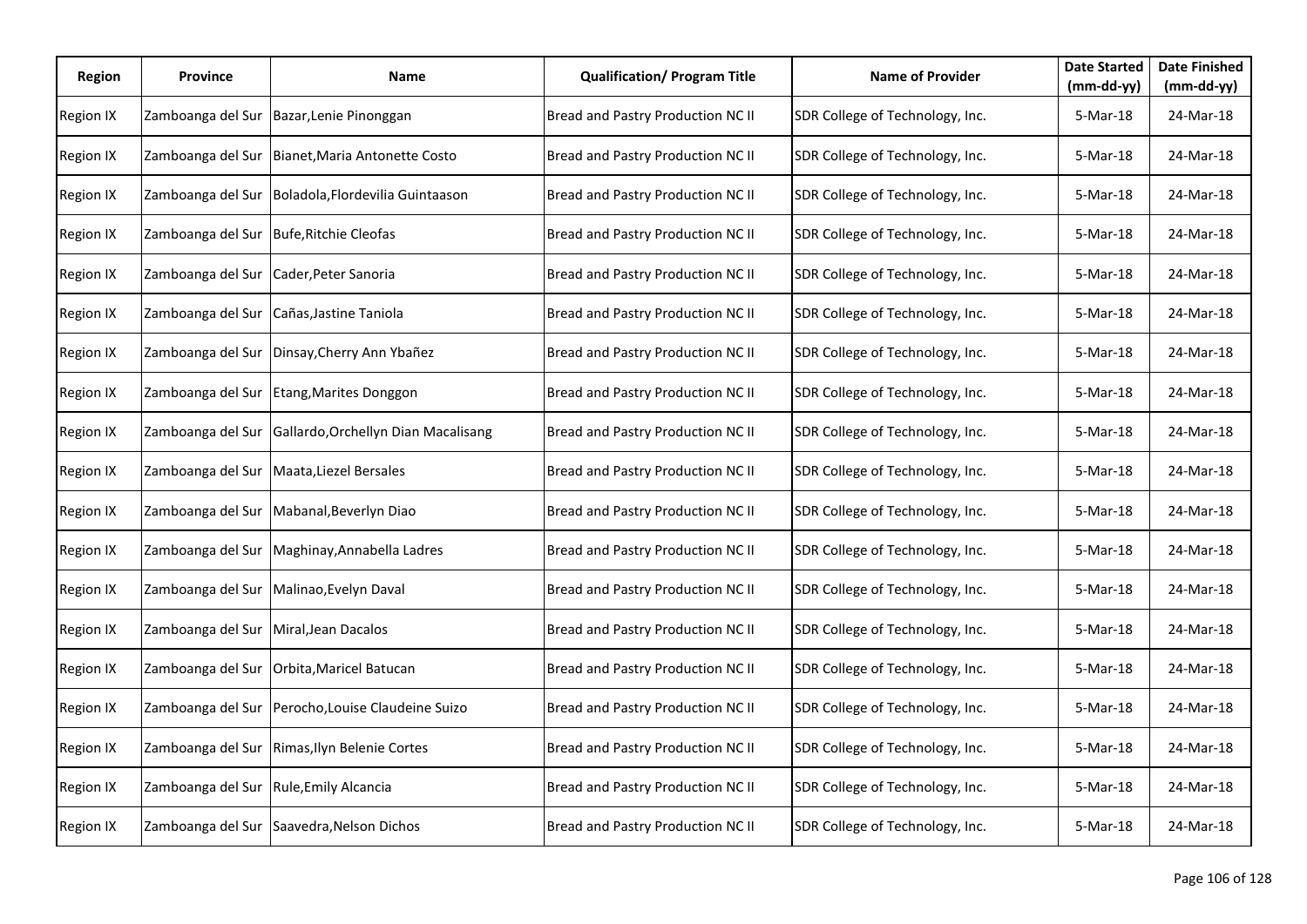| Region           | <b>Province</b>   | Name                                        | <b>Qualification/ Program Title</b> | <b>Name of Provider</b>                 | <b>Date Started</b><br>$(mm-dd-yy)$ | <b>Date Finished</b><br>$(mm-dd-yy)$ |
|------------------|-------------------|---------------------------------------------|-------------------------------------|-----------------------------------------|-------------------------------------|--------------------------------------|
| Region IX        | Zamboanga del Sur | Taniola, Cynthia Yangao                     | Bread and Pastry Production NC II   | SDR College of Technology, Inc.         | 5-Mar-18                            | 24-Mar-18                            |
| <b>Region IX</b> | Zamboanga del Sur | Tubos, Anielyn Linghanan                    | Bread and Pastry Production NC II   | SDR College of Technology, Inc.         | 5-Mar-18                            | 24-Mar-18                            |
| <b>Region IX</b> | Zamboanga del Sur | Ubas, Matry Gay Cabigas                     | Bread and Pastry Production NC II   | SDR College of Technology, Inc.         | 5-Mar-18                            | 24-Mar-18                            |
| Region IX        | Zamboanga del Sur | Akiatan, Maersalilio Macala                 | Bread and Pastry Production NC II   | Molave Agri Industrial Technology, Inc. | 5-Mar-18                            | 24-Mar-18                            |
| <b>Region IX</b> | Zamboanga del Sur | Amas, Jeramie Albarico                      | Bread and Pastry Production NC II   | Molave Agri Industrial Technology, Inc. | 5-Mar-18                            | 24-Mar-18                            |
| Region IX        | Zamboanga del Sur | Calacar, Renato                             | Bread and Pastry Production NC II   | Molave Agri Industrial Technology, Inc. | 5-Mar-18                            | 24-Mar-18                            |
| Region IX        | Zamboanga del Sur | Colot, Ana Valoncha                         | Bread and Pastry Production NC II   | Molave Agri Industrial Technology, Inc. | 5-Mar-18                            | 24-Mar-18                            |
| Region IX        | Zamboanga del Sur | Delos Reyes, Rielan Cabilan                 | Bread and Pastry Production NC II   | Molave Agri Industrial Technology, Inc. | 5-Mar-18                            | 24-Mar-18                            |
| Region IX        | Zamboanga del Sur | Dorato, Ramilito Bangcong                   | Bread and Pastry Production NC II   | Molave Agri Industrial Technology, Inc. | 5-Mar-18                            | 24-Mar-18                            |
| Region IX        | Zamboanga del Sur | Enad, Angelita Niez                         | Bread and Pastry Production NC II   | Molave Agri Industrial Technology, Inc. | 5-Mar-18                            | 24-Mar-18                            |
| Region IX        | Zamboanga del Sur | Erazo, Joey Lenon Hocamis                   | Bread and Pastry Production NC II   | Molave Agri Industrial Technology, Inc. | 5-Mar-18                            | 24-Mar-18                            |
| Region IX        | Zamboanga del Sur | Granzo, Elena Numbre                        | Bread and Pastry Production NC II   | Molave Agri Industrial Technology, Inc. | 5-Mar-18                            | 24-Mar-18                            |
| Region IX        | Zamboanga del Sur | Granzo , Jocelyn Fey                        | Bread and Pastry Production NC II   | Molave Agri Industrial Technology, Inc. | 5-Mar-18                            | 24-Mar-18                            |
| Region IX        | Zamboanga del Sur | Jaranilla, Beberly Balbas                   | Bread and Pastry Production NC II   | Molave Agri Industrial Technology, Inc. | 5-Mar-18                            | 24-Mar-18                            |
| <b>Region IX</b> | Zamboanga del Sur | Labangon, Magic Johnson Mata                | Bread and Pastry Production NC II   | Molave Agri Industrial Technology, Inc. | 5-Mar-18                            | 24-Mar-18                            |
| Region IX        | Zamboanga del Sur | Plando, Jomar Macalipay                     | Bread and Pastry Production NC II   | Molave Agri Industrial Technology, Inc. | 5-Mar-18                            | 24-Mar-18                            |
| Region IX        | Zamboanga del Sur | Ramos, Catherine Panuncial                  | Bread and Pastry Production NC II   | Molave Agri Industrial Technology, Inc. | 5-Mar-18                            | 24-Mar-18                            |
| Region IX        | Zamboanga del Sur | Roble, Roseller Carl Gonzaga                | Bread and Pastry Production NC II   | Molave Agri Industrial Technology, Inc. | 5-Mar-18                            | 24-Mar-18                            |
| Region IX        |                   | Zamboanga del Sur Sanchez, Roselyn Rebutaso | Bread and Pastry Production NC II   | Molave Agri Industrial Technology, Inc. | 5-Mar-18                            | 24-Mar-18                            |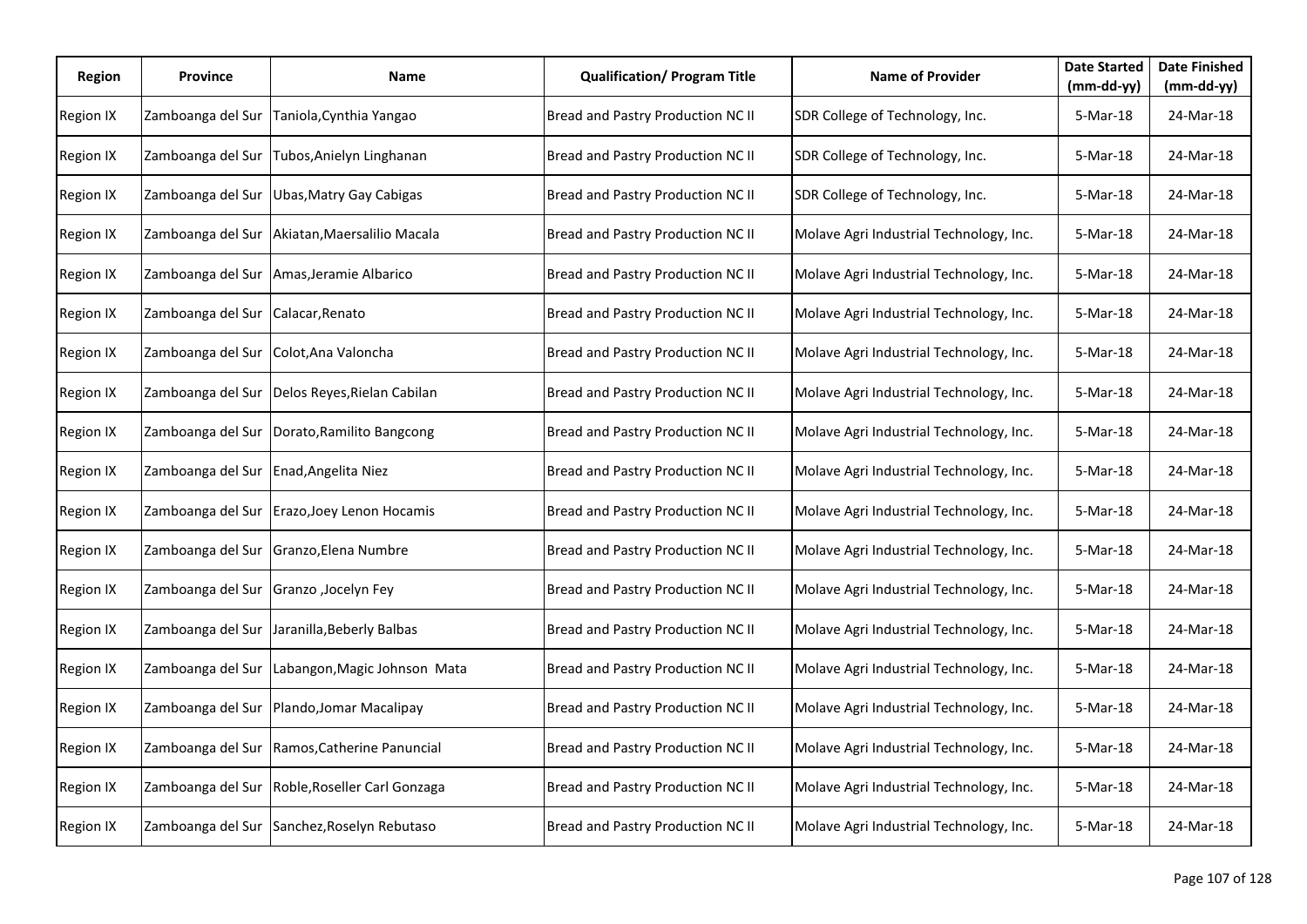| Region           | <b>Province</b>   | Name                            | <b>Qualification/ Program Title</b> | <b>Name of Provider</b>                 | <b>Date Started</b><br>$(mm-dd-yy)$ | <b>Date Finished</b><br>$(mm-dd-yy)$ |
|------------------|-------------------|---------------------------------|-------------------------------------|-----------------------------------------|-------------------------------------|--------------------------------------|
| Region IX        | Zamboanga del Sur | Tual, Aljarios Urix Herez       | Bread and Pastry Production NC II   | Molave Agri Industrial Technology, Inc. | 5-Mar-18                            | 24-Mar-18                            |
| Region IX        | Zamboanga del Sur | Waminal, Rennie Nuevo           | Bread and Pastry Production NC II   | Molave Agri Industrial Technology, Inc. | 5-Mar-18                            | 24-Mar-18                            |
| <b>Region IX</b> | Zamboanga del Sur | Agum, Lorelyn Butoy             | Bread and Pastry Production NC II   | Eastern Mindanao College of Technology  | 5-Mar-18                            | 24-Mar-18                            |
| Region IX        | Zamboanga del Sur | Alicando, Nancy Caparoso        | Bread and Pastry Production NC II   | Eastern Mindanao College of Technology  | 5-Mar-18                            | 24-Mar-18                            |
| <b>Region IX</b> | Zamboanga del Sur | Añana, Joy Manatad              | Bread and Pastry Production NC II   | Eastern Mindanao College of Technology  | 5-Mar-18                            | 24-Mar-18                            |
| Region IX        | Zamboanga del Sur | Barcoma, Frekka Marie Anorin    | Bread and Pastry Production NC II   | Eastern Mindanao College of Technology  | 5-Mar-18                            | 24-Mar-18                            |
| Region IX        | Zamboanga del Sur | Bautista, Camelle Grace Pagsiat | Bread and Pastry Production NC II   | Eastern Mindanao College of Technology  | 5-Mar-18                            | 24-Mar-18                            |
| <b>Region IX</b> | Zamboanga del Sur | Cabusas, Ma. Aileen Lozada      | Bread and Pastry Production NC II   | Eastern Mindanao College of Technology  | 5-Mar-18                            | 24-Mar-18                            |
| Region IX        | Zamboanga del Sur | Cagampang, Fritzie Lou Cabasan  | Bread and Pastry Production NC II   | Eastern Mindanao College of Technology  | 5-Mar-18                            | 24-Mar-18                            |
| Region IX        | Zamboanga del Sur | Cariaga, Vilma Palgan           | Bread and Pastry Production NC II   | Eastern Mindanao College of Technology  | 5-Mar-18                            | 24-Mar-18                            |
| Region IX        | Zamboanga del Sur | Cruz, Annalyn Omas-As           | Bread and Pastry Production NC II   | Eastern Mindanao College of Technology  | 5-Mar-18                            | 24-Mar-18                            |
| Region IX        | Zamboanga del Sur | Dela Torre, Cayetano Saldivar   | Bread and Pastry Production NC II   | Eastern Mindanao College of Technology  | 5-Mar-18                            | 24-Mar-18                            |
| Region IX        | Zamboanga del Sur | Ditucalan, Arnel Bob Lambus     | Bread and Pastry Production NC II   | Eastern Mindanao College of Technology  | 5-Mar-18                            | 24-Mar-18                            |
| Region IX        | Zamboanga del Sur | Esik, Jessica Jaime             | Bread and Pastry Production NC II   | Eastern Mindanao College of Technology  | 5-Mar-18                            | 24-Mar-18                            |
| Region IX        | Zamboanga del Sur | Genito, Joana May Capuyan       | Bread and Pastry Production NC II   | Eastern Mindanao College of Technology  | 5-Mar-18                            | 24-Mar-18                            |
| Region IX        | Zamboanga del Sur | Lim, Sharon Cañales             | Bread and Pastry Production NC II   | Eastern Mindanao College of Technology  | 5-Mar-18                            | 24-Mar-18                            |
| Region IX        | Zamboanga del Sur | Lumontad, Crisangel Tatong      | Bread and Pastry Production NC II   | Eastern Mindanao College of Technology  | 5-Mar-18                            | 24-Mar-18                            |
| Region IX        | Zamboanga del Sur | Billones, Cathleen Mae Clauden  | Bread and Pastry Production NC II   | Eastern Mindanao College of Technology  | 5-Mar-18                            | 24-Mar-18                            |
| Region IX        | Zamboanga del Sur | Nillas, Vircel Benitez          | Bread and Pastry Production NC II   | Eastern Mindanao College of Technology  | 5-Mar-18                            | 24-Mar-18                            |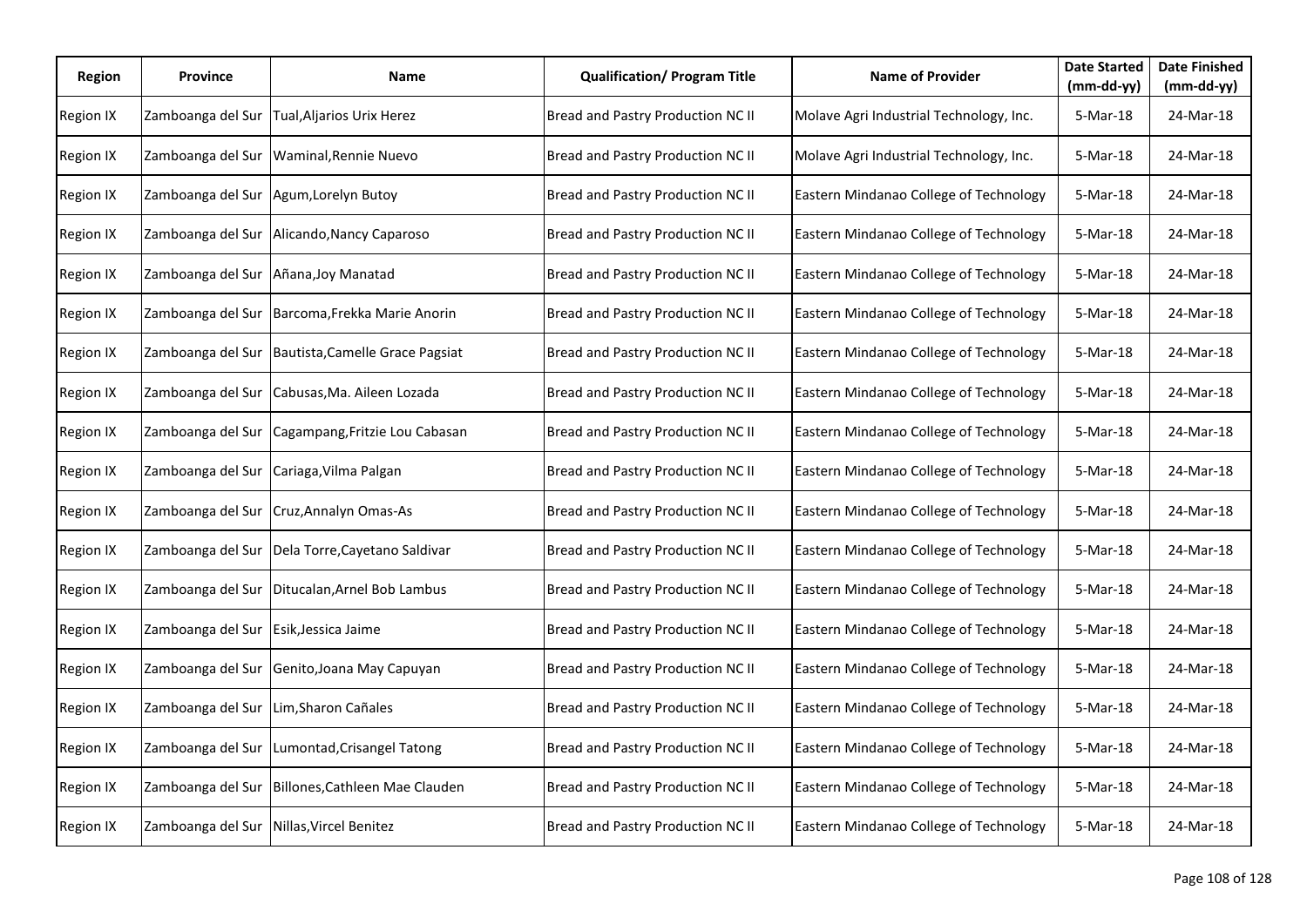| Region    | <b>Province</b>   | Name                                          | <b>Qualification/ Program Title</b> | <b>Name of Provider</b>                                   | <b>Date Started</b><br>(mm-dd-yy) | <b>Date Finished</b><br>$(mm-dd-yy)$ |
|-----------|-------------------|-----------------------------------------------|-------------------------------------|-----------------------------------------------------------|-----------------------------------|--------------------------------------|
| Region IX | Zamboanga del Sur | Orbita, Mark John Capac                       | Bread and Pastry Production NC II   | Eastern Mindanao College of Technology                    | 5-Mar-18                          | 24-Mar-18                            |
| Region IX | Zamboanga del Sur | Ordiz, Joy Ceres Teopiz                       | Bread and Pastry Production NC II   | Eastern Mindanao College of Technology                    | 5-Mar-18                          | 24-Mar-18                            |
| Region IX | Zamboanga del Sur | Poculan, Joevanie Natingga                    | Bread and Pastry Production NC II   | Eastern Mindanao College of Technology                    | 5-Mar-18                          | 24-Mar-18                            |
| Region IX | Zamboanga del Sur | Singidas, Michelle Ochaves                    | Bread and Pastry Production NC II   | Eastern Mindanao College of Technology                    | 5-Mar-18                          | 24-Mar-18                            |
| Region IX | Zamboanga del Sur | Tesoro, Aubrey Jane Pasana                    | Bread and Pastry Production NC II   | Eastern Mindanao College of Technology                    | 5-Mar-18                          | 24-Mar-18                            |
| Region IX | Zamboanga del Sur | Tugas, Jocelyn Luntad                         | Bread and Pastry Production NC II   | Eastern Mindanao College of Technology                    | 5-Mar-18                          | 24-Mar-18                            |
| Region IX | Zamboanga del Sur | Ego-Ogan, Cecile Omboy                        | Bread and Pastry Production NC II   | Eastern Mindanao College of Technology                    | 5-Mar-18                          | 24-Mar-18                            |
| Region IX | Zamboanga del Sur | Bontuyan, Lani-Len Lim                        | Bread and Pastry Production NC II   | Eastern Mindanao College of Technology                    | 5-Mar-18                          | 24-Mar-18                            |
| Region IX | Zamboanga del Sur | Amba, Clint Stewart Pasignahin                | Driving NC II                       | Zamboanga del Sur College of Arts and<br>Technology, Inc. | 5-Mar-18                          | 23-Mar-18                            |
| Region IX | Zamboanga del Sur | Amit, Ruben, Jr. Fiel                         | Driving NC II                       | Zamboanga del Sur College of Arts and<br>Technology, Inc. | 5-Mar-18                          | 23-Mar-18                            |
| Region IX | Zamboanga del Sur | Babayson, Ruel Miñoza                         | Driving NC II                       | Zamboanga del Sur College of Arts and<br>Technology, Inc. | 5-Mar-18                          | 23-Mar-18                            |
| Region IX | Zamboanga del Sur | Bacalso, Rommel Cabanlit                      | Driving NC II                       | Zamboanga del Sur College of Arts and<br>Technology, Inc. | 5-Mar-18                          | 23-Mar-18                            |
| Region IX | Zamboanga del Sur | Caangay, Igmedio Jr. Sain                     | Driving NC II                       | Zamboanga del Sur College of Arts and<br>Technology, Inc. | 5-Mar-18                          | 23-Mar-18                            |
| Region IX | Zamboanga del Sur | Cabardo, Jack Dante Maglinte                  | Driving NC II                       | Zamboanga del Sur College of Arts and<br>Technology, Inc. | 5-Mar-18                          | 23-Mar-18                            |
| Region IX | Zamboanga del Sur | Candatu, Arjie Bugtong                        | Driving NC II                       | Zamboanga del Sur College of Arts and<br>Technology, Inc. | 5-Mar-18                          | 23-Mar-18                            |
| Region IX | Zamboanga del Sur | Duque, Auford Banghulot                       | Driving NC II                       | Zamboanga del Sur College of Arts and<br>Technology, Inc. | 5-Mar-18                          | 23-Mar-18                            |
| Region IX | Zamboanga del Sur | Hindoy, Nador Jr. Salvacion                   | Driving NC II                       | Zamboanga del Sur College of Arts and<br>Technology, Inc. | 5-Mar-18                          | 23-Mar-18                            |
| Region IX | Zamboanga del Sur | Humpa, Venie Lusay                            | Driving NC II                       | Zamboanga del Sur College of Arts and<br>Technology, Inc. | 5-Mar-18                          | 23-Mar-18                            |
| Region IX |                   | Zamboanga del Sur Jumantoc, Eddie Jr. Malinao | Driving NC II                       | Zamboanga del Sur College of Arts and<br>Technology, Inc. | 5-Mar-18                          | 23-Mar-18                            |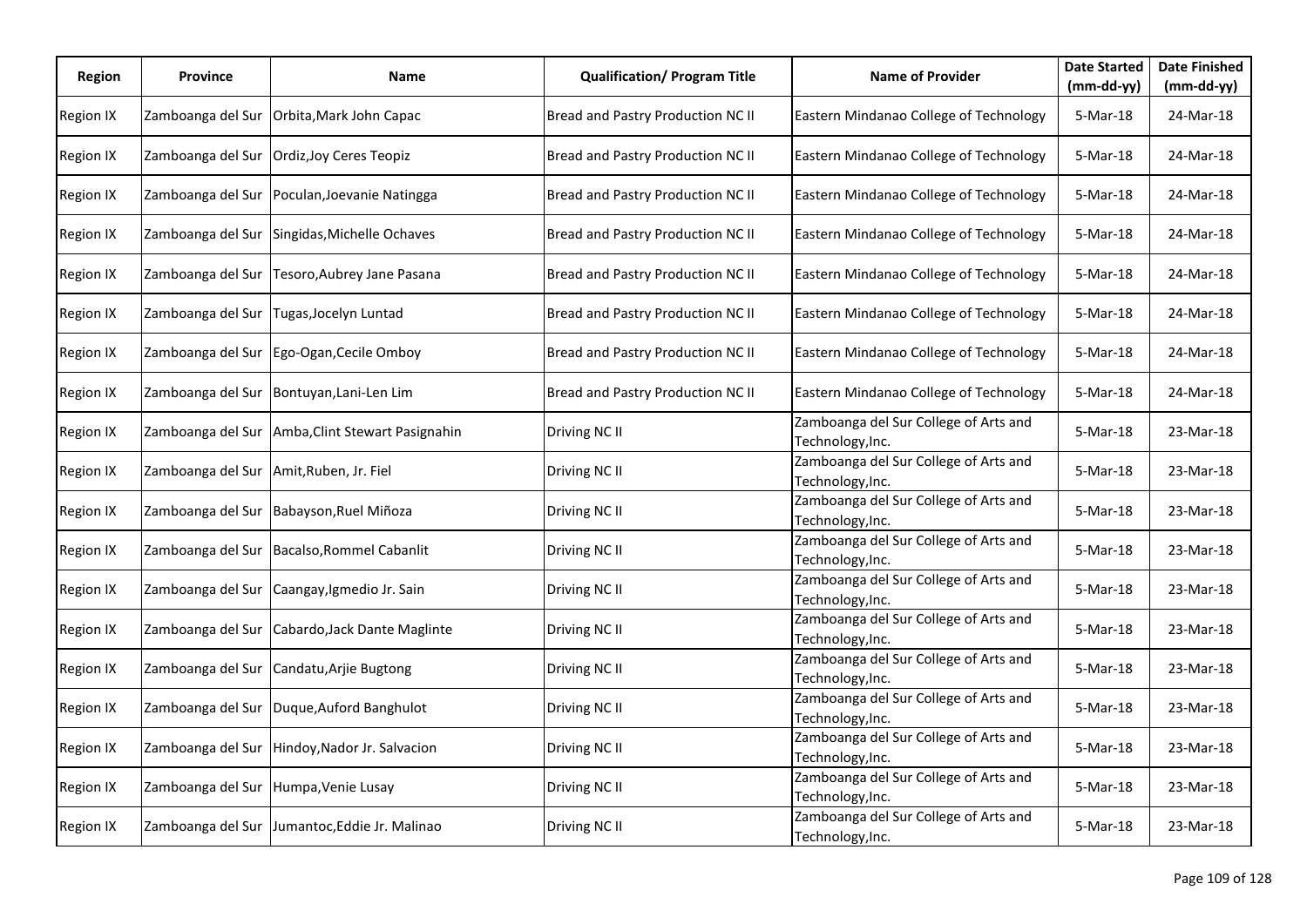| Region           | <b>Province</b>   | Name                                         | <b>Qualification/ Program Title</b> | <b>Name of Provider</b>                                   | <b>Date Started</b> | <b>Date Finished</b> |
|------------------|-------------------|----------------------------------------------|-------------------------------------|-----------------------------------------------------------|---------------------|----------------------|
|                  |                   |                                              |                                     |                                                           | $(mm-dd-yy)$        | $(mm-dd-yy)$         |
| Region IX        | Zamboanga del Sur | Jumantoc, Ren Ren Arnoza                     | Driving NC II                       | Zamboanga del Sur College of Arts and<br>Technology, Inc. | 5-Mar-18            | 23-Mar-18            |
| Region IX        | Zamboanga del Sur | Lagare, Joefre Ganon                         | Driving NC II                       | Zamboanga del Sur College of Arts and<br>Technology, Inc. | 5-Mar-18            | 23-Mar-18            |
| <b>Region IX</b> | Zamboanga del Sur | Linghag, Jessie Templa                       | Driving NC II                       | Zamboanga del Sur College of Arts and<br>Technology, Inc. | 5-Mar-18            | 23-Mar-18            |
| Region IX        |                   | Zamboanga del Sur Mondog, Roel Cande         | Driving NC II                       | Zamboanga del Sur College of Arts and<br>Technology, Inc. | 5-Mar-18            | 23-Mar-18            |
| Region IX        | Zamboanga del Sur | Puyod, Reynald Abadies                       | Driving NC II                       | Zamboanga del Sur College of Arts and<br>Technology, Inc. | 5-Mar-18            | 23-Mar-18            |
| Region IX        | Zamboanga del Sur | Soriano, Philip Pahaganas                    | Driving NC II                       | Zamboanga del Sur College of Arts and<br>Technology, Inc. | 5-Mar-18            | 23-Mar-18            |
| Region IX        | Zamboanga del Sur | Tabayag, Regner Humpa                        | Driving NC II                       | Zamboanga del Sur College of Arts and<br>Technology, Inc. | 5-Mar-18            | 23-Mar-18            |
| Region IX        | Zamboanga del Sur | Umban, Aladen Guades                         | Driving NC II                       | Zamboanga del Sur College of Arts and<br>Technology, Inc. | 5-Mar-18            | 23-Mar-18            |
| Region IX        | Zamboanga del Sur | Undag, Mohaliden Pantacan                    | Driving NC II                       | Zamboanga del Sur College of Arts and<br>Technology, Inc. | 5-Mar-18            | 23-Mar-18            |
| Region IX        | Zamboanga del Sur | Abao, Chrismalice Calacala                   | Driving NC II                       | Robert Cabilida Technical Institute (RCTI),<br>Inc.       | 5-Mar-18            | 23-Mar-18            |
| Region IX        | Zamboanga del Sur | Amigos, Marjorie Tagadiad                    | Driving NC II                       | Robert Cabilida Technical Institute (RCTI),<br>Inc.       | 5-Mar-18            | 23-Mar-18            |
| Region IX        |                   | Zamboanga del Sur Armenion, Dionrey Albellar | Driving NC II                       | Robert Cabilida Technical Institute (RCTI),<br>Inc.       | 5-Mar-18            | 23-Mar-18            |
| Region IX        |                   | Zamboanga del Sur Asok, John Rafnil Sultan   | Driving NC II                       | Robert Cabilida Technical Institute (RCTI),<br>lnc.       | 5-Mar-18            | 23-Mar-18            |
| Region IX        | Zamboanga del Sur | Biolanguez, Rosie Dela Peńa                  | Driving NC II                       | Robert Cabilida Technical Institute (RCTI),<br>Inc.       | 5-Mar-18            | 23-Mar-18            |
| Region IX        | Zamboanga del Sur | Bodiongan, Argie Samoc                       | Driving NC II                       | Robert Cabilida Technical Institute (RCTI),<br>Inc.       | 5-Mar-18            | 23-Mar-18            |
| Region IX        | Zamboanga del Sur | Cordero, Kriscene Majuere Dosdos             | Driving NC II                       | Robert Cabilida Technical Institute (RCTI),<br>Inc.       | 5-Mar-18            | 23-Mar-18            |
| Region IX        | Zamboanga del Sur | Corre, Edreal Ian Vapor                      | Driving NC II                       | Robert Cabilida Technical Institute (RCTI),<br>Inc.       | 5-Mar-18            | 23-Mar-18            |
| Region IX        | Zamboanga del Sur | Dayondon, Prince Buay                        | Driving NC II                       | Robert Cabilida Technical Institute (RCTI),<br>Inc.       | 5-Mar-18            | 23-Mar-18            |
| Region IX        |                   | Zamboanga del Sur Guarin, Angelito Duron     | Driving NC II                       | Robert Cabilida Technical Institute (RCTI),<br>Inc.       | 5-Mar-18            | 23-Mar-18            |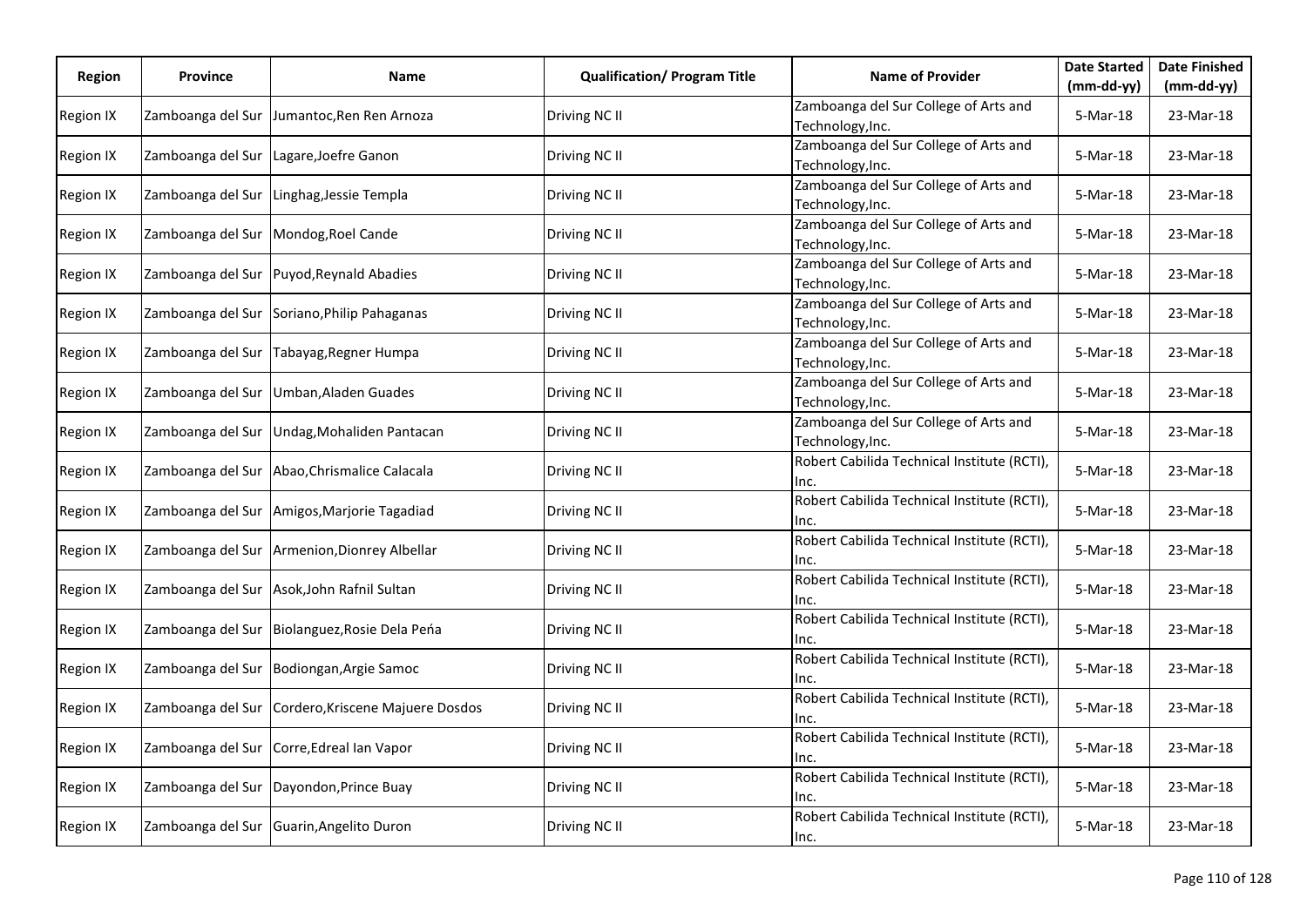| Region           | <b>Province</b>   | Name                                           | <b>Qualification/ Program Title</b> | <b>Name of Provider</b>                                | <b>Date Started</b> | <b>Date Finished</b> |
|------------------|-------------------|------------------------------------------------|-------------------------------------|--------------------------------------------------------|---------------------|----------------------|
|                  |                   |                                                |                                     |                                                        | (mm-dd-yy)          | $(mm-dd-yy)$         |
| <b>Region IX</b> | Zamboanga del Sur | Guarin, Khevin Binghot                         | Driving NC II                       | Robert Cabilida Technical Institute (RCTI),<br>Inc.    | 5-Mar-18            | 23-Mar-18            |
| Region IX        | Zamboanga del Sur | Guarin, Irish Renacia                          | Driving NC II                       | Robert Cabilida Technical Institute (RCTI),<br>Inc.    | 5-Mar-18            | 23-Mar-18            |
| <b>Region IX</b> | Zamboanga del Sur | Heneralao, Julieve Mendez                      | Driving NC II                       | Robert Cabilida Technical Institute (RCTI),<br>Inc.    | 5-Mar-18            | 23-Mar-18            |
| Region IX        | Zamboanga del Sur | Landiao, Jan Rey Dacay                         | Driving NC II                       | Robert Cabilida Technical Institute (RCTI),<br>Inc.    | 5-Mar-18            | 23-Mar-18            |
| Region IX        | Zamboanga del Sur | Ligan, Jennyrose Acain                         | Driving NC II                       | Robert Cabilida Technical Institute (RCTI),<br>Inc.    | 5-Mar-18            | 23-Mar-18            |
| Region IX        | Zamboanga del Sur | Ligawan, Marjun Bala                           | Driving NC II                       | Robert Cabilida Technical Institute (RCTI),<br>Inc.    | 5-Mar-18            | 23-Mar-18            |
| Region IX        | Zamboanga del Sur | Limo, Ralphe Sendod                            | Driving NC II                       | Robert Cabilida Technical Institute (RCTI),<br>Inc.    | 5-Mar-18            | 23-Mar-18            |
| Region IX        |                   | Zamboanga del Sur Malalis, Jehel Papellero     | Driving NC II                       | Robert Cabilida Technical Institute (RCTI),<br>Inc.    | 5-Mar-18            | 23-Mar-18            |
| Region IX        |                   | Zamboanga del Sur Manalo, Ceziel Alambatin     | Driving NC II                       | Robert Cabilida Technical Institute (RCTI),<br>Inc.    | 5-Mar-18            | 23-Mar-18            |
| <b>Region IX</b> | Zamboanga del Sur | Mondido, Angelou Rondina                       | Driving NC II                       | Robert Cabilida Technical Institute (RCTI),<br>Inc.    | 5-Mar-18            | 23-Mar-18            |
| Region IX        |                   | Zamboanga del Sur Mondido, Richjan Jumawan     | Driving NC II                       | Robert Cabilida Technical Institute (RCTI),<br>Inc.    | $5-Mar-18$          | 23-Mar-18            |
| Region IX        | Zamboanga del Sur | Omandam, Jemelito, Jr. Gutay                   | Driving NC II                       | Robert Cabilida Technical Institute (RCTI),<br>Inc.    | 5-Mar-18            | 23-Mar-18            |
| Region IX        | Zamboanga del Sur | Puyod, Samuel Ib Ib                            | Driving NC II                       | Robert Cabilida Technical Institute (RCTI),<br>Inc.    | 5-Mar-18            | 23-Mar-18            |
| Region IX        | Zamboanga del Sur | Remedios, Mary Ann Dela Pena                   | Driving NC II                       | Robert Cabilida Technical Institute (RCTI),<br>Inc.    | 5-Mar-18            | 23-Mar-18            |
| Region IX        |                   | Zamboanga del Sur Rondina, Arlyn Lozon         | Driving NC II                       | Robert Cabilida Technical Institute (RCTI),<br>Inc.    | 5-Mar-18            | 23-Mar-18            |
| Region IX        | Zamboanga del Sur | Bulay, Mark Anthony Pabuaya                    | Driving NC II                       | South Hills International School Of<br>Technology, INC | 5-Mar-18            | 24-Mar-18            |
| Region IX        | Zamboanga del Sur | Caictin, Eduard Lagare                         | Driving NC II                       | South Hills International School Of<br>Technology, INC | 5-Mar-18            | 24-Mar-18            |
| Region IX        | Zamboanga del Sur | Casanes, Arnel Dorano                          | Driving NC II                       | South Hills International School Of<br>Technology, INC | 5-Mar-18            | 24-Mar-18            |
| Region IX        |                   | Zamboanga del Sur Catiloc, Enrique lii Angeles | Driving NC II                       | South Hills International School Of<br>Technology, INC | 5-Mar-18            | 24-Mar-18            |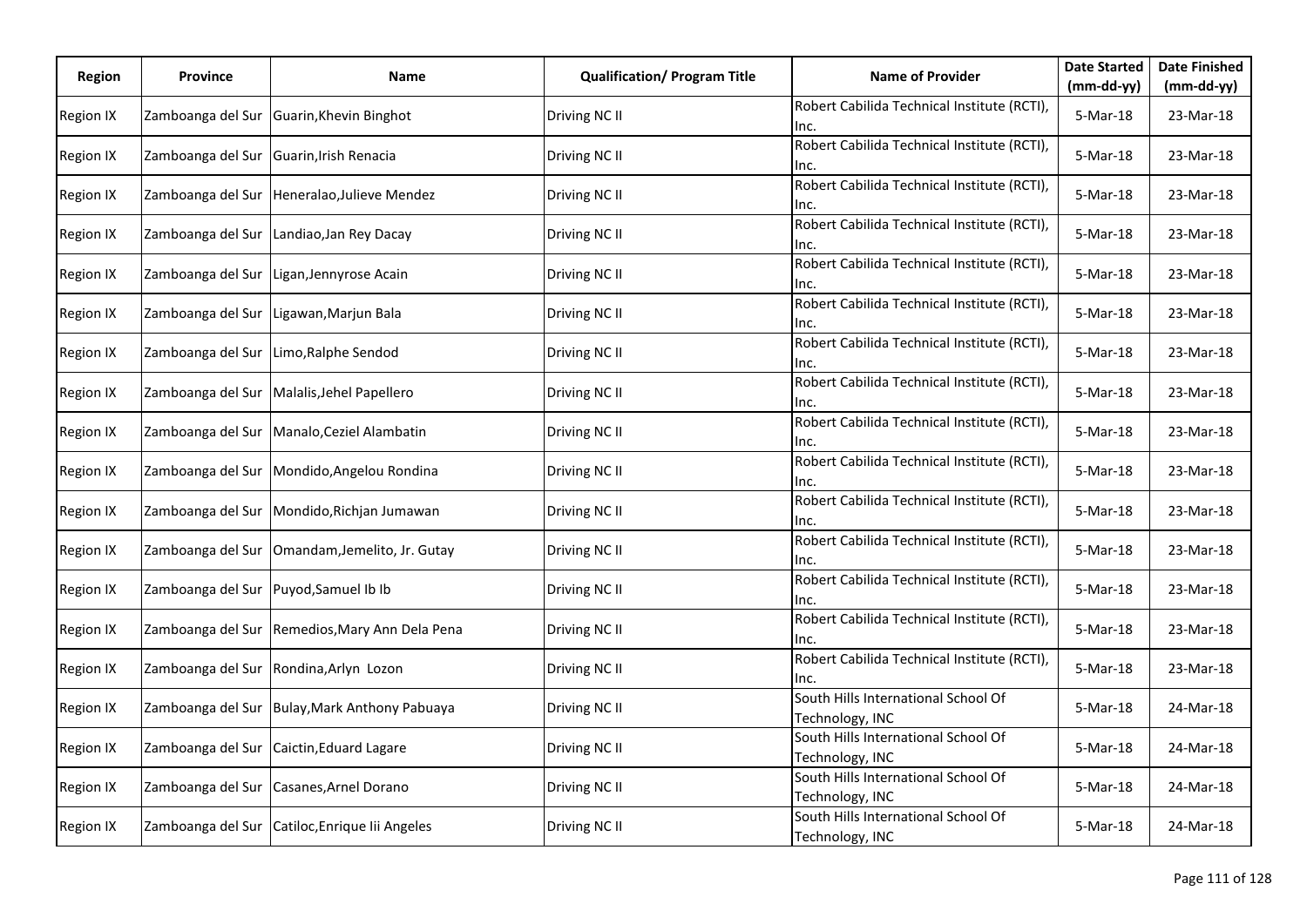| Region           | <b>Province</b>                       | Name                                            | <b>Qualification/ Program Title</b> | <b>Name of Provider</b>                                  | <b>Date Started</b> | <b>Date Finished</b> |
|------------------|---------------------------------------|-------------------------------------------------|-------------------------------------|----------------------------------------------------------|---------------------|----------------------|
|                  |                                       |                                                 |                                     |                                                          | $(mm-dd-yy)$        | $(mm-dd-yy)$         |
| Region IX        | Zamboanga del Sur                     | Davin, Jay-El Dubduban                          | Driving NC II                       | South Hills International School Of<br>Technology, INC   | 5-Mar-18            | 24-Mar-18            |
| Region IX        |                                       | Zamboanga del Sur Dionaldo, Regine Luz Rebucas  | Driving NC II                       | South Hills International School Of<br>Technology, INC   | 5-Mar-18            | 24-Mar-18            |
| Region IX        | Zamboanga del Sur                     | Lendio, Mark Lester Campaña                     | Driving NC II                       | South Hills International School Of<br>Technology, INC   | 5-Mar-18            | 24-Mar-18            |
| Region IX        |                                       | Zamboanga del Sur Patadlas, John Carl Gaan      | Driving NC II                       | South Hills International School Of<br>Technology, INC   | 5-Mar-18            | 24-Mar-18            |
| Region IX        | Zamboanga del Sur Pepito, Roy Mino    |                                                 | Driving NC II                       | South Hills International School Of<br>Technology, INC   | 5-Mar-18            | 24-Mar-18            |
| Region IX        | Zamboanga del Sur                     | Roa, Marlon Canoy                               | Driving NC II                       | South Hills International School Of<br>Technology, INC   | 5-Mar-18            | 24-Mar-18            |
| Region IX        | Zamboanga del Sur                     | Rojo, Junmark Vilvestre                         | Driving NC II                       | South Hills International School Of<br>Technology, INC   | 5-Mar-18            | 24-Mar-18            |
| Region IX        | Zamboanga del Sur                     | Rojo, Gabriel Degiga                            | Driving NC II                       | South Hills International School Of<br>Technology, INC   | 5-Mar-18            | 24-Mar-18            |
| Region IX        | Zamboanga del Sur Rojo, Ronald Dejega |                                                 | Driving NC II                       | South Hills International School Of<br>Technology, INC   | 5-Mar-18            | 24-Mar-18            |
| Region IX        | Zamboanga del Sur                     | Señoron, Reynor Mustafa                         | Driving NC II                       | South Hills International School Of<br>Technology, INC   | 5-Mar-18            | 24-Mar-18            |
| Region IX        | Zamboanga del Sur                     | Siit, Jenissa Palaca                            | Driving NC II                       | South Hills International School Of<br>Technology, INC   | 5-Mar-18            | 24-Mar-18            |
| Region IX        |                                       | Zamboanga del Sur Supang, Raymon Batucan        | Driving NC II                       | South Hills International School Of<br>Technology, INC   | 5-Mar-18            | 24-Mar-18            |
| Region IX        | Zamboanga del Sur                     | Tamayo, Marlone Ramirez                         | Driving NC II                       | South Hills International School Of<br>Technology, INC   | 5-Mar-18            | 24-Mar-18            |
| Region IX        | Zamboanga del Sur                     | Tamayo, Girlie Ariosa                           | Driving NC II                       | South Hills International School Of<br>Technology, INC   | 5-Mar-18            | 24-Mar-18            |
| Region IX        | Zamboanga del Sur                     | Taping, Rodrigo Jr. Sumatra                     | Driving NC II                       | South Hills International School Of<br>Technology, INC   | 5-Mar-18            | 24-Mar-18            |
| <b>Region IX</b> |                                       | Zamboanga del Sur Torres, Mayls Stefanie Ebarle | Driving NC II                       | South Hills International School Of<br>Technology, INC   | 5-Mar-18            | 24-Mar-18            |
| Region IX        | Zamboanga del Sur                     | Ababol, Roosebelt Largo                         | Driving NC II                       | San Pedro Calungsod Technical-Vocational<br>School, Inc. | 12-Mar-18           | 28-Mar-18            |
| Region IX        | Zamboanga del Sur                     | Abucay, Marvin Sebag                            | Driving NC II                       | San Pedro Calungsod Technical-Vocational<br>School, Inc. | 12-Mar-18           | 28-Mar-18            |
| Region IX        |                                       | Zamboanga del Sur Albarina, Alvin Castor        | Driving NC II                       | San Pedro Calungsod Technical-Vocational<br>School, Inc. | 12-Mar-18           | 28-Mar-18            |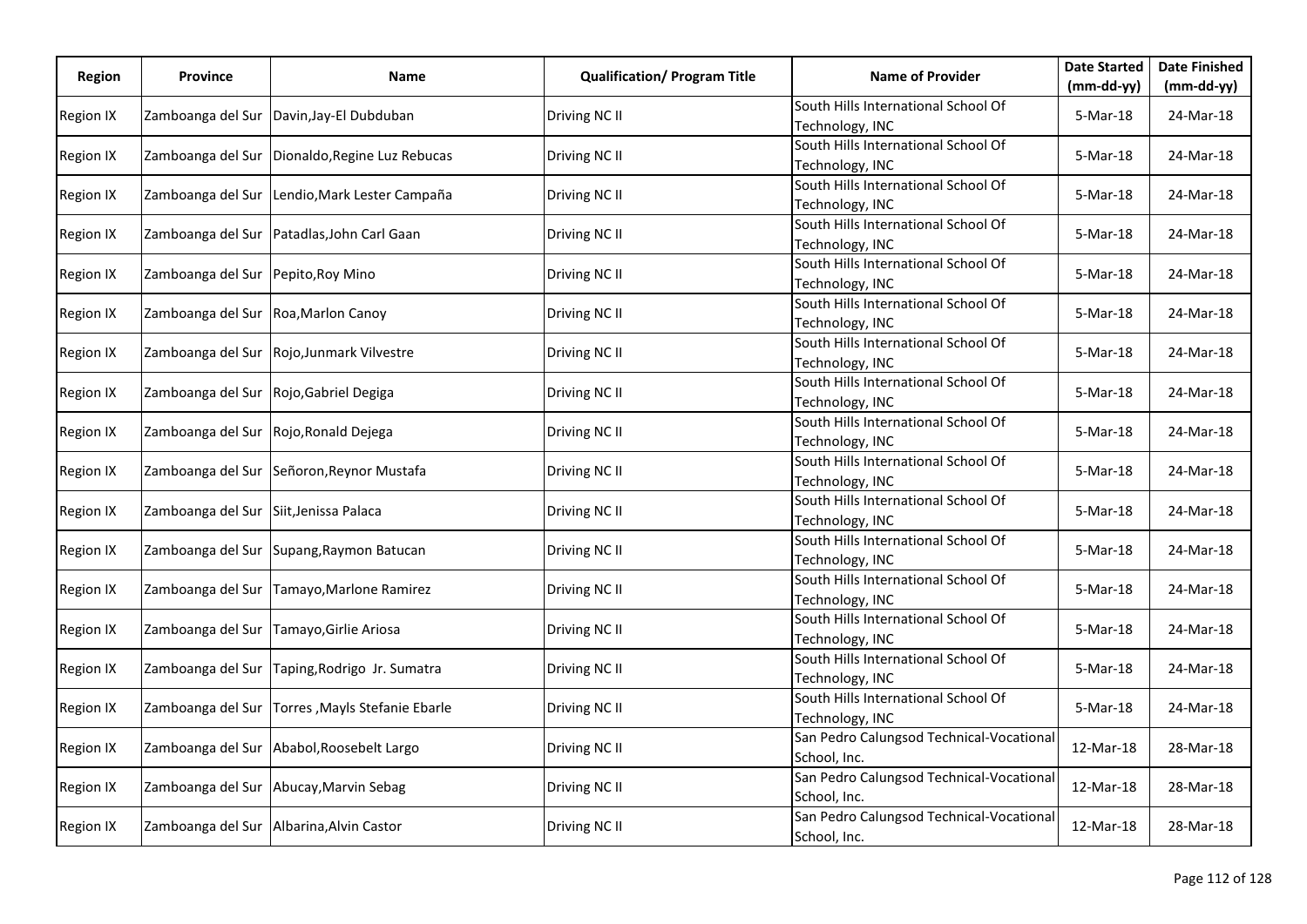| Region    | <b>Province</b>   | Name                                             | <b>Qualification/ Program Title</b> | <b>Name of Provider</b>                                  | <b>Date Started</b> | <b>Date Finished</b> |
|-----------|-------------------|--------------------------------------------------|-------------------------------------|----------------------------------------------------------|---------------------|----------------------|
|           |                   |                                                  |                                     |                                                          | $(mm-dd-yy)$        | $(mm-dd-yy)$         |
| Region IX |                   | Zamboanga del Sur Alcoriza, Joseph Amolo         | Driving NC II                       | San Pedro Calungsod Technical-Vocational<br>School, Inc. | 12-Mar-18           | 28-Mar-18            |
| Region IX |                   | Zamboanga del Sur Bacud, Richelyn Bate           | Driving NC II                       | San Pedro Calungsod Technical-Vocational<br>School, Inc. | 12-Mar-18           | 28-Mar-18            |
| Region IX | Zamboanga del Sur | Barsarsa, Danny Boy Palad                        | Driving NC II                       | San Pedro Calungsod Technical-Vocational<br>School, Inc. | 12-Mar-18           | 28-Mar-18            |
| Region IX |                   | Zamboanga del Sur Diam, Jubier Ungang            | Driving NC II                       | San Pedro Calungsod Technical-Vocational<br>School, Inc. | 12-Mar-18           | 28-Mar-18            |
| Region IX |                   | Zamboanga del Sur   Diano, Reynaldo Tamo-O       | Driving NC II                       | San Pedro Calungsod Technical-Vocational<br>School, Inc. | 12-Mar-18           | 28-Mar-18            |
| Region IX | Zamboanga del Sur | Dilao, Marlon Pamugas                            | Driving NC II                       | San Pedro Calungsod Technical-Vocational<br>School, Inc. | 12-Mar-18           | 28-Mar-18            |
| Region IX | Zamboanga del Sur | Dilao, Patricio Judaya                           | Driving NC II                       | San Pedro Calungsod Technical-Vocational<br>School, Inc. | 12-Mar-18           | 28-Mar-18            |
| Region IX |                   | Zamboanga del Sur Fuertes, Alejandro Jr. Thundas | Driving NC II                       | San Pedro Calungsod Technical-Vocational<br>School, Inc. | 12-Mar-18           | 28-Mar-18            |
| Region IX |                   | Zamboanga del Sur Fuertes, Joseph Thundas        | Driving NC II                       | San Pedro Calungsod Technical-Vocational<br>School, Inc. | 12-Mar-18           | 28-Mar-18            |
| Region IX | Zamboanga del Sur | Gonzaga, Agenirico Jr. Berberio                  | Driving NC II                       | San Pedro Calungsod Technical-Vocational<br>School, Inc. | 12-Mar-18           | 28-Mar-18            |
| Region IX | Zamboanga del Sur | Labadan, Adrin Hangulan                          | Driving NC II                       | San Pedro Calungsod Technical-Vocational<br>School, Inc. | 12-Mar-18           | 28-Mar-18            |
| Region IX |                   | Zamboanga del Sur Lantaco, Franklin Pareño       | Driving NC II                       | San Pedro Calungsod Technical-Vocational<br>School, Inc. | 12-Mar-18           | 28-Mar-18            |
| Region IX |                   | Zamboanga del Sur Lazarraga, Fhiel Mark Segovia  | Driving NC II                       | San Pedro Calungsod Technical-Vocational<br>School, Inc. | 12-Mar-18           | 28-Mar-18            |
| Region IX | Zamboanga del Sur | Lazarraga, Ronie Mark Segovia                    | Driving NC II                       | San Pedro Calungsod Technical-Vocational<br>School, Inc. | 12-Mar-18           | 28-Mar-18            |
| Region IX | Zamboanga del Sur | Ligasan, Darwin Tanggasing                       | Driving NC II                       | San Pedro Calungsod Technical-Vocational<br>School, Inc. | 12-Mar-18           | 28-Mar-18            |
| Region IX |                   | Zamboanga del Sur   Ordanesa, Analyn Bantillan   | Driving NC II                       | San Pedro Calungsod Technical-Vocational<br>School, Inc. | 12-Mar-18           | 28-Mar-18            |
| Region IX | Zamboanga del Sur | Raniel, Aldrick Rodriguez                        | Driving NC II                       | San Pedro Calungsod Technical-Vocational<br>School, Inc. | 12-Mar-18           | 28-Mar-18            |
| Region IX | Zamboanga del Sur | Rosagazo, Lilybelle Magtortor                    | Driving NC II                       | San Pedro Calungsod Technical-Vocational<br>School, Inc. | 12-Mar-18           | 28-Mar-18            |
| Region IX |                   | Zamboanga del Sur Sabdula, Sonny Boy Jr Salde    | Driving NC II                       | San Pedro Calungsod Technical-Vocational<br>School, Inc. | 12-Mar-18           | 28-Mar-18            |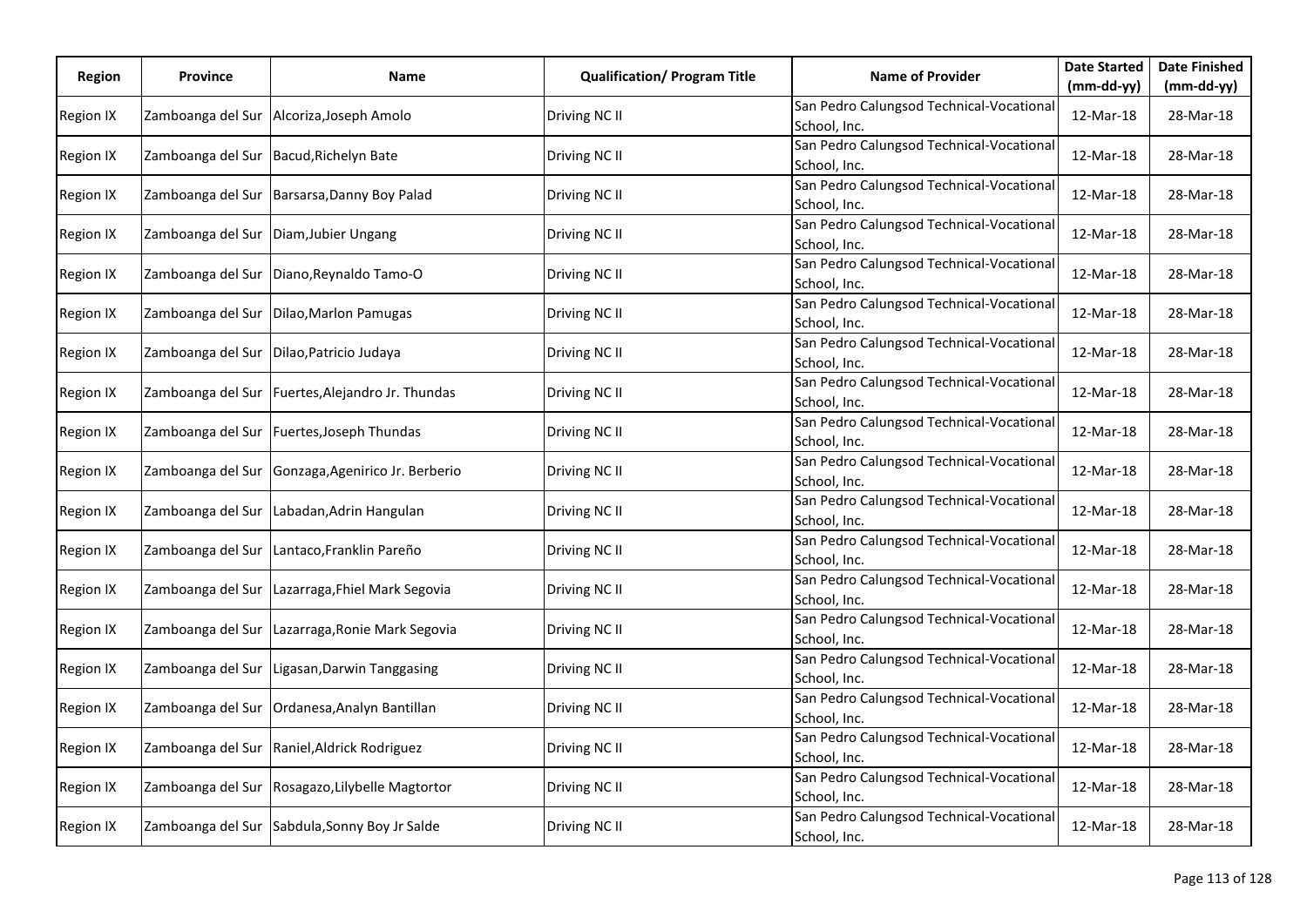| Region           | <b>Province</b>   | Name                                        | <b>Qualification/ Program Title</b> | <b>Name of Provider</b>                                  | <b>Date Started</b> | <b>Date Finished</b> |
|------------------|-------------------|---------------------------------------------|-------------------------------------|----------------------------------------------------------|---------------------|----------------------|
|                  |                   |                                             |                                     |                                                          | $(mm-dd-yy)$        | $(mm-dd-yy)$         |
| Region IX        |                   | Zamboanga del Sur Saga, Rolando Andalay     | Driving NC II                       | San Pedro Calungsod Technical-Vocational<br>School, Inc. | 12-Mar-18           | 28-Mar-18            |
| Region IX        | Zamboanga del Sur | Tampulay, Vengie Costino                    | Driving NC II                       | San Pedro Calungsod Technical-Vocational<br>School, Inc. | 12-Mar-18           | 28-Mar-18            |
| Region IX        | Zamboanga del Sur | Vios , Jessie Abanan                        | Driving NC II                       | San Pedro Calungsod Technical-Vocational<br>School, Inc. | 12-Mar-18           | 28-Mar-18            |
| Region IX        | Zamboanga del Sur | Beloy, Randy Malinao                        | Driving NC III                      | San Pedro Calungsod Technical-Vocational<br>School, Inc. | 5-Mar-18            | 26-Mar-18            |
| Region IX        |                   | Zamboanga del Sur Bugao, Reno Guilingan     | Driving NC III                      | San Pedro Calungsod Technical-Vocational<br>School, Inc. | 5-Mar-18            | 26-Mar-18            |
| Region IX        | Zamboanga del Sur | Caniales , Zydill Labadan                   | Driving NC III                      | San Pedro Calungsod Technical-Vocational<br>School, Inc. | 5-Mar-18            | 26-Mar-18            |
| Region IX        | Zamboanga del Sur | Ceño, Rudy Matugas                          | Driving NC III                      | San Pedro Calungsod Technical-Vocational<br>School, Inc. | 5-Mar-18            | 26-Mar-18            |
| Region IX        | Zamboanga del Sur | Chiu, Khuincy Penales                       | Driving NC III                      | San Pedro Calungsod Technical-Vocational<br>School, Inc. | 5-Mar-18            | 26-Mar-18            |
| Region IX        |                   | Zamboanga del Sur Fuentes, Jumard Vega      | Driving NC III                      | San Pedro Calungsod Technical-Vocational<br>School, Inc. | 5-Mar-18            | 26-Mar-18            |
| Region IX        | Zamboanga del Sur | Holoyohoy, Richard Dalion                   | Driving NC III                      | San Pedro Calungsod Technical-Vocational<br>School, Inc. | 5-Mar-18            | 26-Mar-18            |
| Region IX        | Zamboanga del Sur | Lambo, Jose Jenuard Himulatan               | Driving NC III                      | San Pedro Calungsod Technical-Vocational<br>School, Inc. | 5-Mar-18            | 26-Mar-18            |
| Region IX        |                   | Zamboanga del Sur   Mantos, Jay Ramirez     | Driving NC III                      | San Pedro Calungsod Technical-Vocational<br>School, Inc. | 5-Mar-18            | 26-Mar-18            |
| Region IX        |                   | Zamboanga del Sur Mascardo, Reymar Yurpo    | Driving NC III                      | San Pedro Calungsod Technical-Vocational<br>School, Inc. | 5-Mar-18            | 26-Mar-18            |
| Region IX        | Zamboanga del Sur | Memis, Milche Sugue                         | Driving NC III                      | San Pedro Calungsod Technical-Vocational<br>School, Inc. | 5-Mar-18            | 26-Mar-18            |
| Region IX        | Zamboanga del Sur | Orsabia, Julibert Tanudra                   | Driving NC III                      | San Pedro Calungsod Technical-Vocational<br>School, Inc. | 5-Mar-18            | 26-Mar-18            |
| <b>Region IX</b> |                   | Zamboanga del Sur Piquit, Marjun Monthwerto | Driving NC III                      | San Pedro Calungsod Technical-Vocational<br>School, Inc. | 5-Mar-18            | 26-Mar-18            |
| Region IX        | Zamboanga del Sur | Quiobe, Rolly Quirante                      | Driving NC III                      | San Pedro Calungsod Technical-Vocational<br>School, Inc. | 5-Mar-18            | 26-Mar-18            |
| Region IX        | Zamboanga del Sur | Sanchez, Janice Debalos                     | Driving NC III                      | San Pedro Calungsod Technical-Vocational<br>School, Inc. | 5-Mar-18            | 26-Mar-18            |
| Region IX        |                   | Zamboanga del Sur Sugue, Walther Sinajon    | Driving NC III                      | San Pedro Calungsod Technical-Vocational<br>School, Inc. | 5-Mar-18            | 26-Mar-18            |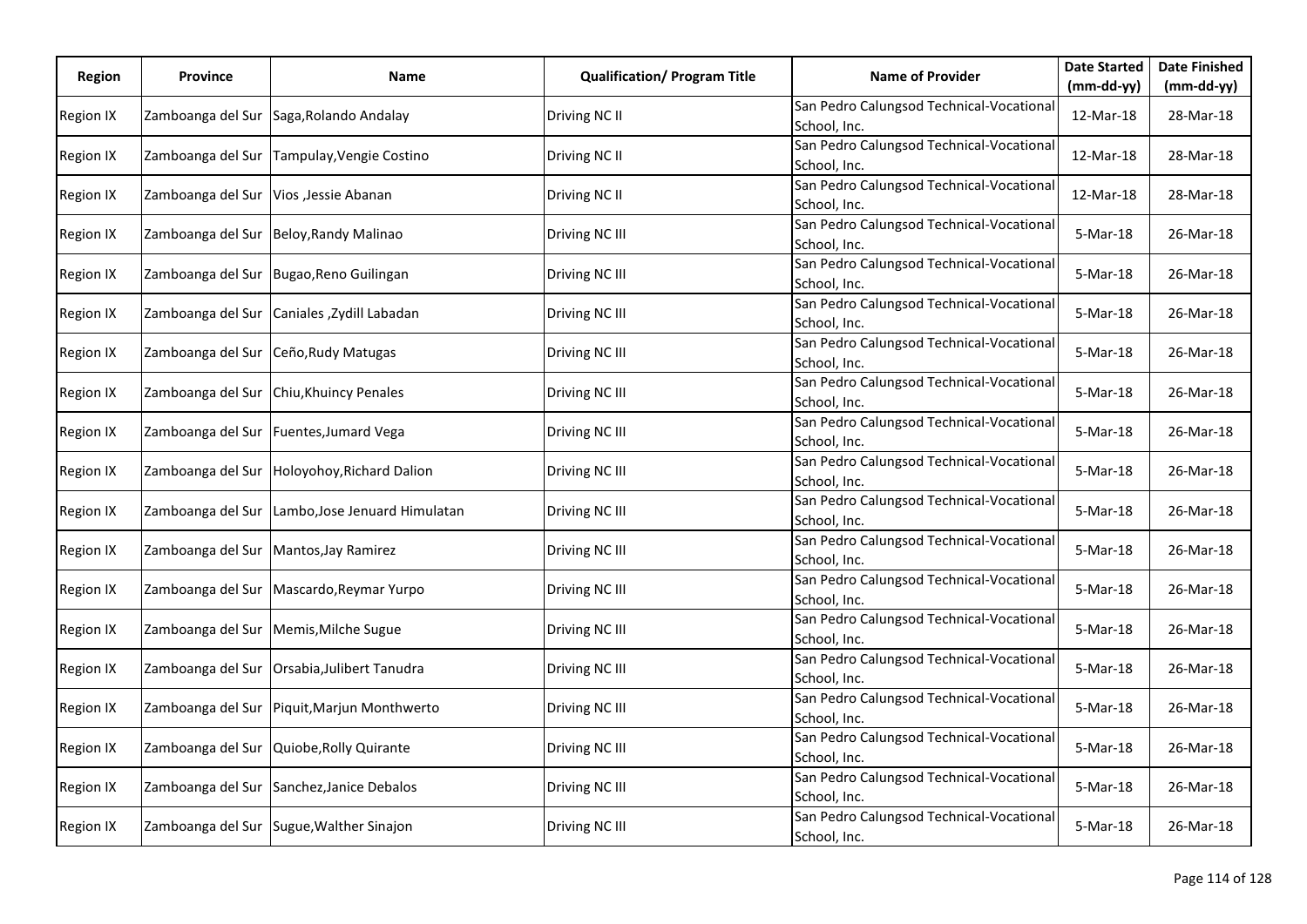| Region    | <b>Province</b>   | Name                                         | <b>Qualification/ Program Title</b> | <b>Name of Provider</b>                                   | <b>Date Started</b> | <b>Date Finished</b> |
|-----------|-------------------|----------------------------------------------|-------------------------------------|-----------------------------------------------------------|---------------------|----------------------|
|           |                   |                                              |                                     |                                                           | (mm-dd-yy)          | $(mm-dd-yy)$         |
| Region IX | Zamboanga del Sur | Tabina, Saripudin Tantong                    | Driving NC III                      | San Pedro Calungsod Technical-Vocational<br>School, Inc.  | 5-Mar-18            | 26-Mar-18            |
| Region IX | Zamboanga del Sur | Tecson, Joeswe Ortega                        | Driving NC III                      | San Pedro Calungsod Technical-Vocational<br>School, Inc.  | 5-Mar-18            | 26-Mar-18            |
| Region IX | Zamboanga del Sur | Unabia, Alvin Masalig                        | Driving NC III                      | San Pedro Calungsod Technical-Vocational<br>School, Inc.  | 5-Mar-18            | 26-Mar-18            |
| Region IX | Zamboanga del Sur | <b>Ungang, Joey Glenn Talasing</b>           | Driving NC III                      | San Pedro Calungsod Technical-Vocational<br>School, Inc.  | 5-Mar-18            | 26-Mar-18            |
| Region IX |                   | Zamboanga del Sur Am-Is, Jun Lloyd Redula    | Hilot (Wellness Massage NC II       | Zamboanga del Sur College of Arts and<br>Technology, Inc. | 5-Mar-18            | 21-Mar-18            |
| Region IX | Zamboanga del Sur | Buhian, Hanna Jane Duhaylungsod              | Hilot (Wellness Massage NC II       | Zamboanga del Sur College of Arts and<br>Technology, Inc. | 5-Mar-18            | 21-Mar-18            |
| Region IX | Zamboanga del Sur | Cañoneo, Alma Soria                          | Hilot (Wellness Massage NC II       | Zamboanga del Sur College of Arts and<br>Technology, Inc. | 5-Mar-18            | 21-Mar-18            |
| Region IX |                   | Zamboanga del Sur   Dalawis, Novelyn Estorba | Hilot (Wellness Massage NC II       | Zamboanga del Sur College of Arts and<br>Technology, Inc. | 5-Mar-18            | 21-Mar-18            |
| Region IX | Zamboanga del Sur | Dubduban, Rosalie Antifuesto                 | Hilot (Wellness Massage NC II       | Zamboanga del Sur College of Arts and<br>Technology, Inc. | 5-Mar-18            | 21-Mar-18            |
| Region IX | Zamboanga del Sur | Dumo, Angelo Joy Perang                      | Hilot (Wellness Massage NC II       | Zamboanga del Sur College of Arts and<br>Technology, Inc. | 5-Mar-18            | 21-Mar-18            |
| Region IX | Zamboanga del Sur | Fellazar, Leslie Taping                      | Hilot (Wellness Massage NC II       | Zamboanga del Sur College of Arts and<br>Technology, Inc. | 5-Mar-18            | 21-Mar-18            |
| Region IX | Zamboanga del Sur | Gutang, Jobert Lapinid                       | Hilot (Wellness Massage NC II       | Zamboanga del Sur College of Arts and<br>Technology, Inc. | 5-Mar-18            | 21-Mar-18            |
| Region IX | Zamboanga del Sur | Jarantilla, Fe Berdin                        | Hilot (Wellness Massage NC II       | Zamboanga del Sur College of Arts and<br>Technology, Inc. | 5-Mar-18            | 21-Mar-18            |
| Region IX | Zamboanga del Sur | Garay, Janimelle Perez                       | Hilot (Wellness Massage NC II       | Zamboanga del Sur College of Arts and<br>Technology, Inc. | 5-Mar-18            | 21-Mar-18            |
| Region IX | Zamboanga del Sur | Medina, Marjorie Amarille                    | Hilot (Wellness Massage NC II       | Zamboanga del Sur College of Arts and<br>Technology, Inc. | 5-Mar-18            | 21-Mar-18            |
| Region IX |                   | Zamboanga del Sur Lallab, Sharmaine Pax      | Hilot (Wellness Massage NC II       | Zamboanga del Sur College of Arts and<br>Technology, Inc. | 5-Mar-18            | 21-Mar-18            |
| Region IX | Zamboanga del Sur | Sagun, Reina Albe                            | Hilot (Wellness Massage NC II       | Zamboanga del Sur College of Arts and<br>Technology, Inc. | 5-Mar-18            | 21-Mar-18            |
| Region IX | Zamboanga del Sur | Sibay, Rachael Mangubat                      | Hilot (Wellness Massage NC II       | Zamboanga del Sur College of Arts and<br>Technology, Inc. | 5-Mar-18            | 21-Mar-18            |
| Region IX |                   | Zamboanga del Sur Suizo, Desmond Dela Torre  | Hilot (Wellness Massage NC II       | Zamboanga del Sur College of Arts and<br>Technology, Inc. | 5-Mar-18            | 21-Mar-18            |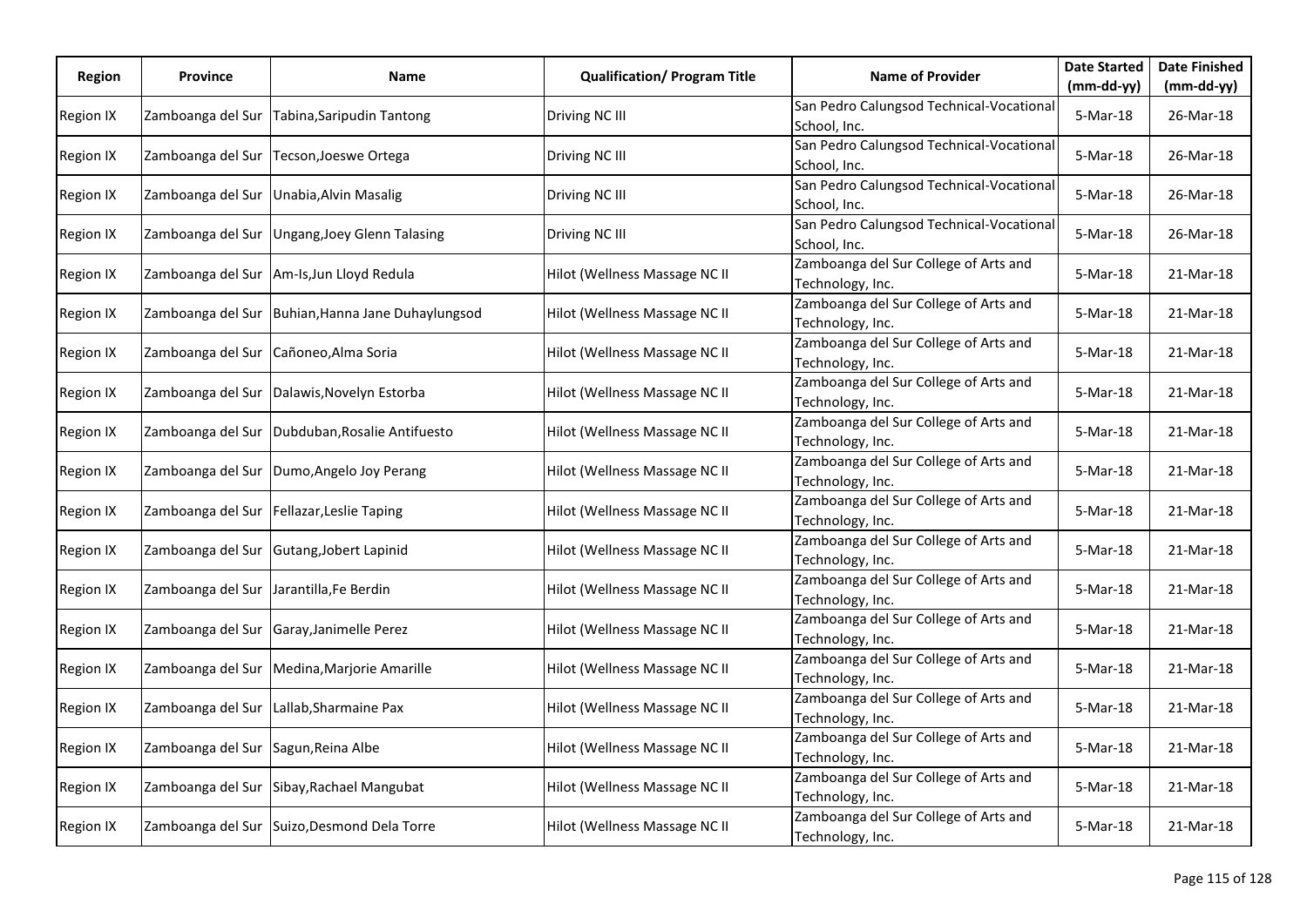| Region           | <b>Province</b>   | Name                                             | <b>Qualification/ Program Title</b> | <b>Name of Provider</b>                                   | <b>Date Started</b> | <b>Date Finished</b> |
|------------------|-------------------|--------------------------------------------------|-------------------------------------|-----------------------------------------------------------|---------------------|----------------------|
|                  |                   |                                                  |                                     |                                                           | $(mm-dd-yy)$        | $(mm-dd-yy)$         |
| Region IX        | Zamboanga del Sur | Tagalogon, E-Ulita Delfino                       | Hilot (Wellness Massage NC II       | Zamboanga del Sur College of Arts and<br>Technology, Inc. | 5-Mar-18            | 21-Mar-18            |
| <b>Region IX</b> | Zamboanga del Sur | Tapa, Annabelle Dagandan                         | Hilot (Wellness Massage NC II       | Zamboanga del Sur College of Arts and<br>Technology, Inc. | 5-Mar-18            | 21-Mar-18            |
| <b>Region IX</b> | Zamboanga del Sur | Tapa, Kaycee Angelie Dagondon                    | Hilot (Wellness Massage NC II       | Zamboanga del Sur College of Arts and<br>Technology, Inc. | 5-Mar-18            | 21-Mar-18            |
| Region IX        | Zamboanga del Sur | Varquez, Vanessa Yurong                          | Hilot (Wellness Massage NC II       | Zamboanga del Sur College of Arts and<br>Technology, Inc. | 5-Mar-18            | 21-Mar-18            |
| Region IX        | Zamboanga del Sur | Villarico, Jivelaine Sayson                      | Hilot (Wellness Massage NC II       | Zamboanga del Sur College of Arts and<br>Technology, Inc. | 5-Mar-18            | 21-Mar-18            |
| Region IX        | Zamboanga del Sur | Abadies, Ace                                     | Hilot (Wellness Massage) NC II      | San Pedro Calungsod Technical Vocational<br>School, Inc.  | 9-Mar-18            | 26-Mar-18            |
| Region IX        | Zamboanga del Sur | Alalag, Janice Holoyohoy                         | Hilot (Wellness Massage) NC II      | San Pedro Calungsod Technical Vocational<br>School, Inc.  | 9-Mar-18            | 26-Mar-18            |
| Region IX        | Zamboanga del Sur | Alalag, Irish Mae Rico                           | Hilot (Wellness Massage) NC II      | San Pedro Calungsod Technical Vocational<br>School, Inc.  | 9-Mar-18            | 26-Mar-18            |
| Region IX        |                   | Zamboanga del Sur Amaran, Marilou Ganduyog       | Hilot (Wellness Massage) NC II      | San Pedro Calungsod Technical Vocational<br>School, Inc.  | 9-Mar-18            | 26-Mar-18            |
| Region IX        | Zamboanga del Sur | Apao, Jenebeth Alalag                            | Hilot (Wellness Massage) NC II      | San Pedro Calungsod Technical Vocational<br>School, Inc.  | 9-Mar-18            | 26-Mar-18            |
| Region IX        | Zamboanga del Sur | Bugao, Maylin Guilingan                          | Hilot (Wellness Massage) NC II      | San Pedro Calungsod Technical Vocational<br>School, Inc.  | 9-Mar-18            | 26-Mar-18            |
| Region IX        | Zamboanga del Sur | Calimpong, Rhonalyn Tambor                       | Hilot (Wellness Massage) NC II      | San Pedro Calungsod Technical Vocational<br>School, Inc.  | 9-Mar-18            | 26-Mar-18            |
| Region IX        |                   | Zamboanga del Sur Dalura, Nathaniel Mendig       | Hilot (Wellness Massage) NC II      | San Pedro Calungsod Technical Vocational<br>School, Inc.  | 9-Mar-18            | 26-Mar-18            |
| Region IX        | Zamboanga del Sur | Dawaling, Ryazza Balus                           | Hilot (Wellness Massage) NC II      | San Pedro Calungsod Technical Vocational<br>School, Inc.  | 9-Mar-18            | 26-Mar-18            |
| <b>Region IX</b> |                   | Zamboanga del Sur Democer, Roselyn Landong       | Hilot (Wellness Massage) NC II      | San Pedro Calungsod Technical Vocational<br>School, Inc.  | 9-Mar-18            | 26-Mar-18            |
| Region IX        |                   | Zamboanga del Sur Dionela, Harvey Hope Santander | Hilot (Wellness Massage) NC II      | San Pedro Calungsod Technical Vocational<br>School, Inc.  | 9-Mar-18            | 26-Mar-18            |
| Region IX        | Zamboanga del Sur | Engarcial, Nickmar Adil                          | Hilot (Wellness Massage) NC II      | San Pedro Calungsod Technical Vocational<br>School, Inc.  | 9-Mar-18            | 26-Mar-18            |
| Region IX        | Zamboanga del Sur | Ganduyog, Jenievive Halius                       | Hilot (Wellness Massage) NC II      | San Pedro Calungsod Technical Vocational<br>School, Inc.  | 9-Mar-18            | 26-Mar-18            |
| Region IX        |                   | Zamboanga del Sur Lacia, E-Jay Monares           | Hilot (Wellness Massage) NC II      | San Pedro Calungsod Technical Vocational<br>School, Inc.  | 9-Mar-18            | 26-Mar-18            |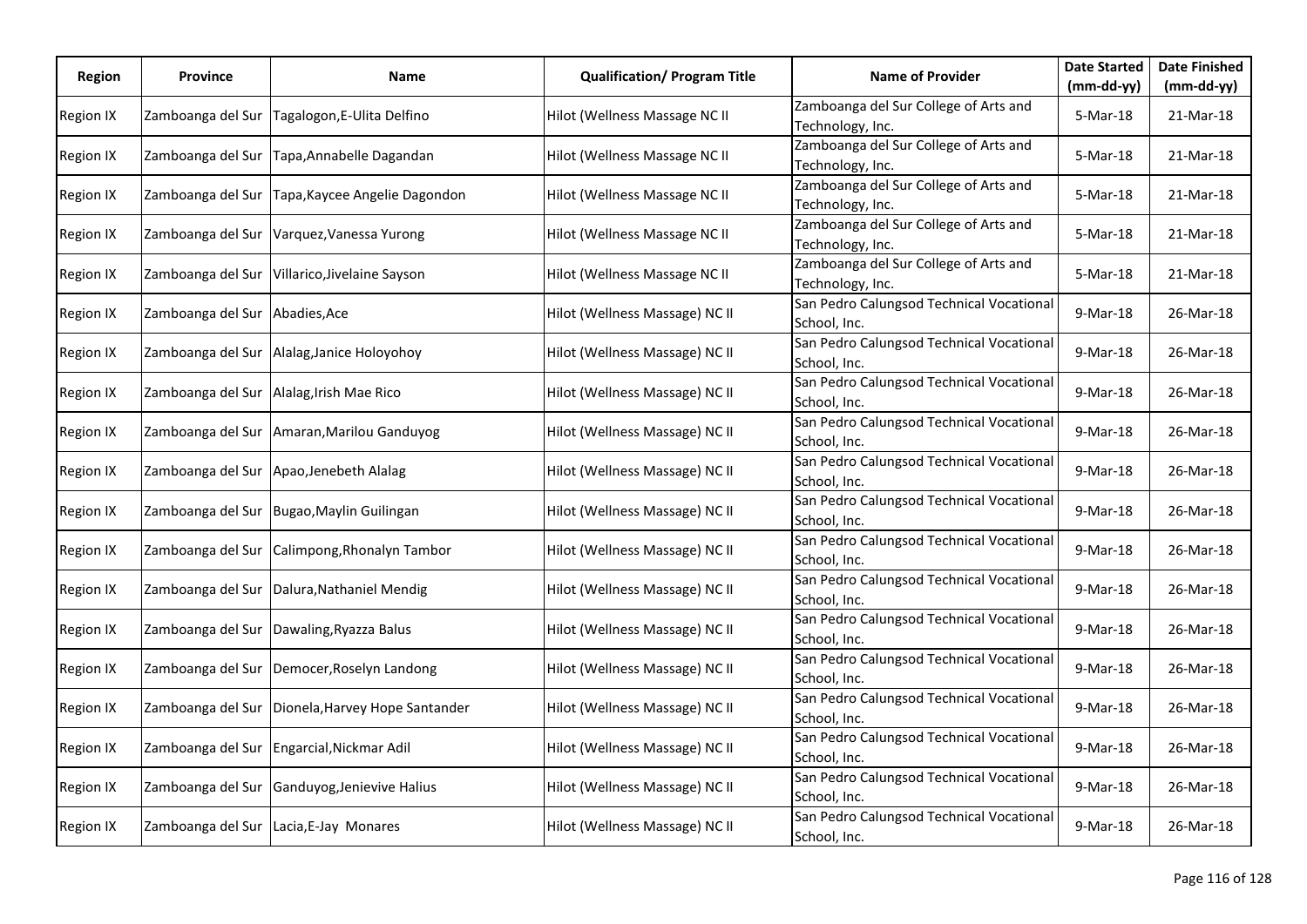| Region           | <b>Province</b>                       | Name                                         | <b>Qualification/ Program Title</b> | <b>Name of Provider</b>                                     | <b>Date Started</b> | <b>Date Finished</b> |
|------------------|---------------------------------------|----------------------------------------------|-------------------------------------|-------------------------------------------------------------|---------------------|----------------------|
|                  |                                       |                                              |                                     |                                                             | $(mm-dd-yy)$        | $(mm-dd-yy)$         |
| Region IX        | Zamboanga del Sur                     | Malimbol, Ellien Jean Baydal                 | Hilot (Wellness Massage) NC II      | San Pedro Calungsod Technical Vocational<br>School, Inc.    | 9-Mar-18            | 26-Mar-18            |
| Region IX        |                                       | Zamboanga del Sur Medija, Jecelle Lou Looc   | Hilot (Wellness Massage) NC II      | San Pedro Calungsod Technical Vocational<br>School, Inc.    | 9-Mar-18            | 26-Mar-18            |
| <b>Region IX</b> | Zamboanga del Sur                     | Monares, Marrielle Alalag                    | Hilot (Wellness Massage) NC II      | San Pedro Calungsod Technical Vocational<br>School, Inc.    | 9-Mar-18            | 26-Mar-18            |
| Region IX        | Zamboanga del Sur                     | Motuhan, Rizzales Eguin                      | Hilot (Wellness Massage) NC II      | San Pedro Calungsod Technical Vocational<br>School, Inc.    | 9-Mar-18            | 26-Mar-18            |
| Region IX        | Zamboanga del Sur                     | Paglinawan, Junjie Gallegos                  | Hilot (Wellness Massage) NC II      | San Pedro Calungsod Technical Vocational<br>School, Inc.    | 9-Mar-18            | 26-Mar-18            |
| Region IX        | Zamboanga del Sur                     | Pedrosa, Flordeliza                          | Hilot (Wellness Massage) NC II      | San Pedro Calungsod Technical Vocational<br>School, Inc.    | 9-Mar-18            | 26-Mar-18            |
| Region IX        | Zamboanga del Sur                     | Polinar, Anna Rose Gallegos                  | Hilot (Wellness Massage) NC II      | San Pedro Calungsod Technical Vocational<br>School, Inc.    | 9-Mar-18            | 26-Mar-18            |
| <b>Region IX</b> | Zamboanga del Sur                     | Polinar, Rhoan Gallegos                      | Hilot (Wellness Massage) NC II      | San Pedro Calungsod Technical Vocational<br>School, Inc.    | 9-Mar-18            | 26-Mar-18            |
| Region IX        |                                       | Zamboanga del Sur Sumasao, Julie Ann Palinta | Hilot (Wellness Massage) NC II      | San Pedro Calungsod Technical Vocational<br>School, Inc.    | 9-Mar-18            | 26-Mar-18            |
| Region IX        | Zamboanga del Sur                     | Thundas, Mona Liza Sumalpong                 | Hilot (Wellness Massage) NC II      | San Pedro Calungsod Technical Vocational<br>School, Inc.    | 9-Mar-18            | 26-Mar-18            |
| Region IX        | Zamboanga del Sur                     | Tumayak, Mary Ann Tumalis                    | Hilot (Wellness Massage) NC II      | San Pedro Calungsod Technical Vocational<br>School, Inc.    | 9-Mar-18            | 26-Mar-18            |
| Region IX        | Zamboanga Sibugay Amario, Jaime H     |                                              | <b>Automotive Servicing I</b>       | MINDANAO AUTO AND TECHNICAL SKILLS<br>TRAINING CENTER, INC. | 5-Mar-18            | 27-Mar-18            |
| Region IX        | Zamboanga Sibugay Batingal, Tony M    |                                              | <b>Automotive Servicing I</b>       | MINDANAO AUTO AND TECHNICAL SKILLS<br>TRAINING CENTER, INC. | 5-Mar-18            | 27-Mar-18            |
| Region IX        | Zamboanga Sibugay Bayuran, Roland (-) |                                              | <b>Automotive Servicing I</b>       | MINDANAO AUTO AND TECHNICAL SKILLS<br>TRAINING CENTER, INC. | 5-Mar-18            | 27-Mar-18            |
| Region IX        | Zamboanga Sibugay Behix, Manny Sirino |                                              | <b>Automotive Servicing I</b>       | MINDANAO AUTO AND TECHNICAL SKILLS<br>TRAINING CENTER, INC. | 5-Mar-18            | 27-Mar-18            |
| Region IX        | Zamboanga Sibugay Bojos, Alvir Sadio  |                                              | <b>Automotive Servicing I</b>       | MINDANAO AUTO AND TECHNICAL SKILLS<br>TRAINING CENTER, INC. | 5-Mar-18            | 27-Mar-18            |
| Region IX        |                                       | Zamboanga Sibugay Cadano, Sherwin Cutoban    | <b>Automotive Servicing I</b>       | MINDANAO AUTO AND TECHNICAL SKILLS<br>TRAINING CENTER, INC. | 5-Mar-18            | 27-Mar-18            |
| Region IX        | Zamboanga Sibugay Dagdag, Fervy Nohi  |                                              | <b>Automotive Servicing I</b>       | MINDANAO AUTO AND TECHNICAL SKILLS<br>TRAINING CENTER, INC. | 5-Mar-18            | 27-Mar-18            |
| Region IX        | Zamboanga Sibugay Daguio, Rey Simacio |                                              | <b>Automotive Servicing I</b>       | MINDANAO AUTO AND TECHNICAL SKILLS<br>TRAINING CENTER, INC. | 5-Mar-18            | 27-Mar-18            |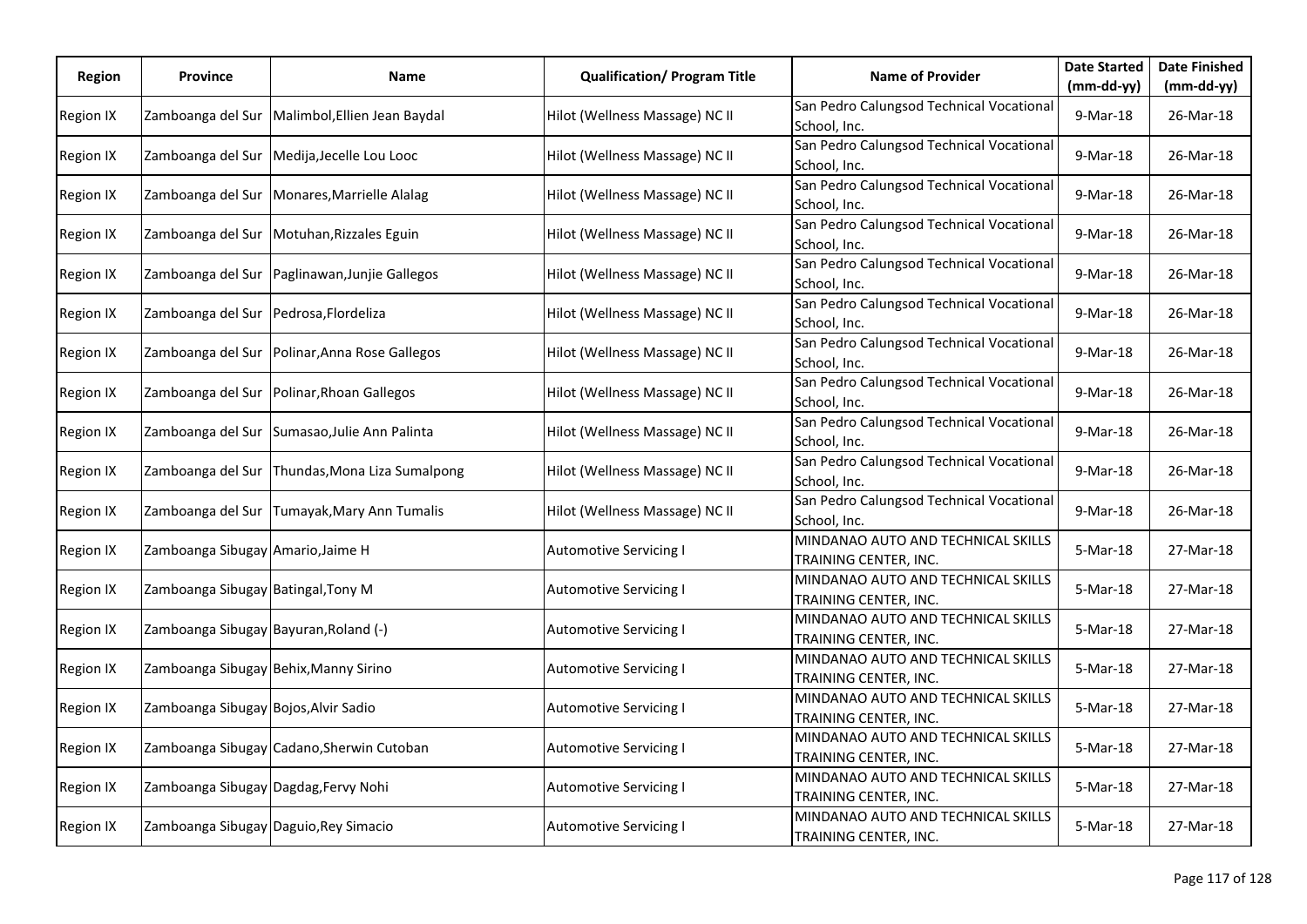| Region           | <b>Province</b>                       | Name                                             | <b>Qualification/ Program Title</b> | <b>Name of Provider</b>                                     | <b>Date Started</b> | <b>Date Finished</b> |
|------------------|---------------------------------------|--------------------------------------------------|-------------------------------------|-------------------------------------------------------------|---------------------|----------------------|
|                  |                                       |                                                  |                                     |                                                             | $(mm-dd-yy)$        | $(mm-dd-yy)$         |
| <b>Region IX</b> |                                       | Zamboanga Sibugay De Tomas, Michael Del Pilar    | <b>Automotive Servicing I</b>       | MINDANAO AUTO AND TECHNICAL SKILLS<br>TRAINING CENTER, INC. | 5-Mar-18            | 27-Mar-18            |
| Region IX        |                                       | Zamboanga Sibugay Derama, Kevin Diangzon         | <b>Automotive Servicing I</b>       | MINDANAO AUTO AND TECHNICAL SKILLS<br>TRAINING CENTER, INC. | 5-Mar-18            | 27-Mar-18            |
| Region IX        |                                       | Zamboanga Sibugay Edaño, Vincent John Mariano    | <b>Automotive Servicing I</b>       | MINDANAO AUTO AND TECHNICAL SKILLS<br>TRAINING CENTER, INC. | 5-Mar-18            | 27-Mar-18            |
| <b>Region IX</b> | Zamboanga Sibugay Esto, Lot Sumbrana  |                                                  | <b>Automotive Servicing I</b>       | MINDANAO AUTO AND TECHNICAL SKILLS<br>TRAINING CENTER, INC. | 5-Mar-18            | 27-Mar-18            |
| Region IX        |                                       | Zamboanga Sibugay Francisco, Bryan Jay Sendil    | <b>Automotive Servicing I</b>       | MINDANAO AUTO AND TECHNICAL SKILLS<br>TRAINING CENTER, INC. | 5-Mar-18            | 27-Mar-18            |
| Region IX        | Zamboanga Sibugay Lisab, Marbin Alain |                                                  | <b>Automotive Servicing I</b>       | MINDANAO AUTO AND TECHNICAL SKILLS<br>TRAINING CENTER, INC. | 5-Mar-18            | 27-Mar-18            |
| <b>Region IX</b> |                                       | Zamboanga Sibugay Malda, Carlito Planquero       | <b>Automotive Servicing I</b>       | MINDANAO AUTO AND TECHNICAL SKILLS<br>TRAINING CENTER, INC. | 5-Mar-18            | 27-Mar-18            |
| <b>Region IX</b> |                                       | Zamboanga Sibugay Manait, Neil Boy Bisera        | <b>Automotive Servicing I</b>       | MINDANAO AUTO AND TECHNICAL SKILLS<br>TRAINING CENTER, INC. | 5-Mar-18            | 27-Mar-18            |
| Region IX        |                                       | Zamboanga Sibugay Mohammad, Odjie Mangis         | <b>Automotive Servicing I</b>       | MINDANAO AUTO AND TECHNICAL SKILLS<br>TRAINING CENTER, INC. | 5-Mar-18            | 27-Mar-18            |
| <b>Region IX</b> |                                       | Zamboanga Sibugay Nortal, Ronald Cuering         | <b>Automotive Servicing I</b>       | MINDANAO AUTO AND TECHNICAL SKILLS<br>TRAINING CENTER, INC. | 5-Mar-18            | 27-Mar-18            |
| <b>Region IX</b> |                                       | Zamboanga Sibugay Rodrigazo, John Loyd "Ballesta | <b>Automotive Servicing I</b>       | MINDANAO AUTO AND TECHNICAL SKILLS<br>TRAINING CENTER, INC. | 5-Mar-18            | 27-Mar-18            |
| <b>Region IX</b> |                                       | Zamboanga Sibugay Sabrine, Endrico Piala         | <b>Automotive Servicing I</b>       | MINDANAO AUTO AND TECHNICAL SKILLS<br>TRAINING CENTER, INC. | 5-Mar-18            | 27-Mar-18            |
| Region IX        |                                       | Zamboanga Sibugay Saguino, John Dave (-)         | <b>Automotive Servicing I</b>       | MINDANAO AUTO AND TECHNICAL SKILLS<br>TRAINING CENTER, INC. | 5-Mar-18            | 27-Mar-18            |
| Region IX        | Zamboanga Sibugay Salles, Ralph L     |                                                  | <b>Automotive Servicing I</b>       | MINDANAO AUTO AND TECHNICAL SKILLS<br>TRAINING CENTER, INC. | 5-Mar-18            | 27-Mar-18            |
| <b>Region IX</b> |                                       | Zamboanga Sibugay Samuel, Jayson Fernandez       | <b>Automotive Servicing I</b>       | MINDANAO AUTO AND TECHNICAL SKILLS<br>TRAINING CENTER, INC. | 5-Mar-18            | 27-Mar-18            |
| <b>Region IX</b> |                                       | Zamboanga Sibugay Sanchez, Oliver Macasaysay     | <b>Automotive Servicing I</b>       | MINDANAO AUTO AND TECHNICAL SKILLS<br>TRAINING CENTER, INC. | 5-Mar-18            | 27-Mar-18            |
| <b>Region IX</b> | Zamboanga Sibugay Suizo, Jonathan A   |                                                  | <b>Automotive Servicing I</b>       | MINDANAO AUTO AND TECHNICAL SKILLS<br>TRAINING CENTER, INC. | 5-Mar-18            | 27-Mar-18            |
| Region IX        |                                       | Zamboanga Sibugay Albiso, John Dee Endong        | <b>Automotive Servicing I</b>       | MINDANAO AUTO AND TECHNICAL SKILLS<br>TRAINING CENTER, INC. | 5-Mar-18            | 27-Mar-18            |
| Region IX        | Zamboanga Sibugay Albiso, Jovanie E   |                                                  | <b>Automotive Servicing I</b>       | MINDANAO AUTO AND TECHNICAL SKILLS<br>TRAINING CENTER, INC. | 5-Mar-18            | 27-Mar-18            |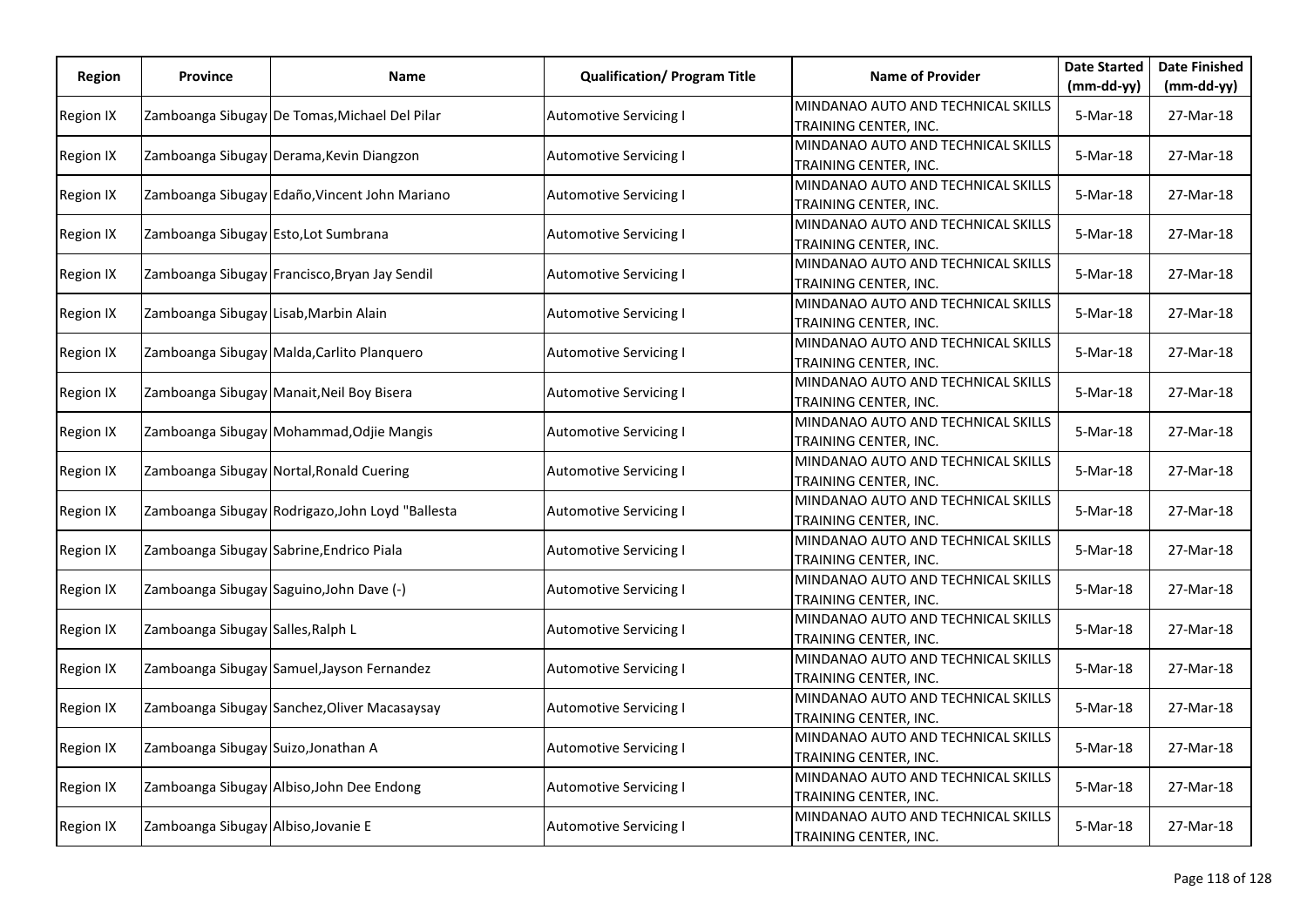| Region    | <b>Province</b>                        | Name                                          | <b>Qualification/ Program Title</b> | <b>Name of Provider</b>                                     | <b>Date Started</b> | <b>Date Finished</b> |
|-----------|----------------------------------------|-----------------------------------------------|-------------------------------------|-------------------------------------------------------------|---------------------|----------------------|
|           |                                        |                                               |                                     |                                                             | $(mm-dd-yy)$        | $(mm-dd-yy)$         |
| Region IX |                                        | Zamboanga Sibugay Awid, Andrew Cadagdagon     | Automotive Servicing I              | MINDANAO AUTO AND TECHNICAL SKILLS<br>TRAINING CENTER, INC. | 5-Mar-18            | 27-Mar-18            |
| Region IX | Zamboanga Sibugay Barredo, Joel Cariño |                                               | <b>Automotive Servicing I</b>       | MINDANAO AUTO AND TECHNICAL SKILLS<br>TRAINING CENTER, INC. | 5-Mar-18            | 27-Mar-18            |
| Region IX |                                        | Zamboanga Sibugay Bation, Florante Abapo      | <b>Automotive Servicing I</b>       | MINDANAO AUTO AND TECHNICAL SKILLS<br>TRAINING CENTER, INC. | 5-Mar-18            | 27-Mar-18            |
| Region IX |                                        | Zamboanga Sibugay Caballero, Royette Tuazon   | Automotive Servicing I              | MINDANAO AUTO AND TECHNICAL SKILLS<br>TRAINING CENTER, INC. | 5-Mar-18            | 27-Mar-18            |
| Region IX |                                        | Zamboanga Sibugay Calasang, Hernane "Remolio  | <b>Automotive Servicing I</b>       | MINDANAO AUTO AND TECHNICAL SKILLS<br>TRAINING CENTER, INC. | 5-Mar-18            | 27-Mar-18            |
| Region IX |                                        | Zamboanga Sibugay Dingle, Ralph Diqueto       | Automotive Servicing I              | MINDANAO AUTO AND TECHNICAL SKILLS<br>TRAINING CENTER, INC. | 5-Mar-18            | 27-Mar-18            |
| Region IX |                                        | Zamboanga Sibugay Dingle, Rosauro Tuballa     | <b>Automotive Servicing I</b>       | MINDANAO AUTO AND TECHNICAL SKILLS<br>TRAINING CENTER, INC. | 5-Mar-18            | 27-Mar-18            |
| Region IX |                                        | Zamboanga Sibugay Emperoso, Temoteo "Cordova  | Automotive Servicing I              | MINDANAO AUTO AND TECHNICAL SKILLS<br>TRAINING CENTER, INC. | 5-Mar-18            | 27-Mar-18            |
| Region IX |                                        | Zamboanga Sibugay Jaim, Giovel Morastel       | <b>Automotive Servicing I</b>       | MINDANAO AUTO AND TECHNICAL SKILLS<br>TRAINING CENTER, INC. | 5-Mar-18            | 27-Mar-18            |
| Region IX |                                        | Zamboanga Sibugay Ocampo, Reymart Villarcampo | Automotive Servicing I              | MINDANAO AUTO AND TECHNICAL SKILLS<br>TRAINING CENTER, INC. | 5-Mar-18            | 27-Mar-18            |
| Region IX | Zamboanga Sibugay Ovalo, Jayson Cario  |                                               | <b>Automotive Servicing I</b>       | MINDANAO AUTO AND TECHNICAL SKILLS<br>TRAINING CENTER, INC. | 5-Mar-18            | 27-Mar-18            |
| Region IX |                                        | Zamboanga Sibugay Poloyapoy, Rudy Egos        | <b>Automotive Servicing I</b>       | MINDANAO AUTO AND TECHNICAL SKILLS<br>TRAINING CENTER, INC. | 5-Mar-18            | 27-Mar-18            |
| Region IX |                                        | Zamboanga Sibugay Recesio, Efren "Elentorio   | <b>Automotive Servicing I</b>       | MINDANAO AUTO AND TECHNICAL SKILLS<br>TRAINING CENTER, INC. | 5-Mar-18            | 27-Mar-18            |
| Region IX |                                        | Zamboanga Sibugay Recesio, Keven Elentorio    | <b>Automotive Servicing I</b>       | MINDANAO AUTO AND TECHNICAL SKILLS<br>TRAINING CENTER, INC. | 5-Mar-18            | 27-Mar-18            |
| Region IX | Zamboanga Sibugay Recisio, Nicky Tome  |                                               | <b>Automotive Servicing I</b>       | MINDANAO AUTO AND TECHNICAL SKILLS<br>TRAINING CENTER, INC. | 5-Mar-18            | 27-Mar-18            |
| Region IX |                                        | Zamboanga Sibugay Saldua, Dulcesimo Garcia    | <b>Automotive Servicing I</b>       | MINDANAO AUTO AND TECHNICAL SKILLS<br>TRAINING CENTER, INC. | 5-Mar-18            | 27-Mar-18            |
| Region IX |                                        | Zamboanga Sibugay Saldua, Joel Rey Meja       | <b>Automotive Servicing I</b>       | MINDANAO AUTO AND TECHNICAL SKILLS<br>TRAINING CENTER, INC. | 5-Mar-18            | 27-Mar-18            |
| Region IX | Zamboanga Sibugay Salles, Emar C       |                                               | <b>Automotive Servicing I</b>       | MINDANAO AUTO AND TECHNICAL SKILLS<br>TRAINING CENTER, INC. | 5-Mar-18            | 27-Mar-18            |
| Region IX | Zamboanga Sibugay Sumalinog, Algen A   |                                               | <b>Automotive Servicing I</b>       | MINDANAO AUTO AND TECHNICAL SKILLS<br>TRAINING CENTER, INC. | 5-Mar-18            | 27-Mar-18            |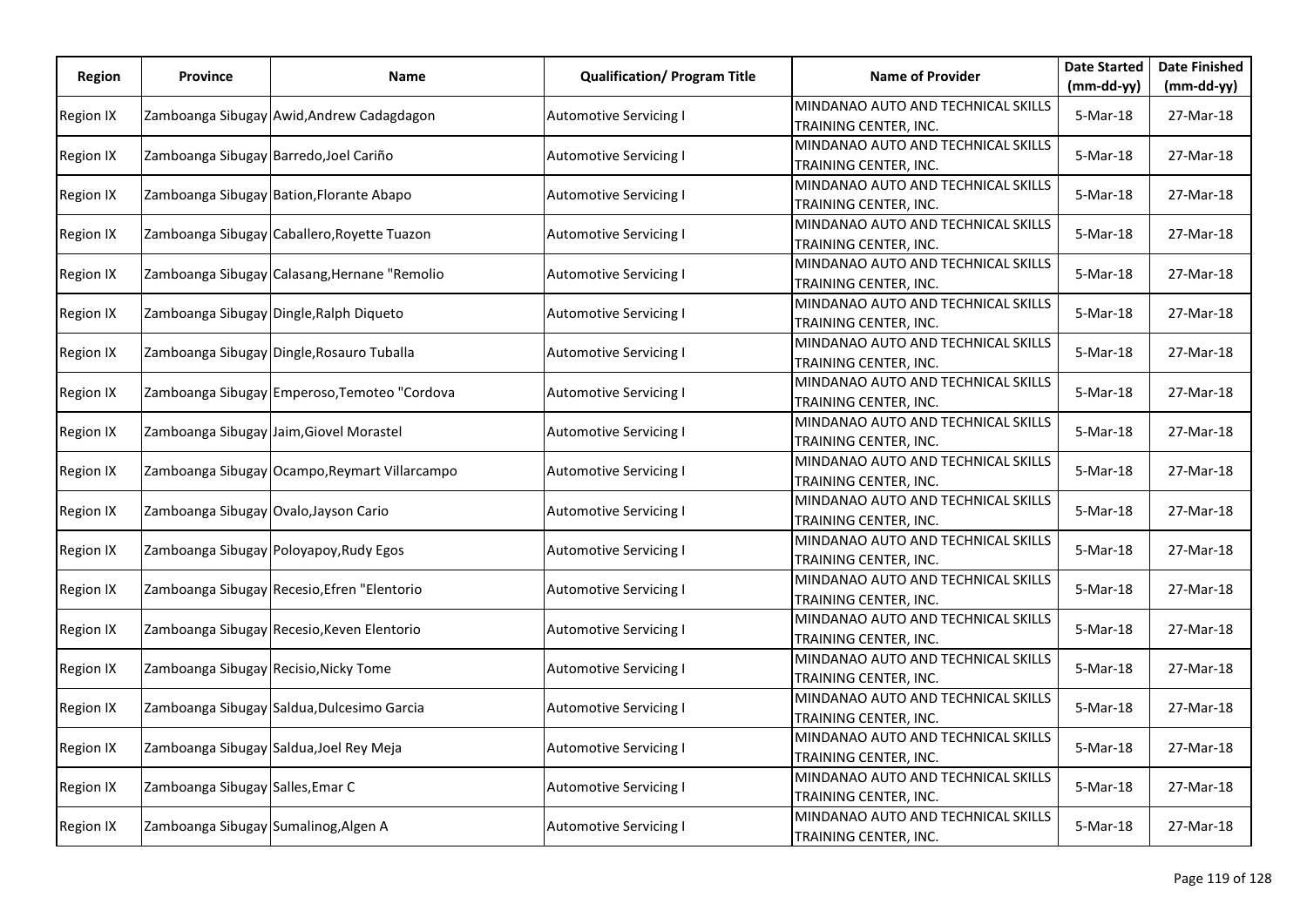| <b>Region</b>    | <b>Province</b>                        | Name                                              | <b>Qualification/ Program Title</b> | <b>Name of Provider</b>                                     | <b>Date Started</b> | <b>Date Finished</b> |
|------------------|----------------------------------------|---------------------------------------------------|-------------------------------------|-------------------------------------------------------------|---------------------|----------------------|
|                  |                                        |                                                   |                                     |                                                             | $(mm-dd-yy)$        | $(mm-dd-yy)$         |
| <b>Region IX</b> |                                        | Zamboanga Sibugay Tamayo, Jaymart Peralta         | <b>Automotive Servicing I</b>       | MINDANAO AUTO AND TECHNICAL SKILLS<br>TRAINING CENTER, INC. | 5-Mar-18            | 27-Mar-18            |
|                  |                                        |                                                   |                                     | MINDANAO AUTO AND TECHNICAL SKILLS                          |                     |                      |
| <b>Region IX</b> |                                        | Zamboanga Sibugay Tome, Fretty Boy Jimmy Tual     | <b>Automotive Servicing I</b>       | TRAINING CENTER, INC.                                       | 5-Mar-18            | 27-Mar-18            |
| Region IX        |                                        | Zamboanga Sibugay Tome, Kimboy Emperozo           | <b>Automotive Servicing I</b>       | MINDANAO AUTO AND TECHNICAL SKILLS                          | 5-Mar-18            | 27-Mar-18            |
|                  |                                        |                                                   |                                     | TRAINING CENTER, INC.                                       |                     |                      |
| <b>Region IX</b> |                                        | Zamboanga Sibugay Villaespin, Jonathan Ganza      | Automotive Servicing I              | MINDANAO AUTO AND TECHNICAL SKILLS                          | 5-Mar-18            | 27-Mar-18            |
|                  |                                        |                                                   |                                     | TRAINING CENTER, INC.                                       |                     |                      |
| <b>Region IX</b> |                                        | Zamboanga Sibugay Akang, Ar-Raquib Baron          | Bread and Pastry Production II      | TECHNOLOGICAL INSTITUTE OF                                  | 5-Mar-18            | 24-Mar-18            |
|                  |                                        |                                                   |                                     | ZAMBOANGA PENINSULA, INC.                                   |                     |                      |
| Region IX        |                                        | Zamboanga Sibugay Alegado, Leizel Jane Calunod    | Bread and Pastry Production II      | TECHNOLOGICAL INSTITUTE OF                                  | 5-Mar-18            | 24-Mar-18            |
|                  |                                        |                                                   |                                     | ZAMBOANGA PENINSULA, INC.                                   |                     |                      |
| <b>Region IX</b> |                                        | Zamboanga Sibugay Ampuan, Nurvieza Gulay          | Bread and Pastry Production II      | TECHNOLOGICAL INSTITUTE OF                                  | 5-Mar-18            | 24-Mar-18            |
|                  |                                        |                                                   |                                     | ZAMBOANGA PENINSULA, INC.                                   |                     |                      |
| <b>Region IX</b> |                                        | Zamboanga Sibugay Basera, Joanna Jean Pagaran     | Bread and Pastry Production II      | TECHNOLOGICAL INSTITUTE OF                                  | 5-Mar-18            | 24-Mar-18            |
|                  |                                        |                                                   |                                     | ZAMBOANGA PENINSULA, INC.                                   |                     |                      |
| <b>Region IX</b> | Zamboanga Sibugay Berdon, Ariel Omayao |                                                   | Bread and Pastry Production II      | TECHNOLOGICAL INSTITUTE OF                                  | 5-Mar-18            | 24-Mar-18            |
|                  |                                        |                                                   |                                     | ZAMBOANGA PENINSULA, INC.                                   |                     |                      |
| <b>Region IX</b> |                                        | Zamboanga Sibugay Borromeo, Juneza Salazar        | Bread and Pastry Production II      | TECHNOLOGICAL INSTITUTE OF                                  | 5-Mar-18            | 24-Mar-18            |
|                  |                                        |                                                   |                                     | ZAMBOANGA PENINSULA, INC.                                   |                     |                      |
| Region IX        |                                        | Zamboanga Sibugay Esperanza, Dennis Flores        | Bread and Pastry Production II      | TECHNOLOGICAL INSTITUTE OF                                  | 5-Mar-18            | 24-Mar-18            |
|                  |                                        |                                                   |                                     | ZAMBOANGA PENINSULA, INC.                                   |                     |                      |
| Region IX        |                                        | Zamboanga Sibugay Esphila, Erenio Navarro         | Bread and Pastry Production II      | TECHNOLOGICAL INSTITUTE OF                                  | 5-Mar-18            | 24-Mar-18            |
|                  |                                        |                                                   |                                     | ZAMBOANGA PENINSULA, INC.                                   |                     |                      |
| Region IX        |                                        | Zamboanga Sibugay Hamboy, Marydel Eran            | Bread and Pastry Production II      | TECHNOLOGICAL INSTITUTE OF                                  | 5-Mar-18            | 24-Mar-18            |
|                  |                                        |                                                   |                                     | ZAMBOANGA PENINSULA, INC.                                   |                     |                      |
| <b>Region IX</b> |                                        | Zamboanga Sibugay Lato, Gerald Joseph Capablanca  | Bread and Pastry Production II      | TECHNOLOGICAL INSTITUTE OF                                  | 5-Mar-18            | 24-Mar-18            |
|                  |                                        |                                                   |                                     | ZAMBOANGA PENINSULA, INC.                                   |                     |                      |
| <b>Region IX</b> |                                        | Zamboanga Sibugay Malagum, Jasminne Suico         | Bread and Pastry Production II      | TECHNOLOGICAL INSTITUTE OF                                  | 5-Mar-18            | 24-Mar-18            |
|                  |                                        |                                                   |                                     | ZAMBOANGA PENINSULA, INC.                                   |                     |                      |
| <b>Region IX</b> |                                        | Zamboanga Sibugay Matulac, Kemberly Amora         | Bread and Pastry Production II      | TECHNOLOGICAL INSTITUTE OF                                  | 5-Mar-18            | 24-Mar-18            |
|                  |                                        |                                                   |                                     | ZAMBOANGA PENINSULA, INC.                                   |                     |                      |
| <b>Region IX</b> |                                        | Zamboanga Sibugay Oclarit, May Flor Romago        | Bread and Pastry Production II      | TECHNOLOGICAL INSTITUTE OF                                  | 5-Mar-18            | 24-Mar-18            |
|                  |                                        |                                                   |                                     | ZAMBOANGA PENINSULA, INC.                                   |                     |                      |
| <b>Region IX</b> |                                        | Zamboanga Sibugay Ongcoy, Suffiane Faith Lampayan | Bread and Pastry Production II      | TECHNOLOGICAL INSTITUTE OF                                  | 5-Mar-18            | 24-Mar-18            |
|                  |                                        |                                                   |                                     | ZAMBOANGA PENINSULA, INC.                                   |                     |                      |
|                  |                                        |                                                   | Bread and Pastry Production II      | TECHNOLOGICAL INSTITUTE OF                                  | 5-Mar-18            | 24-Mar-18            |
| Region IX        |                                        | Zamboanga Sibugay Pacquiao, Pearl Hope Pelenio    |                                     | ZAMBOANGA PENINSULA, INC.                                   |                     |                      |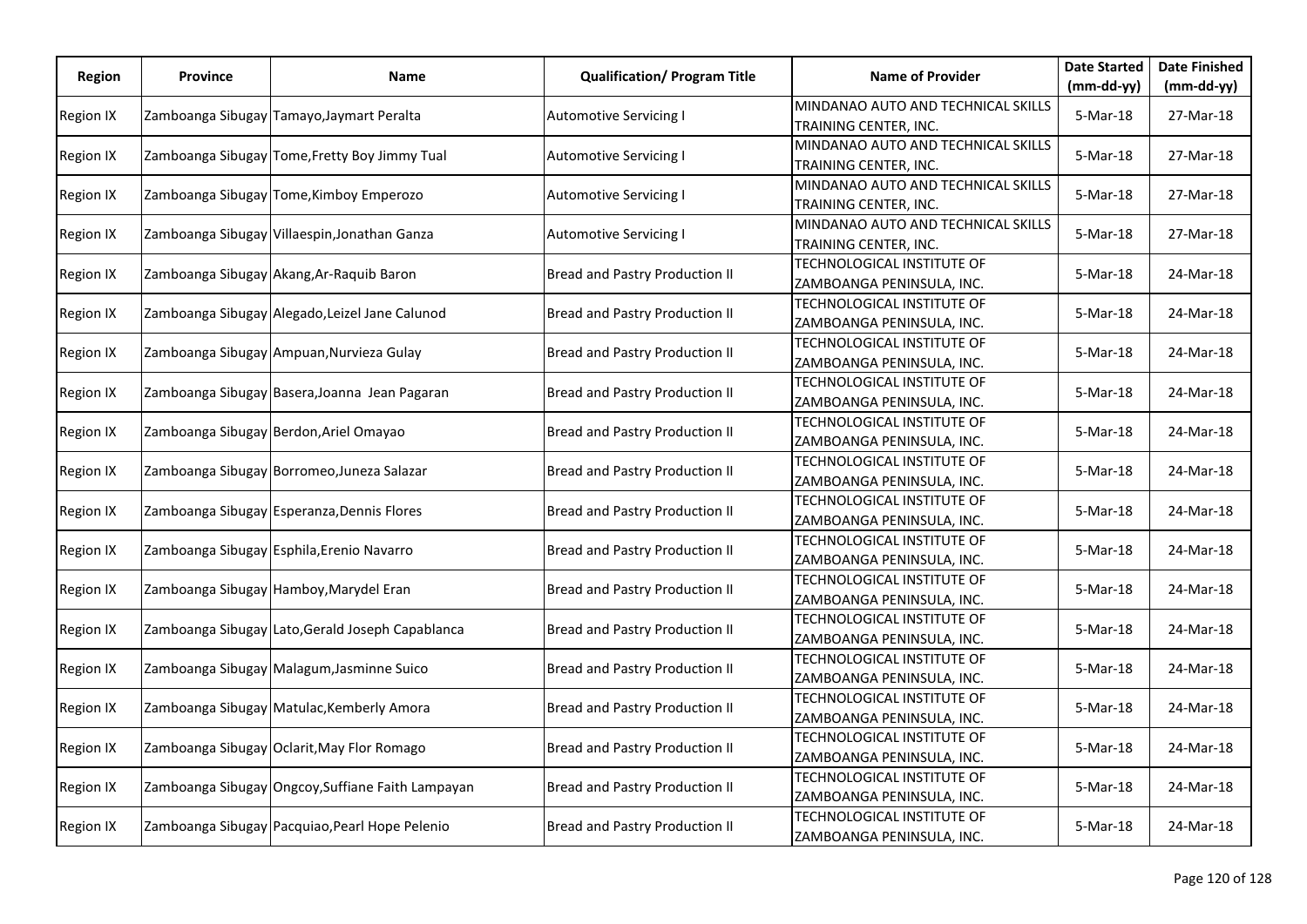| <b>Region</b> | <b>Province</b>                       | Name                                            | <b>Qualification/ Program Title</b>   | <b>Name of Provider</b>                                 | <b>Date Started</b> | <b>Date Finished</b> |
|---------------|---------------------------------------|-------------------------------------------------|---------------------------------------|---------------------------------------------------------|---------------------|----------------------|
|               |                                       |                                                 |                                       |                                                         | $(mm-dd-yy)$        | $(mm-dd-yy)$         |
| Region IX     |                                       | Zamboanga Sibugay Paner, Marielle Omayao        | Bread and Pastry Production II        | TECHNOLOGICAL INSTITUTE OF<br>ZAMBOANGA PENINSULA, INC. | 5-Mar-18            | 24-Mar-18            |
| Region IX     |                                       | Zamboanga Sibugay Paquibot, Marie Jane Malmis   | Bread and Pastry Production II        | TECHNOLOGICAL INSTITUTE OF                              | 5-Mar-18            | 24-Mar-18            |
|               |                                       |                                                 |                                       | ZAMBOANGA PENINSULA, INC.                               |                     |                      |
| Region IX     |                                       | Zamboanga Sibugay Pellerin, Alve Jean Patindol  | Bread and Pastry Production II        | TECHNOLOGICAL INSTITUTE OF<br>ZAMBOANGA PENINSULA, INC. | 5-Mar-18            | 24-Mar-18            |
| Region IX     |                                       | Zamboanga Sibugay Petallar, Jeanellie Leguiz    | Bread and Pastry Production II        | TECHNOLOGICAL INSTITUTE OF                              | 5-Mar-18            | 24-Mar-18            |
|               |                                       |                                                 |                                       | ZAMBOANGA PENINSULA, INC.                               |                     |                      |
| Region IX     |                                       | Zamboanga Sibugay Quiñones, Aida Saldon         | Bread and Pastry Production II        | TECHNOLOGICAL INSTITUTE OF<br>ZAMBOANGA PENINSULA, INC. | 5-Mar-18            | 24-Mar-18            |
| Region IX     |                                       | Zamboanga Sibugay Remedios, Wilma Lemo          | Bread and Pastry Production II        | TECHNOLOGICAL INSTITUTE OF                              | 5-Mar-18            | 24-Mar-18            |
|               |                                       |                                                 |                                       | ZAMBOANGA PENINSULA, INC.                               |                     |                      |
| Region IX     |                                       | Zamboanga Sibugay Sefil, Love Joy Catane        | <b>Bread and Pastry Production II</b> | TECHNOLOGICAL INSTITUTE OF<br>ZAMBOANGA PENINSULA, INC. | 5-Mar-18            | 24-Mar-18            |
| Region IX     |                                       | Zamboanga Sibugay Siarza, Franklin Marc Ganub   | Bread and Pastry Production II        | TECHNOLOGICAL INSTITUTE OF<br>ZAMBOANGA PENINSULA, INC. | 5-Mar-18            | 24-Mar-18            |
|               |                                       |                                                 |                                       | TECHNOLOGICAL INSTITUTE OF                              |                     |                      |
| Region IX     |                                       | Zamboanga Sibugay Sotilleza, Danica Jane Baylon | Bread and Pastry Production II        | ZAMBOANGA PENINSULA, INC.                               | 5-Mar-18            | 24-Mar-18            |
| Region IX     |                                       | Zamboanga Sibugay Villarin, Victoria Selvaña    | Bread and Pastry Production II        | TECHNOLOGICAL INSTITUTE OF<br>ZAMBOANGA PENINSULA, INC. | 5-Mar-18            | 24-Mar-18            |
|               |                                       |                                                 |                                       |                                                         |                     |                      |
| Region IX     |                                       | Zamboanga Sibugay Albarracin, Oscar Omandam     | HEO (Hydraulic Excavator) II          | SIBUGAY TECHNICAL INSTITUTE, INC                        | 5-Mar-18            | 27-Mar-18            |
| Region IX     | Zamboanga Sibugay Anino, Wilfredo M   |                                                 | HEO (Hydraulic Excavator) II          | SIBUGAY TECHNICAL INSTITUTE, INC                        | 5-Mar-18            | 27-Mar-18            |
| Region IX     |                                       | Zamboanga Sibugay Articuna, Richard Polot       | HEO (Hydraulic Excavator) II          | SIBUGAY TECHNICAL INSTITUTE, INC                        | 5-Mar-18            | 27-Mar-18            |
| Region IX     |                                       | Zamboanga Sibugay Bacatan, Leomer Ybañez        | HEO (Hydraulic Excavator) II          | SIBUGAY TECHNICAL INSTITUTE, INC                        | 5-Mar-18            | 27-Mar-18            |
| Region IX     |                                       | Zamboanga Sibugay Balati-An, Rael Albor         | HEO (Hydraulic Excavator) II          | SIBUGAY TECHNICAL INSTITUTE, INC                        | 5-Mar-18            | 27-Mar-18            |
| Region IX     |                                       | Zamboanga Sibugay Diama, Joe Mark Ducring       | HEO (Hydraulic Excavator) II          | SIBUGAY TECHNICAL INSTITUTE, INC                        | 5-Mar-18            | 27-Mar-18            |
| Region IX     | Zamboanga Sibugay Gemina, Ronie M     |                                                 | HEO (Hydraulic Excavator) II          | SIBUGAY TECHNICAL INSTITUTE, INC                        | 5-Mar-18            | 27-Mar-18            |
| Region IX     |                                       | Zamboanga Sibugay Langgilid, Saldin Tapitig     | HEO (Hydraulic Excavator) II          | SIBUGAY TECHNICAL INSTITUTE, INC                        | 5-Mar-18            | 27-Mar-18            |
| Region IX     | Zamboanga Sibugay Ludioman, Junidel C |                                                 | HEO (Hydraulic Excavator) II          | SIBUGAY TECHNICAL INSTITUTE, INC                        | 5-Mar-18            | 27-Mar-18            |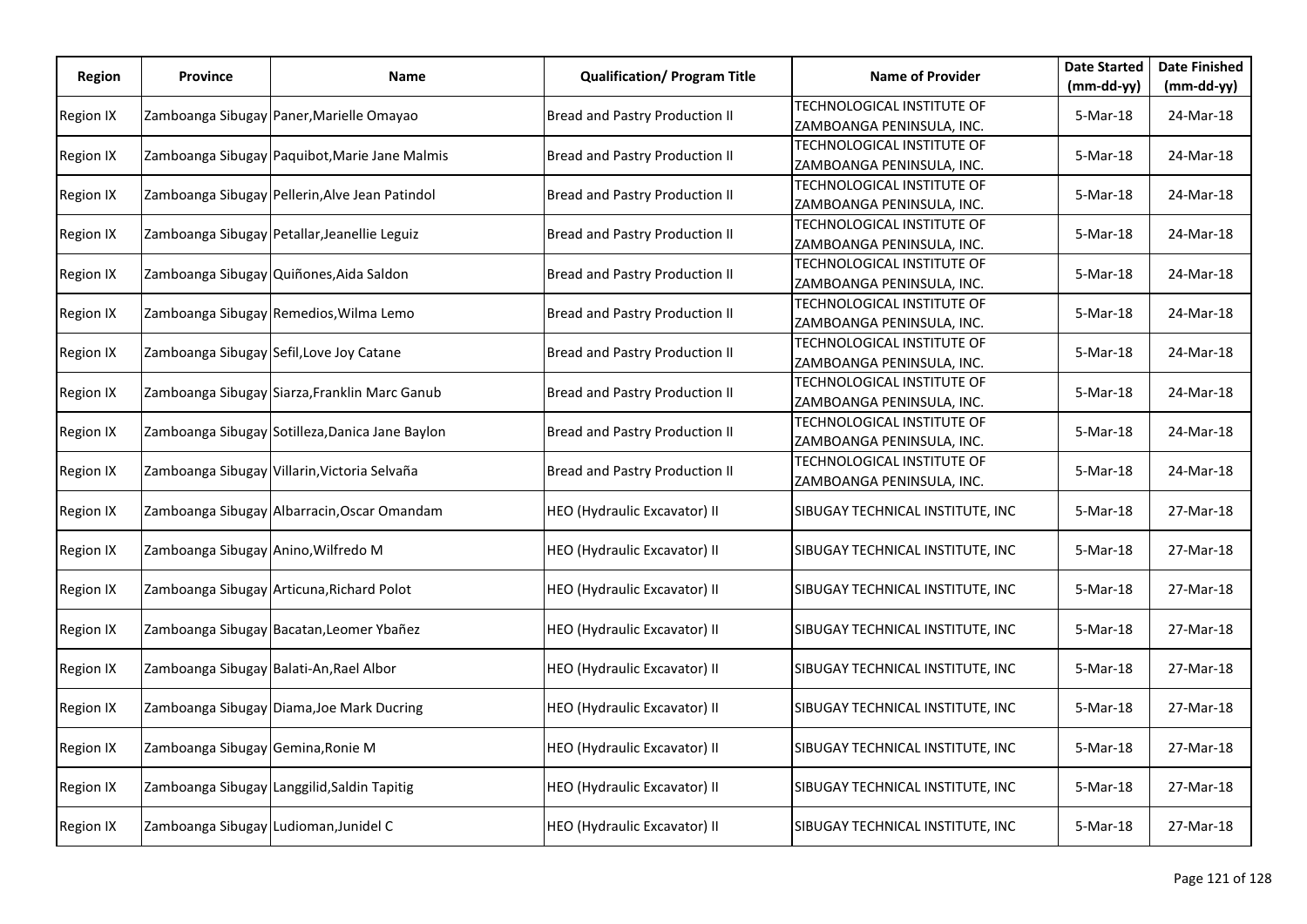| Region           | Province                               | Name                                        | <b>Qualification/ Program Title</b> | <b>Name of Provider</b>                               | <b>Date Started</b><br>(mm-dd-yy) | <b>Date Finished</b><br>$(mm-dd-yy)$ |
|------------------|----------------------------------------|---------------------------------------------|-------------------------------------|-------------------------------------------------------|-----------------------------------|--------------------------------------|
| <b>Region IX</b> |                                        | Zamboanga Sibugay Ordaniza, Johnny Pao      | HEO (Hydraulic Excavator) II        | SIBUGAY TECHNICAL INSTITUTE, INC                      | 5-Mar-18                          | 27-Mar-18                            |
| Region IX        |                                        | Zamboanga Sibugay Perez, Jolie Francisco    | HEO (Hydraulic Excavator) II        | SIBUGAY TECHNICAL INSTITUTE, INC                      | 5-Mar-18                          | 27-Mar-18                            |
| <b>Region IX</b> | Zamboanga Sibugay Petoc, Rolan Rubia   |                                             | HEO (Hydraulic Excavator) II        | SIBUGAY TECHNICAL INSTITUTE, INC                      | 5-Mar-18                          | 27-Mar-18                            |
| Region IX        |                                        | Zamboanga Sibugay Premor, Roger Albaracin   | HEO (Hydraulic Excavator) II        | SIBUGAY TECHNICAL INSTITUTE, INC                      | 5-Mar-18                          | 27-Mar-18                            |
| <b>Region IX</b> | Zamboanga Sibugay Quilarto, Eric Danoy |                                             | HEO (Hydraulic Excavator) II        | SIBUGAY TECHNICAL INSTITUTE, INC                      | 5-Mar-18                          | 27-Mar-18                            |
| <b>Region IX</b> | Zamboanga Sibugay Recorte, Rommel M    |                                             | HEO (Hydraulic Excavator) II        | SIBUGAY TECHNICAL INSTITUTE, INC                      | 5-Mar-18                          | 27-Mar-18                            |
| <b>Region IX</b> |                                        | Zamboanga Sibugay Rusia, Julius Repaldo     | HEO (Hydraulic Excavator) II        | SIBUGAY TECHNICAL INSTITUTE, INC                      | 5-Mar-18                          | 27-Mar-18                            |
| <b>Region IX</b> |                                        | Zamboanga Sibugay Saladaga, Richard Merano  | HEO (Hydraulic Excavator) II        | SIBUGAY TECHNICAL INSTITUTE, INC                      | 5-Mar-18                          | 27-Mar-18                            |
| <b>Region IX</b> |                                        | Zamboanga Sibugay Sumagyap, Florencio Q     | HEO (Hydraulic Excavator) II        | SIBUGAY TECHNICAL INSTITUTE, INC                      | 5-Mar-18                          | 27-Mar-18                            |
| <b>Region IX</b> | Zamboanga Sibugay Tigtig, Randy M      |                                             | HEO (Hydraulic Excavator) II        | SIBUGAY TECHNICAL INSTITUTE, INC                      | 5-Mar-18                          | 27-Mar-18                            |
| <b>Region IX</b> |                                        | Zamboanga Sibugay Tigtig, Ronnie Mangubat   | HEO (Hydraulic Excavator) II        | SIBUGAY TECHNICAL INSTITUTE, INC                      | 5-Mar-18                          | 27-Mar-18                            |
| <b>Region IX</b> |                                        | Zamboanga Sibugay Aminoden, Wally Mori      | <b>Automotive Servicing I</b>       | <b>WESTMIN INSTITUTE OF TECHNOLOGY,</b><br><b>INC</b> | 5-Mar-18                          | 27-Mar-18                            |
| Region IX        |                                        | Zamboanga Sibugay Balolot, Jaypee Manalo    | <b>Automotive Servicing I</b>       | <b>WESTMIN INSTITUTE OF TECHNOLOGY,</b><br>IINC       | 5-Mar-18                          | 27-Mar-18                            |
| <b>Region IX</b> |                                        | Zamboanga Sibugay Balolot, Jefrey Manalo    | <b>Automotive Servicing I</b>       | WESTMIN INSTITUTE OF TECHNOLOGY,<br>INC               | $5-Mar-18$                        | 27-Mar-18                            |
| <b>Region IX</b> |                                        | Zamboanga Sibugay Buco, Darwin Caspe        | <b>Automotive Servicing I</b>       | WESTMIN INSTITUTE OF TECHNOLOGY,<br><b>INC</b>        | 5-Mar-18                          | 27-Mar-18                            |
| <b>Region IX</b> |                                        | Zamboanga Sibugay Castor, Ersan Asdolo      | <b>Automotive Servicing I</b>       | WESTMIN INSTITUTE OF TECHNOLOGY,<br><b>INC</b>        | 5-Mar-18                          | 27-Mar-18                            |
| <b>Region IX</b> | Zamboanga Sibugay Cupas, Jonel Taroy   |                                             | <b>Automotive Servicing I</b>       | WESTMIN INSTITUTE OF TECHNOLOGY,<br><b>INC</b>        | 5-Mar-18                          | 27-Mar-18                            |
| <b>Region IX</b> |                                        | Zamboanga Sibugay Decierdo, Michael Cabardo | <b>Automotive Servicing I</b>       | WESTMIN INSTITUTE OF TECHNOLOGY,<br><b>INC</b>        | 5-Mar-18                          | 27-Mar-18                            |
| Region IX        |                                        | Zamboanga Sibugay Dela Peña, Dexter Rubio   | <b>Automotive Servicing I</b>       | WESTMIN INSTITUTE OF TECHNOLOGY,<br><b>INC</b>        | 5-Mar-18                          | 27-Mar-18                            |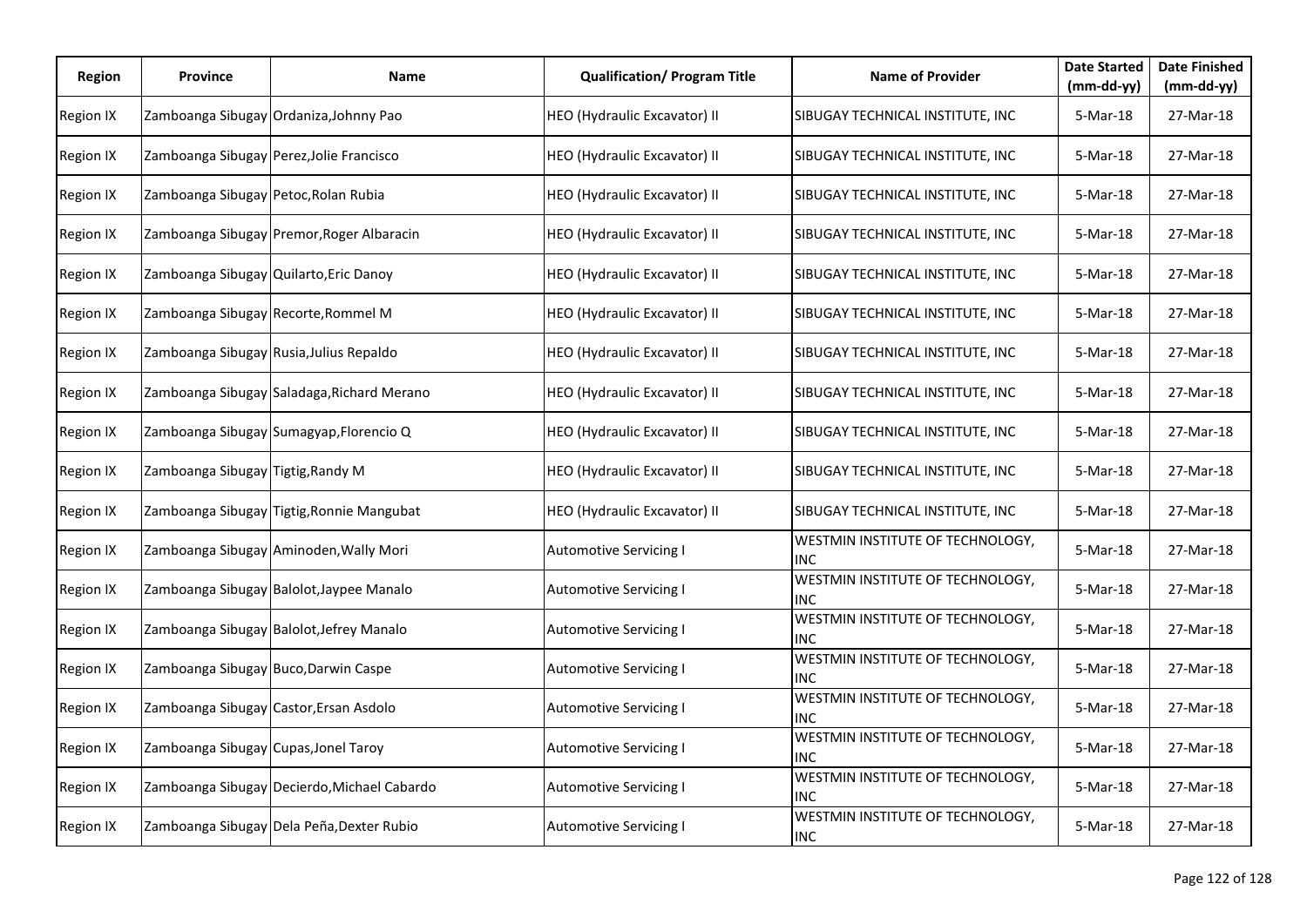| <b>Region</b>    | Province                              | Name                                              | <b>Qualification/ Program Title</b> | <b>Name of Provider</b>                               | <b>Date Started</b> | <b>Date Finished</b> |
|------------------|---------------------------------------|---------------------------------------------------|-------------------------------------|-------------------------------------------------------|---------------------|----------------------|
|                  |                                       |                                                   |                                     |                                                       | $(mm-dd-yy)$        | $(mm-dd-yy)$         |
| <b>Region IX</b> |                                       | Zamboanga Sibugay Estrada, Jayramel Paler         | <b>Automotive Servicing I</b>       | <b>WESTMIN INSTITUTE OF TECHNOLOGY,</b><br><b>INC</b> | 5-Mar-18            | 27-Mar-18            |
| Region IX        |                                       | Zamboanga Sibugay Gumabon, Edmar Bustamante       | <b>Automotive Servicing I</b>       | WESTMIN INSTITUTE OF TECHNOLOGY,<br><b>INC</b>        | 5-Mar-18            | 27-Mar-18            |
| Region IX        |                                       | Zamboanga Sibugay Gumampong, Joel Daluna          | <b>Automotive Servicing I</b>       | WESTMIN INSTITUTE OF TECHNOLOGY,<br><b>INC</b>        | 5-Mar-18            | 27-Mar-18            |
| <b>Region IX</b> |                                       | Zamboanga Sibugay Hidlao, Jovanie Bulay-Og        | <b>Automotive Servicing I</b>       | WESTMIN INSTITUTE OF TECHNOLOGY,<br>INC               | 5-Mar-18            | 27-Mar-18            |
| Region IX        |                                       | Zamboanga Sibugay Kusain, Jo-Alih Mabol           | <b>Automotive Servicing I</b>       | WESTMIN INSTITUTE OF TECHNOLOGY,<br><b>INC</b>        | 5-Mar-18            | 27-Mar-18            |
| Region IX        |                                       | Zamboanga Sibugay Maca, Jomar Saavedra            | <b>Automotive Servicing I</b>       | <b>WESTMIN INSTITUTE OF TECHNOLOGY,</b><br>IINC       | 5-Mar-18            | 27-Mar-18            |
| <b>Region IX</b> |                                       | Zamboanga Sibugay Magdapit, Raymond Labiano       | <b>Automotive Servicing I</b>       | <b>WESTMIN INSTITUTE OF TECHNOLOGY,</b><br>INC        | 5-Mar-18            | 27-Mar-18            |
| <b>Region IX</b> |                                       | Zamboanga Sibugay Mecasia, Albert Galapin         | Automotive Servicing I              | WESTMIN INSTITUTE OF TECHNOLOGY,<br>IINC              | 5-Mar-18            | 27-Mar-18            |
| Region IX        |                                       | Zamboanga Sibugay Orsilada, Gleen Aradaza         | <b>Automotive Servicing I</b>       | WESTMIN INSTITUTE OF TECHNOLOGY,<br><b>INC</b>        | 5-Mar-18            | 27-Mar-18            |
| <b>Region IX</b> |                                       | Zamboanga Sibugay Panoy, Mark Jeson Lipon         | <b>Automotive Servicing I</b>       | WESTMIN INSTITUTE OF TECHNOLOGY,<br><b>INC</b>        | 5-Mar-18            | 27-Mar-18            |
| <b>Region IX</b> |                                       | Zamboanga Sibugay Rupinta, Jerry Fuentes          | <b>Automotive Servicing I</b>       | WESTMIN INSTITUTE OF TECHNOLOGY,<br><b>INC</b>        | 5-Mar-18            | 27-Mar-18            |
| Region IX        |                                       | Zamboanga Sibugay Ruste, Rose Kiem Langgaman      | <b>Automotive Servicing I</b>       | WESTMIN INSTITUTE OF TECHNOLOGY,<br>INC               | 5-Mar-18            | 27-Mar-18            |
| Region IX        | Zamboanga Sibugay Senit, Alberto Maca |                                                   | <b>Automotive Servicing I</b>       | WESTMIN INSTITUTE OF TECHNOLOGY,<br><b>INC</b>        | 5-Mar-18            | 27-Mar-18            |
| Region IX        |                                       | Zamboanga Sibugay Seno, Jeal Bin Vergara          | <b>Automotive Servicing I</b>       | <b>WESTMIN INSTITUTE OF TECHNOLOGY,</b><br>INC        | 5-Mar-18            | 27-Mar-18            |
| <b>Region IX</b> |                                       | Zamboanga Sibugay Sesbrenio, Rejay Sambrana       | <b>Automotive Servicing I</b>       | WESTMIN INSTITUTE OF TECHNOLOGY,<br><b>INC</b>        | $5-Mar-18$          | 27-Mar-18            |
| <b>Region IX</b> |                                       | Zamboanga Sibugay Tabunon, Ervin Tamo-O           | <b>Automotive Servicing I</b>       | WESTMIN INSTITUTE OF TECHNOLOGY,<br><b>INC</b>        | 5-Mar-18            | 27-Mar-18            |
| <b>Region IX</b> |                                       | Zamboanga Sibugay Ungang, Courtney John Gumampong | <b>Automotive Servicing I</b>       | WESTMIN INSTITUTE OF TECHNOLOGY,<br>IINC              | 5-Mar-18            | 27-Mar-18            |
| <b>Region IX</b> |                                       | Zamboanga Sibugay Antipuesto, Reno Ora            | <b>Automotive Servicing I</b>       | <b>WESTMIN INSTITUTE OF TECHNOLOGY,</b><br><b>INC</b> | 5-Mar-18            | 27-Mar-18            |
| Region IX        |                                       | Zamboanga Sibugay Arcilla, Ariel Bacongga         | <b>Automotive Servicing I</b>       | WESTMIN INSTITUTE OF TECHNOLOGY,<br><b>INC</b>        | 5-Mar-18            | 27-Mar-18            |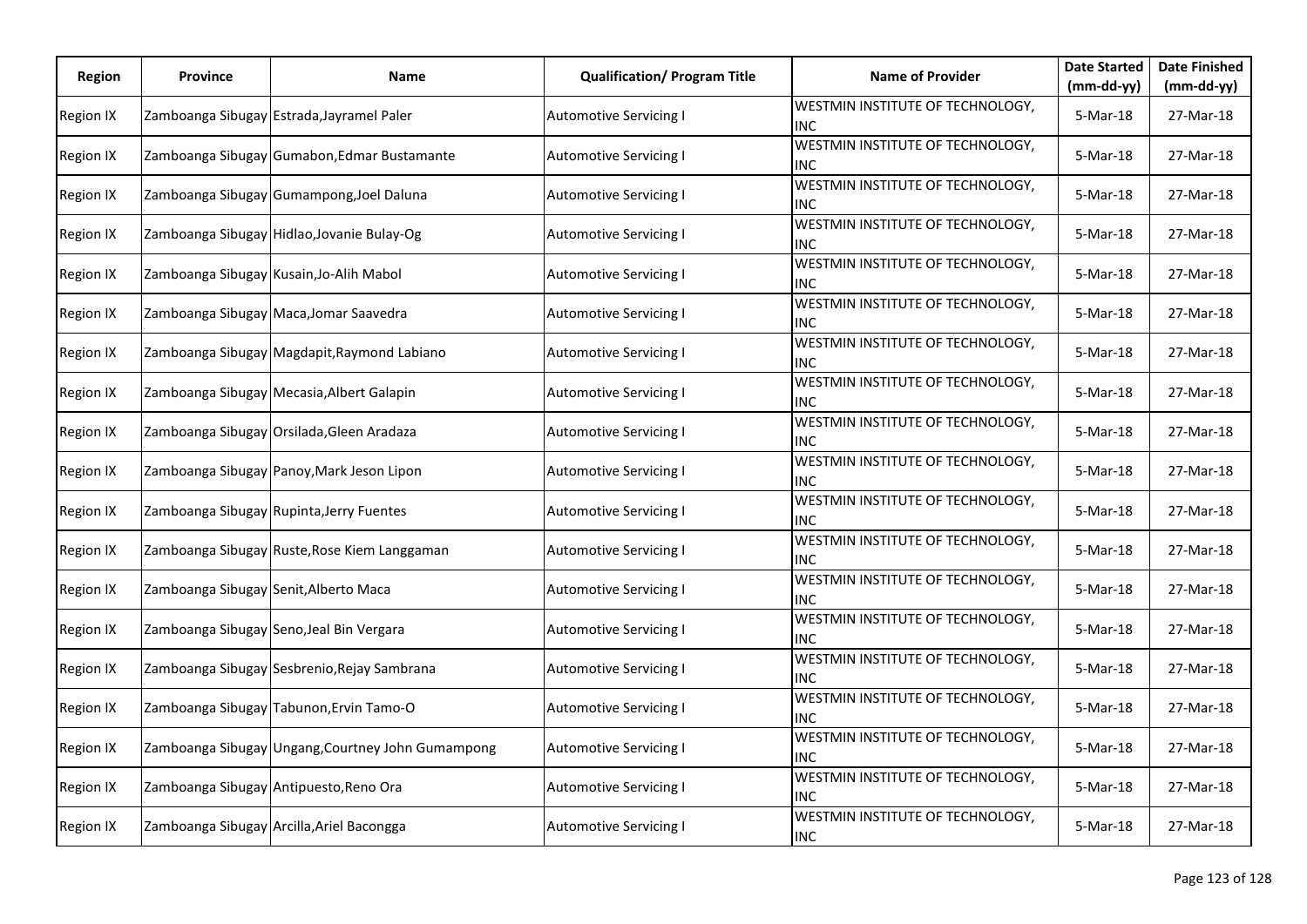| <b>Region</b>    | Province | Name                                           | <b>Qualification/ Program Title</b> | <b>Name of Provider</b>                               | <b>Date Started</b> | <b>Date Finished</b> |
|------------------|----------|------------------------------------------------|-------------------------------------|-------------------------------------------------------|---------------------|----------------------|
|                  |          |                                                |                                     |                                                       | $(mm-dd-yy)$        | $(mm-dd-yy)$         |
| Region IX        |          | Zamboanga Sibugay Arcilla, Ronald Bernardo     | <b>Automotive Servicing I</b>       | <b>WESTMIN INSTITUTE OF TECHNOLOGY,</b><br><b>INC</b> | 5-Mar-18            | 27-Mar-18            |
| Region IX        |          | Zamboanga Sibugay Arcilla, Rudy James Bernardo | <b>Automotive Servicing I</b>       | WESTMIN INSTITUTE OF TECHNOLOGY,<br><b>INC</b>        | 5-Mar-18            | 27-Mar-18            |
| Region IX        |          | Zamboanga Sibugay Ayongan, Jeson Estaño        | <b>Automotive Servicing I</b>       | WESTMIN INSTITUTE OF TECHNOLOGY,<br><b>INC</b>        | 5-Mar-18            | 27-Mar-18            |
| <b>Region IX</b> |          | Zamboanga Sibugay Bagundang, Kiram D.          | <b>Automotive Servicing I</b>       | WESTMIN INSTITUTE OF TECHNOLOGY,<br>INC               | 5-Mar-18            | 27-Mar-18            |
| <b>Region IX</b> |          | Zamboanga Sibugay Banagan, Jonash Ampalo       | <b>Automotive Servicing I</b>       | WESTMIN INSTITUTE OF TECHNOLOGY,<br><b>INC</b>        | 5-Mar-18            | 27-Mar-18            |
| Region IX        |          | Zamboanga Sibugay Buyco, Roger Lauganas        | <b>Automotive Servicing I</b>       | WESTMIN INSTITUTE OF TECHNOLOGY,<br><b>INC</b>        | 5-Mar-18            | 27-Mar-18            |
| <b>Region IX</b> |          | Zamboanga Sibugay Caponpon, Jay Gargar         | Automotive Servicing I              | <b>WESTMIN INSTITUTE OF TECHNOLOGY,</b><br>IINC       | 5-Mar-18            | 27-Mar-18            |
| <b>Region IX</b> |          | Zamboanga Sibugay Espinosa, John Luniza        | Automotive Servicing I              | WESTMIN INSTITUTE OF TECHNOLOGY,<br><b>INC</b>        | 5-Mar-18            | 27-Mar-18            |
| <b>Region IX</b> |          | Zamboanga Sibugay Fuentes, Dexter Joy (')      | <b>Automotive Servicing I</b>       | WESTMIN INSTITUTE OF TECHNOLOGY,<br><b>INC</b>        | 5-Mar-18            | 27-Mar-18            |
| Region IX        |          | Zamboanga Sibugay Labiaga, Philip Abanggan     | <b>Automotive Servicing I</b>       | WESTMIN INSTITUTE OF TECHNOLOGY,<br><b>INC</b>        | 5-Mar-18            | 27-Mar-18            |
| Region IX        |          | Zamboanga Sibugay Lagumbay, Elwin Pardillo     | Automotive Servicing I              | WESTMIN INSTITUTE OF TECHNOLOGY,<br><b>INC</b>        | 5-Mar-18            | 27-Mar-18            |
| <b>Region IX</b> |          | Zamboanga Sibugay Mabanal, Arturo Miflores     | <b>Automotive Servicing I</b>       | WESTMIN INSTITUTE OF TECHNOLOGY,<br><b>INC</b>        | 5-Mar-18            | 27-Mar-18            |
| Region IX        |          | Zamboanga Sibugay Marcelo, John Darrel (')     | <b>Automotive Servicing I</b>       | WESTMIN INSTITUTE OF TECHNOLOGY,<br><b>INC</b>        | 5-Mar-18            | 27-Mar-18            |
| Region IX        |          | Zamboanga Sibugay Ponce, Arman Paradero        | <b>Automotive Servicing I</b>       | WESTMIN INSTITUTE OF TECHNOLOGY,<br>IINC              | 5-Mar-18            | 27-Mar-18            |
| <b>Region IX</b> |          | Zamboanga Sibugay Potot, Renando Tomimo        | <b>Automotive Servicing I</b>       | <b>WESTMIN INSTITUTE OF TECHNOLOGY,</b><br>IINC       | 5-Mar-18            | 27-Mar-18            |
| <b>Region IX</b> |          | Zamboanga Sibugay Pugot, Joe Jay Dalipas       | <b>Automotive Servicing I</b>       | WESTMIN INSTITUTE OF TECHNOLOGY,<br><b>INC</b>        | 5-Mar-18            | 27-Mar-18            |
| <b>Region IX</b> |          | Zamboanga Sibugay Quiniquez, Marvin Banagan    | <b>Automotive Servicing I</b>       | WESTMIN INSTITUTE OF TECHNOLOGY,<br>INC               | 5-Mar-18            | 27-Mar-18            |
| <b>Region IX</b> |          | Zamboanga Sibugay Sabat, Jeffry Dalipas        | <b>Automotive Servicing I</b>       | WESTMIN INSTITUTE OF TECHNOLOGY,<br><b>INC</b>        | 5-Mar-18            | 27-Mar-18            |
| Region IX        |          | Zamboanga Sibugay Sabejon, Joseph Margallo     | <b>Automotive Servicing I</b>       | WESTMIN INSTITUTE OF TECHNOLOGY,<br><b>INC</b>        | 5-Mar-18            | 27-Mar-18            |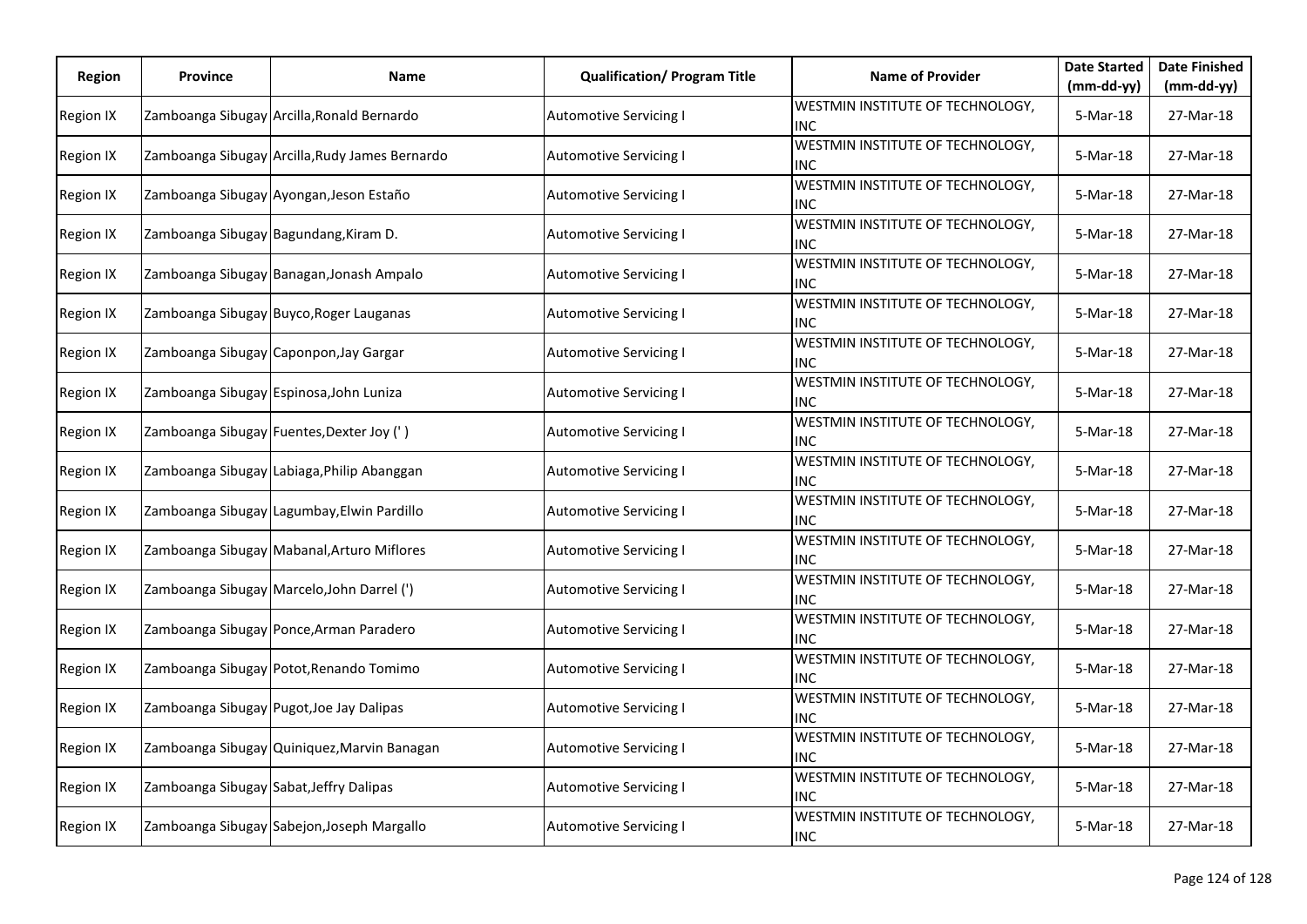| <b>Region</b> | <b>Province</b>                        | Name                                           | <b>Qualification/ Program Title</b> | <b>Name of Provider</b>                        | <b>Date Started</b> | <b>Date Finished</b> |
|---------------|----------------------------------------|------------------------------------------------|-------------------------------------|------------------------------------------------|---------------------|----------------------|
|               |                                        |                                                |                                     |                                                | $(mm-dd-yy)$        | $(mm-dd-yy)$         |
| Region IX     | Zamboanga Sibugay Sedoon, Joey Tanio   |                                                | <b>Automotive Servicing I</b>       | WESTMIN INSTITUTE OF TECHNOLOGY,<br><b>INC</b> | 5-Mar-18            | 27-Mar-18            |
| Region IX     |                                        | Zamboanga Sibugay Tagalog, Arjone Nable        | <b>Automotive Servicing I</b>       | WESTMIN INSTITUTE OF TECHNOLOGY,<br><b>INC</b> | $5-Mar-18$          | 27-Mar-18            |
| Region IX     |                                        | Zamboanga Sibugay Trapa, Mark Vicent Duron     | <b>Automotive Servicing I</b>       | WESTMIN INSTITUTE OF TECHNOLOGY,<br>INC        | 5-Mar-18            | 27-Mar-18            |
| Region IX     |                                        | Zamboanga Sibugay Villaruz, Jonard Galapin     | <b>Automotive Servicing I</b>       | WESTMIN INSTITUTE OF TECHNOLOGY,<br>INC        | 5-Mar-18            | 27-Mar-18            |
| Region IX     | Zamboanga Sibugay Acotanza, Glanica C. |                                                | Bread and Pastry Production II      | WESTMIN INSTITUTE OF TECHNOLOGY,<br>INC.       | 5-Mar-18            | 24-Mar-18            |
| Region IX     | Zamboanga Sibugay Aguilar, Janet A.    |                                                | Bread and Pastry Production II      | WESTMIN INSTITUTE OF TECHNOLOGY,<br>INC        | 5-Mar-18            | 24-Mar-18            |
| Region IX     |                                        | Zamboanga Sibugay Aguilar, Jean Iris Dela Cruz | Bread and Pastry Production II      | WESTMIN INSTITUTE OF TECHNOLOGY,<br>INC.       | 5-Mar-18            | 24-Mar-18            |
| Region IX     |                                        | Zamboanga Sibugay Akmad, Al-Ali Bot-Ay         | Bread and Pastry Production II      | WESTMIN INSTITUTE OF TECHNOLOGY,<br>INC        | 5-Mar-18            | 24-Mar-18            |
| Region IX     |                                        | Zamboanga Sibugay Baylon, Marilyn Borce        | Bread and Pastry Production II      | WESTMIN INSTITUTE OF TECHNOLOGY,<br><b>INC</b> | 5-Mar-18            | 24-Mar-18            |
| Region IX     |                                        | Zamboanga Sibugay Benagua, Jonnel Rosete       | Bread and Pastry Production II      | WESTMIN INSTITUTE OF TECHNOLOGY,<br><b>INC</b> | 5-Mar-18            | 24-Mar-18            |
| Region IX     |                                        | Zamboanga Sibugay Berjamin, Nichelle Lobetania | Bread and Pastry Production II      | WESTMIN INSTITUTE OF TECHNOLOGY,<br><b>INC</b> | 5-Mar-18            | 24-Mar-18            |
| Region IX     |                                        | Zamboanga Sibugay Boholst, Rosedin Selinel     | Bread and Pastry Production II      | WESTMIN INSTITUTE OF TECHNOLOGY,<br>INC        | 5-Mar-18            | 24-Mar-18            |
| Region IX     |                                        | Zamboanga Sibugay Custodio, Ruel Delo Santos   | Bread and Pastry Production II      | WESTMIN INSTITUTE OF TECHNOLOGY,<br><b>INC</b> | 5-Mar-18            | 24-Mar-18            |
| Region IX     |                                        | Zamboanga Sibugay Dela Cruz, Hanna Lou R.      | Bread and Pastry Production II      | WESTMIN INSTITUTE OF TECHNOLOGY,<br>INC        | $5-Mar-18$          | 24-Mar-18            |
| Region IX     |                                        | Zamboanga Sibugay Dela Cruz, Lucelle Wagas     | Bread and Pastry Production II      | WESTMIN INSTITUTE OF TECHNOLOGY,<br>INC        | 5-Mar-18            | 24-Mar-18            |
| Region IX     |                                        | Zamboanga Sibugay Eleuterio, Jezel Apolinario  | Bread and Pastry Production II      | WESTMIN INSTITUTE OF TECHNOLOGY,<br>INC        | 5-Mar-18            | 24-Mar-18            |
| Region IX     |                                        | Zamboanga Sibugay Espina, Dinnes Alimodian     | Bread and Pastry Production II      | WESTMIN INSTITUTE OF TECHNOLOGY,<br><b>INC</b> | 5-Mar-18            | 24-Mar-18            |
| Region IX     |                                        | Zamboanga Sibugay Fuentes, Dazzel Paypon       | Bread and Pastry Production II      | WESTMIN INSTITUTE OF TECHNOLOGY,<br>INC        | 5-Mar-18            | 24-Mar-18            |
| Region IX     |                                        | Zamboanga Sibugay Hermoso, Maricel Ariola      | Bread and Pastry Production II      | WESTMIN INSTITUTE OF TECHNOLOGY,<br><b>INC</b> | 5-Mar-18            | 24-Mar-18            |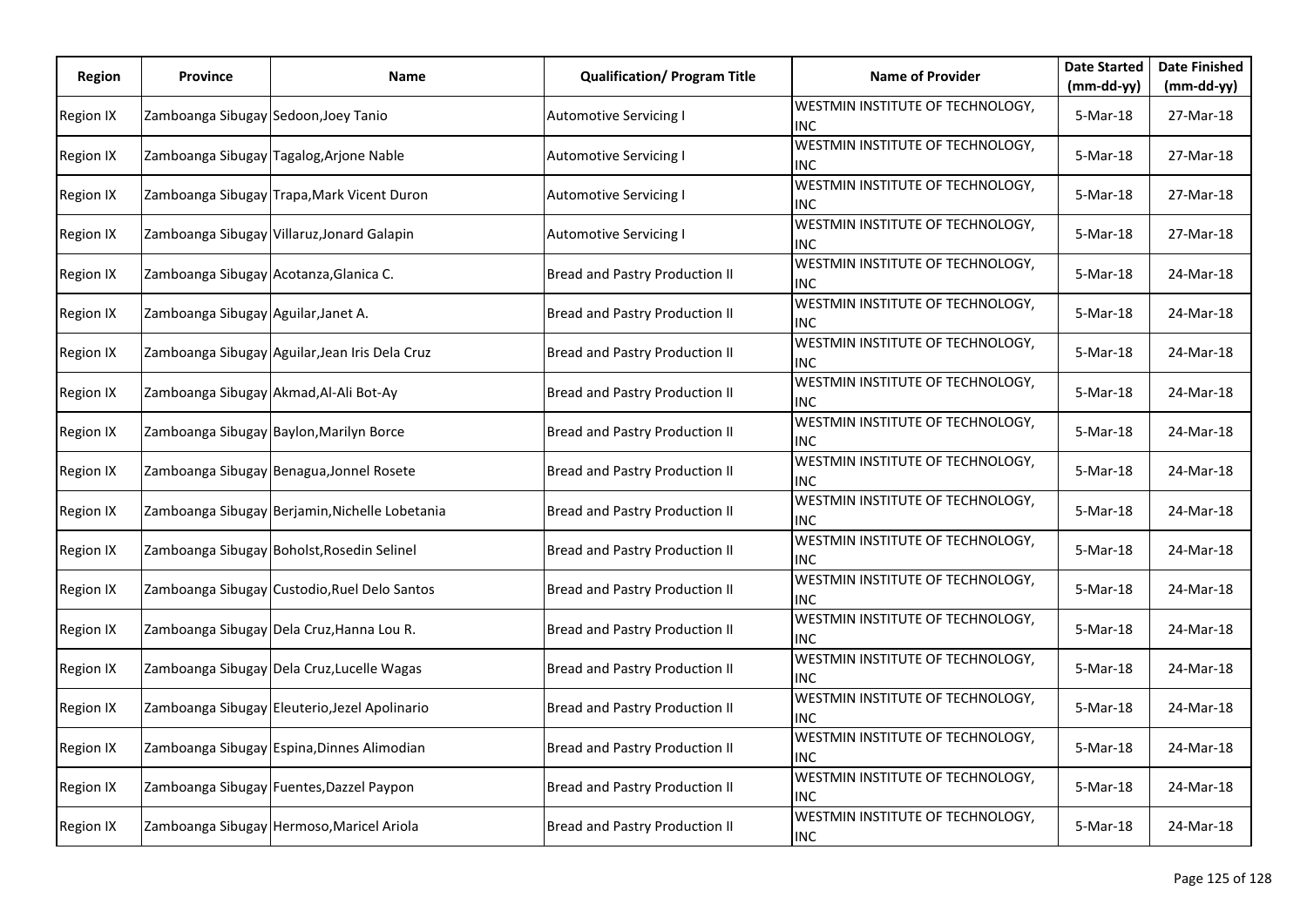| Region           | <b>Province</b>                     | Name                                          | <b>Qualification/ Program Title</b>                                    | <b>Name of Provider</b>                                                            | <b>Date Started</b>    | <b>Date Finished</b>      |
|------------------|-------------------------------------|-----------------------------------------------|------------------------------------------------------------------------|------------------------------------------------------------------------------------|------------------------|---------------------------|
| <b>Region IX</b> |                                     | Zamboanga Sibugay Ibañez, Jann Rex Magbanua   | Bread and Pastry Production II                                         | WESTMIN INSTITUTE OF TECHNOLOGY,<br><b>INC</b>                                     | (mm-dd-yy)<br>5-Mar-18 | $(mm-dd-yy)$<br>24-Mar-18 |
| Region IX        | Zamboanga Sibugay Jumalon, Eva P.   |                                               | Bread and Pastry Production II                                         | WESTMIN INSTITUTE OF TECHNOLOGY,<br><b>INC</b>                                     | 5-Mar-18               | 24-Mar-18                 |
| Region IX        |                                     | Zamboanga Sibugay Jumawid, Alexander Alcala   | Bread and Pastry Production II                                         | WESTMIN INSTITUTE OF TECHNOLOGY,<br><b>INC</b>                                     | 5-Mar-18               | 24-Mar-18                 |
| <b>Region IX</b> |                                     | Zamboanga Sibugay Lapirag, Janna Lou Capundag | Bread and Pastry Production II                                         | WESTMIN INSTITUTE OF TECHNOLOGY,<br><b>INC</b>                                     | 5-Mar-18               | 24-Mar-18                 |
| <b>Region IX</b> | Zamboanga Sibugay Lura, Joecelyn C. |                                               | Bread and Pastry Production II                                         | WESTMIN INSTITUTE OF TECHNOLOGY,<br>INC                                            | 5-Mar-18               | 24-Mar-18                 |
| Region IX        |                                     | Zamboanga Sibugay Perolino, Nomer Dacanay     | Bread and Pastry Production II                                         | WESTMIN INSTITUTE OF TECHNOLOGY,<br><b>INC</b>                                     | 5-Mar-18               | 24-Mar-18                 |
| <b>Region IX</b> |                                     | Zamboanga Sibugay Salinding, Cheryl Hinaut    | Bread and Pastry Production II                                         | WESTMIN INSTITUTE OF TECHNOLOGY,<br><b>INC</b>                                     | 5-Mar-18               | 24-Mar-18                 |
| <b>Region IX</b> |                                     | Zamboanga Sibugay Sangrenes, Melmark Araya    | Bread and Pastry Production II                                         | WESTMIN INSTITUTE OF TECHNOLOGY,<br>INC.                                           | 5-Mar-18               | 24-Mar-18                 |
| <b>Region IX</b> |                                     | Zamboanga Sibugay Toledo, Christine Joy Timod | Bread and Pastry Production II                                         | WESTMIN INSTITUTE OF TECHNOLOGY,<br><b>INC</b>                                     | 5-Mar-18               | 24-Mar-18                 |
| Region IX        |                                     | Zamboanga Sibugay Yecla, Allen Rey Magbanua   | Bread and Pastry Production II                                         | WESTMIN INSTITUTE OF TECHNOLOGY,<br>INC.                                           | 5-Mar-18               | 24-Mar-18                 |
| <b>Region XI</b> | <b>DAVAO CITY</b>                   | Ando, Jordan Blas                             | Perform diesel engine tune up (leading<br>to Automotive Servicing NCI) | Regional Training Center - Davao / Korea<br>Philippines Vocational Training Center | 17-Feb-18              | 5-Mar-18                  |
| <b>Region XI</b> | DAVAO CITY                          | Beloy, Adelven Daum                           | Perform diesel engine tune up (leading<br>to Automotive Servicing NCI) | Regional Training Center - Davao / Korea<br>Philippines Vocational Training Center | 17-Feb-18              | 5-Mar-18                  |
| <b>Region XI</b> | DAVAO CITY                          | Bioco, Jesson Estoque                         | Perform diesel engine tune up (leading<br>to Automotive Servicing NCI) | Regional Training Center - Davao / Korea<br>Philippines Vocational Training Center | 17-Feb-18              | 5-Mar-18                  |
| <b>Region XI</b> | DAVAO CITY                          | Borlaza, Raul Ebajo                           | Perform diesel engine tune up (leading<br>to Automotive Servicing NCI) | Regional Training Center - Davao / Korea<br>Philippines Vocational Training Center | 17-Feb-18              | 5-Mar-18                  |
| <b>Region XI</b> | DAVAO CITY                          | Cabonilas, Sammy Salangsang                   | Perform diesel engine tune up (leading<br>to Automotive Servicing NCI) | Regional Training Center - Davao / Korea<br>Philippines Vocational Training Center | 17-Feb-18              | 5-Mar-18                  |
| <b>Region XI</b> | <b>DAVAO CITY</b>                   | Calugmoc, Ricardo Elesio                      | Perform diesel engine tune up (leading<br>to Automotive Servicing NCI) | Regional Training Center - Davao / Korea<br>Philippines Vocational Training Center | 17-Feb-18              | 5-Mar-18                  |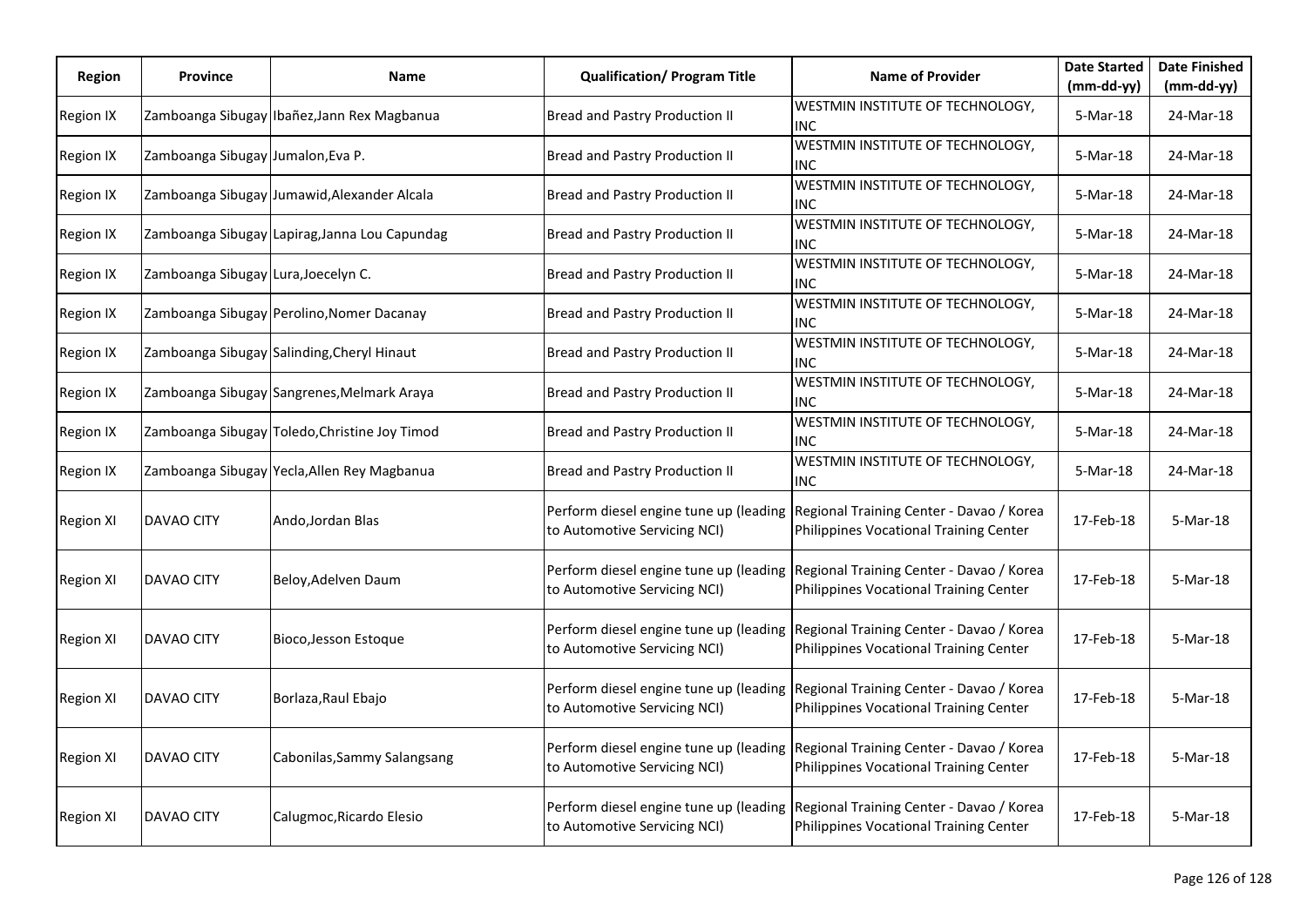| <b>Region</b>    | <b>Province</b>   | Name                         | <b>Qualification/ Program Title</b>                                    | <b>Name of Provider</b>                                                            | <b>Date Started</b><br>$(mm-dd-yy)$ | <b>Date Finished</b><br>$(mm-dd-yy)$ |
|------------------|-------------------|------------------------------|------------------------------------------------------------------------|------------------------------------------------------------------------------------|-------------------------------------|--------------------------------------|
| <b>Region XI</b> | <b>DAVAO CITY</b> | Caña.Jear Cuerbo             | Perform diesel engine tune up (leading<br>to Automotive Servicing NCI) | Regional Training Center - Davao / Korea<br>Philippines Vocational Training Center | 17-Feb-18                           | 5-Mar-18                             |
| <b>Region XI</b> | DAVAO CITY        | Colas, Jenuel Cortez         | Perform diesel engine tune up (leading<br>to Automotive Servicing NCI) | Regional Training Center - Davao / Korea<br>Philippines Vocational Training Center | 17-Feb-18                           | 5-Mar-18                             |
| <b>Region XI</b> | DAVAO CITY        | Comilang, Judem Gubaton      | Perform diesel engine tune up (leading<br>to Automotive Servicing NCI) | Regional Training Center - Davao / Korea<br>Philippines Vocational Training Center | 17-Feb-18                           | 5-Mar-18                             |
| <b>Region XI</b> | DAVAO CITY        | Cortes, Gerald Virtudazo     | Perform diesel engine tune up (leading<br>to Automotive Servicing NCI) | Regional Training Center - Davao / Korea<br>Philippines Vocational Training Center | 17-Feb-18                           | 5-Mar-18                             |
| <b>Region XI</b> | <b>DAVAO CITY</b> | Dela Cruz, Johnrey Aninao    | Perform diesel engine tune up (leading<br>to Automotive Servicing NCI) | Regional Training Center - Davao / Korea<br>Philippines Vocational Training Center | 17-Feb-18                           | 5-Mar-18                             |
| <b>Region XI</b> | DAVAO CITY        | Gilvero, Ronnie Buhian       | Perform diesel engine tune up (leading<br>to Automotive Servicing NCI) | Regional Training Center - Davao / Korea<br>Philippines Vocational Training Center | 17-Feb-18                           | 5-Mar-18                             |
| <b>Region XI</b> | DAVAO CITY        | Gubaton , Joylan Sajorga     | Perform diesel engine tune up (leading<br>to Automotive Servicing NCI) | Regional Training Center - Davao / Korea<br>Philippines Vocational Training Center | 17-Feb-18                           | 5-Mar-18                             |
| <b>Region XI</b> | <b>DAVAO CITY</b> | Gubaton , Niel Anon          | Perform diesel engine tune up (leading<br>to Automotive Servicing NCI) | Regional Training Center - Davao / Korea<br>Philippines Vocational Training Center | 17-Feb-18                           | 5-Mar-18                             |
| <b>Region XI</b> | DAVAO CITY        | Jagmoc, Marion Nadonza       | Perform diesel engine tune up (leading<br>to Automotive Servicing NCI) | Regional Training Center - Davao / Korea<br>Philippines Vocational Training Center | 17-Feb-18                           | 5-Mar-18                             |
| <b>Region XI</b> | DAVAO CITY        | Lagunsad Jr, Antonio Cabilio | Perform diesel engine tune up (leading<br>to Automotive Servicing NCI) | Regional Training Center - Davao / Korea<br>Philippines Vocational Training Center | 17-Feb-18                           | 5-Mar-18                             |
| <b>Region XI</b> | DAVAO CITY        | Limendog, Timon Dugcot       | Perform diesel engine tune up (leading<br>to Automotive Servicing NCI) | Regional Training Center - Davao / Korea<br>Philippines Vocational Training Center | 17-Feb-18                           | 5-Mar-18                             |
| <b>Region XI</b> | DAVAO CITY        | Malagdao, Erwin Badbadon     | Perform diesel engine tune up (leading<br>to Automotive Servicing NCI) | Regional Training Center - Davao / Korea<br>Philippines Vocational Training Center | 17-Feb-18                           | 5-Mar-18                             |
| <b>Region XI</b> | <b>DAVAO CITY</b> | Melchor, Adrian Nuñez        | Perform diesel engine tune up (leading<br>to Automotive Servicing NCI) | Regional Training Center - Davao / Korea<br>Philippines Vocational Training Center | 17-Feb-18                           | 5-Mar-18                             |